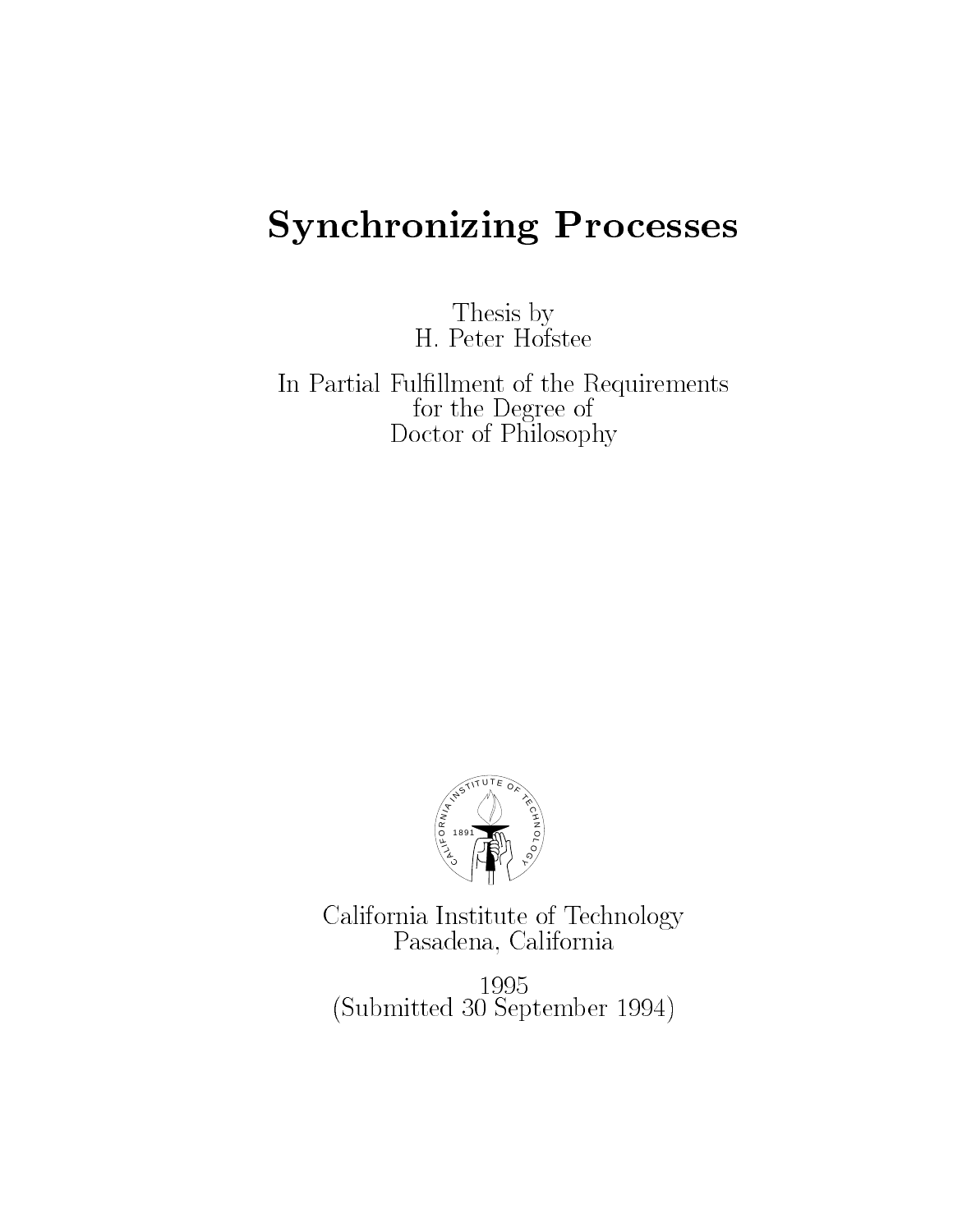$\odot$ 1995 H. Peter Hofstee All rights reserved

ii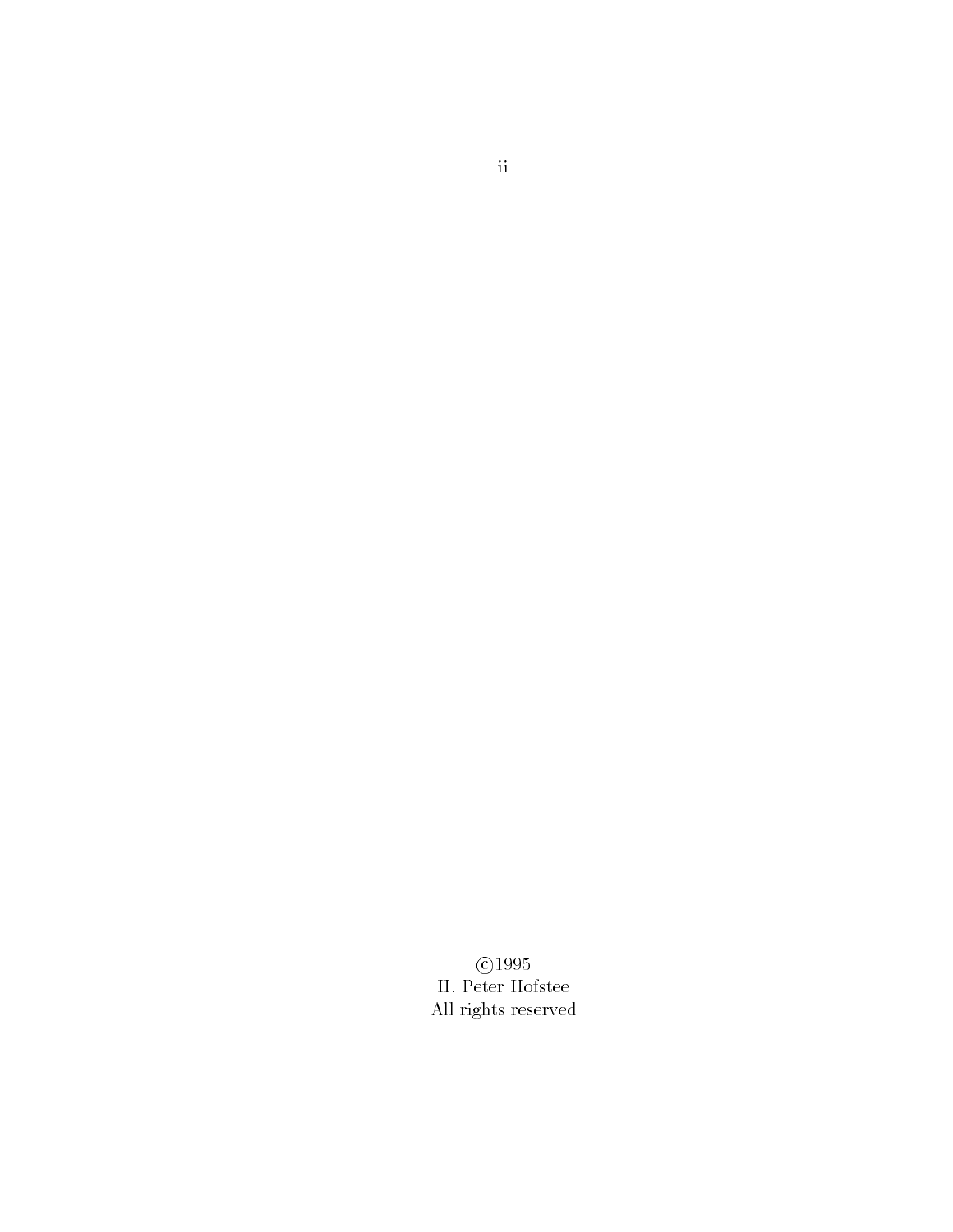## Acknowledgements

Without Jan van de Snepscheut this thesis could have never been written He took me on as a graduate student in Groningen late - and encouraged me to come to come to  $\Gamma$  me to  $\Gamma$  minimizes than vertex here than vertex here than vertex he was a set of  $\Gamma$ superb advisor and a dear friend

I thank Mani Chandy for graciously accepting me as his student after Jan died. He gave me the support and encouragement I needed to complete the work, and he proofread the material, often on the same day he received it.

I thank the other members of my committee, Rajive Bagrodia, Alain Martin, Yaser Abu-Mostafa, and Chuck Seitz, for their careful review of this dissertation.

Through their classes, Alain, Chuck, Mani, and Ralph Back have deepened my interest in concurrency, communication, and VLSI, and have had a us, and the direction taken in the direction the direction theories of the direction of the direction of the s

I have benefited from discussions with (in more or less chronological order) Hans Marks, Ico van den Born, Bert Hof, Peter Hilbers, Johan Lukkien, Klaas Esselink, Jan-Eppo Jonker, Steve Burns, José Tierno, Marcel van der Goot. Drazen Borkovic, Tony Lee, Rustan Leino, Ulla Binau, Christian Nielsen, Rob Harley, Berna Massingill, John Thornley, Paul Sivilotti, Adam Rifkin, Rajit Manohar, Svetlana Kryukova, and Andrew Lines. Within this group José, Rustan, Marcel, Rajit, Johan, and Berna deserve special mention. I thank all others with whom I interacted for their friendship and for making life at Caltech enjoyable

I thank the current staff of the Caltech Computer Science Department, Cindy Ferrini, Diane Goodfellow, Chris Lee, Gail Stowers, and Nancy Zachariasen and those who kept the place running in the past, in particular Arlene DesJardins, Dian DeSha, Tanya Erdmann, and Patty Renstrom, for providing me with an environment in which I could work efficiently. Alice Nelson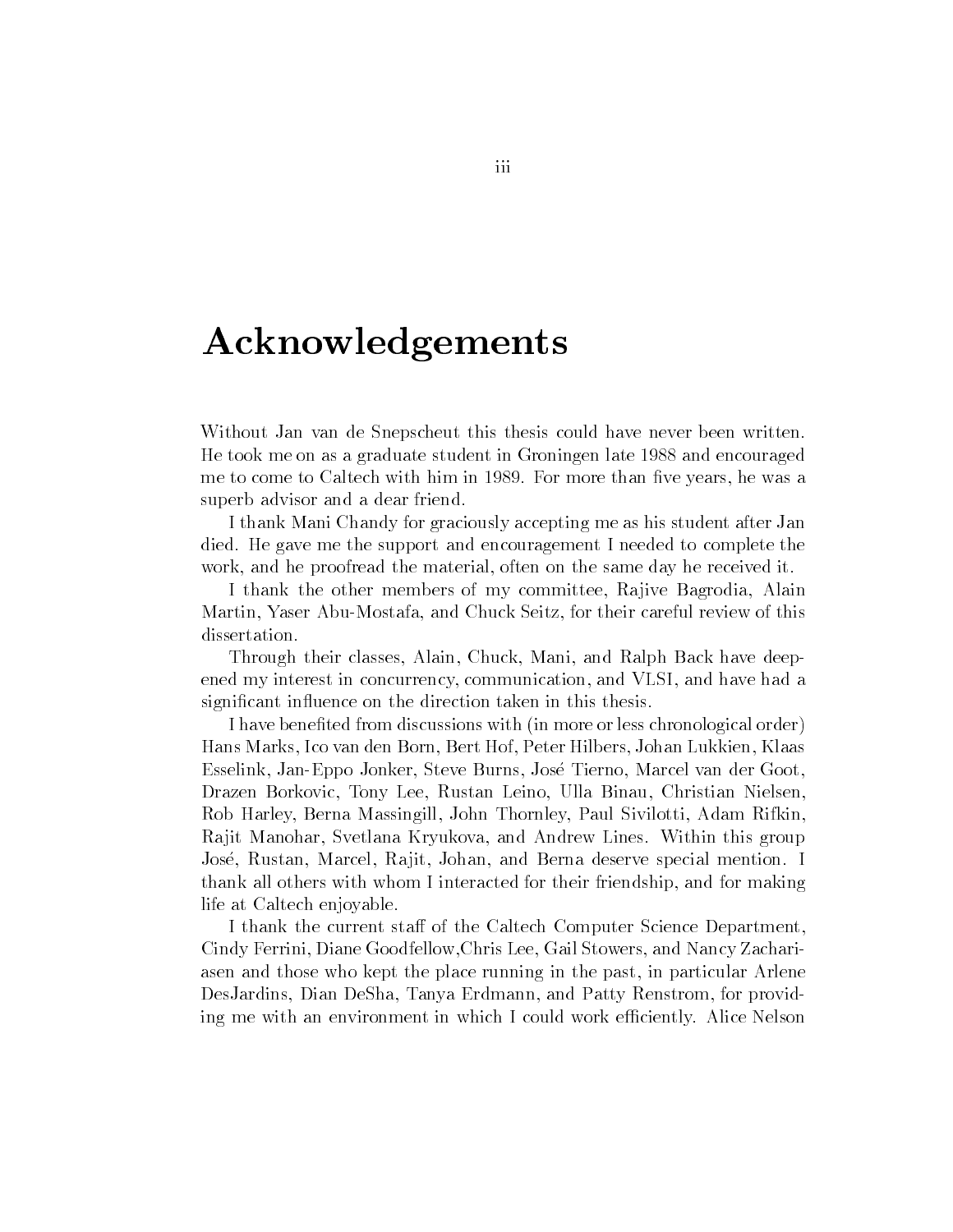cleaned my office for most of these years, and kept my plants from dying.

Thanks to Andy Fyfe and Jeffrey Prisbrey for preparing the LAT<sub>E</sub>Xthesis style files.

I thank Bill and Delores Bing for the Caltech music program, and Wen-King Su for Friday night movies. Together they ensured that I relaxed at regular intervals

I thank Frieda for her love and support, for taking care of me when I didn't, and for giving me a place to come home to.

I thank my parents and family for their love, for their never fading support and encouragement, and for fostering my interest in academia.

The research described in this thesis was funded in part by two IBM graduate fellowships, the Advanced Research Projects Agency, and the Air Force under grant AFOSR - I thank them all for their support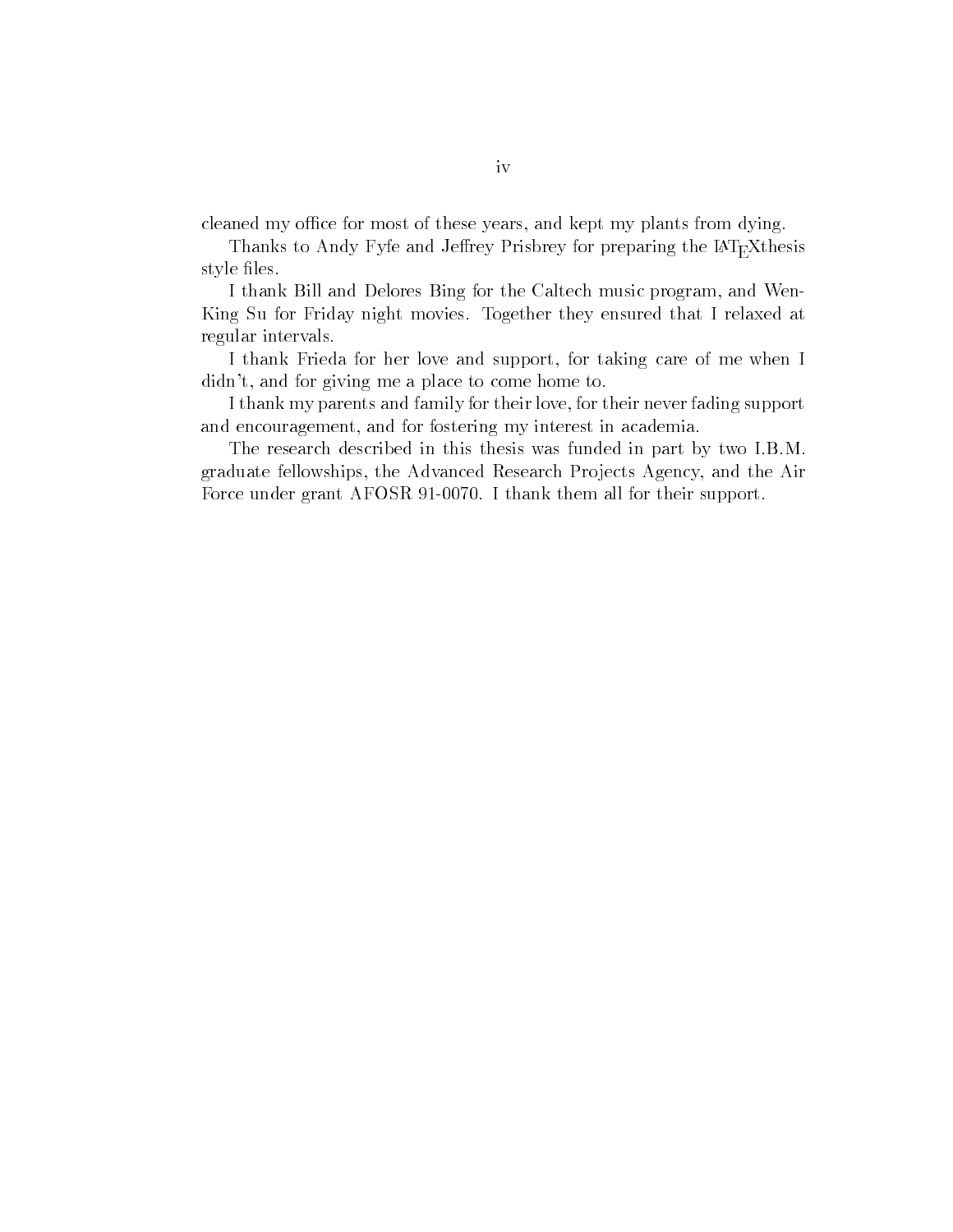## Abstract

In this monograph we develop a mathematical theory for a concurrent lan guage based on angelic and demonic nondeterminism An underlying model is defined with sets of sets of sequences of synchronization actions. A refinement relation is defined for the model, and equivalence classes under this relation are identified with processes. Processes, together with the refinement relation, form a complete distributive lattice.

We define a language with parallel composition, sequential composition, angelic and demonic nondeterminism and an operator that connects pairs of synchronization actions into synchronization statements and hides these actions from observation. Also, angelic and demonic iteration are defined. All operators are monotonic with respect to the refinement ordering. Many algebraic properties are proven from these definitions. We study duals of processes and prove that they can be related to the most demonic environment in which a process will not deadlock We give a simple example to illustrate the use of duals

We study classes of programs for which angelic choice can be implemented by probing the environment for its next action. To this end specifications of processes are extended with simple conditions on the environment. We give a more elaborate example to illustrate the use of these conditions and the compositionality of the method

Finally we brie y introduce an operational model that describes imple mentable processes only. This model mentions probes explicitly. Such a model may form a basis for a language that is less restrictive than ours, but that will also have less attractive algebraic properties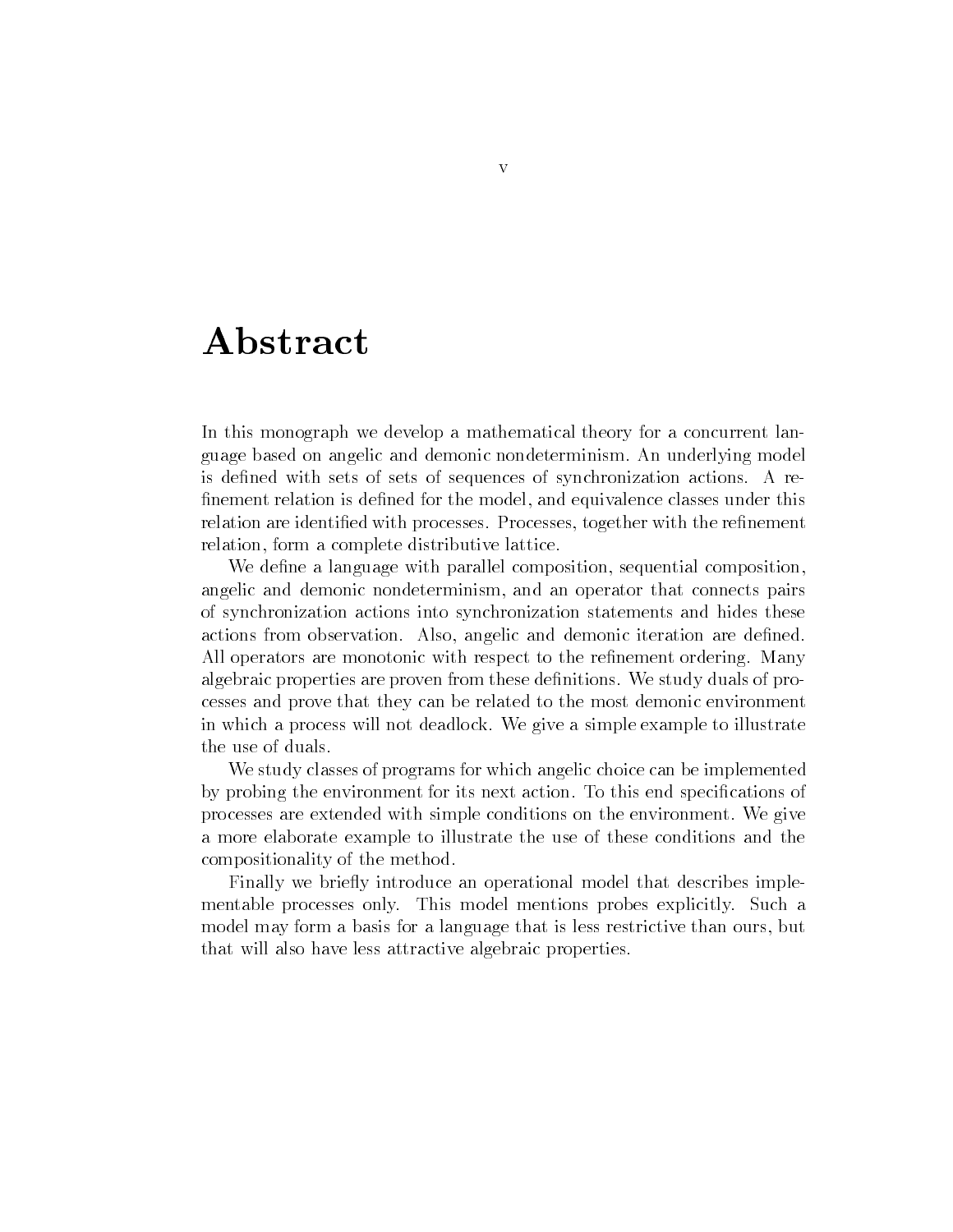# **Contents**

| $\mathbf{1}$     | Introduction                    |                                       |                |  |
|------------------|---------------------------------|---------------------------------------|----------------|--|
|                  | 1.1                             |                                       | 1              |  |
|                  | 1.2                             |                                       | $\overline{2}$ |  |
|                  | 13                              |                                       | $\overline{4}$ |  |
|                  | 1.4                             |                                       | $\frac{5}{2}$  |  |
|                  | 1.5                             |                                       | 6              |  |
| $\boldsymbol{2}$ | Sequential programs<br>7        |                                       |                |  |
|                  | 2.1                             |                                       | $\overline{7}$ |  |
|                  | 2.2                             |                                       | - 8            |  |
|                  | 2.3                             |                                       | 10             |  |
|                  | 2.4                             | Angelic and demonic nondeterminism    | 11             |  |
|                  | 2.5                             |                                       | -18            |  |
|                  | 2.6                             |                                       | 19             |  |
| 3                | A variant of trace theory<br>21 |                                       |                |  |
|                  | 3.1                             |                                       |                |  |
|                  | 3.2                             |                                       |                |  |
|                  | 3.3                             |                                       | 26             |  |
|                  | 3.4                             |                                       | 28             |  |
|                  | 3.5                             |                                       | 30             |  |
|                  | 3.6                             |                                       | 32             |  |
| $\overline{4}$   | Sets of sets of traces          |                                       |                |  |
|                  | 4.1                             | Angelic and demonic nondeterminism 33 |                |  |
|                  | 4.2                             |                                       | -34            |  |
|                  | 4.3                             |                                       | 39             |  |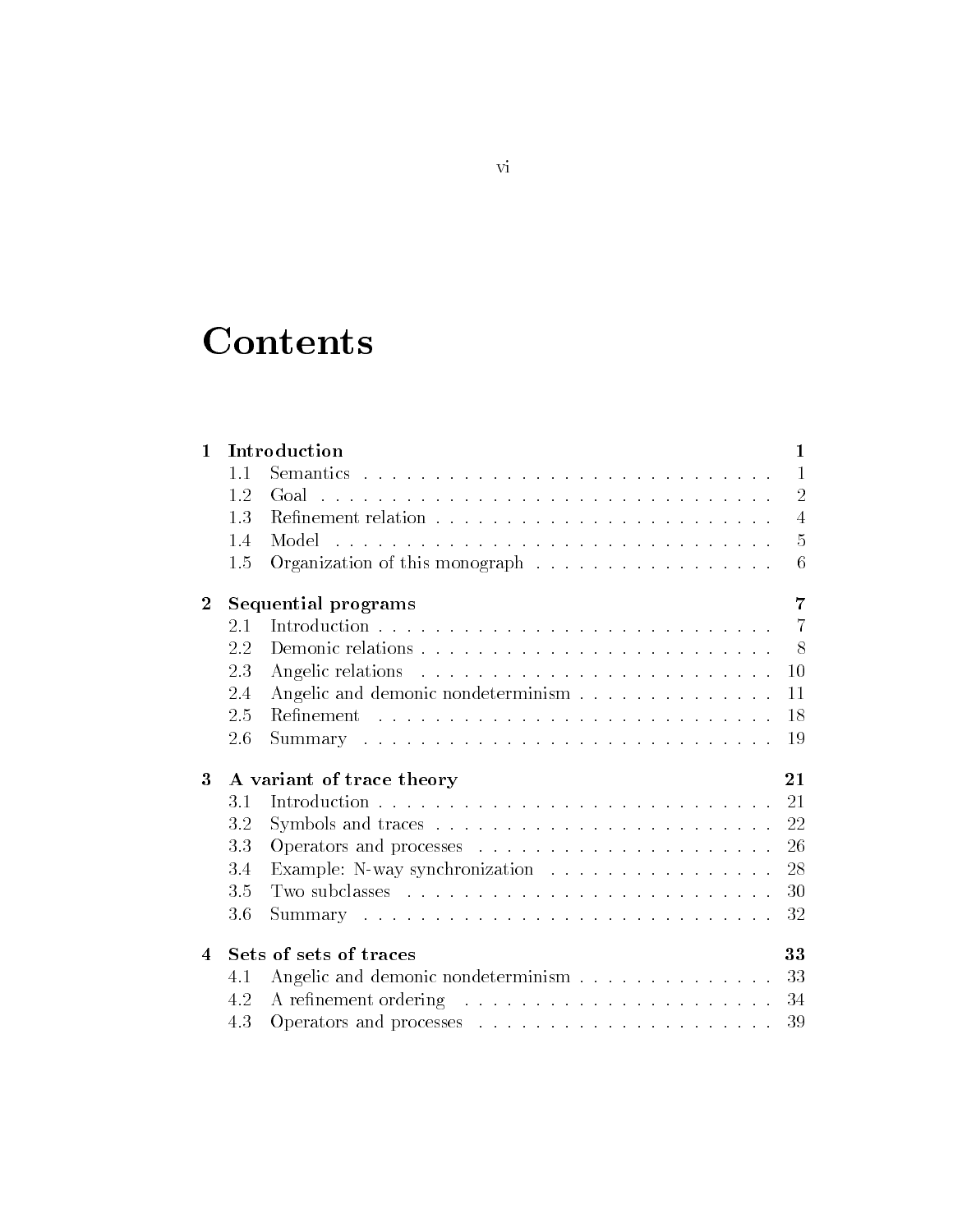|              | 4.4 | Iteration                                                             | 44  |
|--------------|-----|-----------------------------------------------------------------------|-----|
|              | 4.5 |                                                                       | 45  |
|              | 4.6 |                                                                       | 47  |
|              | 4.7 |                                                                       | 48  |
|              | 4.8 |                                                                       | 51  |
|              |     | 4.8.1                                                                 | 51  |
|              |     | 4.8.2                                                                 | 51  |
|              |     | 4.8.3                                                                 | 53  |
|              |     | 4.8.4                                                                 | 54  |
|              |     | 4.8.5                                                                 | 55  |
|              | 4.9 |                                                                       | 55  |
|              |     | 4.9.1                                                                 | 55  |
|              |     | 4.9.2<br>Selector, control, and merge $\dots \dots \dots \dots \dots$ | 56  |
|              |     | 4.9.3                                                                 | 57  |
|              |     | 4.9.4<br>Pipelined memory                                             | 57  |
|              |     |                                                                       | 59  |
|              |     |                                                                       | 61  |
| 5            |     | An operational model for a language with probes                       | 63  |
|              | 5.1 |                                                                       | 63  |
|              | 5.2 |                                                                       | 69  |
|              | 5.3 |                                                                       | 72  |
|              | 5.4 |                                                                       | 74  |
| 6            |     | Conclusions and future work                                           | 75  |
|              | 6.1 |                                                                       | 75  |
|              | 6.2 |                                                                       | 75  |
| $\mathbf{A}$ |     | Proofs for Section 3.2                                                | 77  |
| В            |     | Proofs for Section 3.3                                                | 98  |
| C            |     | Proofs for Section 3.4                                                | 107 |
| D            |     |                                                                       |     |
|              |     | Proofs for Section 4.2                                                | 122 |

### vii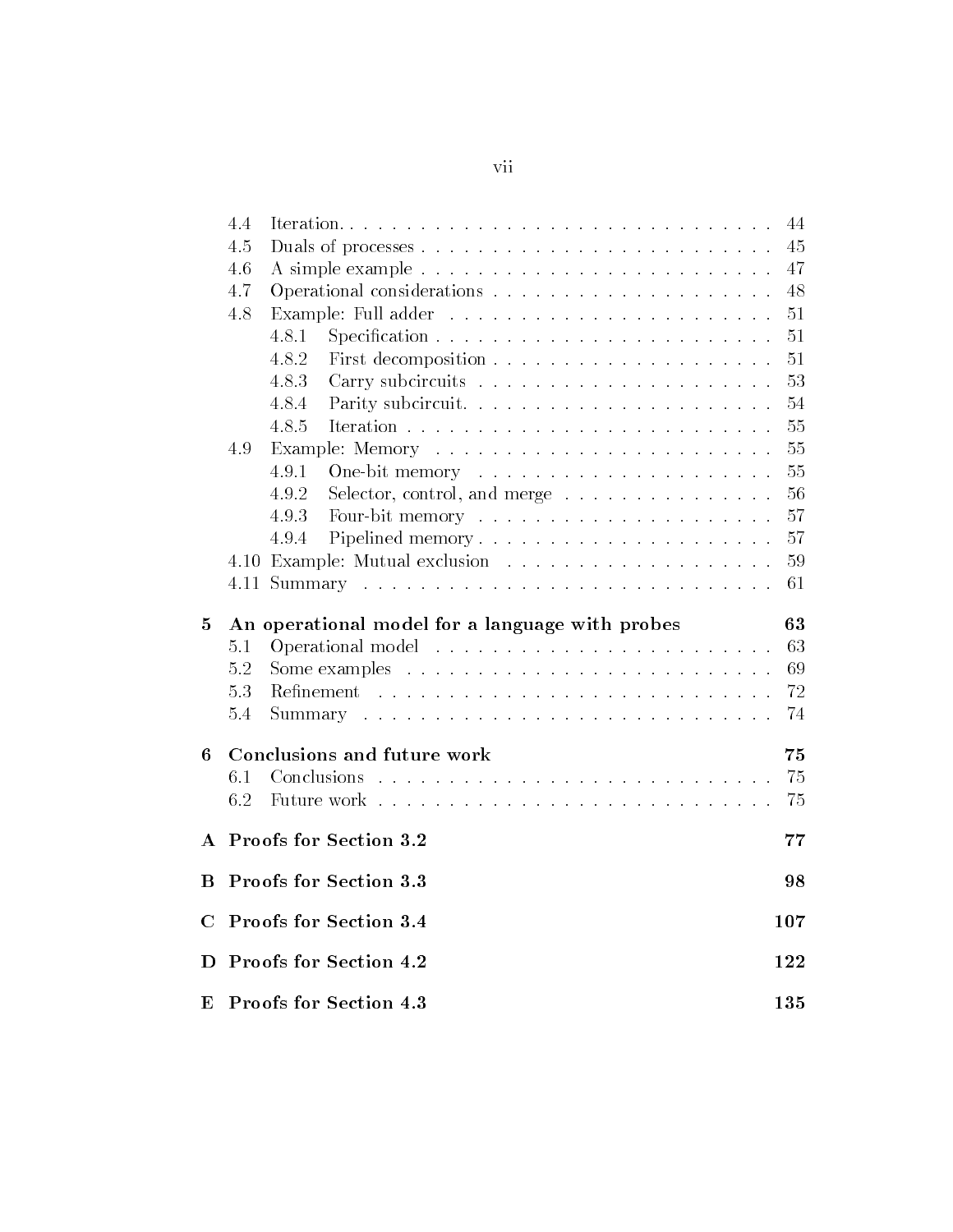| F Proofs for Section 4.4  | 148. |
|---------------------------|------|
| G. Proofs for Section 4.5 | 151  |
| <b>Bibliography</b>       | 160  |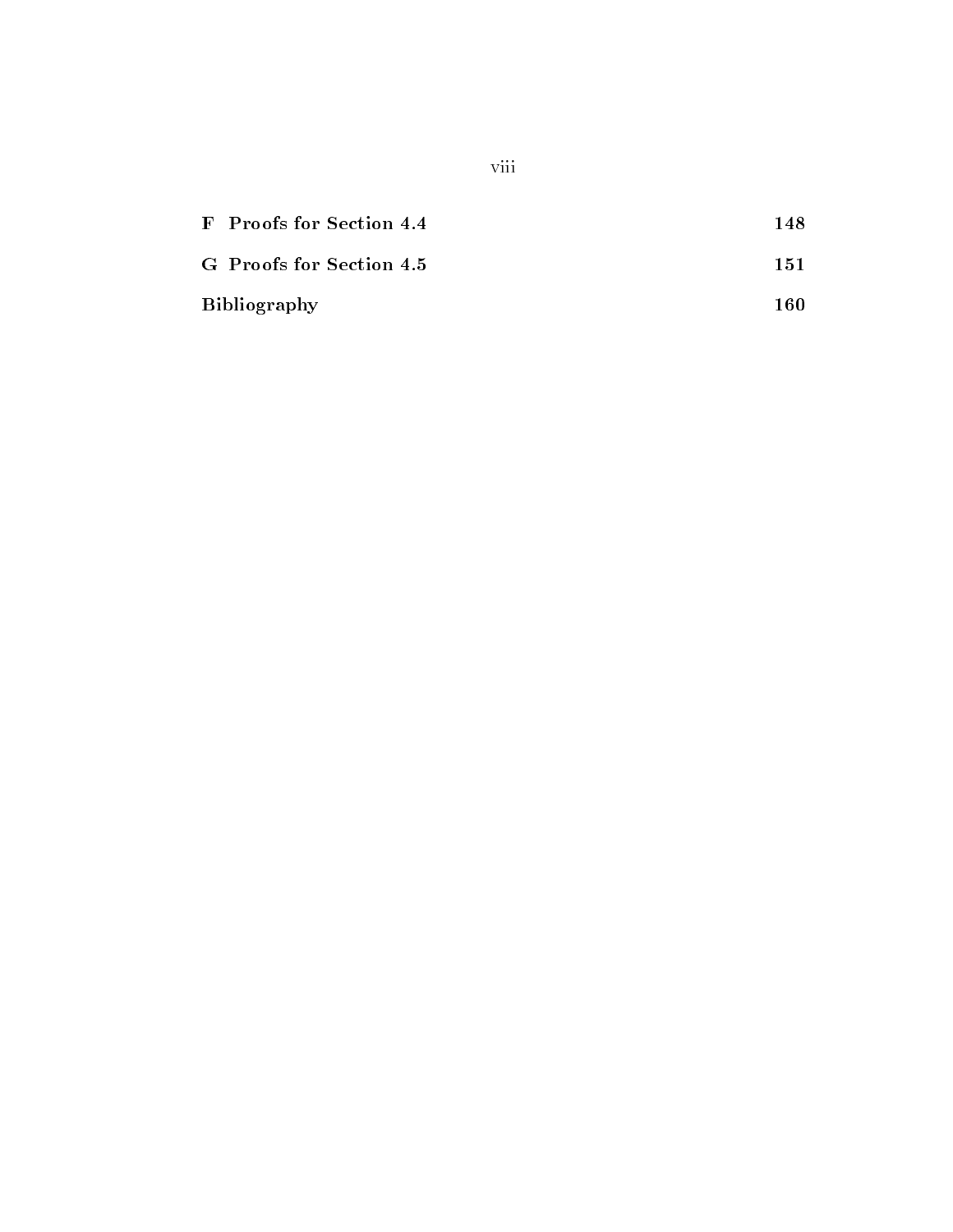# List of Figures

| Choice composition<br>- 65               |
|------------------------------------------|
| - 66                                     |
| Example of parallel composition.<br>- 67 |
| Example of connect composition.<br>- 68  |
| - 69                                     |
|                                          |
|                                          |
|                                          |
|                                          |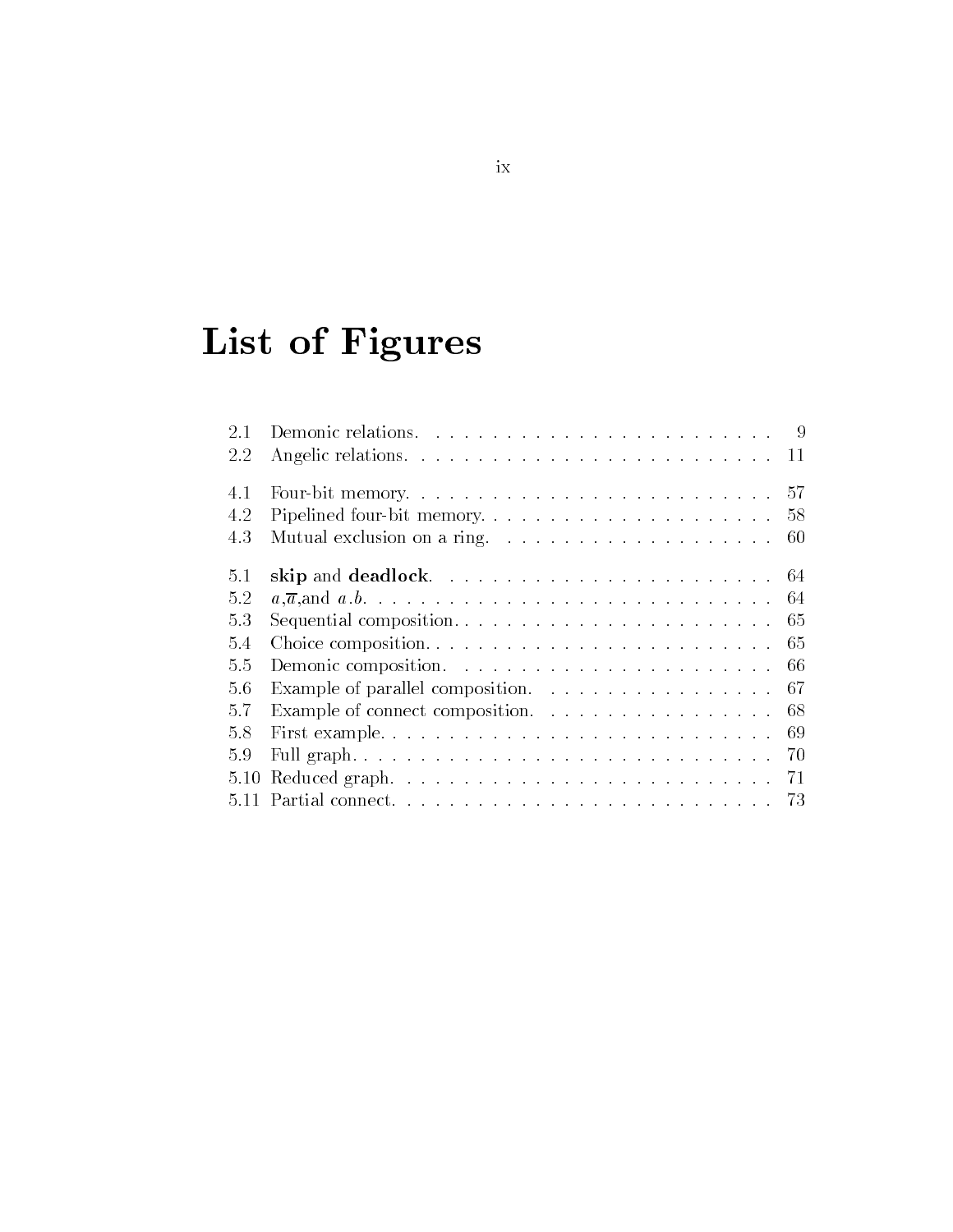# Glossary of symbols

## Symbol Meaning

| $a, b, c, a_0, \ldots$                                        | synchronization statements                     |
|---------------------------------------------------------------|------------------------------------------------|
| $a.b, \ldots$                                                 | synchronization pairs                          |
| $\overline{a}$                                                | <i>a</i> probe                                 |
| x, y, z                                                       | variables over synchronizations                |
| X, Y, Z                                                       | sets of synchronizations or pairs              |
| r, s, t                                                       | traces of synchronization statements and pairs |
| R, S, T                                                       | sets of traces                                 |
| $\mathcal{R}, \mathcal{S}, \mathcal{T}$                       | sets of sets of traces                         |
| $\alpha(\mathcal{S})$                                         | set of statements in $\mathcal S$              |
| $\sigma(S)$                                                   | set of statements and pairs $S$                |
|                                                               | projection                                     |
|                                                               | ejection                                       |
|                                                               | projection (with pairs)                        |
| ⇒ ← → →                                                       | ejection (with pairs)                          |
|                                                               | prefix                                         |
|                                                               | strict prefix                                  |
|                                                               | remainder after                                |
| $\begin{array}{c} \circ \\ \hline \circ \\ \circ \end{array}$ | refines, implements                            |
|                                                               | strictly refines                               |
|                                                               | is equivalent to                               |
| $\Box$                                                        | demonic nondeterminism                         |
|                                                               | angelic nondeterminism                         |
|                                                               | ALT composition from CSP                       |
|                                                               | parallel composition                           |
|                                                               | sequential composition                         |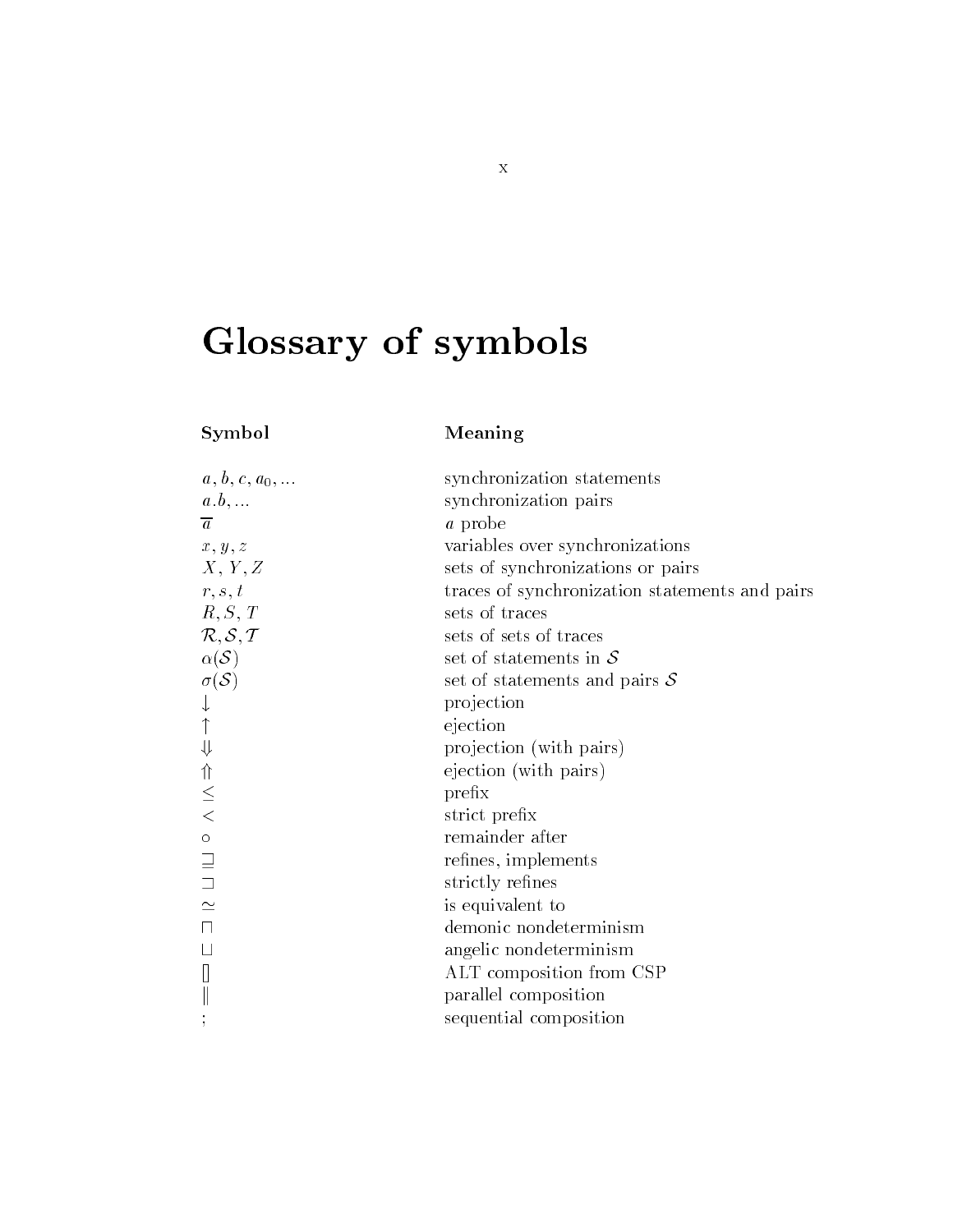| $S^*$                   | angelic iteration     |
|-------------------------|-----------------------|
| $S^{\dagger}$           | demonic iteration     |
| OP(vars : range : expr) | quantified expression |
| $\mu$                   | least fixed point     |
|                         | largest fixed point   |
|                         |                       |

xi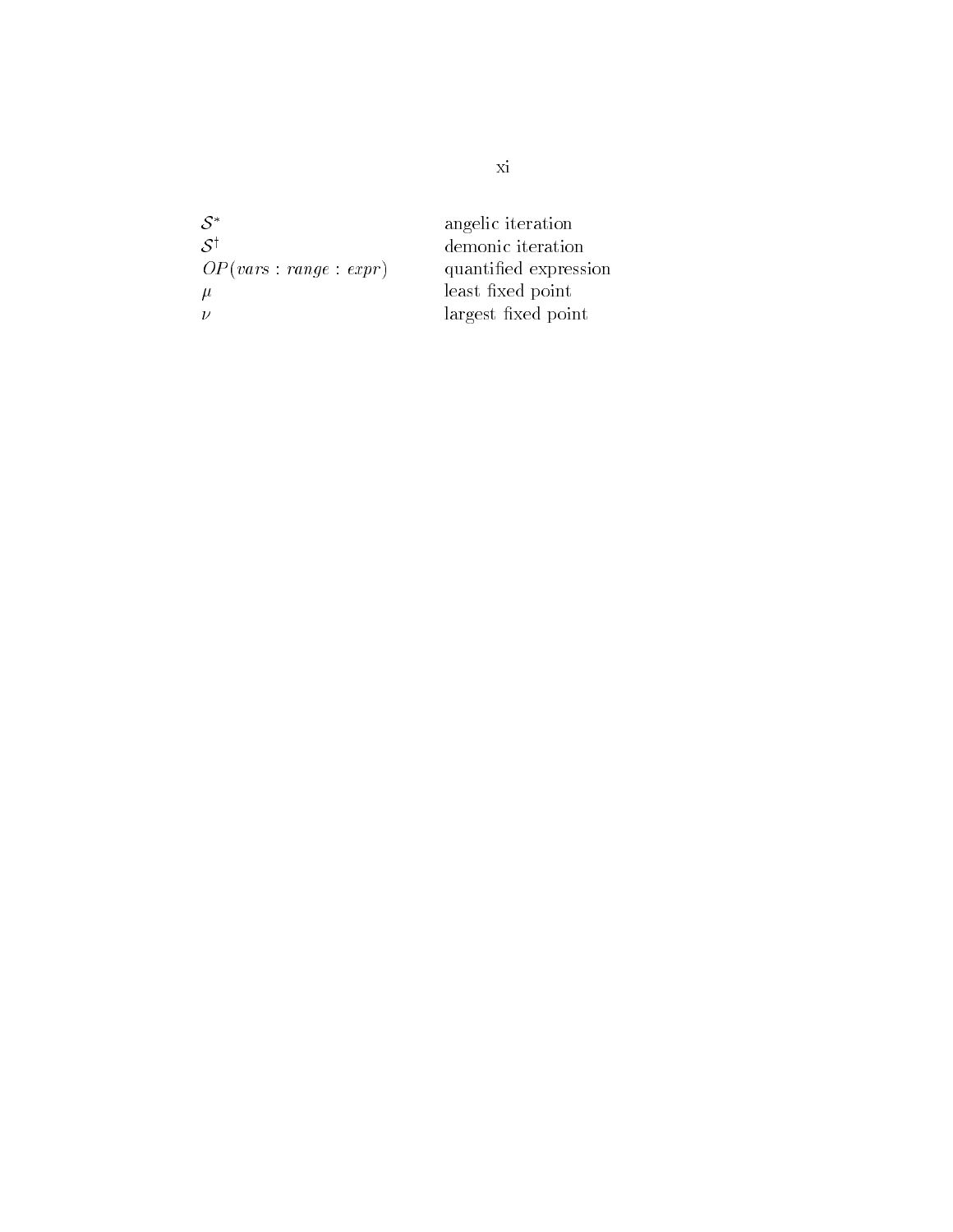# Chapter 1

# Introduction

## 1.1 Semantics

This monograph is concerned with giving a precise meaning, or semantics, for a class of concurrent programs Without a semantics one cannot reason that a program meets a specification, hence a programming language without a semantics is useless Of course all programming languages assign meaning to programs written in them, but the degree of formality differs vastly from one notation to another. In the worst case, the definition is: "the meaning of a program written in this language is the result you get by running the (compiled) program on this machine." Such a specification, although precise, is next to useless and a programmer who has to rely on it cannot but produce "soft" ware.

In the best case the semantics is made mathematically precise. One way to do this is to identify a program with mathematical formulas and to relate the formulas in a convincing way to the operation of a machine. Similarly, in the best case, a specification is given with mathematical precision, or as a mathematical formula and a set of rules is given for verifying whether a program meets a specification or not. Modulo the relation between the operation of the machine and the formula which should be simple enough to convince, one can then *prove* that a program meets its specification.

Once such a semantics, and a set of rules, is given for a language, a notion of re-renes and renes and renes and renes and renes and renes and renes and renes and renes another if  $\alpha$ meets every specification the other program meets. The programming lan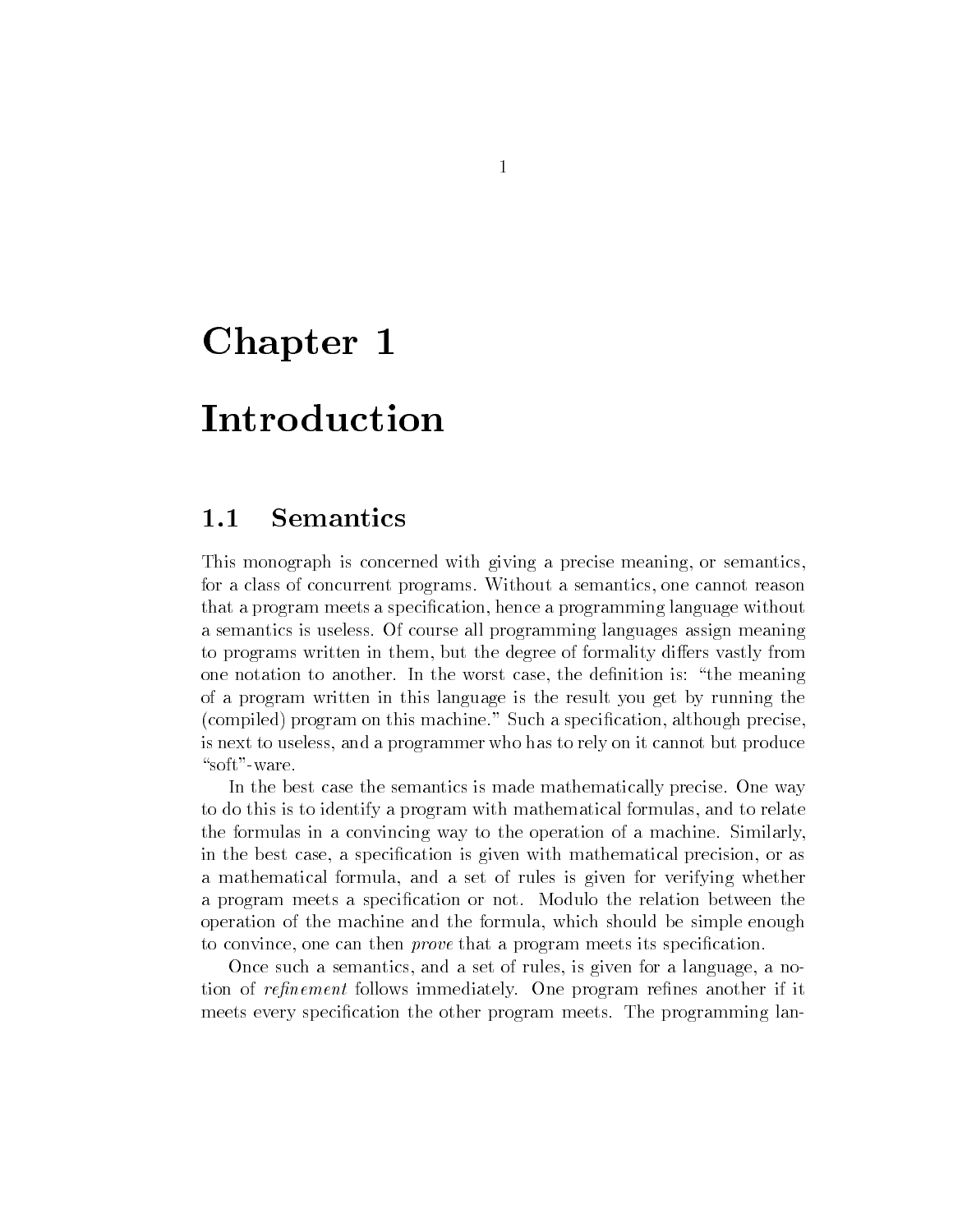guage can be chosen to be large enough so that specications are programs as well. To be useful as a specification language, the language has to be a real extension of the language used to describe executable programs, i.e., the language has to contain statements that do not admit (direct) implementation. Given such a language, we can state the job of the programmer thus: "transform the specification statement through a series of refinements into a program that admits an implementation." We can supply the programmer with example transformations that are meant to capture frequently occur ring programming problems together with a parameterized proof. If we have a set of transformations that is complete, we can use programs (tools) that assist the programmer in constructing programs by automatically carrying out the (correct) transformations the programmer selects. If the term were not already in use "hard"-ware (i.e., "solid"-ware) would have been a good word to describe programs constructed in this fashion. We believe that parameterized proofs are the basic concept that underlies almost all teaching in computer science. It forms the formal basis of the notion of "archetypes" te and was our goal in the contract of the second contract of the second second and the second second second s

If our programs are formulas, and if the rules for correctness are needed only to define the refinement relation, a good way of going about it is to define the refinement relation directly. This is what we do in this monograph. We define concurrent communicating processes through their communication behaviors, and we define a refinement relation. Everything else follows.

#### 1.2 Goal

This monograph contains an attempt to do for a class of concurrent programs what the predicate-transformer semantics  $[5, 48]$  has done for sequential pro- $\alpha$  second original programs were identical programs with functions  $\alpha$  is seen and  $\alpha$ from predicates (postconditions) to predicates (weakest preconditions) that satisfy the certain "healthiness conditions" that were meant to guarantee that these functions, called "predicate transformers," correspond to implementable programs. Since then, it has been observed  $[5, 36, 34]$  that there are good reasons for replacing the healthiness conditions with a single con dition: monotonicity. Not all monotonic predicate transformers correspond to executable programs but including them all makes it possible to unify particle programs programs processes in the programs - in one of the programs - programs - programs - in one o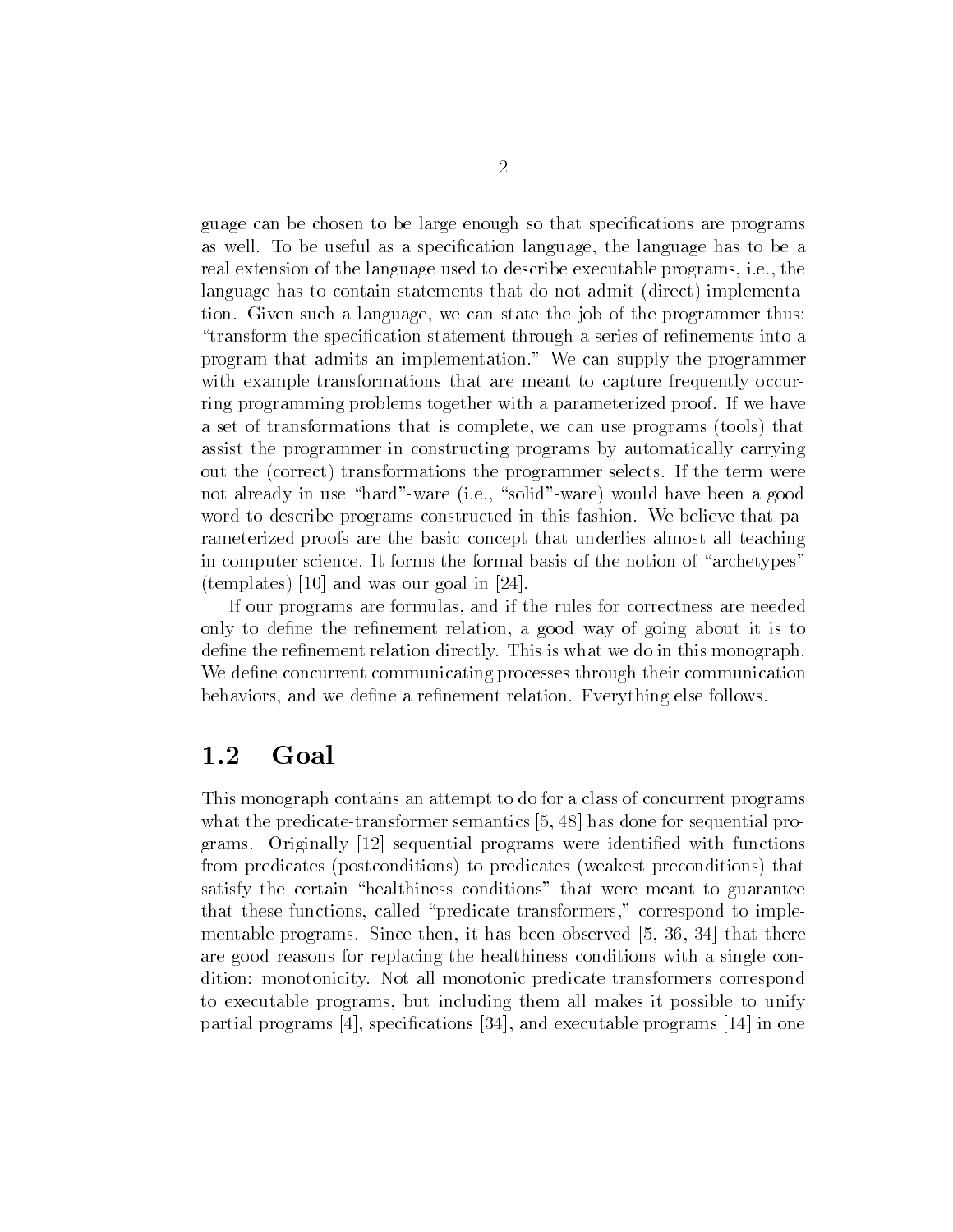framework. Furthermore, the fixed-point theorem used to define iteration turns out to rely on monotonicity alone -

Monotonic predicate transformers, with the ordering relation defined pointwise from the implication ordering on predicates form a partial order This ordering relation is the basis of the refinement calculus  $\left[4, 35\right]$ , that allows programmers to transform specifications into programs. Because of the firm mathematical foundation of the refinement calculus, program-refinement calculations can be mechanically verified, and hence it is possible to obtain programs that not only provably meet their specification, but for which the possibility of error in the proof has been all but eliminated In recent years remarkable progress in the area of progress in the area of progress in the area of proof verified and the area of proof verified and the area of proof verified and the area of problem in the area of proof verified and the gests that this is likely to affect programming not only in principle, but also in practice

The second area of progress is more technical, and stems from the fact that monotonic predicate transformers with the refinement ordering form a complete lattice  $\begin{bmatrix} 7 \end{bmatrix}$ . The fixed points of a monotonic function on a complete lattice form a complete lattice themselves which implies that there is a unique least (and largest) fixed point. This makes it particularly easy to define iteration or recursion for semantics where the underlying model is a lattice; a definition as a least fixed point of a recursive equation is guaranteed to define the construct properly and uniquely. Since all interesting programming languages contain iteration, recursion, or both, it is important to be able to extend models to include such constructs

Having seen the successes of the lattice-theoretical approach to sequential programming we try to identify a lattice structure that can capture the meaning of concurrent programs An important class of concurrent programs consists of programs whose semantics is determined by their communication behaviors In this monograph we construct a semantics starting with a model and a refinement relation. The refinement relation is inspired by reformulating and extending the partial order for sequential programs. We choose a model that describes processes with undirected point-to-point communication. The model with the refinement relation forms a complete lattice. By examining operators on the model we define the language synchronizing processes The algebraic properties of synchronizing processes bear a strong resemblance to those of theoretical CSP  $(TCSP)$  [8, 23], but, because we start with refinement, the model is very different.

We motivate our interest in processes with synchronizing communication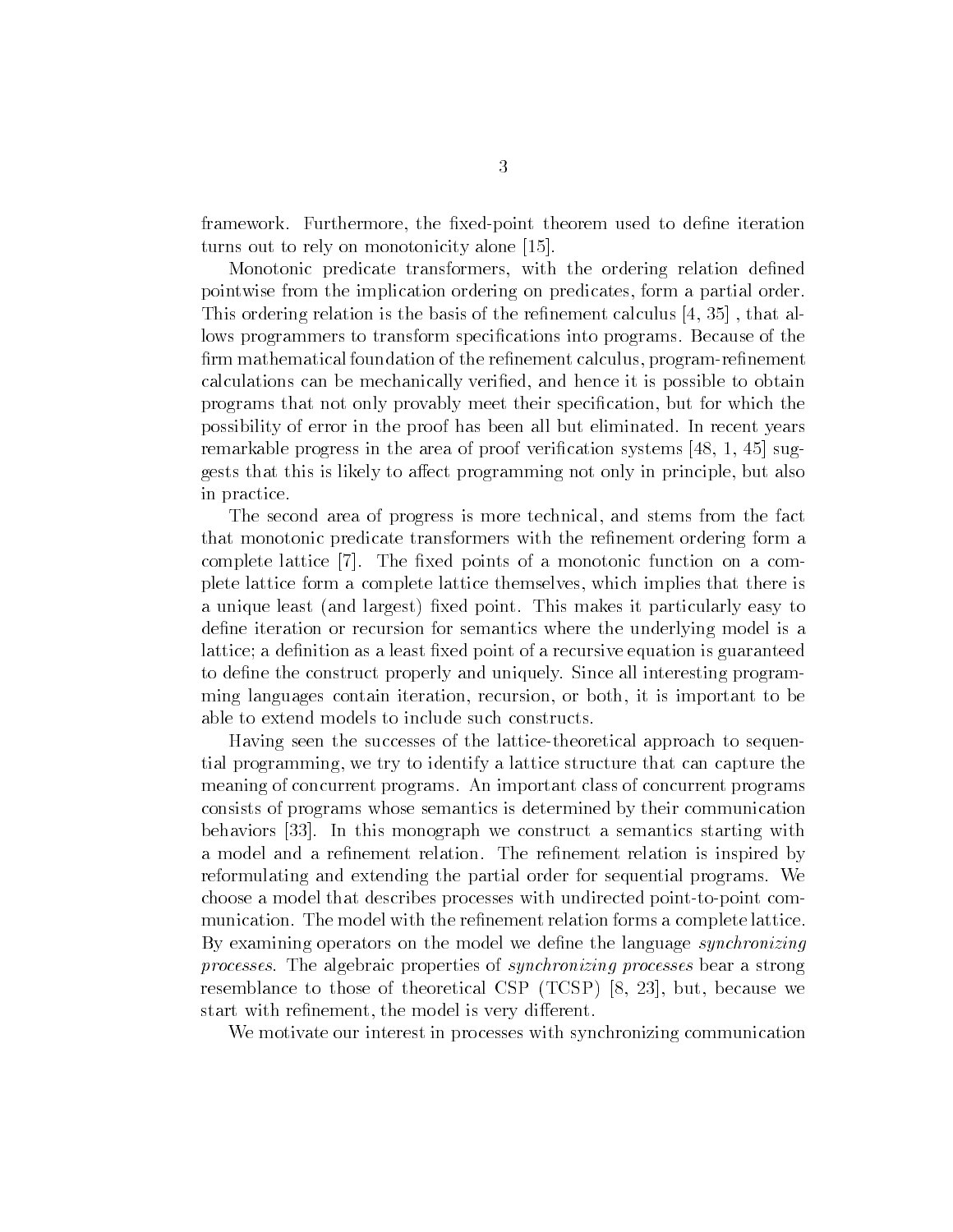as follows. Even though communication channels with bounded slack [29] does not seem to be the abstraction used in most high-level programming languages, it remains the abstraction of choice for the specification of concurrent programs that are to be implemented in hardware The reason is that slack in channels requires buffers and consumes chip area. Since chip area is a resource that needs to be managed, the language needs to address it  $\mathbf{M}$  , and the translations into the translations into  $\mathbf{M}$  , and the contributions into the contributions into  $\mathbf{M}$ self-timed [38] (asynchronous, data-driven) VLSI circuits, based on either CSP or UNITY -- We are concerned with transformations between CSP-like programs, and between specifications and CSP-like programs.

#### $1.3$ Refinement relation

To establish the link between sequential and concurrent programs, we first study a model for sequential programs that concentrates on input-output behavior. In the predicate transformer model, interaction with the environment is limited to initial and final states, and hence we characterize sequential programs by sequences of length two. Identifying a program with a set of such sequences amounts to identifying programs with relations on the state space - As explained in Chapter - As explained in Chapter 1, we are the successive of the successive of the successive of the successive of the successive of the successive of the successive of the successive of the succes programs with either angelic or demonic nondeterminism but not both We extend the model to sets of sets of pairs, and we show how this model corresponds to monotonic predicate transformers. We reformulate the refinement relation for this model

In later chapters this refinement relation is extended to sequences of length greater than two. This, however, is not the only difference between sequential and concurrent programs We also need to reexamine angelic and demonic nondeterminism Demonic nondeterminism indicates that the ex ecution mechanism is free to choose any of the alternatives. No fairness is assumed. Demonic nondeterminism remains unchanged in the context of concurrent programs Angelic nondeterminism is the dual of demonic nonde terminism; it specifies that the choice will be made to accommodate demonic nondeterminism in the environment. We maintain this interpretation for concurrent programs, but there is an important new aspect. In the case of sequential programs, nontrivial angelic choice cannot be implemented. Because there is no interaction with the environment during execution of a sequen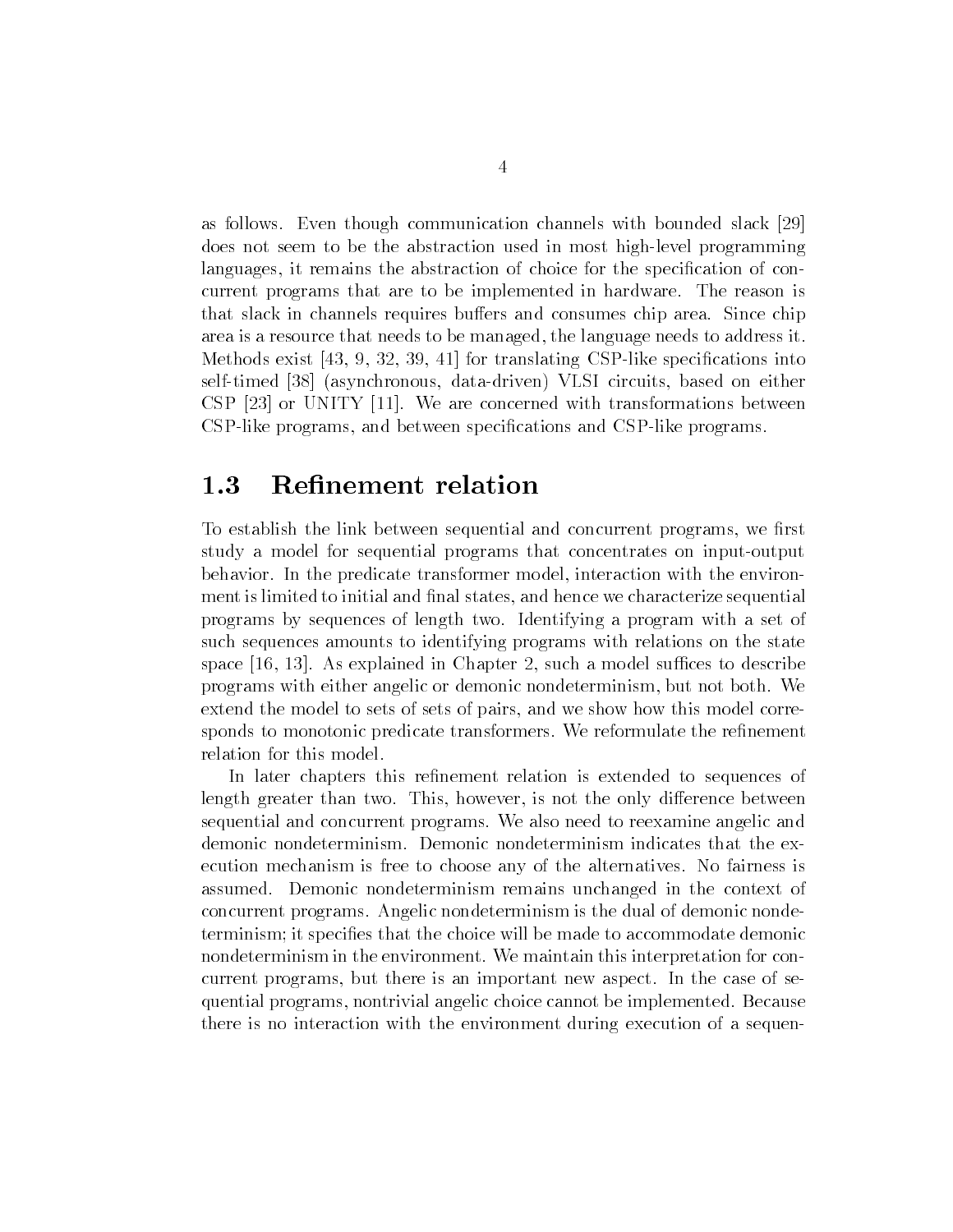tial program the execution mechanism has no way of telling what choice the environment expects. In the case of *synchronizing processes*, however, some programs involving angelic choice can be implemented. The reason is that synchronization actions involve the environment and hence the choice can sometimes by made by probing - it, it is next accounted for its next activities tion We give a mathematical characterization of a class of implementable programs and study their composition. In Section 4.7 the mathematical characterization is related to operational considerations

#### 1.4 Model

As explained in the previous section, the model for *synchronizing processes* is sets of sets of sequences of undirected actions. Because we want to be able to treat parallel composition and synchronization separately and because we want to combine synchronization and hiding, we choose a step-trace semantics  $[47, 42]$  rather than a purely interleaving semantics. A semantics that allows synchronization within a process  $[25]$  differs from the more standard models in that parallel composition is no longer equivalent to a choice among interleavings. This then is another point where the work in this monograph differs from work with similar goals in the context of CCS  $[33]$ , CSP  $[23]$ . or process algebras such as ACP  $[6]$ . Because we choose to concentrate on processes with point-to-point communication only, a step is either a single communication action (one half of a synchronization, or "port action") or a pair of such actions (a synchronization action). We show that even though this approach complicates the model in comparison to an interleaving seman tics, the algebra remains simple.

We define a simple programming language based on this model. The basic process is a port action Processes may be composed into bigger ones by angelic or demonic composition by sequential composition and by parallel composition for processes with disjoint alphabets of port actions We also define angelic and demonic iteration. The final ingredient of the language is a "connect" operator, that synchronizes pairs of ports, and then hides the ports from observation

The choice of model and language is motivated by very operational con siderations stemming from experience with designing circuits. Parallel composition corresponds to putting two circuits into one box and should there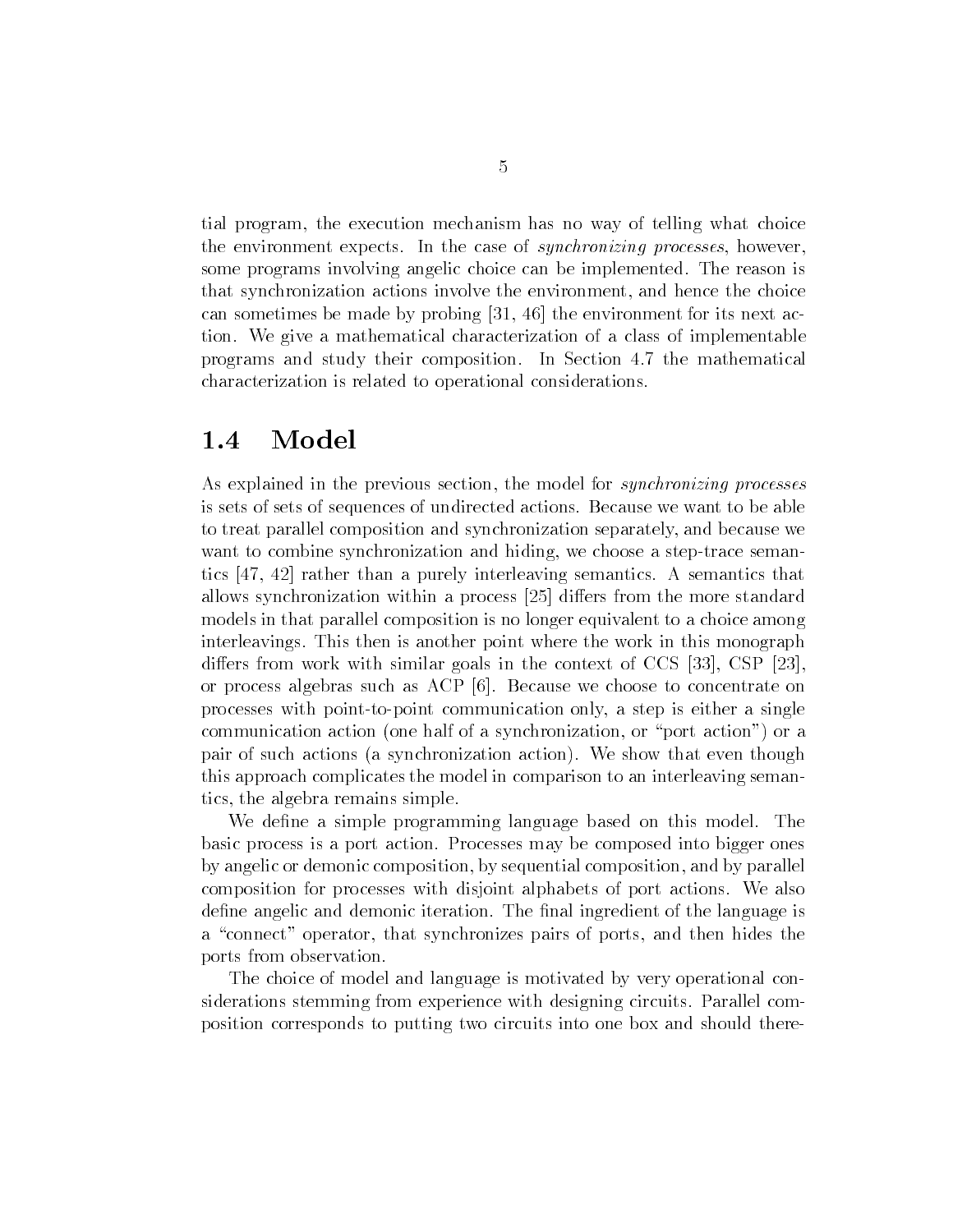fore be an algebraically trivial operation (nothing really happens). If two channels (corresponding to a pair of wires) are connected, and if only pointto-point connections are used, connection synchronizes the circuits and hides the connected channels from the environment

The language is simple enough to allow rigorous mathematical treatment yet large enough so that interesting programming and system-design problems can be formulated in it After we have introduced the complete language in Chapter 4, we discuss some examples: a data-driven adder and a pipelined memory

Languages such as CSP  $[23]$  contain a choice construct that is neither angelic nor demonic We show that this construct is essential to describe a nondeterministic merge process, or, in circuit design terminology, an arbiter. The last example in Chapter 4, which discusses mutual exclusion, contains such a merge, and therefore we cannot reason about it in our model. In Chapter 5 we therefore introduce a different operational model; one that can also be used to describe the arbiter

#### 1.5 Organization of this monograph

Chapter discusses a model for generalized sequential programs and the corresponding refinement ordering. Chapter 3 introduces the step-trace semantics that forms the basis of our model for concurrent programs. We also discuss a class of implementable processes. Chapter 4 introduces demonic nondeterminism and a refinement ordering that is an extension of the ordering in Chapter 2. We discuss operational considerations and give some programming examples In Chapter we brie y introduce an operational model that describes a larger class of processes

Chapter 6 contains conclusions and a discussion of possible extensions of this work

We haven chosen to give proofs of all theorems in this thesis, but to do so in appendices. We feel that even though the proofs are important, and reading them, or even better redoing them, will lead to greater understanding, the sheer number of them would render the thesis nearly unreadable When we give a programming example, the calculations are included in the main text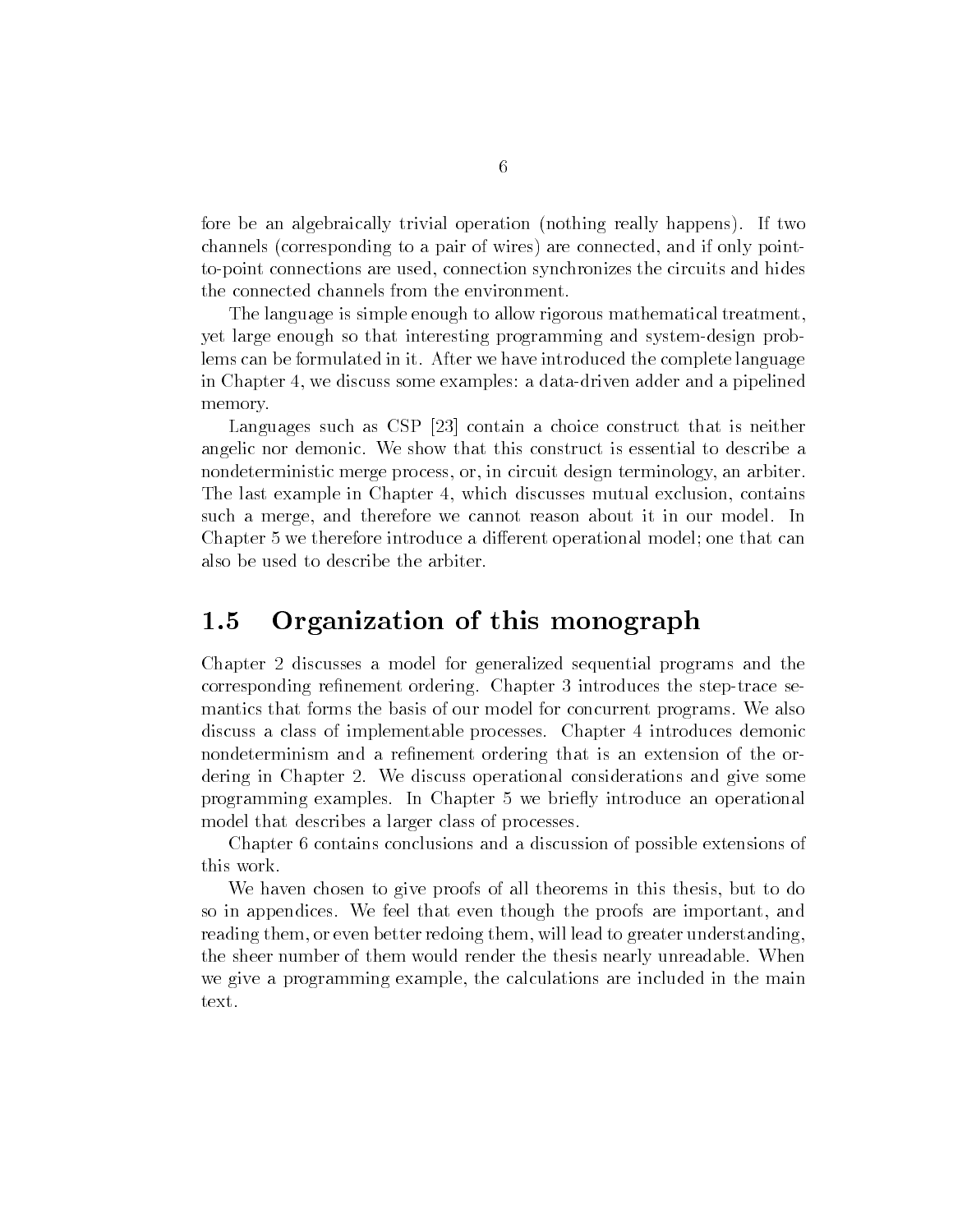# Chapter 2

# Sequential programs

### 2.1 Introduction

In this chapter we give an operational semantics for sequential programs based on their input-output behaviors. Because we want to relate our semantics to the weakest-precondition semantics of statements, which does not mention intermediate states we dene our semantics in terms of initial and final states only. A second reason for not trying to extend the semantics to intermediate states, as is done in  $[28, 44]$ , is that, as a long term goal, we are interested in semantics of CSP-like languages. State in such languages is not shared between processes; hence, intermediate states are not observable.

The inspiration for our semantics is the operational interpretation of a sequential program as a game of angel versus demon described in  $[2]$ . The work may be seen as an extension of relation of  $\mathcal{A}$  . The semantic semantics  $\mathcal{A}$ to programs with angelic as well as demonic nondeterminism We do not attempt to develop a calculus; the goal of this chapter is merely to introduce a model and refinement relation similar to the model and refinement relation used in later chapters for concurrent programs

We show the correspondence between the semantics defined here and the predicate-transformer semantics  $[48]$ . We also show how the refinement relation defined in this chapter corresponds to refinement in the predicatetransformer calculus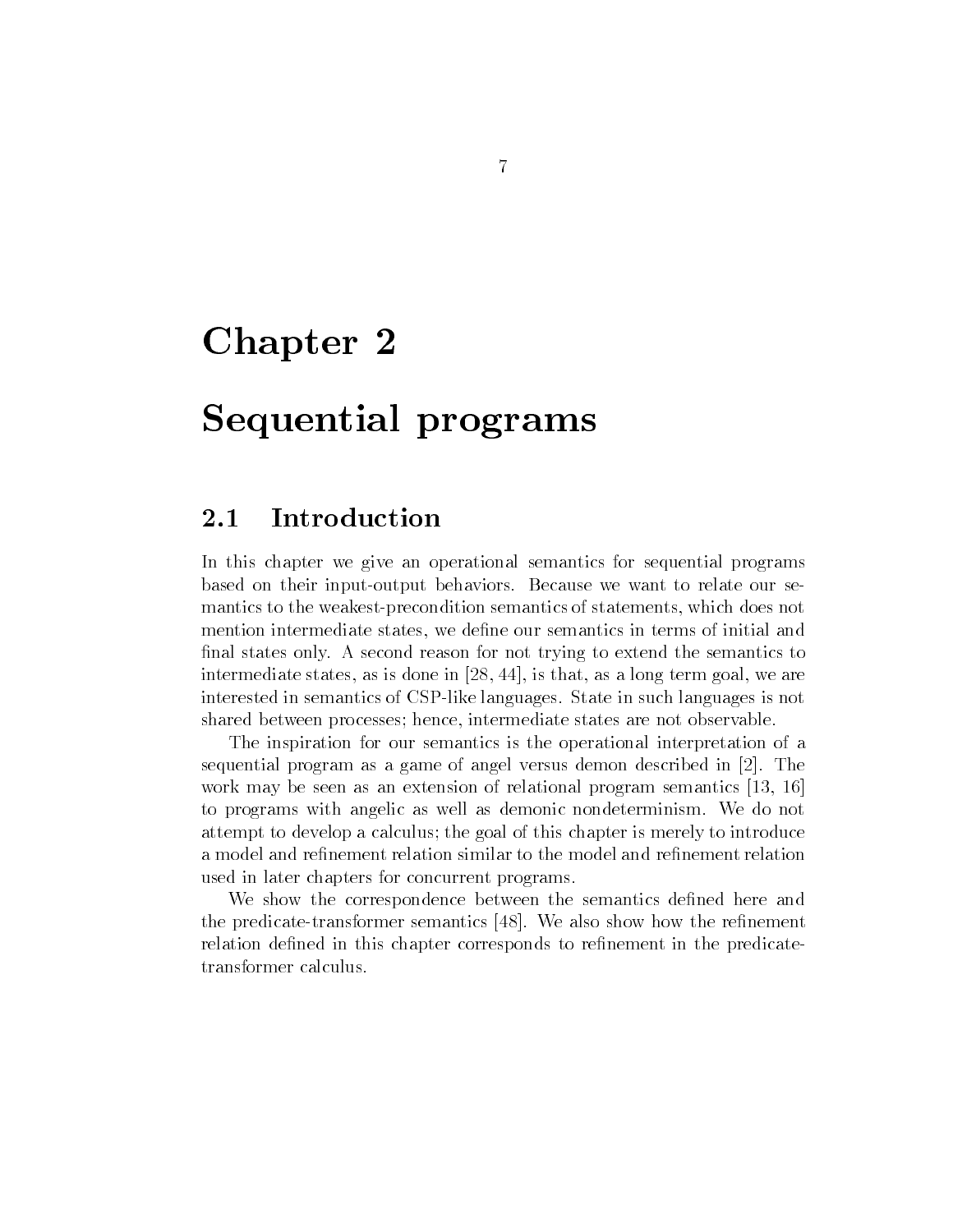### 2.2 Demonic relations

Before we attempt to define a model in terms of pairs of states for arbitrary sequential programs, we examine two semantics that define programs as a set of states, i.e., a relation. If, for a given initial state, the relation contains only one state pair with that state as its first component, the operational interpretation seems clear. Executing the program from such an initial state terminates in the state that is the second component of the pair. If, however, there is more than one pair with the same initial state we face a choice in our interpretation. If we want to model programs we can implement, it makes sense to define the execution mechanism as terminating in any one of the states that appear as the second components of the pairs with the same initial states

This then leads to the following formula for the weakest precondition for relation R and postcondition  $q$ . The predicate is defined in terms of its characteristic set  $\forall (y : \langle x, y \rangle)$  $y \rangle \in R : q, y : x$  (2.1)

$$
wp.R.q = \{x : x \in \Sigma \land \forall (y : \langle x, y \rangle \in R : q.y) : x\}
$$
\n
$$
(2.1)
$$

, we also in the second other wise we use and the second with the second case of the second case of the second variables of type  $\equiv$  that is stated we use that is stated and the p-type denotes the contract of variables of type  $\mathcal{P}(\Sigma)$ , that is, predicates. We use lower case letters r, s, t, u to denote variables of type  $\Sigma \times \Sigma$ , that is, pairs. We use upper case letters R, S, T, U to denote variables of type  $\mathcal{P}(\Sigma \times \Sigma)$ , that is, sets of pairs of states.

The problem with this definition of  $wp$  is that nonterminating programs cannot be represented. The empty relation does not correspond to **abort**, but to magic as the following calculation shows.

 $wp.\emptyset. q$  $= \{$  Definition  $wp \}$ wp.y.q<br>Definition wp }<br> $\{x : x \in \Sigma \land \forall (y : \langle x, y \rangle \in \emptyset : q.y) : x\}$  $=$  { Empty range }  ${x : x \in \Sigma : x}$  $=$  { Predicates range over  $\Sigma$  } true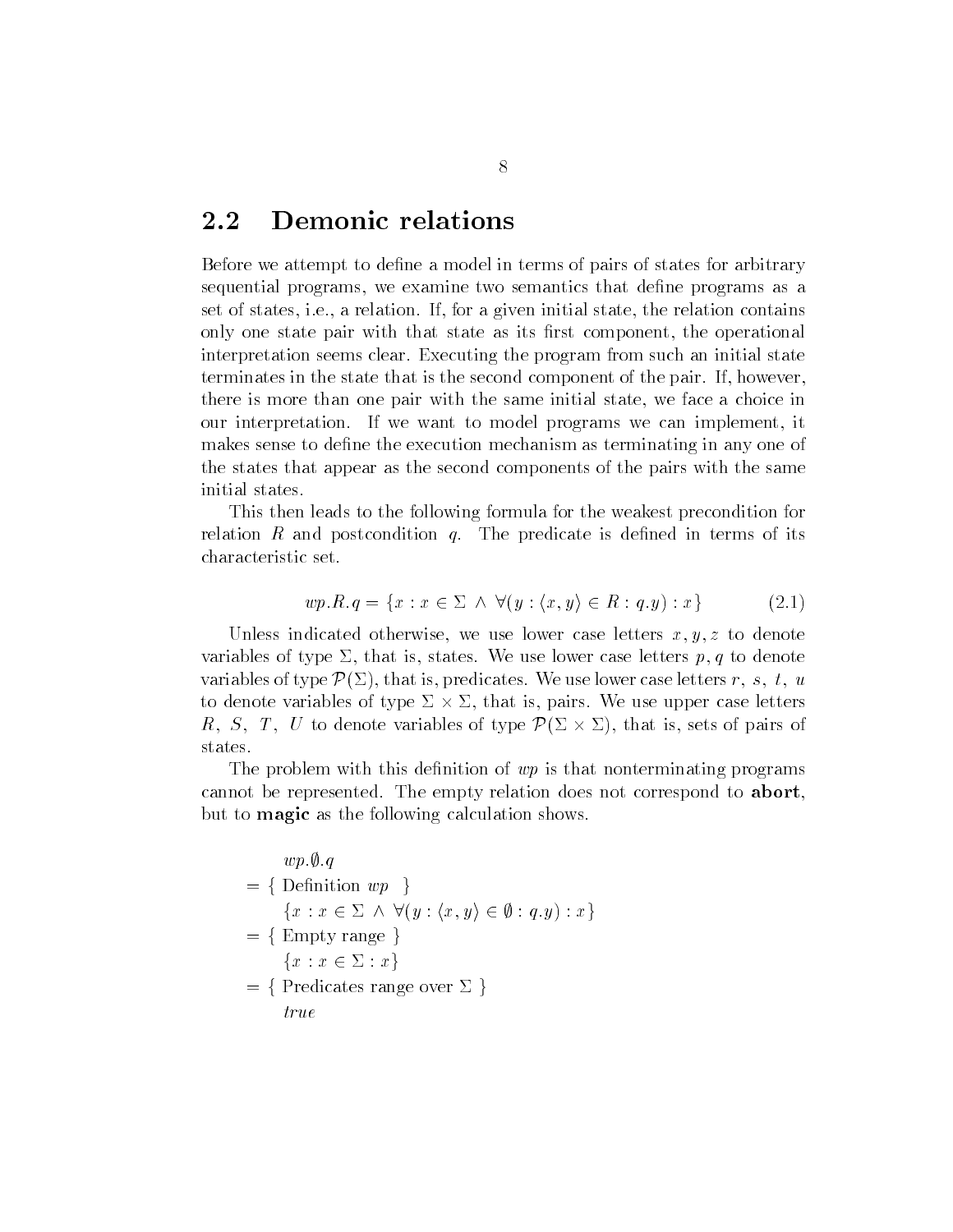In [16] the problem is solved by adding a special state, "infinity", that indicates nontermination. If we require that postcondition  $q$  never contains the infinity state, and if we also require that if the first component of a pair is infinity, the second is infinity as well, we do not have to modify our formula for the weakest precondition Here we have made a dierent choice than where  $wp$  is defined for postconditions that may include the infinity state.

In Figure - we have represented some familiar statements assuming a state space is the two labeled to make space that we consider more more complete. state indicates the pair is in the relation



Figure - Demonic relations

The operational interpretation of these statements is as follows Execu tion of skip corresponds to "do nothing." It terminates in the state in which it is started. Execution of **abort** never terminates, independent of the state in which it is started. Execution of **magic** terminates magically; any desired property holds upon termination. Executing **chaos** terminates, but the final state is arbitrary. Executing **havoc** may or may not terminate, and if it terminates the final state is arbitrary.

We now denote the constant statements hinted at in Figure - and the state  $\sim$ assignment statement.  $\Sigma$  is the set of states.  $\Sigma^+ = \Sigma$ d at in Figure 2<br>=  $\Sigma \cup {\infty}$ .

- skip =  $\{x : x \in \Sigma^+ : \langle x, x \rangle\}$
- abort =  $\{x : x \in \Sigma^+ : (x, \infty)\}\$
- magic =  $\{\langle \infty, \infty \rangle\}$
- magic = { $\{\infty, \infty\}$ }<br>• chaos = { $x, y : x, y \in \Sigma : \langle x, y \rangle$ }  $\cup$  { $\langle \infty, \infty \rangle$ } ight and in the contract of the contract of the contract of the contract of the contract of the contract of the
- chaos =  $\{x, y : x, y \in \Sigma : \langle x, y \rangle\} \cup \{\langle \infty, \infty \rangle\}$ <br>• havoc =  $\{x, y : x, y \in \Sigma : \langle x, y \rangle\} \cup \{x : x \in \Sigma^+ : \langle x, \infty \rangle\}$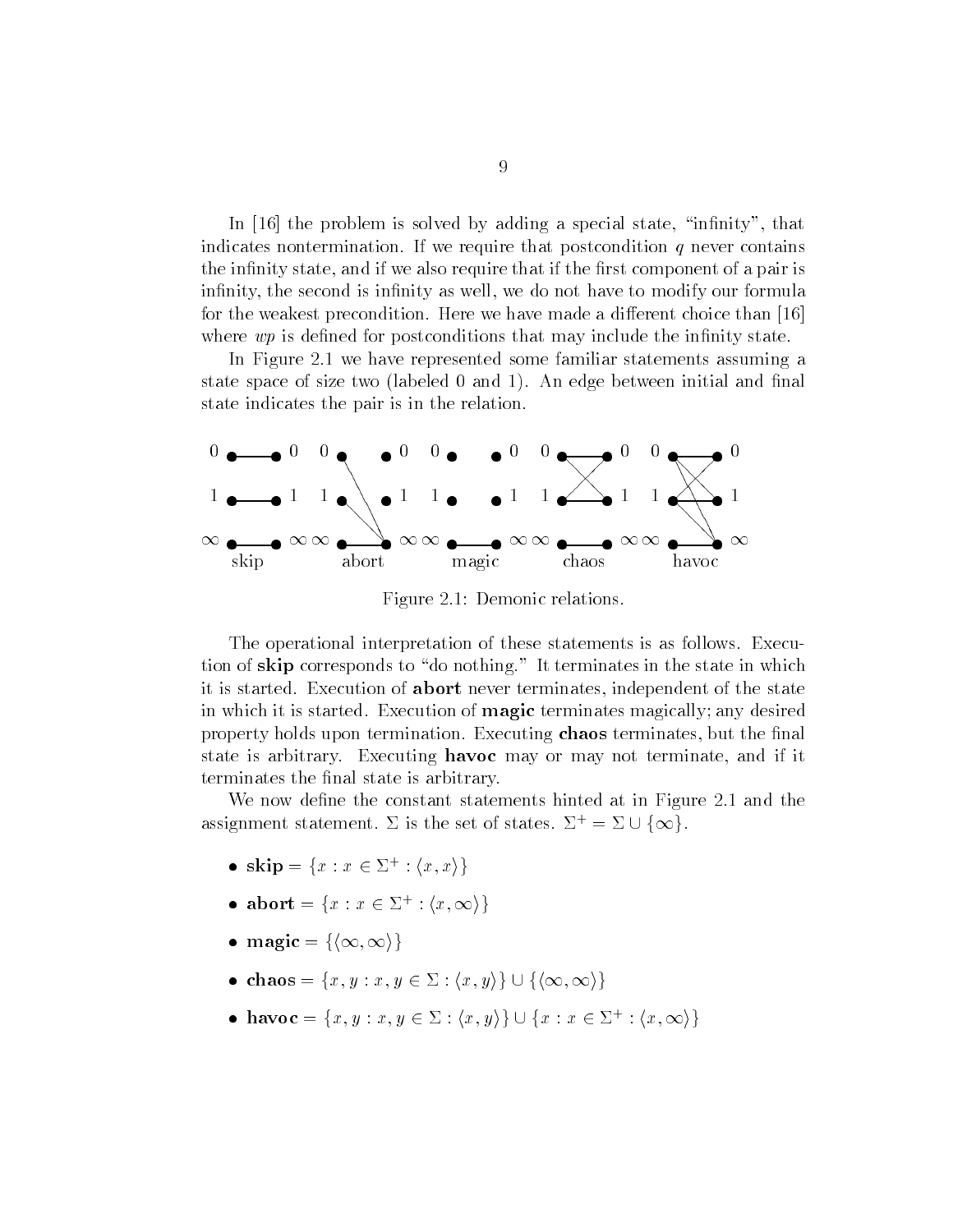•  $v := e = \{x : x \in \Sigma : \langle x, x | v := e \rangle\} \cup \{\langle \infty, \infty \rangle\}$ ight and in the contract of the contract of the contract of the contract of the contract of the contract of the

We may think of the state as a vector of the values of the variables.  $x[v := e]$  denotes the vector x with the values of components v replaced by  $e.$ 

We leave the proofs that these definitions correspond to the usual definitions as predicate transformers to the reader Very similar proofs are carried out in detail in Section 4 of this chapter. The model and the relational calculus are studied in detail in the studied in a studied in the studied in  $\mathbb{R}^n$ 

#### 2.3 Angelic relations

An alternative interpretation of a relation is to consider pairs with the same initial state to model angelic choice. This leads to the following definition of the wp  $\exists (y : (x, y))$  $y \rangle \in R : q, y : x$  (2.2)

$$
wp.R.q = \{x : x \in \Sigma \land \exists (y : \langle x, y \rangle \in R : q.y) : x\}
$$
\n
$$
(2.2)
$$

The problem with this definition is that we cannot model miraculous termination. The statement magic "terminates" satisfying the postcondition from any initial state, even if there is no final state that satisfies the postcondition, i.e.,  $wp.\textbf{magic}.false = true$ , whereas in the formula above  $wp.R.false = false$ . We solve the problem by extending the state space with a special "happy" state, that indicates miraculous termination. We could maintain our definition of the  $wp$  and require that any postcondition include the happy state, but we prefer to let predicates range over the "normal" state space and rewrite  $wp$  as follows.

$$
wp.R.q = \{x : x \in \Sigma \land \exists (y : \langle x, y \rangle \in R : y = \ddagger \lor q.y) : x\}
$$
(2.3)

With this definition we obtain a model for a language with angelic choice only, much like one of the languages studied in  $[3]$ . As healthyness conditions we require that all relations contain the pair  $\langle \ddagger, \ddagger \rangle$  and that if the initial state of a pairs is the fingle state the nale state is also the name of the name  $\mathbb{P}^1$  states  $\mathbb{P}^1$ range over  $\varDelta$ .  $\varDelta$  - nov relations contain the pair  $\langle \ddagger, \ddagger \rangle$  and that if the initial state<br>by state, the final state is also the happy state. Predicates<br>now indicates  $\Sigma \cup \{\ddagger\}$ . In Figure 2.2 we represent some constant statements for a state space with two states only The operational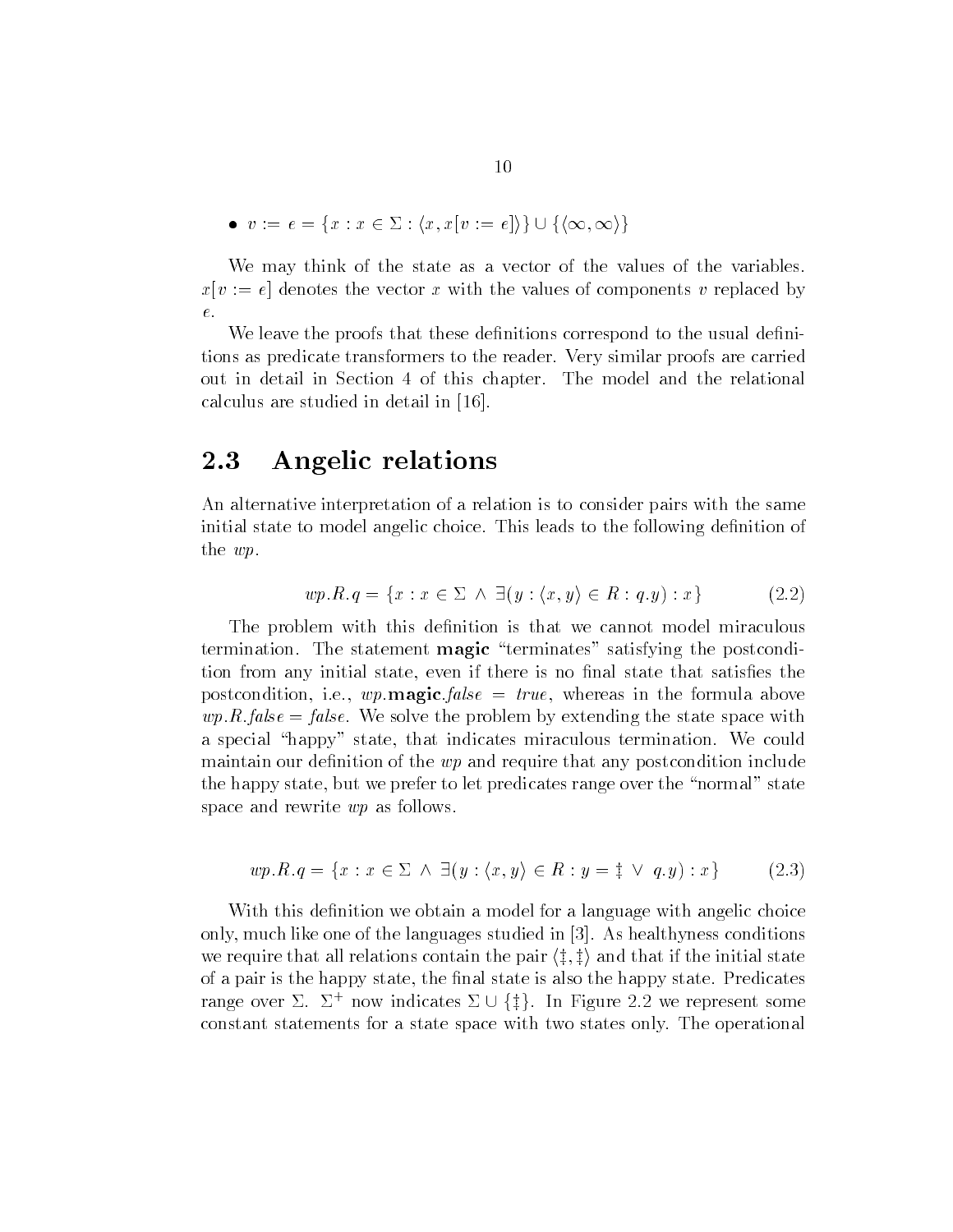

Figure 2.2: Angelic relations.

interpretation of the two new statements is as follows. Executing pick terminates in any desired state Executing tmagic terminates miraculously or in any desired state. We define the constant statements from Figure  $2.2$ , and the assignment statement as follows

- skip =  $\{x : x \in \Sigma^+ : \langle x, x \rangle\}$
- abort  $= \{ \langle \text{t}, \text{t} \rangle \}$
- magic =  $\{x : x \in \Sigma^+ : \langle x, \ddagger \rangle\}$
- magic =  $\{x : x \in \Sigma^+ : \langle x, \ddagger \rangle\}$ <br>• pick =  $\{x, y : x, y \in \Sigma : \langle x, y \rangle\} \cup \{\langle \ddagger, \ddagger \rangle\}$
- pick =  $\{x, y : x, y \in \Sigma : \langle x, y \rangle\} \cup \{\langle \sharp, \sharp \rangle\}$ <br>
 tmagic =  $\{x, y : x, y \in \Sigma : \langle x, y \rangle\} \cup \{x : x \in \Sigma^+ \langle x, \sharp \rangle\}$ <br>
  $v := e = \{x : x \in \Sigma : \langle x, x[v := e] \rangle\} \cup \{\langle \sharp, \sharp \rangle\}$
- $v := e = \{x : x \in \Sigma : \langle x, x[v := e] \rangle\} \cup \{\langle \sharp, \sharp \rangle\}$

We defer further study of this model until the next section, where an extension of the model is defined.

#### $\bf 2.4$ Angelic and demonic nondeterminism

We have seen how a relational model can describe statements with either demonic or angelic nondeterminism, but not both. In this section we present a model that can describe statements with both kinds of nondeterminism Though we do not attempt to give a full calculus or include iteration here we do study this model in some detail

We define a program to be a set of sets of pairs of states. A set of pairs of states can be thought of to represent a program possibly angelic as in the previous section The set of such sets models demonic nondeterminism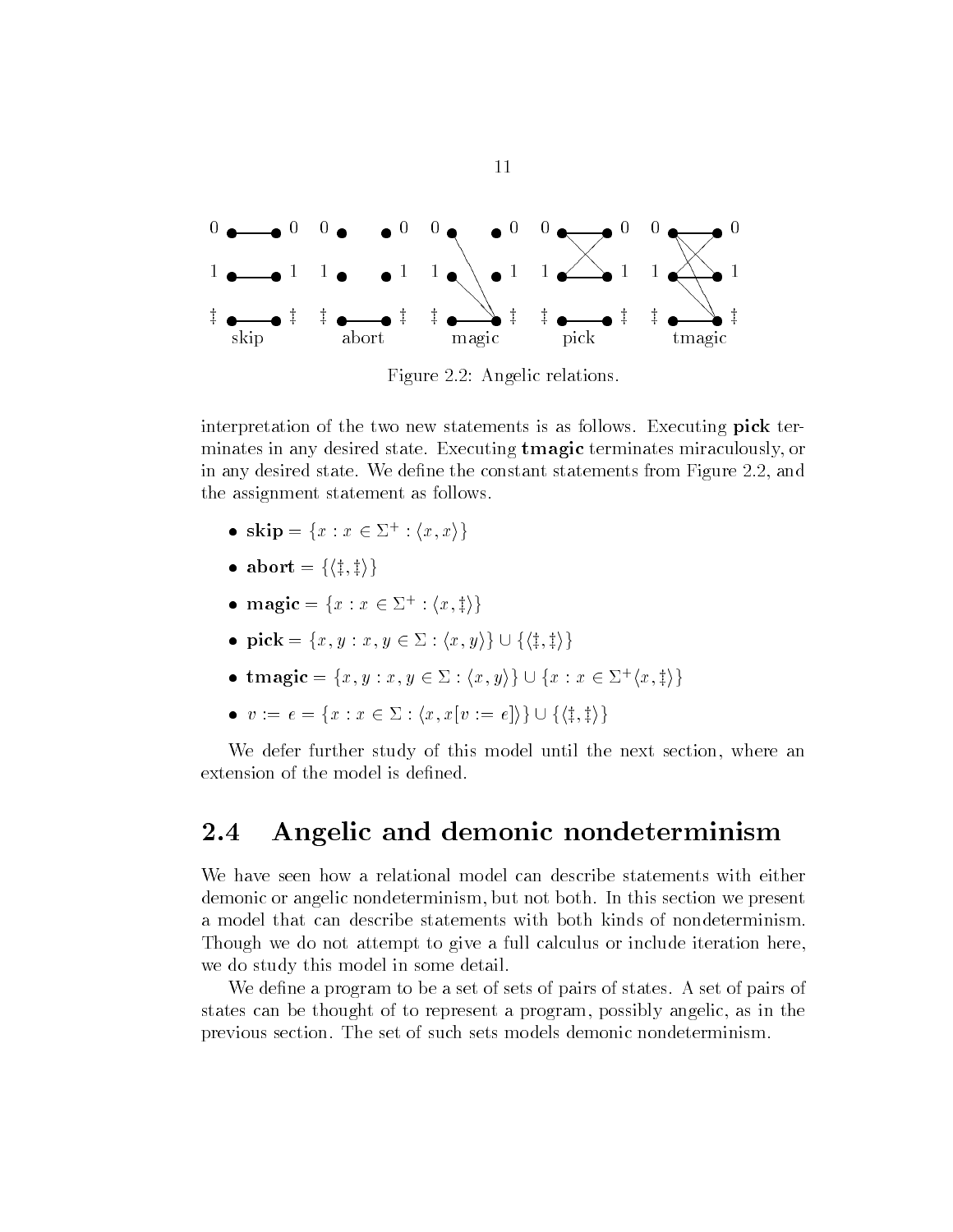This leads us to define a function  $wp$  as follows.

$$
wp.\mathcal{S}.q = (2.4)
$$

 $wp.S.q =$ <br> $\{x : x \in \Sigma \wedge \forall (S : S \in \mathcal{S} : \exists (s : s \in S \wedge s.ini = x : q.s.\text{fin} \vee s.\text{fin} = \ddagger)) : x\}$ 

r ini is the rate of the pairs of the pair r pair r pair rate well and we use calligraphic letters R, S, T, U to denote variables of type  $\mathcal{P}(\mathcal{P}(\Sigma^+\times \Sigma^+))$ , or programs

Of course we could have chosen to extend the model from Section 2 instead, and obtained equivalent results. The choice was made by looking ahead to upcoming chapters In standard trace theory a component with a larger traceset is considered to implement one with a smaller. This model corresponds to the approach taken in Section

We require the following "healthiness conditions" of all programs  $S$ .

- $\bullet$   $S \neq \emptyset$
- $S \neq \emptyset$ <br>•  $\forall (S : S \in \mathcal{S} : \langle \mathbf{t}, \mathbf{t} \rangle \in S)$
- $\bullet \ \forall (S : S \in \mathcal{S} : \langle \ddagger, \ddagger \rangle \in S)$ <br>  $\bullet \ \forall (S : S \in \mathcal{S} : \forall (s : s \in S : s.ini = \ddagger \Rightarrow s.in = \ddagger))$

We define some constants.

- magic =  $\{\{x : x \in \Sigma^+ : \langle x, \ddagger \rangle\}\}\$
- magic = { $\{x : x \in \Sigma^+ : \langle x, \ddagger \rangle\}$ }<br>• tmagic =  $\{\{x, y : x, y \in \Sigma : \langle x, y \rangle\} \cup \{x : x \in \Sigma^+ : \langle x, \ddagger \rangle\}\}$
- abort  $= \{ \{ \langle \pm, \pm \rangle \} \}$
- abort = {{ $\{\{\{\,\,\,\,\ddot{\ddot{x}},\,\}\}\$ <br>
 havoc = { $y : y \in \Sigma : \{x : x \in \Sigma : \langle x, y \rangle\} \cup \{\langle \,\,\ddot{\ddot{x}}, \,\,\ddot{\ddot{x}}\rangle\}\}\cup \{\{\,\,\ddot{\ddot{x}},\,\ddot{\ddot{x}}\}\}$ <br>
 pick = { $\{x, y : x, y \in \Sigma : \langle x, y \rangle\} \cup \{\langle \,\,\ddot{\ddot{x}}, \,\,\ddot{\ddot{x}}\,\rangle\}\}\$
- pick =  $\{\{x, y : x, y \in \Sigma : \langle x, y \rangle\} \cup \{\langle \sharp, \sharp \rangle\}\}\$ • pick = { $\{x, y : x, y \in \Sigma : \langle x, y \rangle\} \cup \{\langle \ddagger, \ddagger \rangle\} \}$ <br>
• chaos =  $\{y : y \in \Sigma : \{x : x \in \Sigma : \langle x, y \rangle\} \cup \{\langle \ddagger, \ddagger \rangle\} \}$
- 
- skip =  $\{ \{x : x \in \Sigma^+ : \langle x, x \rangle \} \}$

The assignment statement is defined as follows. The assignment statement is defined as follows.<br>
•  $v := e = \{\{x : x \in \Sigma : \langle x, x[v := e] \rangle\} \cup \{\langle \ddagger, \ddagger \rangle\}\}\$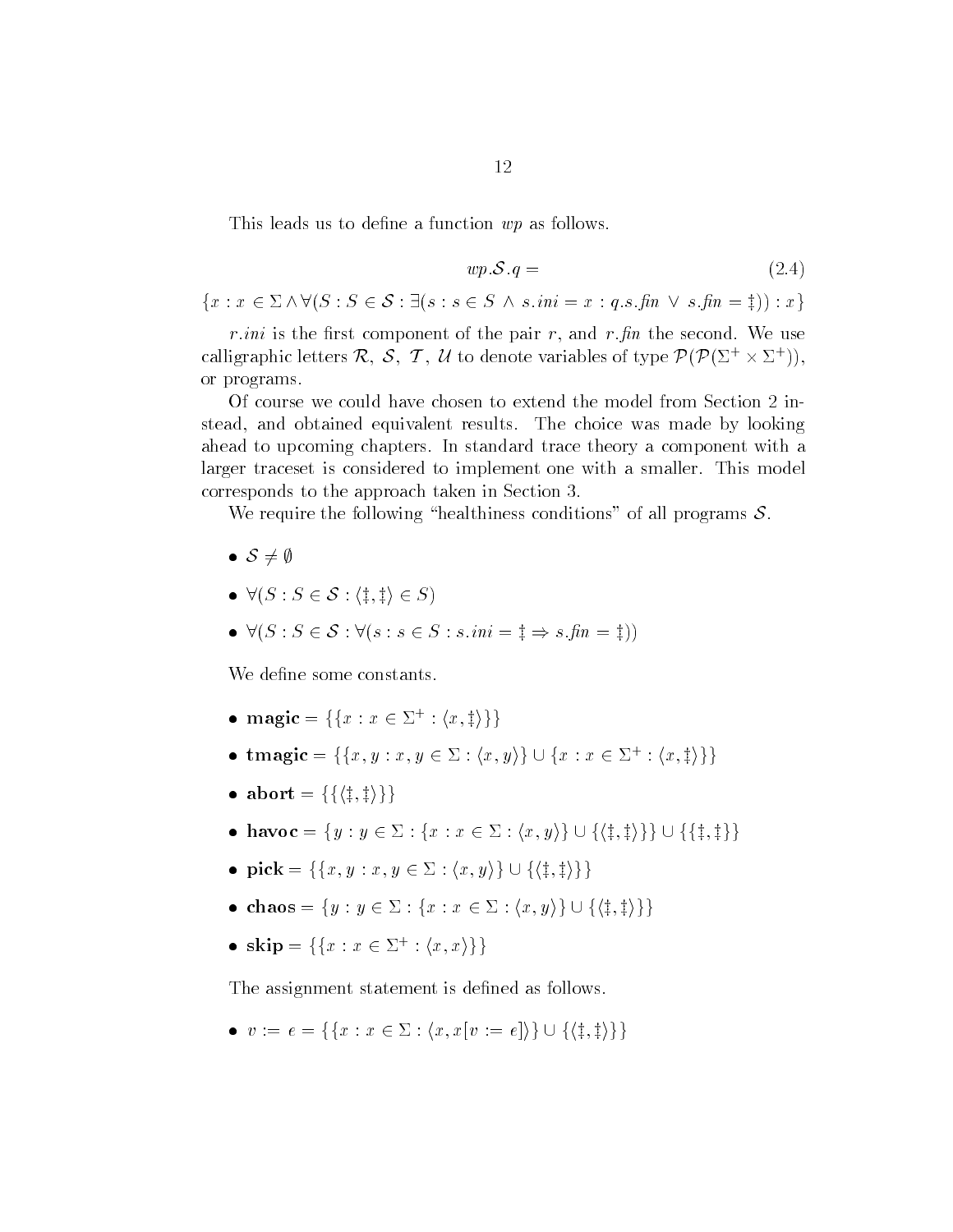We show that these constructs have the  $wp's$  that we expect.

$$
wp\text{-}\mathbf{magic}.q
$$
\n
$$
= \{ \text{Definition } \mathbf{magic}, wp \}
$$
\n
$$
\{z : z \in \Sigma \land \forall (S : S \in \{\{x : x \in \Sigma^+ : \langle x, \sharp \rangle\}\} : \exists (s : s \in S \land s \cdot \mathit{ini} = z : q \cdot s \cdot \mathit{fin} \lor s \cdot \mathit{fin} = \sharp)) : z \}
$$
\n
$$
= \{ \text{Calculus } \}
$$
\n
$$
\{z : z \in \Sigma \land \exists (s : s \in \{x : x \in \Sigma^+ : \langle x, \sharp \rangle\} \land s \cdot \mathit{ini} = z : q \cdot s \cdot \mathit{fin} \lor s \cdot \mathit{fin} = \sharp) : z \}
$$
\n
$$
= \{ \text{Calculus } \}
$$
\n
$$
true
$$

 $wp.\mathbf{t}$ magic.q  $= \{$  Definition tmagic,  $wp \}$  ${z : z \in \Sigma \wedge$ efinition  $\mathbf{tmapc}, mp \nbrace$ <br>  $z: z \in \Sigma \land$ <br>  $\forall (S: S \in \{\{x, y : x, y \in \Sigma : \langle x, y \rangle\} \cup \{x : x \in \Sigma^+ : \langle x, \ddagger \rangle\}\}$ :  $\exists (s : s \in S \land s \cdot ini = z : q \cdot s \cdot fin \lor s \cdot fin = \ddagger)) : z$  $= \{Calculus \}$  ${z : z \in \Sigma \wedge$ alculus }<br> $z : z \in \Sigma \wedge$ <br> $\exists (s : s \in \{x, y : x, y \in \Sigma : \langle x, y \rangle\} \cup \{x : x \in \Sigma^+ : \langle x, \ddagger \rangle\} \wedge s. \textit{ini} = z :$  $q.s.\hat{fn} \vee s.\hat{fn} = \ddagger): z$  $= \{$  Calculus  $\}$  $true$ 

We see that **magic** and **tmagic** specify the same predicate transformer. This can be understood as follows. The predicate-transformer semantics is concerned only with guaranteed behavior, not with possible behavior. The "best" choice for the program with regard to its predicate-transformer properties is to always terminate magically if possible

The following calculation shows that also abort and havoc specify the same predicate transformer

 $wp$ .abort.q  $= \{$  Definition abort,  $wp \}$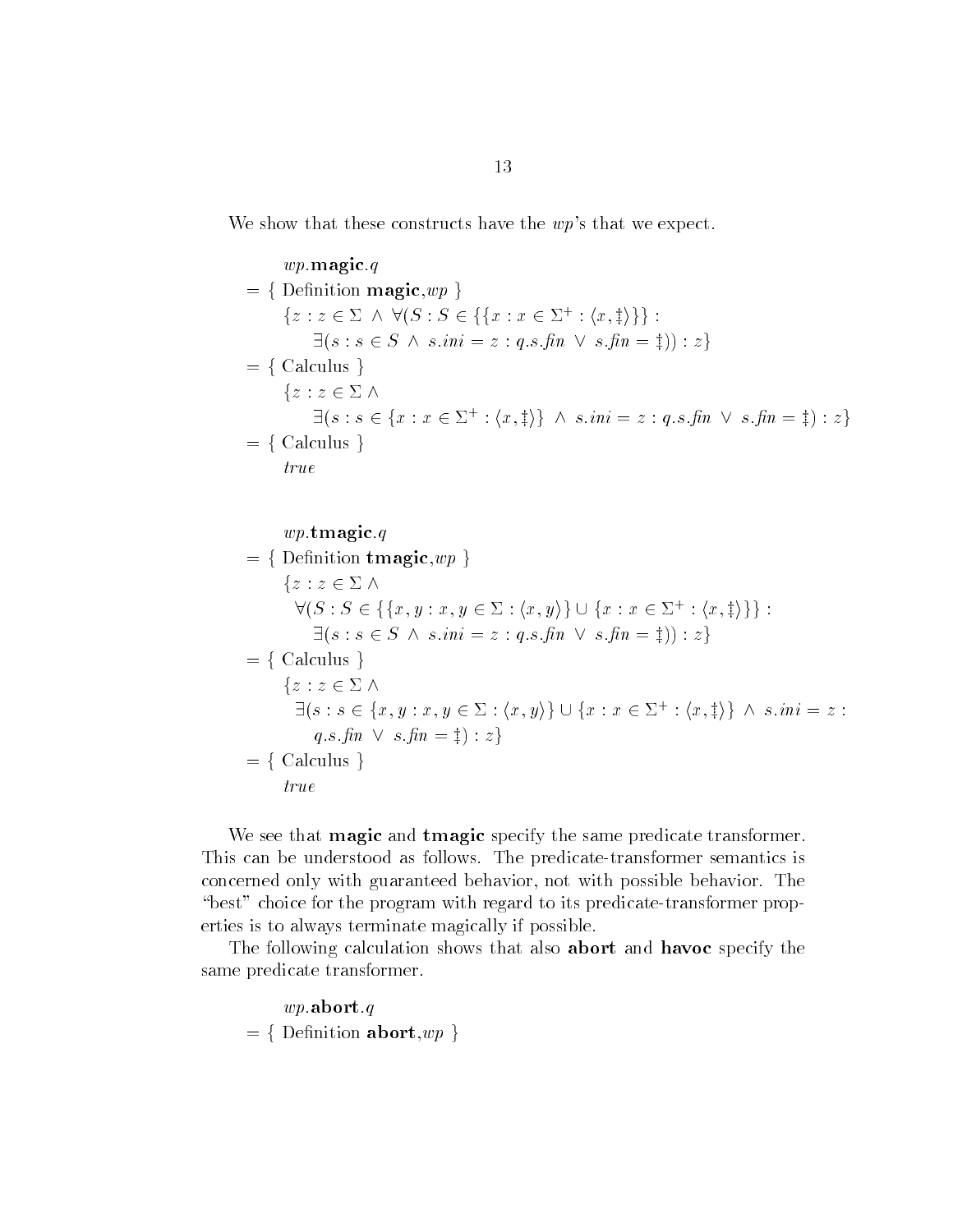$$
\{z : z \in \Sigma \land \forall (S : S \in \{\{\langle \ddagger, \ddagger \rangle\}\} :
$$
  
\n
$$
\exists (s : s \in S \land s.ini = z : q.s.fn \lor s.fn = \ddagger)) : z\}
$$
  
\n
$$
= \{ \text{ Calculus } \}
$$
  
\n
$$
\{z : z \in \Sigma \land \exists (s : s \in \{\langle \ddagger, \ddagger \rangle\} \land s.ini = z : q.s.fn \lor s.fn = \ddagger) : z\}
$$
  
\n
$$
= \{ \text{ Calculus } \}
$$
  
\n
$$
\{z : z \in \Sigma \land z = \ddagger : z\}
$$
  
\n
$$
= \{ \ddagger \notin \Sigma \}
$$
  
\n
$$
false
$$

$$
wp.havoc.q
$$
\n
$$
= \{ \text{ Definition } \text{havoc}, wp \}
$$
\n
$$
\{z : z \in \Sigma \land
$$
\n
$$
\forall (S : S \in \{y : y \in \Sigma : \{x : x \in \Sigma : \langle x, y \rangle\} \cup \{\langle \sharp, \sharp \rangle\} \}
$$
\n
$$
\cup \{\{\sharp, \sharp\} \} :
$$
\n
$$
\exists (s : s \in S \land s.ini = z : q.s.fin \lor s.fin = \sharp)) : z \}
$$
\n
$$
\Rightarrow \{ \text{ Calculus } \}
$$
\n
$$
\{z : z \in \Sigma \land \exists (s : s \in \{\langle \sharp, \sharp \rangle\} \land s.ini = z : q.s.fin \lor s.fin = \sharp) : z \}
$$
\n
$$
= \{ \text{ Calculus } \}
$$
\n
$$
\{z : z \in \Sigma \land z = \sharp : z \}
$$
\n
$$
= \{ \sharp \notin \Sigma \}
$$
\n
$$
false
$$

Once again the difference may be understood in terms of guaranteed behavior. In the case of havoc the program may or may not terminate from any initial state. But since the demon may always make the "worst" choice, termination cannot be guaranteed

 $wp$ .pick.q  $= \{$  Definition pick,  $wp \}$ wp.pick.q $\{z: z \in \Sigma \ \land \ \forall (S: S \in \{\{x, y : x, y \in \Sigma : \langle x, y \rangle\} \cup \{\langle \ddagger, \ddagger \rangle\}\}$ :  $\exists (s : s \in S \land s \cdot ini = z : q \cdot s \cdot fin \lor s \cdot fin = \ddagger)) : z$  $= \{Calculus \}$  $\exists \{s : s \in S \land s.in = z : q.s. pn \lor s.in = \ddagger\}) : z\}$ <br>Calculus  $\{z : z \in \Sigma \land \exists (s : s \in \{x, y : x, y \in \Sigma : \langle x, y \rangle\} \cup \{\langle \ddagger, \ddagger \rangle\})\}$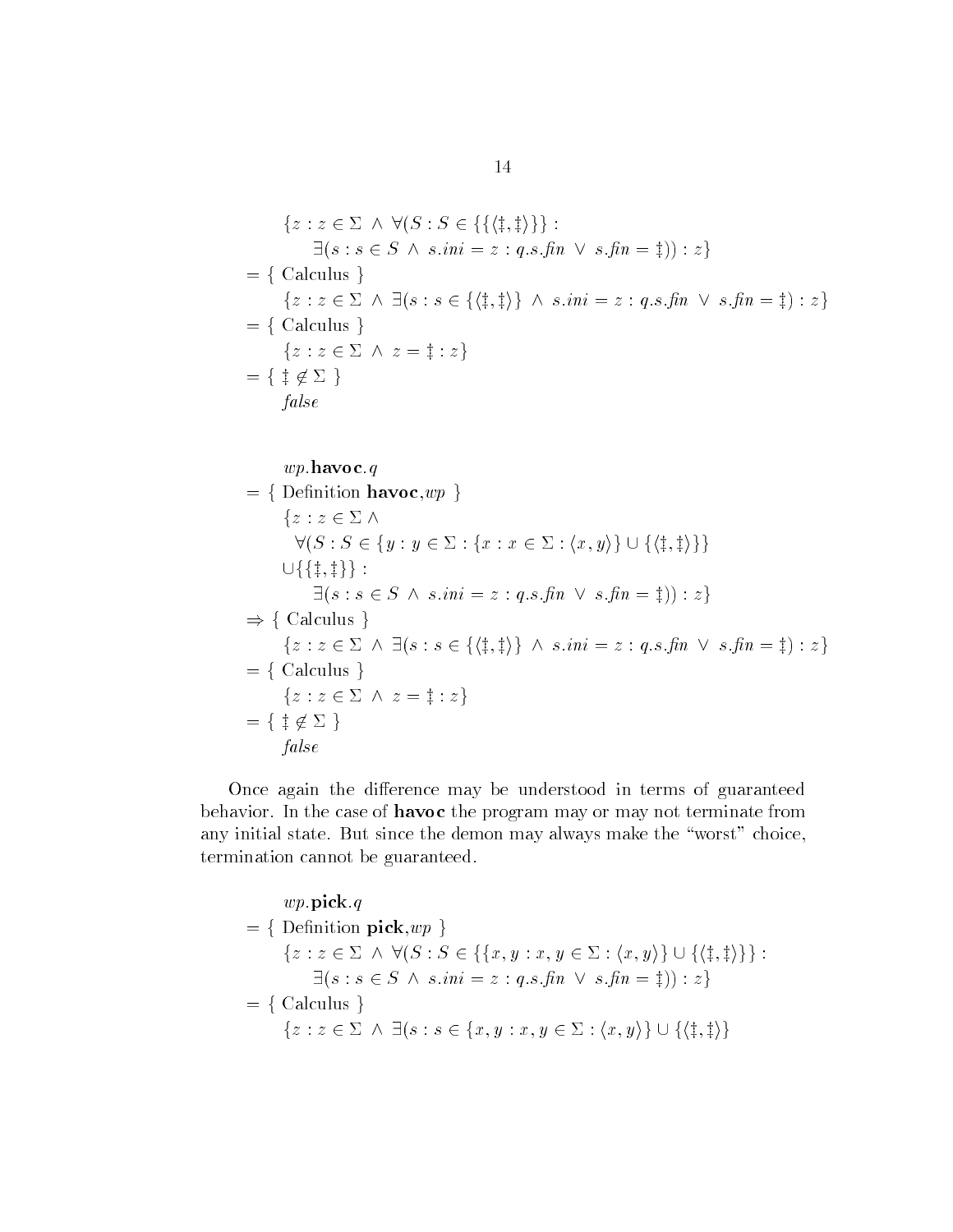$$
\wedge s.ini = z : q.s.fin \vee s.fin = \ddagger) : z \}
$$
  
= { Calculus }  
{ $z : z \in \Sigma \wedge (z = \ddagger \vee q \neq false) : z$ }  
= { }  
 $q \neq false$ 

 $wp$ chaos.q  $= \{$  Definition chaos,  $wp \}$  $w p.$ cnaos. $q$ <br>Definition chaos, $wp \}$ <br> $\{z: z \in \Sigma \ \land \ \forall (S: S \in \{x: : \{y: : \langle y, x \rangle\} \cup \{\langle \pm, \pm \rangle\}\}$  :  $\exists (s : s \in S \land s \cdot ini = z : q \cdot s \cdot fin \lor s \cdot fin = \ddagger)) : z$  $= \{$  Calculus  $\}$  $\exists (s : s \in S \land s.nn = z : q.s.nn \lor s.nn = \nexists s \in S \land \forall (x :: \exists (s : s \in \{y :: \langle y, x \rangle\} \cup \{\langle \sharp, \sharp \rangle\} \land s.ini = z : s \in S \land \forall (x :: \exists (s : s \in \{y :: \langle y, x \rangle\} \cup \{\langle \sharp, \sharp \rangle\} \land s.ini = z : s \in S \land \forall (x :: \exists (s : s \in \{y :: \langle y, x \rangle\} \cup \{\langle \sharp, \sharp \rangle\} \land s.ini = z : s \in S \land \forall (x :: \exists (s : s \in \{y :: \langle y, x$  $q.s.\hat{nn} \vee s.\hat{nn} = \pm) : z$  $= \{$  Calculus  $\}$ q.s.fin  $\vee$  s.fin =  $\exists$ j) : z }<br>Calculus }<br>{z : z  $\in \Sigma \wedge (z = \mathbf{i} \vee q = true)$  : z }  $= \{ \}$  $q = true$  $wp$ .skip.q  $= \{$  Definition skip,  $wp \}$  $w p$ .skip.q<br>Definition skip, $w p$ }<br>{z : z  $\in$   $\Sigma$   $\wedge$   $\forall$ (S : S  $\in$  {{x : x  $\in$   $\Sigma^+$  : (x, x)}} :  $\exists (s : s \in S \land s \cdot ini = z : q \cdot s \cdot fin \lor s \cdot fin = \ddagger)) : z$  $= \{$  Calculus  $\}$  ${z : z \in \Sigma \wedge$ strums  $\begin{aligned} z \in \Sigma \wedge \\ \exists (s : s \in \{x : x \in \Sigma^+ : \langle x, x \rangle\} \wedge s \ldotp ini = z : q \ldotp s \ldotp fin \ \vee \ s \ldotp fin = \ddag) : z \} \end{aligned}$  $= \{$  Calculus  $\}$  $\{z: z \in \Sigma \land (z \in q \lor z = \ddagger) : z\}$  $= \{ \}$  $\overline{q}$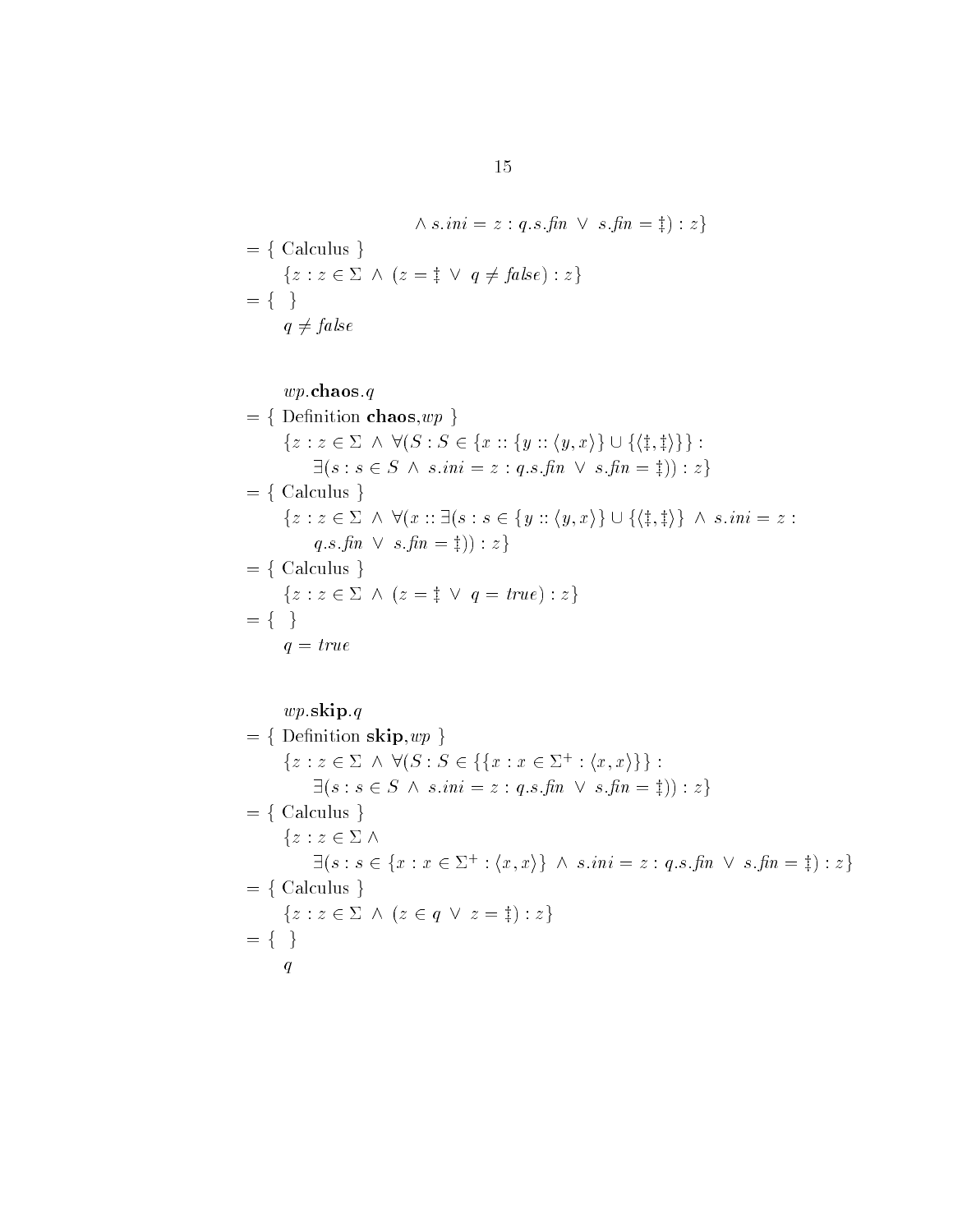$$
wp.(v := e).q
$$
  
\n
$$
= \{ \text{Definition } v := e, wp \}
$$
  
\n
$$
\{ z : z \in \Sigma \land \forall (S : S \in \{ \{ x :: \langle x, x[v := e] \rangle \} \cup \{ \langle \ddagger, \ddagger \rangle \} \} :
$$
  
\n
$$
\exists (s : s \in S \land s.in = x : q.s.fn \lor s.fn = \ddagger) ): z \}
$$
  
\n
$$
= \{ \text{ Calculus } \}
$$
  
\n
$$
\{ z : z \in \Sigma \land \exists (s : s \in \{ x :: \langle x, x[v := e] \rangle \} \cup \{ \langle \ddagger, \ddagger \rangle \} \land s.in = z :
$$
  
\n
$$
q.s.fn \lor s.fn = \ddagger) : z \}
$$
  
\n
$$
= \{ \text{ Calculus } \}
$$
  
\n
$$
\{ z : z \in \Sigma \land z[v := e] \in q \lor z = \ddagger : z \}
$$
  
\n
$$
= \{ \}
$$
  
\n
$$
q[v := e]
$$

We define the program constructors  $\wedge$ ,  $\vee$ , and; as follows. We define the<br>

- $\mathcal{S} \wedge \mathcal{T} = \mathcal{S} \cup \mathcal{T}$
- $\Lambda \mathcal{T} = \mathcal{S} \cup \mathcal{T}$ <br>  $\forall \mathcal{T} = \{S, T : S \in \mathcal{S} \land T \in \mathcal{T} : S \cup T\}$ •  $S \vee T = \{$
- $\begin{aligned} \n\sqrt{T} &= \{S, T : S \in \mathcal{S} \ \land \ T \in \mathcal{T} : S \in \mathcal{S} \}, \\ \n\therefore \mathcal{T} &= \Lambda(S : S \in \mathcal{S} : \forall (s : s \in S : \mathcal{S} \times \mathcal{S}) \} \n\end{aligned}$  $\wedge (T : T \in \mathcal{T} : \vee (t : t \in T \wedge s \cdot \mathit{fin} = t \cdot \mathit{ini} : \{\{\langle s \cdot \mathit{ini}, t \cdot \mathit{fin}\rangle\}\}))$ ;  $\mathcal{T} = \bigwedge (S : S \in \mathcal{S} :$ <br>( $T : T \in \mathcal{T} : \bigvee (t : t]$

where  $\vee$  over an empty set of statements is defined to be abort.

The following properties justify the choice of names

 $wp.S \wedge T.g.$  $\sim$   $\sim$   $\sim$   $\sim$  $= \{$  Definition  $\wedge$  we  $\}$  $\forall (S : S \in \mathcal{S} \cup \mathcal{T} : \exists (s : s \in S \land s \cdot ini = z : q \cdot s \cdot fin \lor s \cdot fin = \ddagger))$  $= \{Calculus \}$  $\forall (S : S \in S \cup T : \exists (s : s \in S \land s.in = z : q.s. jnn \lor s.jnn = \bot)$ <br>Calculus }<br> $\forall (S : S \in S : \exists (s : s \in S \land s.in = x : q.s. jnn \lor s.fnn = \bot)) \land$ Ualculus }<br> $\forall (S: S \in \mathcal{S}: \exists (s: s \in S \ \land \ s.i \ \forall (T: T \in \mathcal{T}: \exists (t: t \in T \ \land \ t.i))$  $t \cdot ini = x : q \cdot t \cdot fin \ \lor \ t \cdot fin = \pm))$  $= \{$  Definition  $wp \}$  $wp.S.a.z \wedge wp.T.a.z$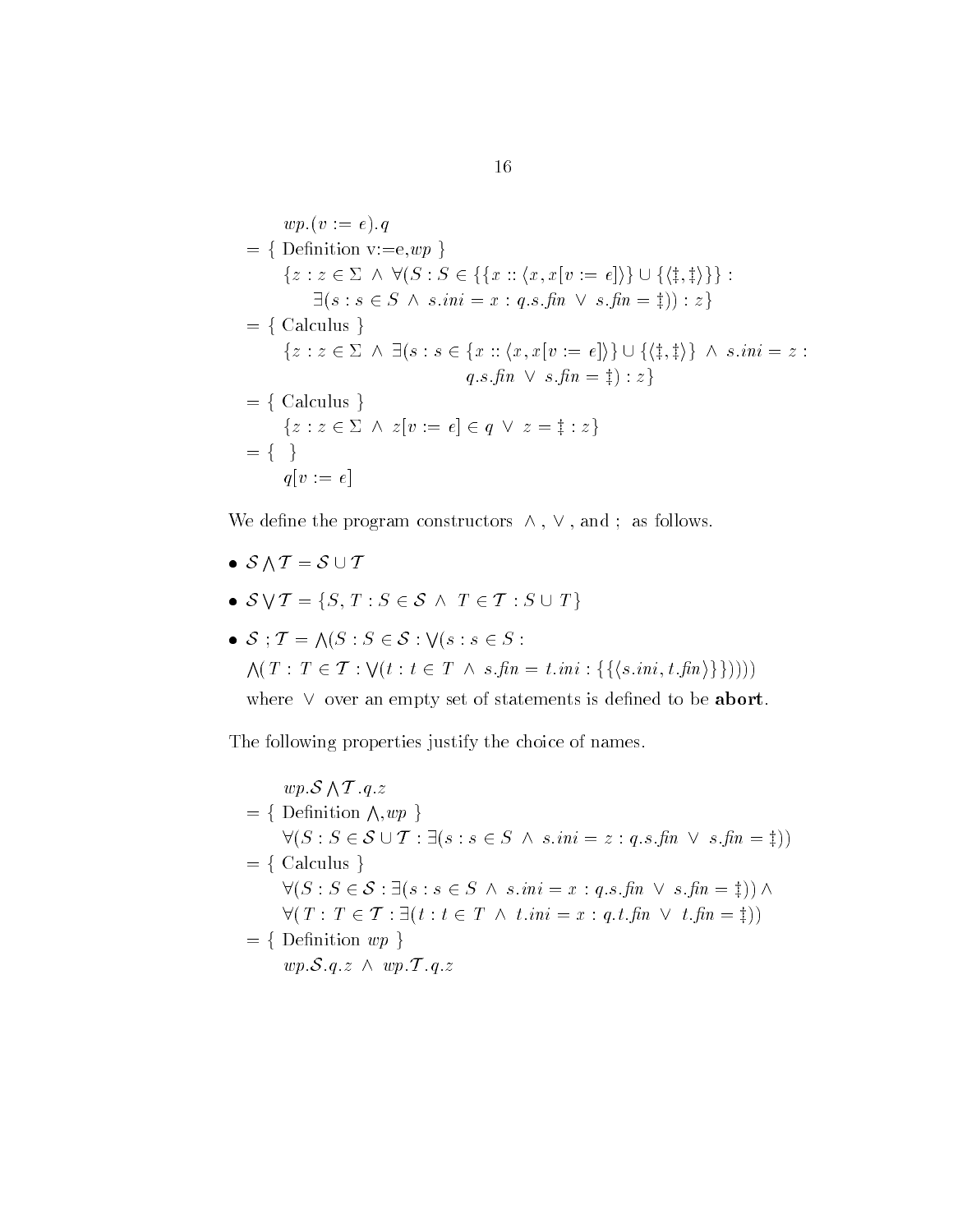$wp.S \vee T.g.$  q z  $= \{$  Definition V.wp  $\}$ wp.S  $\forall$   $T. q. z$ <br>Definition  $\forall$ ,wp  $\}$ <br> $\forall$ (S : S  $\in$  {S, T : S  $\in$  S  $\land$  T  $\in$  T : S  $\cup$  T } :  $\exists (s : s \in S \land s.ini = z : q.s.fin \lor s.fin = \ddagger))$ <br>culus }<br>.  $T : S \in S \land T \in T$ :  $= \{$  Calculus  $\}$  $\begin{aligned} &\exists (s : s \in S \ \land \ s.nn = \ \text{Calculus } \} \ &\forall (S, T : S \in \mathcal{S} \ \land \ T \in \mathcal{T} \end{aligned}$  $\exists (s : s \in S \cup T \land s.ini = x : q.s.fin \lor s.fin = \ddagger))$ <br>culus }<br>.  $T : S \in S \land T \in T$ :  $= \{$  Calculus  $\}$  $\exists (s : s \in S \cup T \land s.n)$ <br>Calculus }<br> $\forall (S, T : S \in S \land T \in T)$  $\exists (s : s \in S \land s \cdot ini = z : q \cdot s \cdot fin \lor s \cdot fin = \pm) \lor$  $\exists (t : t \in T \land t \cdot ini = z : q \cdot t \cdot fin \lor t \cdot fin = \ddagger))$  $= \{$  Calculus  $\}$  $\exists (t : t \in I \land t.in = z : q.t. jnn \lor t.jnn = i))$ <br>Calculus }<br> $\forall (S : S \in S : \exists (s : s \in S \land s.in = z : q.s.fin \lor s.fin = i)) \lor$  $\forall (S: S \in \mathcal{S}: \exists (s: s \in S \ \land \ s.i \ \forall (T: T \in \mathcal{T}: \exists (t: t \in T \ \land \ t.i))$  $t \cdot ini = z : q \cdot t \cdot fin \ \lor \ s \cdot fin = \pm))$  $= \{$  Definition  $wp \}$  $wp.S.q.z \lor wp.T.q.z$  $wp.S$ ;  $\mathcal{T}.q.z$  $= \{$  Definition  $; \}$ wp.s ; 1.q.z<br>Definition ; }<br>wp.  $\Lambda(S : S \in S : \forall (s : s \in S :$ nnition;}<br>.  $\bigwedge (S : S \in \mathcal{S} : \bigvee (s : s \in S : \ \bigwedge (T : T \in \mathcal{T} : \bigvee (t : t \in T \ \wedge \ s.\mathit{fin} = t.\mathit{ini} : \{\{\langle s.\mathit{ini}, t.\mathit{fin} \rangle\}\})) )\big) .q.z$  $=$  { Previous two properties, calculus }  $\bigwedge(I : I \in T : \forall (t : t \in T)$ <br>Previous two properties, calculated  $\forall (S : S \in S : \exists (s : s \in S) :$ For the set of the set of the set of the set of the set of the set of  $S: S \in \mathcal{S}: \exists (s: s \in S: \exists (s: s \in S: \forall (T: T \in \mathcal{T}: \exists (t: t \in T \land s.\textit{fin} = t.\textit{ini}: wp.\{\{(s.\textit{ini}, t.\textit{fin})\}\}.\textit{q}.z))))$  $= \{$  Definition  $wp \}$  $\forall (S: S \in \mathcal{S} : \exists (s : s \in S : \forall (T: T \in \mathcal{T} :$  $\exists (t : t \in T \land s \cdot \hat{nn} = t \cdot \hat{nn} : s \cdot \hat{nn} = z \land (q \cdot t \cdot \hat{nn} \lor t \cdot \hat{nn} = \ddagger))))$  $= \{$  Calculus  $\}$  $\exists (t : t \in I \land s . j n = t . i n : s . i n = z$ <br>Calculus }<br> $\forall (S : S \in S : \exists (s : s \in S \land s . i n = z :$ The set of  $S: S \in \mathcal{S}: \exists (s: s \in S \ \land \ s.\ \textit{ini}) \ \forall (T: T \in \mathcal{T}: \exists (t: t \in \mathcal{T} \ \land \ s))$ s  $\hat{f}_n = t \cdot \hat{m} : q \cdot t \cdot \hat{f}_n \vee t \cdot \hat{f}_n = \underline{f}$ ))  $= \{$  Definition  $wp,$ twice  $\}$  $wp.\mathcal{S}.(wp.\mathcal{T}.q).z$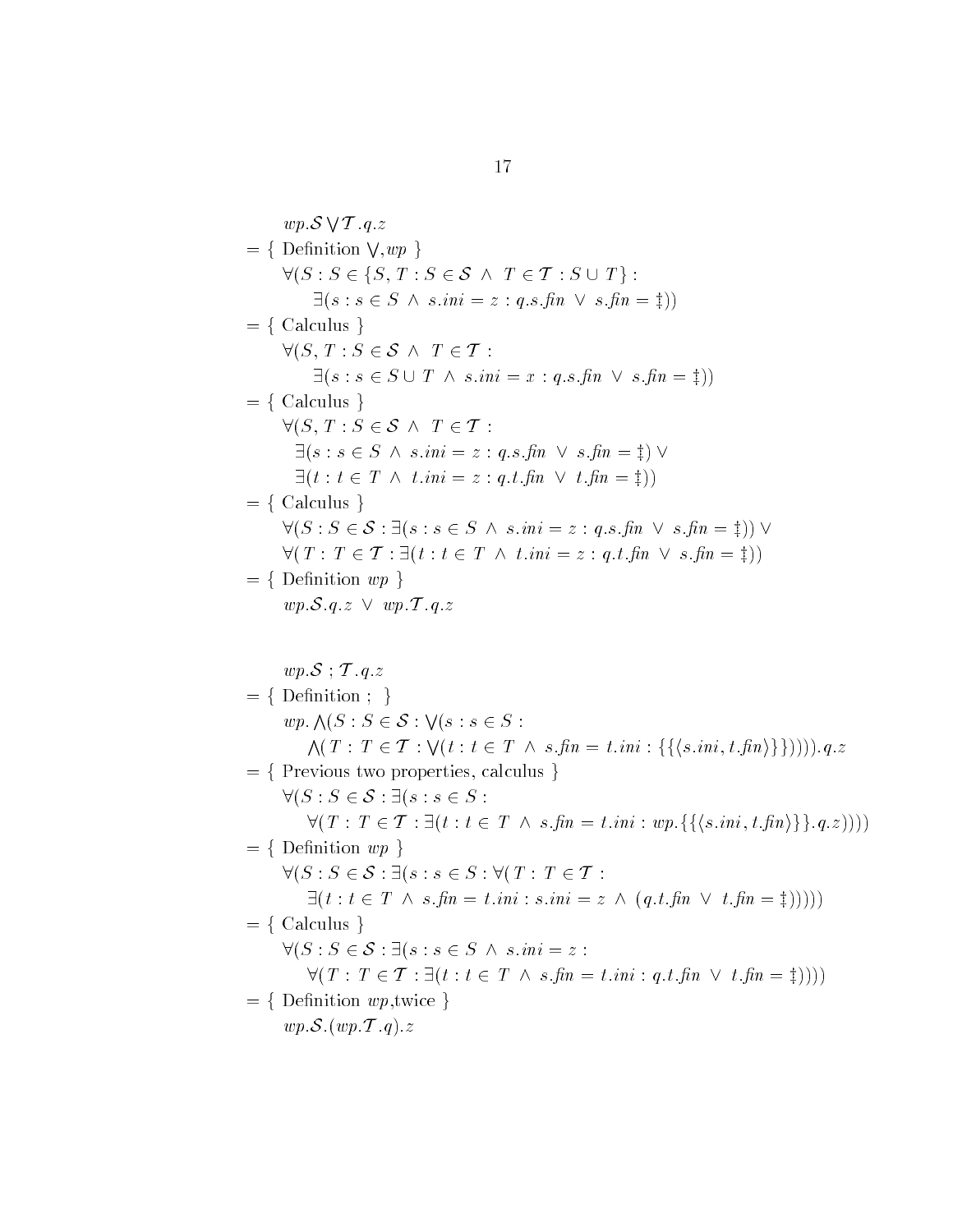### 2.5 Refinement

We define a refinement relation  $\supseteq$  between sets of sets of traces corresponding to the following informal notion:  $S \supseteq T$  (pronounced "S refines T") if for every demonic choice for  $S, T$  could have made a demonic choice that is no better. The following calculation shows that this definition of refinement corresponds to the usual denition in terms of wps For a set of pairs S west of pairs S west of pairs S west of define: definition in terms of  $wp's$ <br> $y \rangle \in S$  :  $x$  and

 $S \cdot ini = \{x : \exists (y :: \langle x, y \rangle \in S) : x\}$  $S \circ x = \{y : \exists (s : s \in S : s = \langle x, y \rangle) : y\}.$  is pronounced after  $S \sqsupseteq T$  $= \{$  Definition  $\Box$  $\begin{aligned} &\mathcal{S} \supseteq T \\ &\text{Definition} \supseteq \left. \right\} \\ &\forall (x: x \in \Sigma^+ : \forall (S: S \in \mathcal{S} : \exists (T: T \in \mathcal{T} : S \circ x \supseteq T \circ x))) \end{aligned}$ = { Definition  $\exists$  }<br>  $\forall (x : x \in \Sigma^+ : \forall (S : S \in S : \exists (T : T \in \mathcal{T} : S \circ x \supseteq T \circ x)))$ <br>
= { Healthyness:  $S \neq \emptyset$ ,  $\forall (S : S \in S : \langle \mathbf{i}, \mathbf{i} \rangle \in S)$ ,  $s.in = \mathbf{i} \Rightarrow s.in = \mathbf{i}$  }  $S \in \mathcal{S} : \exists (T : T \in \mathcal{T} : S \circ x \in \forall (S : S \in \mathcal{S} : \langle \mathbf{t}, \mathbf{t} \rangle \in S), s.in$  $\forall (x : x \in \Sigma^+ : \forall (S : S \in S : \exists (I : I \in T : S \circ x \supseteq I \circ x)))$ <br>
Healthyness:  $S \neq \emptyset$ ,  $\forall (S : S \in S : \langle \ddagger, \ddagger \rangle \in S)$ ,  $s.in = \ddagger \Rightarrow s.f$ ,<br>  $\forall (x : x \in \Sigma : \forall (S : S \in S : \exists (T : T \in T : S \circ x \supseteq T \circ x)))$  $= \{ Negate\}$  $\forall (x : x \in \Sigma : \forall (S : S \in \mathcal{S} : \exists (T : T \in \mathcal{T} : S \circ x \supseteq T \circ x)))$ <br>
Negate }<br>  $\neg \exists (x :: \exists (S : S \in \mathcal{S} : \forall (T : T \in \mathcal{T} : (T \circ x) \nsubseteq (S \circ x))))$  $= \{Calculus \}$  $\neg\exists(x::\exists(S:S\in\mathcal{S}:\forall(T:T\in\mathcal{T}:(T\circ x)\cap\overline{(S\circ x)}\neq\emptyset)))$  $= \{Calculus \}$  $\neg \exists (x :: \exists (q : q \in \mathcal{P}(\Sigma^+)) :$  culus }<br>  $x : \exists (q : q \in \mathcal{P}(\Sigma^+)) :$ <br>  $\exists (S : S \in \mathcal{S} : \overline{S \circ x} = q) \land \forall (T : T \in \mathcal{T} : T \circ x \cap q \neq \emptyset)) )$  $= \{ By mutual implication \}$  $\exists (S : S \in S : S \circ x = q)$ <br>By mutual implication }<br> $\neg \exists (x :: \exists (q : q \in \mathcal{P}(\Sigma^+)) :$ mutual implication  $\{x : \exists (q : q \in \mathcal{P}(\Sigma^+): \ \exists (S : S \in \mathcal{S} : \overline{S \circ x} \supset q) \land \forall (T : T \in \mathcal{T} : T \circ x \cap q \neq \emptyset)))\}$  $= \{ Negate\}$  $\forall (x : \forall (q : q \in \mathcal{P}(\Sigma^+)) :$  $\mathbf{r}$  and  $\mathbf{r}$ ate  $\beta$ <br>
::  $\forall (q : q \in \mathcal{P}(\Sigma^+))$ :<br>  $\forall (S : S \in \mathcal{S} : \overline{S \circ x} \not\supseteq q) \lor \neg \forall (T : T \in \mathcal{T} : T \circ x \cap q \neq \emptyset))$  $= \{$  Calculus  $\}$  $\forall (S : S \in S : S \circ x \not\supseteq \text{Calculus }$ <br>  $\forall (x :: \forall (q : q \in \mathcal{P}(\Sigma^+)) :$  $\forall (S: S \in \mathcal{S}: S \circ x \cap q \neq \emptyset) \Leftarrow \forall (T: T \in \mathcal{T}: T \circ x \cap q \neq \emptyset))$  $= \{$  Calculus  $\}$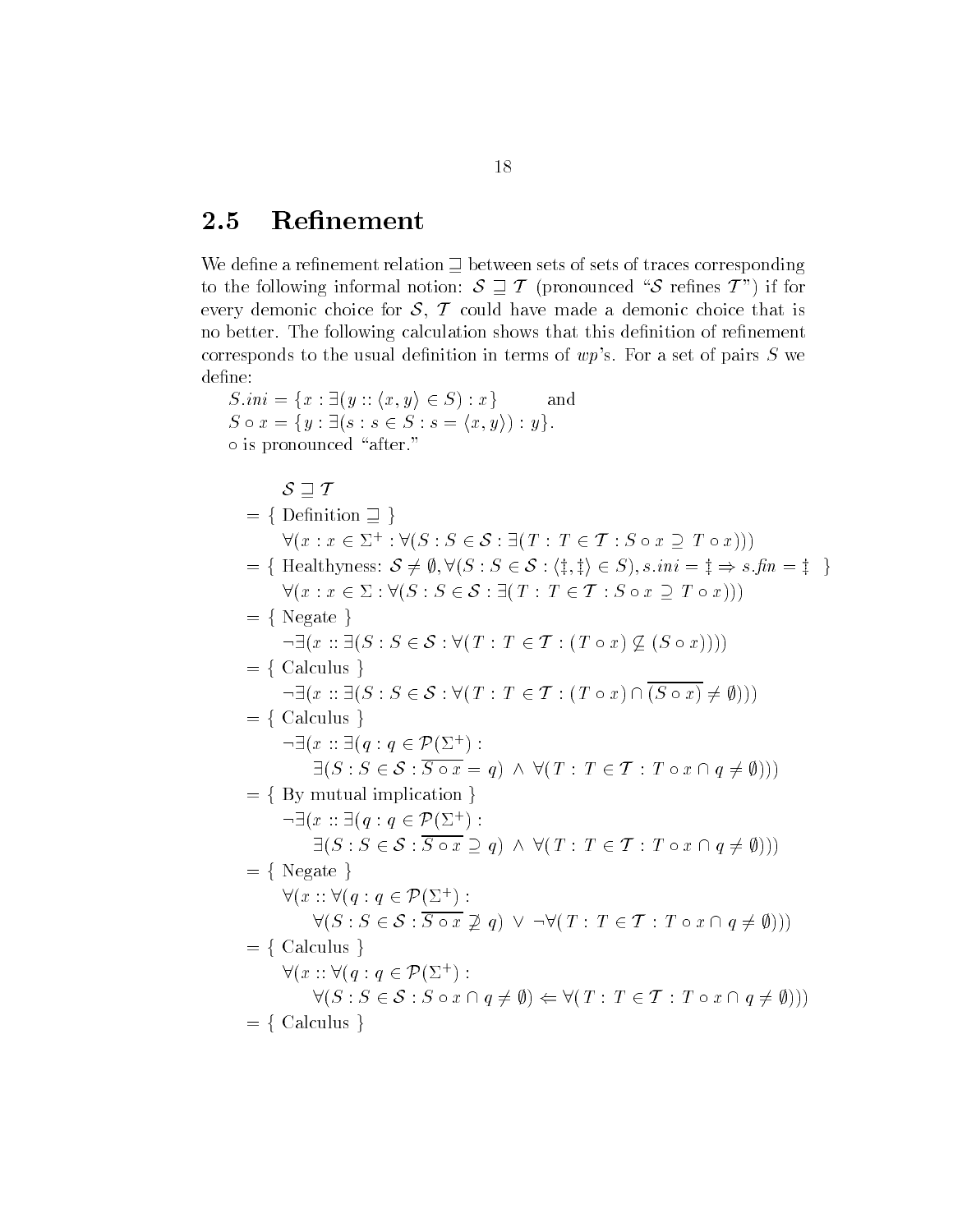$\forall (q: q \in \mathcal{P}(\Sigma^+): \forall (x: \forall (S: S \in \mathcal{S}: \exists (y: t \in q: \langle x, y \rangle \in S))$  $\mathcal{P}(\Sigma^+) : \forall (x :: \forall (S : S \in \mathcal{S} : \exists (y : t \in q : \langle x, y \rangle \Leftrightarrow \forall (T : T \in \mathcal{T} : \exists (y : y \in q : \langle x, y \rangle \in T))))$  $= \{Calculus \}$  $\Leftarrow \forall (I : I \in I : \exists (y : y \in q : (x, y) \in I))))$ <br>Calculus }<br> $\forall (q :: \{x : \forall (S : S \in S : \exists (s : s \in S : s.ini = x \land q.s.fin)) : x\})$ for the set of  $f: \{x : \forall (S : S \in \mathcal{S} : \exists (s : s \in S : s.ini = x \land q) \ \supset \ \{x : \forall (T : T \in \mathcal{T} : \exists (t : t \in T : t.ini = x \land q) \} \}$  $q \cdot t \cdot \hat{n}(n)$  :  $x\}$ )  $\begin{array}{rcl} \triangledown(q::\{x:\forall(\mathcal{S}:\mathcal{S}\in\mathcal{S}:\exists(\mathcal{S}:\mathcal{S}))\}\ \supseteq\ \big\{x:\forall(T:T\in\mathcal{T}:\exists(t))\ \big\}= \big\{\text{ Cases: }a:\texttt{1}\vee \neg a.\texttt{1}\big\}\ \end{array}$  $= \{ \text{ Cases: } q, \ddagger \lor \neg q, \ddagger \}$  $\big) \wedge q \ddot{z}$ :  $q \cdot \vdash \vee \neg q \cdot \vdash$ <br>  $q \in \mathcal{P}(\Sigma^+) \land q \cdot \vdash :$ <br>  $\{x : \forall (S : S \in \mathcal{S} : \exists (s : s \in S : s.ini = x \land q.s.fin)) : x\}$  $g: q \in \mathcal{P}(\Sigma^+) \land q.$ ; :<br>  $\{x : \forall (S : S \in \mathcal{S} : \exists (s : s \in S : s.in = x \land q))\}$ <br>  $\supset \{x : \forall (T : T \in \mathcal{T} : \exists (t : t \in T : t.in = x \land q))\}$  $q \cdot t \cdot \hat{h} \cdot n$ ) :  $x$ })  $\wedge$  $\{x : \forall (S : S \in \mathbb{R})\}$ <br>  $\supseteq \{x : \forall (T : T \in \mathbb{R})\}$  q z  $\{x : \forall (I : I \in T : \exists (t : t \in I : t.in = x \land q.t. jnn)) : x\}) \land$ <br>  $\{x : \forall (S : S \in S : \exists (s : s \in S : s.in = x \land q.s.fn)) : x\}$  $f: q \in \mathcal{P}(\Sigma^+) \land \neg q_{\cdot \frac{1}{\tau}}:$ <br>  $\{x : \forall (S : S \in \mathcal{S} : \exists (s : s \in S : s.in = x \land q) \}$ <br>  $\supset \{x : \forall (T : T \in \mathcal{T} : \exists (t : t \in T : t.in = x \land q) \}$  $q.t.$  fin  $(x) : x$ }  $= \{$  Calculus  $\}$  $\forall (q : q \in \mathcal{P}(\Sigma) :$ it<br>culus }<br> $q: q \in \mathcal{P}(\Sigma) :$ <br> $\{x: \forall (S: S \in \mathcal{S}: \exists (s: s \in S: s.ini = x \land (q.s.\text{fin} \lor s.\text{fin} = \ddagger))) : x\}$  $\forall (q : q \in P(\Sigma)) :$ <br>  $\{x : \forall (S : S \in S : \exists (s : s \in S : s.ini = x \land (\Sigma \cup \{x : \forall (T : T \in T : \exists (t : t \in T : t.ini = x \land \Sigma \cup \{x : \forall (T : T \in T : \exists (t : t \in T : t.ini = x \land \Sigma \cup \{x : \forall (T : T \in T : \exists x \land \Sigma \cup \{x : \forall (T : T \in T : t.ini = x \land \Sigma \cup \{x : \forall (T : T \in T : t.ini = x \land \Sigma \cup \{x : \forall (T : T \in T : t.ini = x \land \Sigma \cup$  $(g.t.\nfin \vee t.\nfin = \ddagger))) : x$  $\wedge \forall (q:q\in \mathcal{P}(\Sigma))$ :  $\{x : \forall (S : S \in S : \exists \ \{x : \forall (T : T \in T : S \ \forall (q : q \in \mathcal{P}(\Sigma))\} \}$ { $x : \forall (I : I \in I : \exists (t : t \in I : t.in = x \land (q.t. jnn \lor t.jnn \lor q \cdot q \in \mathcal{P}(\Sigma))$  :<br>
{ $x : \forall (S : S \in \mathcal{S} : \exists (s : s \in S : s.in = x \land q.s.fin)) : x$ }  $\land \forall (q: q \in P(\Sigma)) :$ <br>  $\{x: \forall (S: S \in S : \exists (s: s \in S : s.ini = x \land q))\}$ <br>  $\supset \{x: \forall (T: T \in T : \exists (t: t \in T : t.ini = x \land q))\}$  $\{x : \forall (S : S \in S : \exists (s : s \in S : s.in = x \land q.s. \textit{pn})): x\}$ <br>  $\supseteq \{x : \forall (T : T \in T : \exists (t : t \in T : t.in = x \land q.t. \textit{fn})) : x\})$  $\Rightarrow$  { Omit second conjunct, definition  $wp \}$  $\forall (q::wp.\mathcal{S}.q \Leftarrow wp.\mathcal{T}.q)$  $f$  = { This is the usual definition of refinement with wp's. }  $\forall (q::wp.\mathcal{S}.d) \ \text{This is the u} \ \mathcal{S} \sqsupseteq_{wp} T$ 

We see that the refinement ordering we have introduced is consistent with  $S \sqsupseteq_{wp} T$ <br>We see that the refinement ordering we have introduced is consistent with<br> $wp$  refinement  $((S \sqsupseteq T) \Rightarrow (S \sqsupseteq_{wp} T))$ , but we do not have equivalence. The reason is the same as the reason why abort and havoc and also magic and **tmagic** cannot be distinguished by their  $wp's$ .

#### 2.6 Summary

In this chapter we have studied a model for sequential programs based on angelic and demonic choice. We have defined a refinement relation and shown that it is consistent with the refinement relation on programs defined by their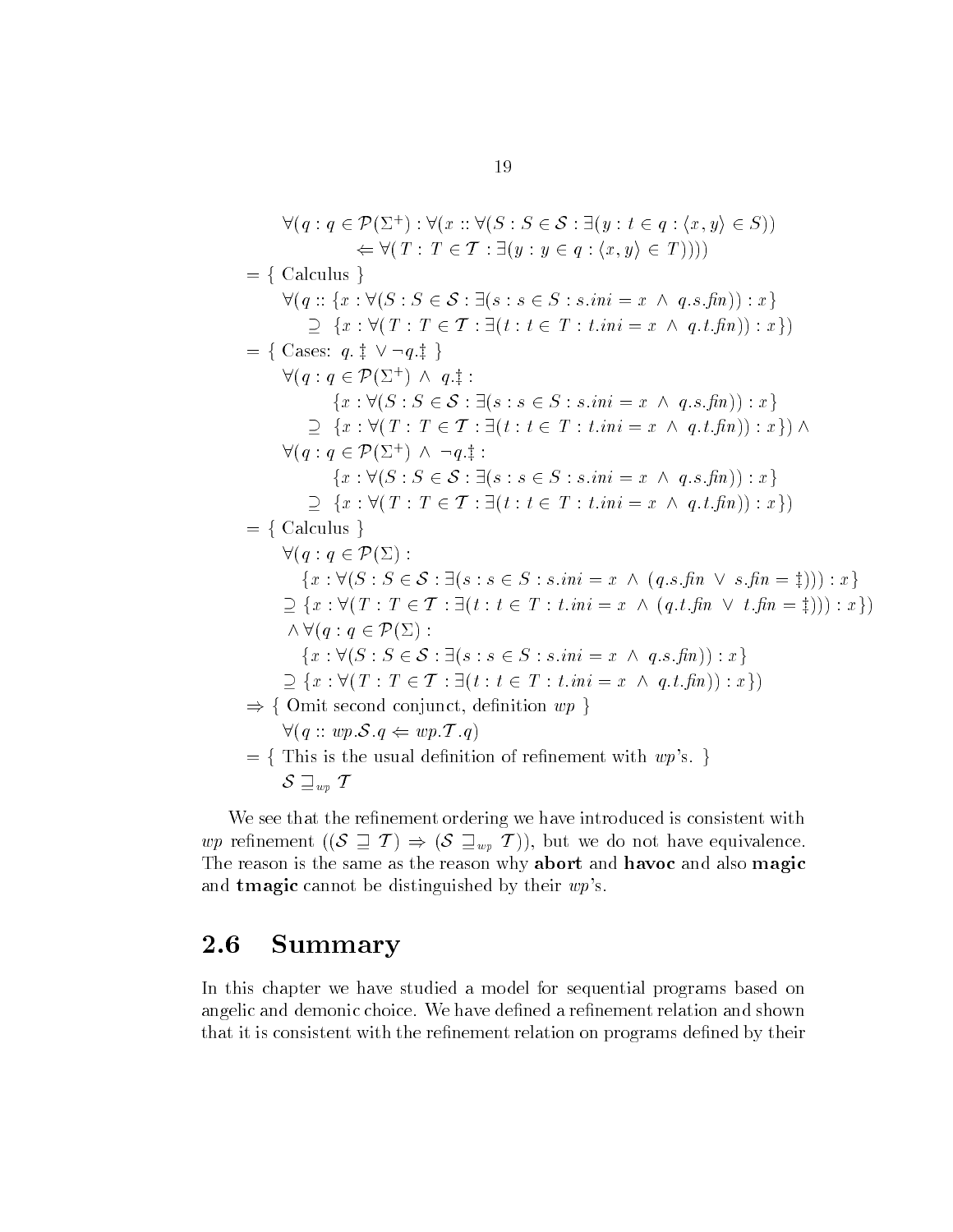weakest preconditions. Because the purpose of this chapter was merely to introduce a model of "sets of sets of things" and familiarize the reader with the interpretation in terms of angelic and demonic choice, we stop here. There are a number of issues, however, that we have not dealt with. Perhaps the most important one is that the refinement relation defined here is not antisymmetric. The same problem arises in Chapter 4. There we define an equivalence class, and we show that equivalence is preserved by all operators we have introduced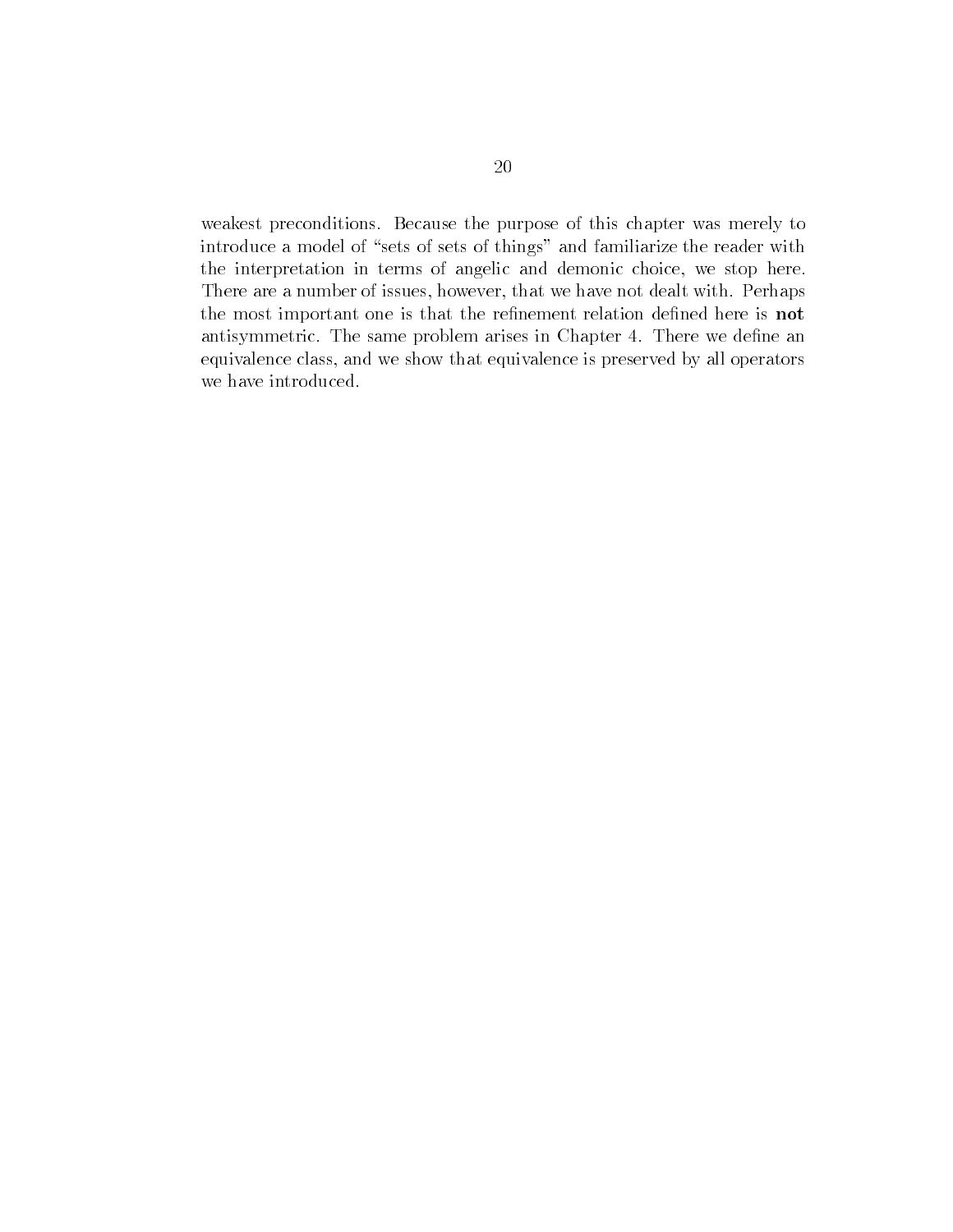## Chapter 3

## A variant of trace theory

### 3.1 Introduction

In this chapter we develop a version of trace theory  $\left[43\right]$  that allows both atomic symbols and pair symbols to occur in a trace Taking sets of such traces as a denotation for processes makes it possible to distinguish between parallel composition and arbitrary interleaving. As an example, consider, in some CSP-like notation, process  $(a||b)$ ; c, to which we give denotation  $\{abc, bac, (a.b)c\}$  and process  $(a; b||b; a); c$  with denotation  $\{abc, bac\}$ . (Precise definitions are given in Section 3.) The two processes can be distinguished by synchronizing the  $a$  and  $b$  actions within the processes. Because we are interested in the synchronization aspect of point-to-point communication, we will assume synchronization is only allowed between pairs of actions.

We shall combine such synchronization with hiding the actions involved in the definition of a **connect** operator. Sometimes we will refer to actions as ports and to pairs of actions as channels

With the restriction to pairwise synchronization one would expect, the first process to correspond to the process c after a and b are synchronized. whereas the second process would deadlock. Trace theory  $\left[43\right]$  and CSP  $\left[23\right]$ CCS [33], and ACP [6] deal with hiding rather than connection, and combine parallel composition and synchronization. This simplifies their models, but disallows the introduction of our connect operator or other selfsynchronization operators  $[25]$ . We feel that connecting two ports of one process in particular when one thinks of processes as circuits is a reason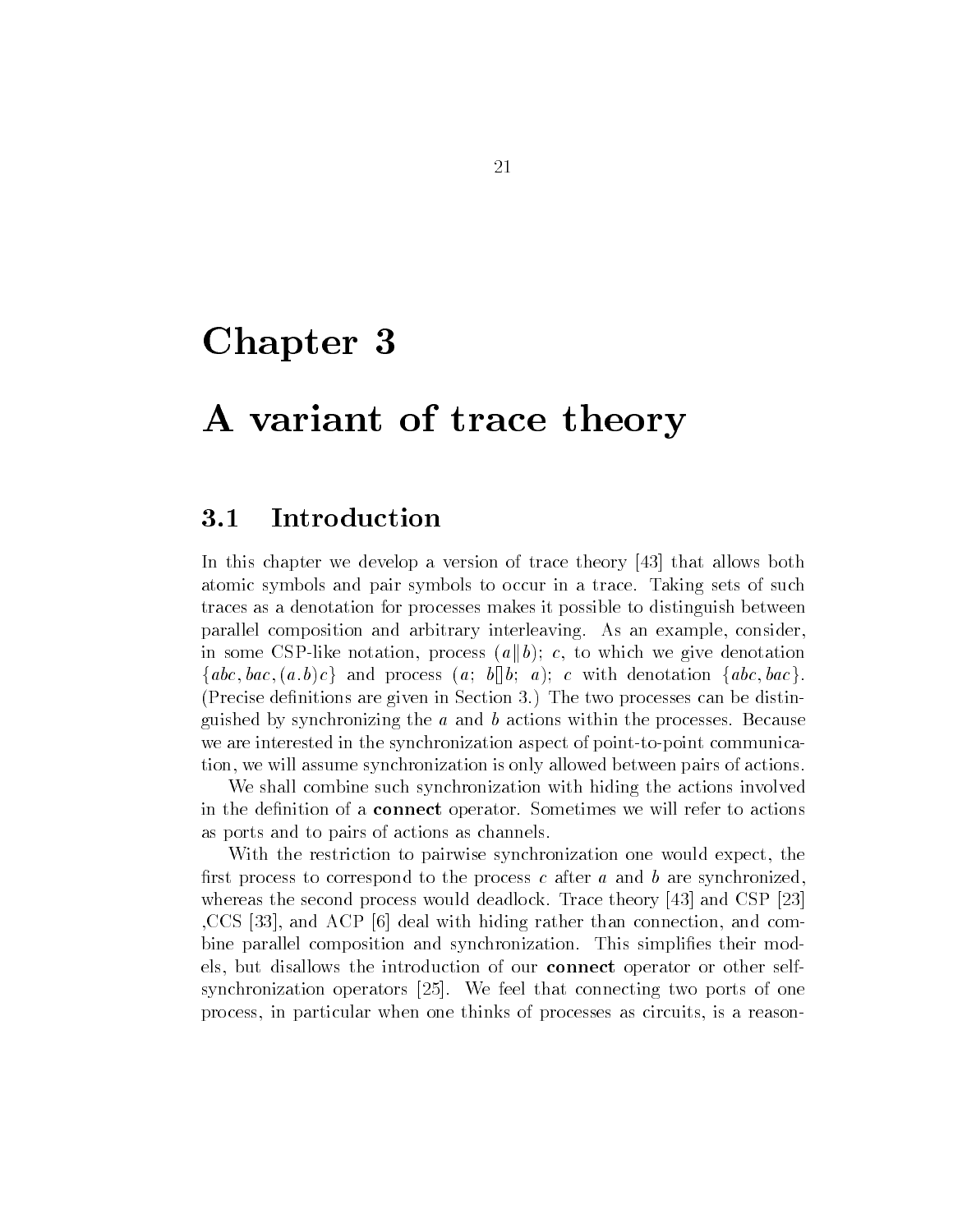able thing to do, and hence we believe the model is worth studying. While this model captures some of the true concurrency aspects of models such as Petri nets  $[37]$ , it retains the calculational advantages of trace theory. As an added benefit, it turns out that in the model with pairs, processes can be identified with a trace set rather than a trace structure (trace set plus alphabet

This chapter is organized as follows After studying some of the properties of projection operators in Section 2, we construct a calculus of processes in Section 3 by defining a number of operators and studying their properties. Because the theory is entirely definitional, the resulting calculus for processes is guaranteed to be consistent Even though the introduction of pairs in the traces makes the proofs of the algebraic properties more cumbersome the calculus itself is simple. Proofs of all theorems can be found in Appendix A for section 2 and Appendix B for Section 3. Several of the results and proofs follow those in  $[43]$ , but significant differences arise as a result of the inclusion of pairs in the alphabets

Properties of the operators suggest an interpretation as a concurrent pro gramming language with the synchronization statement as its basic element In Section 4 we give an example proof for a simple synchronization algorithm in this language. In Section 5 and Appendix C we, identify two subclasses of programs with interesting properties

#### 3.2 Symbols and traces

A set **Atoms** of uninterpreted symbols is postulated. The set **Pairs** is defined as  $\{a, b : a, b \in \mathbf{Atoms} : \{a, b\}\}\$  and is assumed to be disjoint from the set of atoms. The set Symbols is defined as Atoms  $\cup$  Pairs. Elements of Atoms will usually be denoted by lower case letters from the beginning of the alphabet. Element of **Pairs** will usually be denoted as a dotted pair of atoms, e.g.  $a.b$ . Elements of **Symbols** will usually be denoted by lower case letters near the end of the alphabet. Sets of symbols, other than the set **Symbols**, will usually be denoted by upper case letters near the end of the alphabet

A trace is a finite sequence of symbols. Traces will usually be denoted by the section r - t r - t - t - the set  $\{r_{i}\}$  traces is the set of  $\{r_{i}\}$  is the set of  $\{r_{i}\}$ all traces of the sets of traces will usually be denoted by the letters R-time and the letters  $\mathcal{S}$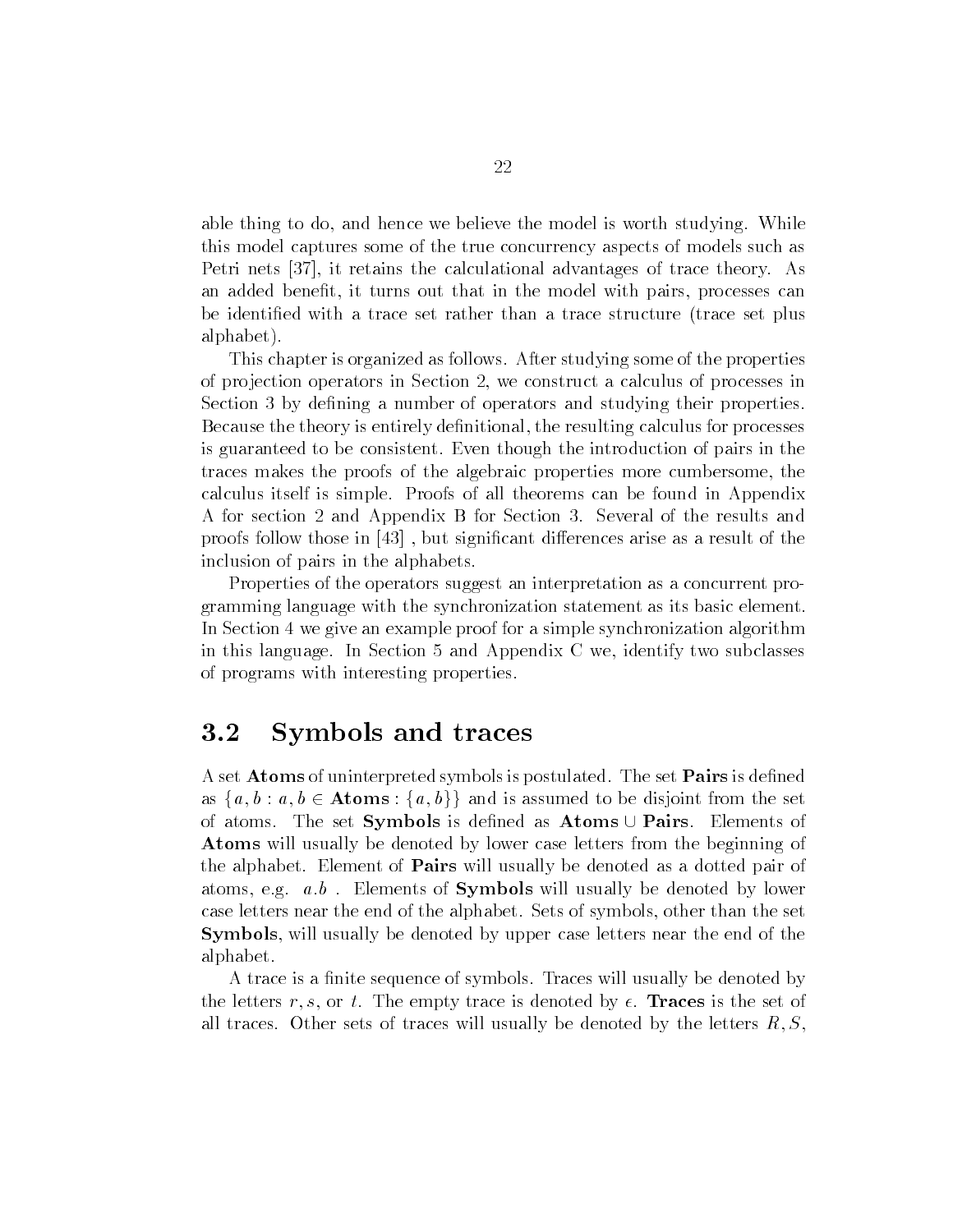or  $T$ . Concatenation of traces, and of symbols into traces, is denoted by juxtaposition. The pair constructor has the highest precedence, so  $ab.c =$  $a(b.c)$ . It is a symmetric operator; hence, b.c and c.b are the same symbol.

The symbols of trace t, written  $\sigma(t)$ , is the set of symbols that occur in the trace. Formally,

$$
\sigma(\epsilon) = \emptyset \tag{3.1}
$$

Formany,<br>  $\sigma(\epsilon) = \emptyset$ <br>  $\sigma(xt) = \{x\} \cup \sigma(t) \text{ for all } t \in \mathbf{Traces}, x \in \mathbf{Symbols}$ 

Example:  $\sigma(aa, b) = \{a, a, b\}$ 

The alphabet of trace t, written  $\alpha(t)$ , is the set of atoms that occur in the trace. Formally,

$$
\alpha(\epsilon) = \emptyset
$$
\n
$$
\alpha(at) = \{a\} \cup \alpha(t) \text{ for all } t \in \text{Traces, } a \in \text{Atoms}
$$
\n(3.2)

$$
\alpha(at) = \{a\} \cup \alpha(t) \text{ for all } t \in \text{Traces}, a \in \text{Atoms}
$$

$$
\alpha(a.b \ t) = \{a, b\} \cup \alpha(t) \text{ for all } t \in \text{Traces}, a.b \in \text{Pairs}
$$

Example:  $\alpha(aa, b) = \{a, b\}$ 

The definitions of  $\alpha$  and  $\sigma$  are extended to sets of strings and sets of symbols in the usual way

We define projection of a trace t onto a set of symbols Z, denoted  $t \Downarrow Z$ , and ejection of Z from t, denoted  $t \nightharpoonup Z$ , as follows.

 $(3.3)$ 

$$
\epsilon \Downarrow Z = \epsilon
$$
  
\n
$$
(at) \Downarrow Z = a(t \Downarrow Z) \text{ for all } t, a \in Z \cap \text{Atoms}
$$
  
\n
$$
(at) \Downarrow Z = t \Downarrow Z \quad \text{ for all } t, a \in \text{Atoms} \land a \notin Z
$$
  
\n
$$
(xt) \Downarrow Z = x(t \Downarrow Z) \text{ for all } t, x = a.b, x \in Z \lor (a \in Z \land b \in Z)
$$
  
\n
$$
(xt) \Downarrow Z = a(t \Downarrow Z) \text{ for all } t, x = a.b, x \notin Z \land a \in Z \land b \notin Z
$$
  
\n
$$
(xt) \Downarrow Z = t \Downarrow Z \quad \text{ for all } t, x = a.b, x \notin Z \land a \notin Z \land b \notin Z
$$

 $(3.4)$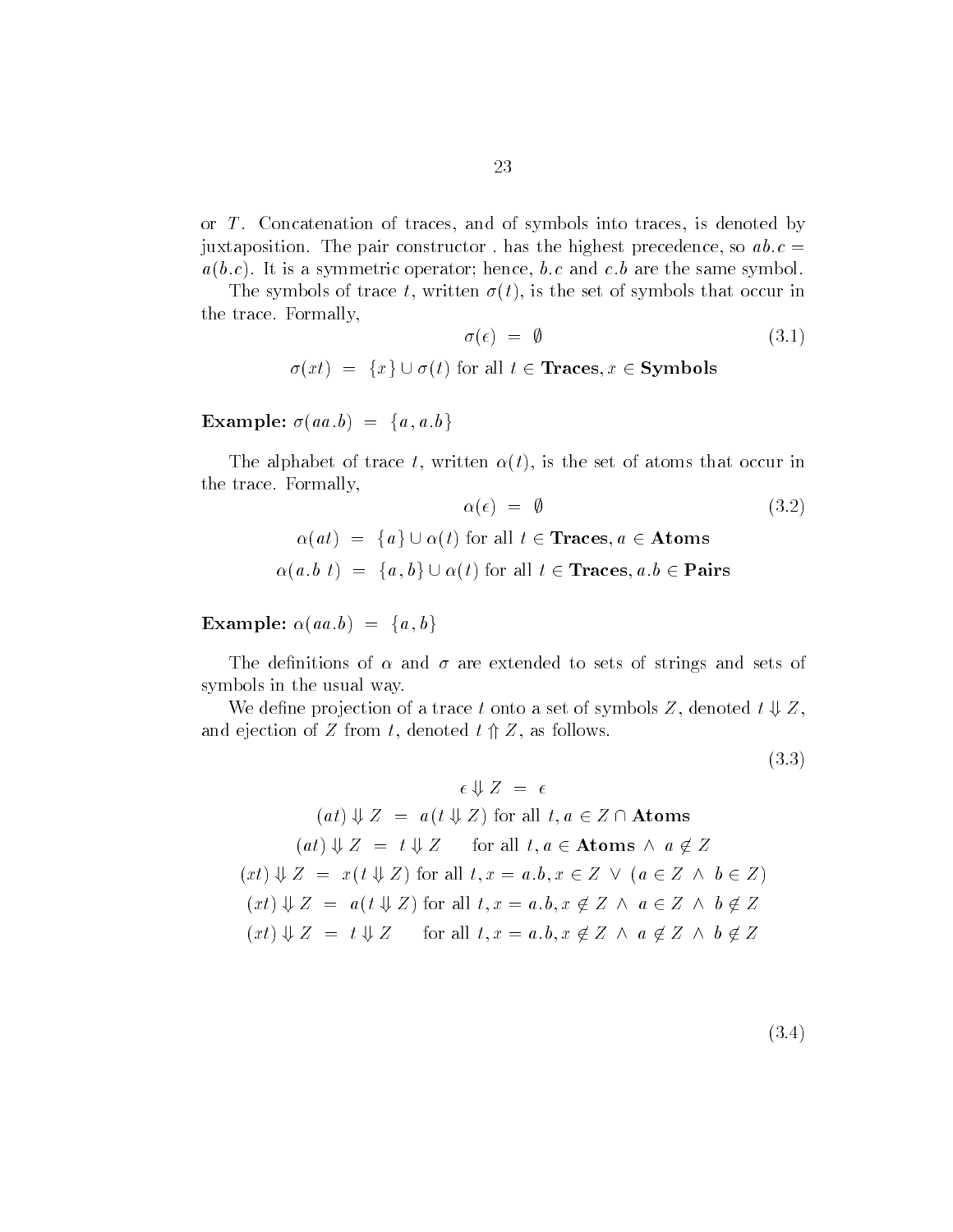$$
\epsilon \Uparrow Z = \epsilon
$$
\n
$$
(at) \Uparrow Z = a(t \Uparrow Z) \text{ for all } t, a \in \text{Atoms } \wedge a \notin Z
$$
\n
$$
(at) \Uparrow Z = t \Uparrow Z \quad \text{for all } t, a \in \text{Atoms } \cap Z
$$
\n
$$
(xt) \Uparrow Z = x(t \Uparrow Z) \text{ for all } t, x = a.b, x \notin Z \wedge a \notin Z \wedge b \notin Z
$$
\n
$$
(xt) \Uparrow Z = a(t \Uparrow Z) \text{ for all } t, x = a.b, x \notin Z \wedge a \notin Z \wedge b \in Z
$$
\n
$$
(xt) \Uparrow Z = t \Uparrow Z \quad \text{for all } t, x = a.b, x \in Z \vee (a \in Z \wedge b \in Z)
$$

Example:  $a.b \Downarrow \{a\} = a$   $a.b \uparrow \{a\} = b$ 

Just as the projection of a trace is defined as the concatenation of the projections of the elements, the projection of a set is defined as the set of the pro jections of the elements in that set

Calculating with these pro jection and ejection operators is more cumber some than calculating with the projection operators of trace theory without pairs In the remainder of this section we give a list of properties that have been used in proofs of the properties in the following section. Most proofs, given in Appendix A, are straightforward (though often lengthy) and require induction on the length of the traces

The following three non-theorems, that are theorems for trace theory without pairs  $\left[43\right]$ , show that the calculus indeed differs from standard trace theory

 $(t \Downarrow X) \Downarrow Y = t \Downarrow (X \cap Y)$ Counterexample:  $t := a.b$ ,  $X := \{a,b\}$ ,  $Y := \{b\}$  $(t \text{ } \Uparrow X) \text{ } \Uparrow Y = t \text{ } \Uparrow (X \cup Y)$ Counterexample:  $t := a.b, X := \{a\}, Y := \{a.b\}$  $X \subseteq Y \Rightarrow ((t \uparrow \uparrow X) \uparrow Y = t \uparrow Y)$ Counterexample:  $t := a.b$ ,  $X := \{b\}$ ,  $Y := \{a, b, b\}$ 

Fortunately, we can carry out the proofs in the following using these weaker versions of the theorems

$$
(X \supseteq Y) \Rightarrow (t \Downarrow X) \Downarrow Y = t \Downarrow Y \tag{3.5}
$$

- $(X \subseteq Y) \Rightarrow (t \Downarrow X) \Downarrow Y = t \Downarrow X$  (3.6)
- $(X \supseteq Y) \Rightarrow (t \uparrow \uparrow X) \uparrow Y = t \uparrow X$  (3.7)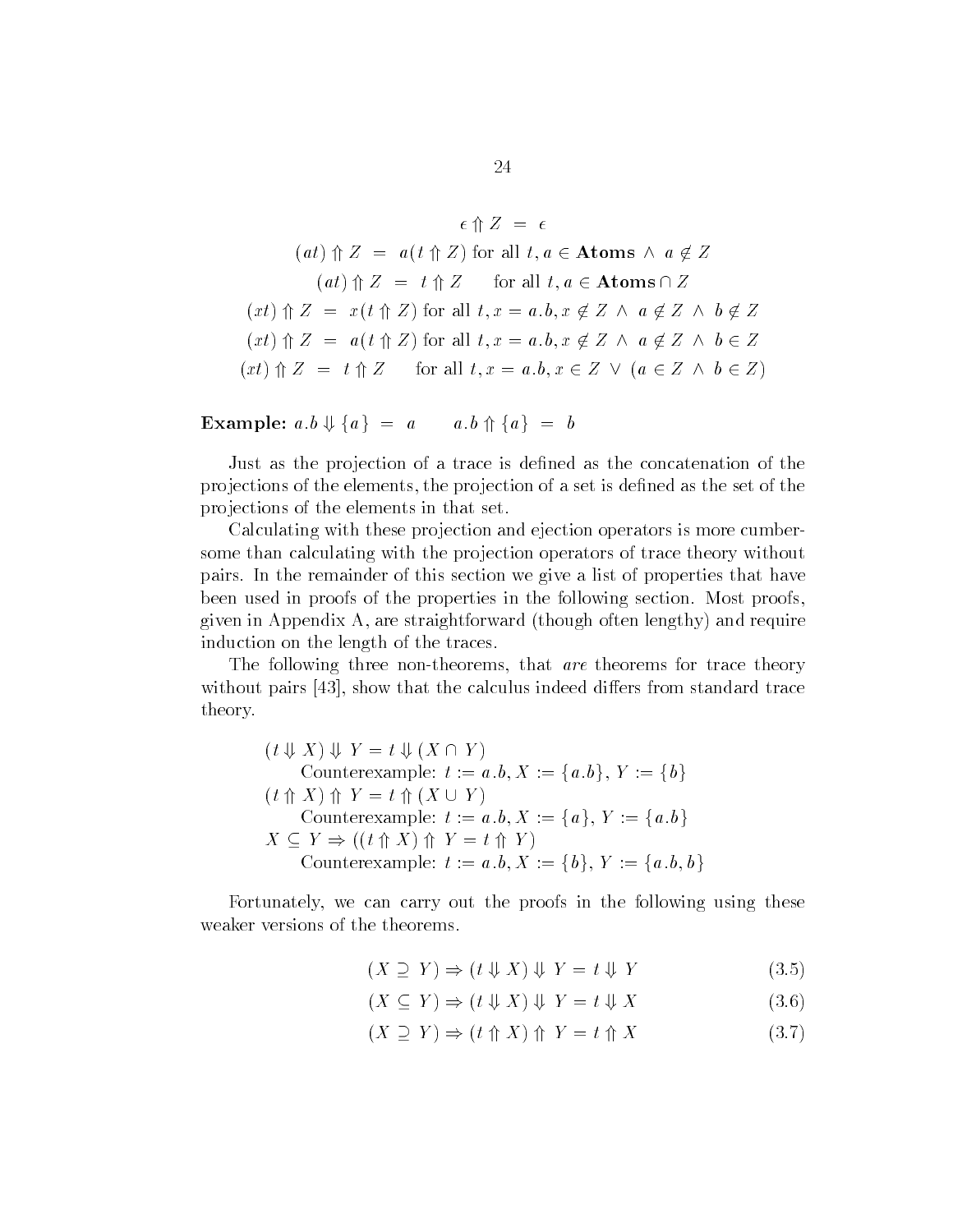One more rather specialized theorem is needed to make up for the loss of stronger theorems from trace theory

$$
(\sigma(s) \subseteq Y \land r \Downarrow (X \cup Y) = s) \Rightarrow (r \Downarrow Y = s) \tag{3.8}
$$

The following three theorems correspond directly to theorems in standard trace theory Note however that theorem -- mentions rather than

$$
(t \Downarrow X = t) = (t \Uparrow X = \epsilon) \tag{3.9}
$$

$$
(t \Downarrow X) \Uparrow X = \epsilon = (t \Uparrow X) \Downarrow X \tag{3.10}
$$

$$
(t \uparrow \sigma(s) = \epsilon \land t \Downarrow \sigma(s) = s) = (s = t)
$$
\n(3.11)

Because synchronization will not be part of a parallel composition oper ator, we shall require that alphabets of processes composed in parallel are disjoint. Hence we are also interested in properties that involve disjoint alphabets

$$
\alpha(X) \cap \alpha(Y) = \emptyset \Rightarrow (t \uparrow X) \uparrow Y = t \uparrow (X \cup Y) \tag{3.12}
$$
  
 
$$
\alpha(X) \cap \alpha(Y) = \emptyset \Rightarrow t \Downarrow X = (t \uparrow Y) \Downarrow X \tag{3.13}
$$

$$
\alpha(X) \cap \alpha(Y) = \emptyset \Rightarrow t \Downarrow X = (t \Uparrow Y) \Downarrow X \tag{3.13}
$$

One might expect a counterpart to theorem - for pro jections The following calculation shows that theorem holds as well. Assuming  $\alpha(X) \cap$  $\alpha(Y) = \emptyset$  we have

$$
\begin{aligned}\n(t \Downarrow X) \Downarrow Y \\
&= \{ 3.13 \} \\
((t \Uparrow Y) \Downarrow X) \Downarrow Y \\
&= \{ 3.12 \} \\
(t \Uparrow (X \cup Y)) \Downarrow Y \\
&= \{ 3.12 \} \\
((t \Uparrow X) \Uparrow Y) \Downarrow Y \\
&= \{ 3.10 \} \\
\epsilon \\
&= \{ \text{Definition } \Downarrow \} \\
t \Downarrow \emptyset \\
&= \{ \alpha(X) \cap \alpha(Y) = \emptyset \Rightarrow X \cap Y = \emptyset \} \\
t \Downarrow (X \cap Y)\n\end{aligned}
$$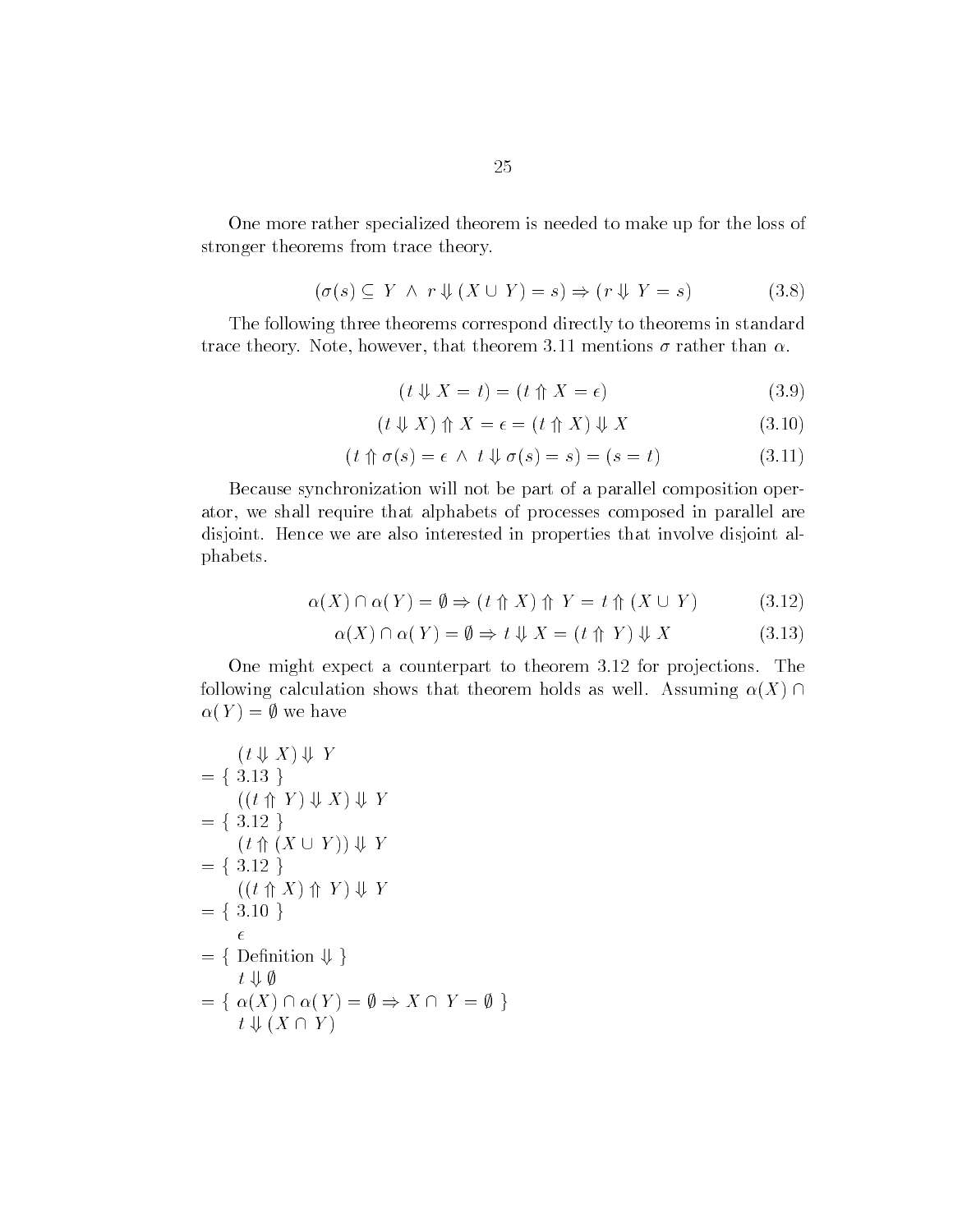Because the **connect** operator, defined in the next section, takes a set of pairs as its first argument, properties that restrict one set of symbols to a set of pairs are of interest as well

$$
X \subseteq \mathbf{Pairs} \Rightarrow (t \uparrow X) \Downarrow Y = (t \uparrow X) \Downarrow (X \cup Y) \tag{3.14}
$$

$$
Y \subseteq \mathbf{Pairs} \Rightarrow (t \uparrow X = \epsilon) = ((t \uparrow Y) \uparrow (X - Y) = \epsilon) \tag{3.15}
$$

$$
X \subseteq \mathbf{Pairs} \Rightarrow \tag{3.16}
$$

$$
((Y \uparrow X) \Downarrow \alpha(X) = \emptyset) \Rightarrow (t \uparrow Y) \uparrow X = (t \uparrow X) \uparrow (Y \uparrow X)
$$
  

$$
X \subseteq \text{Pairs} \Rightarrow \qquad (3.17)
$$
  

$$
(t \uparrow X) \Downarrow ((\sigma(s) \uparrow X) \cup (Y \uparrow X)) = s
$$
  

$$
\Rightarrow \exists (r : r \uparrow X = t \uparrow X : r \Downarrow (\sigma(s) \cup Y)) = s
$$

Finally we have some properties that hold for disjoint sets of pairs

$$
X, \text{ we have some properties that hold for disjoint sets of pairs.}
$$
\n
$$
X, Y \subseteq \text{Pairs} \land \alpha(X) \cap \alpha(Y) = \emptyset \Rightarrow \qquad (3.18)
$$
\n
$$
(t \Uparrow (X \cup Y)) \Downarrow \alpha(X \cup Y) = \epsilon
$$
\n
$$
= ((t \Uparrow (X \cup Y)) \Downarrow \alpha(X) = \epsilon \land (t \Uparrow (X \cup Y) \Downarrow \alpha(Y) = \epsilon))
$$
\n
$$
X, Y \subseteq \text{Pairs} \land \alpha(X) \cap \alpha(Y) = \emptyset \Rightarrow \qquad (3.19)
$$
\n
$$
((t \Uparrow X) \Downarrow \alpha(X) = \epsilon) = ((t \Uparrow (X \cup Y)) \Downarrow \alpha(X) = \epsilon)
$$

# 3.3 Operators and processes

In this section we construct a calculus for processes by defining operators and listing some of their properties Even though adding pairs to the traces adds complexity to the proofs of the properties, given in Appendix B, the calculus itself remains quite simple

We give names to two special tracesets.

$$
\mathbf{demon} = \emptyset \qquad \mathbf{skip} = \{\epsilon\} \tag{3.20}
$$

Informally, skip corresponds to the process that always terminates, and demon corresponds to a process that is deadlocked (in one of its components). Operators  $\Box$ ,  $\Vert$ ,;, and **connect** are defined as follows.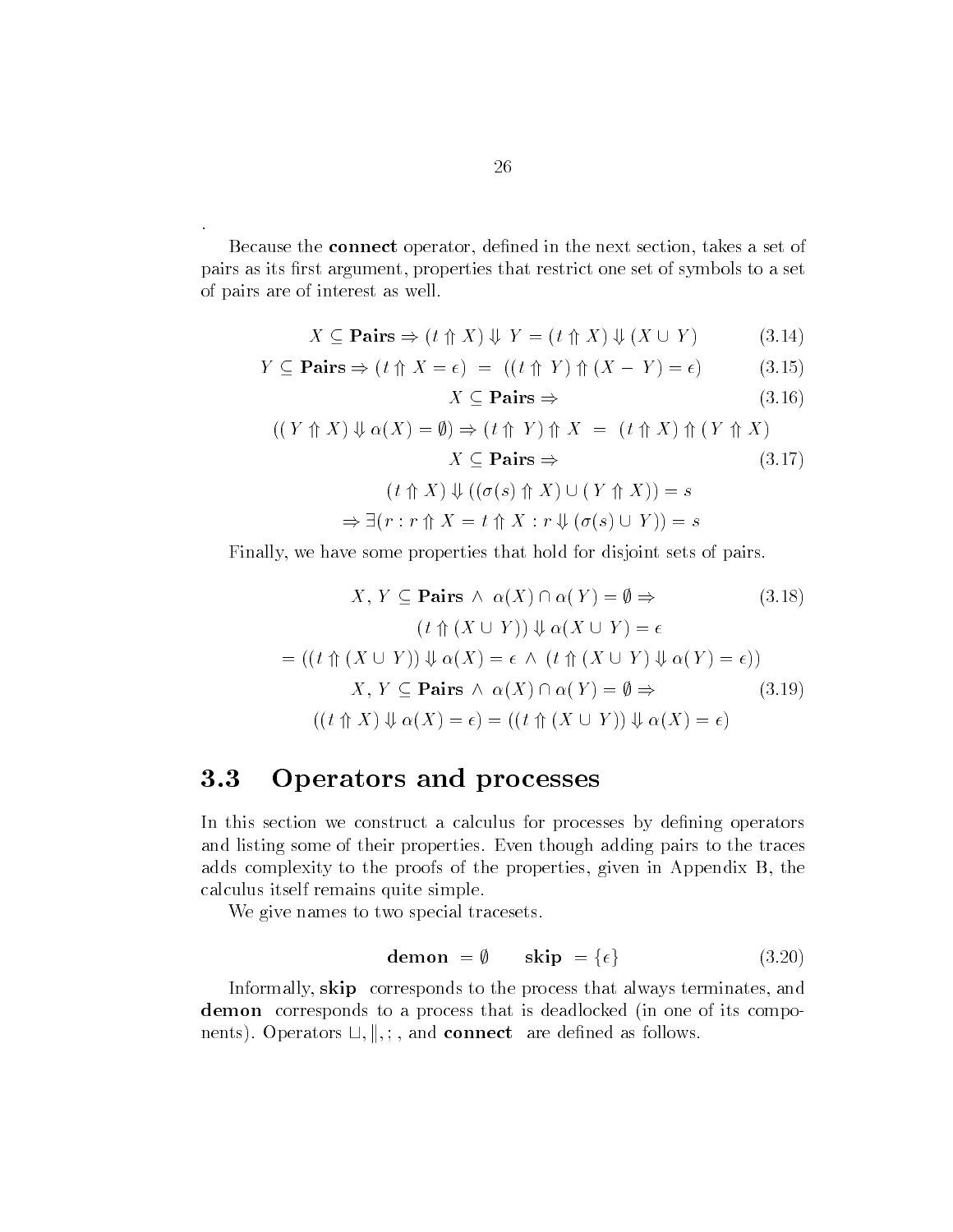$$
S \sqcup T = S \cup T \tag{3.21}
$$

$$
S||T = \{r, s, t : s \in S \land t \in T \land r \uparrow (\sigma(s) \cup \sigma(t)) = \epsilon \qquad (3.22)
$$
  
 
$$
\land r \Downarrow \sigma(s) = s \land r \Downarrow \sigma(t) = t : r \}
$$

Example:  $\{ab, c\}$   $\vert \{d\} = \{abd, ab, d, add, a, db, dab, cd, c, d, dc\}$ 

$$
S; T = \{s, t : s \in S, t \in T : st\}
$$
\n
$$
(3.23)
$$

Example:  $\{ab, c\}$ :  $\{d\} = \{abd, cd\}$ 

$$
S \text{ connect } X = \{ s : s \in S \text{ } \Uparrow X \text{ } \wedge \text{ } s \Downarrow \alpha(X) = \epsilon : s \} \tag{3.24}
$$

**Example:**  $\{a,b\ c\}$  connect  $\{a,b\} = \{c\}$  and  $\{a,b\ a\}$  connect  $\{a,b\} = \{\}$ 

The operators satisfy the following properties

$$
S \sqcup \text{demo } = S \tag{3.25}
$$

$$
S \sqcup S = S \tag{3.26}
$$

$$
S \sqcup T = T \sqcup S \tag{3.27}
$$

$$
(R \sqcup S) \sqcup T = R \sqcup (S \sqcup T) \tag{3.28}
$$

$$
S \parallel \textbf{skip} = S \tag{3.29}
$$

# $S$ ||demon = demon (3.30)

$$
S||T = T||S \tag{3.31}
$$

$$
(R||S)||T = R||(S||T)
$$
\n(3.32)

$$
S; \text{skip } = \text{skip}; S = S \tag{3.33}
$$

# $S$ ; demon = demon ;  $S$  = demon (3.34)

$$
(R; S); T = R; (S; T)
$$
\n<sup>(3.35)</sup>

$$
R; (S \sqcup T) = (R; S) \sqcup (R; T) \tag{3.36}
$$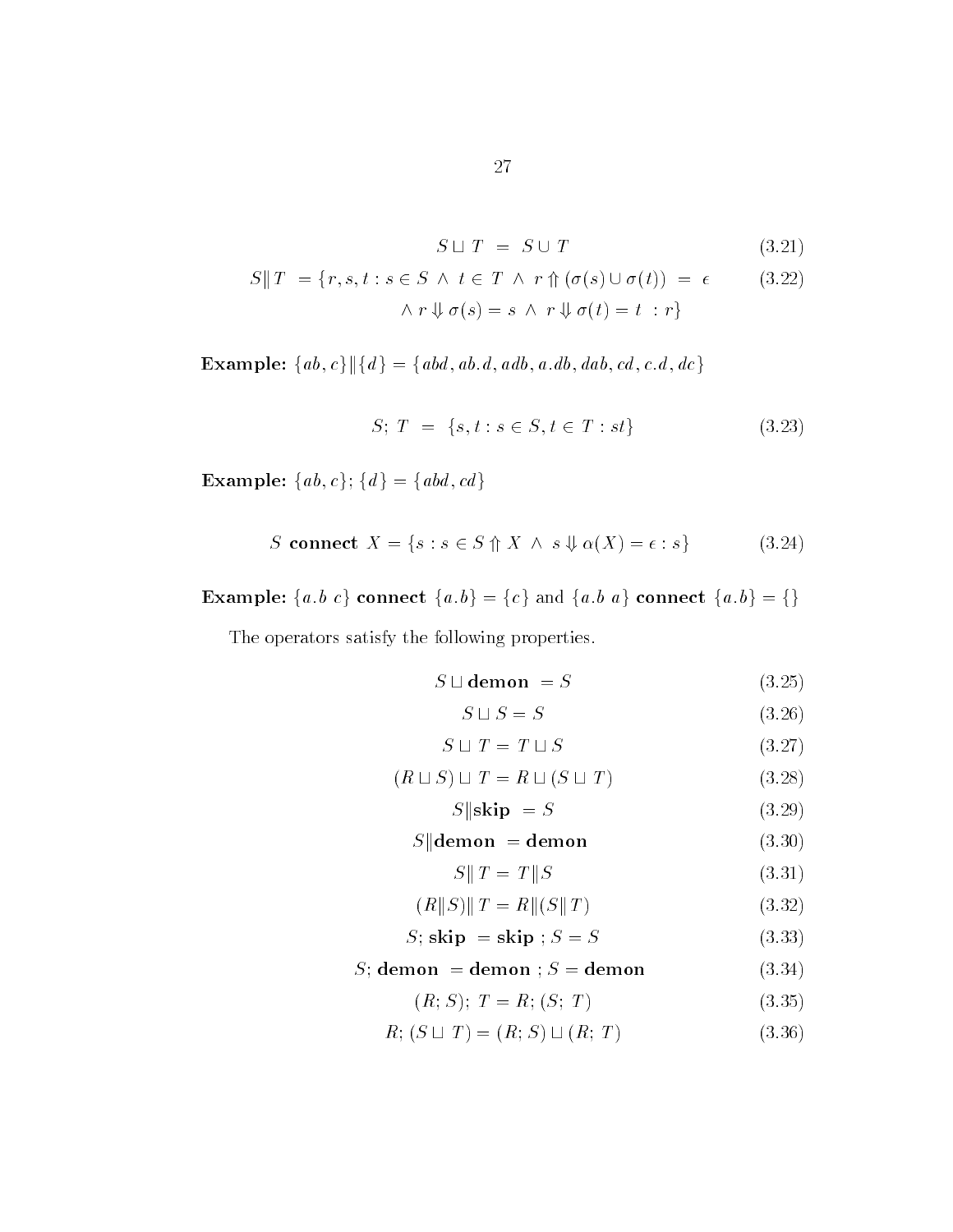In the following four properties  $X$  and  $Y$  are subsets of **Pairs**.

$$
(S \sqcup T) \text{ connect } X = (S \text{ connect } X) \sqcup (T \text{ connect } X) \qquad (3.37)
$$

$$
\alpha(X) \cap \alpha(Y) = \emptyset \Rightarrow \qquad (3.38)
$$

$$
\alpha(X) \cap \alpha(Y) = \emptyset \Rightarrow \tag{3.38}
$$

 $(S \text{ connect } X)$  connect  $Y = S \text{ connect } (X \cup Y)$ 

$$
(S; T) \text{ connect } X = (S \text{ connect } X); (T \text{ connect } X) \tag{3.39}
$$
  

$$
\alpha(X) \cap \alpha(S) = \emptyset \Rightarrow (S \parallel T) \text{ connect } X = S \parallel (T \text{ connect } X) \tag{3.40}
$$

$$
\alpha(X) \cap \alpha(S) = \emptyset \Rightarrow (S \parallel T) \text{ connect } X = S \parallel (T \text{ connect } X) \quad (3.40)
$$

$$
S) = \emptyset \Rightarrow (S \parallel T) \text{ connect } X = S \parallel (T \text{ connect } X) \quad (3.40)
$$
  

$$
\{a, b\} \cap (\alpha(S_0) \cup \alpha(S_1) \cup \alpha(T_0) \cup \alpha(T_1)) = \emptyset \Rightarrow \quad (3.41)
$$

 $((S_0; a; S_1)$ || $(T_0; b; T_1)$  connect  $\{a, b\} = (S_0 || T_0); (S_1 || T_1)$ 

# examples in the synchronization of the system of the synchronization of the synchronization of the synchronization of the synchronization of the synchronization of the synchronization of the synchronization of the synchron

In this section we use the properties from the previous section to give a proof of a simple deterministic synchronization algorithm

# problem specification

Given a constant  $n : n > 1$  and processes  $\{i : 0 \le i < n : A_i\}$  and  $\{i : 0 \leq i < n : B_i\}$ , give a set of connections X and a set of processes  $\{i : 0 \leq i < n : S_i\}$  such that

$$
\| (i : 0 \le i < n : A_i; S_i; B_i) \text{ connect } X
$$
\n
$$
= \|(i : 0 \le i < n : A_i) ; \| (i : 0 \le i < n : B_i).
$$

a solution (synchronization over a line)

 $X = \{i : 0 < i < n : (x_{2i-2}.x_{2i-1})\} \cup \{i : 0 < i < n : (y_{2i-2}.y_{2i-1})\},\$  $\sim$  10  $\sim$  10  $\sim$  10  $\sim$  10  $\sim$  11  $S_i = x_{2i}; x_{2i-1}; y_{2i-1}; y_{2i}$  for  $0 < i < n-1$ ,  $S_0 = x_0$ ;  $y_0$ ,  $S_0 = x_0; y_0,$ <br>where  $\forall (i, j : 0 \leq i, j < n : \alpha(S_i) \cap \alpha(A_j) = \emptyset \ \land \ \alpha(S_i) \cap \alpha(B_j) = \emptyset).$ 

Processes - and communicate twice in sequence hence one of these communications may be omitted

**proof**, by induction on  $n$ Base case  $(n=2)$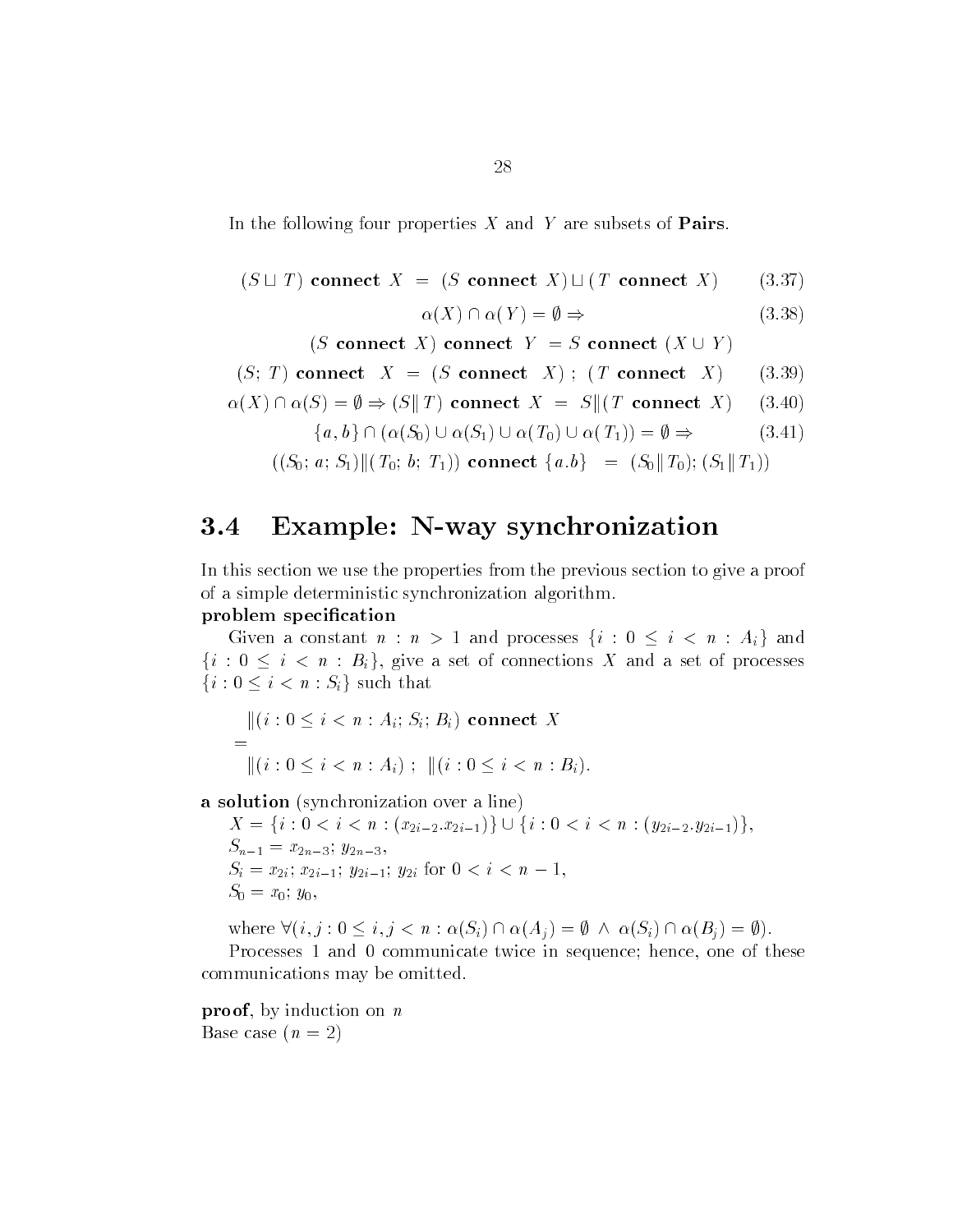$((A_1; x_1; y_1; B_1)$ || $(A_0; x_0; y_0; B_0)$ ) connect  $\{x_0, x_1, y_0, y_1\}$  $= \{$  Property of connect  $\}$  $((A_1; x_1; y_1; B_1)$   $\|(A_0; x_0; y_0; B_0))$  connect  $\{x_0, x_1\})$ connect  $\{y_0,y_1\}$  $= \{ (3.41) S_0, T_0, S_1, T_1, a, b := A_1, A_0, (y_1; B_1), (y_0; B_0), x_1, x_0 \}$  $((A_1 \| A_0); ((y_1; B_1) \| (y_0; B_0)))$  connect  $\{y_0, y_1\}$ = {  $(3.41) S_0$ ,  $T_0$ ,  $S_1$ ,  $T_1$ ,  $a$ ,  $b := A_1$ ,  $A_0$ ,  $(y_1; B_1)$ ,  $(y_0; B_0)$ <br> $((A_1 \| A_0); ((y_1; B_1) \| (y_0; B_0)))$  connect  $\{y_0, y_1\}$ <br>= {  $(\alpha(A_0) \cup \alpha(A_1)) \cap \{y_0, y_1\} = \emptyset$ , skip unit of ; }  $(A_1 \| A_0)$ ; (((skip;  $y_1$ ;  $B_1)$ )((skip;  $y_0$ ;  $B_0$ )) connect  $\{y_0, y_1\}$ )  $= \{ (3.41) S_0, T_0, S_1, T_1, a, b := \textbf{skip}, \textbf{skip}, B_1, B_0, y_1, y_0 \}$  $(A_1 \| A_0)$ ; ((skip||skip);  $(B_1 \| B_0)$ )  $f = \{ (skip||skip)$  (skip $||skip)$  = skip, skip unit of ; }  $(A_1 \| A_0); (B_1 \| B_0)$ 

Induction step

 $\lambda = \lambda - \mu - 1$   $\lambda = \mu - \mu - \mu - \mu$  $\Vert \quad \Vert (i: 0 < i < n-1: A_i; x_{2i}; x_{2i-1}; y_{2i-1}; y_{2i}; B_i)$ k $\lambda$   $\alpha$   $\mu$   $\alpha$   $\beta$   $\alpha$   $\beta$   $\alpha$   $\beta$   $\alpha$   $\beta$   $\alpha$   $\beta$   $\alpha$   $\beta$   $\alpha$   $\beta$   $\alpha$   $\beta$   $\alpha$   $\beta$   $\alpha$   $\beta$   $\alpha$   $\beta$   $\alpha$   $\beta$   $\alpha$   $\beta$   $\alpha$   $\beta$   $\alpha$  ) connect  $\{i: 0 < i < n : (x_{2i-2}.x_{2i-1})\} \cup \{i: 0 < i < n : (y_{2i-2}.y_{2i-1})\}$  $= \{ n > 1$ , properties of **connect**  $\}$  $(A_{n-1}; x_{2n-3}; y_{2n-3}; B_{n-1})$ ||  $(A_{n-2}; x_{2n-4}; x_{2n-5}; y_{2n-5}; y_{2n-4}; B_{n-2})$  $\text{\bf connect}\;\; \{x_{2\,n-4}.x_{2\,n-3}\})$  $\Vert \quad \Vert (i: 0 < i < n-2: A_i; x_{2i}; x_{2i-1}; y_{2i-1}; y_{2i}; B_i)$ k $\lambda$   $\alpha$   $\mu$   $\alpha$   $\beta$   $\alpha$   $\beta$   $\alpha$   $\beta$   $\alpha$   $\beta$   $\alpha$   $\beta$   $\alpha$   $\beta$   $\alpha$   $\beta$   $\alpha$   $\beta$   $\alpha$   $\beta$   $\alpha$   $\beta$   $\alpha$   $\beta$   $\alpha$   $\beta$   $\alpha$   $\beta$   $\alpha$   $\beta$   $\alpha$  ) connect  $\{i: 0 < i < n-1: (x_{2i-2}.x_{2i-1})\} \cup \{i: 0 < i < n: (y_{2i-2}.y_{2i-1})\}$  $= \{ (3.41) \}$  $( (A_{n-1}||A_{n-2}); ((y_{2n-3};B_{n-1})|| (x_{2n-5};y_{2n-5};y_{2n-4};B_{n-2})) )$ k $\|(i: 0 < i < n-2: A_i; x_{2i}; x_{2i-1}; y_{2i-1}; y_{2i}; B_i)\|$ ka ka A x y B connect  $\{i: 0 < i < n-1: (x_{2i-2}.x_{2i-1})\} \cup \{i: 0 < i < n: (y_{2i-2}.y_{2i-1})\}$  $= \{$  Properties of connect, alphabets  $\}$  $(A_{n-1}||A_{n-2});$  $(((\text{skip}; y_{2n-3}; B_{n-1})||(x_{2n-5}; y_{2n-5}; y_{2n-4}; B_{n-2})) \text{ connect } \{y_{2n-4}, y_{2n-3}\})$  $\Vert \quad \Vert (i: 0 < i < n-2: A_i; x_{2i}; x_{2i-1}; y_{2i-1}; y_{2i}; B_i)$ k $\mathbf{v}$  and  $\mathbf{v}$  and  $\mathbf{v}$ connect  $\{i: 0 < i < n-1: (x_{2i-2}.x_{2i-1})\} \cup \{i: 0 < i < n-1: (y_{2i-2}.y_{2i-1})\}$  $= \{ (3.41) \}$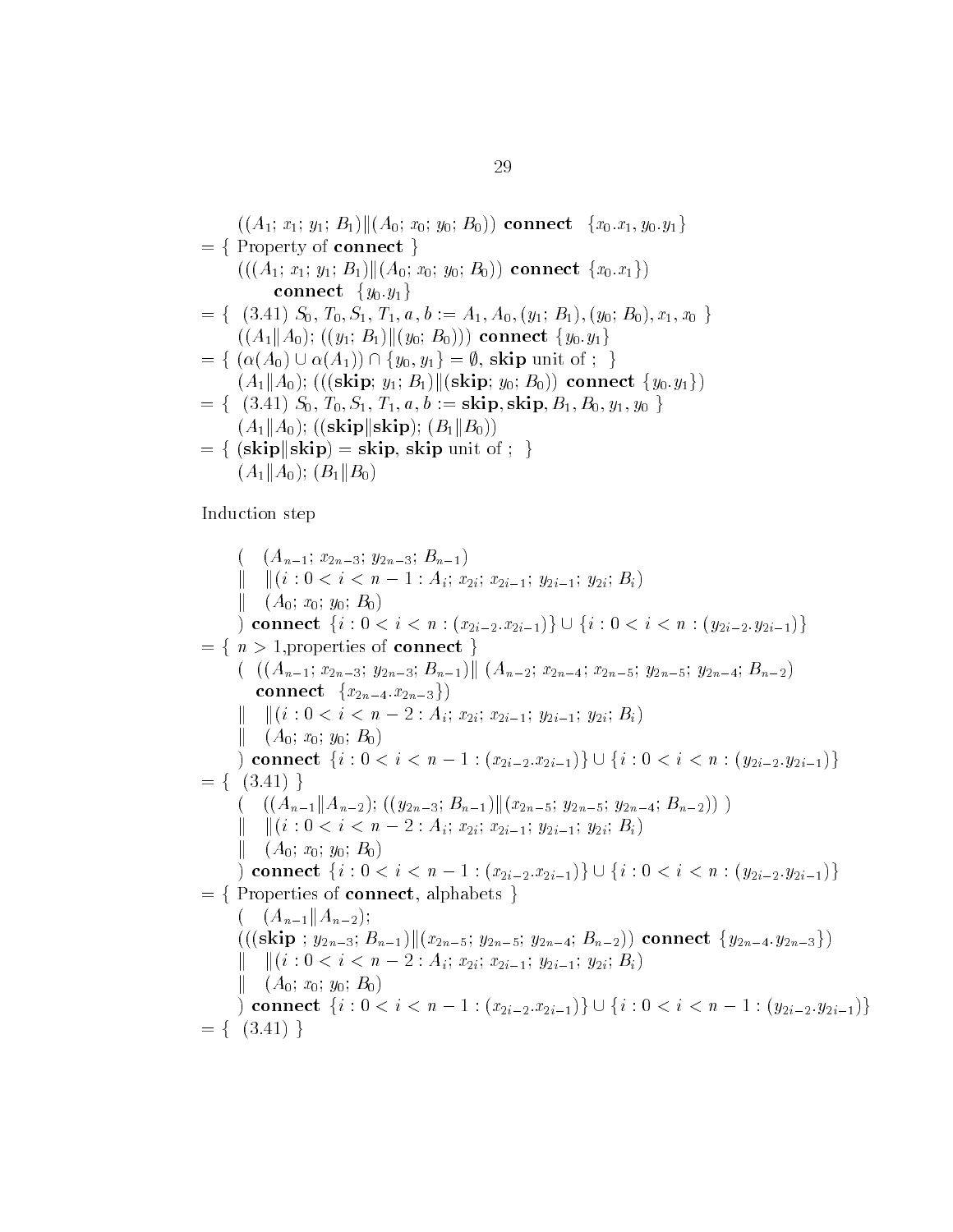$$
\begin{array}{ll}\n&\left(\n\begin{array}{c}\n\left((A_{n-1}\|A_{n-2});\,\left(\text{skip}\,\| (x_{2n-5};\,y_{2n-5})\right);\,(B_{n-1}\|B_{n-2})\,\right) \\
\|\n\|\left(\n\begin{array}{c}\n\text{i}\cdot 0 < i < n-2: A_i;\, x_{2i};\, x_{2i-1};\, y_{2i-1};\, y_{2i};\, B_i\n\end{array}\n\right) \\
&\left(\n\begin{array}{c}\n\text{connect }\n\{i: 0 < i < n-1: (x_{2i-2}.x_{2i-1})\}\n\end{array}\n\right) \cup \{i: 0 < i < n-1: (y_{2i-2}.y_{2i-1})\} \\
&\left(\n\begin{array}{c}\n\text{skip}\|A = A\n\end{array}\n\right) \\
&\left(\n\begin{array}{c}\n\text{(A_{n-1}\|A_{n-2})};\, x_{2n-5};\, y_{2n-5};\, (B_{n-1}\|B_{n-2})\n\end{array}\n\right) \\
\|\n\|\left(\n\begin{array}{c}\n\text{i}\cdot 0 < i < n-2: A_i;\, x_{2i};\, x_{2i-1};\, y_{2i-1};\, y_{2i};\, B_i\n\end{array}\n\right) \\
&\left(\n\begin{array}{c}\n\text{connect }\n\{i: 0 < i < n-1: (x_{2i-2}.x_{2i-1})\}\n\end{array}\n\right) \cup \{i: 0 < i < n-1: (y_{2i-2}.y_{2i-1})\} \\
&\left(\n\begin{array}{c}\n\text{function hypothesis, associativity of }\n\end{array}\n\right) \\
\|\n\|\left(\n\begin{array}{c}\n\text{i}\cdot 0 < i < n: A_i\n\end{array}\n\right); \|\left(\n\begin{array}{c}\n\text{i}\cdot 0 < i < n: B_i\n\end{array}\n\right)\n\end{array}
$$

end of proof

#### $3.5$ Two subclasses

In this section we study two classes of programs. We show that each class is closed under all but two of the composition operators we have introduced The intersection of both classes is closed under all composition operations except  $\sqcup$  composition. The motivation for this section is that not all programs we have defined in the previous section can be implemented, or implemented efficiently. Informally, an angelic choice is not (efficiently) implementable if the process cannot decide which alternative to execute by probing - the environment. We return to this issue in Section 4.7.

An example of a choice that cannot always be implemented is  $\{a,\epsilon\}.$ Because the process may be composed sequentially with a process  $\{a\}$ , we cannot decide safely to implement  $\{a, \epsilon\}$  as if  $probe(a) \rightarrow$ a probe (anything but a)  $\rightarrow$  skip fi. This implementation would cause the process  $(((a \cup skip) ; a) || a')$ connect  $\{a.a'\}$  to deadlock on the second a action, whereas a truly angelic choice would have chosen skip to avoid deadlock

A similar problem arises for the process  $\{ba, a\}$ . Parallel composition with a process  $\{a'\}$ , followed by connecting a.a', leads to our first problem.

This section discusses a class of processes that can be implemented with out restrictions on compositionality or the environment The second example above leads us to studying the class of "connect compositional"  $(cc)$  processes This class is closed for all composition operators except sequential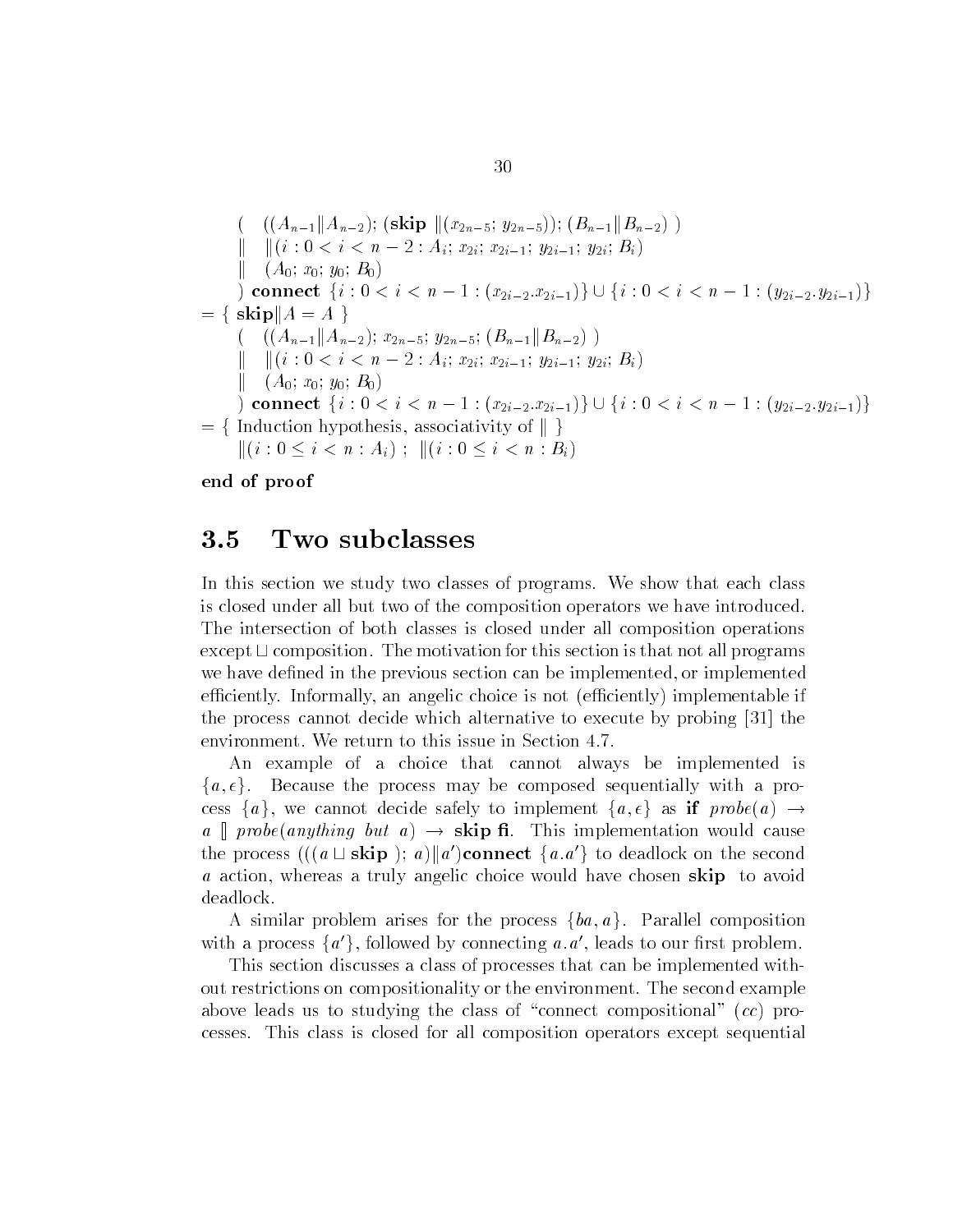composition and  $\sqcup$  composition. The first example leads to studying the class of "prefix reduced"  $(pr)$  processes. This class is closed for all composition operators except connect and  $\sqcup$  composition. The class of processes that are both prefix reduced and connect compositional is closed under all operations except  $\sqcup$  composition. The proofs in this chapter bear some similarity to  $[40]$ , where classes of delay-insensitive circuits are studied.

Proofs of the theorems were much more difficult than we had expected. Unlike the proofs in the previous section, this does not seem to be solely a consequence of the introduction of pairs in the traces A small consolation is that similar proofs in  $[40]$  are of similar complexity. All proofs are given in detail in Appendix C

An important practical extension to the classes mentioned here is the use of signaling sets  $\vert 43 \vert$ . Signaling sets are sets of port operations. Their use corresponds to a restriction on the use of the connect operator If we know that a connect operator always takes all or none of the elements from the signaling sets as its argument we can extend the class  $cc$ . The new class then corresponds to requiring that the processes with all elements of a signaling set replaced by a representative are in cc.

nition - For any traceset S we define the composition of the connect composition of the connect composition or  $cc.S, as$ 

> $\forall (r, x, y : r \in \textbf{Traces}; x, y \in \textbf{Symbols}:$  $\forall (r, x, y : r \in \mathbf{Traces}; x, y \in \mathbf{Symbols} :$ <br>  $\alpha(x) \cap \alpha(y) = \emptyset \land S \circ rx \neq \emptyset \land S \circ ry \neq \emptyset \Rightarrow$  $\alpha(x) \cap \alpha(y) = \emptyset \land S \circ rx \neq \emptyset \land S \circ ry \neq \emptyset \Rightarrow$ <br>  $S \circ rxy \neq \emptyset \land S \circ rxx \neq \emptyset \land S \circ rxy = S \circ ryx$  $\emptyset \wedge S \circ rx \neq \emptyset \wedge S \circ S$ <br> $S \circ rvx \neq \emptyset \wedge S \circ rxv$

**Example:**  $cc \cdot \{abc, bac\} = true, cc \cdot \{abc, bad\} = false$ 

Informally, the class cc contains processes for which, if several actions are simultaneously possible, they can be performed in either order, and the future behavior of the process is independent of the order chosen

The class of connect compositional processes is closed under parallel com position and connection

Theorem 3.43  $cc.S \Rightarrow \forall (z:z \in \text{Pairs}: cc.(\text{connect } \{z\} \ S))$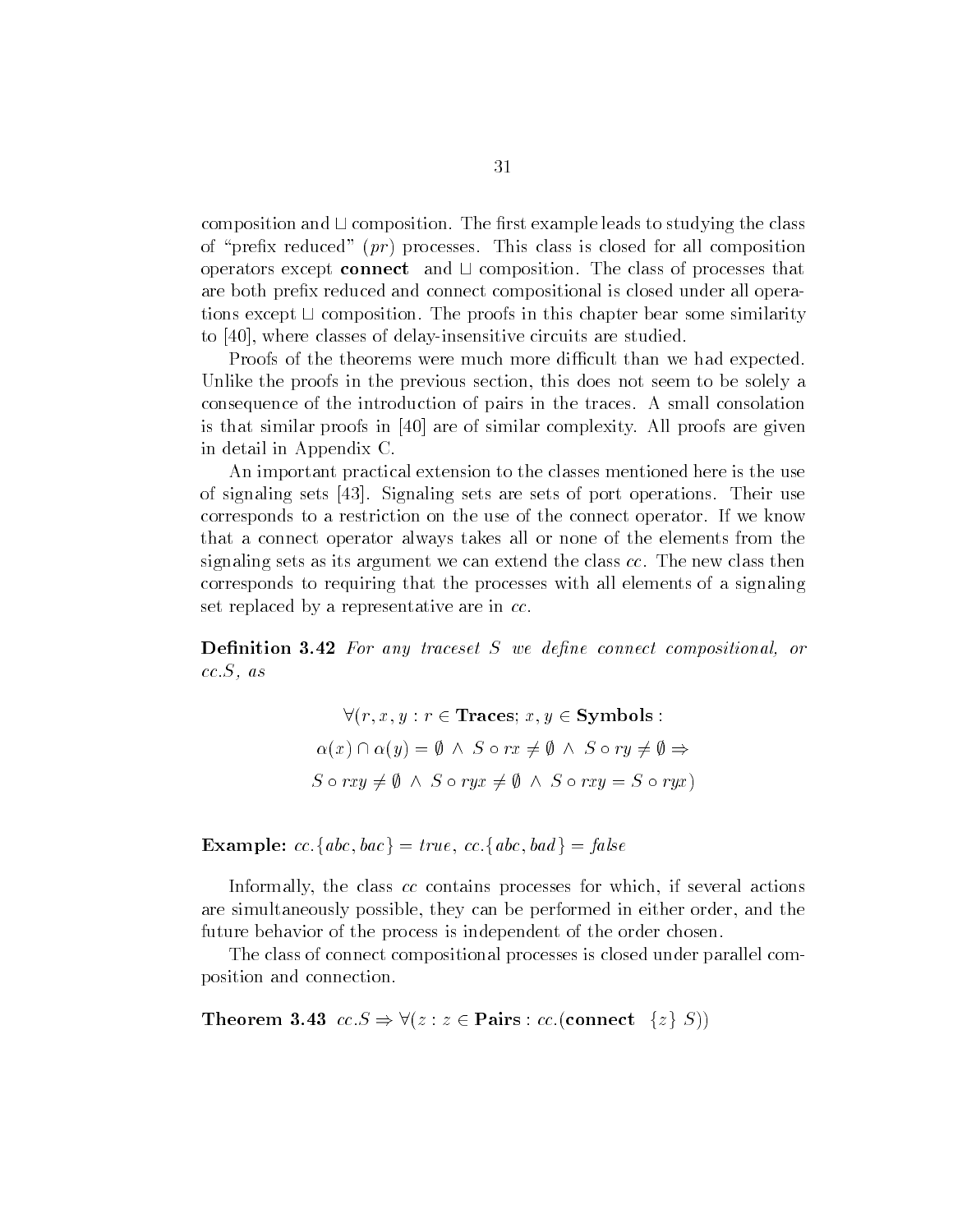Theorem 3.44  $cc$  S  $\wedge$   $cc$  T  $\Rightarrow$   $cc$  (S||T)

The class of prefix reduced processes is defined as follows.

— concerted and any traceset S we depend the property states of the state of the state of the state of the state of the state of the state of the state of the state of the state of the state of the state of the state of th

 $\forall (s,t:s,t \in S : \neg(s < t))$ . . . . .

where  $\lt$  is the prefix ordering on strings.

**Example:**  $pr \{a, ba, bb\} = true, cc.\{a, ab\} = false$ 

The class of prefix reduced processes is closed under parallel and sequential composition

**Theorem 3.46**  $(pr.S \wedge pr.T) \Rightarrow pr.(S; T)$ 

**Theorem 3.47** (pr.  $S \wedge pr \cdot T$ )  $\Rightarrow pr \cdot (S \Vert T)$ 

The following two theorems show that the class of processes that are both connect compositional and prefix reduced is closed under parallel composition, sequential composition, and connection.

**Theorem 3.48** (cc. S  $\land$  pr. S  $\land$  cc. T)  $\Rightarrow$  cc. (S; T)

Theorem 3.48  $(cc.S \land pr.S \land cc.T) \Rightarrow cc.(S; T)$ <br>Theorem 3.49  $(pr.S \land cc.S) \Rightarrow \forall (z:: pr.(\text{connect} \{z\} S))$ 

In Section 4.7 we discuss how these algebraic properties relate to operational considerations

#### 3.6 Summary

In this chapter we have shown how traces with pair symbols can be used to model concurrent processes with point-to-point synchronization. We defined several familiar composition operators and a new one in terms of this model The familiar composition operators have the properties we expect, and the new connect operator has satisfying algebraic properties as well While we feel that the list of properties in Section 3 is what we had hoped for, the road toward them proved to be a lot more tortuous than intended. Undoubtedly related to this, the list of properties in Section 2 seems somewhat haphazard and ripe for improvement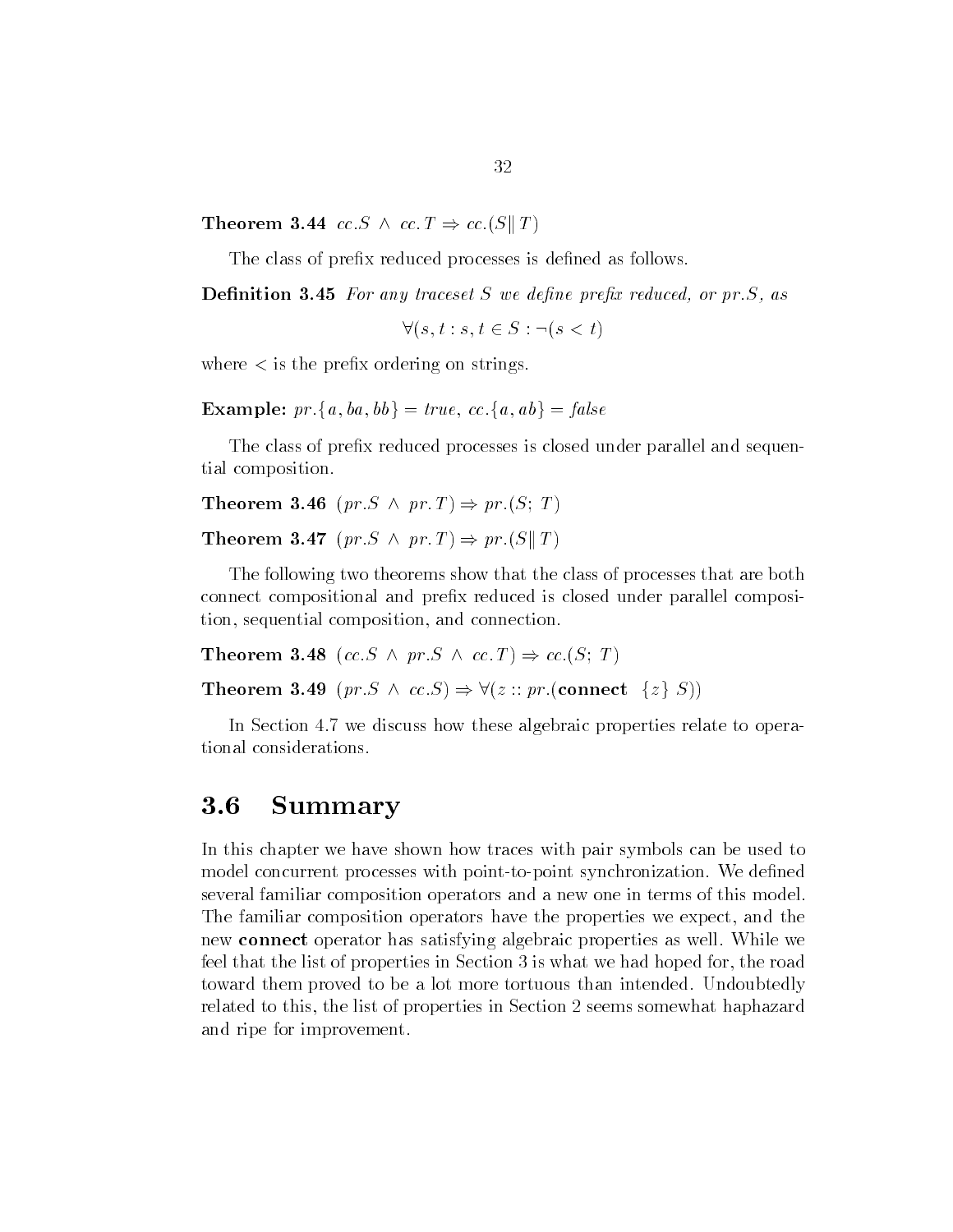# Chapter 4

# Sets of sets of traces

#### 4.1 Angelic and demonic nondeterminism

In the previous chapter a process was specified as a set of traces. Tracesets alone, however, are insufficient to describe both angelic and demonic nondeterminism. In this chapter we extend the model to describe both. The observation that tracesets alone do not suffice is not new, but our extension is new.

Consider two processes. Process A and process B both execute a followed by b or b followed by a, but the choice is angelic in the case of process A and demonic in the case of process B. According to the previous chapter. process A should be specified as  $\{ab, ba\}$ , and we have no representation for process B; our model has too few degrees of freedom. We add a dimension by going from sets of traces to sets of sets of traces with the new dimension representing demonic nondeterminism, as was done in Chapter 2. In this model processes A and B are now represented as follows

- $\bullet$  A A  $ab \sqcup ba = \{\{ab, ba\}\}\$
- $\bullet$  B B  $ab \sqcap ba = \{\{ab\}, \{ba\}\}\$

In this chapter we study sets of sets of traces as a model for a language with synchronization statements as its primitive operation. We specify a refinement ordering for this model in Section 2. The refinement ordering leads us to define classes of equivalent programs. We show that the refinement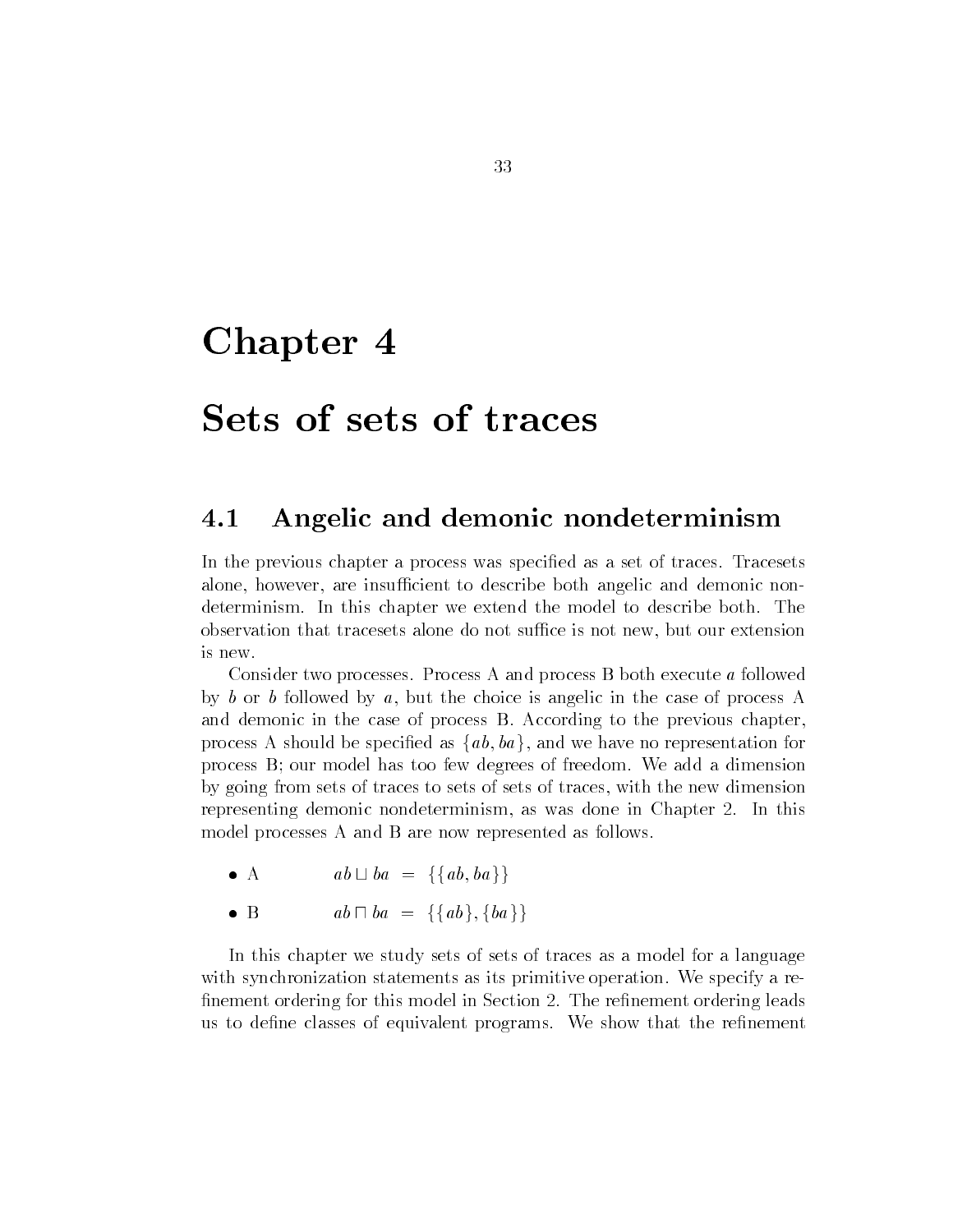ordering with these equivalence classes is a partial order. We show that demonic and angelic choice correspond to highest (greatest) lower bound and lowest (least) upper bound with respect to the refinement ordering. The equivalence classes, which we call processes, with demonic and angelic nondeterminism as meet and join, form a complete distributive lattice. Proofs for the theorems in Section 2 are given in Appendix  $D$ .

In Section 3 we define sequential, parallel, and connect composition. We give a list of algebraic properties that can be proven from these denitions and the properties of the lattice of processes Proofs for this Section are given in Appendix E. In Section  $4$  we introduce two kinds of iteration: angelic iteration and demonic iteration Proofs for this section are given in Appendix F. In Section 5 we study duals of processes. We prove the properties of duals in Appendix G

We end with a summary of the main results of this chapter in Section 6.

#### $4.2$ A refinement ordering

Following the suggestions in the introduction we define:

Definition 4.1 A *process* is a set of sets of *traces*.

We will use calligraphic letters such as  $\mathcal{R}, \mathcal{S}$ , and  $\mathcal{T}$  to denote processes.

Refinement corresponds to decreasing the amount of demonic nondeterminism, or increasing angelic nondeterminism. This leads us to the following definition of process refinement:  $\supseteq$ .

# Definition 4.2

finition 4.2<br>For  $\mathcal{S}, \mathcal{T} \subseteq \texttt{Tracesets}$  we define  $S \sqsupset T$  $\forall (S: S \in \mathcal{S} : \exists (T: T \in \mathcal{T} : S \supseteq T))$ 

 $\mathcal{L}$  is a few examples of  $\mathcal{L}$ ve a few example<br> $b \}$   $\supset$  {{a}}

 $\{\{a,b\}\}\sqsupseteq \{\{a\}\}\$  $\{\{a, b\}\}\sqsupseteq \{\{a\}\}\$ <br> $\{\{a\}\}\sqsupseteq \{\{a\}, \{b\}\}\$  $\{\{c,d\}\}\not\supseteq \{\{a\},\{b\}\}\$  $\{b\}\}\sqsupseteq \{\{a\}\}\ \cdot \;\vdots$ <br>  $d\}\sqsupseteq \{\{a\},\{b\}\}\ \cdot \;\;d\}\sqsupseteq \{\{a\},\{b\}\}\ \cdot$  $\{ \{a\} \} \sqsupseteq \{ \{a\}, \{b\} \}$ <br> $\{ \{c,d\} \} \sqsupseteq \{ \{a\}, \{b\}$ <br> $\{ \{aa\} \} \sqsupseteq \{ \{aa, ba\} \}$  $ba$ , {aa, ca}}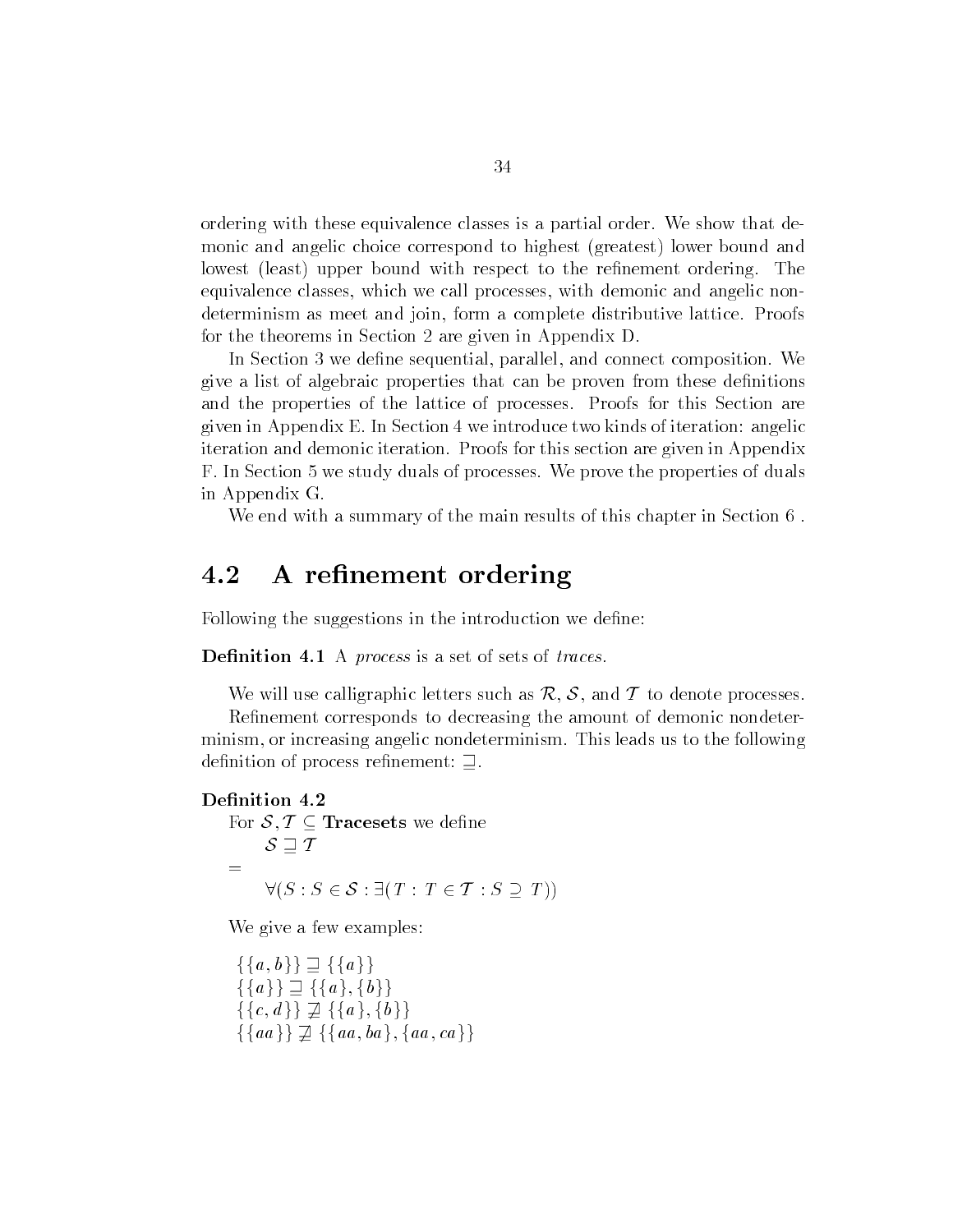We have

Theorem 4.3  $\mathcal{T} \sqsupseteq \mathcal{T}$ 

Theorem 4.3  $\mathcal{T} \sqsupseteq \mathcal{T}$ <br>Theorem 4.4  $\mathcal{R} \sqsupseteq \mathcal{S} \ \wedge \ \mathcal{S} \sqsupseteq \mathcal{T} \Rightarrow \mathcal{R} \sqsupseteq \mathcal{T}$ 

therefore the relation  $\supseteq$  defines a preorder on **Tracesets**. However,  $\supseteq$  is not a partial order, as the following theorem shows.

Theorem 4.5

$$
\mathcal{S} \sqsupseteq \mathcal{T} \land \mathcal{T} \sqsupseteq \mathcal{S} =
$$
  
\n
$$
\forall (S : S \in \mathcal{S} \land \forall (S0 : S0 \in \mathcal{S} \land S0 \subseteq S : S0 = S) : S \in \mathcal{T}) \land
$$
  
\n
$$
\forall (T : T \in \mathcal{T} \land \forall (T0 : T0 \in \mathcal{T} \land T0 \subseteq T : T0 = T) : T \in \mathcal{S})
$$

We may read the previous theorem as follows. Two processes are equivalent if their minimal elements are equal. This notion of equivalence makes sense if we realize that a demonic choice between two sets, one of which is a subset of the other, always yields the smaller, less angelic, one. We therefore dene equivalence between processes as follows s follows.

Definition 4.6  $S \simeq T = S \sqsupseteq T \wedge T \sqsupseteq S$ 

We have

Theorem 4.7  $S \simeq S$ 

Theorem 4.7  $\mathcal{S}\simeq \mathcal{S}$ <br>Theorem 4.8  $(\mathcal{S}\simeq \mathcal{T})=(\mathcal{T}\simeq \mathcal{S})$ 

Theorem 4.8  $(\mathcal{S} \simeq \mathcal{T}) = (\mathcal{T} \simeq \mathcal{S})$ <br>Theorem 4.9  $\mathcal{R} \simeq \mathcal{S}$   $\wedge$   $\mathcal{S} \simeq \mathcal{T} \Rightarrow \mathcal{R} \simeq \mathcal{T}$ 

therefore equivalence between processes is indeed an equivalence relation We also have the following theorem also have the following theorem.<br>
Theorem 4.10  $S \simeq \{ S : S \in S \ \land \ \forall (S0: S0 \in S \ \land \ S0 \subseteq S : S0 = S) : S \}$ 

Hence a process is equivalent to the set of its minimal elements. The following theorem states that the set of minimal elements uniquely represents an equivalence class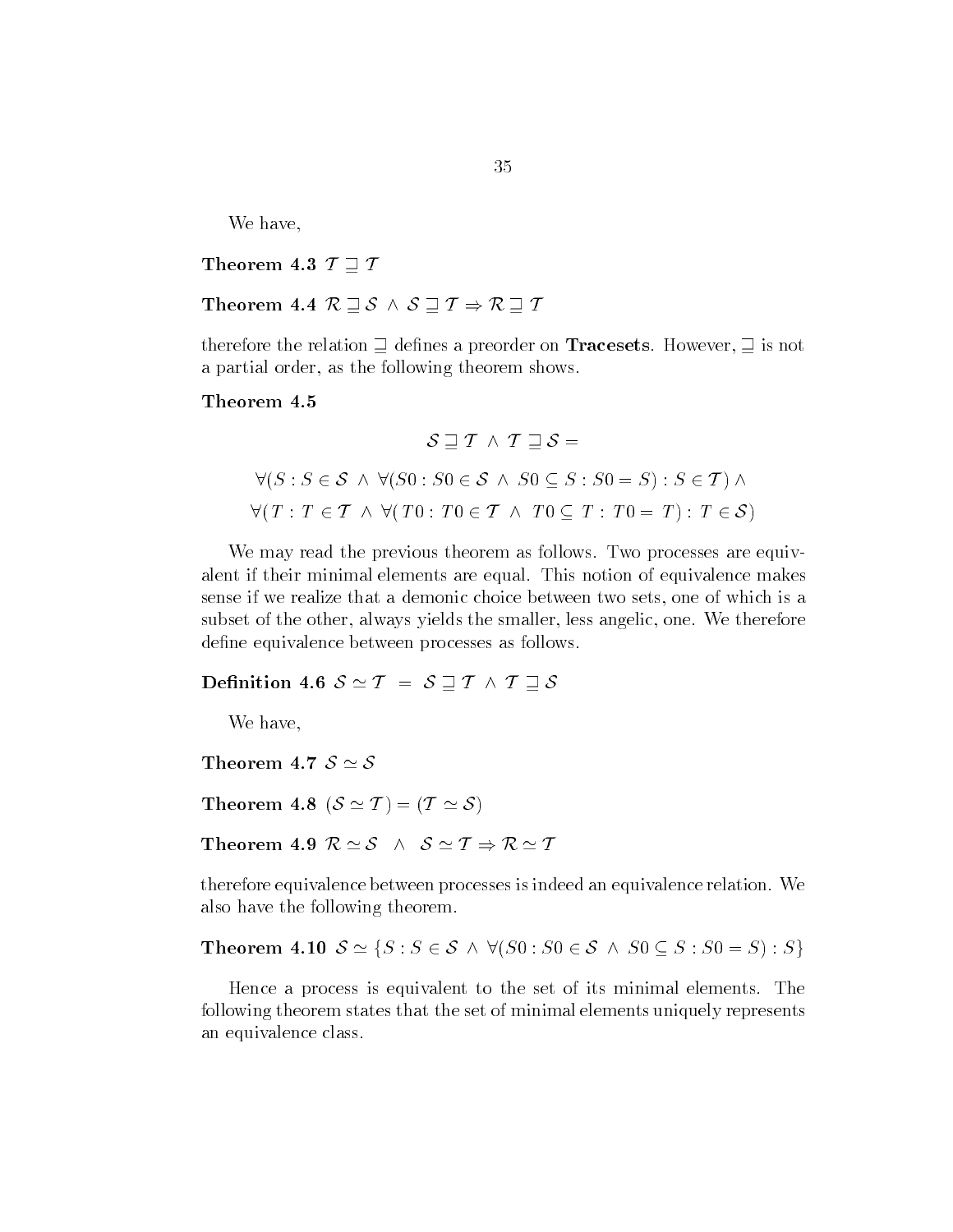Theorem  $4.11$  $(\mathcal{S} \simeq \mathcal{T})$ 

 $=$ 

$$
\begin{array}{ll}\n\text{orem 4.11} & (\mathcal{S} \simeq \mathcal{T}) \\
\vdots \\
\quad (\{S : S \in \mathcal{S} \land \forall (S0 : S0 \in \mathcal{S} \land S0 \subseteq S : S0 = S) : S\} \\
&= \{T : T \in \mathcal{T} \land \forall (T0 : T0 \in \mathcal{T} \land T0 \subseteq T : T0 = T) : T\})\n\end{array}
$$

On the equivalence classes,  $\exists$  defines a partial order. The proof is immediate from the definition of  $\simeq$ .

We define demonic and angelic composition as follows.

Definition 4.12  $S \sqcap T = S \cup T$ 

 $Example:$  $b$ }} $\sqcap$ {{c}{d}} = {{a, b}{c}{d}} Definition 4.13  $S = \{\{a, b\}\{c\}\{d\}\}\$ <br>  $T : S \in \mathcal{S}, T \in \mathcal{T} : S \sqcup T\}$ 

 $Example:$  $b$ }  $\bigcup$  {{c}{d}} = {{a, b, c}{a, b, d}}

The following theorem relates the structure of  $S$  to demonic and angelic nondeterminism

**Theorem 4.14**  $S = \Pi(S : S \in S : \sqcup (s : s \in S : \{\{s\}\}))$ 

The following four theorems show that  $S \sqcap T$  is a greatest lower bound of S and T and  $S \sqcup T$  is a least upper bound of S and T.<br>Theorem 4.15  $\forall (S, T : : S \sqsupseteq S \sqcap T)$ 

Theorem 4.15  $\forall (\mathcal{S}, \mathcal{T} :: \mathcal{S} \sqsupseteq \mathcal{S} \sqcap \mathcal{T})$ 

Theorem 4.15  $\forall (\mathcal{S}, \mathcal{T}::\mathcal{S} \sqsupseteq \mathcal{S} \sqcap \mathcal{T})$ <br>Theorem 4.16  $\forall (\mathcal{R}, \mathcal{S}, \mathcal{T}:\mathcal{S} \sqsupseteq \mathcal{R} ~\land~ \mathcal{T} \sqsupseteq \mathcal{R} \Rightarrow \mathcal{S} \sqcap \mathcal{T} \sqsupseteq \mathcal{R})$  $S, T : S \sqsupseteq R \wedge T \sqsupseteq$ <br> $T :: S \sqcup T \sqsupseteq S)$ 

Theorem 4.17  $\forall (\mathcal{S}, \mathcal{T} :: \mathcal{S} \sqcup \mathcal{T} \sqsupseteq \mathcal{S})$ 

Theorem 4.17  $\forall (\mathcal{S}, \mathcal{T}::\mathcal{S} \sqcup \mathcal{T} \sqsupseteq \mathcal{S})$ <br>Theorem 4.18  $\forall (\mathcal{R}, \mathcal{S}, \mathcal{T}:\mathcal{R} \sqsupseteq \mathcal{S} \ \wedge \ \mathcal{R} \sqsupseteq \mathcal{T} \Rightarrow \mathcal{R} \sqsupseteq \mathcal{S} \sqcup \mathcal{T})$ 

Angelic and demonic composition satisfy the following five laws, commonly referred to as idempotence, symmetry, associativity, absorption, and consistency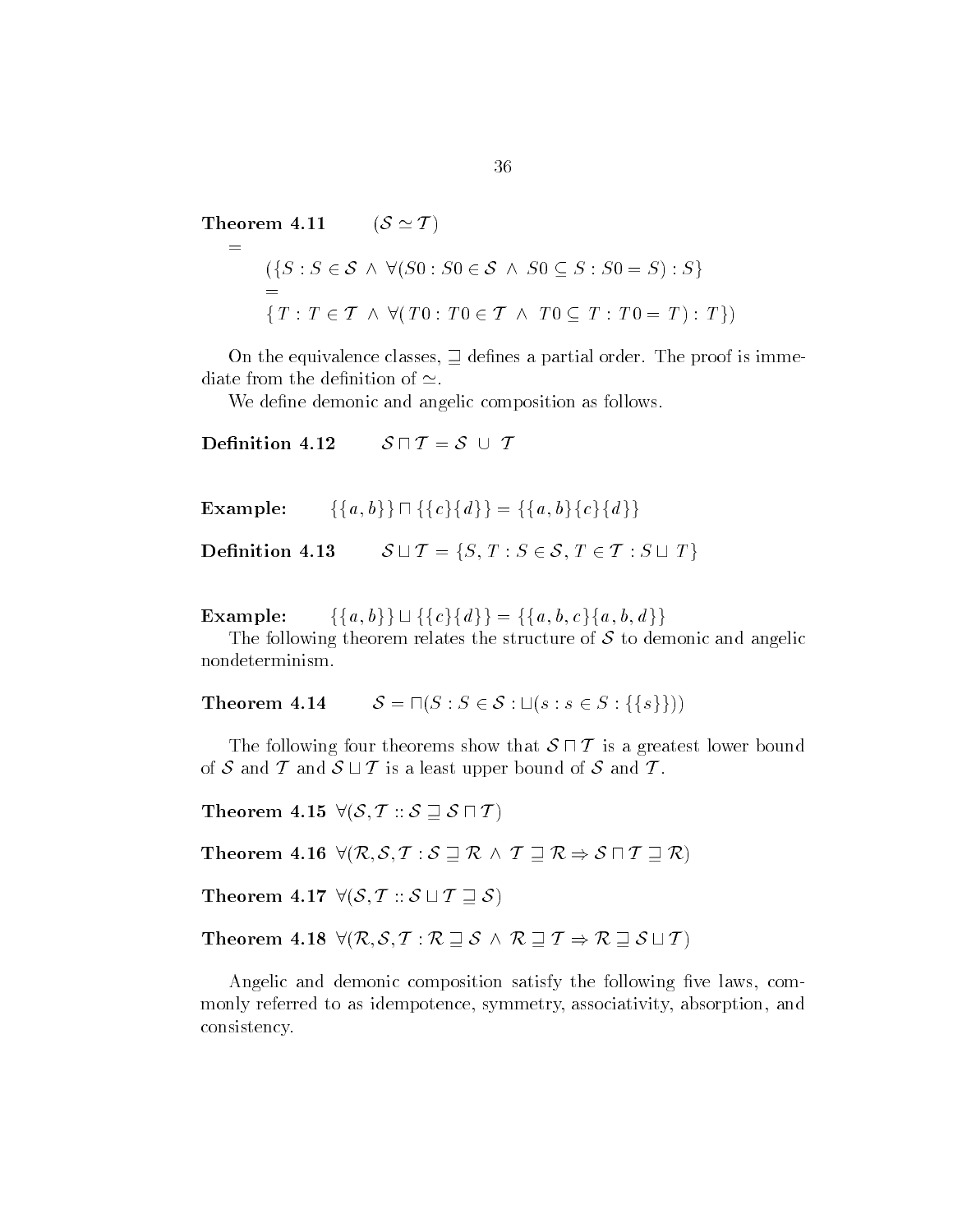Theorem 4.19  $S \sqcap S \simeq S$   $\land$   $S \sqcup S \simeq S$  $\frac{31}{2}$ 

 $\begin{aligned} \mathbf{\textit{9}}\ \ \mathcal{S}\ \sqcap \ \mathcal{S}\simeq \mathcal{S}\ \land\ \ \mathcal{S}\sqcup \mathcal{S}\simeq \mathcal{S}\ \ \mathbf{\textit{0}}\ \ \mathcal{S}\ \sqcap \ \mathcal{T}\simeq \mathcal{T}\ \sqcap \mathcal{S}\ \land\ \ \mathcal{S}\sqcup \mathcal{T}\simeq \mathcal{T}\sqcup \mathcal{S} \end{aligned}$  $0 \text{ } S \sqcap T \simeq T \sqcap S \text{ } \wedge \text{ } S \sqcup T \simeq T$ <br>1  $(R \sqcup S) \sqcup T \simeq R \sqcup (S \sqcup T)$ 

 $(\mathcal{R} \sqcup \mathcal{S}) \sqcup \mathcal{T} \simeq \mathcal{R} \sqcup (\mathcal{S} \sqcup \mathcal{T})$ <br> $\mathcal{S} \sqcup (\mathcal{S} \sqcap \mathcal{T}) \simeq \mathcal{S} \wedge \mathcal{S} \sqcap (\mathcal{S} \sqcup \mathcal{T})$ 

Theorem 4.21  $(\mathcal{R} \sqcup \mathcal{S}) \sqcup \mathcal{T} \simeq \mathcal{R} \sqcup (\mathcal{S} \sqcup \mathcal{T})$ <br>Theorem 4.22  $\mathcal{S} \sqcup (\mathcal{S} \sqcap \mathcal{T}) \simeq \mathcal{S}$   $\wedge$   $\mathcal{S} \sqcap (\mathcal{S} \sqcup \mathcal{T}) \simeq \mathcal{S}$ 2  $S \sqcup (S \sqcap T) \simeq S \wedge S \sqcap (S \sqcup$ <br>3  $(S \simeq S \sqcap T) = (T \sqsupseteq S) \wedge (S \sqcap T)$ 

Theorem 4.22 
$$
\mathcal{S} \sqcup (\mathcal{S} \sqcap \mathcal{T}) \simeq \mathcal{S} \wedge \mathcal{S} \sqcap (\mathcal{S} \sqcup \mathcal{T}) \simeq \mathcal{S}
$$
  
Theorem 4.23  $(\mathcal{S} \simeq \mathcal{S} \sqcap \mathcal{T}) = (\mathcal{T} \sqsupseteq \mathcal{S}) \wedge (\mathcal{T} \sqsupseteq \mathcal{S}) = (\mathcal{S} \sqcup \mathcal{T} \simeq \mathcal{T})$ 

From lattice theory  $[7, 44]$  we know that any structure with two binary operators that satisfacts - and the same - alter - alter - and it and it and it and it and it and it and it an

Next we show that  $\{\}\$ is a greatest element and  $\{\{\}\}\$ is a least element in our lattice in our lattice.<br>
Theorem 4.24  $\forall (\mathcal{S}::\{\} \sqsupset \mathcal{S})$ 

4  $\forall (\mathcal{S} :: \{\} \sqsupseteq \mathcal{S})$ <br>5  $\forall (\mathcal{S} :: \mathcal{S} \sqsupseteq \{\{\}\})$ 

Theorem 4.25  $\forall (\mathcal{S} :: \mathcal{S} \sqsupseteq {\{\}\})$ 

Hence lowest upper bounds and highest lower bounds can also be defined for empty, and infinite sets, and our lattice is a complete lattice.

The next theorem shows that the lattice is distributive

# Theorem  $4.26\,$

 $\mathcal{R} \sqcup (\mathcal{S} \sqcap \mathcal{T}) = (\mathcal{R} \sqcup \mathcal{S}) \sqcap (\mathcal{R} \sqcup \mathcal{T})$ eorem  $4.26 \times \mathbb{R} \sqcup (\mathcal{S} \sqcap \mathcal{T})$  $\mathcal{R} \sqcap (\mathcal{S} \sqcup \mathcal{T}) = (\mathcal{R} \sqcap \mathcal{S}) \sqcup (\mathcal{R} \sqcap \mathcal{T})$ 

### Intermezzo on failure-set semantics and refinement

In  $[23]$ , C.A.R. Hoare defines a refinement relation for TCSP (theoretical CSP) based on the model for TCSP introduced in [8]. TCSP is a language similar to and an inspiration for ours. In this intermezzo we point out some of the differences between TCSP and *synchronizing processes*.

Hoare defines an ordering relation as follows,

$$
P_0 \supseteq P_1 \equiv ((A_0 = A_1) \wedge (F_0 \subseteq F_1) \wedge (D_0 \subseteq D_1))
$$

where  $A_x$  is the alphabet of  $P_x$ ,  $F_x$  its failure set, and  $D_x$  the set of its divergences. The failure set of a component is a set of pairs, the first component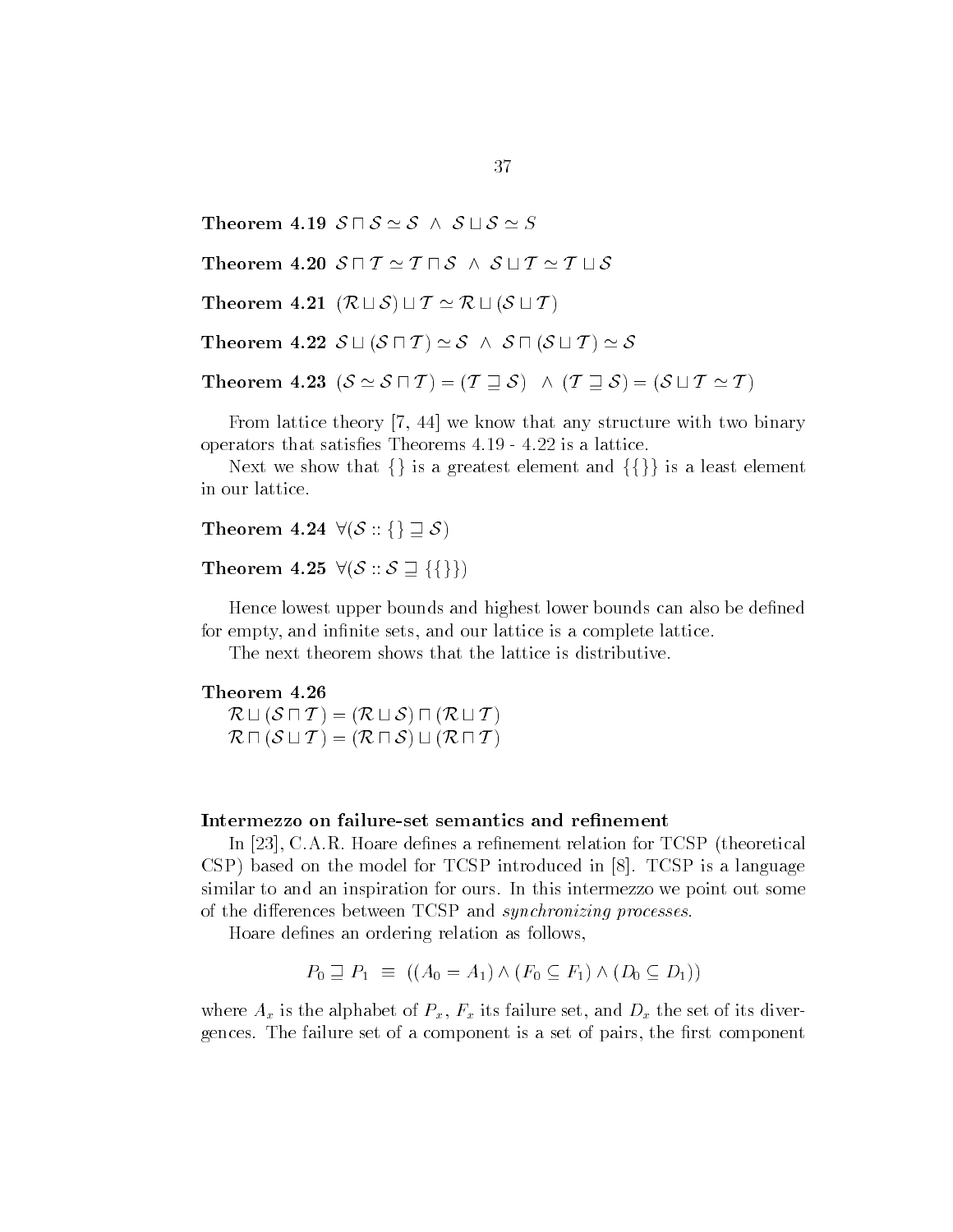of which is a prefix of a trace of the component, and the second of which is an action the component is **not** capable of participating in next. Such a definition makes sense only if the set of possible actions in the complete system is known beforehand; hence, the alphabet of possible actions is part of the specification of a process. In order to compose or compare processes, their alphabets need to be identical. Because we consider only finite traces. we do not consider divergences here

Self-synchronization operators such as **connect** cannot be introduced in TCSP because the model does not include pair symbols TCSP therefore introduces two kinds of parallel composition. One,  $\vert\vert$ , is non-synchronizing parallel composition and corresponds to our  $\|$ . The other  $\|$ <sub>A</sub>, specifies an alphabet of symbols on which the traces in the components are to be synchro nized. Rather than being a single operator,  $\parallel_A$  is really a class of operators. Concealment of actions in TCSP is accomplished with a *hide* operator. In synchronizing processes we have only one (non-synchronizing) parallel composition operator, and synchronization and hiding are combined in the **connect** operator

TCSP does not have sequential composition, but introduces prefixing; hence, the *synchronizing processes* process a would correspond to the  $TCSP$ process  $a \rightarrow STOP_A$  where A is the appropriate alphabet. TCSP introduces  $\Box$ , to which our  $\Box$  corresponds, and  $\parallel$ , which is similar to, but not the same as,  $\sqcup$ .

While  $P \supseteq P \sqcap Q$  for the ordering defined in the model for TCSP,  $P||Q \supseteq$  $P$  does not hold in general, as the following calculation shows.

We first quote some definitions from  $[23]$  Chapter 3. (Some notation has been modified so as not to confuse the reader.)

 $traces(TOP) = {\epsilon}$  $traces(c \rightarrow P) = \{\epsilon\} \cup \{t : t \in traces(P) : ct\}$  $traces(P \sqcap Q) = trace(P \sqcap Q) = trace(P) \cup trace(Q)$  $traces(c \to P) = \{\epsilon\} \cup \{t : t \in trace$ <br>  $traces(P \sqcap Q) = trace(P \sqcap Q) = trace$ <br>  $refusals(STOP_A) = \{\epsilon \times P(A)\}$  $traces(P \sqcap Q) = traces(P \sqcap Q) = traces(P) \cup trac$ <br>  $refusals(STOP_A) = \{ \epsilon \times P(A) \}$ <br>  $refusals(c \rightarrow P) = \{ X : X \subseteq (\alpha(P) - \{c\}) \}$  $refusals(P \sqcap Q) = \text{refusals}(P) \cup \text{refusals}(Q)$  $refusals(P||Q) = refusals(P) \cap refusals(Q)$  $failures(P) = \{(s, X) : s \in traces(P) \land X \in refusals(P/s)\}\$ where P  $\mu$  corresponds to P after the corresponds trace such that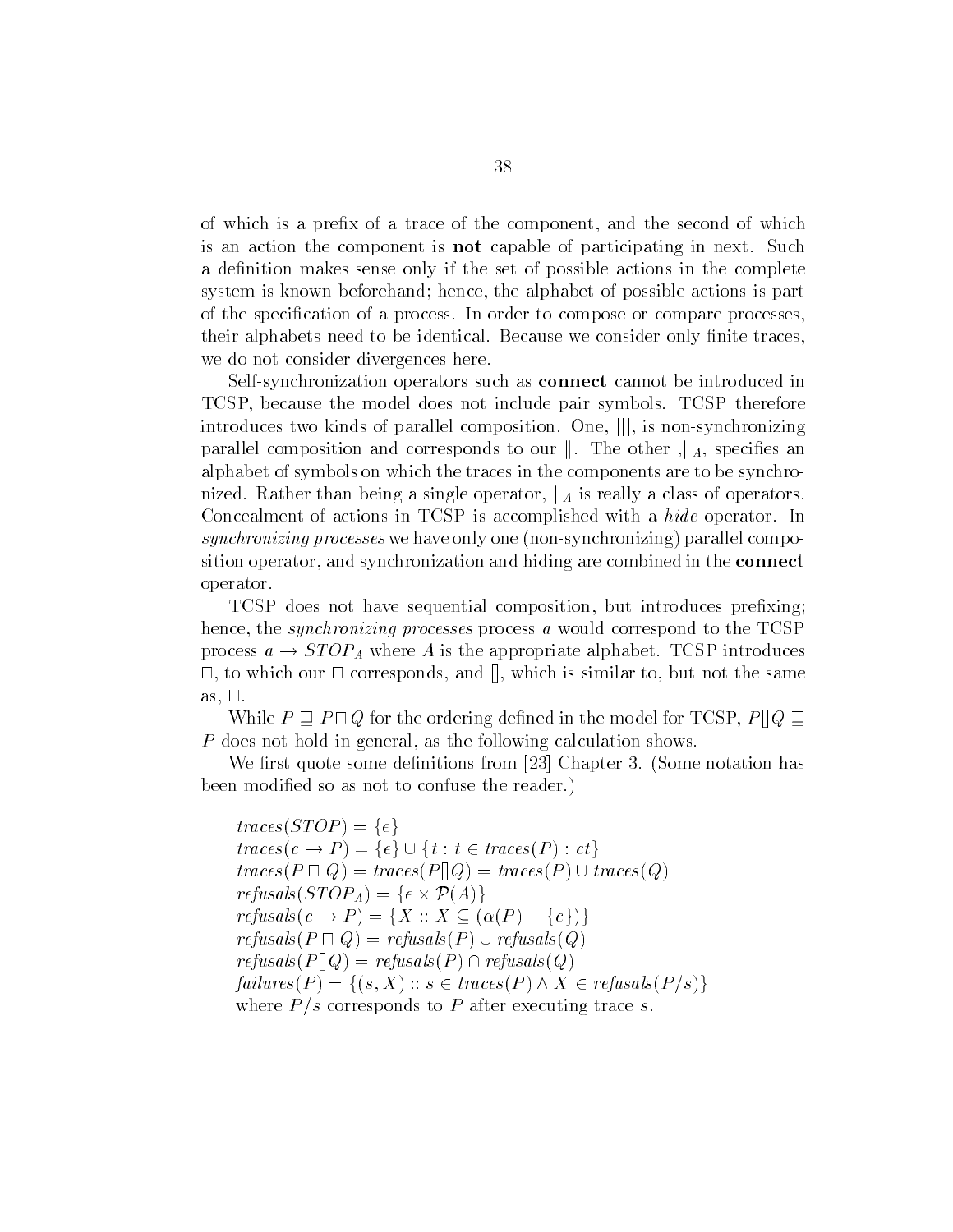Hence if we consider the alphabet  $\{a, b\}$  and  $P = a \rightarrow STOP$  and  $Q = b \rightarrow STOP$  we have:

 $failures(a \rightarrow STOP)$  $res(a \rightarrow STOP)$ <br>=  $\{\epsilon \times \{X :: X \subseteq (\{a, b\} - \{a\})\}, a \times P(\{a, b\})\}$  $\begin{array}{l} res(a \rightarrow STOP) \ = \{ \epsilon \times \{ X \, : \, : X \subseteq (\{a,b\} - \{a \} \neq \epsilon \times \{\emptyset, \{b\}\}, a \times \mathcal{P}(\{a,b\}) \} ) \end{array}$  $\{b\}\}\, a \times \mathcal{P}(\{a, b\})\}$ and similarly  $=\{\epsilon \times \{\emptyset, \{b\}\}, a \times \mathcal{P}(\{a, b\})\}$ <br>
and similarly<br>  $\mathit{failures}(b \rightarrow STOP) = \{\epsilon \times \{\emptyset, \{a\}\}, b \times \mathcal{P}(\{a, b\})\}$ <br>  $\mathit{failures}(P \sqcap Q)$ <br>  $=\{\epsilon \times (\{\emptyset, \{a\}\} \cup \{\emptyset, \{b\}\}), a \times \mathcal{P}(\{a, b\}), b \times \mathcal{P}(\{a, b\})\}$  $failures(P \sqcap Q)$  $\begin{array}{l} res(b \rightarrow STOP) = \{ \epsilon \times \{ \emptyset, \{ a \} \}, b \times \mathcal{P}(\{ a,b \}) \} \ res(P \sqcap Q) \ = \{ \epsilon \times (\{ \emptyset, \{ a \} \} \cup \{ \emptyset, \{ b \} \}), a \times \mathcal{P}(\{ a,b \}), b \times \mathcal{P}(\{ a,b \}) \} \end{array}$  $\begin{array}{l} \mathit{res}(P \sqcap Q) \ = \{ \epsilon \times (\{\emptyset, \{a\}\} \cup \{\emptyset, \{b\}\}), a \times \mathcal{P}(\{a,b\}), b \times \mathcal{P} \} \ = \{ \epsilon \times \{\emptyset, \{a\}, \{b\}\}, a \times \mathcal{P}(\{a,b\}), b \times \mathcal{P}(\{a,b\}) \} \end{array}$  $\{a\}, \{b\}\}, a \times \mathcal{P}(\{a, b\}), b \times \mathcal{P}(\{a, b\})\}$ <br>  $\{a\}\cap \{\emptyset, \{b\}\}\}, a \times \mathcal{P}(\{a, b\}), b \times \mathcal{P}(\{a, b\})$  $failures(P||Q)$  $=\{\epsilon\times\{\emptyset,\{a\},\{b\}\},a\times\mathcal{P}(\{a,b\}),b\times\mathcal{P}(\{a,b\})\} \nonumber\ =\{\epsilon\times(\{\emptyset,\{a\}\}\cap\{\emptyset,\{b\}\}),a\times\mathcal{P}(\{a,b\}),b\times\mathcal{P}(\{a,b\})\}$  $\begin{array}{l} \mathit{res}(P[\hspace{0.02cm}[ Q])\ =\ \{\epsilon\times (\{\emptyset, \{a\}\}\cap \{\emptyset, \{b\}\}), a\times \mathcal{P}(\{a,b\})\ =\ \{\epsilon\times \{\emptyset\}, a\times \mathcal{P}(\{a,b\}), b\times \mathcal{P}(\{a,b\})\} \end{array}$ b}),  $b \times \mathcal{P}(\{a, b\})$ }

Hence we see  $P[]Q \not\supseteq P$ .

The main reason for introducing  $\supseteq$  in  $|23|$  seems to be that it allows the definition of recursion as a least fixed point. The notion of refinement as being able to replace a specification (or process) by a process that refines it in all contexts is given by a relation sat, defined by a set of laws.

In this monograph we have attempted to choose a refinement order that combines TCSP's sat and  $\supseteq$ . This requires  $\sqcup$  to be subtly different from TCSP's  $\parallel$ . Our  $\sqcup$  corresponds to angelic choice, whereas TCSP's  $\parallel$  corresponds to a choice that is made by probing - the environment TCSP therefore, has the law  $(c \to P) || (c \to Q) = c \to (P \sqcap Q)$ . Unless P and Q are the same, this is another example where  $P' \parallel Q' \not\supseteq P'$ .

Choosing  $\sqcup$  to represent angelic choice, rather than letting it correspond to some operational notion has a downside The choice forces us to study when angelic choice can be (efficiently) implemented, and what restrictions on the environment, if any, are needed. This study is conducted in Section 4.7 and Chapter 5.

End of intermezzo

#### 4.3 Operators and processes

In this section we define operators on the lattice of processes and study their algebraic properties. We give names to five nullary operators.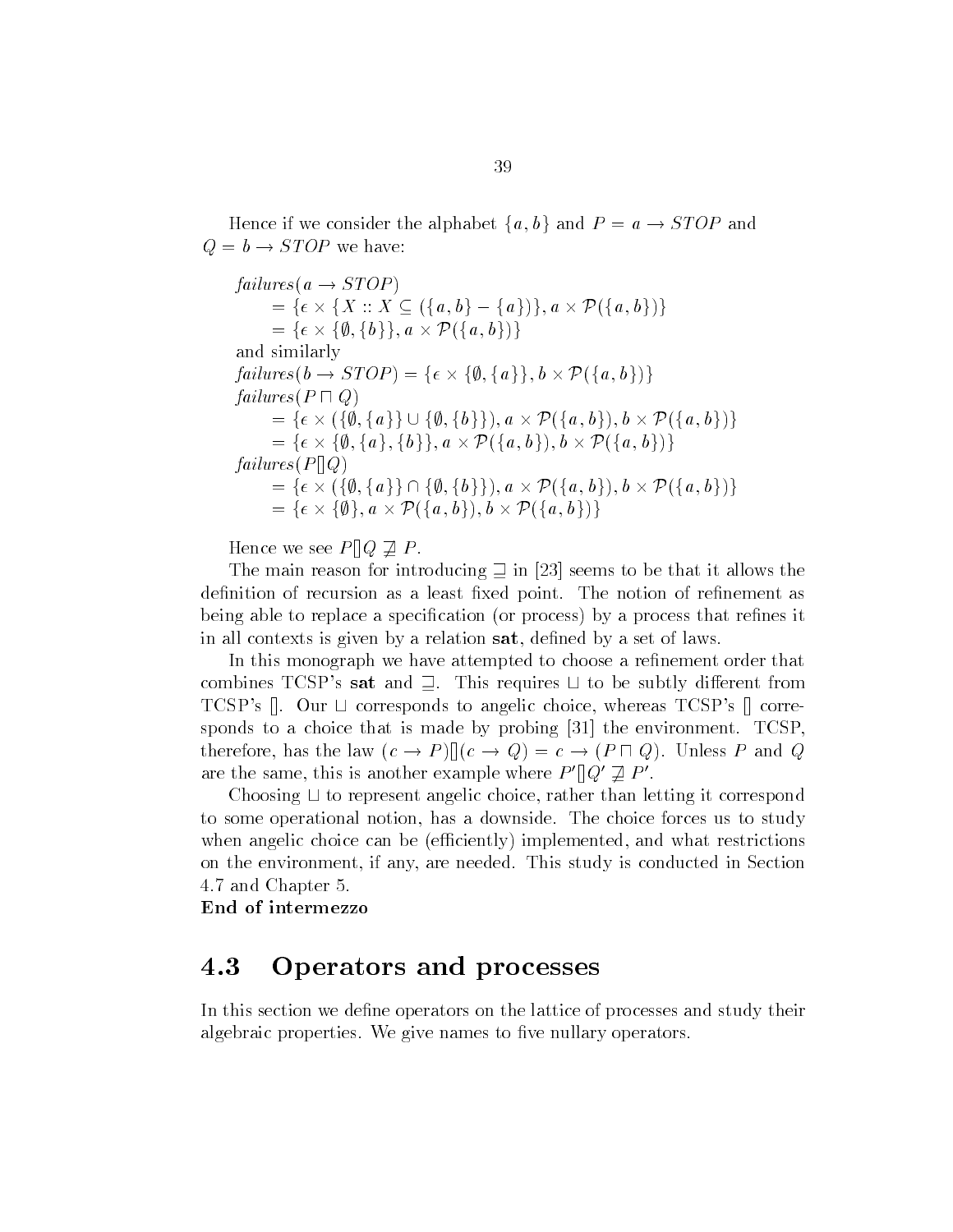- $\bullet$  magic  $= \{\}$
- $\bullet$  demon = {{}}
- pick  $f = \{ \{ t : t \in \text{Traces} : t \} \}$
- chaos  $= \{t : t \in \text{Traces} : \{t\}\}\$
- $\bullet$  skip = {{ $\{\epsilon\}$ }

We extend the definitions of  $\sigma$  and  $\alpha$  to processes. he definitions of  $\sigma$  and  $\alpha$  to processes.<br>
7  $\sigma(T) = \bigcup (S : S \in T : \sigma(S))$ 

Definition 4.27

Example:  $\sigma({\{\{aa,b\}\}) = \{a,a,b\}}$  $\{a, b\}\}) = \{a, a, b\}$ <br>  $\alpha(\mathcal{T}) = \bigcup (S : S \in \mathcal{T} : \alpha(S))$ 

Example:  $\alpha(\{\{aa, b\}\}) = \{a, b\}$ 

We extend the definitions of sequential composition, alt composition, connect composition, and parallel composition to sets of sets of traces, and we introduce demonic composition. We overload the symbols from Section 3. This is justified by the list of algebraic properties in this section, which closely resembles the list from Chapter the list from Chapter the list from Chapter the list from Chapter the Chapter 2.<br>  $T : S \in \mathcal{T}$  ,  $T \in \mathcal{S}$  $T \in \mathcal{S} : S \parallel T$  (4.29)

$$
\mathcal{S} \| \mathcal{T} = \{ S, T : S \in \mathcal{T}, T \in \mathcal{S} : S \| T \}
$$
\n
$$
(4.29)
$$

$$
\mathcal{S}||\mathcal{T} = \{S, T : S \in \mathcal{T}, T \in \mathcal{S} : S||T\}
$$
(4.29)  

$$
\mathcal{S}; \mathcal{T} = \Pi(S : S \in \mathcal{S} : \Box(s : s \in S : \Pi(T : T \in \mathcal{T} : \Box(t : t \in T : \{\{st\}\}))))
$$
(4.30)  

$$
\mathcal{S} \text{connect } X = \{S : S \in \mathcal{S} : S \text{ connect } X\}
$$
(4.31)

The operators we have introduced are monotonic with respect to  $\sqsupseteq$ .<br> **eorem 4.32**  $S \sqsupseteq T \Rightarrow S \sqcap R \sqsupseteq T \sqcap R$ 

Theorem 4.32  $\mathcal{S} \sqsupseteq \mathcal{T} \Rightarrow \mathcal{S} \sqcap \mathcal{R} \sqsupseteq \mathcal{T} \sqcap \mathcal{R}$ <br>Theorem 4.33  $\mathcal{S} \sqsupseteq \mathcal{T} \Rightarrow \mathcal{S} \sqcup \mathcal{R} \sqsupseteq \mathcal{T} \sqcup \mathcal{R}$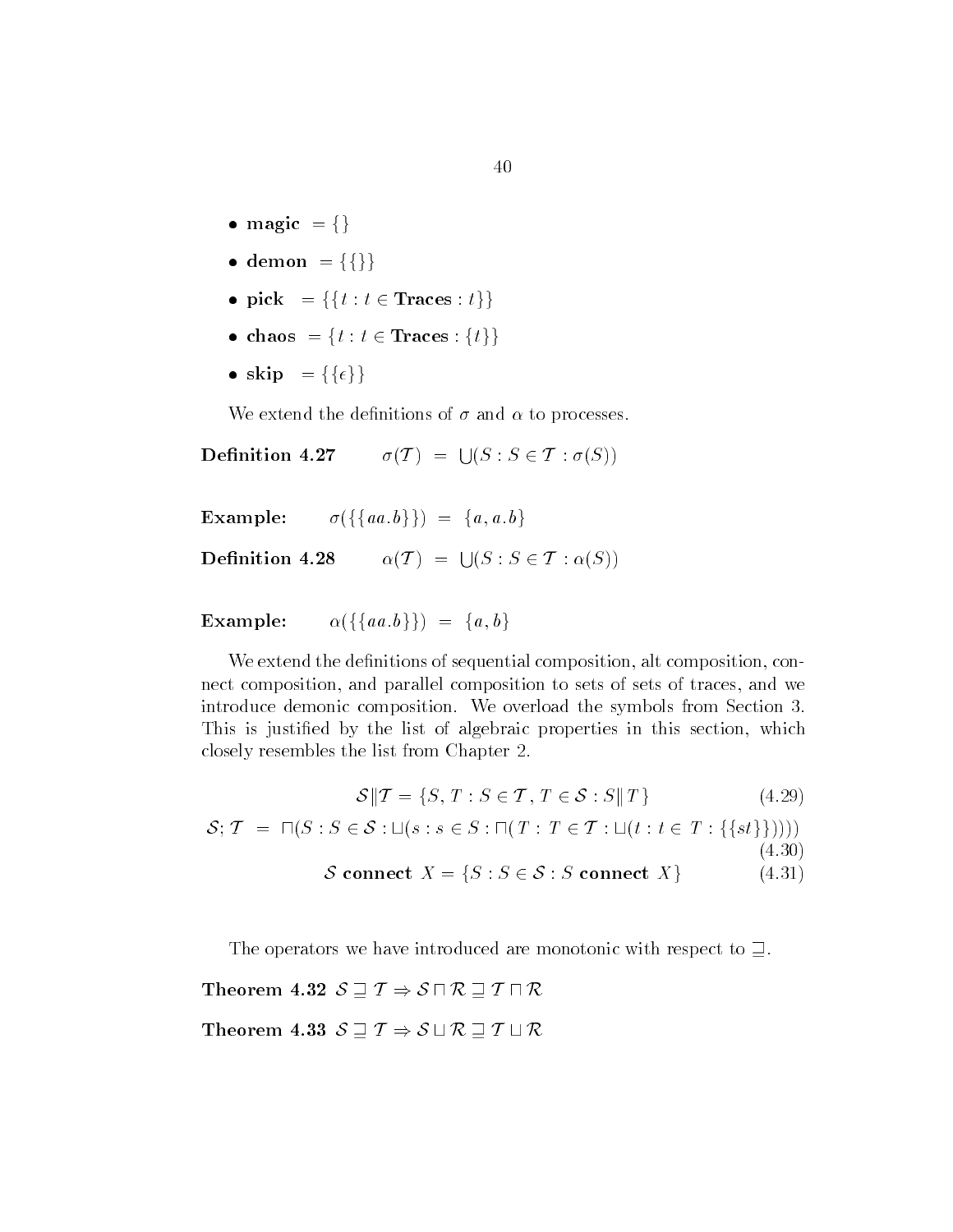Theorem 4.34  $\mathcal{S} \sqsupset \mathcal{T} \Rightarrow \mathcal{S} \Vert \mathcal{R} \sqsupset \mathcal{T} \Vert \mathcal{R}$ Theorem 4.34  $\mathcal{S} \sqsupseteq \mathcal{T} \Rightarrow \mathcal{S} \Vert \mathcal{R} \sqsupseteq \mathcal{S}$ <br>Theorem 4.35  $\mathcal{R} \sqsupseteq \mathcal{S} \, \wedge \, \mathcal{T} \sqsupseteq \mathcal{U}$ 

Theorem 4.35  $\mathcal{R} \sqsupseteq \mathcal{S} \wedge \mathcal{T} \sqsupseteq \mathcal{U} \Rightarrow \mathcal{R}; \mathcal{T} \sqsupseteq \mathcal{S}; \mathcal{U}$ 

Theorem 4.36  $S \supseteq T \Rightarrow S$  connect  $X \supseteq T$  connect X

The composition operators respect the equivalence relation we have in troduced troduced.<br>Theorem 4.37  $\mathcal{S}\simeq\mathcal{T}\Rightarrow\forall(\mathcal{R}:\mathcal{S}\sqcap\mathcal{R}\simeq\mathcal{T}\sqcap\mathcal{R})$ 

 $\begin{split} \mathcal{S}\simeq\mathcal{T}\Rightarrow\forall(\mathcal{R}:\mathcal{S}\sqcap\mathcal{R}\simeq\mathcal{T}\sqcap\mathcal{R})\ \mathcal{S}\simeq\mathcal{T}\Rightarrow\forall(\mathcal{R}:\mathcal{S}\sqcup\mathcal{R}\simeq\mathcal{T}\sqcup\mathcal{R}) \end{split}$ 

Theorem 4.38  $\mathcal{S} \simeq \mathcal{T} \Rightarrow \forall (\mathcal{R}:\mathcal{S} \sqcup \mathcal{R} \simeq \mathcal{T} \sqcup \mathcal{R})$ <br>Theorem 4.39  $\mathcal{S} \simeq \mathcal{T} \Rightarrow \forall (\mathcal{R}:\mathcal{S} \|\mathcal{R} \simeq \mathcal{T} \|\mathcal{R})$ 

Theorem 4.39  $S \simeq T \Rightarrow \forall (\mathcal{R} : S \Vert \mathcal{R} \simeq T \Vert \mathcal{R})$ 

Theorem 4.40  $S \simeq T \Rightarrow \forall (\mathcal{R} : S; \mathcal{R} \simeq T; \mathcal{R})$ <br>Theorem 4.41  $S \simeq T \Rightarrow \forall (\mathcal{R} : \mathcal{R}; S \simeq \mathcal{R}; T)$ 

Theorem 4.41  $\mathcal{S} \simeq \mathcal{T} \Rightarrow \forall (\mathcal{R}:\mathcal{R};\,\mathcal{S}\simeq \mathcal{R};\,\mathcal{T})$ <br>Theorem 4.42  $\mathcal{S}\simeq \mathcal{T} \Rightarrow \forall (X:\mathcal{S} \text{ connect } X \simeq \mathcal{T} \text{ connect } X)$ 

Proof This follows from monotonicity For example is follows from monotonicity. For exar<br>  $S \simeq \mathcal{T} \Rightarrow \forall (\mathcal{R} : \mathcal{S} \sqcap \mathcal{R} \simeq \mathcal{T} \sqcap \mathcal{R})$ 

 $\mathcal{S} \simeq \mathcal{T} \Rightarrow \forall (\mathcal{R} : \mathcal{S} \sqcap \mathcal{R} \simeq \mathcal{T} \sqcap \mathcal{R})$  $S \simeq T \Rightarrow \forall (K : S \sqcup K \simeq T \sqcup K)$ <br>Definition  $\simeq$ , calculus }<br> $S \sqsupseteq T \Rightarrow \forall (R : S \sqcap R \sqsupseteq T \sqcap R) \wedge$  $\Leftarrow \{$  Definition  $\simeq$ , calculus } Definition  $\simeq$ , calculus  $\{S \sqsupseteq} T \Rightarrow \forall (\mathcal{R}: \mathcal{S} \sqcap \mathcal{R} \sqsupseteq} T \sqcap \mathcal{R}) \land$ <br> $\mathcal{T} \sqsupseteq} S \Rightarrow \forall (\mathcal{R}: \mathcal{T} \sqcap \mathcal{R} \sqsupseteq} S \sqcap \mathcal{R}).$  $= \{$  Monotonicity  $\}$  $true$ 

## end of proof

We have the following algebraic properties. Some of these theorems are direct consequences of the lattice algebra, but we repeat those to create an overview of the process algebra Even though equality holds for many of these theorems, equivalence is the relation we are interested in. Because process equivalence is an equivalence relation equivalence follows from equality relation, equivalence follows from equality.<br> **magic**  $\Box T = T$  (4.43)

$$
magic \ \sqcap \mathcal{T} = \mathcal{T} \tag{4.43}
$$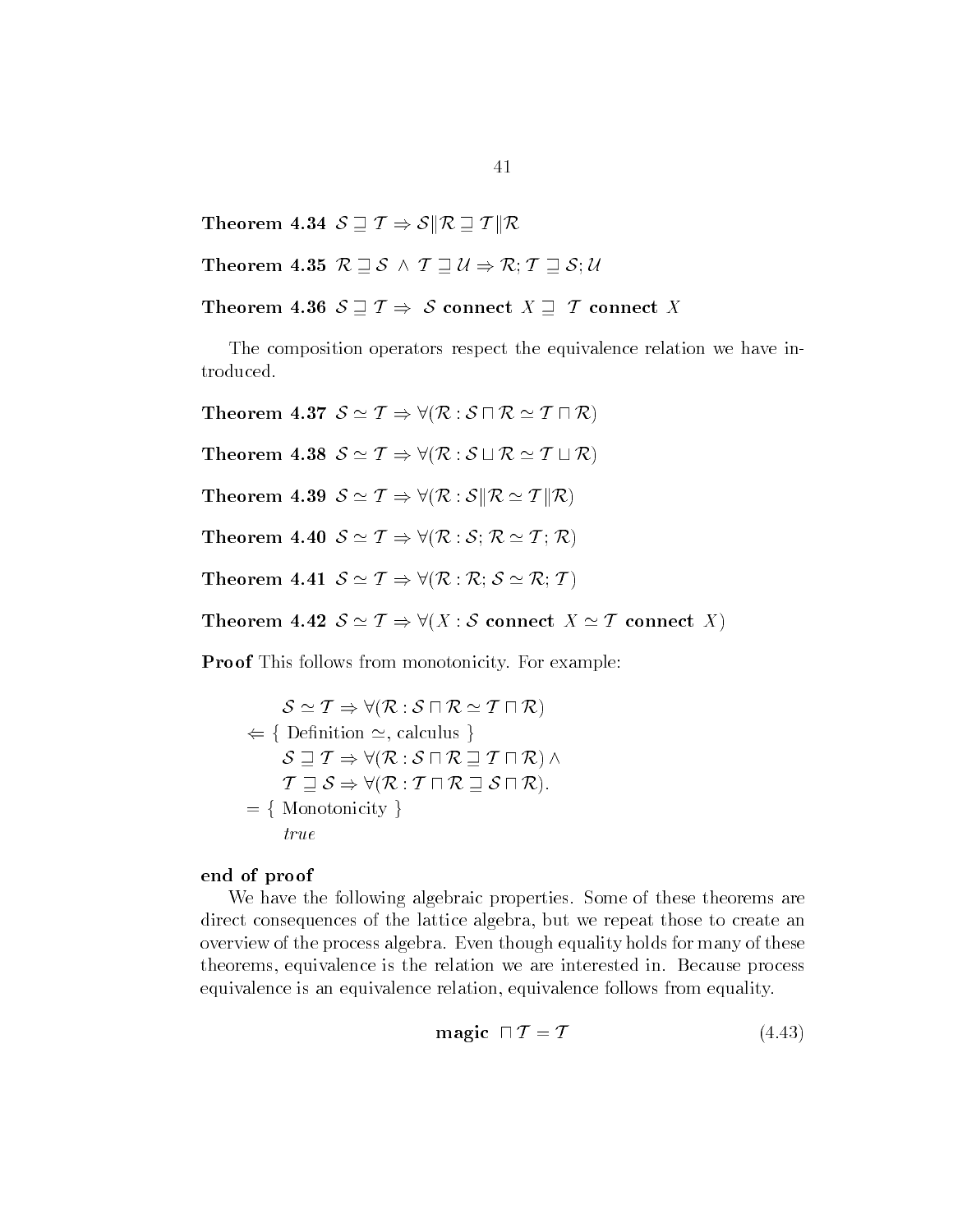$$
\begin{aligned}\n &\text{demon} \quad \Box \quad \Box \\
 &\text{demon} \quad \Box \quad \mathcal{T} \simeq \text{demon}\n \end{aligned}\n \tag{4.44}
$$

$$
\mathcal{T} \sqcap \mathcal{S} = \mathcal{S} \sqcap \mathcal{T} \tag{4.45}
$$
\n
$$
(\mathcal{R} \sqcap \mathcal{S}) \sqcap \mathcal{T} = \mathcal{R} \sqcap (\mathcal{S} \sqcap \mathcal{T}) \tag{4.46}
$$

$$
(\mathcal{R} \sqcap \mathcal{S}) \sqcap \mathcal{T} = \mathcal{R} \sqcap (\mathcal{S} \sqcap \mathcal{T}) \tag{4.46}
$$
  
demoon  $\sqcup \mathcal{S} = \mathcal{S} \tag{4.47}$ 

$$
\text{demo } \sqcup \mathcal{S} = \mathcal{S} \tag{4.47}
$$
\n
$$
\text{magic } \sqcup \mathcal{S} = \text{magic} \tag{4.48}
$$

$$
magic \cup S = magic \qquad (4.48)
$$

$$
\mathcal{T} \sqcup \mathcal{S} = \mathcal{S} \sqcup \mathcal{T} \tag{4.49}
$$
\n
$$
(\mathcal{R} \sqcup \mathcal{S}) \sqcup \mathcal{T} = \mathcal{R} \sqcup (\mathcal{S} \sqcup \mathcal{T}) \tag{4.50}
$$

$$
(\mathcal{R} \sqcup \mathcal{S}) \sqcup \mathcal{T} = \mathcal{R} \sqcup (\mathcal{S} \sqcup \mathcal{T}) \tag{4.50}
$$

skip  $\|\mathcal{S} = \mathcal{S}\|$  $(4.51)$ 

$$
magic \|\mathcal{S} = magic \tag{4.52}
$$

$$
\mathcal{T} \| \mathcal{S} \ = \ \mathcal{S} \| \mathcal{T} \tag{4.53}
$$

$$
(\mathcal{R}||\mathcal{S})||\mathcal{T} = \mathcal{R}||(\mathcal{S}||\mathcal{T}) \tag{4.54}
$$

- skip ;  $S \simeq S = S$ ; skip (4.55)
- demon ;  $S =$  demon (4.56)

$$
magic ; S = magic
$$
 (4.57)

$$
(\mathcal{R} \sqcup \mathcal{S}); \mathcal{T} = (\mathcal{R}; \mathcal{T}) \sqcup (\mathcal{S}; \mathcal{T}) \tag{4.58}
$$

$$
(\mathcal{R} \sqcap \mathcal{S}); \mathcal{T} = (\mathcal{R}; \mathcal{T}) \sqcap (\mathcal{S}; \mathcal{T}) \tag{4.59}
$$

The following two examples show that ; does not left-distribute over  $\sqcap$ and  $\sqcup.$ 

# Example

Example

\n
$$
\begin{aligned}\n &\quad \left(\{\{a\}\}\sqcup \{\{b\}\}\right); (\{\{a\}\}\sqcap \{\{b\}\}) \\
 &= \{\text{ Definition } \sqcup, \sqcap \} \\
 &\quad \{\{a, b\}\}; (\{\{a\}, \{b\}\}) \\
 &= \{\text{ Definition } ; \} \\
 &\quad \left(\{\{a\}\}; \{\{a\}, \{b\}\}\right) \sqcup (\{\{b\}\}; \{\{a\}, \{b\}\}) \\
 &= \{\text{ Definition } ; \} \\
 &\quad \{\{aa\}, \{ab\}\} \sqcup \{\{ba\}, \{bb\}\} \\
 &= \{\text{ Definition } \sqcup \} \\
 &\quad \{\{aa, ba\}, \{aa, bb\}, \{ab, ba\}, \{ab, bb\}\}\n \end{aligned}
$$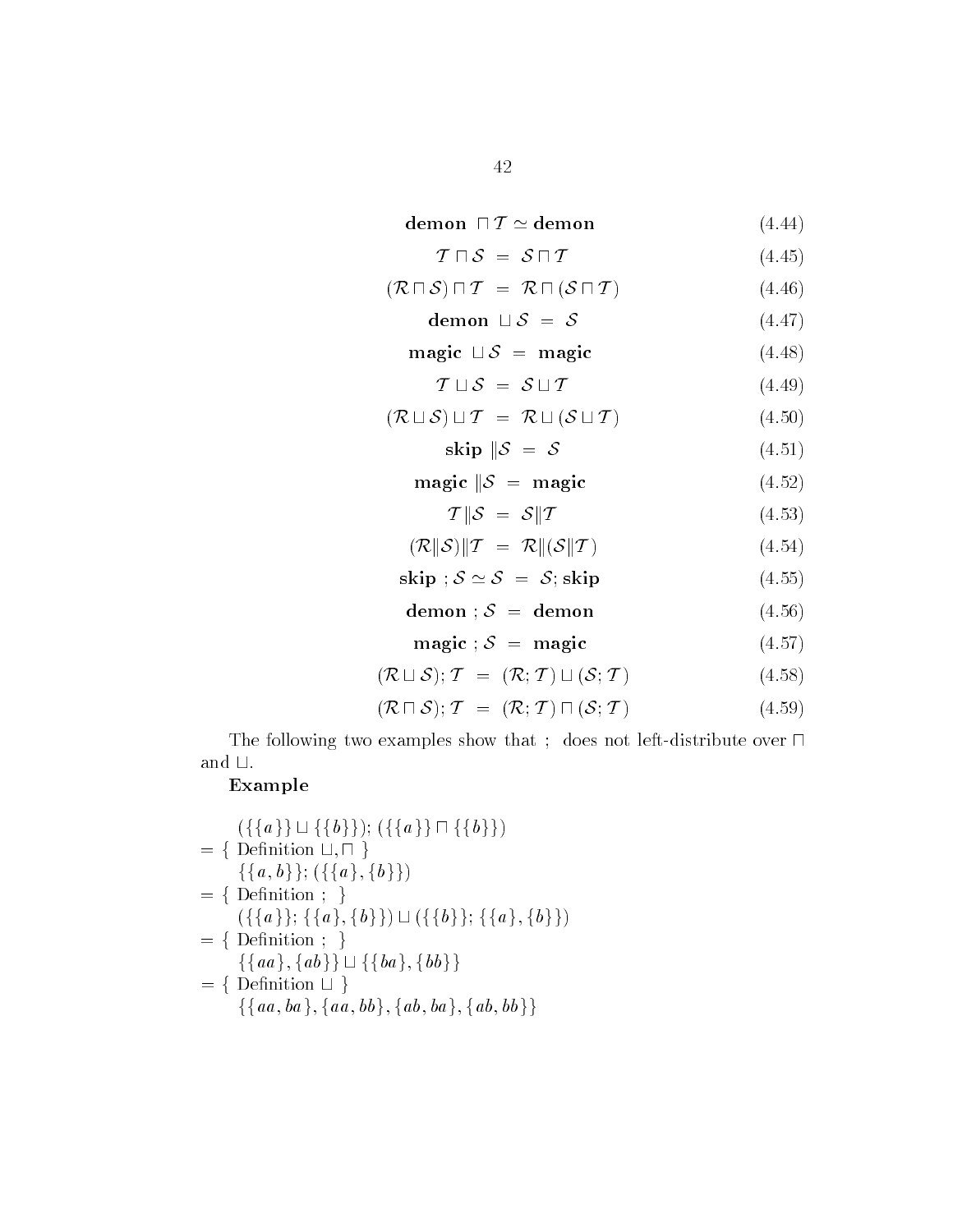$$
\begin{aligned}\n &\quad \left(\left(\{\{a\}\}\sqcup \{\{b\}\}\right);\{\{a\}\}\right) \sqcap \left(\left(\{\{a\}\}\sqcup \{\{b\}\}\right);\{\{b\}\}\right) \\
 &= \{\text{ Definition } \sqcup \} \\
 &\quad \left(\{\{a,b\}\}; \{\{a\}\}\right) \sqcap \left(\{\{a,b\}\}; \{\{b\}\}\right) \\
 &= \{\text{ Definition } ; \} \\
 &\quad \left\{\{aa, ba\}\right\} \sqcap \{\{ab, bb\}\} \\
 &= \{\text{ Definition } \sqcap \} \\
 &\quad \left\{\{aa, ba\}, \{ab, bb\}\right\}\n \end{aligned}
$$

# Example

Example

\n
$$
\begin{aligned}\n &\text{(}\{\{a\}\}\sqcap \{\{b\}\}); (\{\{a\}\}\sqcup \{\{b\}\}) \\
 &= \{\text{ Definition } \sqcup, \sqcap \} \\
 &\{\{a\}, \{b\}\}; \{\{a, b\}\} \\
 &= \{\text{ Definition } ; \} \\
 &\left(\{\{a\}\}; \{\{a, b\}\}\right)\sqcap (\{\{b\}\}; \{\{a, b\}\}) \\
 &= \{\text{ Definition } ; \} \\
 &\{\{aa, ab\}\}\sqcap \{\{ba, bb\}\} \\
 &= \{\text{ Definition } \sqcup \} \\
 &\{\{aa, ab\}, \{ba, bb\}\}\n\end{aligned}
$$

$$
= \{ (({\{a\}} \sqcap {\{b\}})); {\{a\}} ) \sqcup (({\{a\}} \sqcap {\{b\}})); {\{b\}} )
$$
  
\n
$$
= {\text{ Definition } \sqcap } \}
$$
  
\n
$$
({\{a\}}, {\{b\}}; {\{a\}} ) \sqcup ({\{a\}}, {\{b\}}; {\{b\}} )
$$
  
\n
$$
= {\text{ Definition } ; } \}
$$
  
\n
$$
{\{aa, ba\}} \sqcup {\{ab, bb\}}
$$
  
\n
$$
= {\text{ Definition } \sqcap } \}
$$
  
\n
$$
{\{aa, ab\}, {\{aa, bb\}}, {\{ba, ab\}}, {\{ba, bb\}} }
$$

We may understand this informally as follows. Right distribution of semicolon over  $\sqcap$  and  $\sqcup$  does not change the moment at which the demonic or angelic choices are made, whereas left distribution does. In the first example above we see that parallel composition with the process  $\{\{a'a', b'b'\}\}\$ and connecting channels  $u, u$  and  $v, v$  can lead to deadlock for the first, but not for the second process

$$
(\mathcal{T}; \mathcal{S}); \mathcal{R} = \mathcal{T}; (\mathcal{S}; \mathcal{R}) \tag{4.60}
$$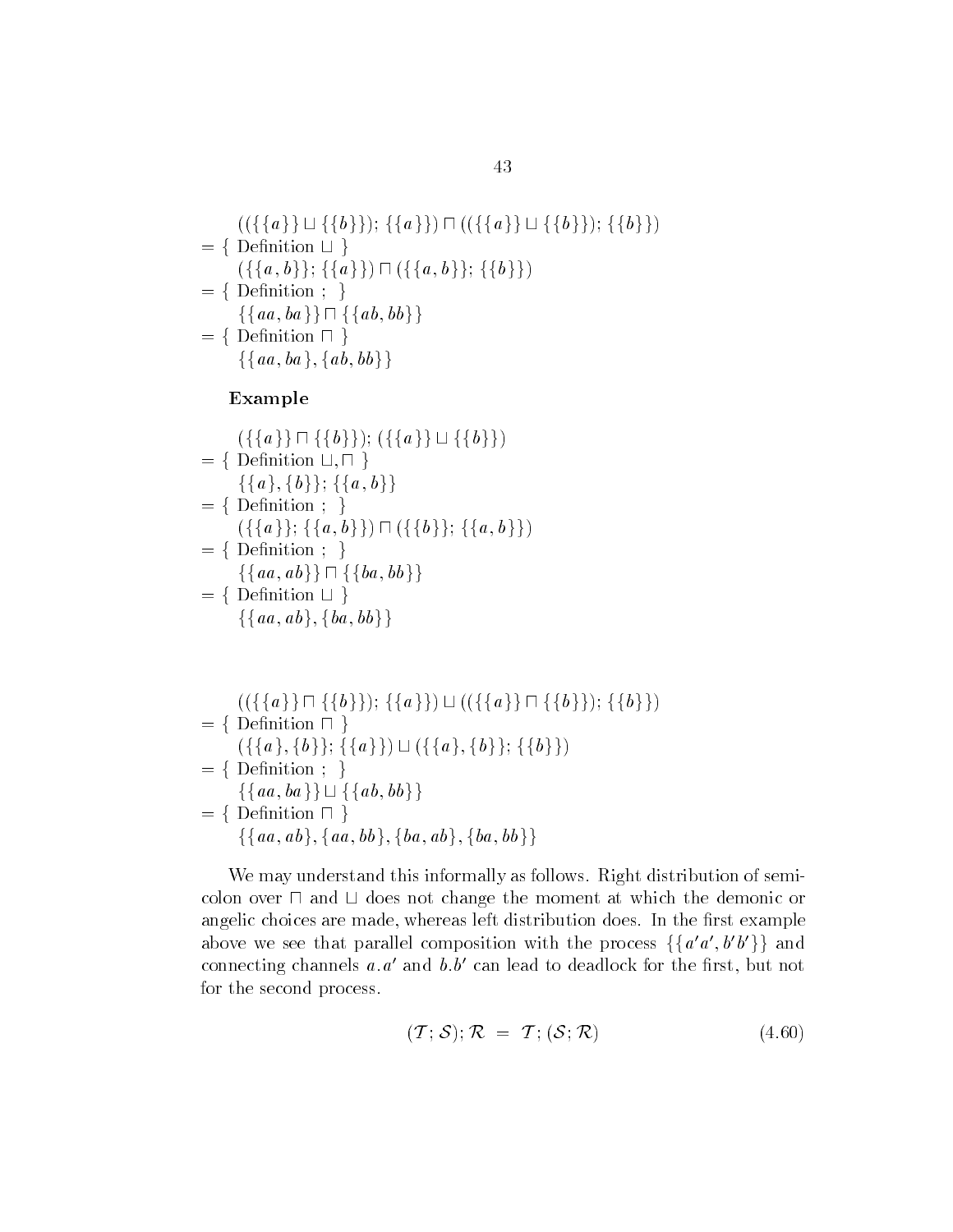$$
\alpha(X) \cap \alpha(Y) = \emptyset \Rightarrow (\mathcal{S} \text{ connect } X) \text{ connect } Y = \mathcal{S} \text{ connect } (X \cup Y)
$$
\n(4.61)  
\n
$$
(\mathcal{S}; \mathcal{T}) \text{ connect } X = (\mathcal{S} \text{ connect } X); (\mathcal{T} \text{ connect } X) \qquad (4.62)
$$
\n(6) 
$$
(\mathcal{S} \cup \mathcal{T}) \text{ connect } X = (\mathcal{S} \text{ connect } X) \cup (\mathcal{T} \text{ connect } X) \qquad (4.63)
$$
\n(6) 
$$
(\mathcal{S} \cap \mathcal{T}) \text{ connect } X = (\mathcal{S} \text{ connect } X) \cap (\mathcal{T} \text{ connect } X) \qquad (4.64)
$$
\n
$$
\alpha(X) \cap \sigma(\mathcal{S}) = \emptyset \land \alpha(X) \cap \sigma(\mathcal{T}) = \emptyset \Rightarrow \qquad (4.65)
$$
\n(8) 
$$
(\mathcal{S} \cap \mathcal{T}) \text{ connect } X = (\mathcal{S} \text{ connect } X) || (\mathcal{T} \text{ connect } X) \qquad (4.66)
$$
\n
$$
\{a, b\} \cap (\alpha(\mathcal{S}_0) \cup \alpha(\mathcal{S}_1) \cup \alpha(\mathcal{T}_0) \cup \alpha(\mathcal{T}_1)) = \emptyset \Rightarrow \qquad (4.66)
$$
\n
$$
((\mathcal{S}_0; a; \mathcal{S}_1) || (\mathcal{T}_0; b; \mathcal{T}_1)) \text{ connect } \{a, b\} = (\mathcal{S}_0 || \mathcal{T}_0); (\mathcal{S}_1 || \mathcal{T}_1))
$$

#### 4.4 Iteration.

We define two kinds of iteration: angelic  $(*)$ , and demonic  $(\dagger)$ . Angelic and demonic iteration for sequential programs have been studied in -

**Definition 4.67** For any process S,  $S^*$  is defined as the least solution of

 $\mathcal{S}^* =$ skip  $\Box (\mathcal{S}; \mathcal{S}^*)$ 

**Definition 4.68** For any process  $S$ ,  $S^{\dagger}$  is defined as the greatest solution of

 $S^{\dagger}$  = skip  $\Box$  (S: S<sup>†</sup>)

Theorem 4.69  $S^*$  and  $S^{\dagger}$  are well defined.

**Proof** From the Knaster-Tarski theorem [7], using monotonicity of  $\sqcup$ ,  $\sqcap$ , and  $\,$ ; . end of proof

Examples

$$
\{\{a\}\}^* = \{\{n : n \in Nat. \cup \{0\} : a^n\}\}\
$$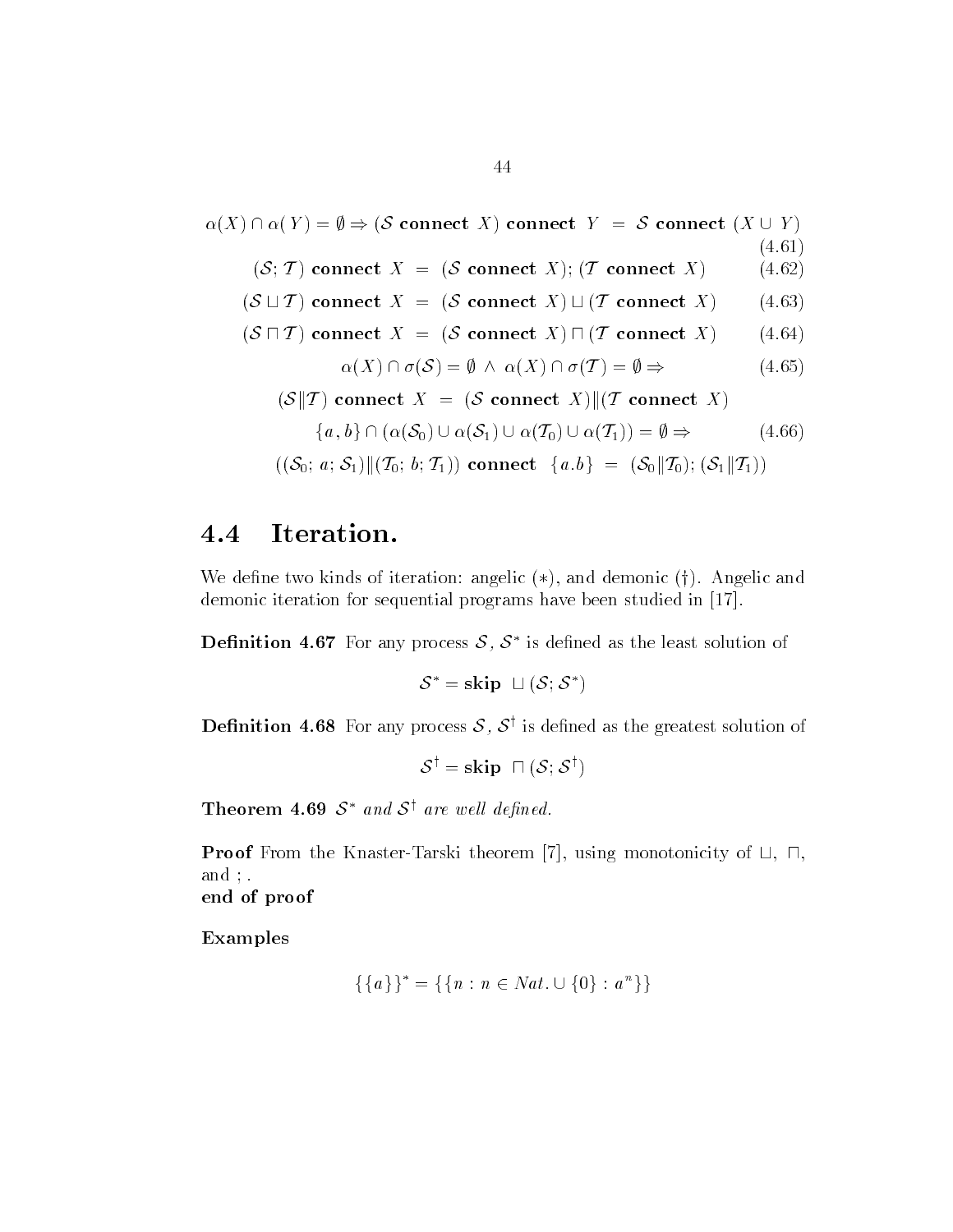$$
\{\{\epsilon\}\} \sqcup (\{\{a\}\}; \{\{n : n \in Nat. \cup \{0\} : a^n\}\})
$$
\n
$$
= \{\text{Definition } ; \}
$$
\n
$$
\{\{\epsilon\}\} \sqcup \{\{n : n \in Nat. \cup \{0\} : aa^n\}\}
$$
\n
$$
= \{\text{Definition } \sqcup \}
$$
\n
$$
\{\{\epsilon\} \cup \{n : n \in Nat. \cup \{0\} : aa^n\}\}
$$
\n
$$
= \{\}
$$
\n
$$
\{\{n : n \in Nat. \cup \{0\} : a^n\}\}
$$
\n
$$
\{\{a\}\}^{\dagger} = \{n : n \in Nat. \cup \{0\} : \{a^n\}\}
$$

$$
\{\{a\}\}^{\dagger} = \{n : n \in Nat. \cup \{0\} : \{a^n\}\}\
$$

$$
= \{\{\{\epsilon\}\} \sqcap (\{\{a\}\}; \{n : n \in Nat. \cup \{0\} : \{a^n\}\})
$$

$$
= \{\text{Definition}; \}
$$

$$
\{\{\epsilon\}\} \sqcup \{n : n \in Nat. \cup \{0\} : \{aa^n\}\}\
$$

$$
= \{\text{Definition} \sqcup \}
$$

$$
\{\{\epsilon\}\} \cup \{n : n \in Nat. \cup \{0\} : \{aa^n\}\}\
$$

$$
= \{\}
$$

$$
\{n : n \in Nat. \cup \{0\} : \{a^n\}\}\
$$

we have the following monotonicity properties. We have the following monotonicity propert<br>
Theorem 4.70  $S \sqsupseteq T \Rightarrow S^* \sqsupseteq T^*$ 

Theorem 4.70  $S \sqsupseteq T \Rightarrow S^* \sqsupseteq T^*$ <br>Theorem 4.71  $S \sqsupseteq T \Rightarrow S^{\dagger} \sqsupseteq T^{\dagger}$ 

The following theorem is very useful

Theorem  $4.72\,$  $S^*$   $T^* \sqsupset (S \mid T)^*$ 

#### 4.5 Duals of processes

73 We define **Dual** as follows.  
\n**Dual**
$$
(S) = \sqcup (S : S \in S : \sqcap (s : s \in S : \{\{s\}\}))
$$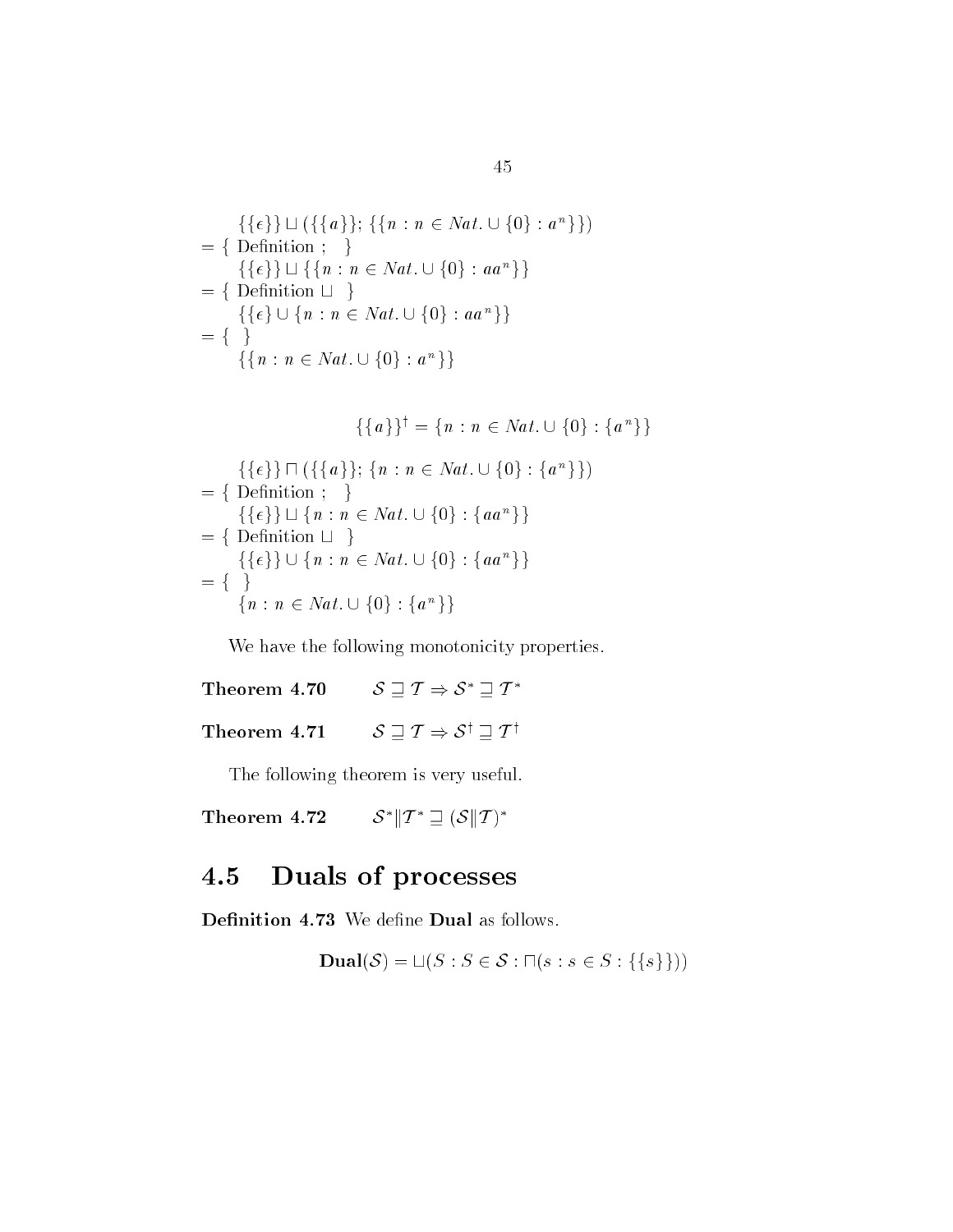$$
Dual(magic) \simeq demon \qquad (4.74)
$$

$$
Dual(demon) \simeq magic \qquad (4.75)
$$

$$
Dual(pick) \simeq chaos \qquad (4.76)
$$

$$
Dual(chaos \ ) \simeq pick \qquad (4.77)
$$

$$
\mathbf{Dual}(\text{skip}) \simeq \text{skip} \tag{4.78}
$$
\n
$$
\mathbf{Dual}(\{\{s\}\}) \simeq \{\{s\}\} \tag{4.79}
$$

$$
\mathbf{Dual}(\{\{s\}\}) \simeq \{\{s\}\}\tag{4.79}
$$

The following theorems confirm our choice of name for **Dual**.

Theorem 4.80  $\mathop{\rm Dual}\nolimits({\mathcal S} \sqcap {\mathcal T}) \simeq \mathop{\rm Dual}\nolimits({\mathcal S}) \sqcup \mathop{\rm Dual}\nolimits({\mathcal T})$ 

Theorem 4.81  $\pmb{\mathrm{Dual}}(\mathcal{S}\sqcup \mathcal{T})\simeq \pmb{\mathrm{Dual}}(\mathcal{S})\sqcap \pmb{\mathrm{Dual}}(\mathcal{T})$ <br>Theorem 4.82  $\pmb{\mathrm{Dual}}(\pmb{\mathrm{Dual}}(\mathcal{S}))\simeq \mathcal{S}$ 

An equivalent definition of Dual is

on 4.83  

$$
Dual(\mathcal{S}) = \{T : \forall (S : S \in \mathcal{S} : \exists (s : s \in S : s \in T)) : T\}
$$

In order to prove the equivalence of the two definitions, the following two theorems are useful

Dual is a Galois connection

*Dual* is a Galois connection.<br> **Theorem 4.84**  $S \supseteq Dual(\mathcal{T}) = \mathcal{T} \supseteq Dual(\mathcal{S})$ 4  $S \supseteq Dual(\mathcal{T}) = \mathcal{T} \supseteq Dual(\mathcal{S})$ <br>5  $Dual(\mathcal{S}) \supseteq \mathcal{T} = Dual(\mathcal{T}) \supseteq \mathcal{S}$ 

**Theorem 4.85**  $Dual(S) \sqsupseteq T = Dual(T) \sqsupseteq S$ 

The following theorem states that both definitions of dual are in fact equivalent

Theorem 4.86  $\pmb{\mathrm{Dual}}(\mathcal{S})\simeq \textit{Dual}(\mathcal{S})$ 

The following properties can now easily be proven

Theorem 4.87  $S \sqsupset T = \text{Dual}(\mathcal{T}) \sqsupset \text{Dual}(\mathcal{S})$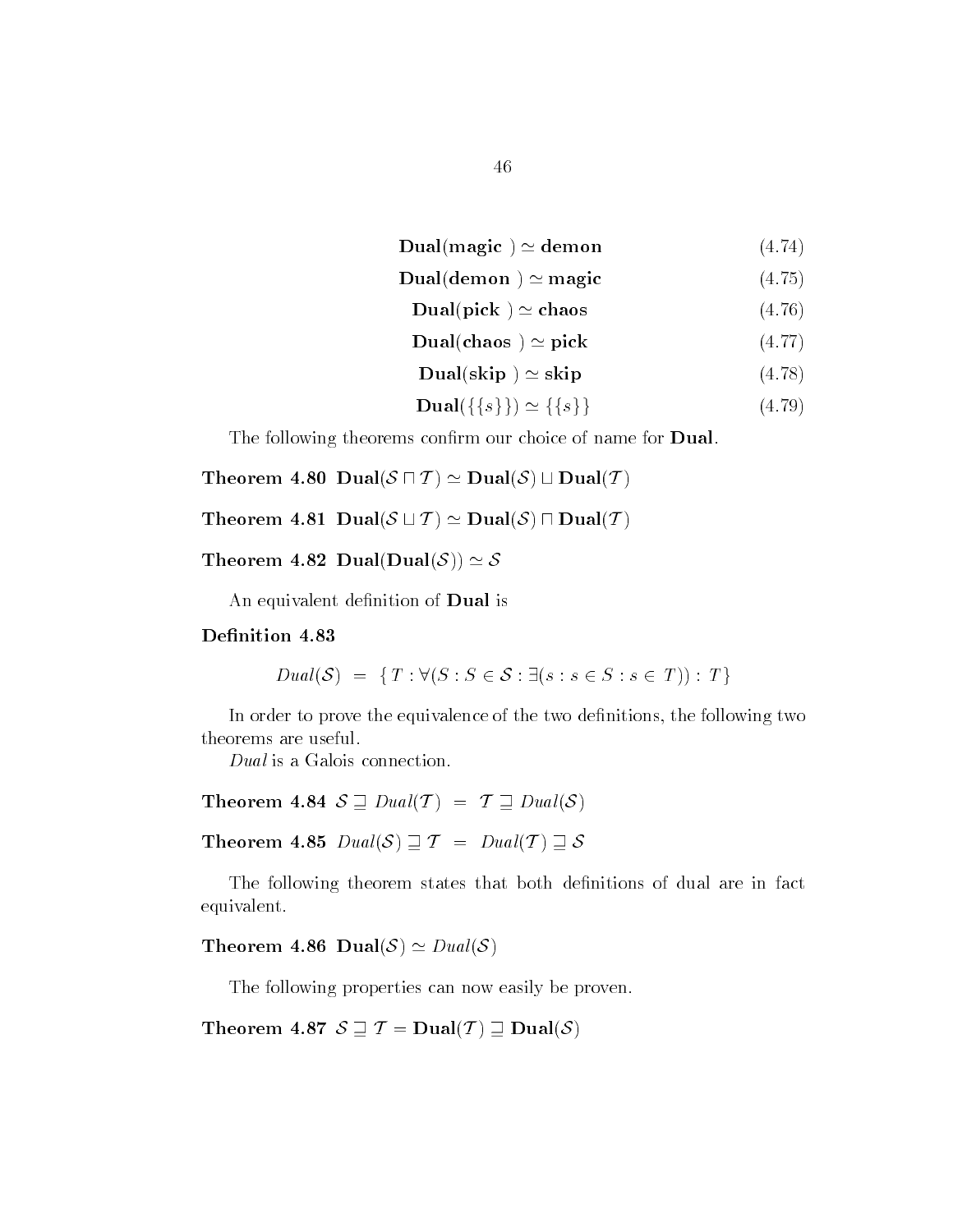Theorem 4.88  $\mathcal{S}\simeq \mathcal{T}=\mathbf{Dual}(\mathcal{S})\simeq \mathbf{Dual}(\mathcal{T})$ 

The following theorems are useful in computing duals of processes

Theorem 4.89  $\pmb{\mathrm{Dual}}(\mathcal{S};\,\mathcal{T})\simeq\pmb{\mathrm{Dual}}(\mathcal{S});\pmb{\mathrm{Dual}}(\mathcal{T})$ Theorem 4.89  $\bm{\mathrm{Dual}}(\mathcal{S};\,\mathcal{T})\simeq \bm{\mathrm{Dual}}(\mathcal{S})$ <br>Theorem 4.90  $\bm{\mathrm{Dual}}(\mathcal{S}^*)\simeq \mathcal{S}^\dagger$ 

Theorem 4.90 Dual( $S^*$ )  $\simeq S^{\dagger}$ <br>Theorem 4.91 Dual( $S^{\dagger}$ )  $\simeq S^*$ 

Duals of processes are useful in that they specify the most demonic en vironment with which a process can be composed without introducing dead lock. This environment is similar to the *unique maximal environment* of Dill , we prove the fact is stated in the following the following theorem.

**Theorem 4.92** Provided  $\alpha(\mathcal{S}) = \sigma(\mathcal{S})$ , This ract is stated in the following theorem.<br> **eorem 4.92** Provided  $\alpha(S) = \sigma(S)$ ,<br>  $(S||\text{Dual}(S'))$  connect  $\{x : x \in \alpha(S) : x.x'\} \simeq \text{skip}$ 

where  $S'$  is S with all actions replaced by their primed counterparts.

Furthermore, the dual is the least environment with this property, as expressed by the following theorem

**Theorem 4.93** Provided  $\alpha(S) = \sigma(S)$ . sed by the following theorem:<br>
rem 4.93 Provided  $\alpha(S) = \sigma(S)$ ,<br>  $\Box$  Dual $(S') \Rightarrow (S \| T)$  connect  $\{x : x \in \alpha(S) : x.x'\} \simeq$  demon

#### 4.6 A simple example

In this section we give a simple example to illustrate the use of the machinery introduced in this chapter

# problem specification

```
Required is
         and
         \parallel((a_0||b_0); c_0\Box(a_0||b_1); c_0\Box(a_1 \| b_0); c_0\Box(a_1 \| b_1); c_1
                \mathcal{A}^{\dagger}) connect \{a_0.a_0', a_1.a_1', b_0, b_0, b_1.b_1', c_0.c_0', c_1.c_1'\}\sqsubseteqskip
```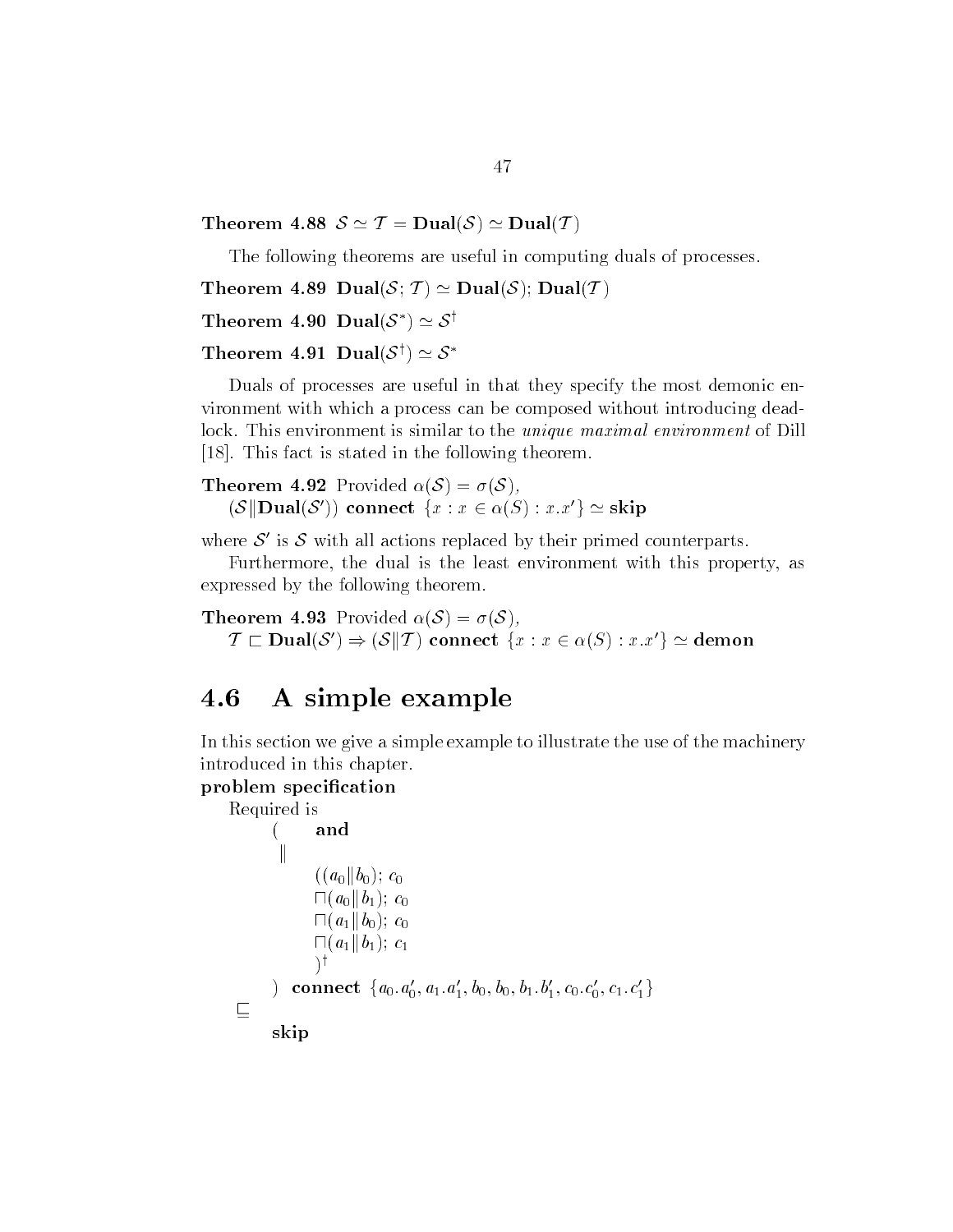Give an implementation for and end of problem specification

# solution

**Dual**( $((a_0||b_0); c_0)$  $\Box(a_0 \| b_1); c_0$  $\Box(a_1 \| b_0); c_0$  $\Box (a_1 || b_1); c_1)$ <sup>†</sup>)  $f = \{$  Using the fact that we don't connect a's and b's  $\}$ **Dual** ((*a*<sub>0</sub>; *b*<sub>0</sub>  $\sqcup$  *b*<sub>0</sub>; *a*<sub>0</sub>); *c*<sub>0</sub>  $\sqcap (a_0; b_1 \sqcup b_1; a_0); c_0$  $\sqcap (a_1; b_0 \sqcup b_0; a_1); c_0$  $\sqcap (a_1; b_1 \sqcup b_1; a_1); c_1)$ <sup>†</sup>)  $=$  {Theorems  $4.91, 4.81, 4.80, 4.89$ }  $((a_0; b_0 \sqcap b_0; a_0); c_0$  $\Box(a_0; b_1 \Box b_1; a_0); c_0$  $\Box(a_1; b_0 \Box b_0; a_1); c_0$  $\sqcup (a_1; b_1 \sqcap b_1; a_1); c_1)^*$  $\Box$  {  $\Box$  is meet in lattice }  $(a_0; b_0; c_0)$  $\Box a_0; b_1; c_0$  $\Box a_1; b_0; c_0$  $\sqcup a_1; b_1; c_1)^*$  $f = \{ \text{ left distribution of } \sqcup \text{ over } \}$  $((a_0; (b_0 \sqcup b_1); c_0) \sqcup (a_1; (b_0; c_0 \sqcup b_1; c_1)))$ 

The fact that this is a solution now follows from monotonicity and The orem 4.92.

end of solution

#### 4.7 Operational considerations

In this section we give an informal operational appreciation of the theory developed in this chapter. The main issue we address is angelic choice versus the  $\parallel$  construct of CSP and the  $ALT$  construct in programming languages like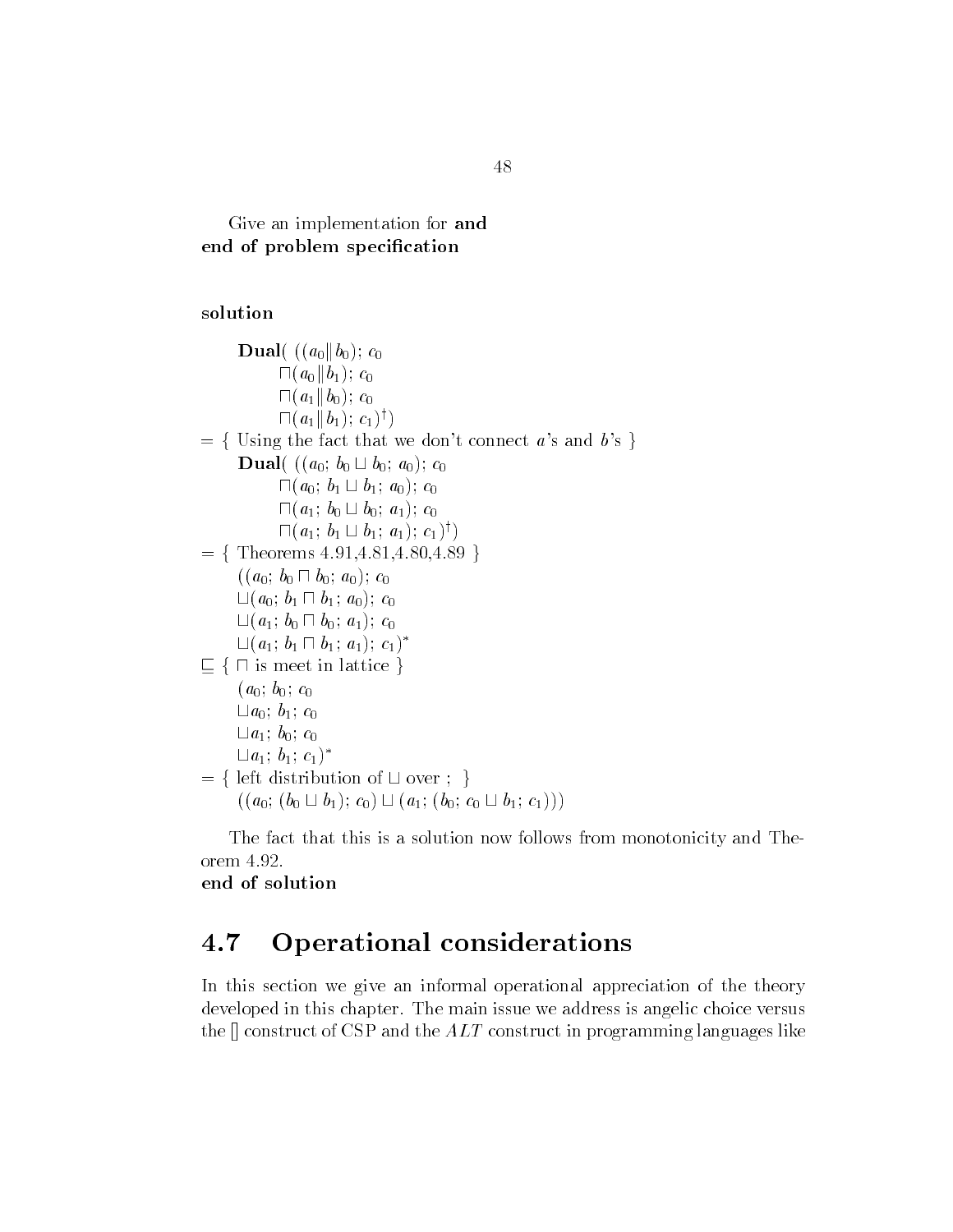$\operatorname{occam}^{\text{TM}}$  [27]. We propose sufficient conditions under which angelic choice can be implemented efficiently. In the next section we follow the discussion up with an example of a process built from several component processes and show that the constructions meet the requirements listed in this section

Our refinement ordering, and hence our notion of equivalence between processes, is based on the notion of deadlock. One process refines another if it is guaranteed not to deadlock in any environment in which the other process does not deadlock. **demon**, the bottom element of our lattice, corresponds to a process that is deadlocked in one of its components Demonic nondeterminism allows the process to choose the alternative that causes deadlock. Implementing demonic nondeterminism is not difficult, because either alternative is a refinement, and hence an implementation, of the construct Angelic nondeterminism requires the process to choose the alternative that avoids deadlock. In general, angelic nondeterminism cannot be implemented, as the event that may cause deadlock can be arbitrarily far in the future. However, if the first actions of the alternatives in an angelic choice are mutually exclusive then angelic choice can be im plemented by probing - the environment for its next action Fully sym metric protocols for communication that allow probing on either side exist [46], but, in order to avoid deadlock, only one of the processes involved in the communication must probe This leads us to a second restriction on processes that can be adequately described by our algebra: only one side of a synchronization action can be a first action in an alternative of an  $\sqcup$ construct. We share this restriction with CSP, because in the failure set model  $((a \rightarrow \text{stop} \parallel b \rightarrow \text{stop} \parallel)(a \rightarrow \text{stop} \parallel b \rightarrow \text{stop} \)) / \{a, b\} =$  stop, whereas the ALT construct in  $occam<sup>TM</sup>$  deadlocks when composed with itself.

In our model, parallel composition is defined in terms of angelic nondeterminism, and hence we should expect difficulties when attempting to implement it. Fortunately, the only way in which deadlock can result from replacing sequential with parallel composition (operationally speaking) is if there is a choice that is made on the basis of which sequential component is attempted first. This, after all, is the demonic aspect of parallel composition. Such a choice requires an alternative statement with non-mutually-exclusive guards. Thus, if we guarantee by some external reasoning that alternative statements with non-mutually-exclusive guards do not occur in our programs, then we may indeed regard parallel composition as angelic

We can weaken the condition of mutually exclusive first actions using the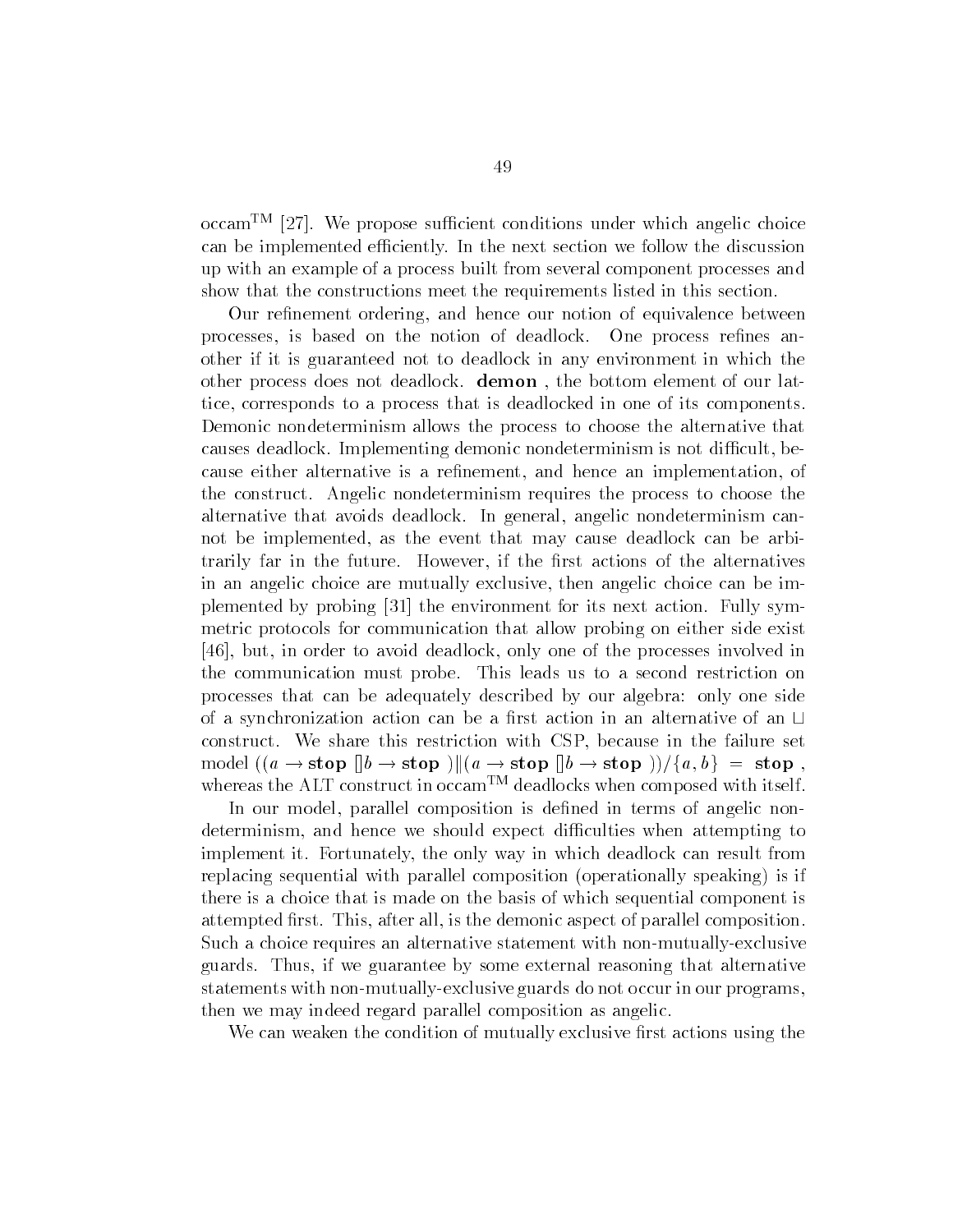theorems from Chapter 3, Section 5. There a class of programs was identified that includes angelic nondeterminism with first actions that are not mutually exclusive. However, the angelic choice required of processes in this class is implementable, because the processes are capable of doing non-mutuallyexclusive actions in any order, and its future behavior may not depend on that order. These restrictions are captured formally in the definition of the class cc in Section

A useful notion when reasoning about mutually exclusive first actions are signaling sets  $[43]$ . A signaling set is a set of mutually exclusive actions. Their typical use is as follows: we prove that a process is implementable under the restriction that certain sets of actions in the environment form a signaling set, and we show that certain sets of outputs form signaling sets as well. The **and** process of the previous section is implementable under the restriction that a-b-contract a-contract that a-contract  $\alpha$ -contract and it guarantees that it is a co is a signalized set of  $\sim$ 

Alternatives with non-mutually-exclusive first communications do occur in practice. They are essential for implementing a (fair) merge between two channels that may be active at the same time. In hardware, they are implemented using arbiters We conclude that the framework as presented here cannot be used to design concurrent systems that require such a merge or hardware that requires arbiters Nevertheless the examples in the next two sections indicate that many interesting programs can be built without them

In the next chapter we brie y introduce an operational model that uses probes explicitly, and that does not suffer from these restrictions. We indicate there why we believe that models and algebras that conform to that operational model are inherently more complex Thus for the design of syn chronizing systems with mutually exclusive guards we believe it is likely that one will resort to a model and process algebra similar to the one presented in this chapter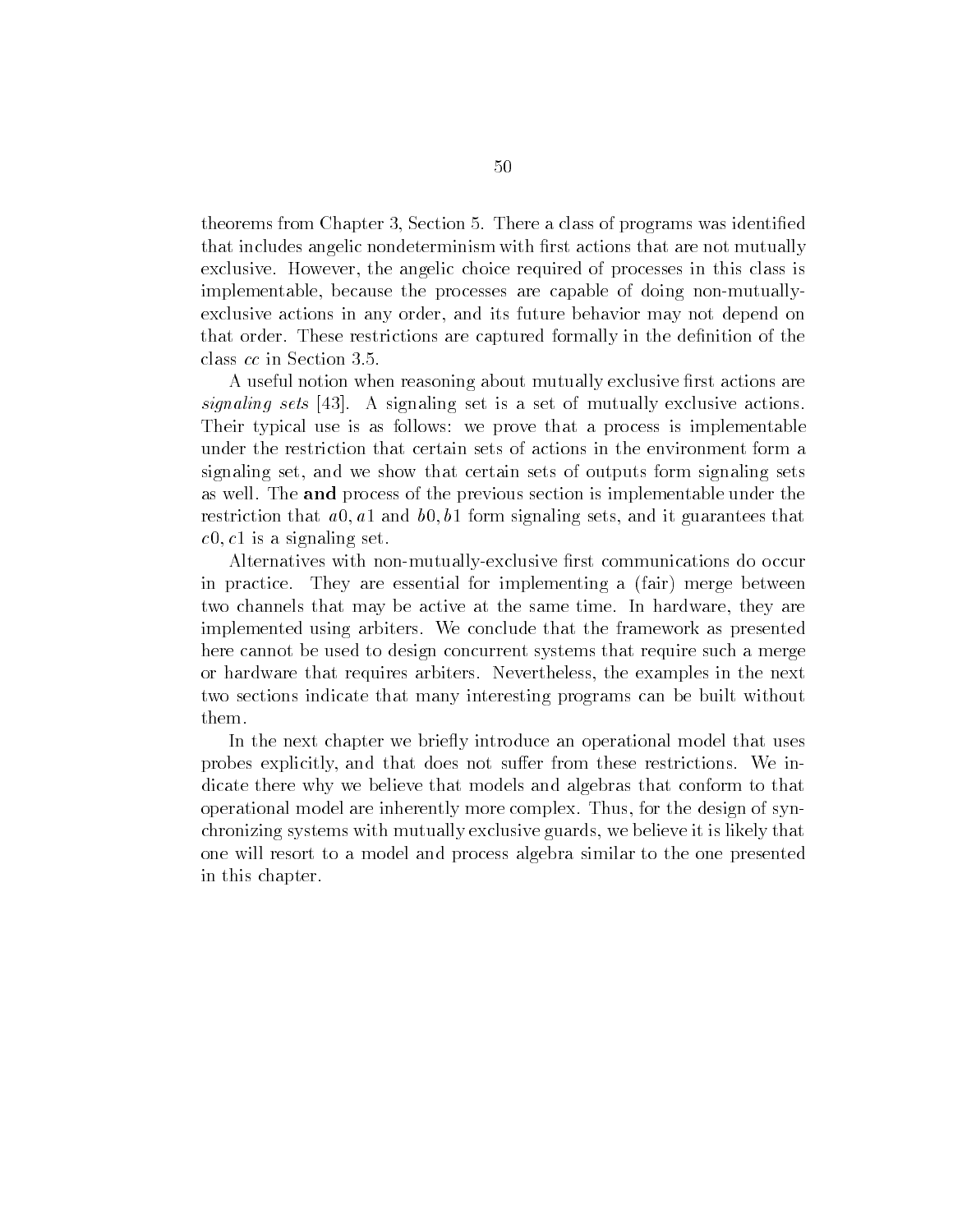# 4.8 Example: Full adder

#### -----Specification

We take the following component as the specification of a (restricted) full adder cell. The example should not be taken too literally; because our language does not allow for probes or expressions in guards, the construction is overly complicated The reason we give this example anyway is because it illustrates nicely the compositionality of the method and the use of signaling sets

# problem specification

ו ש- וער וב- וער וב- וער וב- וער וב- וער וער  $(a_0; (b_0; (c_0; (d_0 \Vert e_0) \sqcup c_1; (d_1 \Vert e_0))$  $\Box b_1$ ;  $(c_0; (d_1 \parallel e_0) \sqcup c_1; (d_0 \parallel e_1))$  $\left( \right)$  $\Box a_1$ ;  $(b_0; (c_0; (d_1 \Vert e_0) \Box c_1; (d_0 \Vert e_1))$  $\Box b_1$ ;  $(c_0; (d_0 || e_1) \Box c_1; (d_1 || e_1))$  $\mathcal{L}$  $\rightarrow$  Relies on: (0) Signaling sets:  $\{a_0, a_1\}, \{b_0, b_1\}, \{c_0, c_1\}$ .

 $\mathbf{r}$  is a signal signal signals are not probed in the environment of  $\mathbf{r}$ 

Guarantees: (0) Signaling sets:  $\{d_0, d_1\}, \{e_0, e_1\}.$ 

 $\mathcal{F}$  the probe the probe these signals of probe these signals in the probe these signals in the probe these signals in the probe the probe the probe the signals of the probe the signals of the signals of the signals o

end of problem specification

The environment signaling sets are signaling sets that the process may rely on The process signaling sets are signaling sets that the process must guar antee. We observe that the process is implementable, since angelic choices are made with mutually exclusive first communications that are not probed in the environment

#### -----First decomposition

We define components split, pgen, and cgen.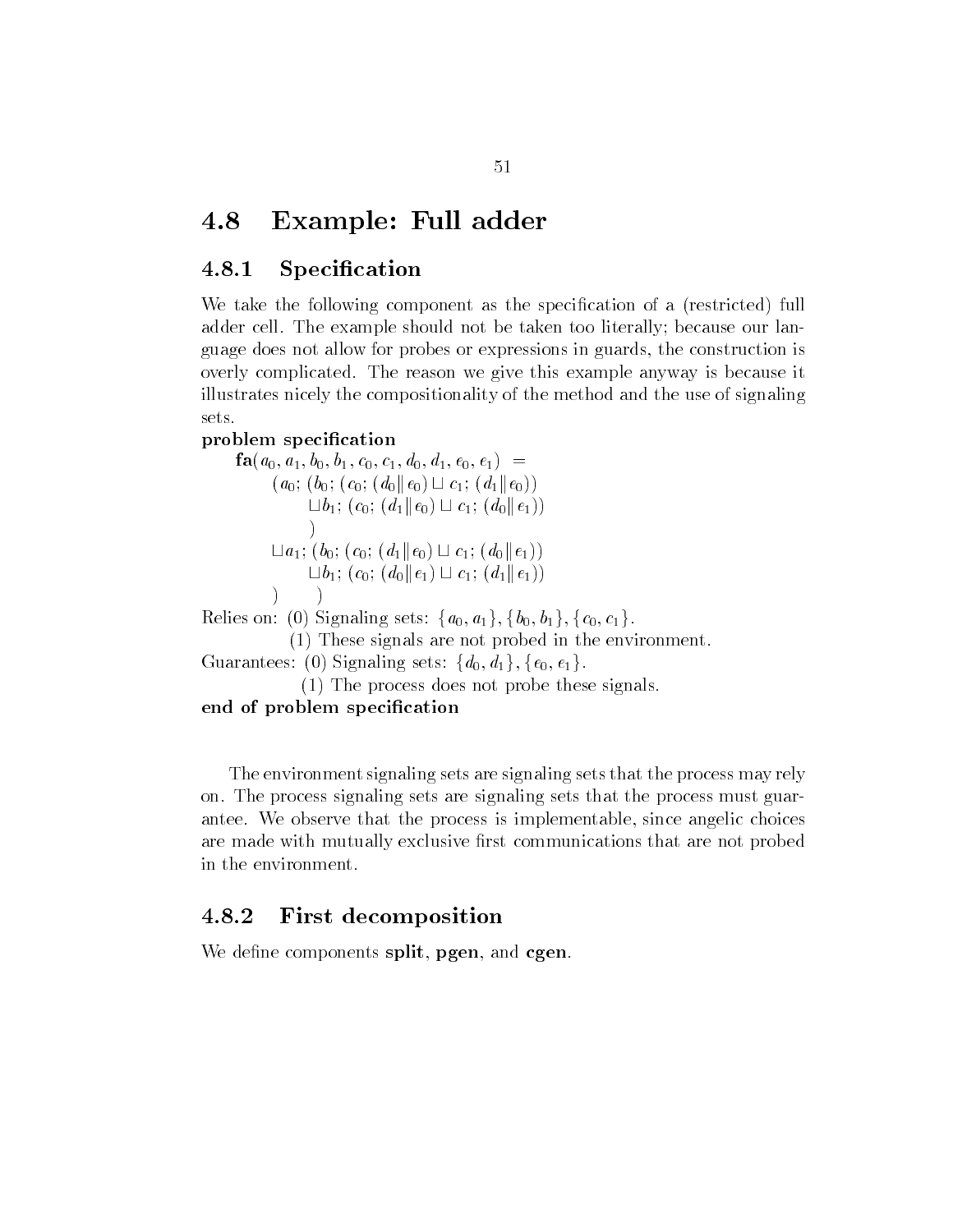$\text{span}\{a_0, a_1, a_0, a_1, a_0, a_1\} =$  $(a_0; (a'_0 || a''_0) \sqcup a_1; (a'_1 || a''_1))$ Relies on: (0) Signaling set:  $\{a_0, a_1\}$ .  $\mathbf{r}$  is a signal signal signals are not probed in the environment of  $\mathbf{r}$ Guarantees: (0) Signaling sets:  $\{a'_0, a'_1\}$ ,  $\{a''_0, a''_1\}$ .  $\mathcal{F}$  the probe the probe these signals of probe these signals in the probe these signals in the probe these signals in the probe the probe the probe the signals of the probe the signals of the signals of the signals o ו ב- ניטי יונד ניטי יונד ביטוי יונד מ- מ- דומר מ- ה  $(a_0; (b_0; (c_0; d_0 \sqcup c_1; d_1))$  $\Box b_1$ ;  $(c_0; d_1 \Box c_1; d_0)$  $\mathbf{r}$  and  $\mathbf{r}$  $\Box a_1$ ;  $(b_0; (c_0; d_1 \Box c_1; d_0))$  $\Box b_1$ ;  $(c_0; d_0 \Box c_1; d_1)$  $)$  ) Relies on: (0) Signaling sets:  $\{a_0, a_1\}, \{b_0, b_1\}, \{c_0, c_1\}$ .  $\mathbf{I}$  are not probed in the environment in the environment in the environment in the environment in the environment in the environment in the environment in the environment in the environment in the environment in the Guarantees: (0) Signaling set:  $\{d_0, d_1\}$ .  $\mathcal{F}$  the probe the probe these signals of probe these signals in the probe these signals in the probe these signals in the probe the probe the probe the signals of the probe the signals of the signals of the signals o

 $\mathbf{r}$  -  $\mathbf{r}$  -  $\mathbf{r}$  -  $\mathbf{r}$  -  $\mathbf{r}$  -  $\mathbf{r}$  -  $\mathbf{r}$  -  $\mathbf{r}$  -  $\mathbf{r}$  -  $\mathbf{r}$  -  $\mathbf{r}$  -  $\mathbf{r}$  -  $\mathbf{r}$  -  $\mathbf{r}$  -  $\mathbf{r}$  -  $\mathbf{r}$  -  $\mathbf{r}$  -  $\mathbf{r}$  -  $\mathbf{r}$  -  $\mathbf{r}$  -  $(a_0; (b_0; (c_0; e_0 \sqcup c_1; e_0))$  $\Box b_1$ ;  $(c_0; e_0 \Box c_1; e_1)$  $\mathcal{L}$   $\Box a_1$ ;  $(b_0; (c_0; e_0 \Box c_1; e_1))$  $\Box b_1$ ;  $(c_0; e_1 \Box c_1; e_1)$  Relies on: (0) Signaling sets:  $\{a_0, a_1\}, \{b_0, b_1\}, \{c_0, c_1\}$ .  $\mathbf{1}$  . These signals are not probed in the environment in the environment in the environment in the environment in the environment in the environment in the environment in the environment in the environment in the env Guarantees: (0) Signaling set:  $\{e_0, e_1\}$ .

 $\mathcal{F}$  the probe the probe these signals of probe these signals in the probe these signals in the probe these signals in the probe the probe the probe the signals of the probe the signals of the signals of the signals o

We observe: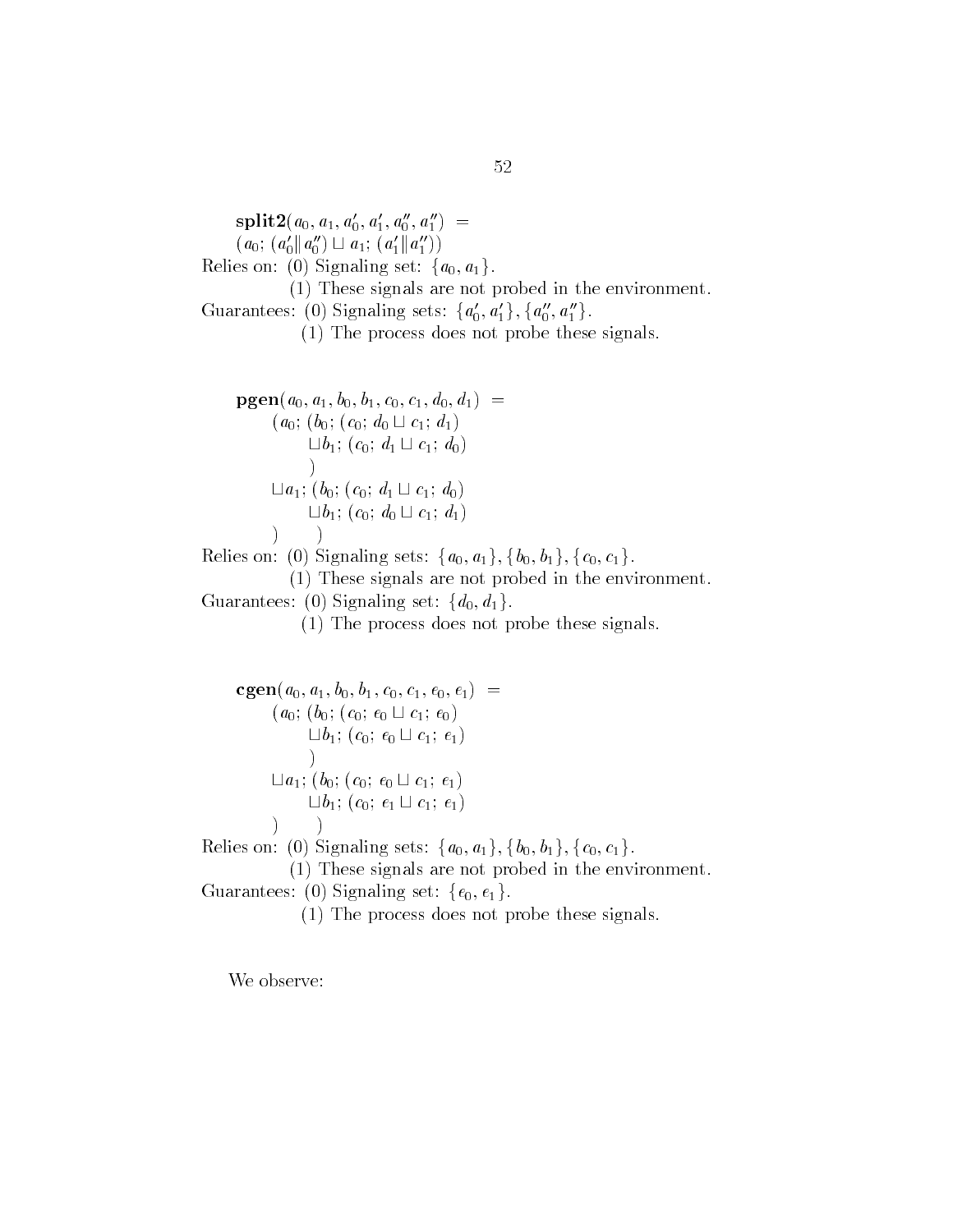splita a a a a a k splitb b b b b b k splitc c c c c c k pgena a b b c c d d k cgena a b b c c e e connect faa a a b b b b c c c c pp pp ck c k cp c p cg cg <sup>g</sup>

faa- a- b- b- c- c- d- d- e- e

We do not give the details of the calculation. Informally, the refinement is valid because parallelism is increased without violating the requirements on the signaling sets. For calculations such as these, where the informal argument is clear, the detailed calculations are best left to a computer.

#### ----Carry subcircuits

The following program specifies a component that generates the carrypropagate, carry-generate, and carry-kill signals from the first two bits.

 $\mathbf{r}$   $\mathbf{c}$ - $\mathbf{c}$  -  $\mathbf{c}$  -  $\mathbf{c}$  -  $\mathbf{c}$  -  $\mathbf{c}$  -  $\mathbf{c}$  -  $\mathbf{c}$  -  $\mathbf{c}$  -  $\mathbf{c}$  -  $\mathbf{c}$  -  $\mathbf{c}$  -  $\mathbf{c}$  -  $\mathbf{c}$  -  $\mathbf{c}$  -  $\mathbf{c}$  -  $\mathbf{c}$  -  $\mathbf{c}$  -  $\mathbf{c}$  -  $\mathbf{$  $(a_0; (b_0; c_k \sqcup b_1; c_p))$  $\Box a_1$ ;  $(b_0; c_p \Box b_1; c_q)$  $\Box b_0$ ;  $(a_0; c_k \Box a_1; c_p)$  $\Box$  b<sub>1</sub>;  $(a_0; c_p \Box a_1; c_q)$  $\mathcal{L}$ 

 

Relies on: (0) Signaling sets:  $\{a_0, a_1\}, \{b_0, b_1\}$ .

- These signals are not probed in the environment

Guarantees: (0) Signaling set:  $\{c_p, c_q, c_k\}$ .

 $\mathcal{F}$  the probe the probe these signals of probe these signals in the probe these signals in the probe these signals in the probe the probe the probe the signals of the probe the signals of the signals of the signals o

The component is implementable because, projected onto the signaling sets, it is in the class  $cc$ .

The next component we examine is a circuit that generates the carry from the carry in and the three intermediate signals.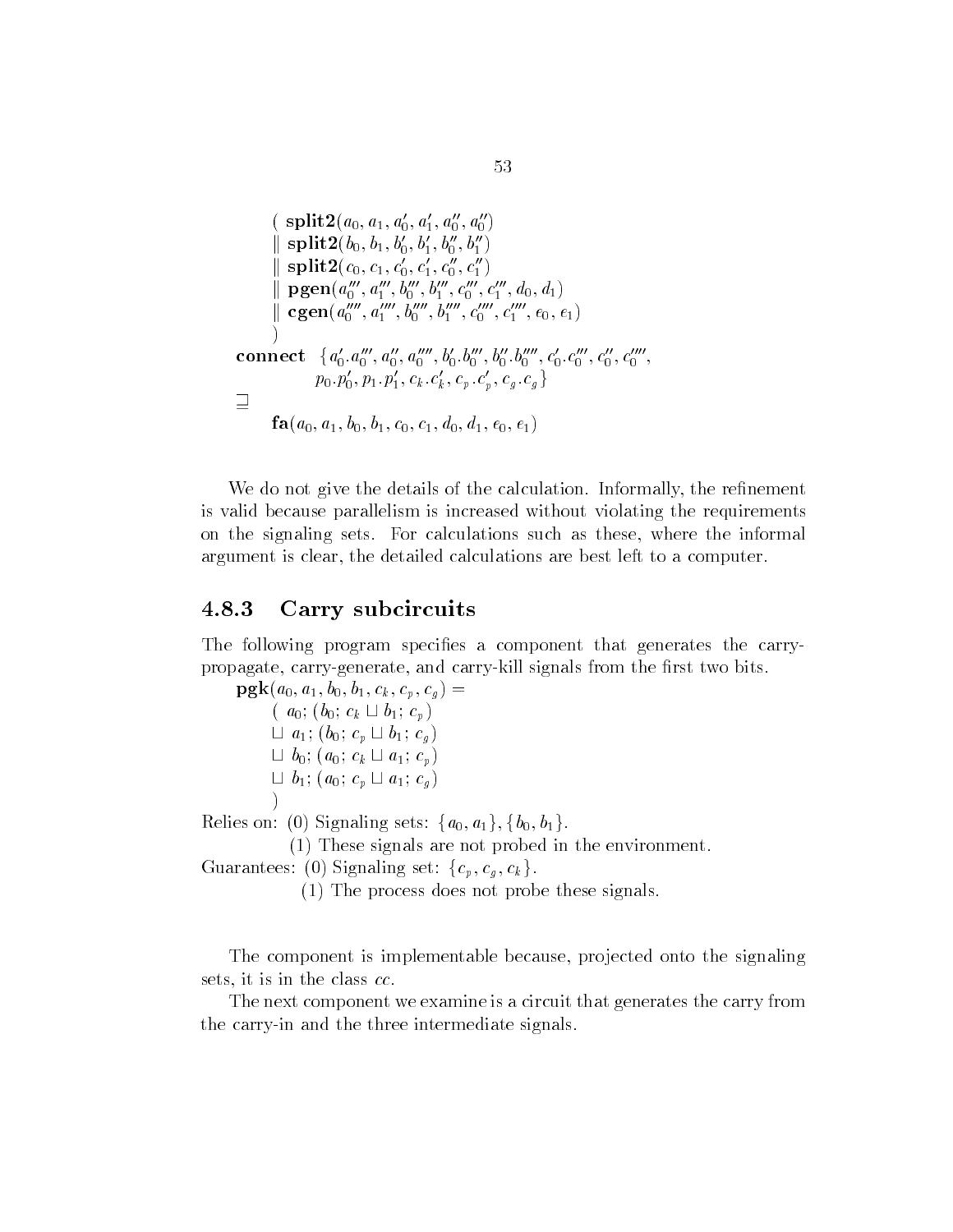ccktc- c- ck - cp - cg - e- e  $(c_0; (c_k; e_0 \sqcup c_p; e_0 \sqcup c_g; e_1))$  $\sqcup c_1; (c_k; e_0 \sqcup c_p; e_1 \sqcup c_q; e_1)$  $\mathbf{r}$  and  $\mathbf{r}$ Relies on: (0) Signaling sets:  $\{c_0, c_1\}, \{c_p, c_q, c_k\}.$ 

 $\mathbf{1}$  . These signals are not probed in the environment in the environment in the environment in the environment in the environment in the environment in the environment in the environment in the environment in the env Guarantees: (0) Signaling set:  $\{e_0, e_1\}$ .

- The process does not probe these signals

We observe: pgka- a- b- b- ck - cp - cg  ka ka  $\begin{array}{lll} \| {\bf cckt}(\emph{c}_0, \emph{c}_1, \emph{c}_k, \emph{c}_p, \emph{c}_g, \emph{e}_0, \emph{e}_1) \ \end{array}$  $\Box$ cgena- a- b- b- c- c

Note This subcircuit is more general than needed to meet the original specification, since there it is specified that the bits will arrive in a given order

Note Another possible implementation of this subcircuit is a circuit that generates the carry as soon as possible, i.e., generating it before the  $c$  communication in the case of  $c_k$  or  $c_g$ .

#### ----Parity subcircuit.

The following program gives an implementation of an exclusive or gate

xora- a- b- b- p- p  $(a_0; (b_0; p_0 \sqcup b_1; p_1))$  $\sqcup a_1$ ;  $(b_0; p_1 \sqcup b_1; p_0)$  $\Box$  b<sub>0</sub>;  $(a_0; p_1 \Box a_1; p_0)$  $\Box$  b<sub>1</sub>;  $(a_0; p_1 \Box a_1; p_0)$ 

 

Relies on: (0) Signaling sets:  $\{a_0, a_1\}, \{b_0, b_1\}$ .

- These signals are not probed in the environment

Guarantees: (0) Signaling set:  $\{p_0, p_1\}$ .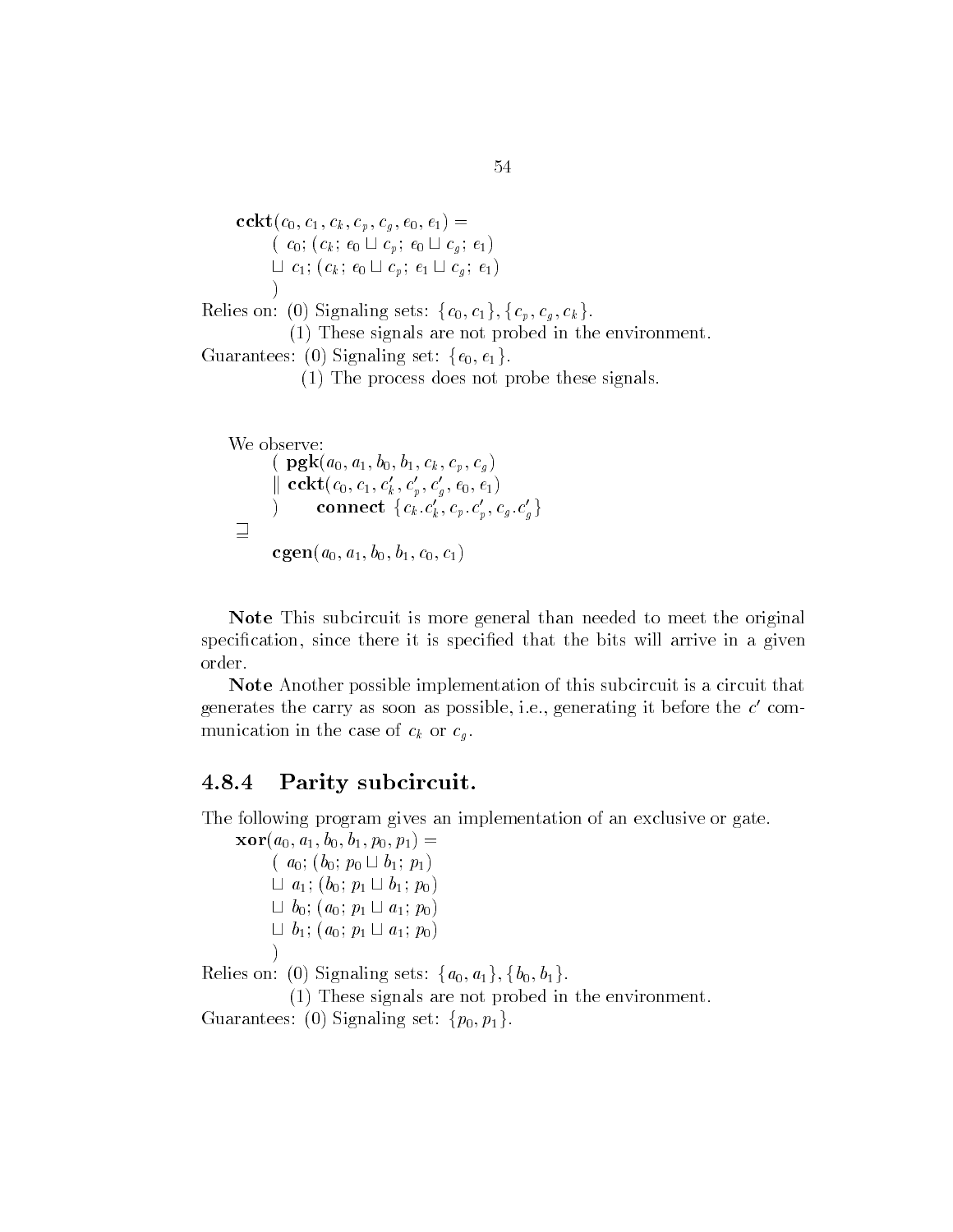- The process does not probe these signals

The component is implementable because, projected onto the signaling sets, it is in the class  $cc$ .

```
We observe:
                                                   x - 1 - 1 - 0 products to the property of the property of the property x - 1 - 0ka ka
                                                   \{ \begin{array}{l} \parallel \ \mathbf{Xor}(\,c_0,\,c_1,\,p_0,\,p_1,\,a_0,\,a_1) \ \mathrm{\quad \quad } \ \mathrm{\quad \quad } \ \mathrm{\quad \quad } \ \mathrm{\quad \quad } \ \mathrm{\quad \quad } \ \mathrm{\quad \quad } \ \mathrm{\quad \quad } \ \mathrm{\quad \quad } \ \mathrm{\quad \quad } \ \mathrm{\quad \quad } \ \mathrm{\quad \quad } \ \mathrm{\quad \quad } \ \mathrm{\quad \quad } \ \mathrm{\quad \quad } \ \mathrm{\quad \quad } \ \mathrm{\quad \quad } \ \mathrm{\quad \quad } \ \mathrm{\quad \quad } \ \mathrm{\quad \quad } \ \mathrm{\quad \quad } \ \mathrm{\quad \quad } \ \\equiv
```
ו ניס יום - ניס - נני ניס - נני ניס - ניס - ניס - מ

#### -----Iteration

```
Using Theorem (4.72) we conclude
                               \binom{1}{0} split-\binom{a}{0}, a_1, a_0, a_1, a_0, a_0ka ka
                                      {\rm splus} \mathcal{L}(v_0, v_1, v_0, v_1, v_0, v_1)\mathbf{u} \in \mathbb{R} , we have \mathbf{v} \in \mathbb{R} , we have \mathbf{u} \in \mathbb{R} , we have \mathbf{u} \in \mathbb{R}\parallel \frac{\textrm{spit}}{1} \parallel \frac{\textrm{spit}}{2}ka ka
                                      cgen(a_0^-, a_1^-, b_0^-, b_1^-, c_0^-, c_1^-, e_0, e_1)\textbf{connect}\quad \{a_0^\prime,a_0^{\prime\prime\prime},a_0^{\prime\prime\prime},a_0^{\prime\prime\prime\prime},b_0^\prime.b_0^{\prime\prime\prime},b_0^{\prime\prime},b_0^{\prime\prime\prime\prime},c_0^\prime,c_0^{\prime\prime\prime},c_0^{\prime\prime},c_0^{\prime\prime\prime\prime},c_0^{\prime\prime\prime\prime},c_0^{\prime\prime\prime\prime},c_0^{\prime\prime\prime\prime},c_0^{\prime\prime\prime\prime},c_0^{\prime\prime\prime\prime},c_0^{\prime\prime\prime\prime},c_0^{\prime\prime\prime\prime},c_0^p_0. \, p_0', \, p_1. \, p_1', \, c_k. \, c_k', \, c_p. \, c_g', \, c_g. \, c_g \, \}\existsfa
```
#### 4.9 **Example: Memory**

In this section we study some memories. We do not give calculations, the purpose of this section is to show that even though our language is very limited, there are interesting programming (circuit-design) examples that fall within its scope

#### -----One die memory

We define a one-bit memory thus: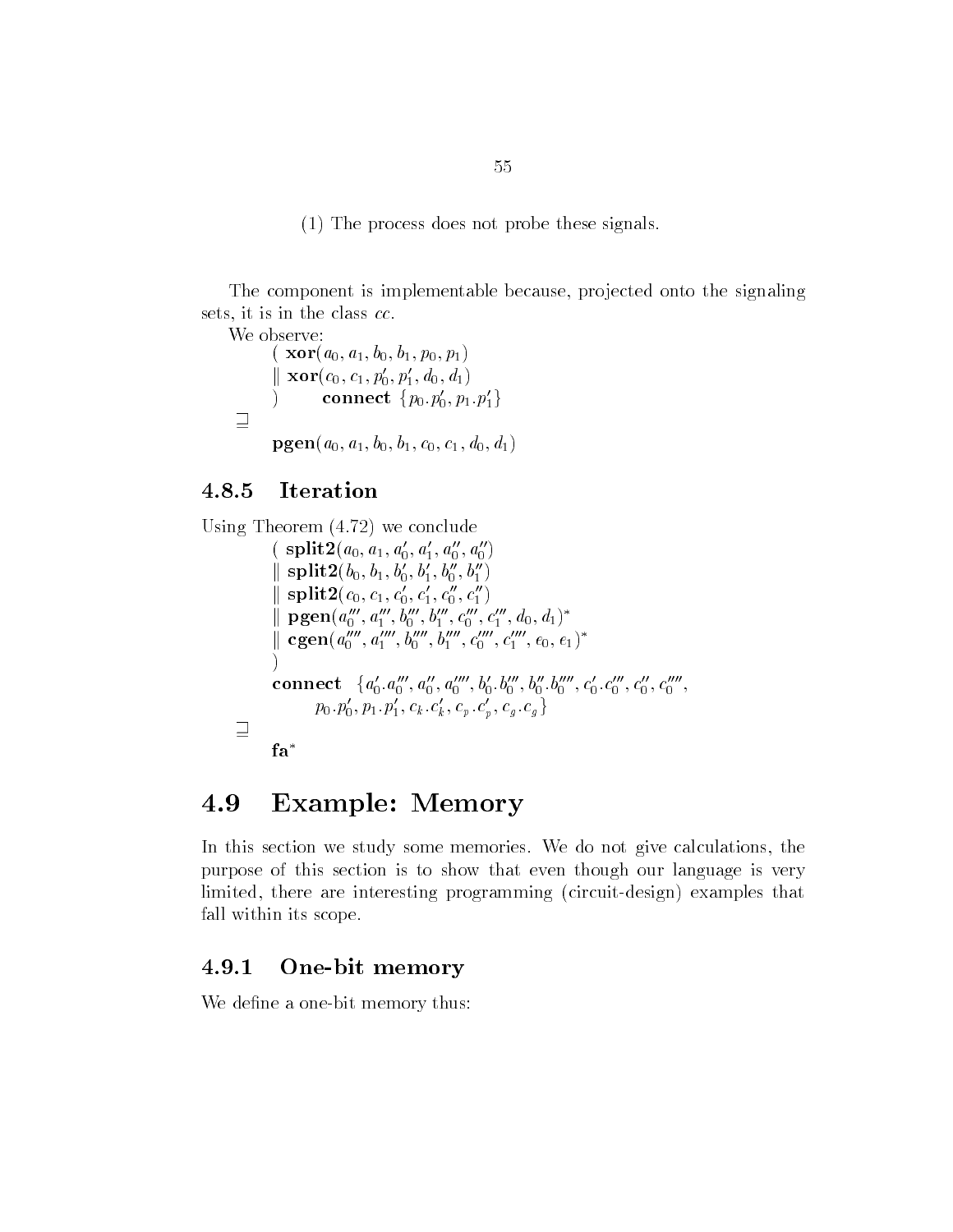$\mathbf{mem}(r, d_0, d_1, w_0, w_1) = ( \; M_\mathbf{s}(x'_0, x'_1) \| M_\mathbf{i}(r, d_0, d_1, w_0, w_1, x'_0, x'_1) \; )$ connect  $\{x_0 . x'_0 , x_1 . x'_1\}$  $M_s(x'_0, x'_1) = x'_0$ ;  $(x'_0, x'_0 \sqcup x'_1; x'_1)^*$  $\cdots$   $\cdots$   $\cdots$   $\cdots$   $\cdots$   $\cdots$   $\cdots$   $\cdots$   $\cdots$   $\cdots$   $\cdots$   $\cdots$  $(x_0; (r; d_0; x_0 \sqcup w_0; x_0 \sqcup w_1; x_1))$  $\sqcup x_1; (r; d_1; x_1 \sqcup w_0; x_0 \sqcup w_1; x_1)$  $\mathbf{I}$  and  $\mathbf{I}$ 

# Selector, control, and merge

We define a selector process S for a fixed integer n,  $n > 0$ :

S are all the second that the second the second second and second the second second second second second second  $(a_{i_0}; (ai_0; au_0 \sqcup ai_1; au_1)^{n-1})$  $\Box$  ai<sub>1</sub>;  $(ai_0; ad_0 \Box a i_1; ad_1)^{n-1}$   $)$ \*

The selector takes an  $n$ -bit sequence of bits as input and, depending on the value of the first bit, sends the remaining  $n-1$  bits on  $au_0$ ,  $au_1$  or  $ad_0$ ,  $ad_1$ .

We decide to encode the memory action in the last two bits. Control process C translates those last two bits into the appropriate signals for the one bit memory.

$$
C(a_0, a_1, r, w_0, w_1) =
$$
  
( $a_0$ ; ( $a_1 \sqcup a_0$ );  $r$   
 $\sqcup a_1$ ; ( $a_0$ ;  $w_0 \sqcup a_1$ ;  $w_1$ )  
)\*

The merge process is defined as follows.

Dau- au- ad- ad- ao- ao  $(au_0; a o_0 \sqcup au_1; a o_1 \sqcup ad_0; a o_0 \sqcup ad_1; a o_1)^*$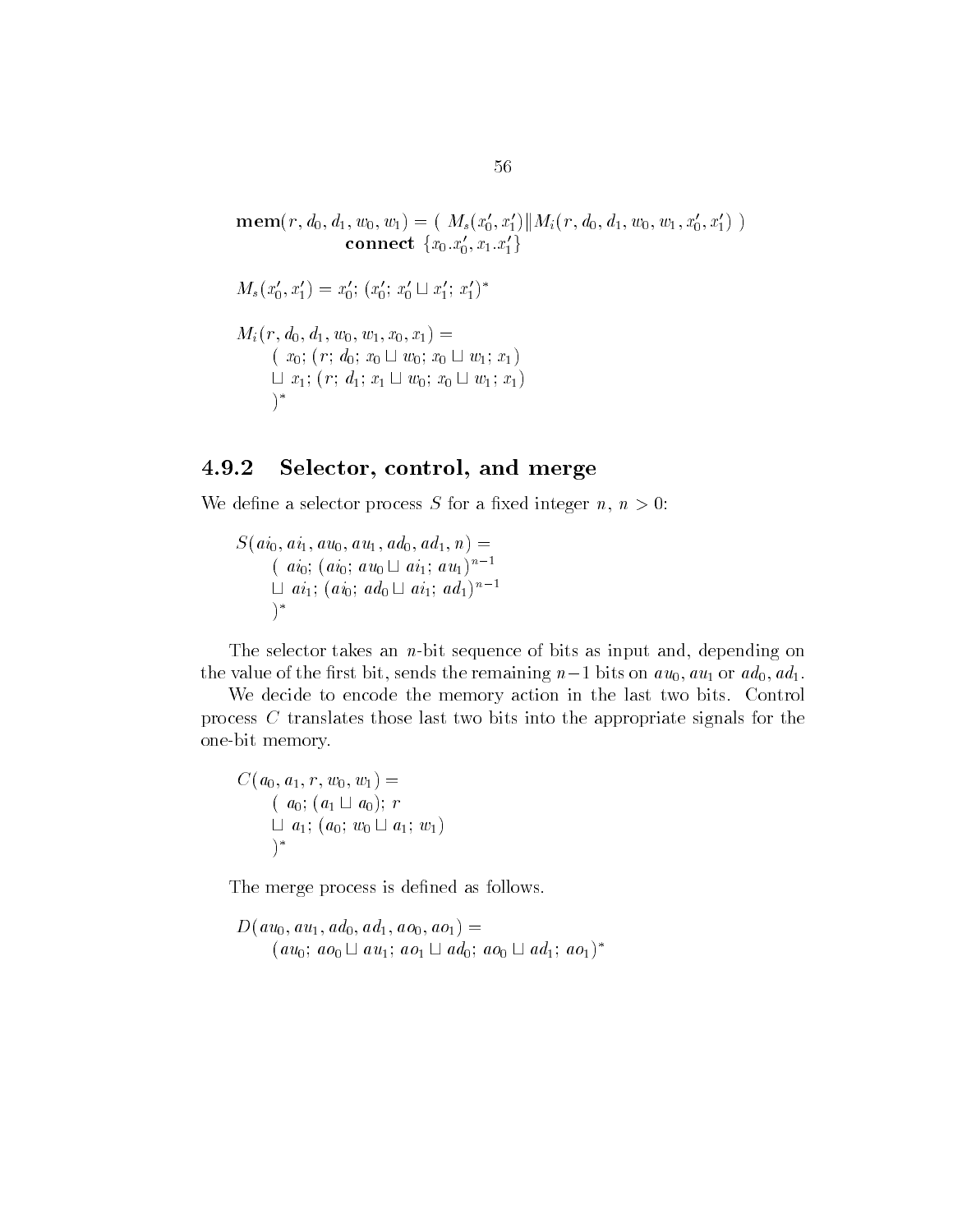

Figure - Four bit memory - Four bit memory - Four bit memory - Four bit memory - Four bit memory - Four bit me<br>The contract of the contract of the contract of the contract of the contract of the contract of the contract o

#### -----Four bit memory

And example four bit memory is shown in Figure -

When we try to argue that this collection of processes is implementable, a problem arises For all processes except the merge it is easy to argue that they are implementable as a consequence of the signaling-set conventions. However, we cannot guarantee that the guards of the merge processes are mutually exclusive if the environment attempts a sequence of read actions A possible solution is to synchronize between the last  $D$  process and the first S process after every write. This, however, means that the memory can only process one write action at a time We discuss a less restrictive solution in the next subsection

#### -----Pipelined memory

The solution presented here is inspired by  $[26]$ . We modify the processes S and  $D$  to  $S'$  and  $D'$  and introduce a new process  $B$ .

We move the  $r/w$  bit to the front of the packet. A packet now consists of

57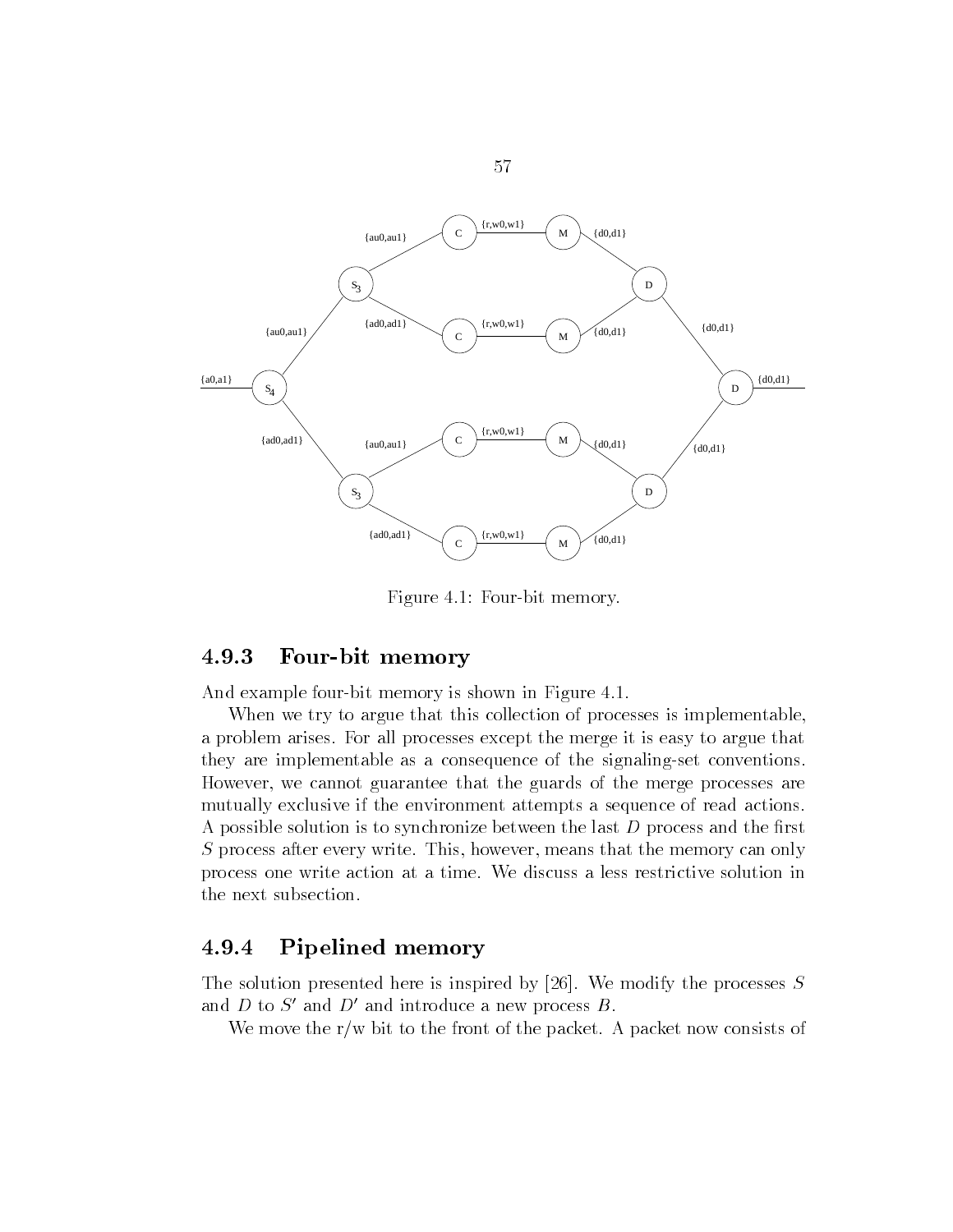

Figure 4.2: Pipelined four-bit memory.

the r/w bit, followed by  $n-2$  address bits, followed by the w0/w1 bit, which carries no meaning in the case of a read

$$
S'(ai_0, ai_1, au_0, au_1, ad_0, ad_1, s_0, s_1, n) =
$$
  
\n
$$
(ai_0; (ai_0; (au_0 || s_0); (ai_0; au_0 \sqcup ai_1; au_1)^{n-2}
$$
  
\n
$$
\sqcup ai_1; (ad_0 || s_1); (ai_0; ad_0 \sqcup ai_1; ad_1)^{n-2}
$$
  
\n
$$
\sqcup ai_1; (ai_0; au_1; (ai_0; au_0 \sqcup ai_1; au_1)^{n-2}
$$
  
\n
$$
\sqcup ai_1; ad_1; (ai_0; ad_0 \sqcup ai_1; ad_1)^{n-2}
$$
  
\n
$$
)
$$
  
\n
$$
(*)
$$

Process  $S'$  first receives the r/w bit. In the case of a read the next bit is read to determine whether to route the packet up or down. Next the  $r/w$  bit is sent up or down, and the first bit of the address is sent to the last merging process through a series of buffers. Finally the remaining bits are copied up or down

In the case of a write, the only difference is that no merging information

58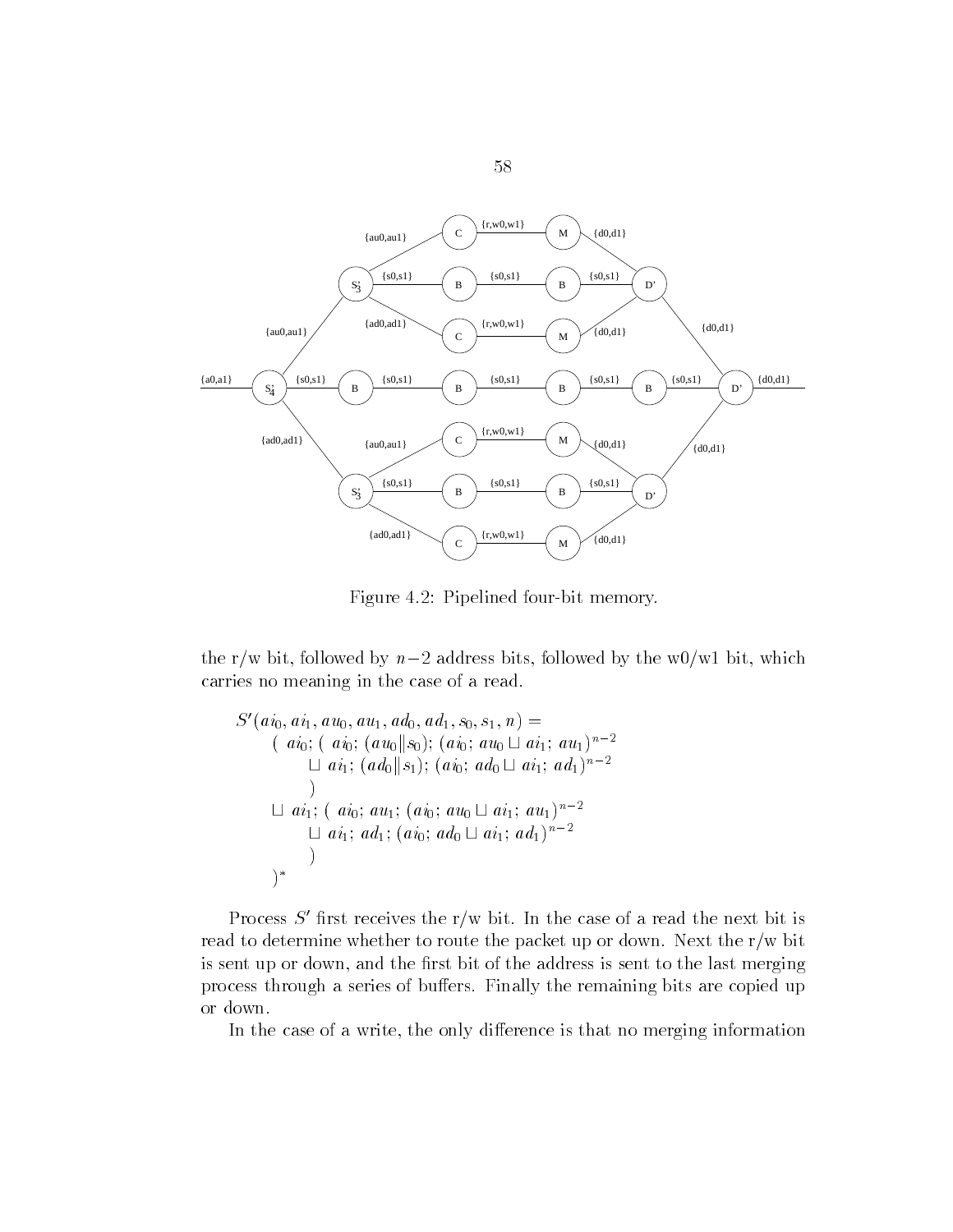is sent

$$
D'(s_0, s_1, au_0, au_1, ad_0, ad_1, ao_0, ao_1) =(s_0; (au_0; ao_0 \sqcup au_1; ao_1)\sqcup s_1; (ad_0; ao_0 \sqcup ad_1; ao_1))*
$$

Process  $D'$  differs from process  $D$  in that it first receives a bit indicating whether a bit from the up or the down incoming channel is next. It is easy to reason that the order between different read operations is maintained with this construction

Process  $B$  is a buffer.

$$
B(a i_0, a i_1, a o_0, a o_1) =
$$
  
(a i<sub>0</sub>; a o<sub>0</sub>  $\sqcup$  a i<sub>1</sub>; a o<sub>1</sub>)<sup>\*</sup>

All processes used in this example are implementable: mutual exclusion of the first communications in alternatives of an angelic choice can easily be shown to be mutually exclusive, as we have done in the previous section. Hence we could use the calculus we have introduced in this chapter to verify whether this memory is a refinement of another, or whether it meets a given specification.

#### 4.10 Example: Mutual exclusion

In this section we study mutual exclusion The solution requires the use of arbiters, and hence we cannot treat this problem fully within our calculus.

We formulate the problem thus:

give processes a-give-give-give-set of pairs in the pairs X such that  $\sim$ 

$$
((A_0; a; B_0)^{\dagger} || (A_1; b; B_1)^{\dagger} || (A_2; c; B_2)^{\dagger} || M )
$$
  
= (a \sqcap b \sqcap c)^{\dagger}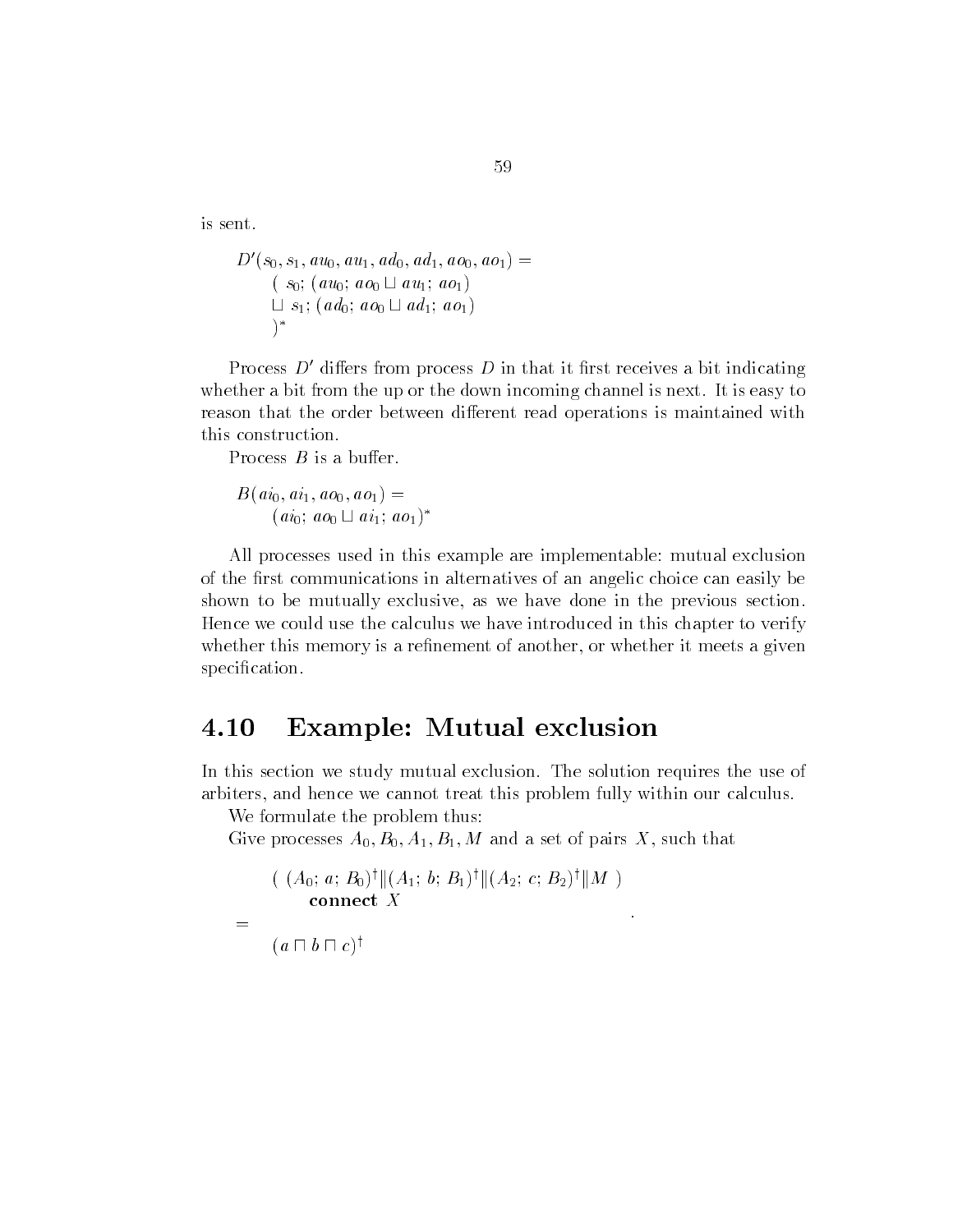

Figure 4.3: Mutual exclusion on a ring.

 $A_0 = x$ ;  $x$   $D_0 = x$  $A_1 = y$ ; y  $B_1 = y$  $A_2 = z \cdot z$   $D_2 = z$  $M = (S_a \| S_b \| S_c)$ connect  $\{u.u', v.v', w.w'\}$  $S_a = (A {\parallel} M_a)$ connect  $\{a_0.a_0', a_1, a_1'\}$  $S_b = (B \| M_b)$ connect  $\{b_0.b_0', b_1.b_1'\}$  $S_c = (\mathit{C} \| M_c)$ connect  $\{c_0. c'_0, c_1. c'_1\}$  $M_a = a'_0; (a'_0; a'_0 \sqcup a'_1; a'_1)^*$  $M_b = b'_1; (b'_0; b'_0 \sqcup b'_1; b'_1)^*$  $M_a = c_1'; (c_0'; c_0' \sqcup c_1'; c_1')^*$  $A = (a_0; (u; u; a_1 \sqcup x; x; x; a_0))$  $\Box a_1$ ;  $(u; w'; w'; u; a_1 \Box x; w'; w'; x; x; a_0)$  )\*  $B = (b_0; (v; v; b_1 \sqcup y; y; y; b_0))$  $\Box b_1$ ;  $(v; u'; v; b_1 \Box y; u'; u'; y; y; b_0)$  )\*  $C = (c_0; (w; w; c_1 \sqcup x; x; x; c_0))$  $\sqcup c_1$ ;  $(w; v'; v'; w; c_1 \sqcup z; v'; v'; z; z; c_0)$  )\*  $X = \{x.x', y.y', z.z'\}$ 

The solution is added from  $\mathbb{R}^n$  is coined representation in the solution is coined representation in the solution is considered from  $\mathbb{R}^n$ We give an informal discussion only. Each slave process  $S_i$  has a one-bit memory  $M_i$  associated with it. The one bit memory encodes whether the process morning that there is not state  $\lambda$  and  $\lambda$  in the state  $\lambda$  in the state  $\alpha$  is a state  $\alpha$ 

60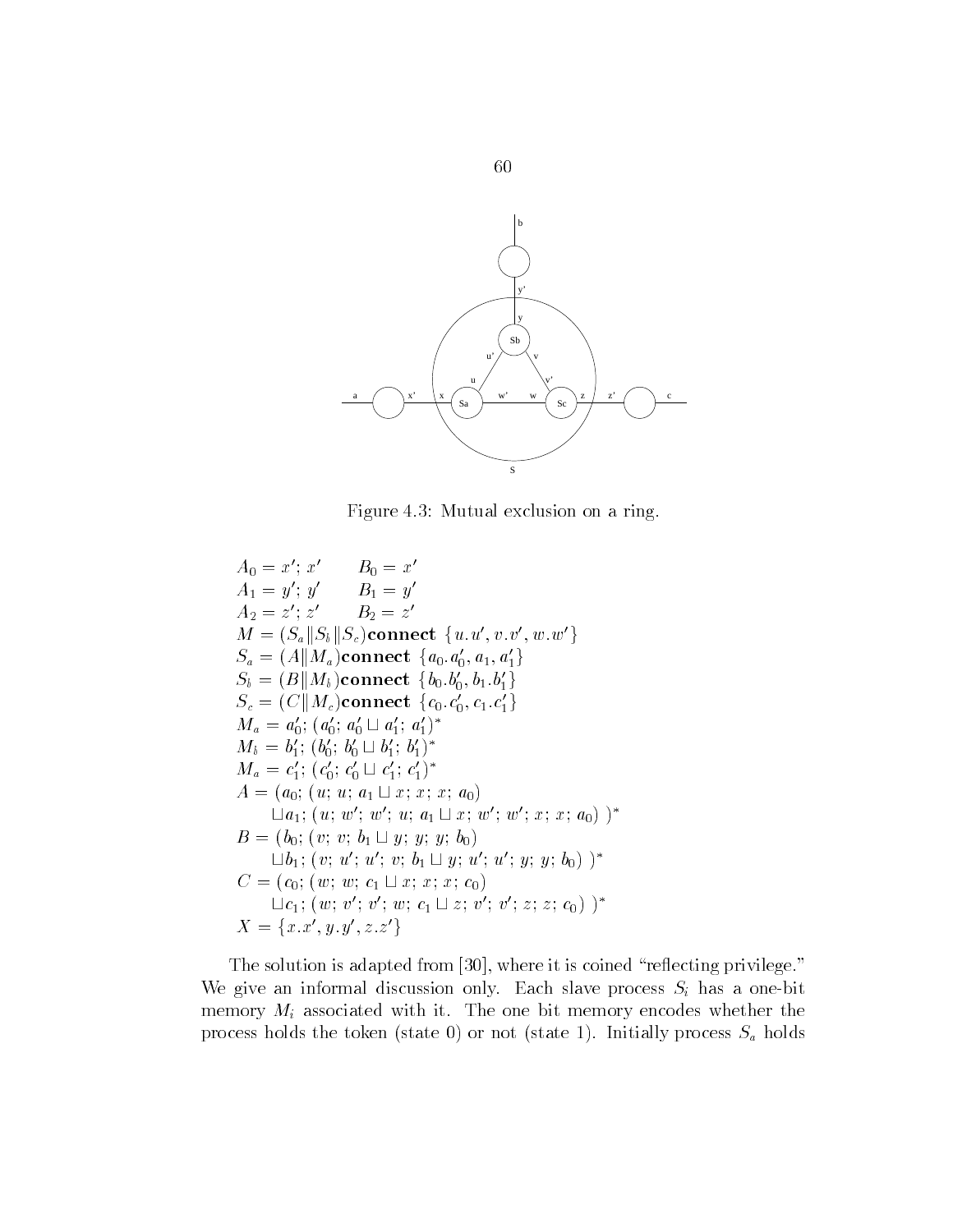the token. There are four possible actions:

If subprocess A holds the token  $(a_0)$  and receives a request from  $S_b(u)$ . the request is granted immediately  $(u)$  and the process loses the token  $(a_1)$ .

If subprocess A does not hold the token  $(a_1)$  and receives a request  $S_b$  $(u)$ , the token is obtained from  $S_c$   $(w'; w')$  and granted  $(u)$ . The process finally does not hold the token  $(a_1)$ .

If subprocess A holds the token  $(a_0)$  and receives a request from its master  $(x)$ , the request is granted  $(x)$  and the token returned when the master is done  $(x)$ . The process finally holds the token  $(a_0)$ .

If subprocess A does not hold the token  $a_1$  and receives a request for the token from its master  $(x)$  and it does not hold the token  $(a_1)$ , the token is obtained  $(w'; w')$  and the request is granted  $(x)$ . The token is returned when the master is done  $(x)$ , and the process continues to hold the token  $(a_0)$ .

Observe that even though signaling set  $\{a_0, a_1\}$  is probed both in process A and in process  $M_a$ , the probes are on every other communication and out of phase. Hence these angelic choices are implementable.

However, the other angelic choices in process  $A$  do not have mutually exclusive first communications. Hence an arbiter is required to implement them, and we cannot rely on our calculus to prove the correctness of the solution. Examples such as this one are the reason for studying a different operational model in Chapter

#### 4.11 Summary

In this chapter we have introduced a model for describing processes with angelic and demonic nondeterminism, sequential composition, parallel composition, and **connect** composition. We have introduced a refinement relation, which led to the introduction of equivalence classes. All operators are monotonic with respect to the refinement ordering and preserve process equivalence

The equivalence classes form a complete lattice, with demonic and angelic nondeterminism as its meet and join This fact allows us to introduce iteration through a fixed point equation. We have introduced two kinds of iteration: angelic and demonic.

We have studied duals in this lattice and their algebraic properties. Duals of processes have been related to the most demonic environment in which a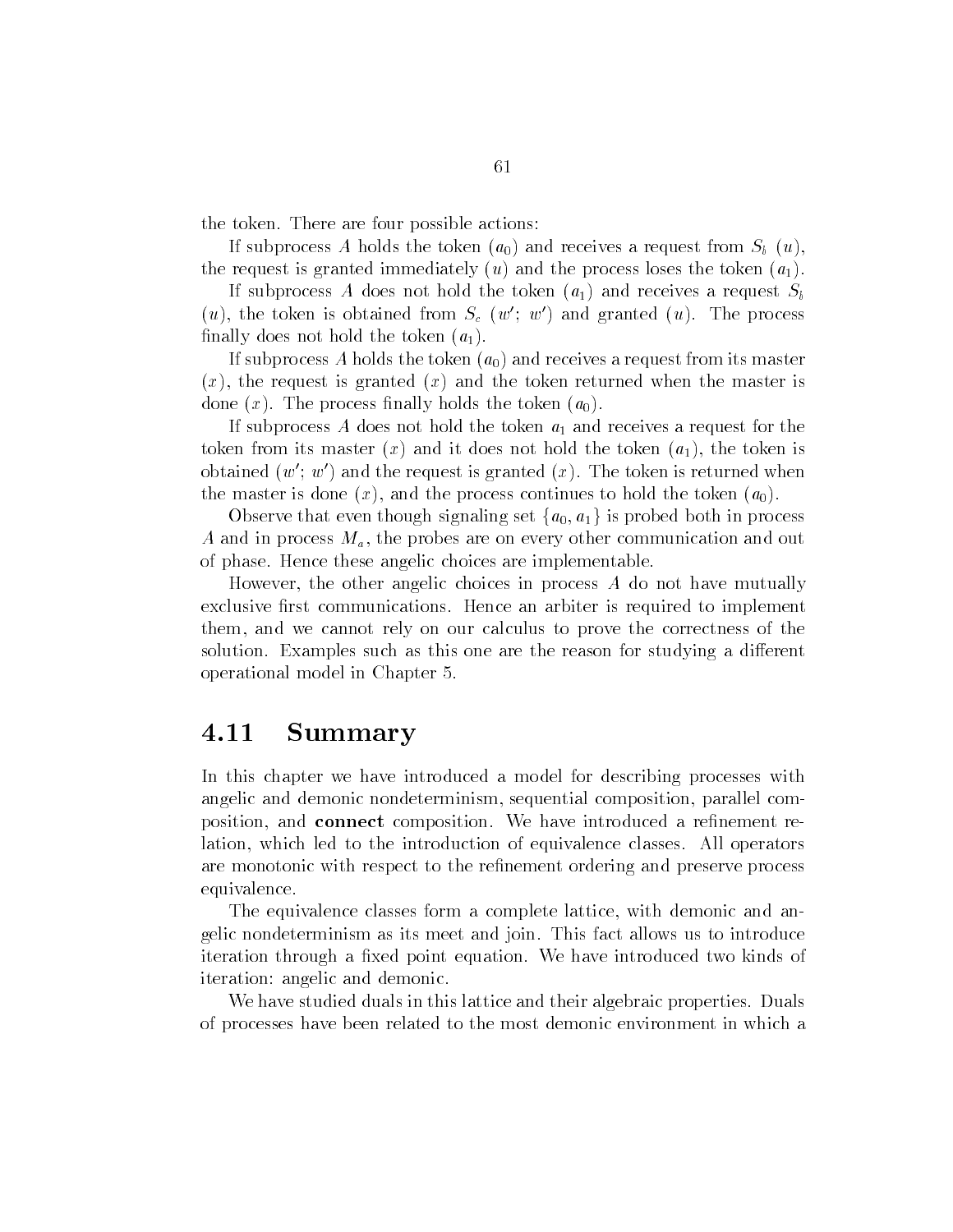process will not deadlock

We have studied conditions under which the constructs we have defined, in particular angelic choice, can be implemented. We have shown that we can specify such conditions in a way that retains compositionality of our theory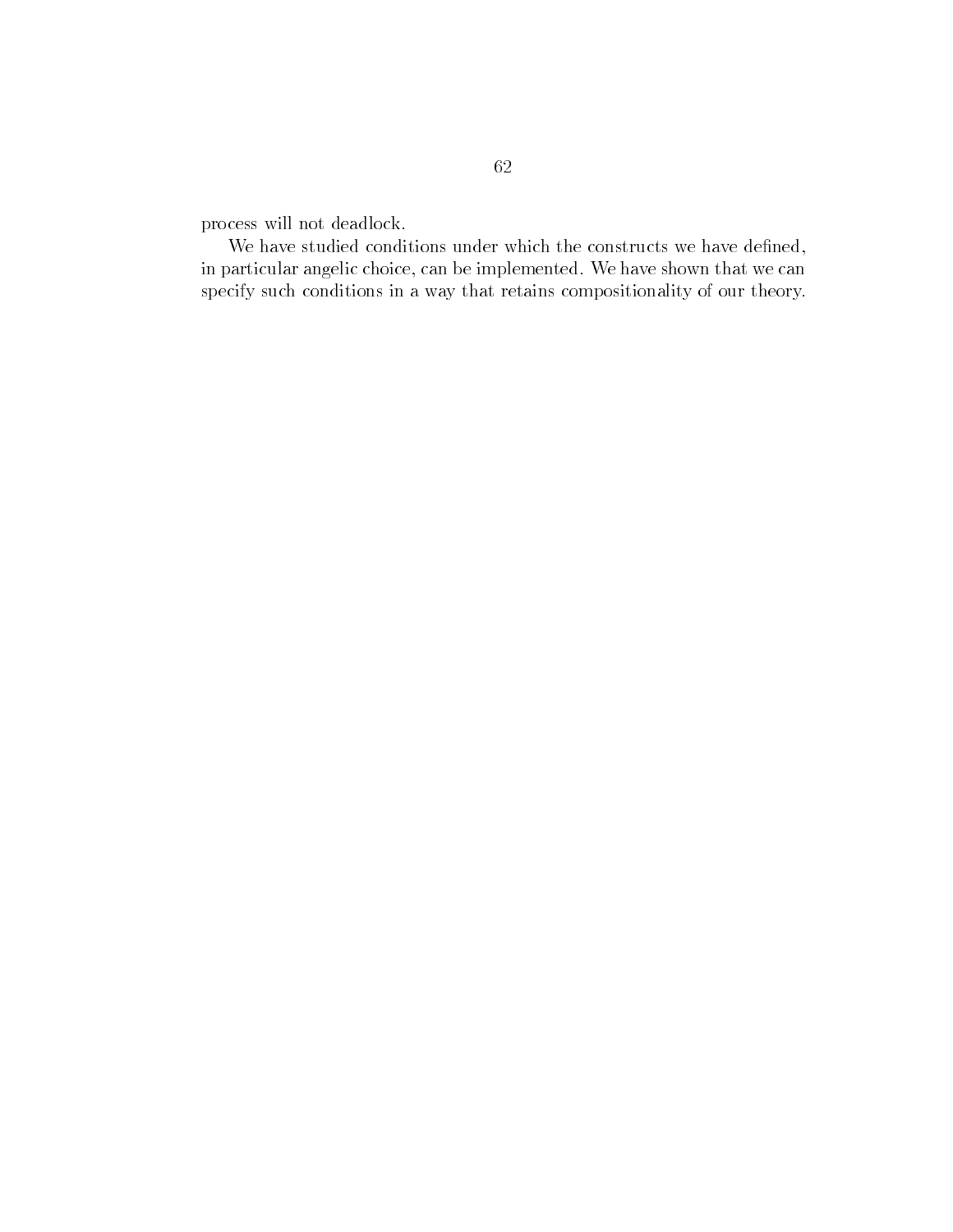## Chapter 5

# An operational model for a language with probes

In this chapter we present an operational model that can be used as a basis for an extension of the language discussed in the previous chapters. We clarify the restrictions mentioned in the previous chapter, and we indicate why a language that deals successfully with all the semantic aspects of the model presented in this chapter will have much more complicated algebraic properties

Operational models abound in the literature The one we present here distinguishes itself from all others by treating probes explicitly

#### $5.1$ Operational model

Our operational model for processes consists of a set of nodes, a set of labeled directed edges, and two special nodes: the initial node and the final node. Edges are labeled with symbols from a set of actions extended with a special empty  $(\epsilon)$  action, with a pair of actions, or with a probed action. The main distinction between this model and a transition graph, that it resembles, is that choice is understood to be demonic If more than one transition is possible from a given node (state), the process makes a demonic choice. An  $\epsilon$  transition is always possible; other actions are possible if the environment can participate in them

We represent a process as a four-tuple: set of nodes, edges, initial node,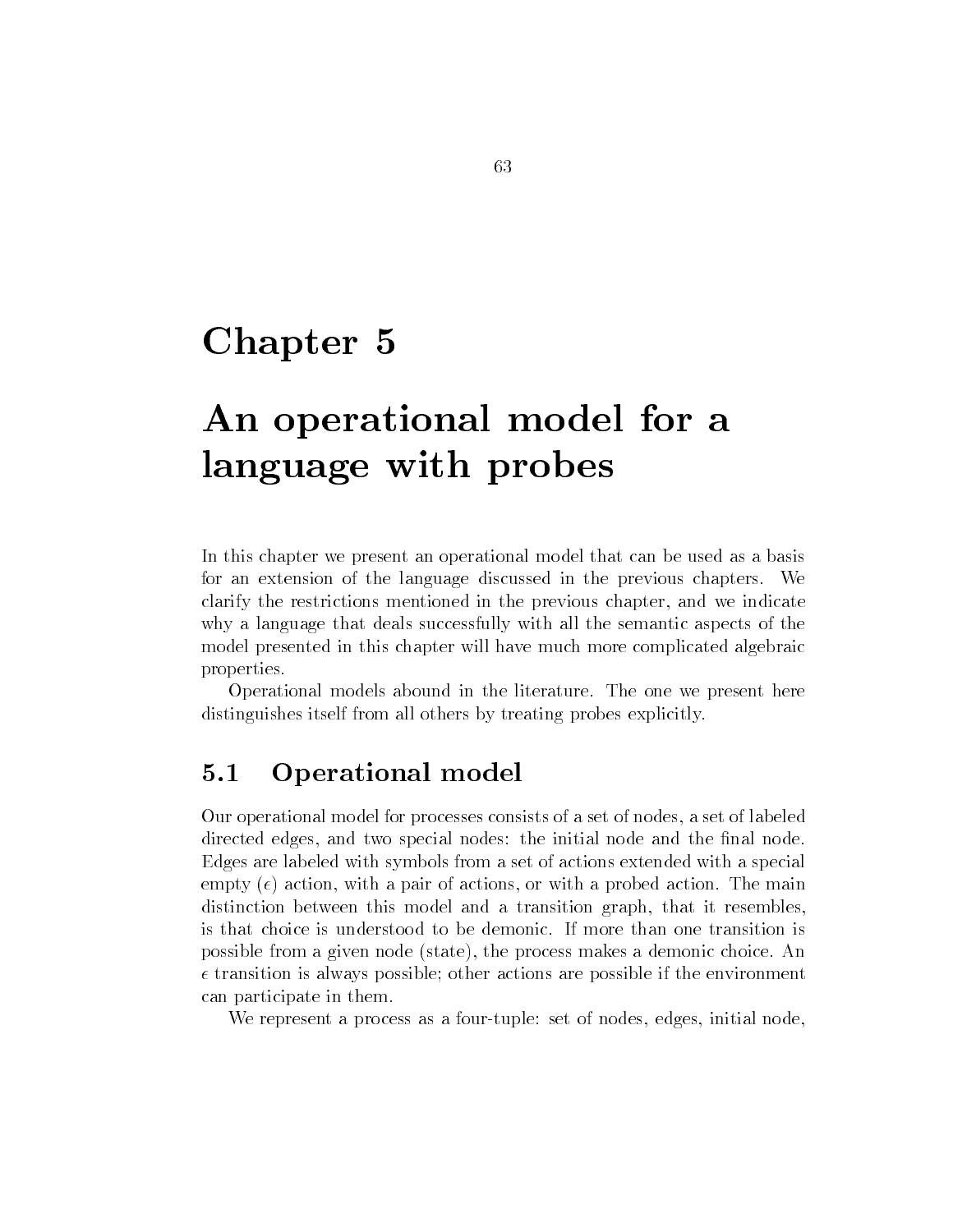



Figure - skip and deadlock



Figure 5.2:  $a,\overline{a}$ , and  $a.b$ .

and final node. A process is represented by an upper case letter such as  $S$  or T. We define  $S = \langle S \text{ nodes}, S \text{ edges}, S \text{ in } S \text{, fin} \rangle$ . **Nodes** is the set of all nodes, Edges is the set of all edges, Atoms is the set of all actions, Probes is the set of all probed actions, and **Pairs** is the set of all pairs of actions. An edge is represented by a triple: initial node, target node, and label.

In Figure - we have depicted two basic processes skip and deadlock They correspond to the four-tuples

 $\mathbf{deadlock} = \langle \{I, F\}, \{\}, I, F\}$  $F \rangle$  skip =  $\langle \{I, F\}, \{\langle I, F, \epsilon \rangle\}, I, F \rangle$ 

In Figure 5.2 we have depicted three kinds of processes with one labeled transition

$$
a = \langle \{I, F\}, \{\langle I, F, a \rangle\}, I, F \rangle \qquad \overline{a} = \langle \{I, F\}, \{\langle I, F, \overline{a} \rangle\}, I, F \rangle
$$
  

$$
a.b = \langle \{I, F\}, \{\langle I, F, a.b \rangle\}, I, F \rangle
$$

Sequential composition between processes is depicted in Figure 5.3 and is defined as follows.

$$
S; T
$$
  
=  $\langle S.nodes \cup T.nodes, S. edges \cup T. edges \cup \langle S.fnn, T.ini, \epsilon \rangle, S.ini, T.fin \rangle$ 

Choice composition between processes is depicted in Figure 5.4 and is defined as follows.

64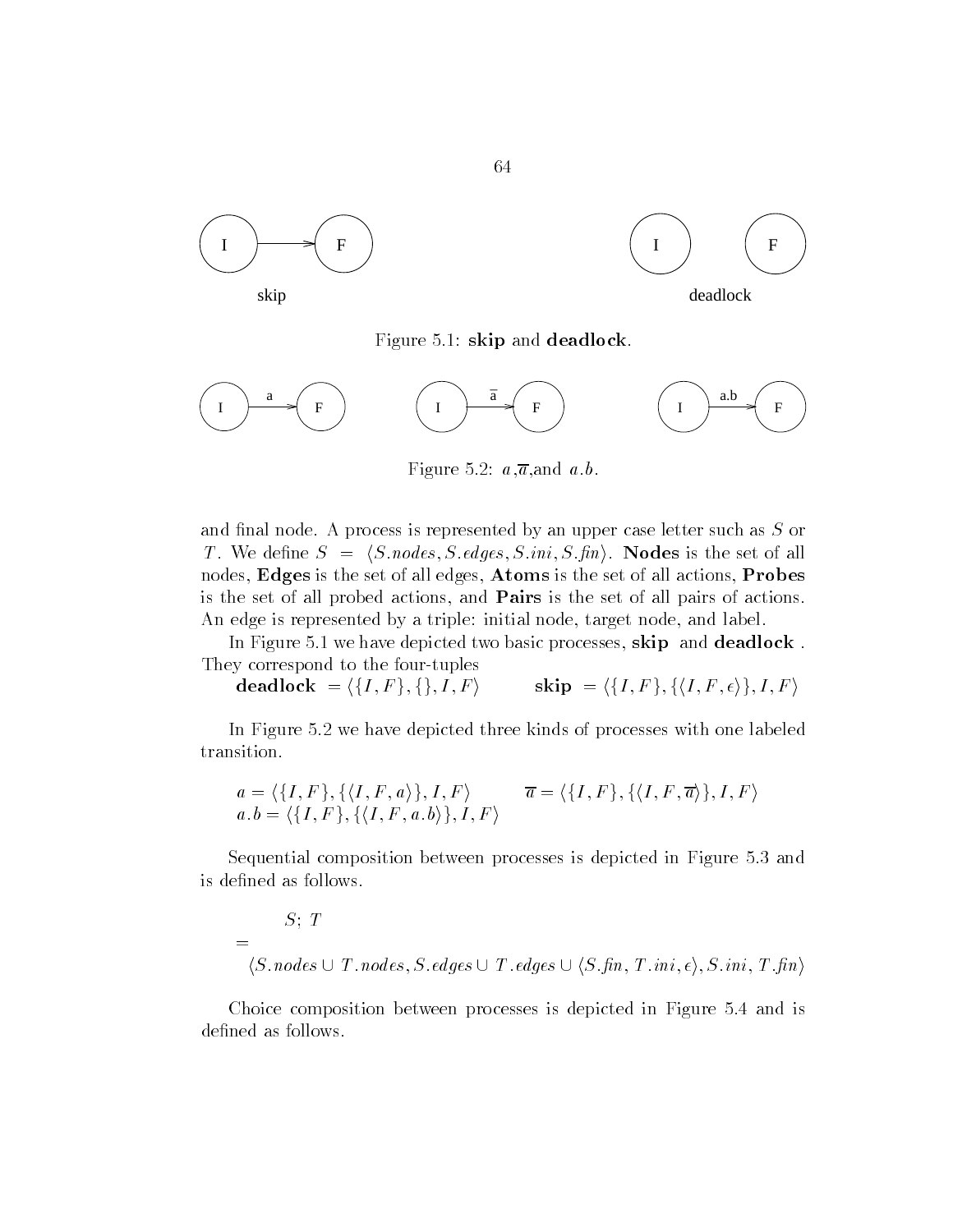

 $\hat{\phi}$ 

S ; T

Figure 5.3: Sequential composition.



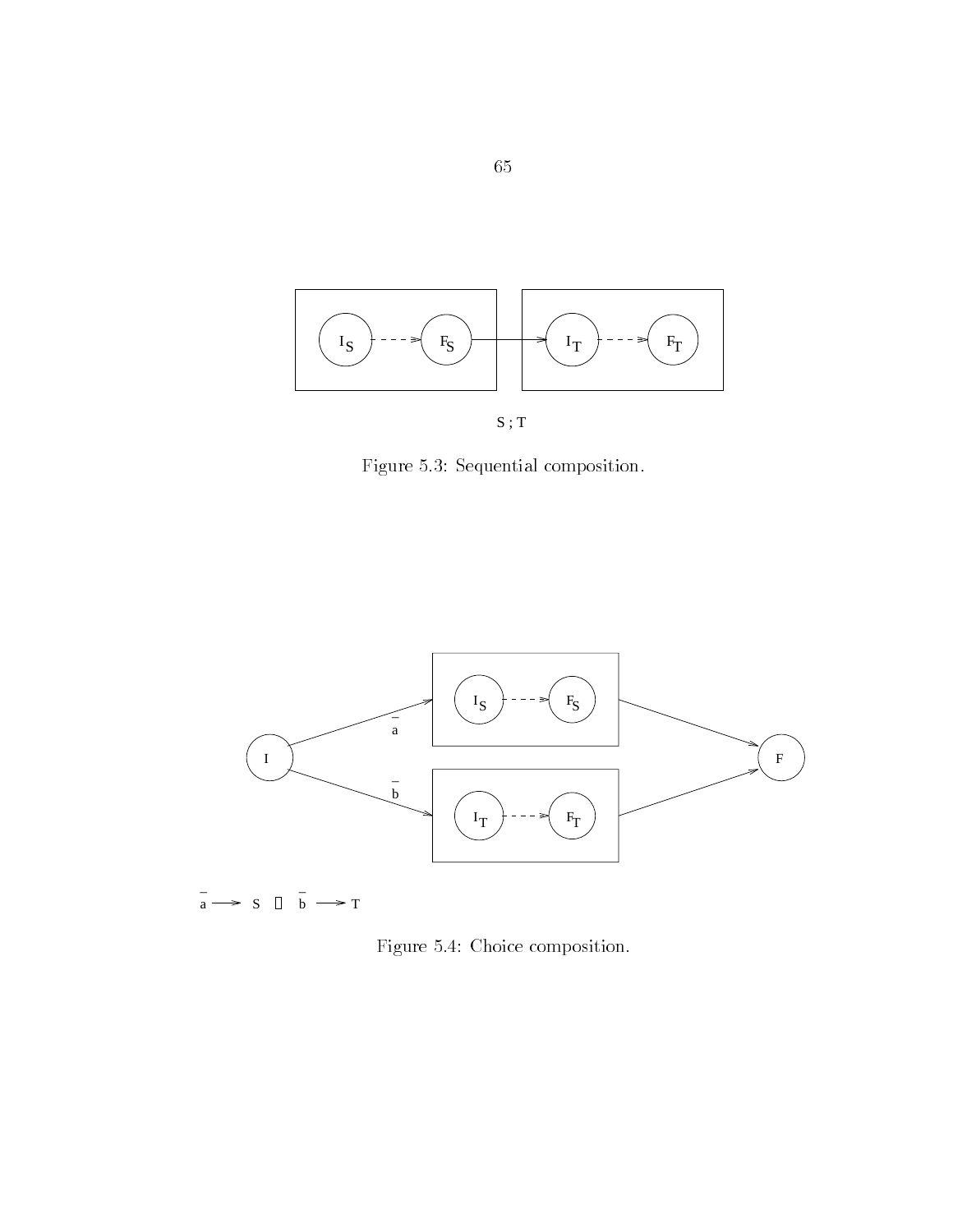

Figure 5.5: Demonic composition.

$$
= \frac{\overline{a_0} \to S_0 \parallel \dots \parallel \overline{a_n} \to S_n}{\langle \{I, F\} \cup \cup (i : 0 \le i \le n : S_i \text{ nodes}) \rangle}, \cup (i : 0 \le i \le n : \{\langle I, S_i \text{ in } i, \overline{a_i} \rangle, \langle S_i \text{ .} fin, F, \epsilon \rangle\})
$$
  
\n
$$
\cup \cup (i : 0 \le i \le n : S_i \text{ .} edges)
$$
  
\n
$$
, I, F \rangle
$$

Demonic composition between processes is depicted in Figure 5.5 and is defined as follows.

$$
= \begin{cases} S_0 \sqcap \ldots \sqcap S_n \\ \langle \{I, F\} \cup \cup (i : 0 \le i \le n : S_i \text{ nodes}) \\ , \cup (i : 0 \le i \le n : \{ \langle I, S_i \text{ .} ini, \epsilon \rangle, \langle S_i \text{ .} fin, F, \epsilon \rangle \}) \\ \cup \cup (i : 0 \le i \le n : S_i \text{ .} edges) \\ , I \\ , F \\ \rangle \end{cases}
$$

An example of parallel composition between processes is depicted in Fig 

66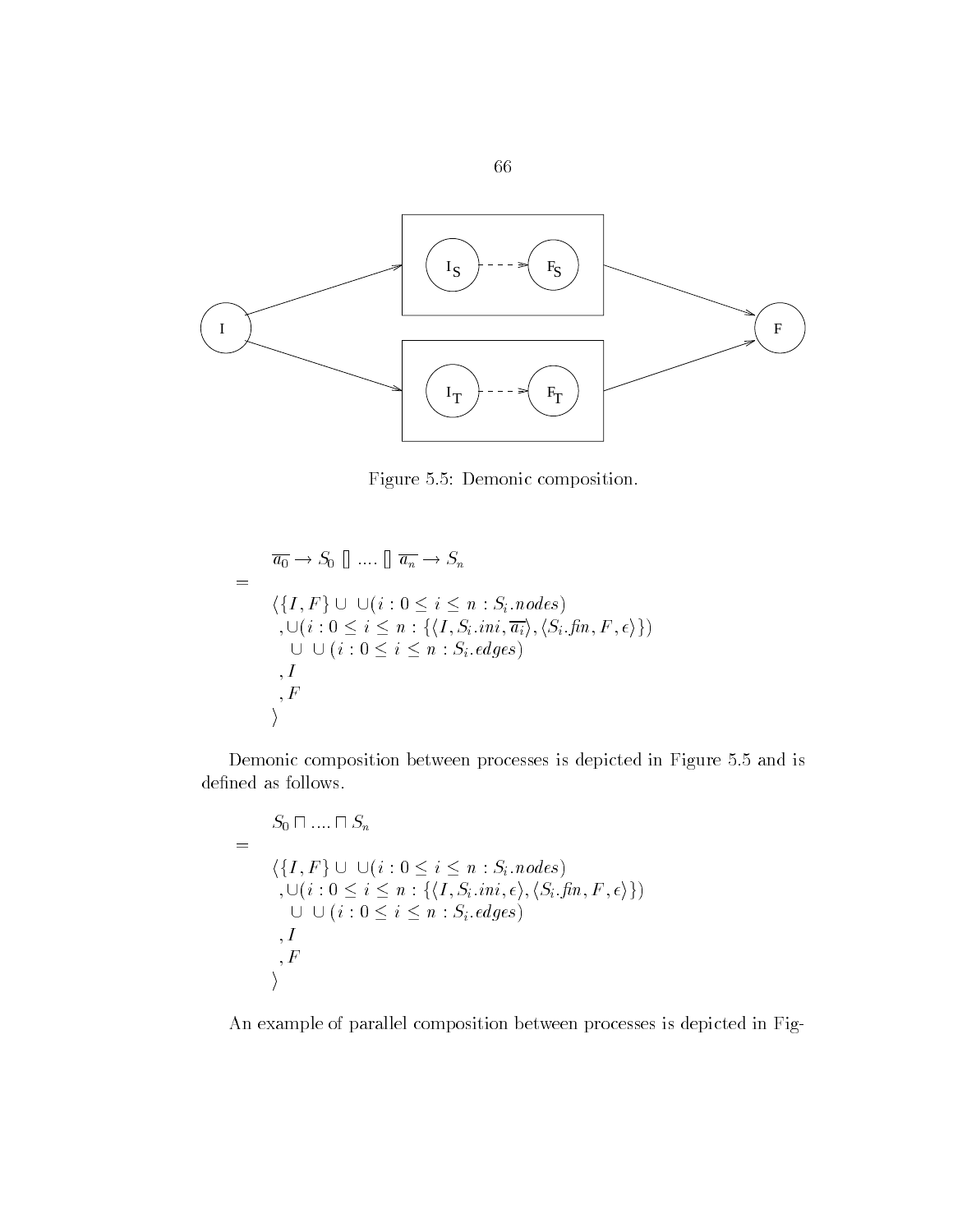

Figure 5.6: Example of parallel composition.

ure 5.6. The figure depicts  $(a, b)$   $\|(c, d)$ . Parallel composition is defined as follows. We assume that the nodes in  $S$  and  $T$  are numbered, and that they are disjoint

$$
S \parallel T
$$
\n
$$
= \langle \{i, j : n_i \in S \text{.nodes } \land n_j \in T \text{.nodes} : n_{i,j} \} \rangle
$$
\n
$$
= \langle \{i, j, k, x : \langle n_i, n_j, x \rangle \in S \text{.edges } \land n_k \in T \text{.nodes} : \langle n_{i,k}, n_{j,k}, x \rangle \} \cup \{i, j, k, x : n_k \in S \text{.nodes } \land \langle n_i, n_j, x \rangle \in T \text{.edges} : \langle n_{k,i}, n_{k,j}, x \rangle \} \cup \{i, j, k, l, x, y : \langle n_i, n_j, x \rangle \in S \text{.edges } \land \langle n_k, n_l, y \rangle \in T \text{.edges} \land x \in \text{Atoms} \land y \in \text{Atoms} : \langle n_{i,k}, n_{j,l}, x, y \rangle \}
$$
\n
$$
= \langle i, j : n_i = S \text{.ini } \land n_j = T \text{.ini} : n_{i,j} \}
$$
\n
$$
\rangle
$$

The explanation for this definition is that it is a direct product (because two processes composed in parallel can progress independently extended with possible actions in which they can both participate.

An example of connect composition between processes is depicted in Fig ure 5.7. The figure depicts  $((a, b) \| (c, d))$ connect $\{a, b\}$ . Connect composition is defined as follows.

67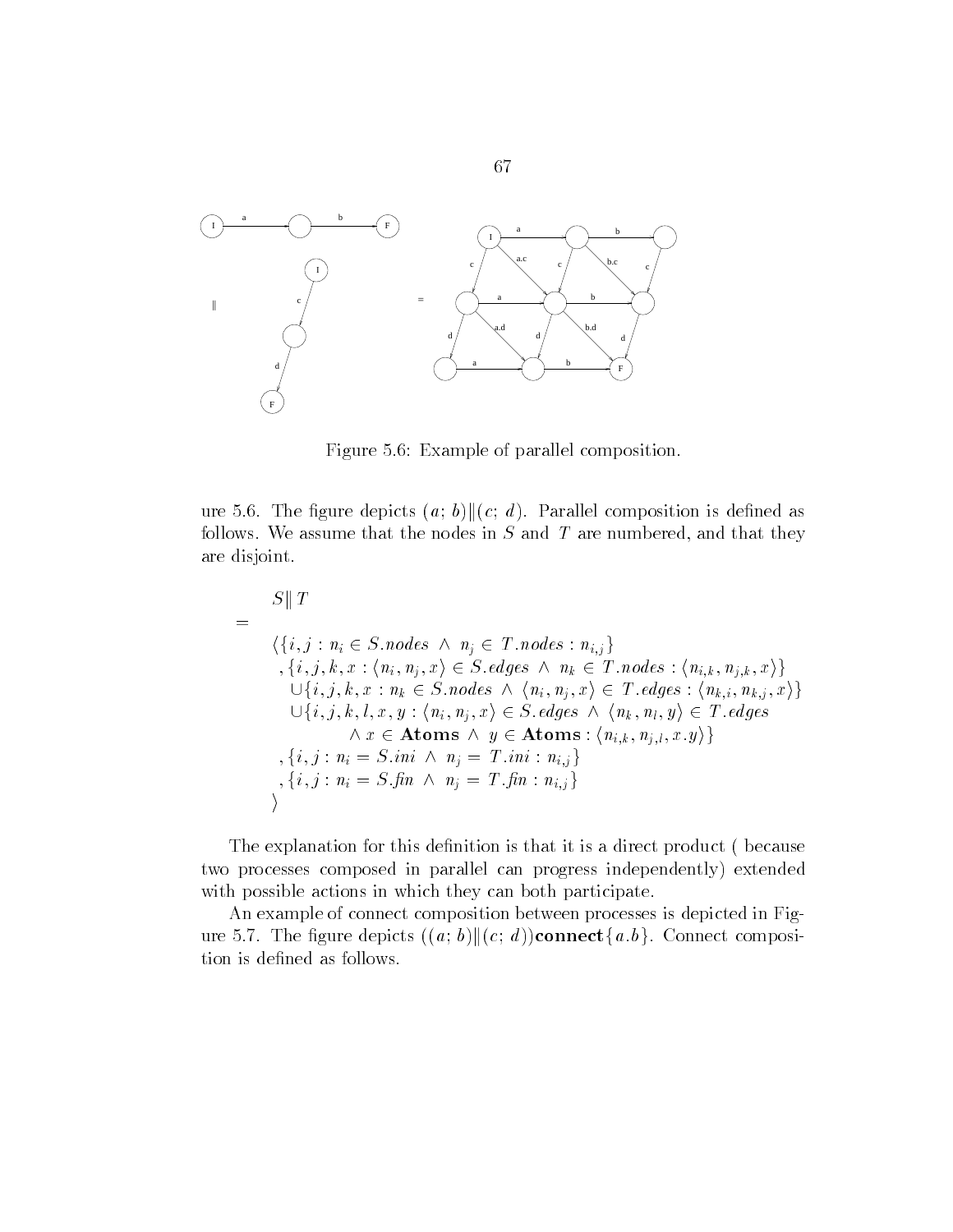

Figure 5.7: Example of connect composition.

S connect  $\{a,b\}$  $\equiv$  $\langle S$  nodes  $S.nodes$ <br>  $\{n, m, x : (n, m, x) \in S. edges \land \alpha(x) \cap \{a, b, \overline{a}, \overline{b}\} = \{\}\colon (n, m, x)\}\$  $\cup \{n, m : \langle n, m, a, b \rangle \in S$ . edges:  $\langle n, m, \epsilon \rangle \}$  $\langle m, x \rangle \in S$ .edges  $\wedge a$ <br> $\langle a, b \rangle \in S$ .edges :  $\langle n, a \rangle$  $\{n, m, x : \langle n, m, x \rangle \in S \cdot edges \land \alpha(x) \cap \{a, b, \overline{a}, b\} = \{\} : \langle n, m, x \rangle\} \cup \{n, m : \langle n, m, a \cdot b \rangle \in S \cdot edges : \langle n, m, \epsilon \rangle\} \cup \{n, m : \langle n, m, \overline{a} \rangle \in S \cdot edges \land \exists (o :: \langle n, o, b \rangle \in S \cdot edges) : \langle n, m, \epsilon \rangle\}$  $\{m, x\} \in S$ .edges  $\wedge \alpha(x) \cap$ <br>  $a.b \rangle \in S$ .edges :  $\langle n, m, \epsilon \rangle$ <br>  $\overline{\alpha} \rangle \in S$ .edges  $\wedge \exists (o :: \langle n, \cdot \rangle)$  $\cup \{n,m:\langle n,m,a.b\rangle \in S.\textit{edges} : \langle n,m,\epsilon\rangle\} \ \cup \{n,m:\langle n,m,\overline{a}\rangle \in S.\textit{edges} \ \wedge \ \exists (o::\langle n,o,b\rangle \in S.\textit{edges}):\langle n,m,\epsilon\rangle\} \ \cup \{n,m:\langle n,m,\overline{b}\rangle \in S.\textit{edges} \ \wedge \ \exists (o::\langle n,o,a\rangle \in S.\textit{edges}):\langle n,m,\epsilon\rangle\}$  $\left\{ \begin{array}{l} a.b \in S.\{edges\,:\, \langle n,m,\epsilon \rangle \} \ \hline \overline{a} \rangle \in S.\{edges\, \wedge \, \exists (o::\langle n,\delta \rangle) \in S.\{edges\, \wedge \, \exists (o::\langle n,\delta \rangle) \in S.\{does\, \wedge \, \exists (o::\langle n,\delta \rangle) \in S.\{des\, \wedge \, \exists (o::\langle n,\delta \rangle) \in S.\{des\, \wedge \, \exists (o::\langle n,\delta \rangle) \in S.\{des\, \wedge \, \exists (o::\langle n,\delta \rangle) \in S.\{des\, \wedge \, \exists (o::\$ - S ini - S -n  $\setminus$ 

The explanation for this definition is that when connecting  $a$  and  $b$ , only pair actions  $a.b$  can occur. They are hidden from the environment and therefore replaced by  $\epsilon$  transitions. Probed transitions can occur if S is in a state in which the corresponding action, i.e., a for  $\overline{b}$  and b for  $\overline{a}$ , is possible.

There are three rules for simplifying graphs.

- Unreachable parts of graphs may be removed that
- A node that has only one outgoing edge may be removed its incoming edges are then redirected to the target node of the old outgoing  $\epsilon$  edge. If the graph is a direct product of two other graphs, these simplifications may be done in the components, and a simplified graph may be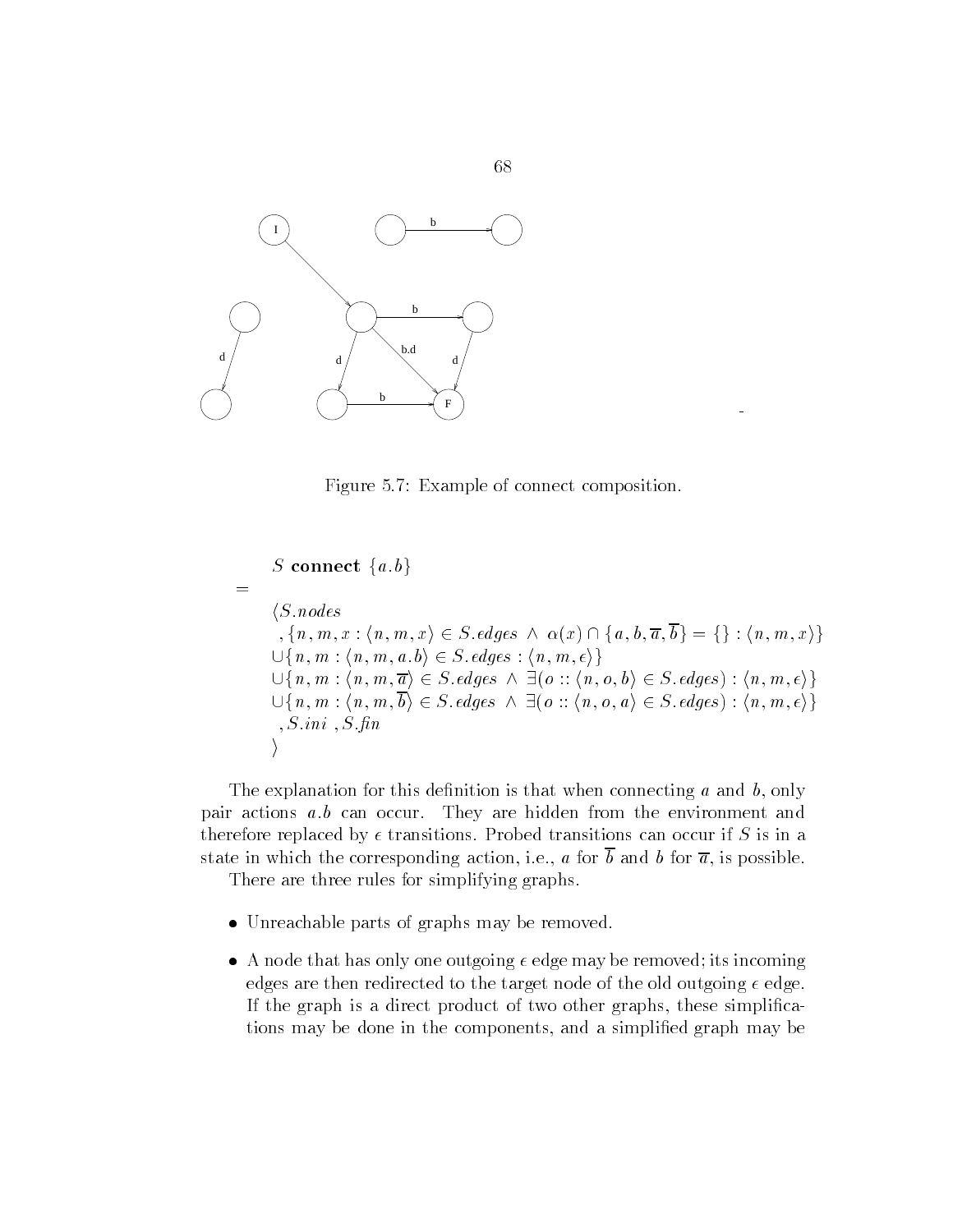

69

Figure 5.8: First example.

obtained by taking the direct product of the simplified components.

 A graph that has a path along edges from the initial node to a node with no outgoing edges that is not the final node may be simplified to deadlock

#### 5.2 Some examples

In this section we show some examples in which the operational model pre sented in the previous section deals successfully with some processes for which our process algebra was insufficient.

Our first example is

 $((\overline{a} \rightarrow a) \|(\overline{a}' \rightarrow a'))$  connect  $\{a.a', b.b'\}$  = deadlock.

The calculation is represented in Figure 5.8. The first graph represents the process before the **connect** operation; the second graph represents the connected process. Because of our third simplification rule it may be simplified to deadlock.

A similar calculation shows

$$
= \frac{((\overline{a} \to a \parallel \overline{b} \to b) \|(\overline{a}' \to a' \parallel \overline{b}' \to b')) \text{ connect } \{a.a', b.b'\}}{\text{deadlock.}}
$$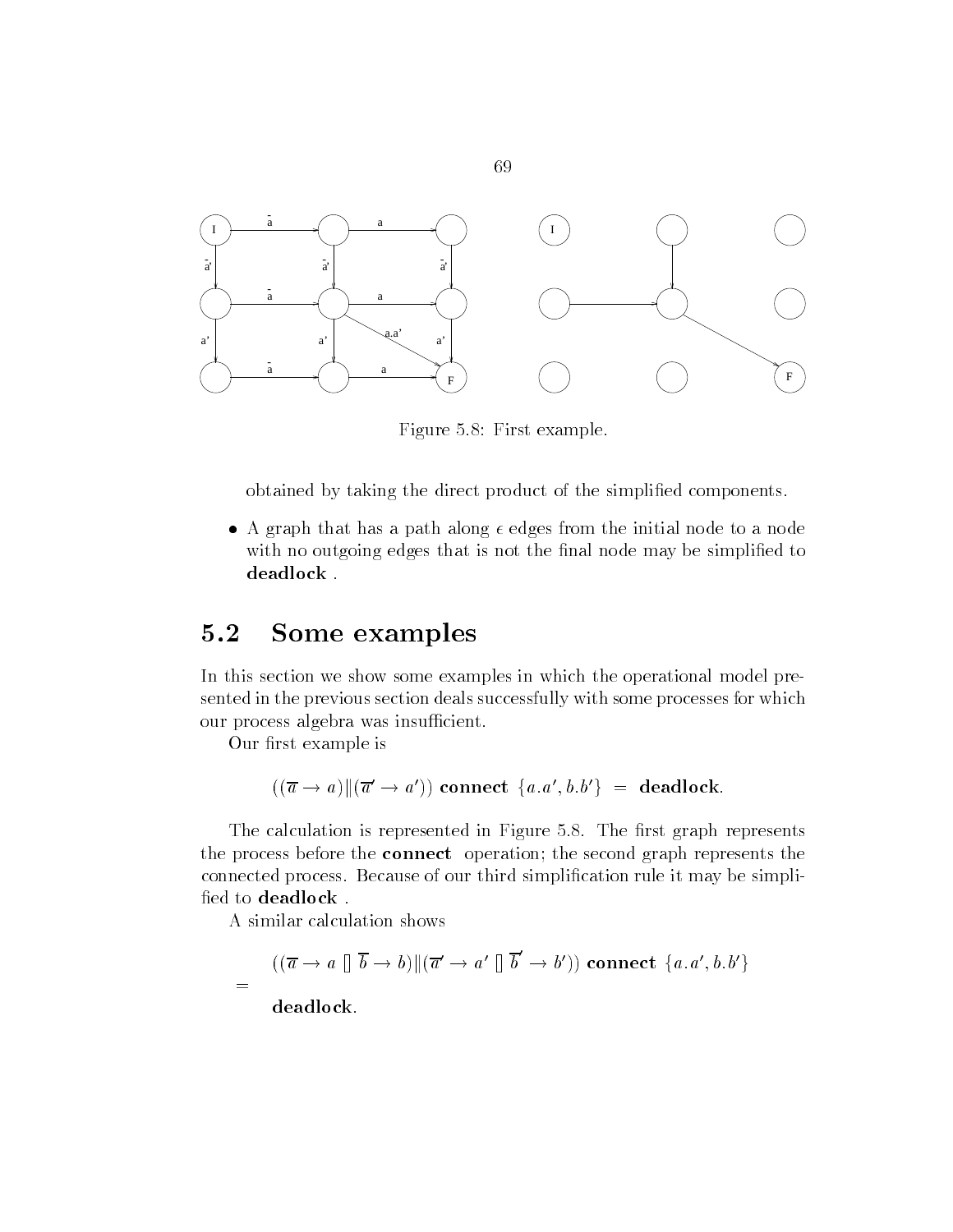

Figure 5.9: Full graph.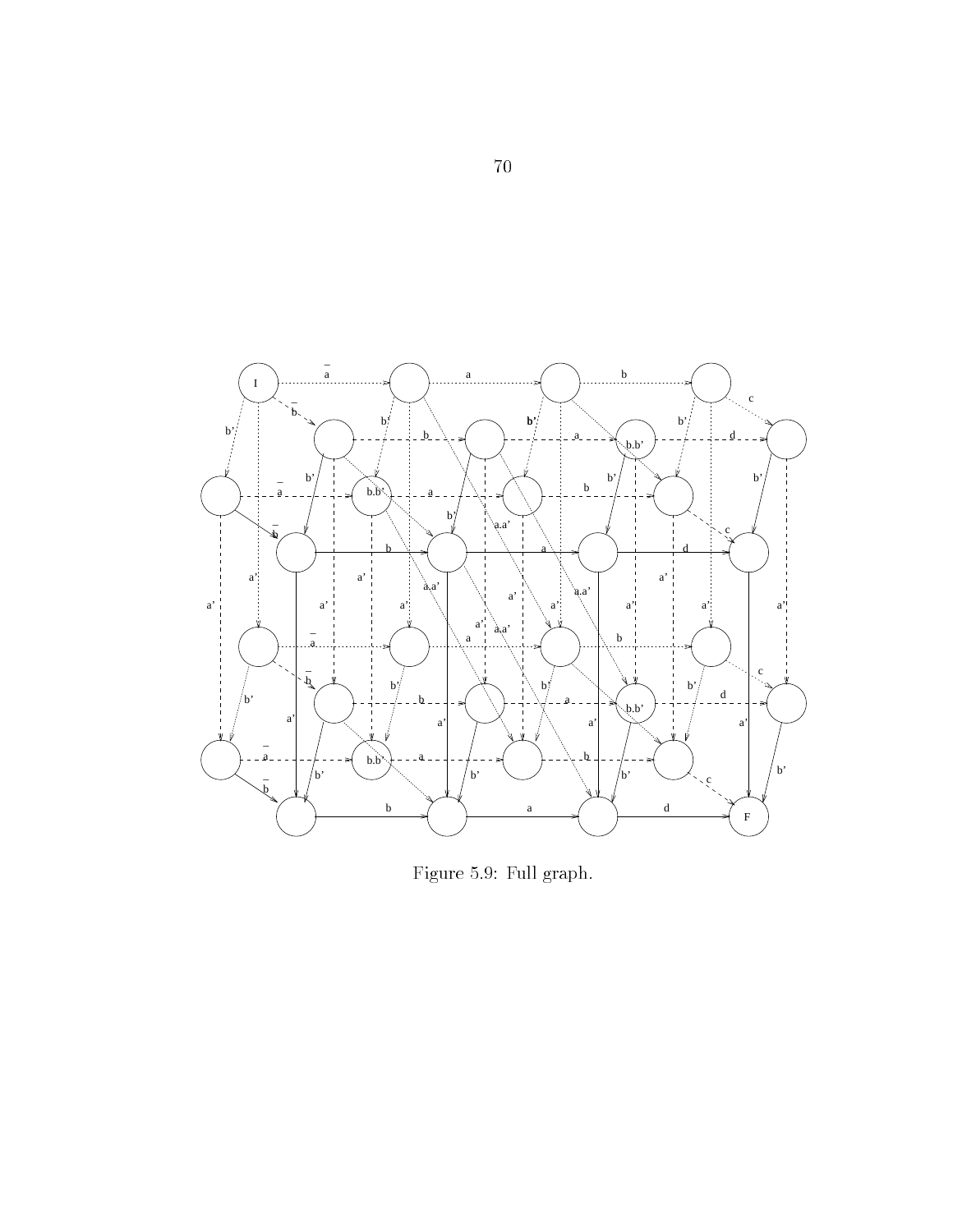

Figure - Reduced graph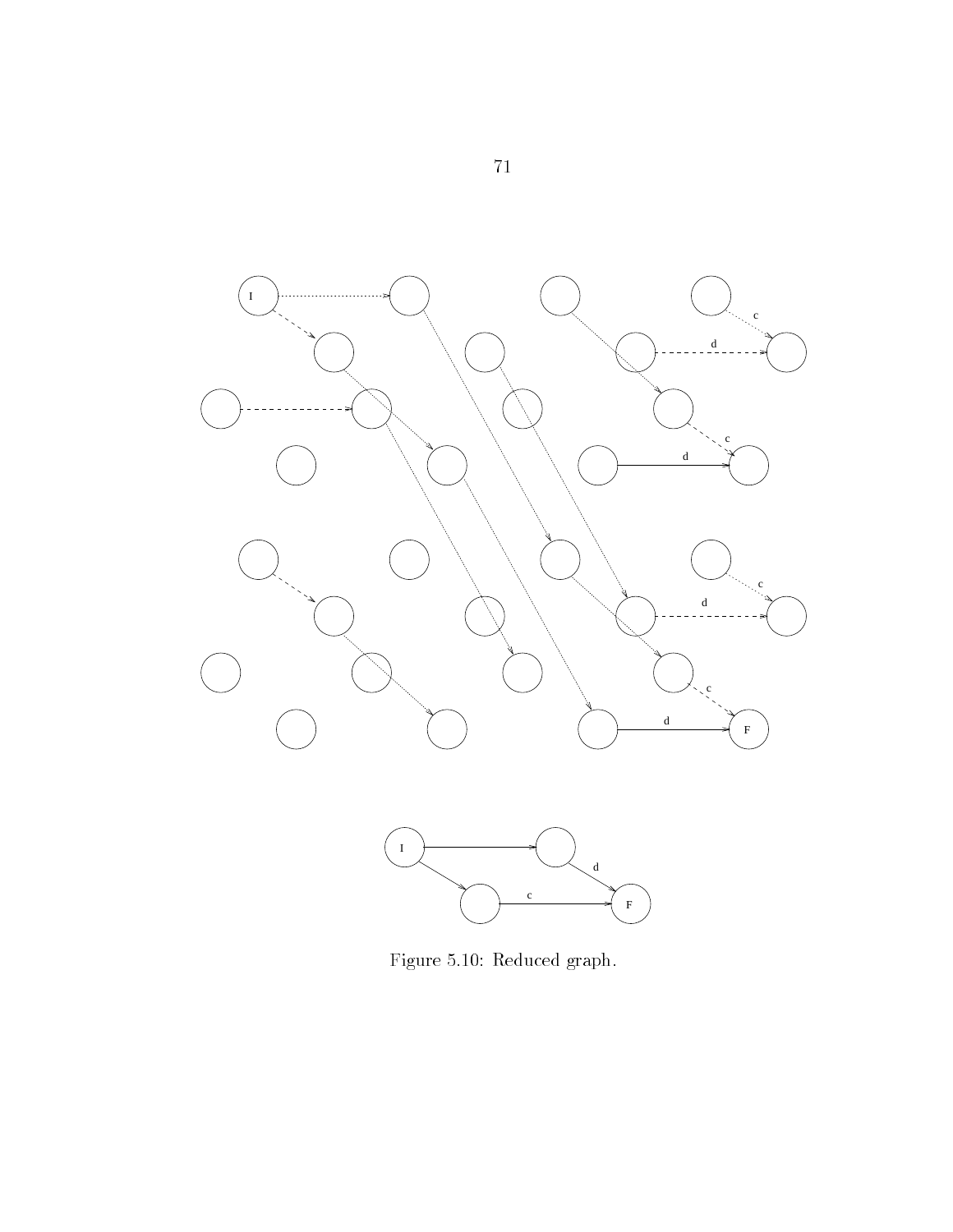Our second example is

$$
(a'\|b'\|(\overline{a}\rightarrow a; b; c\| \overline{b}\rightarrow b; a; d)) \text{ connect } \{a.a', b.b'\} = c \sqcap d
$$

The graph for the unconnected process is given in Figure 5.9. A few edges labeled with pairs have been omitted for clarity; they would be removed in the next step anyway The connect operation and the simplifying rules are applied in Figure - and in Figure - and in Figure - and in Figure - and in Figure - and in Figure - and in Fig

 $\mathcal{A}$  this depicted in Figure -  $\mathcal{A}$  the graph for  $\mathcal{A}$  the graph for  $\mathcal{A}$ 

$$
(a'\|(\overline{a} \rightarrow a; b; c\| \overline{b} \rightarrow b; a; d)) \text{ connect } \{a.a'\}
$$

The resulting graph corresponds to

$$
(\epsilon \to b; c \parallel \overline{b} \to b; d)
$$

This is not equivalent to process  $b$ ; c. Composed with the environment b', as in the previous example, the result is  $c \sqcap d$ , as expected.

#### 5.3 Refinement

A process S refines  $T$  if in every environment where  $T$  does not deadlock,  $S$ also does not deadlock. According to this definition and the examples in the previous section, we see that  $a \parallel b$  does not refine  $a$ ; b because we have

$$
((\overline{a} \rightarrow a; b; c \parallel \overline{b} \rightarrow b; a; d) \parallel a' \parallel b' \parallel c')
$$
  
connect {a.a', b.b', c.c', d.d'}  
= 
$$
((c \sqcap d) \parallel c') \text{ connect } \{c.c', d.d'\}
$$
  
= deadlock

whereas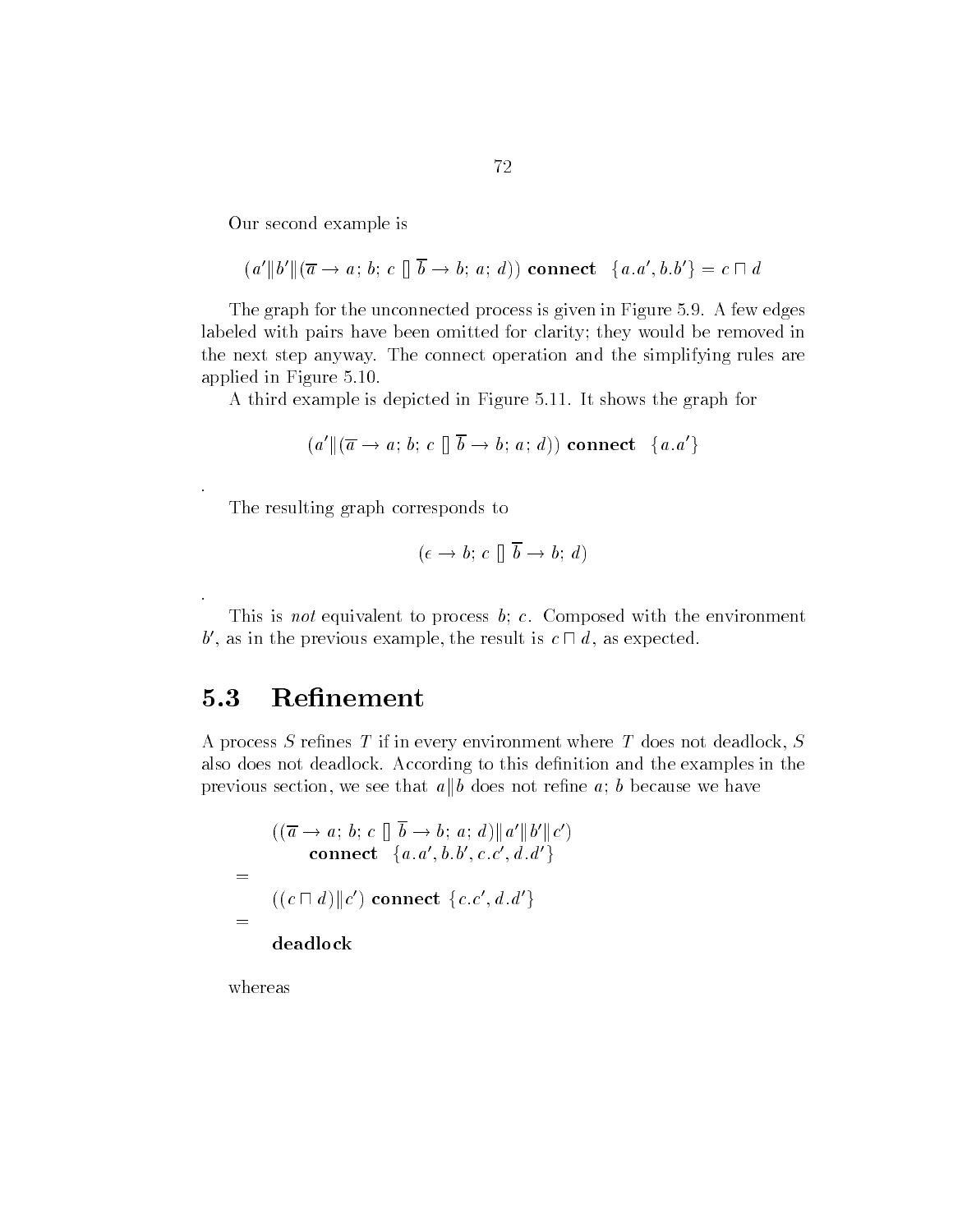

Figure -- Partial connect

 $\bar{7}3$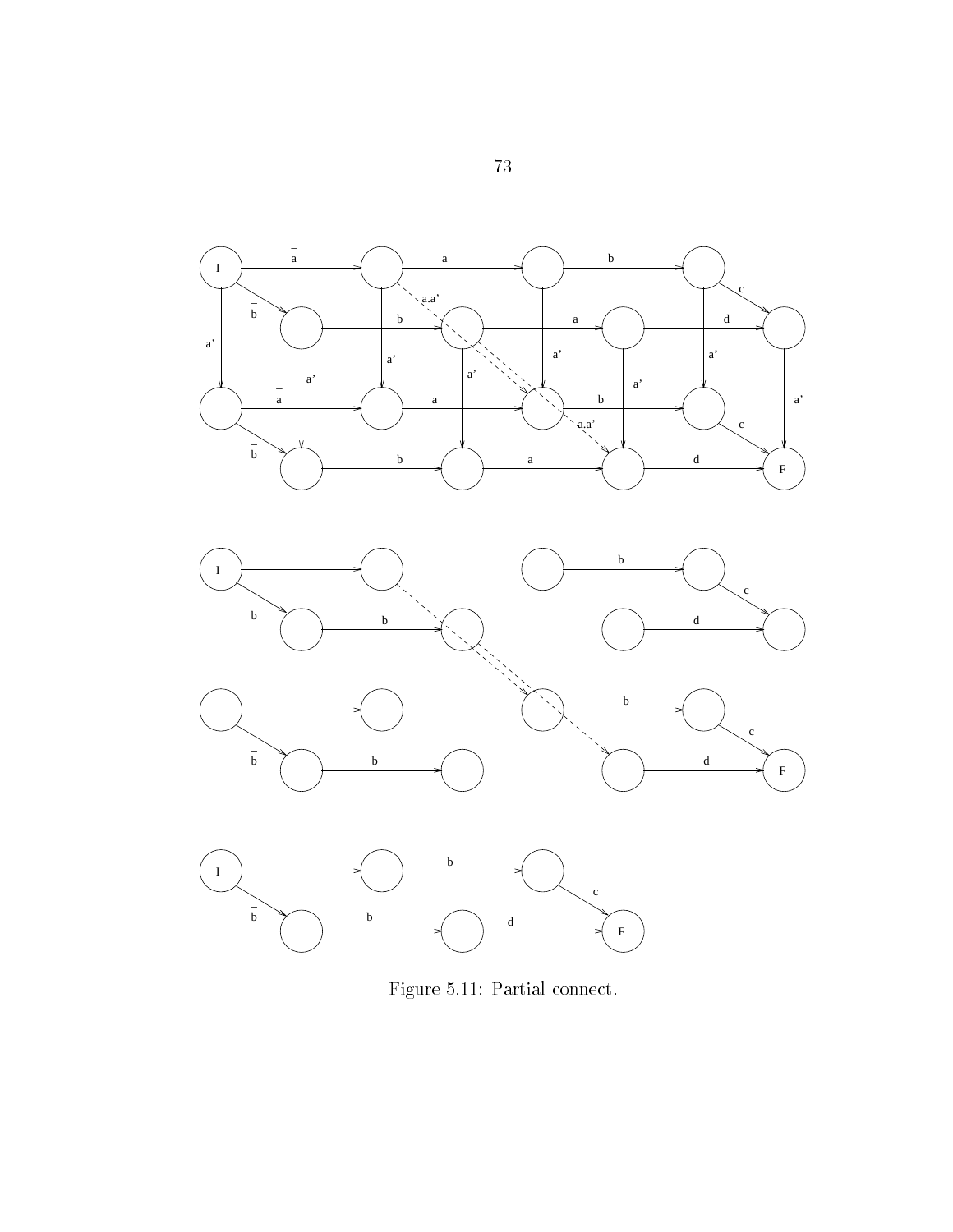$$
((\overline{a} \rightarrow a; b; c \parallel \overline{b} \rightarrow b; a; d) \parallel (a'; b') \parallel c')
$$
  
= (c \parallel c') connect {a.a', b.b', c.c', d.d'}  
= (c \parallel c') connect {c.c', d.d'}  
skip .

Also,  $(\overline{a} \rightarrow a; b \parallel \overline{b} \rightarrow b; a)$  does not refine a; b because

$$
= \frac{((\overline{a} \to a; b \parallel \overline{b} \to b; a) \|(a'; b')) \text{ connect } \{a.a', b.b'\}}{\text{skip}}
$$

whereas

ski skladateľ a staročia s prostavané procesor a staročia s procesor a staročia s procesor a staročia s proces

$$
((\overline{a} \rightarrow a; b \parallel \overline{b} \rightarrow b; a))
$$
  
= 
$$
((\overline{a} \rightarrow a; b \parallel \overline{b} \rightarrow b; a))
$$
connect {*a.a', b.b'*}  
deadlock.

These and other examples indicate that it is not easy to express parallel composition and ALT composition in terms of angelic and demonic composi tion Hence if we want an algebra that can handle the full operational model with probes, we should expect it to be significantly more complex than the algebra we have discussed in Chapter

#### 5.4 Summary

We have presented a simple operational model in which we can reason about languages with probes. The complications that arise give us confidence that significant gain over the semantics in Chapter 4 cannot be obtained without significant pain. Still, the extension is interesting enough to make it seem worthwhile to try to create a process algebra for it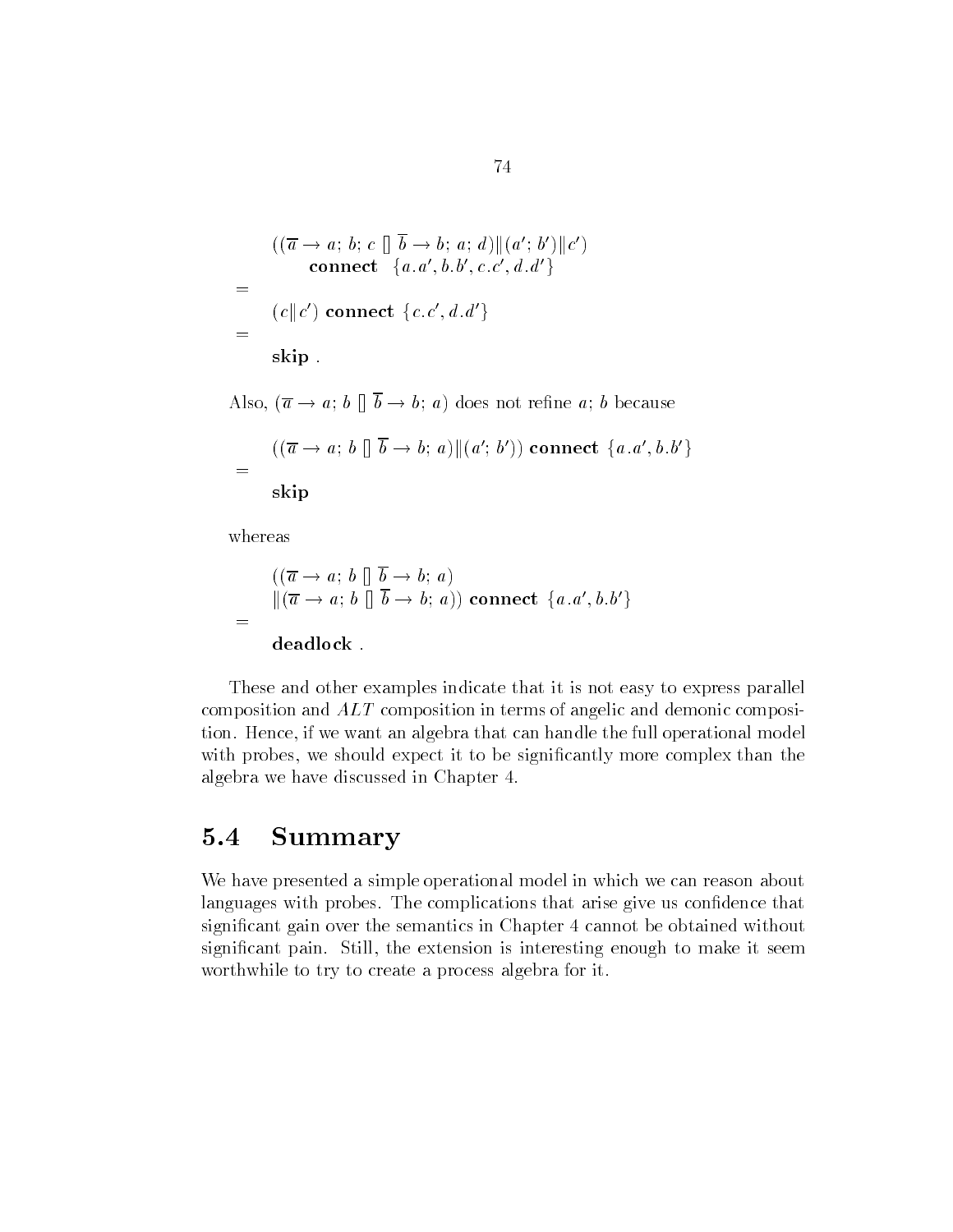# Chapter 6

# Conclusions and future work

We have defined a simple language for programming and specifications with synchronization as the basic construct. The language has very pleasing algebraic properties and a model that is easy to understand. A refinement relation forms the core of our approach All programming constructs we have defined are monotonic with respect to this refinement relation. We believe that concentrating on the refinement relation was a good choice. It has guided us in finding the equivalence classes we identify with processes, it has guided us in choosing the right definitions for the operators in our language, it has ensured compositionality, and it has yielded a refinement calculus.

Including pairsymbols in the traces allows the introduction of a self-synchronizing connect operator. This operator corresponds more directly to declarations and rules of scope in a variety of concurrent languages than the more traditional hiding operators

A big advantage of our approach over that of many others is the degree of compositionality; when constructing a large system we can do so in terms of the specification of the parts, not their implementation.

#### Future work 6.2

One way of looking at the calculations in Sections  $4.7$  and  $4.8$  is to regard them as refinements in a context. We restrict the class of possible environ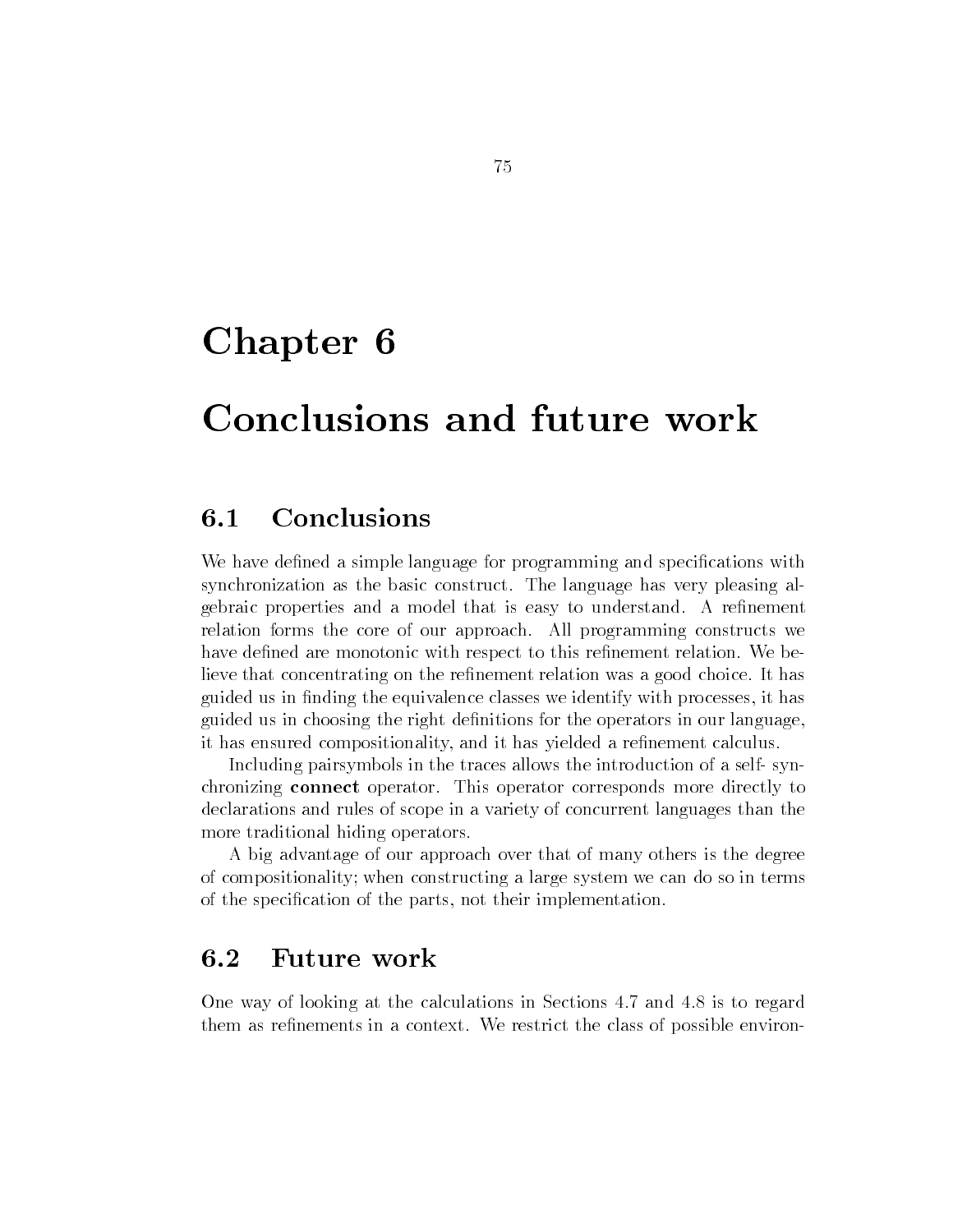ments, and state that one process refines another just when it does so for all environments in the class. Refinement in context seems to be a powerful way to bridle complexity, and deserves further study.

This monograph has dealt only with finite structures. Although one might argue that these should suffice for describing programs that are to execute in finite space and finite time, from a theoretical point of view the extension to infinite constructs is interesting.

Even though the language we have defined in Chapter 4 allows us to compute anything, the language is not very practical. An obvious extension is to allow for expressions in guards, which in turn seems to require the introduction of probes into the language The operational model of Chapter should help in identifying a subset of programs with probes that still has elegant algebraic properties

The next step would be to include state and/or types in the model. A fairly straightforward way of including types is to identify typed variables with signaling sets. This is essentially what has been done in the examples in Chapter 4. Introducing infinite constructs should also allow infinite signaling sets, and thus types with an infinite range. Signaling sets might also form the basis for the treatment of local variables. Still, the problem is by no means solved; it is not yet clear, for instance, how to relate more efficient implementations that require  $log(n)$  wires for a variable with n different values in its range to the signaling sets mentioned above It seems likely that will prove relevant the relevant of  $\mathbb{R}^n$  and  $\mathbb{R}^n$  in the relevant distribution of  $\mathbb{R}^n$ 

Finally, even though we have written some simple programs to aid in the calculations, an effort should be made to produce software to aid the programmer in the construction of correct concurrent programs. Part of such an effort might be a formalization of the model presented here in a mechanized proof system such as Larch - or HOL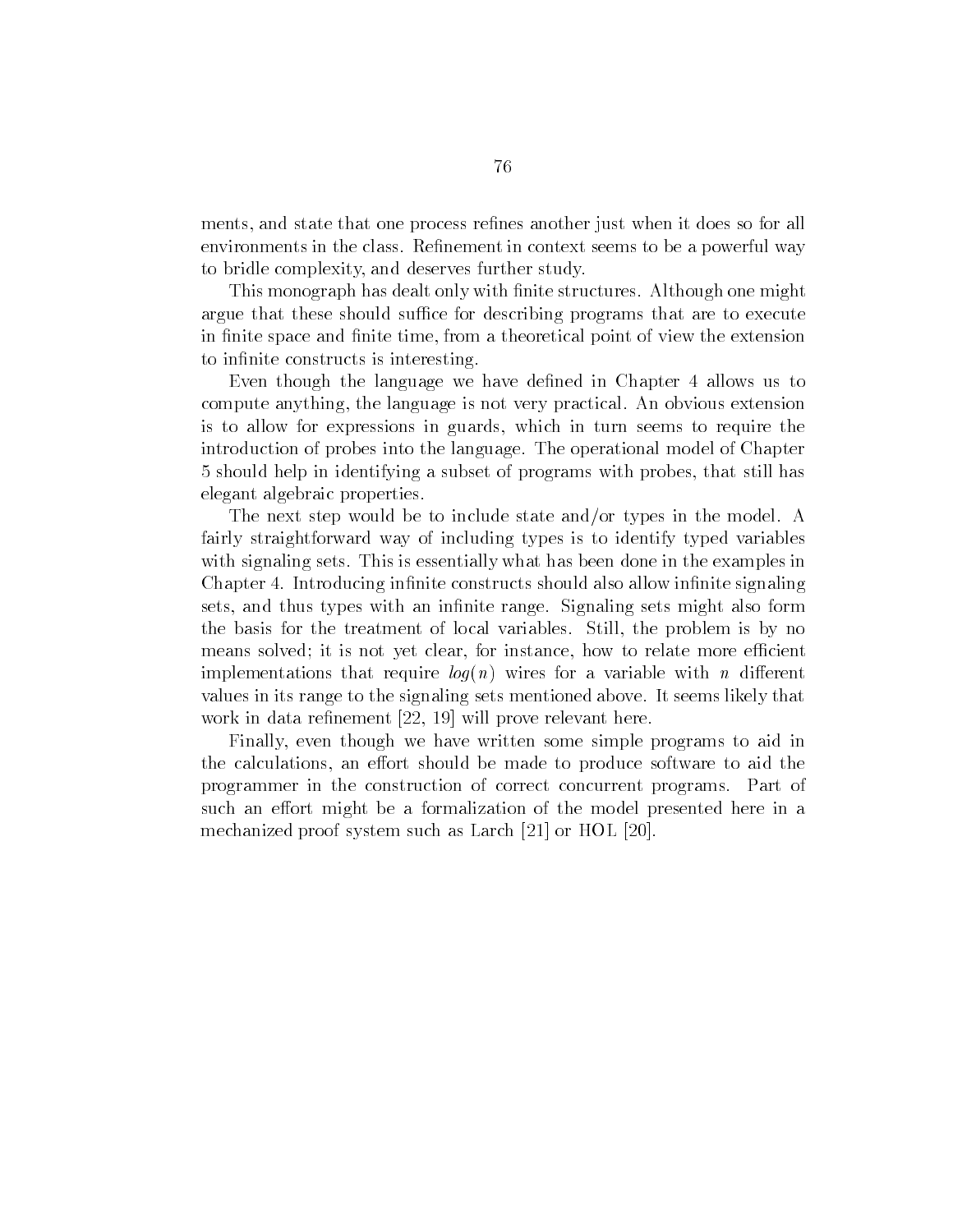# Appendix A

# Proofs for Section 3.2

$$
(3.5) \qquad (X \supseteq Y) \Rightarrow ((t \Downarrow X) \Downarrow Y = t \Downarrow Y)
$$

**Proof**, by induction on the length of  $t$ Base case,  $t = \epsilon$ ,

 $(\epsilon \Downarrow X) \Downarrow Y$  $(\epsilon \Downarrow X) \Downarrow Y$ <br>= { Definition  $\Downarrow$  }  $\epsilon$ = { Definition  $\Downarrow$  }<br>= { Definition  $\Downarrow$  }  $\epsilon \Downarrow Y$ 

Induction step, cases

$$
((at) \Downarrow X) \Downarrow Y = a((t \Downarrow X) \Downarrow Y)
$$
  
= { Definition  $\Downarrow$  }  
= { X \supseteq Y }  
= { X \supseteq Y }  
= { Definition  $\Downarrow$  }  
(at)  $\Downarrow$  Y = a(t  $\Downarrow$  Y )  
= { ( (at)  $\Downarrow$  X )  $\Downarrow$  Y = (t  $\Downarrow$  X )  $\Downarrow$  Y   
= { Definition  $\Downarrow$  }  
a \notin X \vee a \notin Y   
= { X \supseteq Y }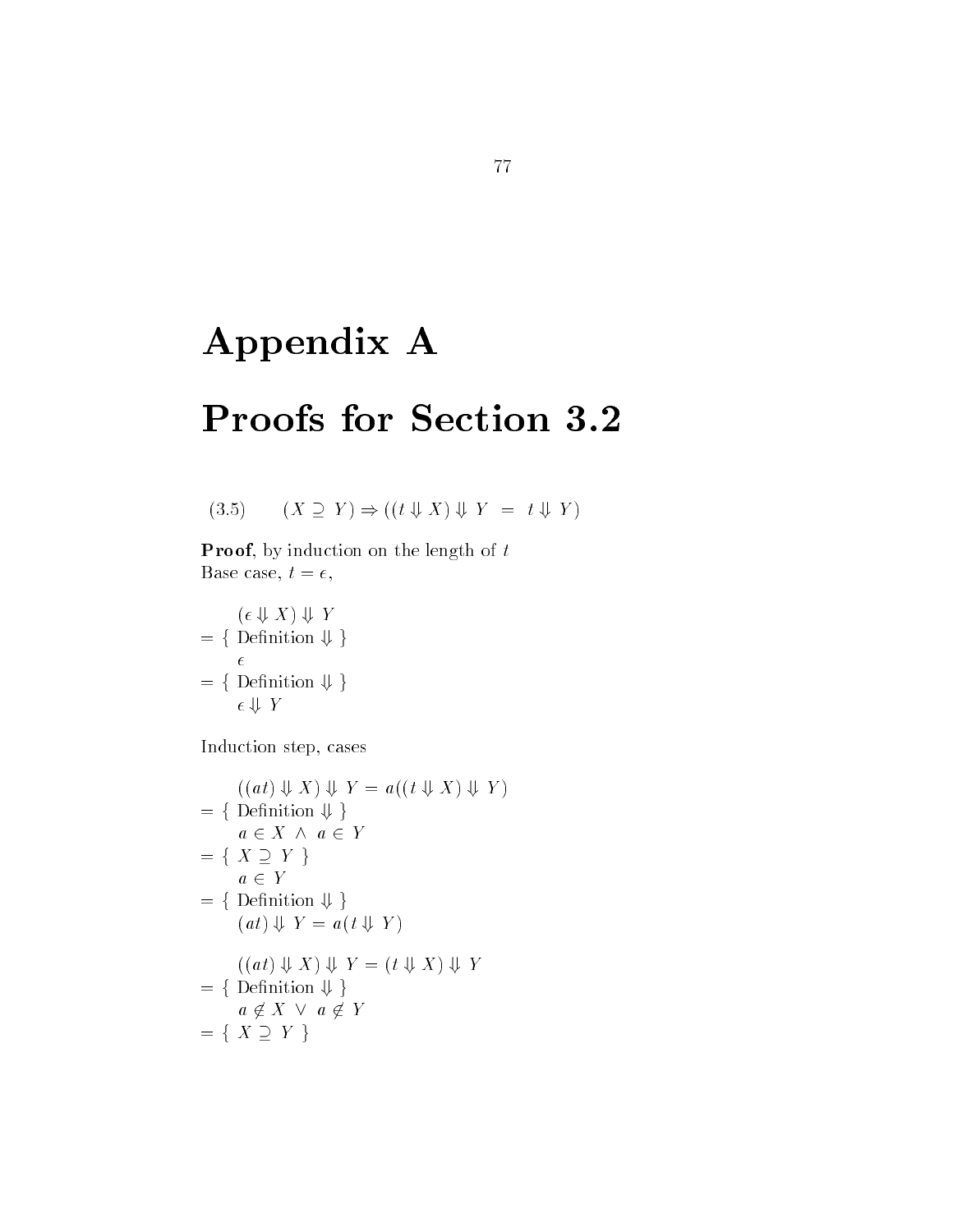$$
a \notin Y
$$
\n
$$
= \{ \text{ Definition } \{ \} \}
$$
\n
$$
(a, b) \downarrow Y = t \downarrow Y
$$
\n
$$
((a, b) \downarrow X) \downarrow Y = a \cdot b ((t \downarrow X) \downarrow Y)
$$
\n
$$
= \{ \text{ Definition } \{ \} \}
$$
\n
$$
(a, b \in X \lor (a \in X \land b \in X)) \land (a, b \in Y \lor (a \in Y \land b \in Y))
$$
\n
$$
= \{ \text{ Definition } \{ \} \}
$$
\n
$$
(a, b \in Y \lor (a \in Y \land b \in Y))
$$
\n
$$
= \{ \text{ Definition } \{ \} \}
$$
\n
$$
(a, b \mid \{ \} \mid Y = a \cdot b (t \mid Y) \}
$$
\n
$$
= \{ \text{ Definition } \{ \} \}
$$
\n
$$
((a, b \mid \{ \} \mid Y) = a \cdot b (t \mid Y) \land (a, b \notin Y \land a \in Y \land b \notin Y)) \lor (a, b \notin X \land a \in Y \land b \notin Y)) \lor (a, b \notin X \land a \in X \land b \notin X) \land a \in Y \}
$$
\n
$$
= \{ \text{ Definition } \{ \} \}
$$
\n
$$
= \{ \text{ Definition } \{ \} \}
$$
\n
$$
(a, b \notin Y \land a \in Y \land b \notin Y)
$$
\n
$$
= \{ \text{ Definition } \{ \} \}
$$
\n
$$
(a, b \mid \{ \} \mid Y = a(t \mid Y) \land (a, b \notin X \land a \notin X \land b \notin X) \lor (a, b \notin X \land a \notin Y) \lor (a, b \notin X \land a \notin X \land b \notin X) \lor (a, b \notin X \land a \notin X \land b \notin X) \lor (a, b \notin X \land a \notin X \land b \notin X) \lor (a, b \notin X \land a \notin X \land b \notin X) \lor (a, b \notin X \land a \notin X \land b \notin X) \lor (a, b \notin Y \land a \notin Y \land b \notin Y) \lor (a, b \notin X \land a \notin X \land b \notin X \land a \notin Y \land a \notin Y \land b \notin Y) \lor (a, b \notin X \land a \notin X
$$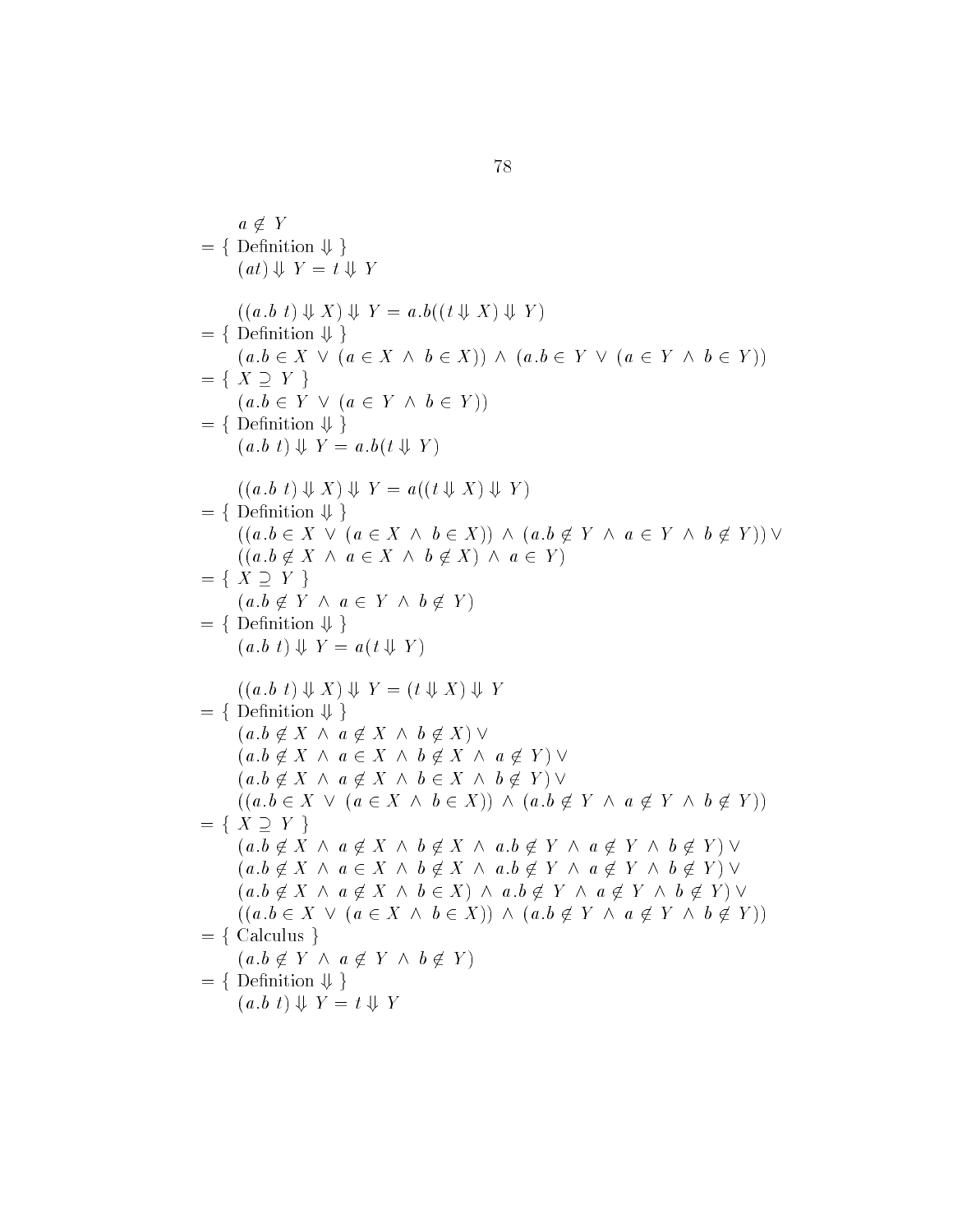which, as can be seen by taking the disjunction of the five conditions in the definition of projection, are the only cases we need to consider. end of proof

Corollary  $(t \Downarrow X) \Downarrow X = (t \Downarrow X)$ 

$$
(3.6) \qquad (X \subseteq Y) \Rightarrow ((t \Downarrow X) \Downarrow Y = t \Downarrow X)
$$

**Proof**, by induction on the length of  $t$ Base case,  $t = \epsilon$ ,

$$
(\epsilon \Downarrow X) \Downarrow Y
$$
\n
$$
= \{ \text{Definition } \Downarrow \}
$$
\n
$$
= \{ \text{Definition } \Downarrow \}
$$
\n
$$
\epsilon \Downarrow X
$$

Induction step, cases

$$
((at) \Downarrow X) \Downarrow Y = a((t \Downarrow X) \Downarrow Y)
$$
  
= { Definition  $\Downarrow$  }  
 $a \in X \land a \in Y$   
= {  $X \subseteq Y$  }  
 $a \in X$   
= { Definition  $\Downarrow$  }  
(at)  $\Downarrow X = a(t \Downarrow X)$   
 $((at) \Downarrow X) \Downarrow Y = (t \Downarrow X) \Downarrow Y$   
= { Definition  $\Downarrow$  }  
 $a \notin X \lor a \notin Y$   
= {  $X \subseteq Y$  }  
 $a \notin X$   
= { Definition  $\Downarrow$  }  
(at)  $\Downarrow X = t \Downarrow X$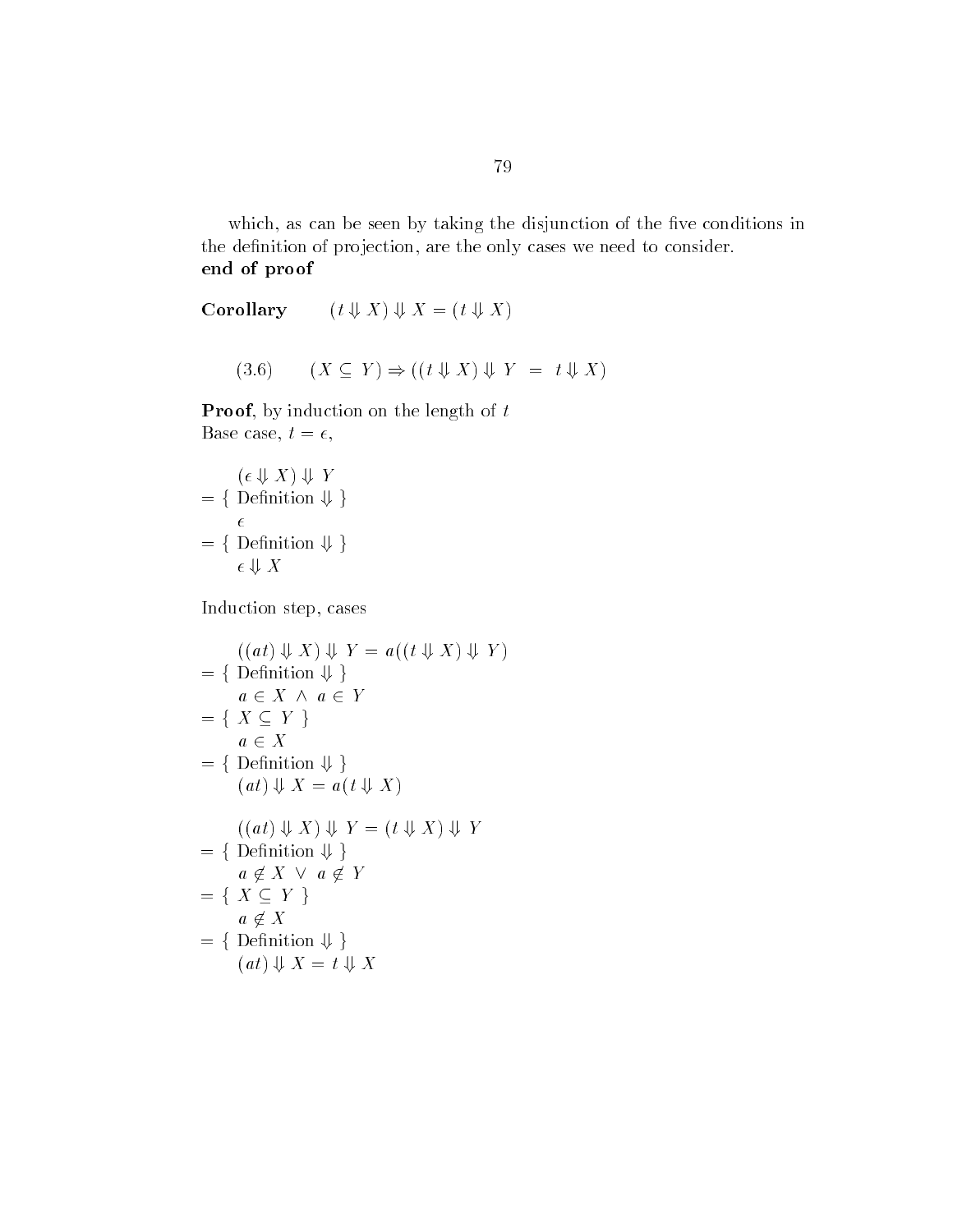$$
((a.b t) \Downarrow X) \Downarrow Y = a.b((t \Downarrow X) \Downarrow Y)
$$
\n
$$
= \{ \text{Definition } \Downarrow \}
$$
\n
$$
(a.b \in X \lor (a \in X \land b \in X)) \land (a.b \in Y \lor (a \in Y \land b \in Y))
$$
\n
$$
= \{ X \subseteq Y \}
$$
\n
$$
(a.b \in X \lor (a \in X \land b \in X))
$$
\n
$$
= \{ \text{Definition } \Downarrow \}
$$
\n
$$
(a.b t) \Downarrow X = a.b(t \Downarrow X)
$$
\n
$$
= \{ \text{Definition } \Downarrow \}
$$
\n
$$
((a.b t) \Downarrow X) \Downarrow Y = a((t \Downarrow X) \Downarrow Y)
$$
\n
$$
= \{ \text{Definition } \Downarrow \}
$$
\n
$$
(a.b \notin X \land a \in X \land b \notin X) \land a \in Y \land a \in Y \land b \notin Y) \lor
$$
\n
$$
(a.b \notin X \land a \in X \land b \notin X)
$$
\n
$$
= \{ \text{Definition } \Downarrow \}
$$
\n
$$
(a.b t) \Downarrow X = a(t \Downarrow X)
$$
\n
$$
= \{ \text{Definition } \Downarrow \}
$$
\n
$$
((a.b t) \Downarrow X) \Downarrow Y = (t \Downarrow X) \Downarrow Y
$$
\n
$$
= \{ \text{Definition } \Downarrow \}
$$
\n
$$
((a.b \in X \lor (a \in X \land b \in X)) \land a.b \notin Y \land a \notin Y \land b \notin Y) \lor
$$
\n
$$
(a.b \notin X \land a \in X \land b \notin X \land a \notin Y) \lor
$$
\n
$$
(a.b \notin X \land a \notin X \land b \notin X \land b \notin Y) \lor
$$
\n
$$
(a.b \notin X \land a \notin X \land b \notin X)
$$
\n
$$
= \{ \text{Definition } \Downarrow \}
$$
\n
$$
= \{ X \subseteq Y, \text{ hence first three disjuncts are false } \}
$$
\n
$$
(a.b \notin X \land a \notin X \land b \notin X)
$$
\n
$$
= \{ \text{Definition } \Downarrow \}
$$
\n
$$
(a.b \notin X \land a \notin X \land b \
$$

which, as can be seen by taking the disjunction of the five conditions in the definition of projection, are the only cases we need to consider. end of proof

$$
(3.7) \qquad (X \supseteq Y) \Rightarrow ((t \uparrow \uparrow X) \uparrow Y = t \uparrow X)
$$

**Proof**, by induction on the length of  $t$ Base case,  $t = \epsilon$ ,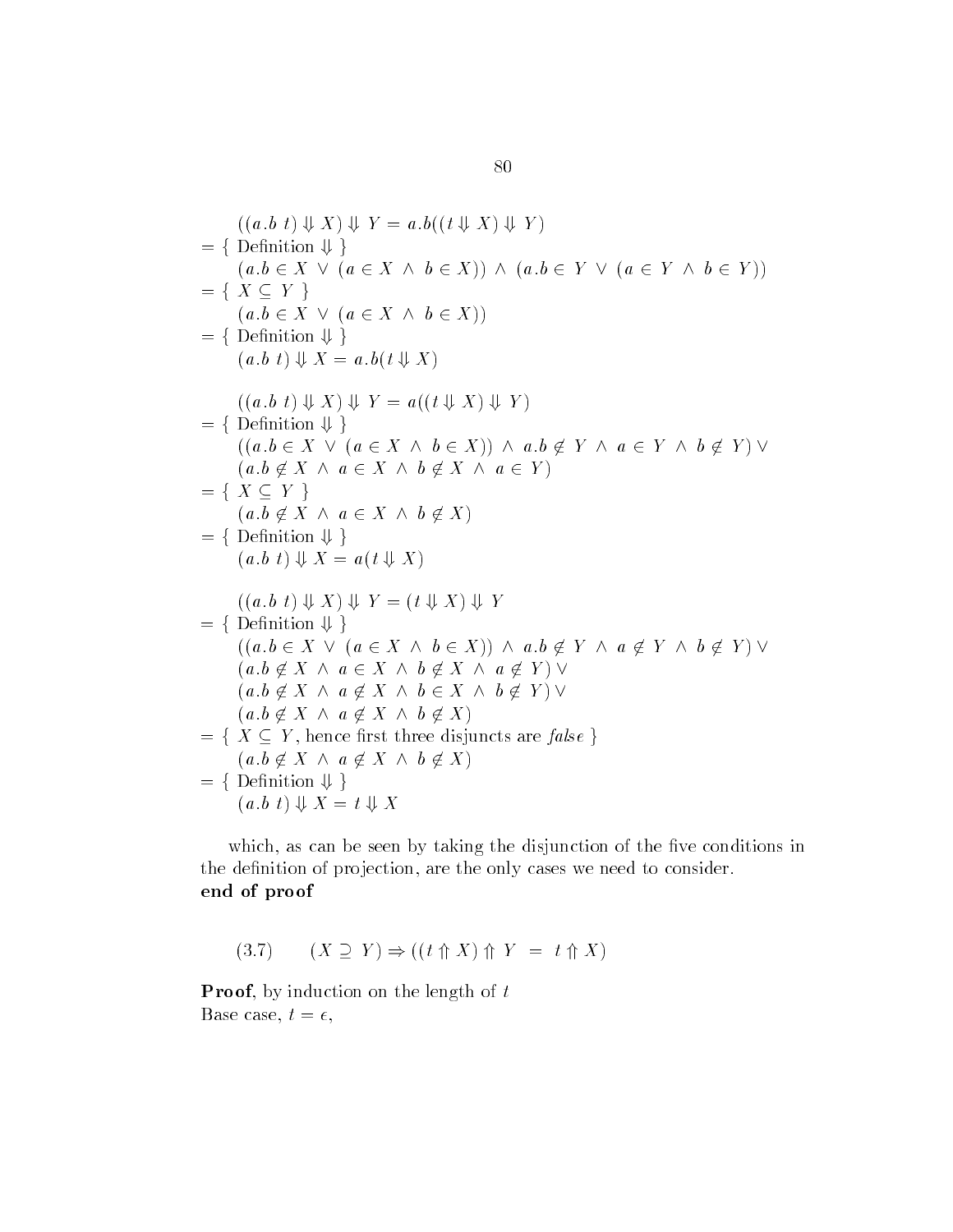$$
(\epsilon \Uparrow X) \Uparrow Y
$$
\n
$$
= \{ \begin{array}{l} \text{Definition } \Uparrow \\ \epsilon \\ \epsilon \Uparrow X \end{array} \}
$$

Induction step, cases  $% \left\vert \cdot \right\rangle$ 

$$
((at) \uparrow X) \uparrow Y = a((t \uparrow X) \uparrow Y)
$$
\n
$$
= \{ \text{Definition } \uparrow \}
$$
\n
$$
a \notin X \land a \notin Y
$$
\n
$$
= \{ X \supseteq Y \}
$$
\n
$$
a \notin X
$$
\n
$$
= \{ \text{Definition } \uparrow \}
$$
\n
$$
(at) \uparrow X = a(t \uparrow X)
$$
\n
$$
((at) \uparrow X) \uparrow Y = (t \uparrow X) \uparrow Y
$$
\n
$$
= \{ \text{Definition } \uparrow \}
$$
\n
$$
a \in X \lor a \in Y
$$
\n
$$
= \{ X \supseteq Y \}
$$
\n
$$
a \in X
$$
\n
$$
= \{ \text{Definition } \uparrow \}
$$
\n
$$
(at) \uparrow X = t \uparrow X
$$
\n
$$
((a.b \uparrow \uparrow X) \uparrow Y = a.b((t \uparrow X) \uparrow Y)
$$
\n
$$
= \{ \text{Definition } \uparrow \}
$$
\n
$$
(a.b \notin X \land a \notin X \land b \notin X) \land (a.b \notin Y \land a \notin Y \land b \notin Y))
$$
\n
$$
= \{ X \supseteq Y \}
$$
\n
$$
(a.b \notin X \land a \notin X \land b \notin X)
$$
\n
$$
= \{ \text{Definition } \uparrow \}
$$
\n
$$
(a.b \uparrow \uparrow X) \uparrow Y = a((t \uparrow X) \uparrow Y)
$$
\n
$$
= \{ \text{Definition } \uparrow \}
$$
\n
$$
(a.b \uparrow \uparrow X) \uparrow Y = a((t \uparrow X) \uparrow Y)
$$
\n
$$
= \{ \text{Definition } \uparrow \}
$$
\n
$$
(a.b \notin X \land a \notin X \land b \notin X \land a.b \notin Y \land a \notin Y \land b \in Y) \lor (a.b \notin X \land a \notin X \land b \in X \land a \notin Y)
$$
\n
$$
= \{ X \supseteq Y \}
$$
\n
$$
(a.b \notin X \land a \notin X \land b \in X \land a \notin Y)
$$
\n
$$
= \{ X \subseteq Y \}
$$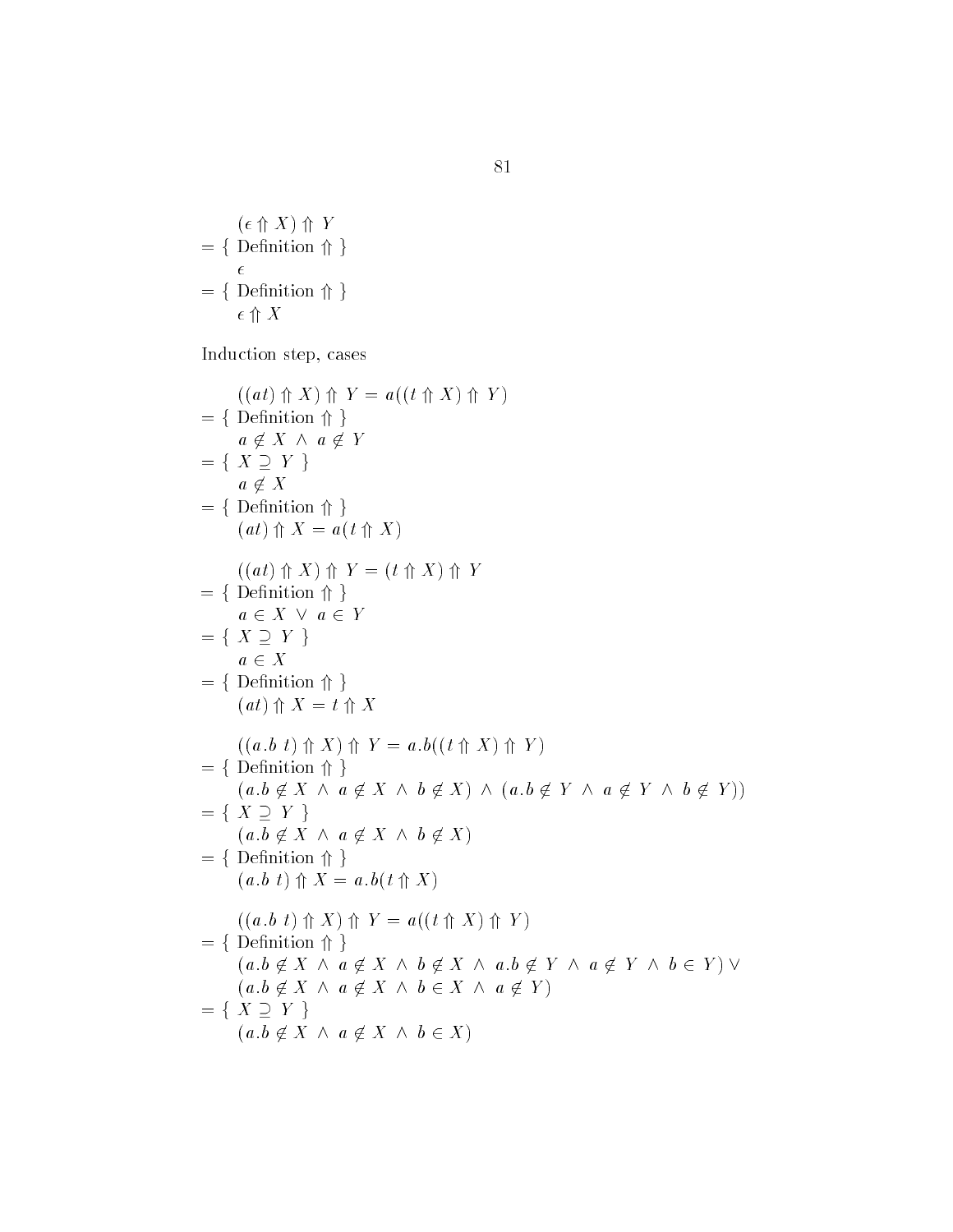fDenition g ab t  X at X  ab t  X  Y t X  Y fDenition g a X b X  ab X ab X a X b X a Y  ab X a X b X b Y  <sup>a</sup>b X a X b X ab Y a Y b Y  fX Y hence last three disjuncts are false <sup>g</sup> ab X a X b X  fDenition g ab t  X t X

which, as can be seen by taking the disjunction of the five conditions in the definition of projection, are the only cases we need to consider. end of proof

Corollary  $(t \text{ } \Uparrow X) \text{ } \Uparrow X = (t \text{ } \Uparrow X)$ 

$$
(3.8) \qquad \sigma(s) \subseteq Y \land (r \Downarrow (X \cup Y) = s) \Rightarrow (r \Downarrow Y = s)
$$

**Proof**, by induction on the length of  $r$ . Base case  $r = \epsilon$ , trivial.

Induction step, two cases.

$$
ar \Downarrow (X \cup Y) = s
$$
  
= { Definition  $\Downarrow$  }  
(a  $\Downarrow (X \cup Y))(r \Downarrow (X \cup Y)) = s$   
= { Cases }  
(a \in (X \cup Y) \land a(r \Downarrow (X \cup Y)) = s) \lor  
(a \notin (X \cup Y) \land r \Downarrow (X \cup Y) = s)  
= { Decomposition }  
 $\exists (t : at = s : a \in Y \land (r \Downarrow (X \cup Y)) = t) \lor(a \notin (X \cup Y) \land r \Downarrow (X \cup Y) = s) $\Rightarrow$  { Induction hypothesis,  $\sigma(s) \subseteq Y \Rightarrow \sigma(t) \subseteq Y$  }  
 $\exists (t : at = s : a \in Y \land (r \Downarrow Y) = t) \lor$$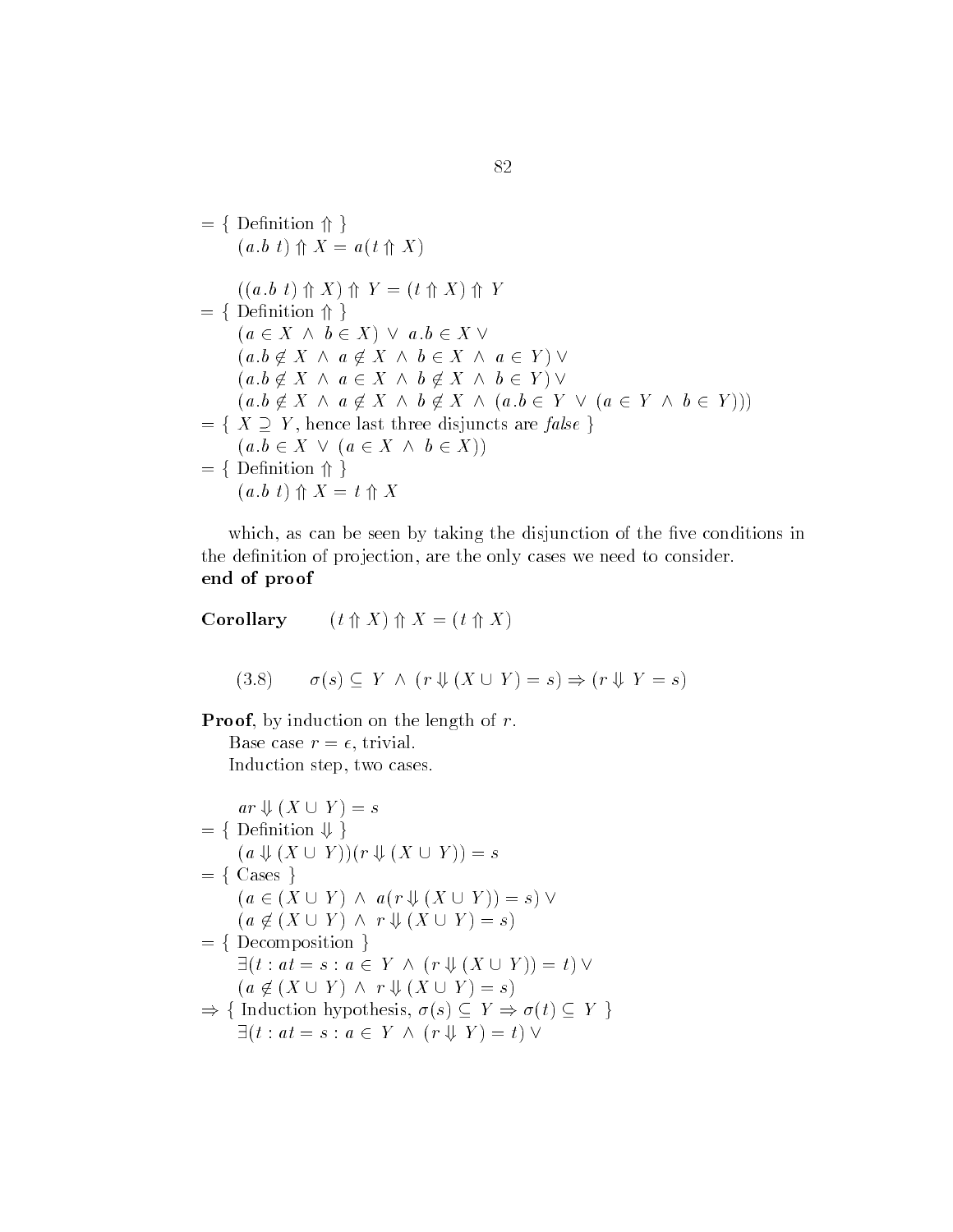$$
(a \notin Y \land r \Downarrow Y = s)
$$
\n
$$
= \{ \text{Properties } \Uparrow, \Downarrow \}
$$
\n
$$
\exists (t : at = s : a \in Y \land (a \Downarrow Y)(r \Downarrow Y) = s) \lor
$$
\n
$$
(a \notin Y \land (a \Downarrow Y)(r \Downarrow Y) = s)
$$
\n
$$
\Rightarrow \{ \text{ Calculus } \}
$$
\n
$$
ar \Downarrow Y = s
$$
\n
$$
a \cdot br \Downarrow (X \cup Y) = s
$$
\n
$$
= \{ \text{Density } \Downarrow \}
$$
\n
$$
(a \cdot b \Downarrow (X \cup Y)) (r \Downarrow (X \cup Y)) = s
$$
\n
$$
= \{ \text{Class } \}
$$
\n
$$
((a \cdot b \in (X \cup Y) \land (a \in (X \cup Y) \land b \in (X \cup Y))) \land a \cdot b (r \Downarrow (X \cup Y)) = s) \lor
$$
\n
$$
(a \cdot b \notin (X \cup Y) \land a \in (X \cup Y) \land b \notin (X \cup Y) \land a (r \Downarrow (X \cup Y)) = s) \lor
$$
\n
$$
(a \cdot b \notin (X \cup Y) \land a \notin (X \cup Y) \land b \notin (X \cup Y) \land b (r \Downarrow (X \cup Y)) = s) \lor
$$
\n
$$
(a \cdot b \notin (X \cup Y) \land a \notin (X \cup Y) \land b \notin (X \cup Y) \land b (r \Downarrow (X \cup Y)) = s) \lor
$$
\n
$$
= \{ \sigma(s) \subseteq Y, \text{Calculus } \}
$$
\n
$$
\exists (t : a \cdot b = s : a \cdot b \in Y \land r \Downarrow (X \cup Y) = t) \lor
$$
\n
$$
\exists (t : a \cdot b = s : a \cdot b \in Y \land r \Downarrow (X \cup Y) = t) \lor
$$
\n
$$
(a \cdot b \notin Y \land a \notin Y \land b \notin Y \land r \Downarrow (X \cup Y) = t) \lor
$$
\n
$$
(a \cdot b \notin Y \land a \notin Y \land b \notin Y \land r \Downarrow (X \cup Y) = t) \lor
$$
\n
$$
(a \cdot b \notin Y \land a \notin Y \land b \notin Y \land r \Downarrow (X \cup Y
$$

$$
(3.9) \qquad (t \Downarrow X = t) = (t \Uparrow X = \epsilon)
$$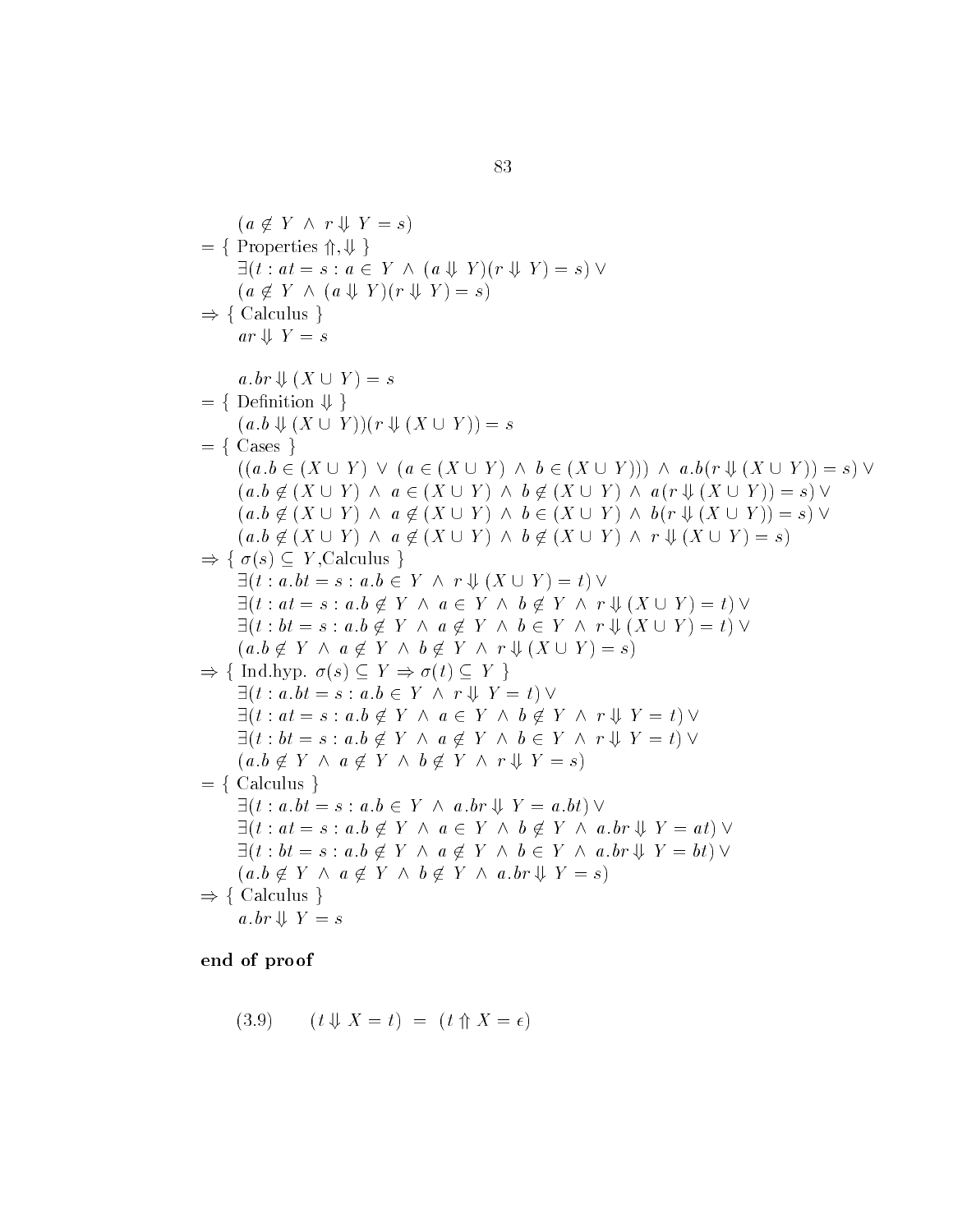**Proof**, by induction on the length of  $t$ , Base case,  $t = \epsilon$ ,

$$
\epsilon \Uparrow X = \epsilon
$$
\n
$$
= \{ \begin{array}{l} \epsilon \Uparrow X = \epsilon \\ \text{t} \vee \epsilon \\ \text{true} \end{array}
$$
\n
$$
= \{ \begin{array}{l} \text{Definition } \Downarrow \\ \epsilon \Downarrow X = \epsilon \end{array} \}
$$

Induction step, two cases:

$$
(at) \Uparrow X = \epsilon
$$
\n
$$
= \{ \text{Definition } \Uparrow \} \qquad = \{ \text{Definition } \Uparrow \} \qquad = \{ \text{Definition } \Uparrow \} \}
$$
\n
$$
a \in X \land t \Uparrow X = \epsilon
$$
\n
$$
= \{ \text{Induction step} \} \qquad = \{ \text{Induction step} \}
$$
\n
$$
a \in X \land t \Downarrow X = t
$$
\n
$$
= \{ \text{Induction step} \}
$$
\n
$$
a \in X \land t \Downarrow X = t
$$
\n
$$
(a.b \in X \lor (a \in X \land b \in X)) \land t \Downarrow X = t
$$
\n
$$
= \{ \text{Definition } \Downarrow \} \qquad = \{ \text{Definition } \Downarrow \} \}
$$
\n
$$
(at) \Downarrow X = at
$$
\n
$$
(a.b \tDownarrow X = a.b \t
$$

end of proof

$$
(3.10) \qquad (s \Downarrow X) \Uparrow X = \epsilon
$$

### Proof

$$
(s \Downarrow X) \Uparrow X = \epsilon
$$
  
= { Theorem 3.9 }  
(s \Downarrow X) \Downarrow X = s \Downarrow X  
= { Corollary of thm. 3.5 }  
true

### end of proof

--)  $(t \uparrow \sigma(s) = \epsilon \wedge t \Downarrow \sigma(s) = s) = (s = t)$ 

### Proof

By induction on the length of trace  $t$ . Base case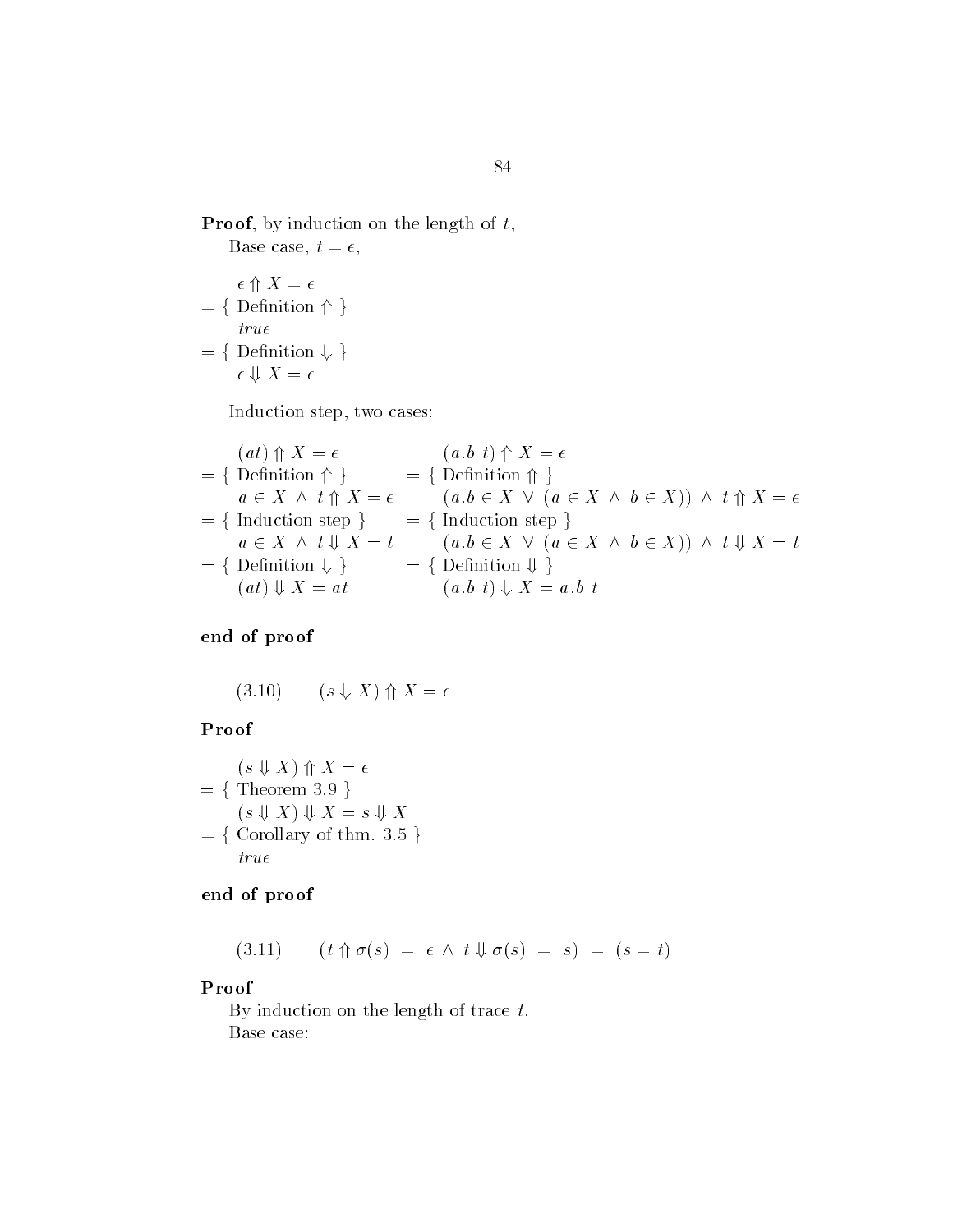$\epsilon \uparrow \sigma(s) = \epsilon \wedge \epsilon \Downarrow \sigma(s) = s$  $\epsilon \Uparrow \sigma(s) = \epsilon \wedge \epsilon \Downarrow \sigma(s)$ <br>= { Definitions  $\Downarrow$ ,  $\Uparrow$  }  $\epsilon = \epsilon \wedge \epsilon = s$ <br>= { }

Induction step,  $a \in$  **Atoms** :

$$
(at) \Downarrow \sigma(ys) = ys \land (at) \Uparrow \sigma(ys) = \epsilon
$$
\n
$$
= \{ \text{ Definitions } \Downarrow, \Uparrow \}
$$
\n
$$
(a \in \sigma(ys) \land a(t \Downarrow \sigma(ys)) = ys \land t \Uparrow \sigma(ys) = \epsilon) \lor
$$
\n
$$
(a \nsubseteq \sigma(ys) \land t \Downarrow \sigma(ys) = ys \land a(t \Uparrow \sigma(ys)) = \epsilon)
$$
\n
$$
= \{ a(t \Uparrow \sigma(ys)) \neq \epsilon \}
$$
\n
$$
(a \in \sigma(ys) \land a(t \Downarrow \sigma(ys)) = ys \land t \Uparrow \sigma(ys) = \epsilon)
$$
\n
$$
= \{ \text{Case analysis}, a = y \Rightarrow a \in \sigma(ys) \}
$$
\n
$$
(a \in \sigma(t) \land y = a \land t \Downarrow \sigma(ys) = s \land t \Uparrow \sigma(ys) = \epsilon) \lor
$$
\n
$$
(a \nsubseteq \sigma(t) \land y = a \land t \Downarrow \sigma(ys) = s \land t \Uparrow \sigma(ys) = \epsilon)
$$
\n
$$
= \{ a \in \sigma(t) \Rightarrow a \in \sigma(t \Downarrow \sigma(as))
$$
\nhence  $a \in \sigma(t) \land t \Downarrow \sigma(as) = s \Rightarrow a \in \sigma(s)$ \n
$$
a \nsubseteq \sigma(t) \land t \Downarrow \sigma(as) = s \Rightarrow (t \Downarrow \sigma(as) = t \Downarrow \sigma(s) \land t \Uparrow \sigma(as) = t \Uparrow \sigma(s)) \}
$$
\n
$$
y = a \land t \Downarrow \sigma(s) = s \land t \Uparrow \sigma(s) = \epsilon
$$
\n
$$
= \{ \text{Induction hypothesis. } \}
$$
\n
$$
t = s \land a = y
$$
\n
$$
= \{ \}
$$
\n
$$
at = ys
$$

Induction step,  $x \in$  **Pairs:** 

$$
(xt) \Downarrow \sigma (ys) = ys \wedge (xt) \Uparrow \sigma (ys) = \epsilon \wedge x \in Pairs
$$
  
\n
$$
x = a.b \wedge
$$
  
\n
$$
(x \nsubseteq \sigma (ys) \wedge a \nsubseteq \sigma (ys) \wedge b \nsubseteq \sigma (ys) \wedge t \Downarrow \sigma (ys) = ys \wedge x(t \Uparrow \sigma (ys)) = \epsilon) \vee
$$
  
\n
$$
(x \nsubseteq \sigma (ys) \wedge a \in \sigma (ys) \wedge b \nsubseteq \sigma (ys) \wedge a(t \Downarrow \sigma (ys)) = ys \wedge b(t \Uparrow \sigma (ys)) = \epsilon) \vee
$$
  
\n
$$
((x \in \sigma (ys) \vee (a \in \sigma (ys) \wedge b \in \sigma (ys))) \wedge x(t \Downarrow \sigma (ys)) = ys \wedge t \Uparrow \sigma (ys) = \epsilon)
$$
  
\n
$$
x = a.b \wedge
$$
  
\n
$$
(x \in \sigma (ys) \vee (a \in \sigma (ys) \wedge b \in \sigma (ys))) \wedge x(t \Downarrow \sigma (ys)) = ys \wedge t \Uparrow \sigma (ys) = \epsilon)
$$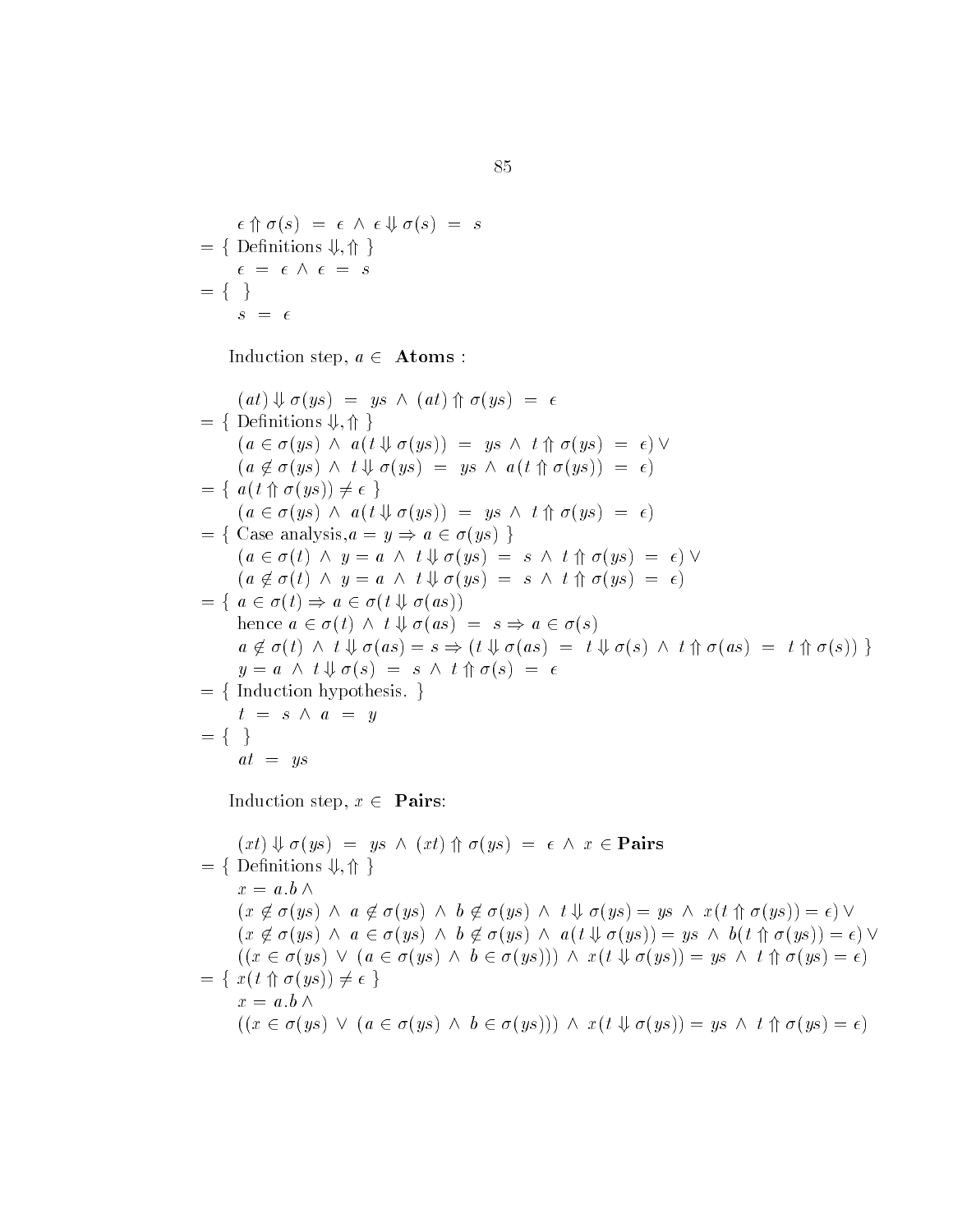$$
= \{ \text{ Case analysis}, x = y \Rightarrow x \in \sigma(ys) \}
$$
  
\n
$$
x = a.b \land
$$
  
\n
$$
(x \in \sigma(t) \land x = y \land t \Downarrow \sigma(ys) = s \land t \Uparrow \sigma(ys) = \epsilon) \lor
$$
  
\n
$$
(x \notin \sigma(t) \land x = y \land t \Downarrow \sigma(ys) = s \land t \Uparrow \sigma(ys) = \epsilon)
$$
  
\n
$$
= \{ y \in \sigma(t) \Rightarrow y \in \sigma(t \Downarrow \sigma(ys))
$$
  
\nhence  $y \in \sigma(t) \land t \Downarrow \sigma(ys) = s \Rightarrow y \in \sigma(s)$   
\n
$$
y \notin \sigma(t) \Rightarrow (t \Downarrow \sigma(ys) = t \Downarrow \sigma(s) \land t \Uparrow \sigma(ys) = t \Uparrow \sigma(s) \}
$$
  
\n
$$
x = a.b \land y = x \land t \Downarrow \sigma(s) = s \land t \Uparrow \sigma(s) = \epsilon
$$
  
\n
$$
= \{ \text{Induction hypothesis. } \}
$$
  
\n
$$
t = s \land x = y
$$
  
\n
$$
= \{ \}
$$
  
\n
$$
xt = ys
$$

$$
(3.12) \qquad \alpha(X) \cap \alpha(Y) = \emptyset \Rightarrow (t \uparrow \uparrow X) \uparrow Y = t \uparrow (X \cup Y)
$$

**Proof**, by induction on the length of  $t$ .

$$
((at) \n\Uparrow X) \n\Uparrow Y = a((t \n\Uparrow X) \n\Uparrow Y)
$$
\n
$$
= \{ \text{Definition } \Uparrow \}
$$
\n
$$
a \notin X \wedge a \notin Y
$$
\n
$$
= \{ \text{Calculus } \}
$$
\n
$$
a \notin (X \cup Y)
$$
\n
$$
= \{ \text{Definition } \Uparrow \}
$$
\n
$$
(at) \n\Uparrow (X \cup Y) = a(t \n\Uparrow (X \cup Y))
$$
\n
$$
= \{ \text{Definition } \Uparrow \}
$$

$$
= \{ \begin{array}{l} \text{Definition } \uparrow \} \\ a \in X \ \lor \ a \in Y \\ \end{array}
$$
\n
$$
= \{ \begin{array}{l} \text{Calculus } \\ a \in (X \cup Y) \\ \text{Definition } \uparrow \} \\ (at) \Uparrow (X \cup Y) = t \Uparrow (X \cup Y) \end{array}
$$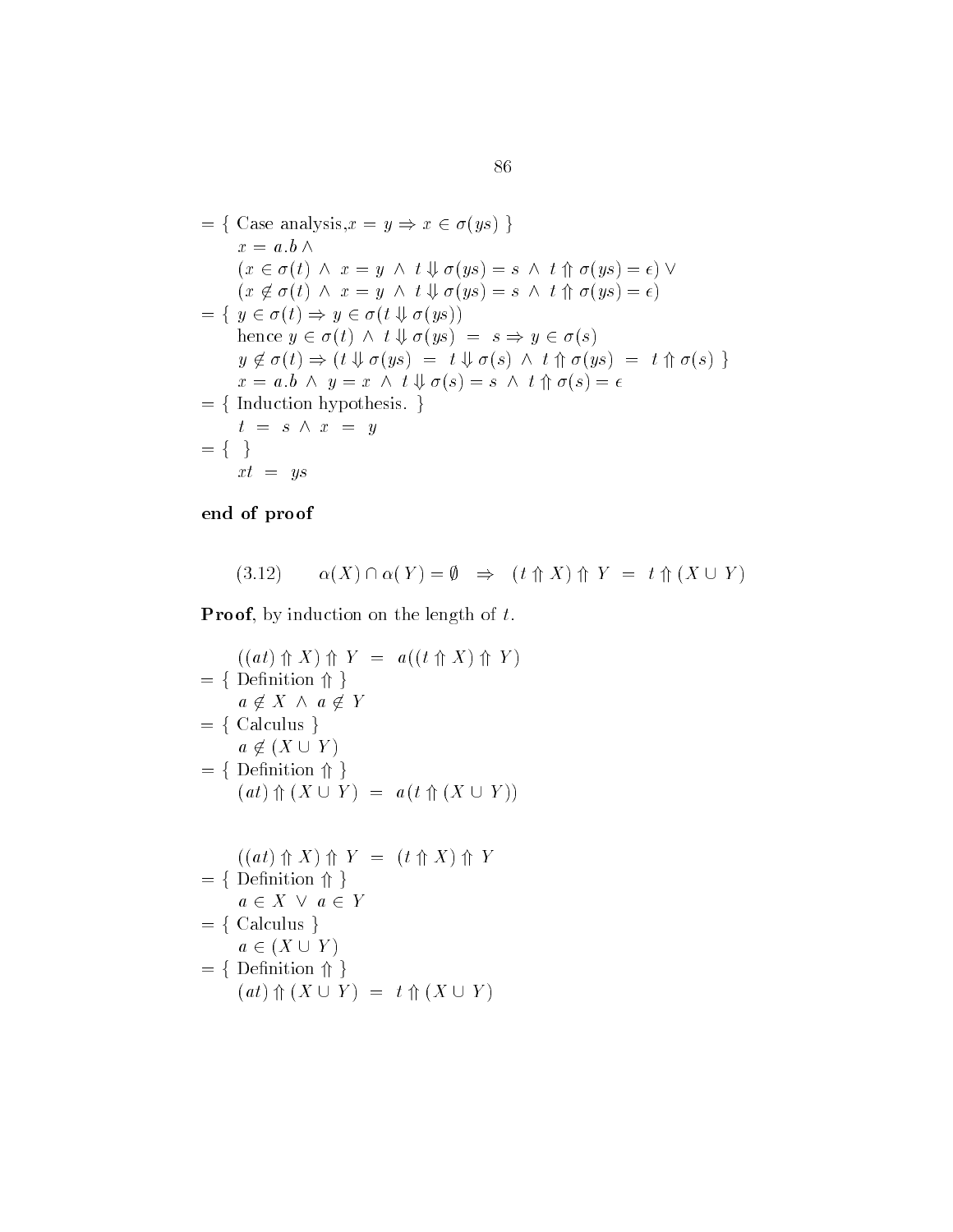$$
x = a.b \land ((xt) \uparrow X) \uparrow Y = x((t \uparrow X) \uparrow Y)
$$
\n
$$
= \{\text{ "monotonicity" of } \uparrow\} \ x = a.b \land (xt) \uparrow X = x(t \uparrow X) \land (x(t \uparrow X)) \uparrow Y = x((t \uparrow X) \uparrow Y)
$$
\n
$$
= \{\text{ Definition } \uparrow\} \ x = a.b \land x \notin X \land a \notin X \land b \notin X \land x \notin Y \land a \notin Y \land b \notin Y
$$
\n
$$
= \{\text{ Calculus }\}
$$
\n
$$
x = a.b \land x \notin (X \cup Y) \land a \notin (X \cup Y) \land b \notin (X \cup Y)
$$
\n
$$
= \{\text{ Definition } \uparrow\} \ x = a.b \land ((xt) \uparrow (X \cup Y) = x(t \uparrow (X \cup Y)))
$$
\n
$$
= \{\text{ "monotonicity" of } \uparrow\} \ x = a.b \land ((xt) \uparrow X) \land x = x(t \uparrow X) \land (x(t \uparrow X)) \uparrow Y = a((t \uparrow X) \uparrow Y))
$$
\n
$$
= \{\text{ Definition } \uparrow\} \ x = a.b \land ((x \downarrow \uparrow X) = x(t \uparrow X) \land (x(t \uparrow X)) \uparrow Y = a((t \uparrow X) \uparrow Y))
$$
\n
$$
= \{\text{ Definition } \uparrow\} \ x = a.b \land ((x \notin X \land a \notin X \land b \notin X \land x \notin Y \land a \notin Y \land b \in Y)
$$
\n
$$
= \{\text{ Calculus }\}
$$
\n
$$
x = a.b \land x \notin X \land a \notin X \land b \notin X \land x \notin Y \land a \notin Y \land b \in Y)
$$
\n
$$
= \{\text{ Calculus }\}
$$
\n
$$
x = a.b \land x \notin (X \cup a \notin X \land a \notin Y)
$$
\n
$$
= \{\text{ a,b \land (x \notin X \land a \notin X \land a \notin Y \land b \in X)\n
$$
= \{\text{ a,b \land (x \notin X \land a \notin X \land a \notin Y \land b \in X)\n
$$
= \{\text{ Definition } \uparrow\} \ x = a.b \land (x \notin (X \cup Y) \land a \
$$
$$
$$

$$
x = a.b \land ((x \in X \lor (a \in X \land b \in X))
$$
  
 
$$
\lor (x \notin X \land a \notin X \land b \notin X \land (x \in Y \lor (a \in Y \land b \in Y)))
$$
  
 
$$
\lor (x \notin X \land a \notin X \land b \in X \land a \in Y)
$$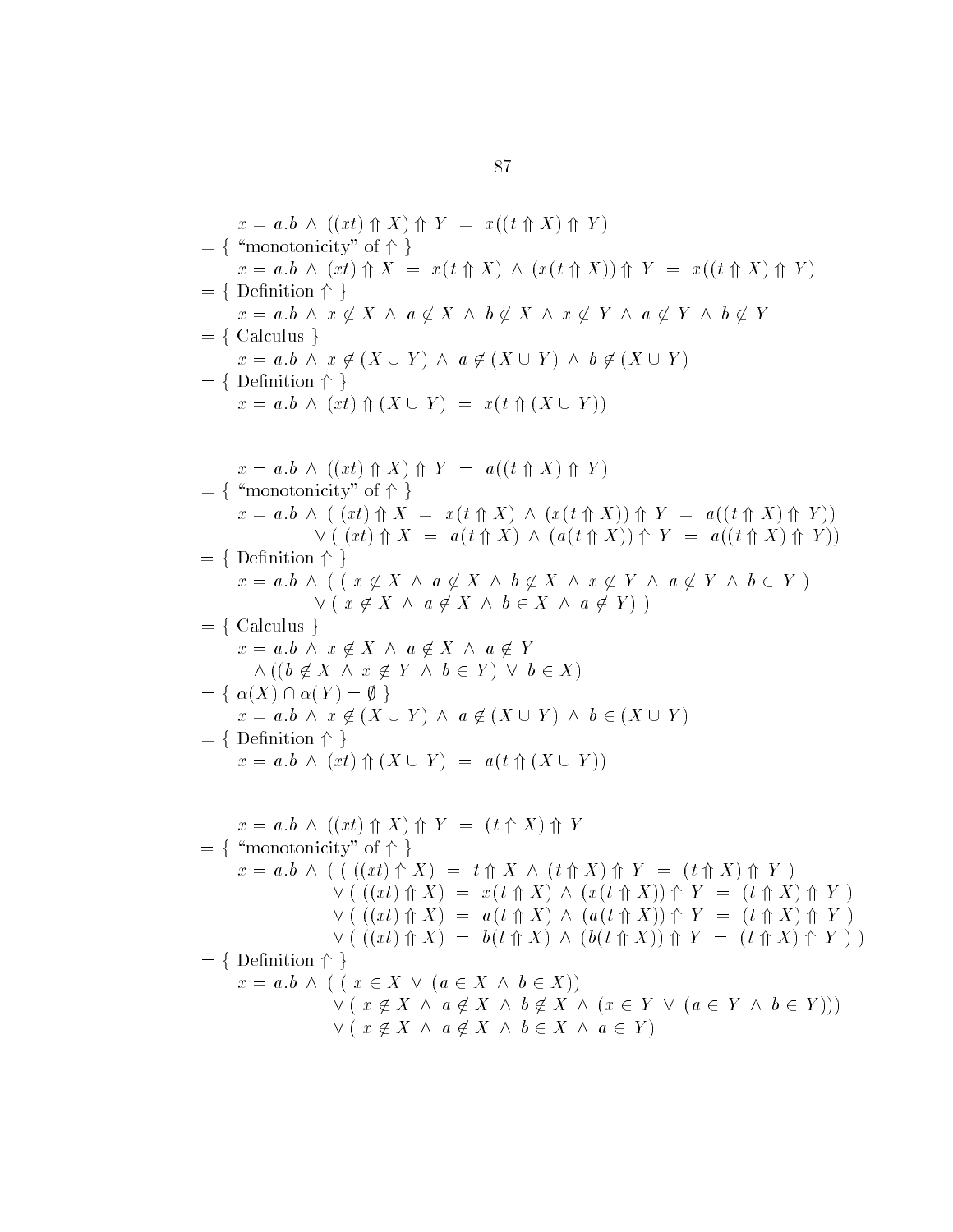$$
\forall (x \notin X \land a \in X \land b \notin X \land b \in Y))
$$
  
= { Calculus, using  $\alpha(X) \cap \alpha(Y) = \emptyset$ }  
 $x = a.b \land (x \in X \lor (a \in X \land b \in X))$   
 $\forall x \in Y \lor (a \in Y \land b \in Y)$   
 $\lor (b \in X \land a \in Y)$   
 $\lor (a \in X \land b \in Y))$   
= { Calculus, using  $\alpha(X) \cap \alpha(Y) = \emptyset$ }  
 $x = a.b \land (x \in (X \cup Y) \lor (a \in (X \cup Y) \land b \in (X \cup Y)))$   
= { Definition  $\Uparrow$ }  
 $x = a.b \land (xt) \Uparrow (X \cup Y) = t \Uparrow (X \cup Y)$ 

The theorem then follows by induction (the base case is trivial). end of proof end of proof<br>
Note  $(\{a,b\} \Downarrow \{a,b\}) \Downarrow \{a,b\} = \{a,b\} \neq \{\} = \{a,b\} \Downarrow \{\};$  hence, there

is no equivalent theorem for projection.

$$
(3.13) \qquad (\alpha(X) \cap \alpha(Y) = \emptyset) \Rightarrow (s \Downarrow X = (s \Uparrow Y) \Downarrow X)
$$

### Proof

By induction on the length of trace  $s$ .<br>Base case:

$$
s = \epsilon
$$
  
\n
$$
\Rightarrow \{ \text{Definition } \Downarrow, \Uparrow \}
$$
  
\n
$$
s \Downarrow X = \epsilon \wedge s \Uparrow Y = \epsilon
$$
  
\n
$$
= \{ \text{Calculus } \}
$$
  
\n
$$
s \Downarrow X = (s \Uparrow Y) \Downarrow X
$$

Induction step

$$
\exists (a, b, t : a, b \in \text{Atoms}, t \in \text{Traces} : s = at \lor s = a \cdot bt)
$$
\n
$$
= \{ \text{ Cases } \}
$$
\n
$$
\exists (a, b, t :: (s = at \land a \in X) \lor (s = at \land a \notin X) \lor (s = a \cdot bt \land (a \cdot b \in X \lor (a \in X \land b \in X))) \lor (s = a \cdot bt \land a \cdot b \notin X \land a \in X \land b \notin X) \lor (s = a \cdot bt \land a \cdot b \notin X \land a \notin X \land b \in X) \lor (s = a \cdot bt \land a \cdot b \notin X \land a \notin X \land b \in X) \lor (s = a \cdot bt \land a \cdot b \notin X \land a \notin X \land b \in X) \lor (s = a \cdot bt \land a \cdot b \notin X \land a \notin X \land b \in X) \lor (s = a \cdot bt \land a \cdot b \notin X \land a \notin X \land b \in X) \lor (s = a \cdot bt \land a \cdot b \notin X \land a \notin X \land b \in X) \lor (s = a \cdot bt \land a \cdot b \notin X \land a \notin X \land b \in X) \lor (s = a \cdot bt \land a \cdot b \notin X \land a \notin X \land b \in X) \lor (s = a \cdot bt \land a \cdot b \notin X \land a \notin X \land b \in X) \lor (s = a \cdot bt \land a \cdot b \notin X \land a \notin X \land b \in X) \lor (s = a \cdot bt \land a \notin X \land a \notin X \land b \in X) \lor (s = a \cdot bt \land a \notin X \land a \notin X \land b \in X) \lor (s = a \cdot bt \land a \notin X \land a \notin X \land b \in X) \lor (s = a \cdot bt \land a \notin X \land a \notin X \land b \in X) \lor (s = a \cdot bt \land a \notin X \land a \notin X \land b \in X) \lor (s = a \cdot bt \land a \notin X \land a \notin X \land b \in X) \lor (s = a \cdot bt \land a \notin X \land a \notin X \land b \in X) \lor (s = a \cdot bt \land a \notin X \land a \notin X \land b \in X) \lor (s = a \cdot bt \land a \notin X \land a \notin X \land b \in X) \lor (s = a \cdot bt \land a \notin X \land a \notin X \land b \in X) \lor (s =
$$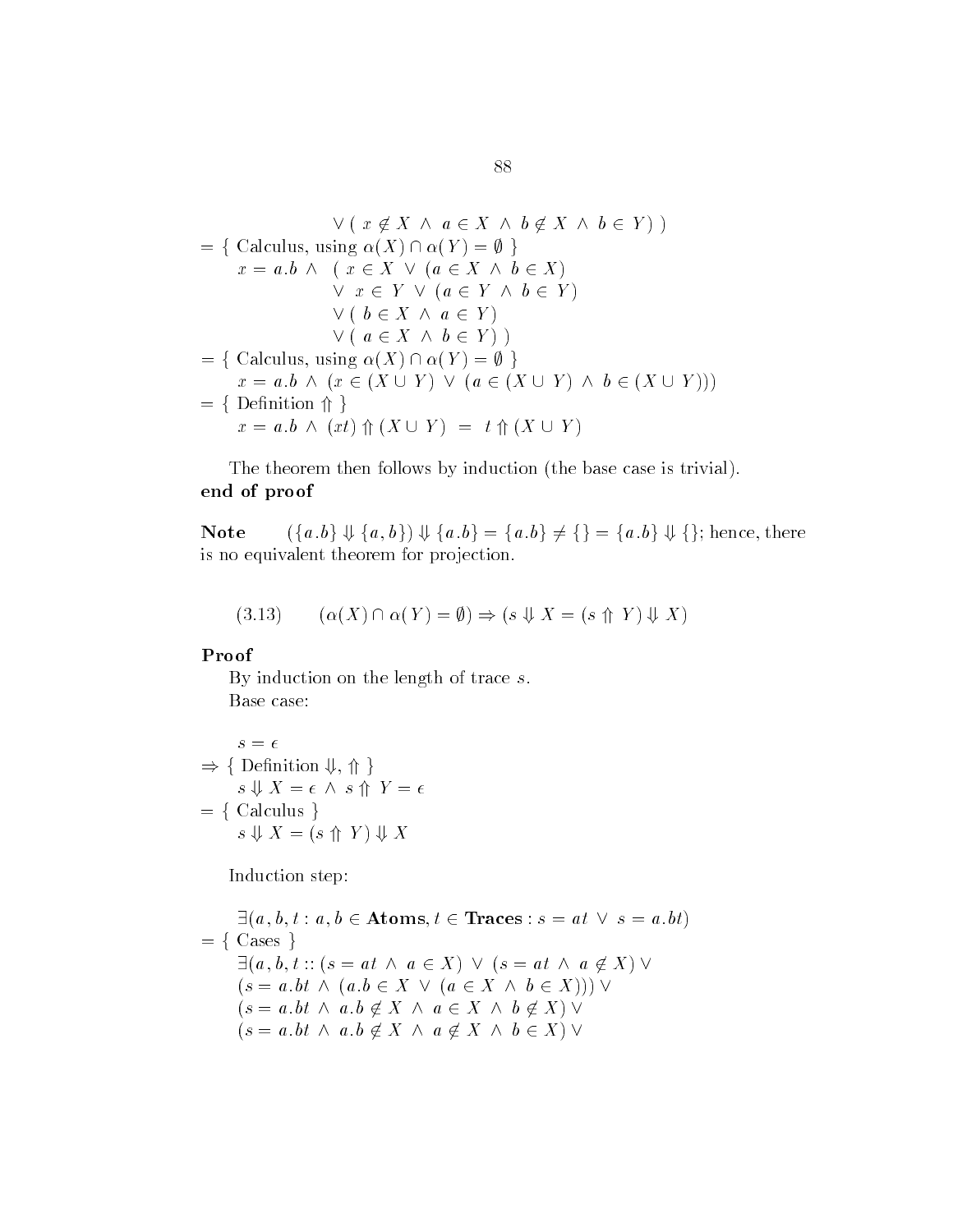$$
(s = a,bt \land a, b \notin X \land a \notin X \land b \notin X))
$$
\n
$$
\Rightarrow \{ \alpha(X) \cap \alpha(Y) = \emptyset \} \qquad \exists (a, b, t ::
$$
\n
$$
(s = at \land a \notin X \land a \notin Y) \lor
$$
\n
$$
(s = a, b \land (a, b \in X \lor (a \in X \land b \in X)) \land a, b \notin Y \land a \notin Y \land b \notin Y) \lor
$$
\n
$$
(s = a, b \land a, b \notin X \land a \in X \land b \notin X \land a, b \notin Y \land a \notin Y) \lor
$$
\n
$$
(s = a, b \land a, b \notin X \land a \in X \land b \notin X \land a, b \notin Y \land a \notin Y) \lor
$$
\n
$$
(s = a, b \land a, b \notin X \land a \notin X \land b \in X \land a, b \notin Y \land b \notin Y) \lor
$$
\n
$$
= \{ \text{Case } 1
$$
\n
$$
(a, b, t ::
$$
\n
$$
(s = at \land a \notin X \land a \notin Y) \lor
$$
\n
$$
(s = at \land a \notin X \land a \notin Y) \lor
$$
\n
$$
(s = at \land a \notin X \land a \notin Y) \lor
$$
\n
$$
(s = at \land a \notin X \land a \in Y) \lor
$$
\n
$$
(s = a, b \land (a, b \in X \lor (a \in X \land b \in X)) \land a, b \notin Y \land a \notin Y \land b \notin Y) \lor
$$
\n
$$
(s = a, b \land a, b \notin X \land a \notin Y \land b \notin X \land a, b \notin Y \land a \notin Y \land b \notin Y) \lor
$$
\n
$$
(s = a, b \land a, b \notin X \land a \notin X \land b \notin X \land a, b \notin Y \land a \notin Y \land b \notin Y) \lor
$$
\n
$$
(s = a, b \land a, b \notin X \land a \notin X \land b \notin X \land a, b \notin Y \land a \notin Y \land b \notin Y) \lor
$$
\n
$$
(s = a, b \land a, b \notin X \land a \notin X \land b \notin X \land a, b \notin Y \land a \notin Y \land b \notin Y) \lor
$$
\n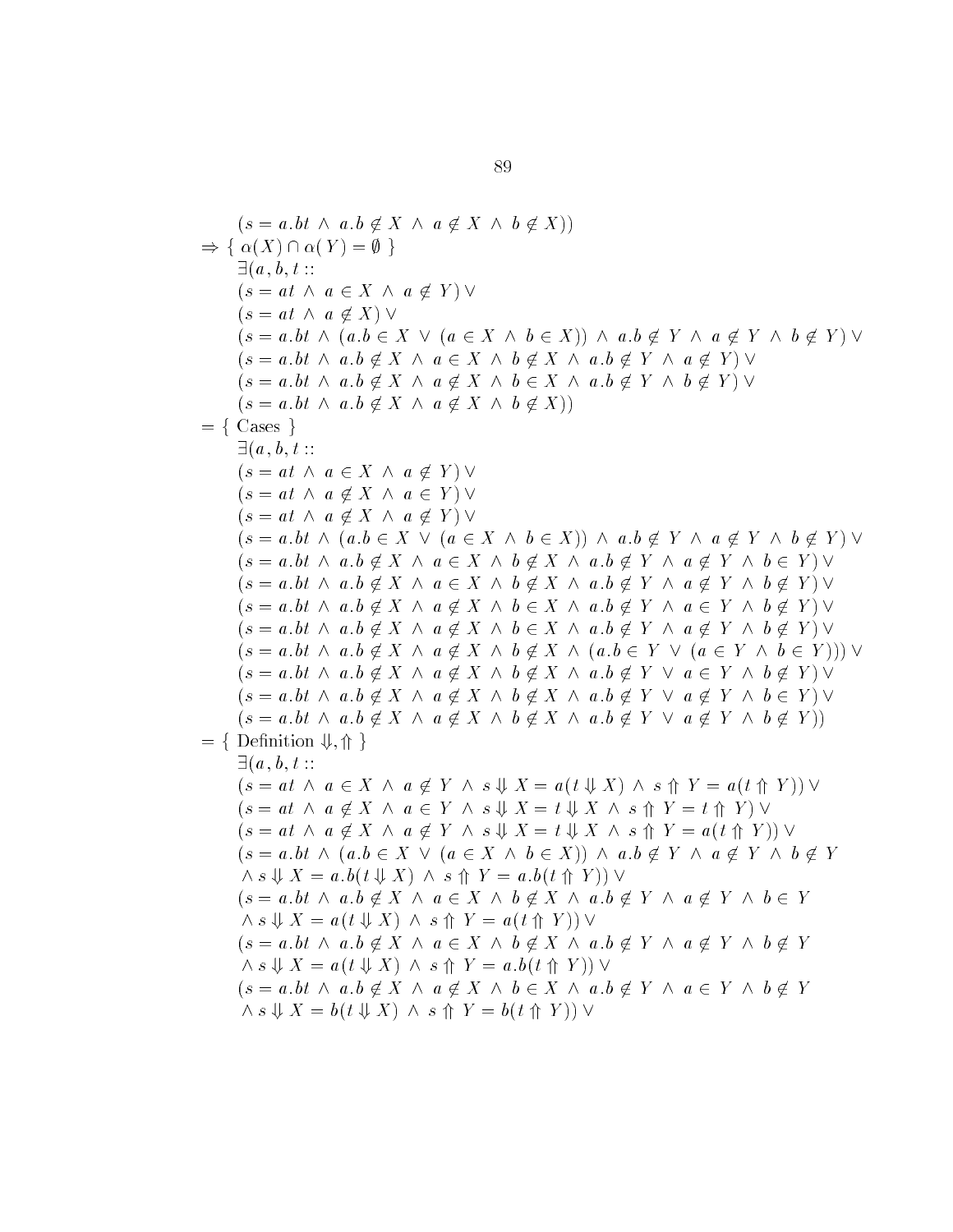$$
(s = a.bt \wedge a.b \notin X \wedge a \notin X \wedge b \in X \wedge a.b \notin Y \wedge a \notin Y \wedge b \notin Y
$$
\n
$$
(s \perp b(t \perp X) \wedge s \uparrow Y = a.b(t \uparrow Y)) \vee
$$
\n
$$
(s = a.bt \wedge a.b \notin X \wedge a \notin X \wedge b \notin X \wedge a.b \in Y \vee (a \in Y \wedge b \in Y))
$$
\n
$$
(s = a.bt \wedge a.b \notin X \wedge a \notin X \wedge b \notin X \wedge a.b \notin Y \vee a \in Y \wedge b \notin Y
$$
\n
$$
(s = a.bt \wedge a.b \notin X \wedge a \notin X \wedge b \notin X \wedge a.b \notin Y \vee a \notin Y \wedge b \notin Y
$$
\n
$$
(s = a.bt \wedge a.b \notin X \wedge a \notin X \wedge b \notin X \wedge a.b \notin Y \vee a \notin Y \wedge b \in Y
$$
\n
$$
(s = a.bt \wedge a.b \notin X \wedge a \notin X \wedge b \notin X \wedge a.b \notin Y \vee a \notin Y \wedge b \notin Y
$$
\n
$$
(s = a.bt \wedge a.b \notin X \wedge a \notin Y
$$
\n
$$
(s = a.bt \wedge a \in X \wedge a \notin Y
$$
\n
$$
(s = a t \wedge a \in X \wedge a \notin Y \wedge s \vee x = t \Downarrow X \wedge (s \uparrow Y) \Downarrow X = (t \uparrow Y) \Downarrow X) \vee
$$
\n
$$
(s = a t \wedge a \notin X \wedge a \notin Y \wedge s \Downarrow X = t \Downarrow X \wedge (s \uparrow Y) \Downarrow X = (t \uparrow Y) \Downarrow X) \vee
$$
\n
$$
(s = a t \wedge a \notin X \wedge a \notin Y \wedge s \Downarrow X = t \Downarrow X \wedge (s \uparrow Y) \Downarrow X = (t \uparrow Y) \Downarrow X) \vee
$$
\n
$$
(s = a.bt \wedge a.b \notin X \wedge a \in X \wedge b \in X) \wedge a.b \notin Y \wedge a \notin Y \wedge b \notin Y
$$
\n
$$
(s = a.bt \wedge a.b \notin X \wedge a \in X \wedge b \in X
$$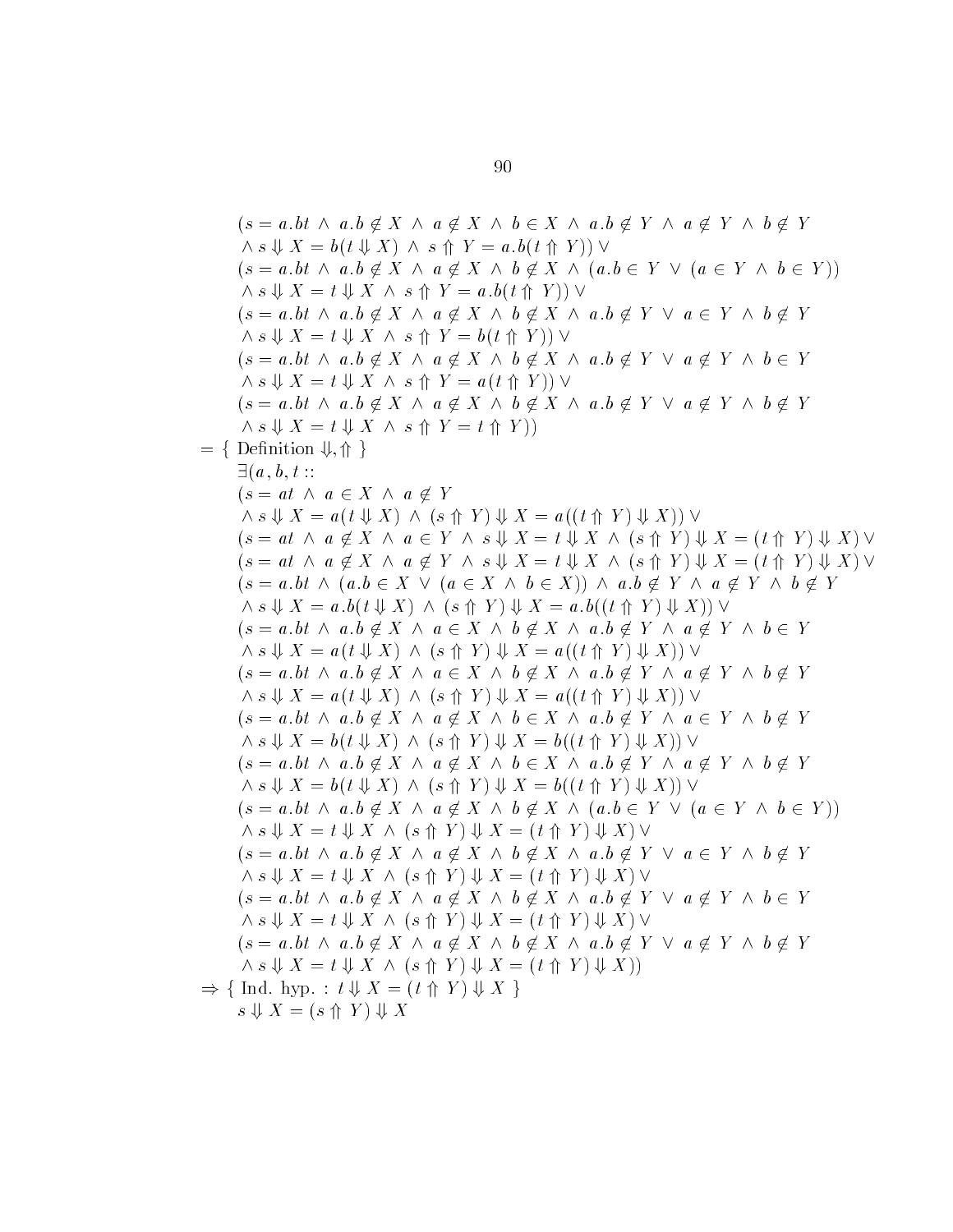$$
(3.14) \qquad X \subseteq \mathbf{Pairs} \Rightarrow ((r \uparrow X) \Downarrow Y = (r \uparrow X) \Downarrow (X \cup Y))
$$

#### Proof

By induction on the length of  $r$ . Base case  $r = \epsilon$ , trivial. Induction step  $(ar \uparrow X) \Downarrow Y$  $= \{$  Definition  $\Uparrow, X \subseteq \mathbf{Pairs} \}$  $(a \Downarrow Y)((r \Uparrow X) \Downarrow Y)$  $f = \{$  Definition  $\Uparrow$ ,  $X \subseteq$  Pairs, ind. hyp.  $\}$  $((a \land X) \Downarrow (X \cup Y))((r \land X) \Downarrow (X \cup Y))$  $= \{$  properties  $\Uparrow, \Downarrow \}$  $X\subseteq {\bf Pairs}, \ X\,\cup\,\, Y\,))((r\,\cdot \,$  $(ar \uparrow X) \Downarrow (X \cup Y)$  $(a.br \nightharpoonup X) \Downarrow Y = s$  $= \{$  Definition  $\Uparrow, X \subseteq \mathbf{Pairs} \}$  $(a, b \in X \land (r \land X) \Downarrow Y = s) \vee$  $(a, b \notin X \land (a, b \Downarrow Y)((r \land X) \Downarrow Y) = s)$  $= \{$  Definition  $\Uparrow, \Downarrow, X \subseteq \mathbf{Pairs}$ , ind. hyp.  $\}$  $(a.b \in X \land ((a.b \nrightarrow X) \Downarrow (X \cup Y))((r \nrightarrow X) \Downarrow (X \cup Y)) = s) \vee$  $(a.b \in X \land ((a.b \noplus X) \Downarrow (X \cup Y))((r \noplus X) \Downarrow (X \cup Y)) = s) \lor$ <br>  $(a.b \notin X \land ((a.b \noplus X) \Downarrow (X \cup Y))((r \noplus X) \Downarrow (X \cup Y)) = s)$ <br>  $= \{$  properties  $\Uparrow \cup \Downarrow \}$  $(a.br \nightharpoonup X) \Downarrow (X \cup Y)$ 

end of proof

$$
(3.15) \qquad Y \subseteq \mathbf{Pairs} \Rightarrow ((t \uparrow \uparrow X = \epsilon) = ((t \uparrow \uparrow Y) \uparrow (X - Y) = \epsilon))
$$

### Proof

By induction on the length of  $t$ . Base case  $t = \epsilon$ , trivial. Induction step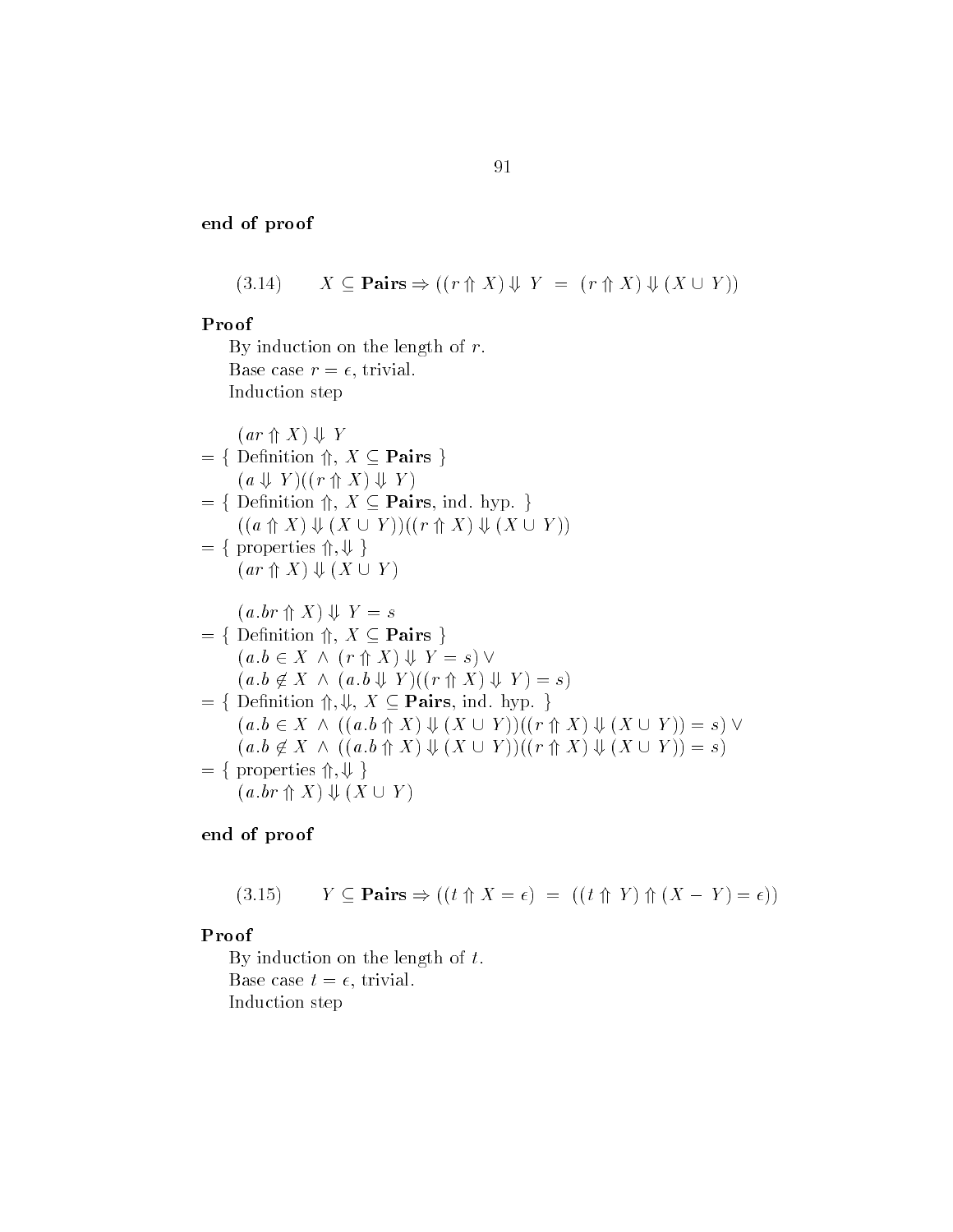$$
at \nwedge X = \epsilon
$$
\n
$$
= \{ \text{Definition } \Uparrow \}
$$
\n
$$
a \nwedge X = \epsilon \land t \nwedge X = \epsilon
$$
\n
$$
= \{ \text{Definition } \Uparrow, \text{ induction hypothesis } \}
$$
\n
$$
a \in X \land (t \nwedge Y) \nwedge (X - Y) = \epsilon
$$
\n
$$
= \{ \text{Y} \subseteq \text{Pairs } \}
$$
\n
$$
(at \nwedge Y) \nwedge (X - Y) = \epsilon
$$
\n
$$
a.bt \nwedge X = \epsilon
$$
\n
$$
= \{ \text{Definition } \Uparrow \}
$$
\n
$$
a.b \nwedge X = \epsilon \land t \nwedge X = \epsilon
$$
\n
$$
= \{ \text{Definition } \Uparrow, \text{ induction hypothesis } \}
$$
\n
$$
(a.b \in X \lor (a \in X \land b \in X)) \land (t \nwedge Y) \nwedge (X - Y) = \epsilon
$$
\n
$$
= \{ \text{Y} \subseteq \text{Pairs, definition } \Uparrow \}
$$
\n
$$
(a.bt \nwedge Y) \nwedge (X - Y) = \epsilon
$$

3.16)  $X \subseteq \textbf{Pairs} \wedge (Y \text{ } \Uparrow X) \Downarrow \alpha(X) = \emptyset \Rightarrow$  $(r \Downarrow Y) \Uparrow X = (r \Uparrow X) \Downarrow (Y \Uparrow X)$ 

**Proof**, by induction on  $|r|$ . Base case,  $r = \epsilon$ , trivial. Induction step, two cases.

$$
(ar \Downarrow Y) \Uparrow X = t
$$
\n
$$
= \{ \text{ Cases, } X \subseteq \text{Pairs} \}
$$
\n
$$
(a \in Y \land a((r \Downarrow Y) \Uparrow X) = t) \lor
$$
\n
$$
(a \notin Y \land (r \Downarrow Y) \Uparrow X = t)
$$
\n
$$
= \{ \text{Ind.hyp.} \}
$$
\n
$$
(a \in Y \land a((r \Uparrow X) \Downarrow (Y \Uparrow X)) = t) \lor
$$
\n
$$
(a \notin Y \land (r \Uparrow X) \Downarrow (Y \Uparrow X) = t)
$$
\n
$$
= \{ \text{Calculus, } X \subseteq \text{Pairs} \}
$$
\n
$$
(a \in Y \land (ar \Uparrow X) \Downarrow (Y \Uparrow X) = t) \lor
$$
\n
$$
(a \notin Y \land (ar \Uparrow X) \Downarrow (Y \Uparrow X) = t)
$$
\n
$$
= \{ \text{ Cases } \}
$$
\n
$$
(ar \Uparrow X) \Downarrow (Y \Uparrow X) = t
$$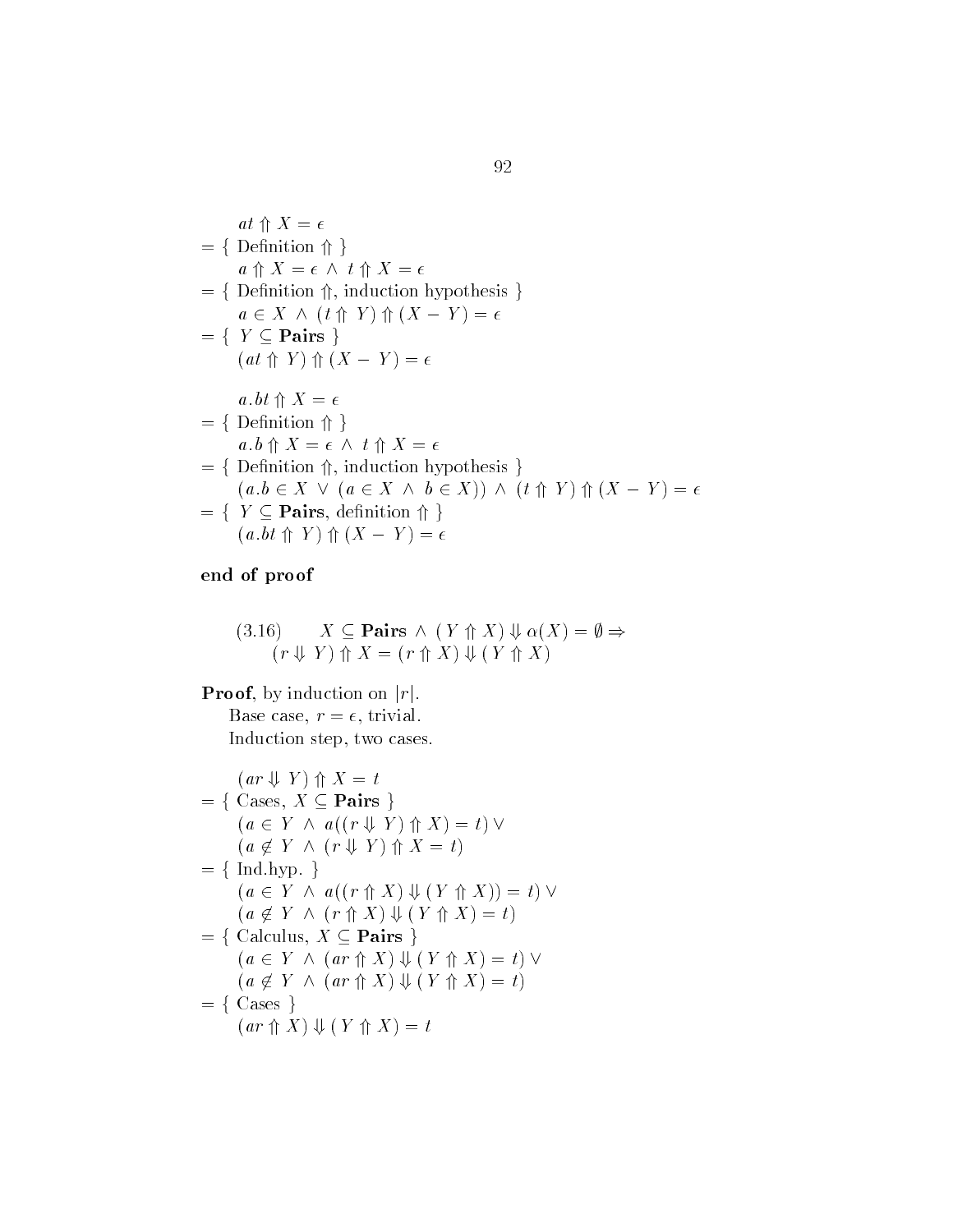$$
(a.br \Downarrow Y) \Uparrow X = t
$$
\n
$$
= \{ \text{ Cases}, X \subseteq \text{Pairs} \}
$$
\n
$$
((a.b \in Y \lor (a \in Y \land b \in Y)) \land a.b \in X \land (r \Downarrow Y) \Uparrow X = t) \lor
$$
\n
$$
((a.b \notin Y \lor (a \in Y \land b \in Y)) \land a.b \notin X \land a.b((r \Downarrow Y) \Uparrow X) = t) \lor
$$
\n
$$
(a.b \notin Y \land a \in Y \land b \notin Y \land a((r \Downarrow Y) \Uparrow X) = t) \lor
$$
\n
$$
(a.b \notin Y \land a \notin Y \land b \in Y \land b((r \Downarrow Y) \Uparrow X) = t) \lor
$$
\n
$$
(a.b \notin Y \land a \notin Y \land b \notin Y \land (r \Downarrow Y) \Uparrow X = t)
$$
\n
$$
= \{ \text{Ind. hyp.}, ((Y \Uparrow X) \Downarrow \alpha(X) = \emptyset \land X \subseteq \text{Pairs} \land a \in Y) \Rightarrow a.b \notin X \}
$$
\n
$$
((a.b \in Y \lor (a \in Y \land b \in Y)) \land a.b \in X \land (r \Uparrow X) \Downarrow (Y \Uparrow X) = t) \lor
$$
\n
$$
(a.b \notin Y \land a \in Y \land b \notin Y \land a((r \Uparrow X) \Downarrow (Y \Uparrow X)) = t) \lor
$$
\n
$$
(a.b \notin Y \land a \notin Y \land b \in Y \land b((r \Uparrow X) \Downarrow (Y \Uparrow X)) = t) \lor
$$
\n
$$
(a.b \notin Y \land a \notin Y \land b \notin Y \land (r \Uparrow X) \Downarrow (Y \Uparrow X) = t) \lor
$$
\n
$$
(a.b \notin Y \land a \notin Y \land b \notin Y \land (r \Uparrow X) \Downarrow (Y \Uparrow X) = t) \lor
$$
\n
$$
= \{ \text{Calculus}, X \subseteq \text{Pairs}, (Y \Uparrow X) \downarrow \alpha(X) = \emptyset \}
$$

#### Corollary

 $\forall (r, s, X : X \subseteq \mathbf{Pairs} \land r \Downarrow \sigma(s) = s \land (s \uparrow X) \Downarrow \alpha(X) = \epsilon$ :  $(r \nightharpoonup X) \Downarrow \sigma(s \nightharpoonup X) = s \nightharpoonup X$ 

#### Note

The following is *not* a theorem.  $r \Downarrow \sigma(s) = s \Rightarrow \forall (X :: (r \uparrow \uparrow X) \Downarrow \sigma(s \uparrow \uparrow X) = s \uparrow \uparrow X)$ Counterexample:  $r := a, b, s := b, X := \{a, b\}.$ 

### end of note

$$
(3.17) \quad X \subseteq \text{Pairs} \Rightarrow
$$
  
\n
$$
((r \uparrow X) \Downarrow ((\sigma(s) \uparrow X) \cup (Y \uparrow X)) = s \uparrow X)
$$
  
\n
$$
\Rightarrow
$$
  
\n
$$
\exists (t : t \uparrow X = r \uparrow X : t \Downarrow (\sigma(s) \cup Y) = s)
$$

Two base cases,  $|s| = 0$  and  $|s| = 1$ , first  $|s| = 0$ .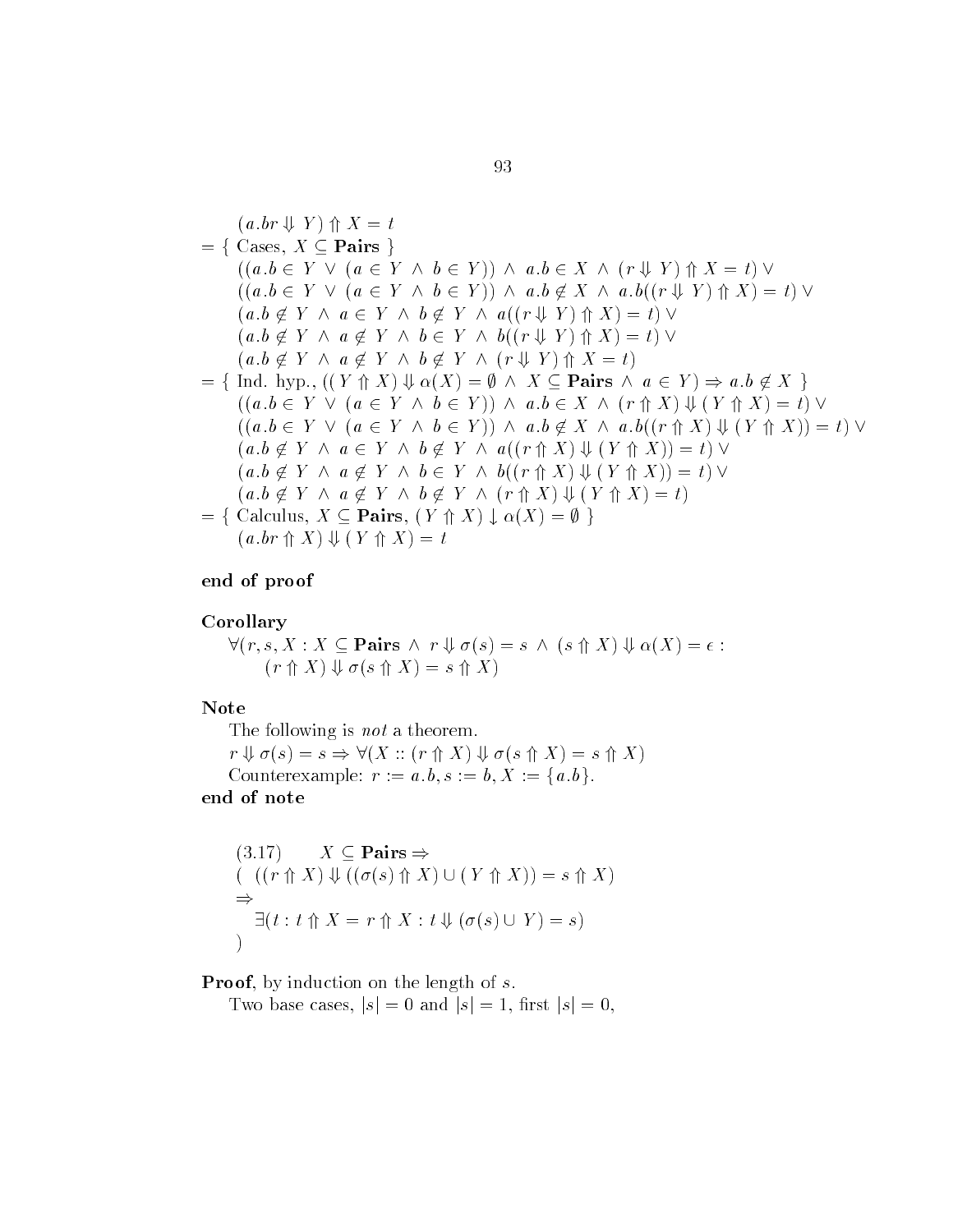$$
(r \n\uparrow X) \Downarrow ((\sigma(\epsilon) \Uparrow X) \cup Y \Uparrow X) = \epsilon \Uparrow X
$$
\n
$$
= \{ \sigma(\epsilon) = \emptyset, \text{ definition } \Uparrow \}
$$
\n
$$
(r \Uparrow X) \Downarrow (Y \Uparrow X) = \epsilon
$$
\n
$$
= \{ \text{Theorem 3.14 } \}
$$
\n
$$
(r \Uparrow X) \Downarrow ((Y \Uparrow X) \cup X) = \epsilon
$$
\n
$$
= \{ X \subseteq \text{Pairs} \Rightarrow ((Y \Uparrow X) \cup X = Y \cup X) \}
$$
\n
$$
(r \Uparrow X) \Downarrow (X \cup Y) = \epsilon
$$
\n
$$
= \{ \text{Theorem 3.14 } \}
$$
\n
$$
(r \Uparrow X) \Downarrow V = \epsilon
$$
\n
$$
= \{ \sigma(\epsilon) = \emptyset \}
$$
\n
$$
(r \Uparrow X) \Downarrow (\sigma(\epsilon) \cup Y) = \epsilon
$$
\n
$$
\Rightarrow \{ \text{Choose } t = r \Uparrow X, \text{ Theorem 3.7 } \}
$$
\n
$$
\exists (t : t \Uparrow X = r \Uparrow X : t \Downarrow (\sigma(\epsilon) \cup Y) = \epsilon)
$$

Next,  $|s| = 1$ , two cases.

$$
(r \n\uparrow X) \Downarrow ((\sigma(a) \n\uparrow X) \cup Y \n\uparrow X) = a \n\uparrow X
$$
\n
$$
= \{ X \subseteq \text{Pairs}, \text{definition } \Uparrow \} \}
$$
\n
$$
(r \n\uparrow X) \Downarrow (\sigma(a) \cup Y \n\uparrow X) = a
$$
\n
$$
= \{ \text{Theorem 3.14 } \}
$$
\n
$$
(r \n\uparrow X) \Downarrow (\sigma(a) \cup (Y \n\uparrow X) \cup X) = a
$$
\n
$$
= \{ X \subseteq \text{Pairs} \Rightarrow ((Y \n\uparrow X) \cup X = Y \cup X) \}
$$
\n
$$
(r \n\uparrow X) \Downarrow (\sigma(a) \cup X \cup Y) = a
$$
\n
$$
= \{ \text{Theorem 3.14 } \}
$$
\n
$$
(r \n\uparrow X) \Downarrow (\sigma(a) \cup Y) = a
$$
\n
$$
\Rightarrow \{ \text{Choose } t = r \n\uparrow X, \text{ Theorem 3.7 } \}
$$
\n
$$
\exists (t : t \n\uparrow X = r \n\uparrow X : t \Downarrow (\sigma(a) \cup Y) = a)
$$
\n
$$
(r \n\uparrow X) \Downarrow ((\sigma(a.b) \n\uparrow X) \cup Y \n\uparrow X) = a.b \n\uparrow X
$$
\n
$$
= \{ X \subseteq \text{Pairs}, \text{definition } \Uparrow \} \}
$$
\n
$$
(a.b \in X \wedge (r \n\uparrow X) \Downarrow (\sigma(e) \cup Y \n\uparrow X) = a.b)
$$
\n
$$
= \{ \text{Theorem 3.14 } \}
$$
\n
$$
(a.b \in X \wedge (r \n\uparrow X) \Downarrow (\sigma(e) \cup Y \n\uparrow X \cup X) = a.b)
$$
\n
$$
= \{ X \subseteq \text{Pairs} \Rightarrow ((Y \n\uparrow X) \Downarrow (\sigma(e) \cup Y \n\uparrow X \cup X) = a.b)
$$
\n
$$
= \{ X \subseteq \text{Pairs} \Rightarrow ((Y \n\uparrow X) \Downarrow (\sigma(e) \cup Y \n\uparrow X \cup X) = a.b)
$$
\n
$$
(a.b \in X \wedge (r \n\uparrow X) \Downarrow (\sigma(e) \cup Y \n\uparrow X \cup X) =
$$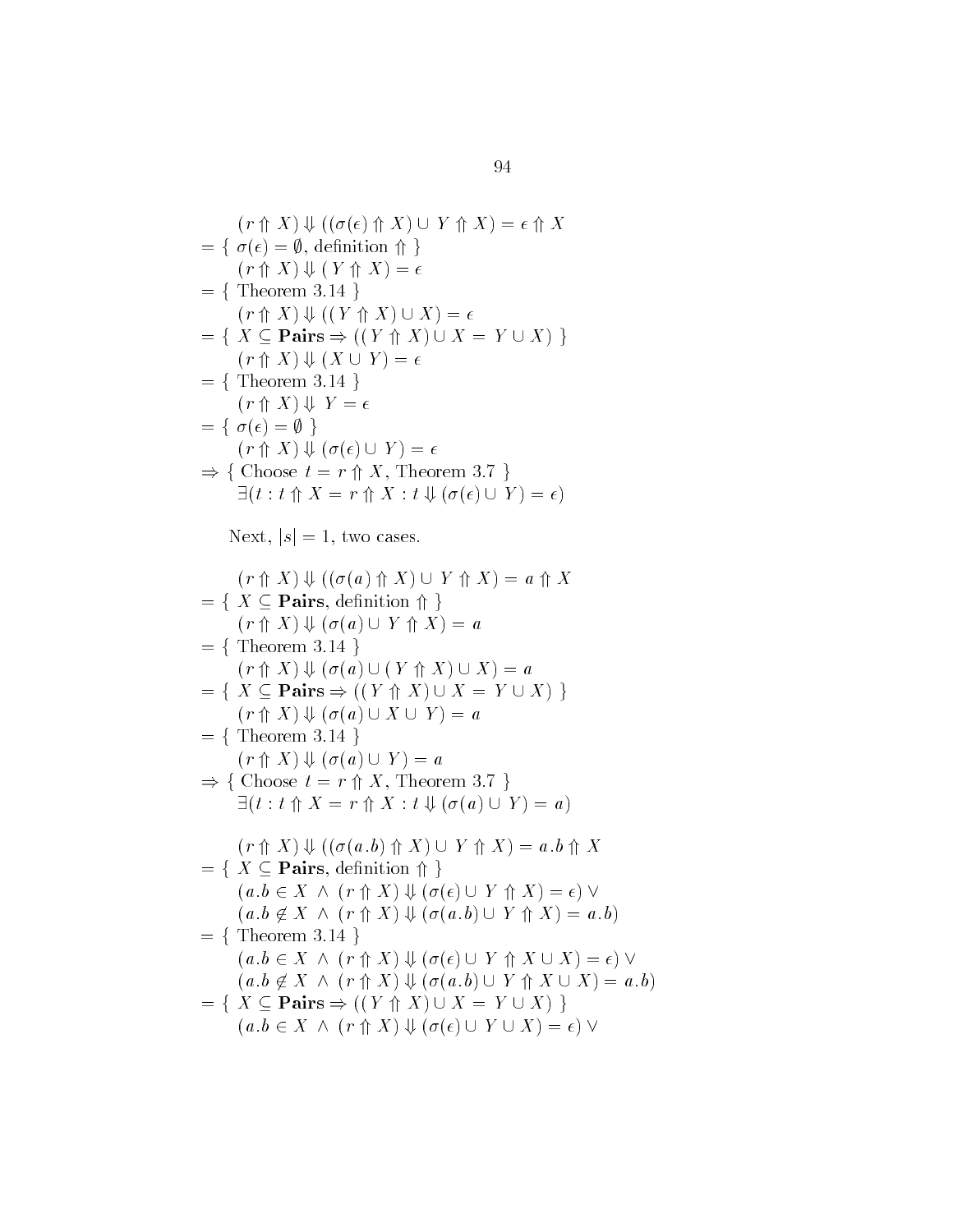$$
(a.b \notin X \land (r \nrightarrow X) \Downarrow (\sigma(a.b) \cup Y \cup X) = a.b)
$$
\n
$$
= \{ \text{ Theorem 3.14}, a.b \in X \Rightarrow X = X \cup \sigma(a.b) \}
$$
\n
$$
(a.b \in X \land (r \nrightarrow X) \Downarrow (\sigma(\epsilon) \cup Y) = \epsilon) \lor
$$
\n
$$
(a.b \notin X \land (r \nrightarrow X) \Downarrow (\sigma(a.b) \cup Y) = a.b)
$$
\n
$$
\Rightarrow \{ \text{Choose } t = a.b(r \nrightarrow X) \text{ for first disjunct,}
$$
\n
$$
t = r \nrightarrow X \text{ for second, Theorem 3.7 } \}
$$
\n
$$
\exists (t : t \nrightarrow X = r \nrightarrow X : t \Downarrow (\sigma(a.b) \cup Y) = a.b)
$$
\nInduction step.  $|s| \geq 2 \Rightarrow \exists (s_0, s_1 : |s_0| < s \land |s_1| < s : s_0 s_1 = s)$ \n
$$
(r \nrightarrow X) \Downarrow (\sigma(s_0 s_1) \nrightarrow X \cup Y \nrightarrow X) = (s_0 s_1) \nrightarrow X
$$
\n
$$
\Rightarrow \{ \text{Homomorphic properties of } \nrightarrow \text{ and } \nrightarrow \text{ } \}
$$
\n
$$
\exists (r_0, r_1 : (r_0 r_1) \nrightarrow X = r \nrightarrow X : ((r_0 \nrightarrow X) \nrightarrow (\sigma(s_0) \nrightarrow X \cup \sigma(s_1) \nrightarrow X \cup Y \nrightarrow X) = s_0 \nrightarrow X) \land ((r_1 \nrightarrow X) \nrightarrow (\sigma(s_0) \nrightarrow X \cup \sigma(s_1) \nrightarrow X \cup Y \nrightarrow X) = s_1 \nrightarrow X))
$$
\n
$$
\Rightarrow \{ \text{Ind. hyp.}, \text{ twice } \}
$$
\n
$$
\exists (r_0, r_1, r'_0, r'_1 : r'_0 \nrightarrow X = r_0 \nrightarrow X \land r'_1 \nrightarrow X = r_1 \nrightarrow X \land (r_0 r_1) \nrightarrow X = r \nrightarrow X : (r'_0 \nrightarrow (\sigma(s_0) \cup \sigma(s_1) \cup Y) = s_0 \nrightarrow X) \land (r'_1 \nrightarrow (\sigma(s_0) \cup \sigma(s_1) \cup Y) = s_1 \nrightarrow X))
$$
\n
$$
\Rightarrow \{ \text{Choose } t = r'_0
$$

(3.18) 
$$
\forall (s, X, Y : X, Y \subseteq \mathbf{Pairs} \land \alpha(X) \cap \alpha(Y) = \emptyset :
$$

$$
(s \Uparrow (X \cup Y) \Downarrow \alpha(X \cup Y) = \epsilon)
$$

$$
= (s \Uparrow (X \cup Y) \Downarrow \alpha(X) = \epsilon) \land (s \Uparrow (X \cup Y) \Downarrow \alpha(Y) = \epsilon)
$$

**Proof**, by induction on the length of  $s$ .<br>Base case, trivial.

Case  $|s| = 1$ , two cases.

$$
a \Uparrow (X \cup Y) \Downarrow \alpha(X \cup Y) = \epsilon
$$
  
= { Definition  $\Uparrow$ ,  $\Downarrow$ ,  $X, Y \subseteq$  **Pairs** }  
 $a \notin \alpha(X \cup Y)$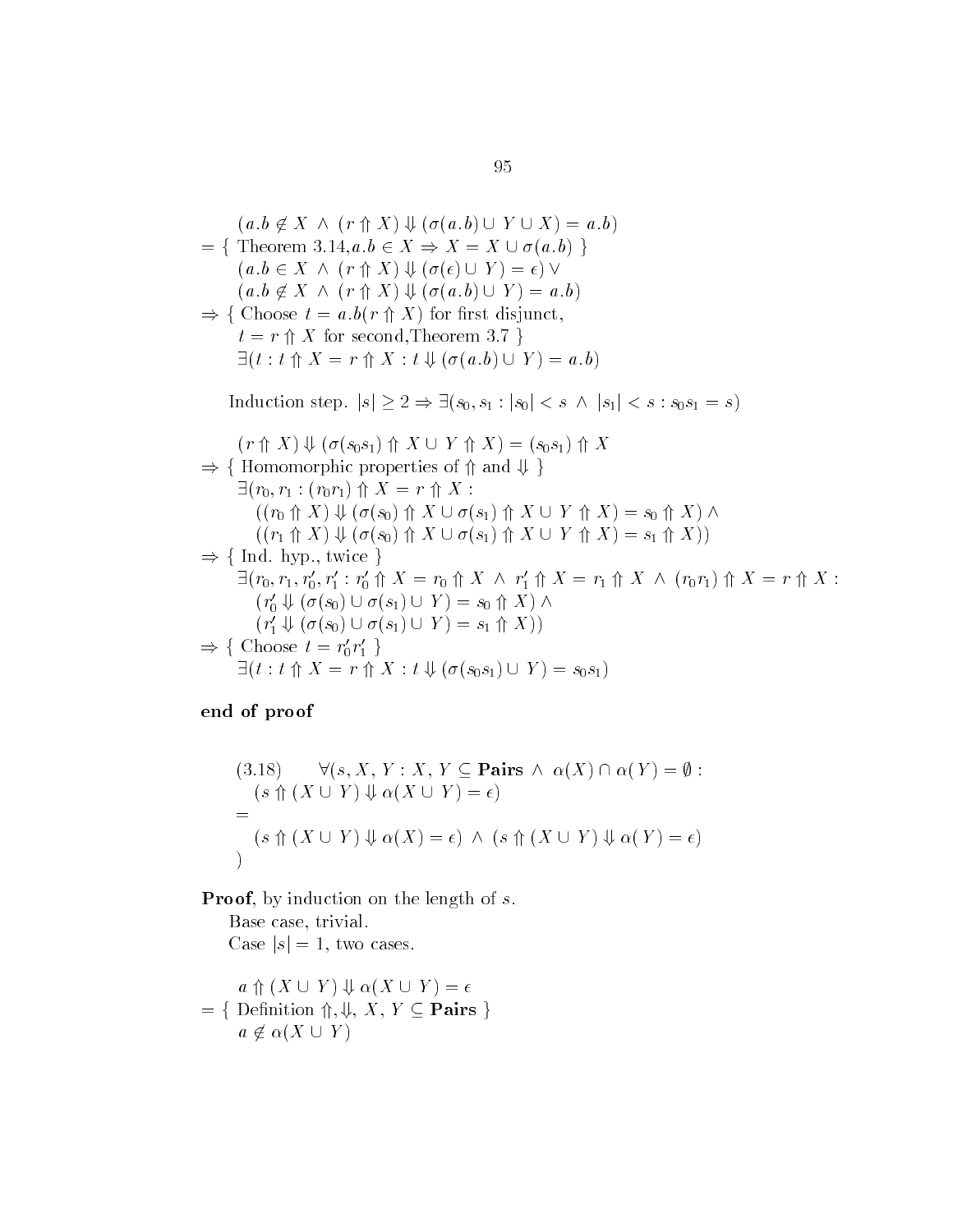$$
= \{ \text{ Definition } \alpha \}
$$
  
\n
$$
a \notin \alpha(X) \land a \notin \alpha(Y)
$$
  
\n
$$
= \{ \text{ Definition } \Uparrow, \Downarrow, X, Y \subseteq \text{Pairs } \}
$$
  
\n
$$
(a \Uparrow (X \cup Y) \Downarrow \alpha(X) = \epsilon) \land (a \Uparrow (X \cup Y) \Downarrow \alpha(Y) = \epsilon)
$$
  
\n
$$
a.b \Uparrow (X \cup Y) \Downarrow \alpha(X \cup Y) = \epsilon
$$
  
\n
$$
= \{ \text{ Definition } \Uparrow, \Downarrow, X, Y \subseteq \text{Pairs } \}
$$
  
\n
$$
a.b \in (X \cup Y) \lor (a \notin \alpha(X \cup Y) \land b \notin \alpha(X \cup Y))
$$
  
\n
$$
= \{ \text{ Calculus } \}
$$
  
\n
$$
a.b \in (X \cup Y) \lor (a \notin \alpha(X) \land b \notin \alpha(X) \land a \notin \alpha(Y) \land b \notin \alpha(Y))
$$
  
\n
$$
= \{ \text{ Calculus } \}
$$
  
\n
$$
(a.b \in (X \cup Y) \lor (a \notin \alpha(X) \land b \notin \alpha(X))) \land
$$
  
\n
$$
(a.b \in (X \cup Y) \lor (a \notin \alpha(Y) \land b \notin \alpha(Y)))
$$
  
\n
$$
= \{ \text{Definition } \Uparrow, \Downarrow, X, Y \subseteq \text{Pairs } \}
$$
  
\n
$$
(a.b \Uparrow (X \cup Y) \Downarrow \alpha(X) = \epsilon) \land (a.b \Uparrow (X \cup Y) \Downarrow \alpha(Y) = \epsilon)
$$

Induction step

Immediate from homomorphic properties of  $\Downarrow$  and  $\Uparrow$ .

end of proof

(3.19) 
$$
\forall (s, X, Y : X, Y \subseteq \mathbf{Pairs} \land \alpha(X) \cap \alpha(Y) = \emptyset :
$$

$$
((s \uparrow\uparrow X) \Downarrow \alpha(X) = \epsilon) = ((s \uparrow\uparrow (X \cup Y)) \Downarrow \alpha(X) = \epsilon)
$$

**Proof**, by induction on the length of  $s$ .<br>Base case, trivial.

Case  $|s| = 1$ , two cases.  $(a \nightharpoonup X) \Downarrow \alpha(X) = \epsilon$  $(a \nparallel X) \Downarrow \alpha(X) = \epsilon$ <br>= { X, Y  $\subset$  Pairs, definition  $\Uparrow$  }  $(a \text{ } \Uparrow (X \cup Y)) \Downarrow \alpha(X) = \epsilon$  $(a.b \nrightarrow X) \Downarrow \alpha(X) = \epsilon$  $= \{ \text{Case } \}$  $a, b \in X \lor (a \notin \alpha(X) \land b \notin \alpha(X))$  $= \{ (a.b \in Y \land \alpha(X) \cap \alpha(Y) = \emptyset) \Rightarrow (a \notin \alpha(X) \land b \notin \alpha(X)) \}$  $a, b \in X \lor a, b \in Y \lor (a \notin \alpha(X) \land b \notin \alpha(X))$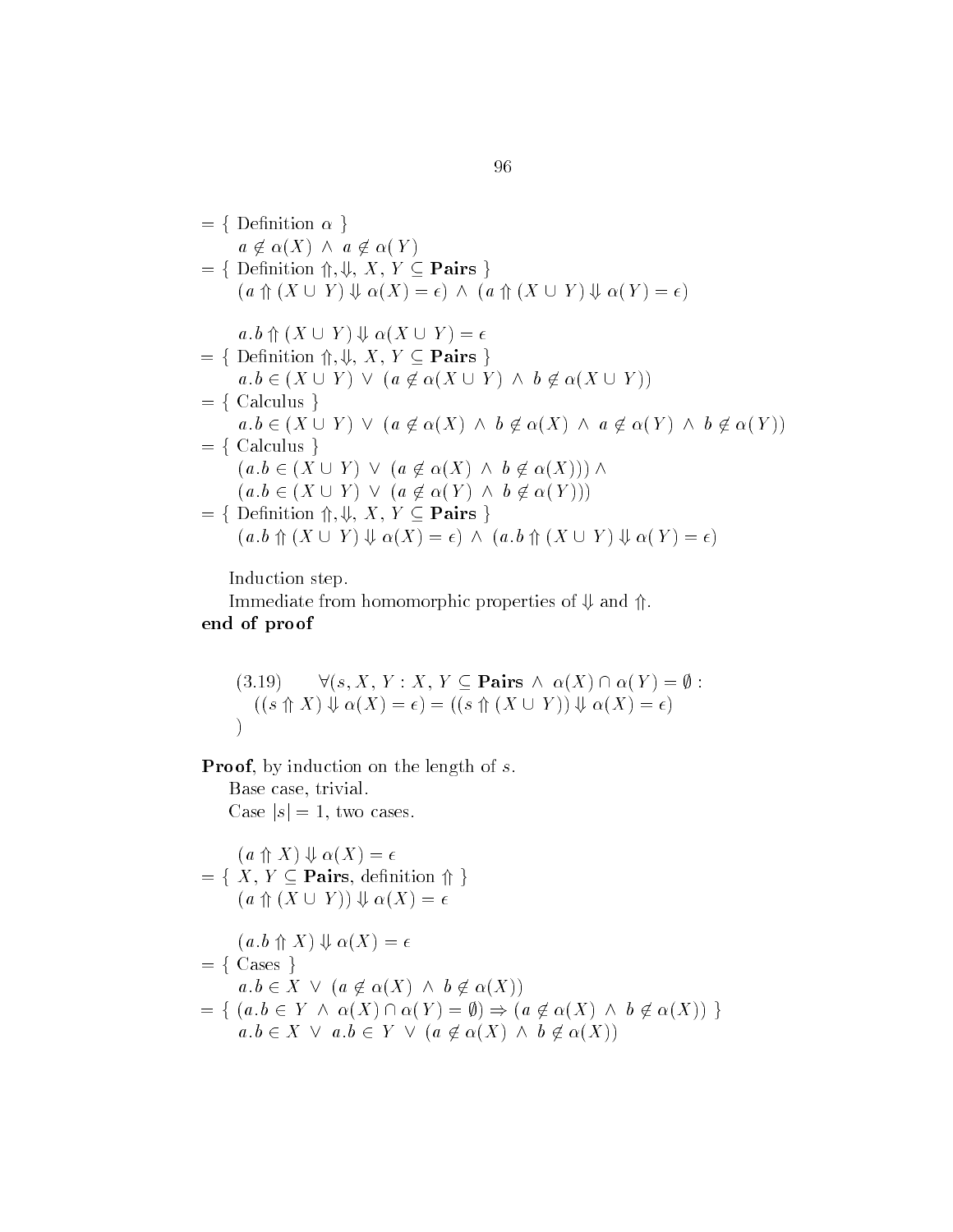$$
= \{ \text{ Calculus } \}
$$
  
\n
$$
a.b \in (X \cup Y) \lor (a \notin \alpha(X) \land b \notin \alpha(X))
$$
  
\n
$$
= \{ \text{Definition } \Uparrow, \Downarrow, X, Y \subseteq \text{Pairs } \}
$$
  
\n
$$
(a.b \Uparrow (X \cup Y)) \Downarrow \alpha(X) = \epsilon
$$

Induction step

Immediate from homomorphic properties of  $\Downarrow$  and  $\Uparrow.$ end of proof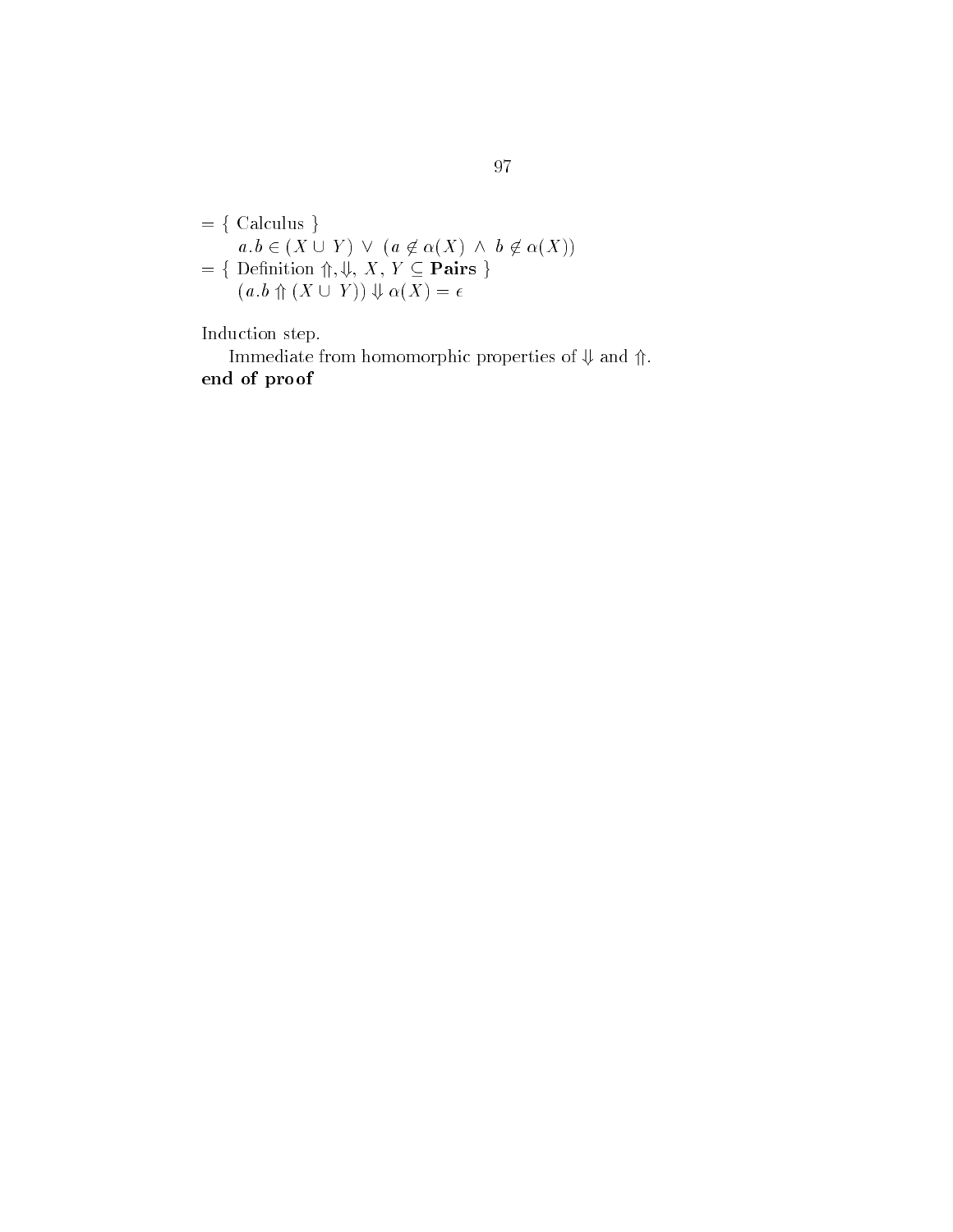# Appendix B

## Proofs for Section 3.3

Proofs of the following four theorems are immediate from the definition of  $\sqcup$ .

- $(3.25)$   $S \sqcup$  demon = S  $(3.26)$   $S \sqcup S = S$  $(3.27)$   $S \sqcup T = T \sqcup S$  $(3.28)$   $(R \sqcup S) \sqcup T = R \sqcup (S \sqcup T)$
- $(3.29)$  skip  $T = T \parallel$  skip  $T = T$

Proof (left unit element)

$$
\{\epsilon\} \| T
$$
\n
$$
= \{ \text{Definition } \}
$$
\n
$$
\{r, s, t : s \in \{\epsilon\} \land t \in T \land r \Downarrow \sigma(s) = s \land r \Downarrow \sigma(t) = t
$$
\n
$$
\land r \Uparrow (\sigma(\epsilon) \cup \sigma(t)) = \epsilon : r \}
$$
\n
$$
= \{ r \Downarrow \sigma(\epsilon) = \epsilon, \sigma(\epsilon) = \emptyset \}
$$
\n
$$
\{r, t : t \in T \land r \Downarrow \sigma(t) = t \land r \Uparrow (\sigma(t)) = \epsilon : r \}
$$
\n
$$
= \{ \text{Theorem 3.11 } \}
$$
\n
$$
\{r, t : t \in T \land r = t : r \}
$$
\n
$$
= \{ \text{Calculus } \}
$$

end of proof

$$
(3.30) \qquad \textbf{demon} \parallel T = T \parallel \textbf{demon} = T
$$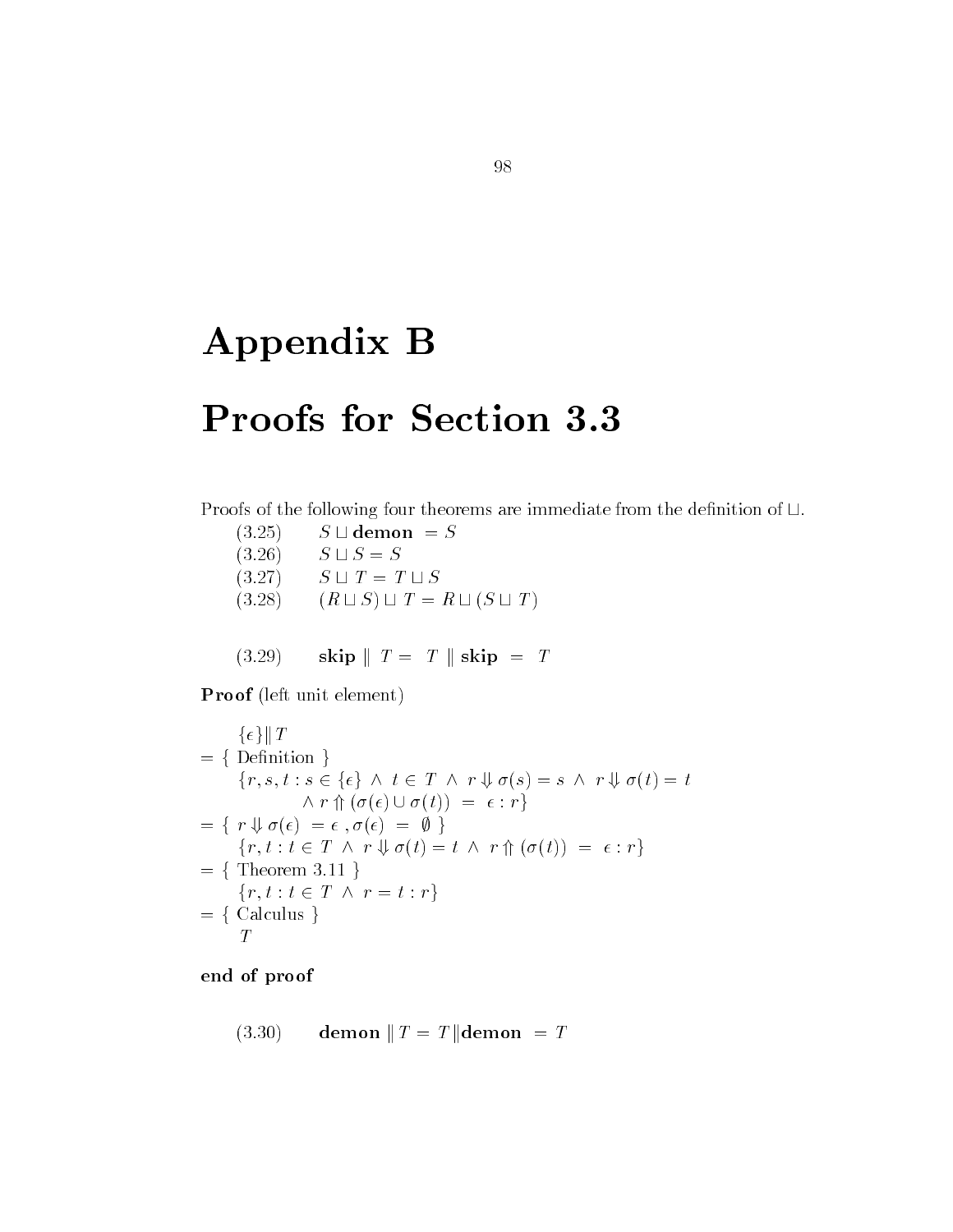# Proof **Proof**

Immediate from the definition. end of proof

 $(3.31)$   $S \parallel T = T \parallel S$ 

#### Proof

Immediate from the symmetry of the definition. end of proof

$$
(3.32)
$$
  
\n
$$
\alpha(S) \cap \alpha(T) = \emptyset \land \alpha(T) \cap \alpha(R) = \emptyset \land \alpha(R) \cap \alpha(S) = \emptyset
$$
  
\n
$$
\Rightarrow (R||S)||T = R||(S||T)
$$

Since this proof, though obvious in retrospect, took me quite a while to find I give it in full detail.

$$
R \parallel (S \parallel T)
$$
  
\n
$$
= \{ \text{ Definition } || \}
$$
  
\n
$$
R \parallel
$$
  
\n
$$
\{r0, s, t : s \in S \land t \in T \land
$$
  
\n
$$
r0 \Downarrow \sigma(s) = s \land r0 \Downarrow \sigma(t) = t \land r0 \Uparrow (\sigma(s) \cup \sigma(t)) = \epsilon : r0 \}
$$
  
\n
$$
= \{ \text{ Definition } || \}
$$
  
\n
$$
\{r1, r, t0 : r \in R \land r1 \Downarrow \sigma(r) = r \land
$$
  
\n
$$
t0 \in \{r0, s, t : s \in S \land t \in T \land
$$
  
\n
$$
r0 \Downarrow \sigma(s) = s \land r0 \Downarrow \sigma(t) = t \land r0 \Uparrow (\sigma(s) \cup \sigma(t)) = \epsilon : r0 \} \land
$$
  
\n
$$
r1 \Downarrow \sigma(t0) = t0 \land r1 \Uparrow (\sigma(r) \cup \sigma(t0)) = \epsilon \land
$$
  
\n
$$
: r1 \}
$$
  
\n
$$
= \{ \text{ Calculus } \}
$$
  
\n
$$
\{r1, r, s, t, t0 : r \in R \land s \in S \land t \in T \land
$$
  
\n
$$
t0 \Downarrow \sigma(s) = s \land t0 \Downarrow \sigma(t) = t \land r1 \Downarrow \sigma(r) = r \land r1 \Downarrow \sigma(t0) = t0 \land
$$
  
\n
$$
t0 \Uparrow (\sigma(s) \cup \sigma(t)) = \epsilon \land r1 \Uparrow (\sigma(r) \cup \sigma(t0)) = \epsilon
$$
  
\n
$$
: r1 \}
$$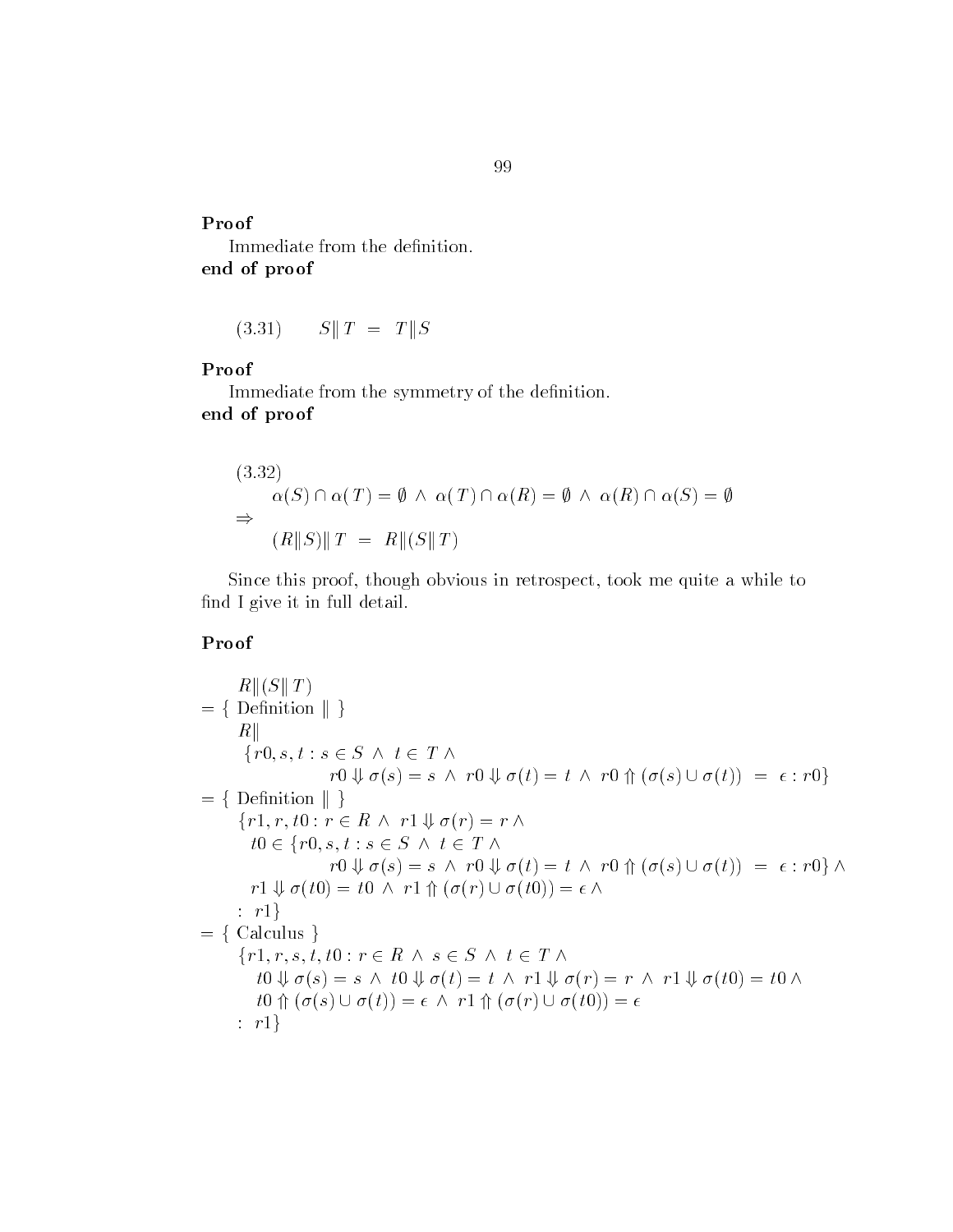$=$  { Theorem 3.12 }  $\{r1, r, s, t, t0 : r \in R \land s \in S \land t \in T \land$  $t \cdot t \cdot \mathbf{0} \Downarrow \sigma(s) = s \land t \cdot \mathbf{0} \Downarrow \sigma(t) = t \land r1 \Downarrow \sigma(r) = r \land r1 \Downarrow \sigma(t0) = t0 \land t \cdot \mathbf{0}$  $t \theta \uparrow (\sigma(s) \cup \sigma(t)) = \epsilon \wedge (r \theta \uparrow \sigma(r)) \uparrow \sigma(t) = \epsilon$  r g $= \{ \alpha(r) \cap \alpha(t0) = \emptyset, \text{ Theorem 3.13 } \}$  $\{r1, r, s, t, t0 : r \in R \land s \in S \land t \in T \land$  $t \cdot t \cdot \mathbf{0} \Downarrow \sigma(s) = s \land t \cdot \mathbf{0} \Downarrow \sigma(t) = t \land r1 \Downarrow \sigma(r) = r \land (r1 \land \sigma(r)) \Downarrow \sigma(t0) = t \cdot \mathbf{0} \land t$  $t \theta \uparrow (\sigma(s) \cup \sigma(t)) = \epsilon \wedge (r \theta \uparrow \sigma(r)) \uparrow \sigma(t) = \epsilon$  r graduate and controller  $= \{$  Theorem 3.11: $(s \uparrow \sigma(t)) = \epsilon \wedge s \Downarrow \sigma(t) = t) = (s = t) \}$  $\{r1, r, s, t, t0 : r \in R \land s \in S \land t \in T \land r1 \Downarrow \sigma(r) = r \land r1$  $t \cdot t \cdot \mathbf{0} \Downarrow \sigma(s) = s \land t \cdot \mathbf{0} \Downarrow \sigma(t) = t \land r \cdot \mathbf{1} \Uparrow \sigma(r) = t \cdot \mathbf{0} \land r \cdot \mathbf{1} \Downarrow \sigma(t \cdot \mathbf{0}) = t \cdot \mathbf{0} \land t \cdot \mathbf{0}$  $t\theta \uparrow (\sigma(s) \cup \sigma(t)) = \epsilon$ r - a baile and a baile and a baile and a baile and a baile and a baile and a baile and a baile and a baile and g $= \{$  Theorem 3.9: $(t0 \nrightarrow (\sigma(s) \cup \sigma(t)) = \epsilon) = (t0 \nrightarrow (\sigma(s) \cup \sigma(t)) = t0) \}$  $\{r1, r, s, t, t0 : r \in R \land s \in S \land t \in T \land r1 \Downarrow \sigma(r) = r \land r1$  $t \cdot t \cdot \mathbf{0} \Downarrow \sigma(s) = s \land t \cdot \mathbf{0} \Downarrow \sigma(t) = t \land r \cdot \mathbf{1} \Uparrow \sigma(r) = t \cdot \mathbf{0} \land r \cdot \mathbf{1} \Downarrow \sigma(t \cdot \mathbf{0}) = t \cdot \mathbf{0} \land t \cdot \mathbf{0}$  $(r1 \oplus \sigma(r)) \Downarrow (\sigma(s) \cup \sigma(t)) = t0 \land t0 \oplus (\sigma(s) \cup \sigma(t)) = \epsilon$  r g $= \{ \alpha(r) \cap \alpha(\sigma(s) \cup \sigma(t)) = \emptyset$ , Theorem 3.13 }  $\{r1, r, s, t, t0 : r \in R \land s \in S \land t \in T \land r1 \Downarrow \sigma(r) = r \land r1$  $t \cdot t \cdot \mathbf{0} \Downarrow \sigma(s) = s \land t \cdot \mathbf{0} \Downarrow \sigma(t) = t \land r \cdot \mathbf{1} \Uparrow \sigma(r) = t \cdot \mathbf{0} \land r \cdot \mathbf{1} \Downarrow \sigma(t \cdot \mathbf{0}) = t \cdot \mathbf{0} \land t \cdot \mathbf{0}$  $r1 \Downarrow (\sigma(s) \cup \sigma(t)) = t0 \land t0 \Uparrow (\sigma(s) \cup \sigma(t)) = \epsilon$  r graduate and controller  $f = \{$  Use both equalities to eliminate to  $\}$  $\{r1, r, s, t : r \in R \land s \in S \land t \in T \land r1 \Downarrow \sigma(r) = r \land$  $(r1 \Downarrow (\sigma(s) \cup \sigma(t))) \Downarrow \sigma(s) = s \wedge (r1 \Downarrow (\sigma(s) \cup \sigma(t))) \Downarrow \sigma(t) = t \wedge$  $(r1 \Downarrow (\sigma(s) \cup \sigma(t))) \Uparrow ( \sigma(s) \cup \sigma(t)) = \epsilon \wedge (r1 \Uparrow \sigma(r)) \Uparrow ( \sigma(s) \cup \sigma(t)) = \epsilon$ r - a baile and a baile and a baile and a baile and a baile and a baile and a baile and a baile and a baile and g $= \{$  Theorems  $3.5, 3.10, 3.12 \}$  $\{r1, r, s, t : r \in R \land s \in S \land t \in T \land$  $r1 \Downarrow \sigma(s) = s \land r1 \Downarrow \sigma(t) = t \land r1 \Downarrow \sigma(r) = r \land$  $r1 \Uparrow (\sigma(r) \cup \sigma(s) \cup \sigma(t)) = \epsilon$  r g $= \{ Symmetry \}$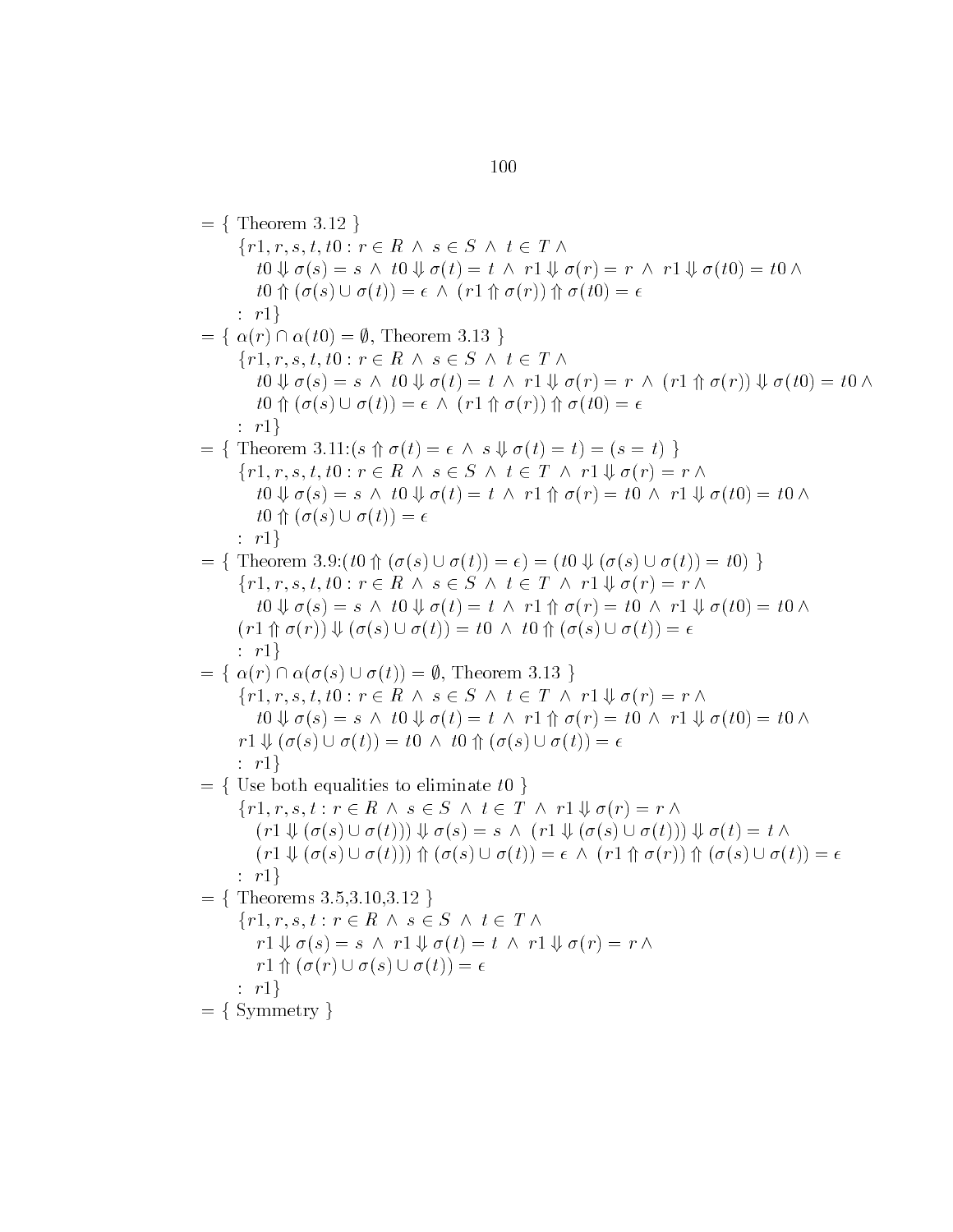$$
(R||S)||T
$$

 $(S.33) \qquad S; \, \mathrm{skip} \quad = \, S; \, \mathrm{skip} \quad = \, S$ 

#### Proof

Immediate from the definition. end of proof

#### $(3.34)$  demon;  $S = S$ ; demon = demon

#### Proof

Immediate from the definition. end of proof

$$
(3.35) \qquad (R; S); T = R; (S; T)
$$

Proof

$$
R; S; T = \{ \text{Definition } ;, \text{ twice. } \}
$$
\n
$$
= \{ q, t : q \in \{r, s : r \in R, s \in S : rs \}, t \in T : qt \}
$$
\n
$$
= \{ \}
$$
\n
$$
\{r, s, t : r \in R, s \in S, t \in T : (rs)t \}
$$
\n
$$
= \{ \text{Catenation is associative } \}
$$
\n
$$
\{r, s, t : r \in R, s \in S, t \in T : (rs)t \}
$$
\n
$$
= \{ \text{Symmetry } \}
$$
\n
$$
R; (S; T)
$$

end of proof

$$
(3.36) \qquad R; (S \sqcup T) = (R; S) \sqcup (R; T)
$$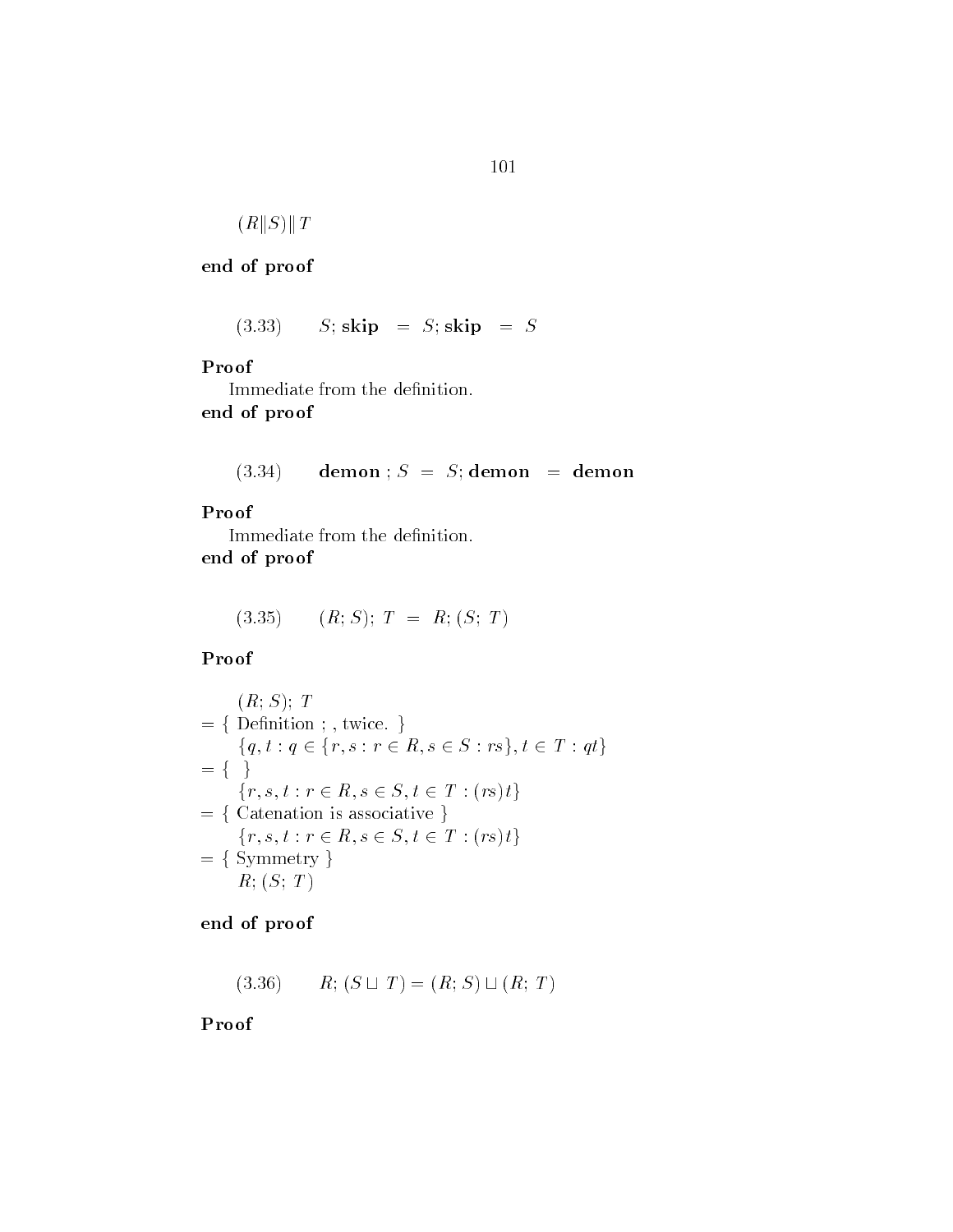$$
R; (S \sqcup T)
$$
  
= { Definition ; ,  $\sqcup$  . }  
{ r, s : r \in R, s \in (S \cup T) : rs }  
= { }  
{ r, s : r \in R, s \in S : rs } \cup { r, t : r \in R, t \in T : rt }  
= { Definition ; ,  $\sqcup$  . }  
( R; S) \sqcup ( R; T)

 $S(S \cup T)$  connect  $X = (S \text{ connect } X) \sqcup (T \text{ connect } X)$ 

**Proof** Immediate from definitions of connect and  $\sqcup$ . end of proof

```
of proof<br>
(3.38) X, Y \subseteq \textbf{Pairs} \land \alpha(X) \cap \alpha(Y) = \emptyset \Rightarrow(S \text{ connect } X) connect Y = S \text{ connect } (X \cup Y)
```
#### Proof

 $(S$  connect X connect Y  $=$  {Definition connect }  $\{s : s \in S \pitchfork X \land s \Downarrow \alpha(x) = \epsilon : s\}$  connect Y  $=$  {Definition connect }  $\{s : s \in S \text{ } \Uparrow X \text{ } \wedge \text{ } s \Downarrow \alpha(x) = \epsilon : s\}$  connect Y<br>Definition connect  $\}$ <br> $\{t : t \in \{s : s \in S \text{ } \Uparrow X \text{ } \wedge \text{ } s \Downarrow \alpha(x) = \epsilon : s\} \text{ } \Uparrow Y \text{ } \wedge$  $t \Downarrow \alpha(Y) = \epsilon : t$  $= \{$  Calculus  $\}$  $\{s : s \in S \uparrow\!\!\!\!\!\uparrow X \land s \Downarrow \alpha(X) = \epsilon \land$  $s \text{ } \Uparrow (Y) \Downarrow \alpha(Y) = \epsilon : s \text{ } \Uparrow Y$ <br>= { Calculus }  $\{s : s \in S \land (s \land X) \Downarrow \alpha(X) = \epsilon \land$  $(s \nrightarrow X) \nrightarrow (Y) \nDownarrow \n\alpha(Y) = \epsilon : (s \nrightarrow X) \nrightarrow Y$  $9, 3.18$   $3.12$  }  $\{s : s \in S \land s \Uparrow (X \cup Y) \Downarrow \alpha(X \cup Y) = \epsilon : s \Uparrow (X \cup Y)\}$  $= \{$  Calculus  $\}$  $\{s : s \in S \land (X \cup Y) \land s \Downarrow \alpha(X \cup Y) = \epsilon : s\}$  $= \{$  Definition connect  $\}$ S connect  $(X \cup Y)$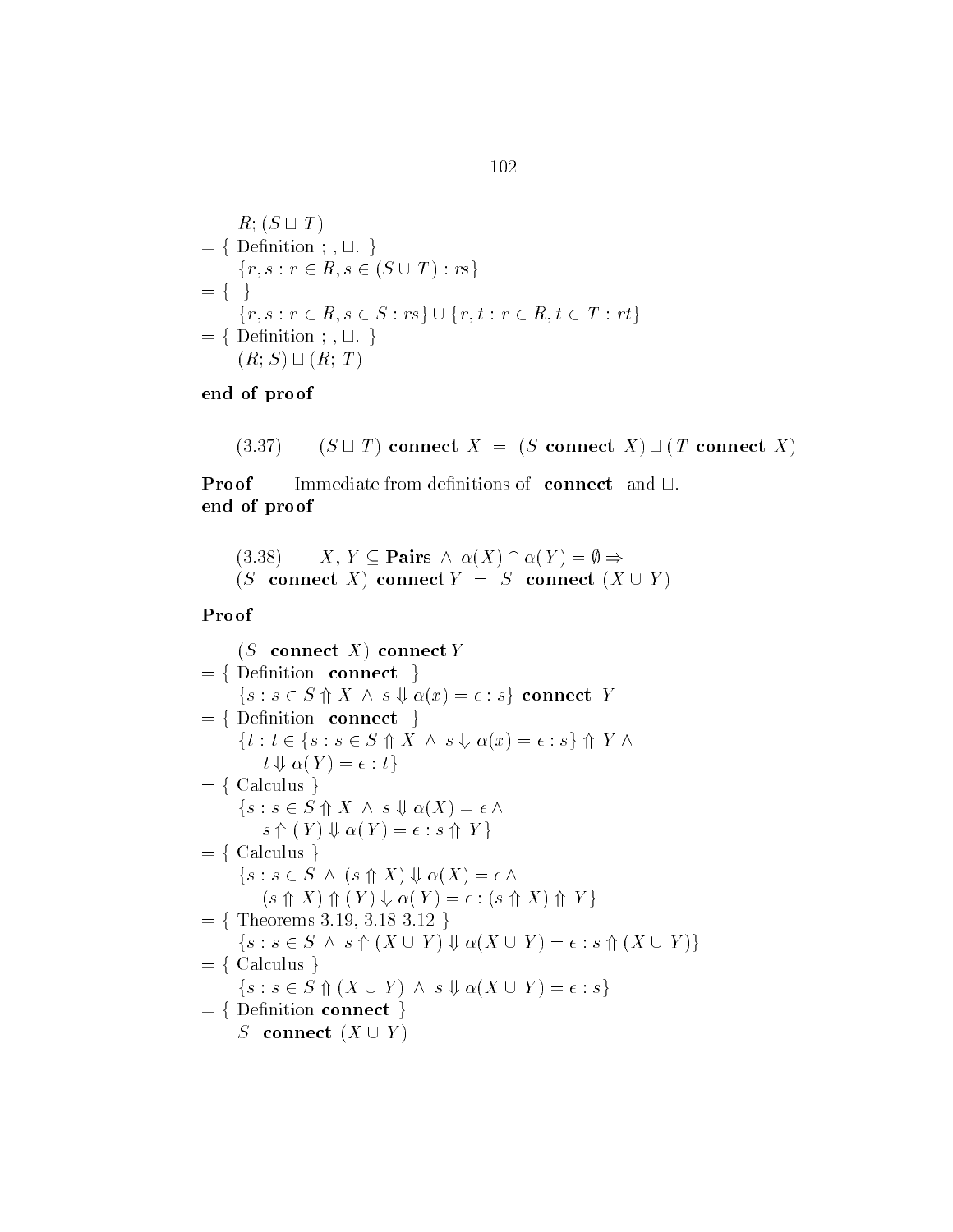$(3.39)$   $(S; T)$  connect  $X = (S \text{ connect } X);$  (T connect X)

Proof

$$
(S; T) \text{ connect } X
$$
\n
$$
= \{ \text{Definition connect } \}
$$
\n
$$
\{r : r \in (S; T) \uparrow X \land r \Downarrow \alpha(X) = \epsilon : r \}
$$
\n
$$
= \{ \text{Definition } ;, \text{ Calculus } \}
$$
\n
$$
\{s, t : s \in S \land t \in T \land (st \uparrow X) \Downarrow \alpha(X) = \epsilon : st \uparrow X \}
$$
\n
$$
= \{ \text{Definitions } \uparrow, \Downarrow \}
$$
\n
$$
\{s, t : s \in S \land t \in T \land (s \uparrow X) \Downarrow \alpha(X) = \epsilon \land (t \uparrow X) \Downarrow \alpha(X) = \epsilon
$$
\n
$$
: (s \uparrow X)(t \uparrow X) \}
$$
\n
$$
= \{ \text{ Calculus } \}
$$
\n
$$
\{s, t : s \in S \uparrow X \land t \in T \uparrow X \land s \Downarrow \alpha(X) = \epsilon \land t \Downarrow \alpha(X) = \epsilon : st \}
$$
\n
$$
= \{ \text{Definitions connect } ;, \text{ calculus } \}
$$
\n
$$
(S \text{ connect } X); (T \text{ connect } X)
$$

#### end of proof

The following theorem expresses the fact that connection distributes over parallel composition if there is no interaction between the processes resses the fact that connect<br>s no interaction between th<br> $\alpha(X) \cap \alpha(S) = \emptyset \Rightarrow$ 

 $(3.40)$   $X \subseteq$  Pairs  $\wedge \alpha(X) \cap \alpha(S) = \emptyset \Rightarrow$  $(S \| T)$  connect  $X = S \| (T \text{ connect } X)$ 

$$
(S \parallel T) \text{ connect } X
$$
\n
$$
= \{ \text{ Definitions connect and } \parallel \}
$$
\n
$$
((S \parallel \{ t : t \in T \land (t \Uparrow X) \Downarrow \alpha(X) = \epsilon : t \}) \text{ connect } X) \cup
$$
\n
$$
((S \parallel \{ t : t \in T \land (t \Uparrow X) \Downarrow \alpha(X) \neq \epsilon : t \}) \text{ connect } X)
$$
\n
$$
= \{ \text{See below } \}
$$
\n
$$
(S \parallel \{ t : t \in T \land (t \Uparrow X) \Downarrow \alpha(X) = \epsilon : t \}) \text{ connect } X
$$
\n
$$
= \{ \text{Definition connect } \}
$$
\n
$$
\{ r : r \in (S \parallel \{ t : t \in T \land (t \Uparrow X) \Downarrow \alpha(X) = \epsilon : t \}) \Uparrow X \land r \Downarrow \alpha(X) = \epsilon : r \}
$$
\n
$$
= \{ \text{Definition } \parallel, \text{ calculus } \}
$$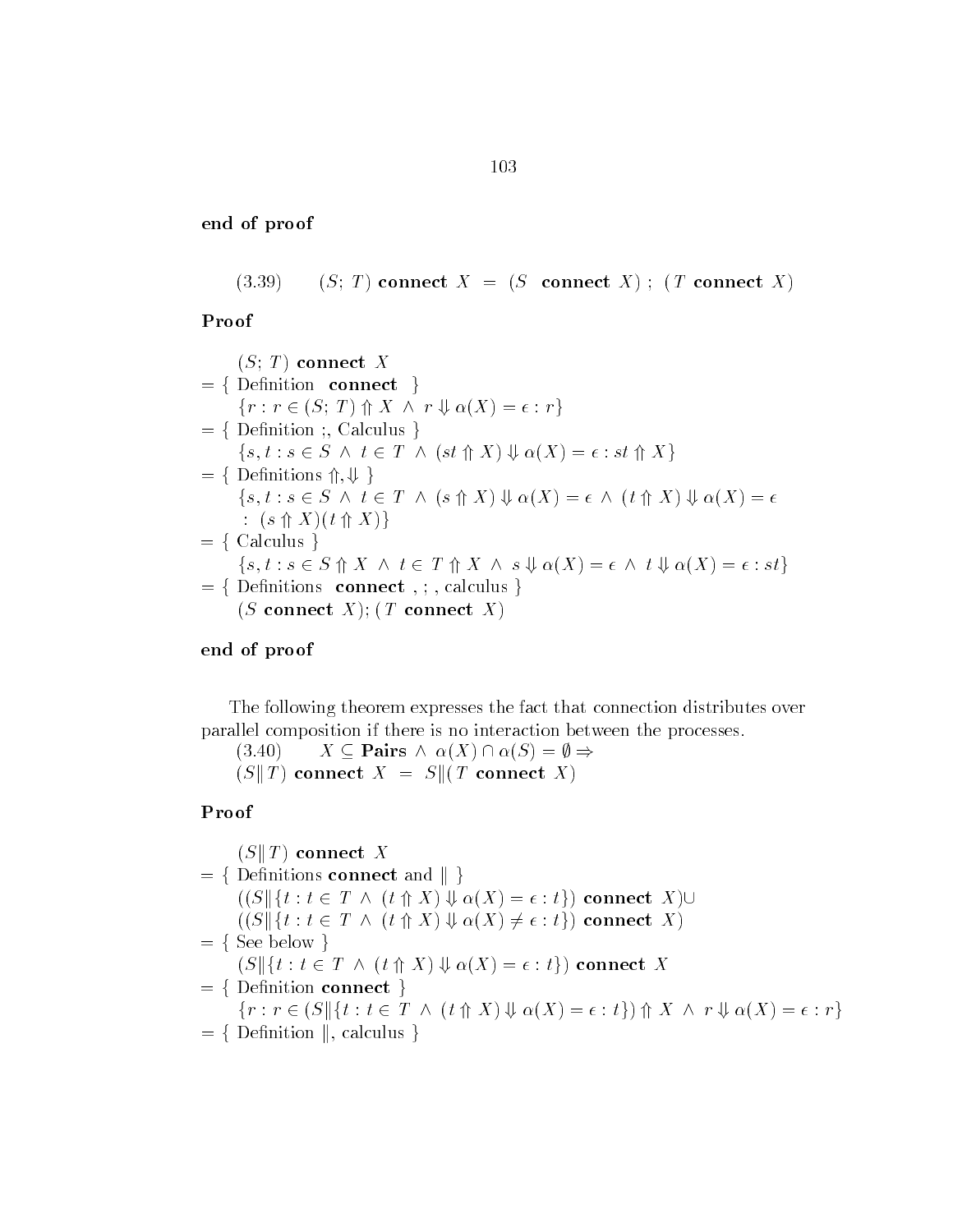$$
\{r, s, t : s \in S \land t \in T \land (t \uparrow X) \Downarrow \alpha(X) = \epsilon \land (r \uparrow X) \Downarrow \alpha(X) = \epsilon \land
$$
  
\r\n
$$
r \Downarrow \sigma(s) = s \land r \Downarrow \sigma(t) = t \land r \uparrow (\sigma(s) \cup \sigma(t)) = \epsilon
$$
  
\r\n
$$
\{r \uparrow X\}
$$
  
\r\n
$$
= \{ \text{ Theorems 3.13, 3.15}
$$
  
\r\n
$$
(r \uparrow (\sigma(s) \cup \sigma(t)) = \epsilon \land (t \uparrow X) \Downarrow \alpha(X) = \epsilon \land \alpha(X) \cap \alpha(s) = \emptyset)
$$
  
\r\n
$$
\Rightarrow (r \uparrow X) \Downarrow \alpha(X) = \emptyset \}
$$
  
\r\n
$$
\{r, s, t : s \in S \land t \in T \land (t \uparrow X) \Downarrow \alpha(X) = \epsilon \land (r \uparrow X) \Downarrow \alpha(X) = \epsilon \land
$$
  
\r\n
$$
\{r \uparrow X\}
$$
  
\r\n
$$
= \{ \text{ Corollary of thm. 3.16 } \}
$$
  
\r\n
$$
\{r, s, t : s \in S \land t \in T \land (t \uparrow X) \Downarrow \alpha(X) = \epsilon \land (r \uparrow X) \Downarrow \sigma(s) = s \land
$$
  
\r\n
$$
r \Downarrow \sigma(t) = t \land (r \uparrow X) \Downarrow \sigma(t \uparrow X) = t \uparrow X \land (r \uparrow X) \Downarrow \sigma(s) = s \land
$$
  
\r\n
$$
r \Downarrow \sigma(t) = t \land (r \uparrow X) \Downarrow \sigma(t \uparrow X) = t \uparrow X \land (r \uparrow X) \Uparrow (\sigma(s) \cup \sigma(t \uparrow X)) = \epsilon
$$
  
\r\n
$$
\{r, s, t : s \in S \land t \in T \uparrow X \land t \Downarrow \alpha(X) = \epsilon \land
$$
  
\r\n
$$
r \Downarrow \sigma(s) = s \land r \Downarrow \sigma(t) = t \land r \uparrow (\sigma(s) \cup \sigma(t)) = \epsilon
$$
  
\r\n
$$
\{r, s, t : s \in S \land t \in T \uparrow X \land t \Downarrow \alpha(X) = \epsilon \land
$$
  
\

The following calculation was postponed in the second step of the proof

$$
(S \mid \{t : t \in T \land (t \uparrow X) \Downarrow \alpha(X) \neq \epsilon : t\}) \text{ connect } X
$$
\n
$$
= \{ \text{ Definitions connect, } \mid \}
$$
\n
$$
\{r, s, t : s \in S \land t \in T \land (t \uparrow X) \Downarrow X \neq \epsilon \land r \uparrow (\sigma(s) \cup \sigma(t)) = \epsilon \land r \Downarrow \sigma(s) = s \land r \Downarrow \sigma(t) = t \land (r \uparrow X) \Downarrow \alpha(X) = \epsilon
$$
\n
$$
: r \uparrow X \}
$$
\n
$$
= \{ r \Downarrow \sigma(t) = t \land (t \uparrow X) \Downarrow X \neq \epsilon \Rightarrow (r \uparrow X) \Downarrow \alpha(X) \neq \epsilon \}
$$
\n
$$
\emptyset
$$

end of proof

$$
(3.41)
$$
  
\n
$$
\forall (S_0, S_1, T_0, T_1, a, b : \{a, b\} \cap (\alpha(S_0) \cup \alpha(S_1) \cup \alpha(T_0) \cup \alpha(T_1)) = \emptyset :
$$
  
\n
$$
((S_0; a; S_1) \| (T_0; b; T_1)) = (S_0 \| T_0); (S_1 \| T_1)) \text{ connect } \{a, b\}
$$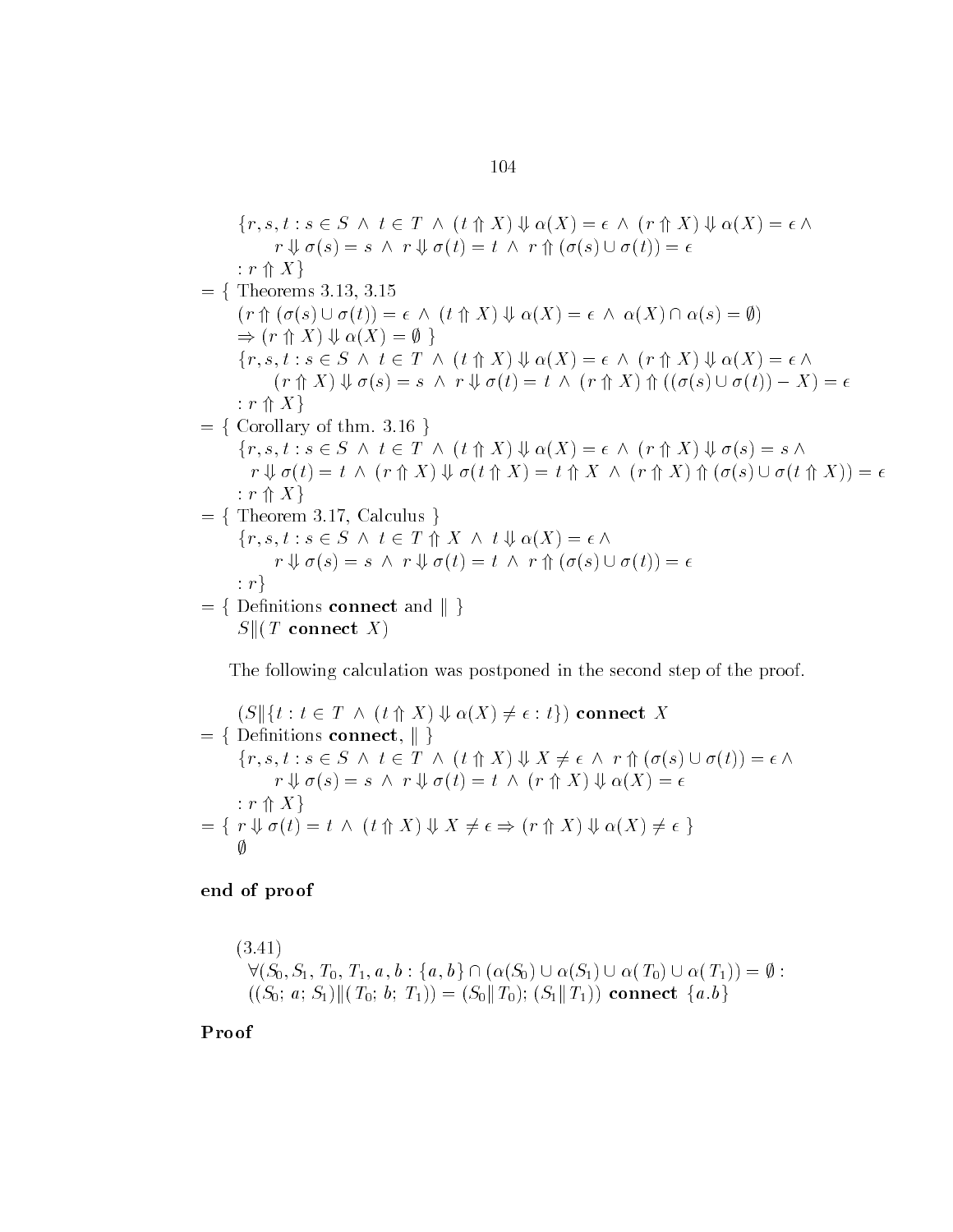$((S_0; a; S_1)$ ||( $T_0; b; T_1)$ ) connect  $\{a, b\}$  $= \{$  Definition  $; \}$  $\{\{s, s_0, s_1 : s_0 \in S_0 \land s_1 \in S_1 \land s = s_0 a s_1 : s\}$  $\begin{aligned} &\|\{t, t_0, t_1 : t_0 \in T_0 \; \wedge \; t_1 \in T_1 \; \wedge \; t = t_0 a t_1 : t\}) \\ &\text{connect} \; \{a, b\} \\ &= \{\; \text{Definition } \| \; \} \end{aligned}$ connect  $\{a,b\}$  $\{r, s, t, s_0, s_1, t_0, t_1 : s_0 \in S_0 \land s_1 \in S_1 \land t_0 \in T_0 \land t_1 \in T_1 \land$  $s = s_0 a s_1 \wedge t = t_0 b t_1 \wedge t_2$  $r \Downarrow \sigma(s) = s \land r \Downarrow \sigma(t) = t \land r \Uparrow (\sigma(s) \cup \sigma(t)) = \epsilon$  $\{r\}$  connect  $\{a,b\}$  $= \{$  Decomposition  $\}$  $\{r, s, t, s_0, s_1, t_0, t_1, r_{s0}, r_a, r_{s1}, r_{t0}, r_b, r_{t1}$  $s_0 \in S_0 \land s_1 \in S_1 \land t_0 \in T_0 \land t_1 \in T_1 \land$  $s = s_0 a s_1 \wedge t = t_0 b t_1 \wedge t_2$  $r = r_{s0}r_a r_{s1} \wedge r_{s0} \Downarrow \sigma(s) = s_0 \wedge r_a \Downarrow \sigma(s) = a \wedge r_{s1} \Downarrow \sigma(s) = s_1 \wedge \cdots$  $r = r_{t0} r_b r_{t1} \wedge r_{t0} \Downarrow \sigma(t) = t_0 \wedge r_b \Downarrow \sigma(t) = b \wedge r_{t1} \Downarrow \sigma(t) = t_1 \wedge r_b$  $r \uparrow (\sigma(s) \cup \sigma(t)) = \epsilon$  $\{r\}$  connect  $\{a,b\}$  $=$  {Definition connect }  $\{r, s, t, s_0, s_1, t_0, t_1, r_{s0}, r_a, r_{s1}, r_{t0}, r_b, r_{t1}$  $s_0 \in S_0 \land s_1 \in S_1 \land t_0 \in T_0 \land t_1 \in T_1 \land$  $s = s_0 a s_1 \wedge t = t_0 b t_1 \wedge t_2$  $r = r_{s0}r_a r_{s1} \wedge r_{s0} \Downarrow \sigma(s) = s_0 \wedge r_a \Downarrow \sigma(s) = a \wedge r_{s1} \Downarrow \sigma(s) = s_1 \wedge r = r_{t0}r_b r_{t1} \wedge r_{t0} \Downarrow \sigma(t) = t_0 \wedge r_b \Downarrow \sigma(t) = b \wedge r_{t1} \Downarrow \sigma(t) = t_1 \wedge r_f \Uparrow (\sigma(s) \cup \sigma(t)) = \epsilon \wedge (r_f \uparrow \{a, b\}) \Downarrow \{a, b\} = \epsilon$  $r = r_{t0}r_b r_{t1} \wedge r_{t0} \Downarrow \sigma(t) = t_0 \wedge r_b \Downarrow \sigma(t) = b \wedge r_{t1} \Downarrow \sigma(t) = t_1 \wedge r_b$  $r \uparrow (\sigma(s) \cup \sigma(t)) = \epsilon \wedge (r \uparrow (\{a, b\}) \Downarrow \{a, b\}) = \epsilon$  $r = r_{t0}r_b r_{t1}$  /<br>  $r \Uparrow (\sigma(s) \cup \sigma$ <br>  $: r \Uparrow \{a, b\}$  $r \Uparrow (\sigma(s) \cup \sigma(t)) = \epsilon \wedge (r \Uparrow \{a, b\}) \Downarrow \{a, b\} = \epsilon$ <br>:  $r \Uparrow \{a, b\}$ <br>= { Reshuffle, homomorphic properties  $\Uparrow$ ,  $\Downarrow$  }  $\{r, s, t, s_0, s_1, t_0, t_1, r_{s0}, r_a, r_{s1}, r_{t0}, r_b, r_{t1}$  $s_0 \in S_0 \land s_1 \in S_1 \land t_0 \in T_0 \land t_1 \in T_1 \land$  $s = s_0 a s_1 \wedge t = t_0 b t_1 \wedge t_2$  $r = r_{s0}r_a r_{s1} \wedge r_{s0} \Downarrow \sigma(s) = s_0 \wedge r_{s1} \Downarrow \sigma(s) = s_1 \wedge$  $r = r_{t0} r_b r_{t1} \wedge r_{t0} \Downarrow \sigma(t) = t_0 \wedge r_{t1} \Downarrow \sigma(t) = t_1 \wedge$  $r \uparrow (\sigma(s) \cup \sigma(t)) = \epsilon \wedge (r \uparrow (\{a, b\}) \Downarrow \{a, b\}) = \epsilon \wedge$  $f(x) = s_0 \wedge r_{s1} \Downarrow \sigma(s) = s_1$ <br>=  $t_0 \wedge r_{t1} \Downarrow \sigma(t) = t_1$ <br>(r  $\Uparrow \{a, b\} \Downarrow \{a, b\} = \epsilon$  $r_a \Downarrow \sigma(s) = a \land (r_a \uparrow \{a \cdot b\}) \Downarrow \{a, b\} = \epsilon \land r_a \uparrow (\sigma(s) \cup \sigma(t)) = \epsilon \land$  $\begin{array}{l} \Phi_0 \Downarrow \sigma(t) = t_0 \ \wedge \ r_{t1} \Downarrow \sigma(t) \ = \epsilon \ \wedge \ (r \Uparrow \{a.b\}) \Downarrow \{a, \ (r_a \Uparrow \{a.b\}) \Downarrow \{a,b\} = \epsilon \end{array}$  $r_b \Downarrow \sigma(t) = b \wedge (r_b \uparrow \{a, b\}) \Downarrow \{a, b\} = \epsilon \wedge r_b \uparrow (\sigma(s) \cup \sigma(t)) = \epsilon$  $\epsilon \in \wedge (r \Uparrow \{a.b\}) \Downarrow \{a \}(r_a \Uparrow \{a.b\}) \Downarrow \{a,b\} = (r_b \Uparrow \{a.b\}) \Downarrow \{a,b\} = \epsilon$  $r_a \Downarrow \sigma(s) = a$ <br>  $r_b \Downarrow \sigma(t) = b$ <br>
: r  $\Uparrow \{a, b\}$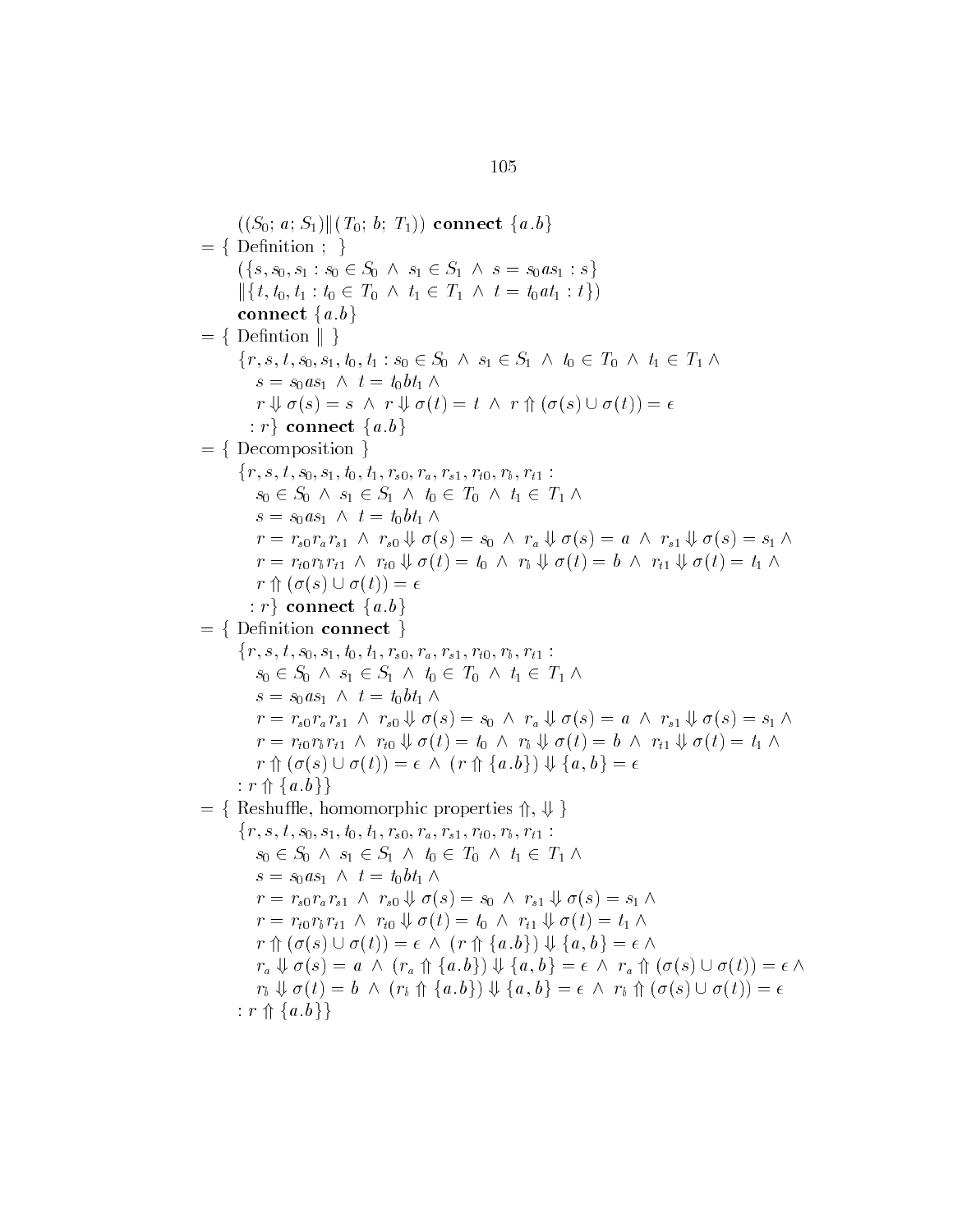$f = \{ \}$  $\{r, s, t, s_0, s_1, t_0, t_1, r_{s0}, r_{s1}, r_{t0}, r_{t1}$ :  $s_0 \in S_0 \land s_1 \in S_1 \land t_0 \in T_0 \land t_1 \in T_1 \land$  $s = s_0 a s_1 \wedge t = t_0 b t_1 \wedge t_2$  $r = r_{s0}a$ .  $br_{s1} \wedge r_{s0} \Downarrow \sigma(s) = s_0 \wedge r_{s1} \Downarrow \sigma(s) = s_1 \wedge$  $r = r_{t0} a b r_{t1} \wedge r_{t0} \Downarrow \sigma(t) = t_0 \wedge r_{t1} \Downarrow \sigma(t) = t_1 \wedge$  $r \uparrow (\sigma(s) \cup \sigma(t)) = \epsilon \wedge (r \uparrow (\{a, b\}) \Downarrow \{a, b\}) = \epsilon \wedge$  $\begin{array}{l} \Gamma(s)=s_0 \;\wedge\; r_{s1} \Downarrow \sigma(s)=s_1,\ \Gamma(t)=t_0 \;\wedge\; r_{t1} \Downarrow \sigma(t)=t_1,\ \Gamma(t\;\uparrow\; \{a\,,b\}) \Downarrow \{a\,,\,b\}=\epsilon_1, \end{array}$  $r = r_{t0}a.br_{t1}$ <br>  $r \Uparrow (\sigma(s) \cup \sigma$ <br>  $: r \Uparrow \{a,b\}\}$ :  $r \uparrow \{a.b\}$ <br>= {  $(\alpha(S_0) \cup \alpha(S_1) \cup \alpha(T_0) \cup \alpha(T_1)) \cap \{a, b\} = \emptyset$  }  $\Downarrow \{a, b\} = \epsilon \wedge$ <br> $b$ } =  $\emptyset$  }  $\{r, s, t, s_0, s_1, t_0, t_1, r_0, r_1:$  $s_0 \in S_0 \land s_1 \in S_1 \land t_0 \in T_0 \land t_1 \in T_1 \land$  $s = s_0 a s_1 \ \land \ t = t_0 b t_1 \ \land \ r = r_0 a \cdot b r_1 \ \land$  $r_0 \Downarrow \sigma(s) = s_0 \wedge r_1 \Downarrow \sigma(s) = s_1 \wedge r_2$  $r_0 \Downarrow \sigma(t) = t_0 \wedge r_1 \Downarrow \sigma(t) = t_1 \wedge$  $r_0 \Downarrow \sigma(s) = s_0 \ \land \ r_1 \Downarrow \sigma(s) = s_1 \ \land \ r_0 \Downarrow \sigma(t) = t_0 \ \land \ r_1 \Downarrow \sigma(t) = t_1 \ \land \ r \Uparrow (\sigma(s) \cup \sigma(t)) = \epsilon \ \land \ (r \Uparrow \{a, b\}) \Downarrow \{a, b\} = \epsilon \ \land \$  $r_0 \Downarrow \sigma(t) = t_0$ <br>  $r \Uparrow (\sigma(s) \cup \sigma$ <br>  $: r \Uparrow \{a, b\}\}$  $= \{ By mutual implication \}$  $\{r, s, t, s_0, s_1, t_0, t_1, r_0, r_1:$  $s_0 \in S_0 \land s_1 \in S_1 \land t_0 \in T_0 \land t_1 \in T_1 \land$  $s = s_0 a s_1 \wedge t = t_0 b t_1 \wedge r = r_0 a b r_1 \wedge$  $r_0 \Downarrow \sigma(s_0) = s_0 \wedge r_0 \Downarrow \sigma(t_0) = t_0 \wedge r_0 \Uparrow (\sigma(s_0) \cup \sigma(t_0)) = \epsilon \wedge$  $r_1 \Downarrow \sigma(s_1) = s_1 \wedge r_1 \Downarrow \sigma(t_1) = t_1 \wedge r_1 \Uparrow (\sigma(s_1) \cup \sigma(t_1)) = \epsilon \wedge$  $r_0 \Downarrow \sigma(s_0) = s_0 \ \land \ r_0 \Downarrow \sigma(t_0) = t_0 \ \land \ r_0 \Uparrow ( \sigma(s0) \cup \sigma(t_1)) \ \tau_1 \Downarrow \sigma(s_1) = s_1 \ \land \ r_1 \Downarrow \sigma(t_1) = t_1 \ \land \ r_1 \Uparrow (\sigma(s1) \cup \sigma(t_1)) \ \tau_0 \Uparrow \{a,b\} \Downarrow \{a,b\} = \epsilon \ \land \ (r_0 \Uparrow \{a,b\}) \Downarrow \{a,b\} = \epsilon$  $b = \epsilon \wedge (r_0 \wedge \{a, b\}) \Downarrow \{a, b\} = \epsilon$  $r_1 \Downarrow \sigma(s_1) = s$ <br>  $(r_0 \Uparrow \{a.b\}) \Downarrow$ <br>  $:r \Uparrow \{a.b\}$  $= \{$  Definition  $\|.\,$ ; connect  $\}$  $((S_0 \| T_0); (a \| b); (S_1 \| T_1))$  connect  $\{a.b\}$  $= \{$  Theorem 3.39  $\}$  $((S_0 \| T_0)$  connect  $\{a.b\};$  $((a||b)$  connect  $\{a,b\});$  $((S_1 \| T_1)$  connect  $\{a,b\})$  $((a||b) \text{ connect } \{a.b\})$ ;<br>  $((S_1||T_1) \text{ connect } \{a.b\})$ <br>  $= \{ \{ \{ab, a.b, ba\} \text{ connect } \{a.b\} = \{\epsilon\}, \{\epsilon\}; S = S \}$  $(S_0 \| T_0); (S_1 \| T_1)$ 

end of proof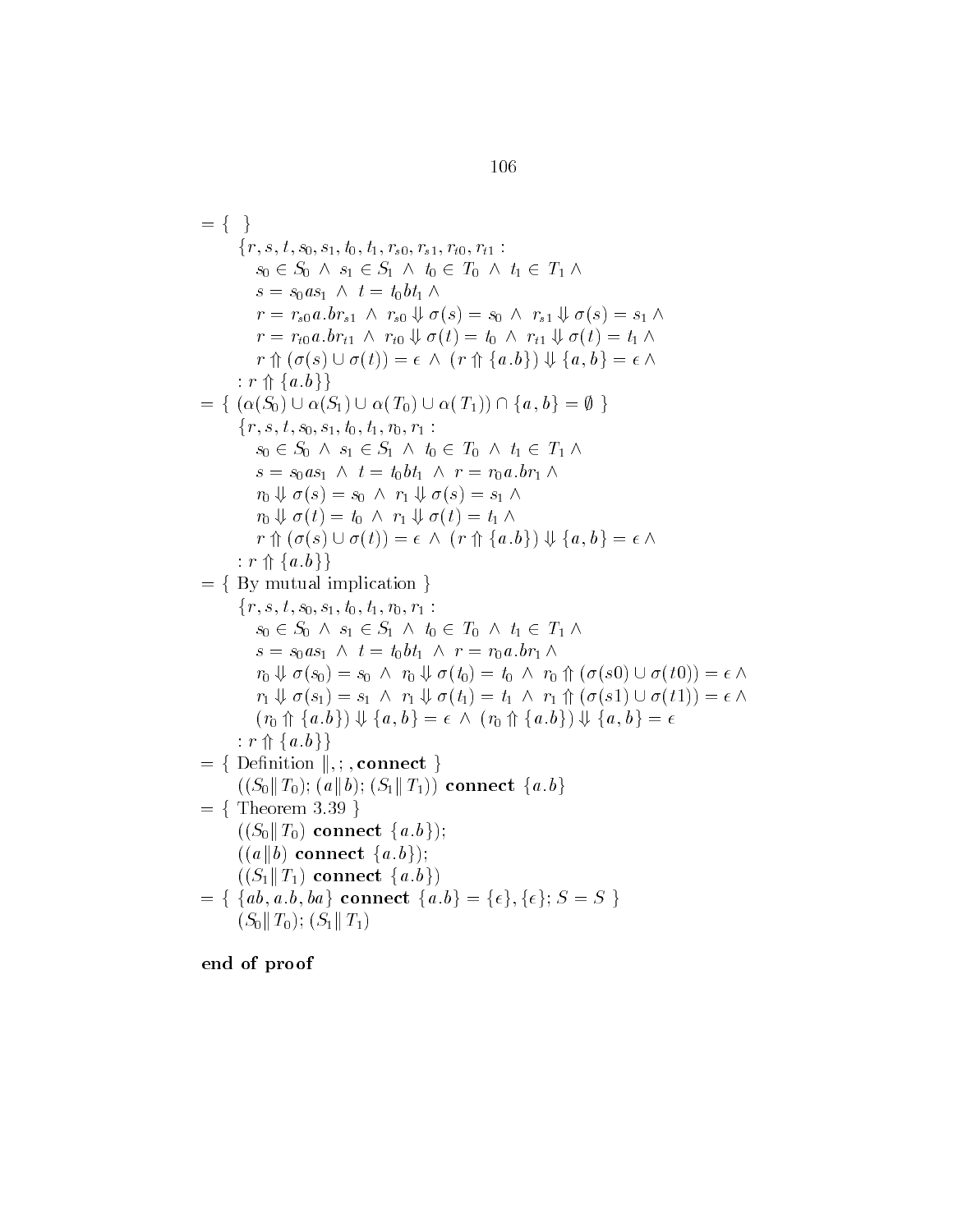# Appendix C

## Proofs for Section 3.4

#### Lemma C

 $cc.S \Rightarrow \forall (s:s \in \mathbf{Traces}: cc.(S \circ s))$ 

 $cc.S$  $= \{$  Definition  $cc \}$ cc.S<br>Definition cc }<br> $\forall (r, x, y :: \alpha(x) \cap \alpha(y) = \emptyset \land S \circ rx \neq \emptyset \land S \circ ry \neq \emptyset \Rightarrow$ nition cc }<br>  $x, y :: \alpha(x) \cap \alpha(y) = \emptyset \land S \circ rx \neq \emptyset$ <br>  $S \circ rxu \neq \emptyset \land S \circ rux \neq \emptyset \land S \circ rxu$  $S \circ rxy \neq \emptyset \land S \circ ryx \neq \emptyset \land S \circ rxy = S \circ ryx$  $= \{$  Calculus  $\}$  $\forall (r, s, t, x, y : r = st :$ lculus }<br>  $r, s, t, x, y : r = st :$ <br>  $\alpha(x) \cap \alpha(y) = \emptyset \land S \circ stx \neq \emptyset \land S \circ sty \neq \emptyset \Rightarrow$  $r, s, t, x, y : r = st :$ <br>  $\alpha(x) \cap \alpha(y) = \emptyset \land S \circ stx \neq \emptyset \land S \circ stx$ <br>  $S \circ stxy \neq \emptyset \land S \circ styx \neq \emptyset \land S \circ stx$  $S \circ stxy = S \circ styx$  $\alpha(x) \cap \alpha(y) = \emptyset \land S \circ stx \neq S \circ stxy \neq \emptyset \land S \circ styx \neq \emptyset$ <br>= { Calculus, property  $\circ$  }  $\forall (s, t, x, y)$ : alculus, property o }<br>  $(s, t, x, y::$ <br>  $\alpha(x) \cap \alpha(y) = \emptyset \ \land \ (S \circ s) \circ tx \neq \emptyset \ \land \ (S \circ s) \circ ty \neq \emptyset \Rightarrow$  $\begin{array}{l} (t, t, x, y: : \ (x) \cap \alpha(y) = \emptyset \ \land \ (S \circ s) \circ tx \neq \emptyset \ \land \ (S \circ s) \circ txu \neq \emptyset \ \land \ (S \circ s) \circ txu \neq \emptyset \ \land \ (S \circ s) \circ txu \neq \emptyset \ \land \ \end{array}$  $(S \circ s) \circ try = (S \circ s) \circ tyx)$  $= \{$  Definition  $cc \}$  $\forall (s :: cc.(S \circ s))$ 

end of proof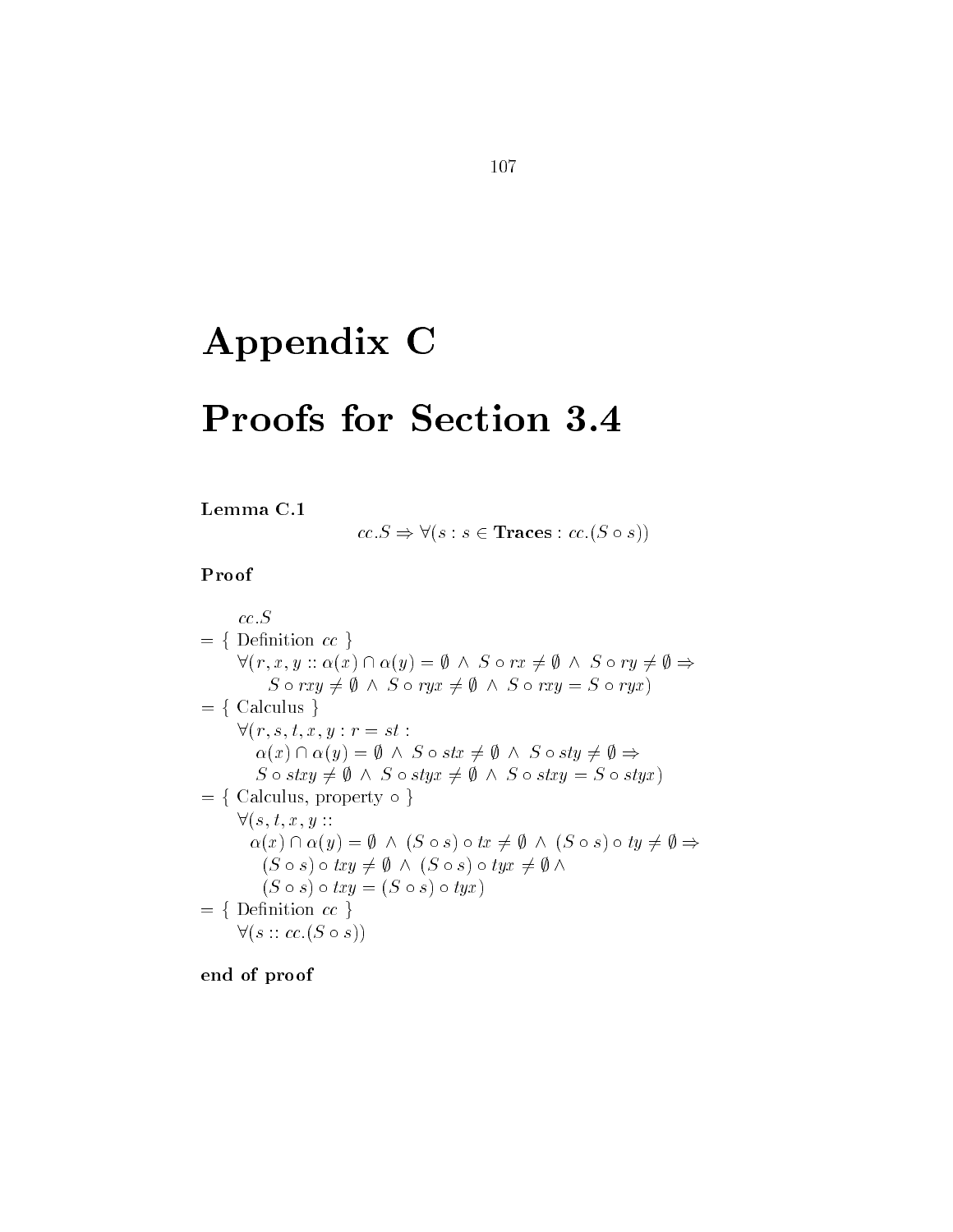Lemma C.2

$$
\begin{aligned}\n\mathbf{a} \ \mathbf{C.2} \\
cc.S \ \wedge \ \alpha(s) \cap \alpha(t) &= \emptyset \ \wedge \ S \circ s \neq \emptyset \ \wedge \ S \circ t \neq \emptyset \ \wedge \ s \neq \epsilon \Rightarrow \\
& S \circ hd.s \circ t \neq \emptyset\n\end{aligned}
$$

**Proof**, by induction on  $|t|$ , base case  $|t| = 0$  trivial<br>  $s \neq \epsilon \land S \circ s \neq \emptyset \land S \circ t \neq \emptyset$ 

$$
s \neq \epsilon \land S \circ s \neq \emptyset \land S \circ t \neq \emptyset
$$
  
= { Property  $\circ$ ,  $|t| \neq 0 \Rightarrow t \neq \epsilon$  }  
 $hd.s \neq \epsilon \land S \circ hd.s \circ tl.s \neq \emptyset \land S \circ hd.t \circ tl.t \neq \emptyset$   
= {  $cc.S$  }  
 $hd.s \neq \epsilon \land S \circ hd.t \circ hd.s \neq \epsilon \land$   
 $S \circ hd.s \circ hd.t \neq \epsilon \land S \circ hd.t \circ tl.t \neq \epsilon$   
= { Induction hypothesis }  
 $hd.s \neq \epsilon \land S \circ hd.t \circ hd.s \circ tl.t \neq \epsilon \land S \circ hd.s \circ hd.t \neq \epsilon$   
= {  $cc.S$  }  
 $S \circ hd.s \circ hd.t \circ tl.t \neq \epsilon$   
= {  $rc.S$  }  
 $S \circ hd.s \circ hd.t \circ tl.t \neq \epsilon$   
= { Property  $\circ$  }  
 $S \circ hd.s \circ t \neq \emptyset$ 

end of proof

— the the contract with the traces states in the traces of the traces of the traces of the traces of the traces  $follows:$ 

perms -t  s if t permanent permanent av en tropis av en med andere av den med andere av den med andere av den med andere av den  $perm(s, t) = \{r : r \in perm(t, s, t) : hd, s \ r\}$  $\cup \{r : r \in \text{perm}(s, tl.t) : hd.t \ r\}$  otherwise

#### Lemma C

4  
\n
$$
cc.S \wedge \alpha(s) \cap \alpha(t) = \emptyset \wedge S \circ s \neq \emptyset \wedge S \circ t \neq \emptyset \Rightarrow
$$
\n
$$
\forall (u, v : u, v \in \text{perm}(s, t) : S \circ u = S \circ v \neq \emptyset)
$$

**Proof**, by induction on  $|s| + |t|$ , base case  $|s| + |t| = 0$  trivial. Also trivial if  $s = \epsilon$  or  $t = \epsilon$  so assume  $s \neq \epsilon$  and  $t \neq \epsilon$ .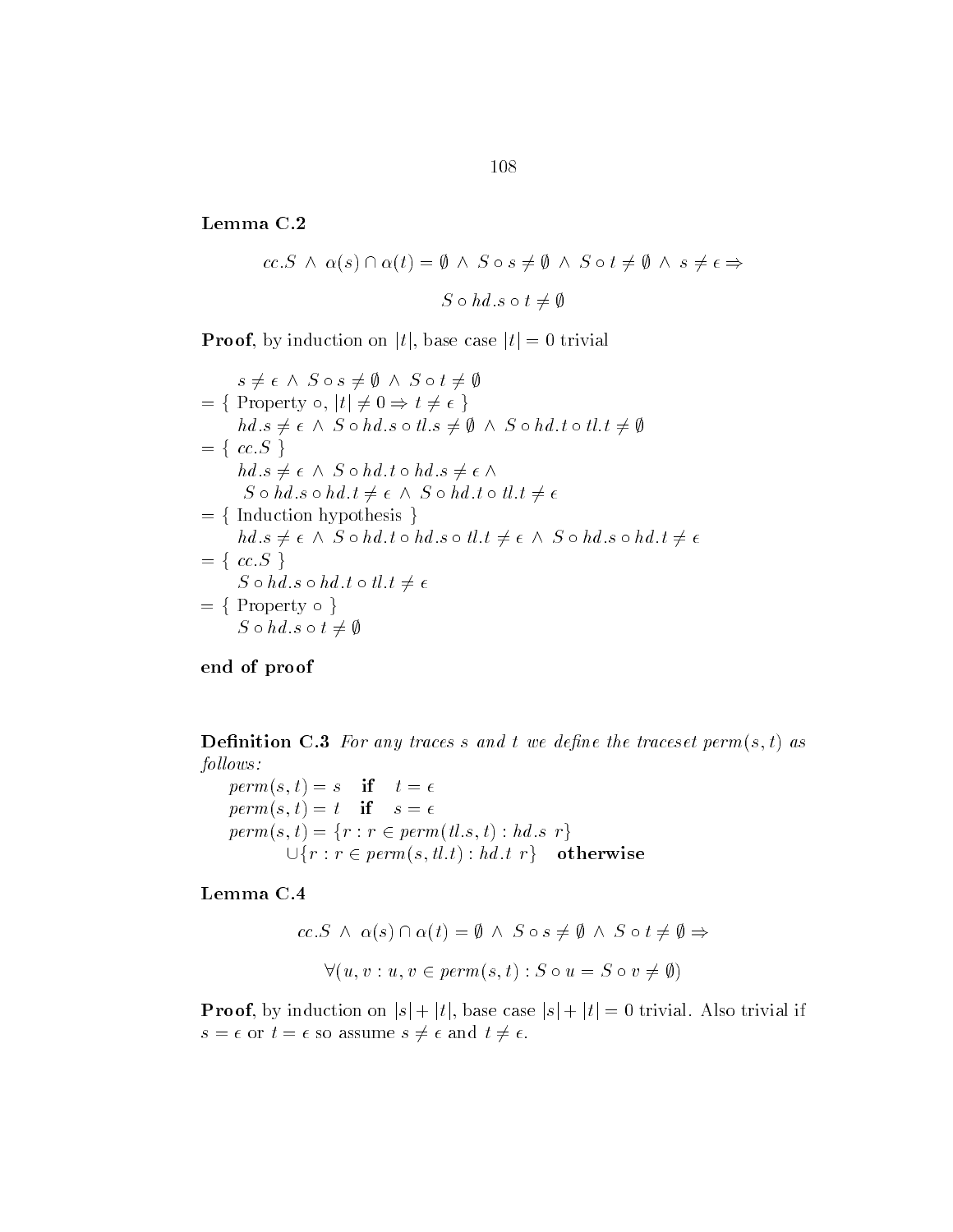$$
S \circ s \neq \emptyset \land S \circ t \neq \emptyset
$$
  
\n
$$
\Rightarrow \{ \text{ Lemma C.2, twice } \}
$$
  
\n
$$
S \circ hd.s \circ tl.s \neq \emptyset \land S \circ hd.t \circ tl.t \neq \emptyset \land
$$
  
\n
$$
S \circ hd.s \circ t \neq \emptyset \land S \circ hd.t \circ hd.s \neq \emptyset
$$
  
\n
$$
\Rightarrow \{ \text{Induction hypothesis, twice } \}
$$
  
\n
$$
\forall (u, v : u, v \in perm(t.l.s, t) : S \circ hd.s \circ u = S \circ hd.s \circ v \neq \emptyset) \land
$$
  
\n
$$
\forall (u, v : u, v \in perm(s, tl.t) : S \circ hd.t \circ u = S \circ hd.t \circ v \neq \emptyset)
$$
  
\n
$$
= \{ cc.S, definition perm \}
$$
  
\n
$$
\forall (u, v : u, v \in perm(s, t) : S \circ u = S \circ v \neq \emptyset)
$$

#### Lemma C

$$
c.c.S \ \wedge \ \alpha(s) \cap \alpha(t) = \emptyset \ \wedge \ S \circ rs \neq \emptyset \ \wedge \ S \circ rt \neq \emptyset \Rightarrow
$$

$$
\forall (u, v : u, v \in perm(s, t) : S \circ ru = S \circ rv \neq \emptyset)
$$

Proof

Proof  
\n
$$
cc.S \land \alpha(s) \cap \alpha(t) = \emptyset \land S \circ rs \neq \emptyset \land S \circ rt \neq \emptyset
$$
\n
$$
\Rightarrow \{ \text{ Theorem C.1, property } \circ \}
$$
\n
$$
cc.(S \circ r) \land \alpha(s) \cap \alpha(t) = \emptyset \land (S \circ r) \circ s \neq \emptyset \land (S \circ r) \circ t \neq \emptyset
$$
\n
$$
\Rightarrow \{ \text{ Lemma C.4 } \}
$$
\n
$$
\forall (u, v : u, v \in perm(s, t) : (S \circ r) \circ u = (S \circ r) \circ v \neq \emptyset)
$$
\n
$$
= \{ \circ \}
$$
\n
$$
\forall (u, v : u, v \in perm(s, t) : S \circ ru = S \circ rv \neq \emptyset)
$$

end of proof

Lemma C.6 For  $z \in$  Pairs,

$$
\begin{aligned}\n&\text{erman } \mathbf{C.6} \text{ } For \text{ } z \in \mathbf{Pairs}, \\
&\text{cc.} S \Rightarrow (r_0 \text{ connect } z = r_1 \text{ connect } z \land S \circ r_0 y \neq \emptyset \land S \circ r_1 \neq \emptyset \Rightarrow\n\end{aligned}
$$

$$
S \circ r_1 y \neq \emptyset)
$$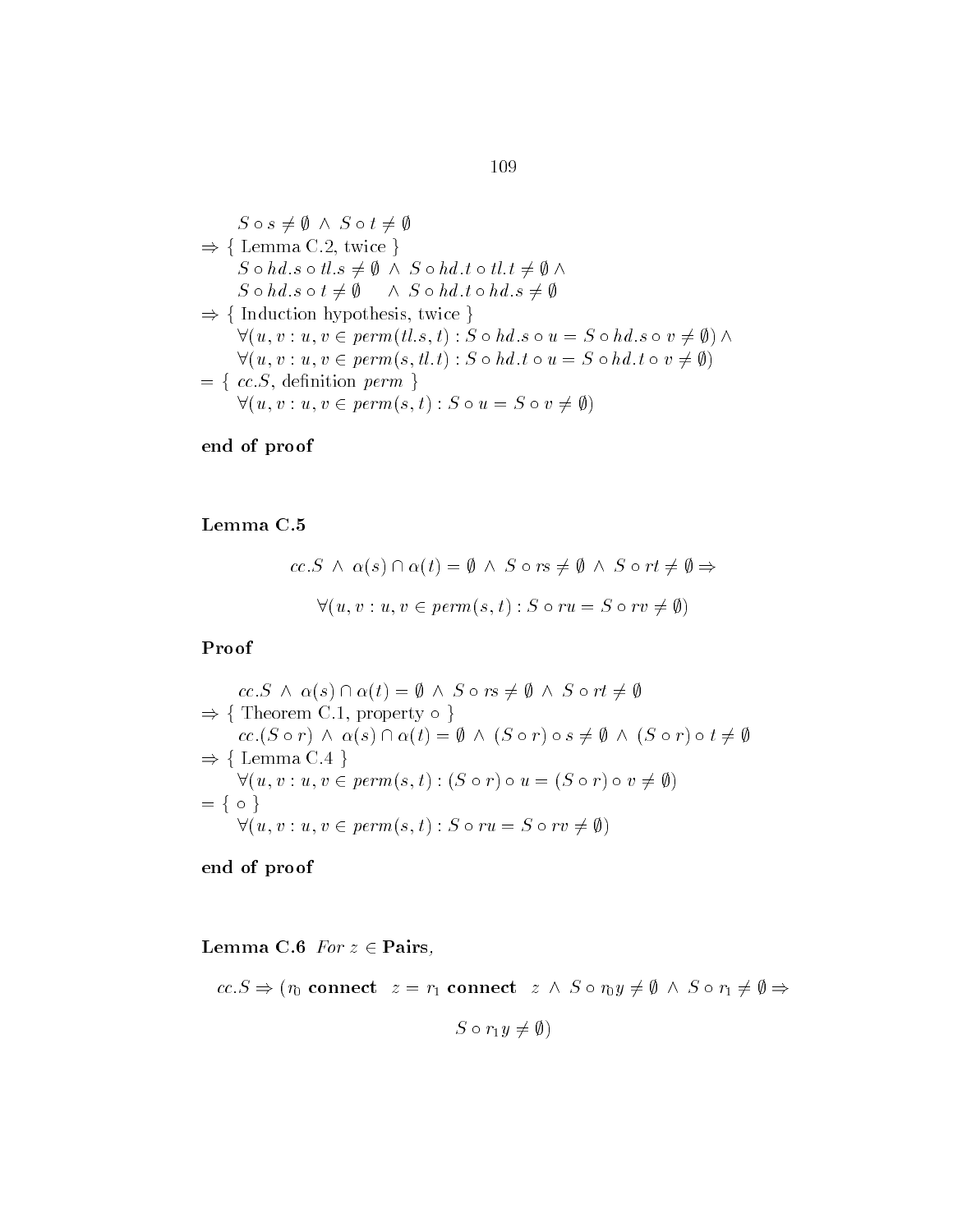Proof By induction on  $|r_0| + |r_1|$ . Base case:  $r_0 = r_1 = \epsilon$ , trivial. Induction step nduction step:<br>  $r_0$  connect  $z = r_1$  connect  $z \wedge S \circ r_0 y \neq \emptyset \wedge S \circ r_1 \neq \emptyset$  $= \{$  Properties of connect  $\}$  $r_0$  connect  $z = r_1$  connect  $z \wedge S \circ r_0 y \neq \emptyset \wedge S \circ r_1 \neq \emptyset$ <br>Properties of connect  $\}$ <br> $r_0$  connect  $z = r_1$  connect  $z \wedge S \circ r_0 y \neq \emptyset \wedge S \circ r_1 \neq \emptyset \wedge$  $(hd.r_0 = hd.r_1)$  $\vee$   $(hd.r_0 \neq z \wedge \exists (r'_1, n :: r_1 = z^n h d.r_0 r'_1))$  $r_1$  connec<br> $\exists (r'_1, n::n$  $\vee$   $(hd.r_1 \neq z \wedge \exists (r'_0, n :: r_0 = z^n h d.r_1 r'_0))$  $\exists (r'_1, n :: n$ <br> $\exists (r'_0, n :: n))$  $f = \{$  Properties of connect, o  $\}$  $g: : r_1 = z^n$  1<br> $g: : r_0 = z^n$  1<br>0 }  $\lor$   $(hd.r_1 \neq z \land \exists (r'_0, n :: r_0 = z^n hd.r_1r'_0))$ <br>Properties of connect , o }<br> $r_0$  connect  $z = r_1$  connect  $z \land S \circ r_0y \neq \emptyset \land S \circ r_1 \neq \emptyset \land$  $h (h d.r_0 = h d.r_1 \wedge tl.r_0 \text{ connect } z = tl.r_1 \text{ connect } z \wedge t$ connect  $z = r_1$  connect  $z \wedge S \circ r_0 y \neq \emptyset \wedge S \circ$ <br>  $hd.r_0 = hd.r_1 \wedge tl.r_0$  connect  $z = tl.r_1$  connect<br>  $(S \circ hd.r_0) \circ tl.r_0 y \neq \emptyset \wedge (S \circ hd.r_0) \circ tl.r_1 \neq \emptyset)$  $\vee$   $(hd.r_0 \neq z \wedge \exists (r'_1, n :: r_1 = z^n h d.r_0 r'_1))$  $\begin{array}{l} \wedge \;\; tl.r_0 \;\mathbf{co} \; , \ r_0y \neq \emptyset \;\; \wedge \ \exists ( \, r_1' , \, n \, \, \ldots \, ) \end{array}$  $\vee$   $(hd.r_1 \neq z \wedge \exists (r'_0, n :: r_0 = z^n h d.r_1 r'_0))$  $(S \circ hd.r_0) \circ tl.r_0y \neq \emptyset \ \land \ \lor \ (hd.r_0 \neq z \ \land \ \exists (r'_1, n :: r \ \lor \ (hd.r_1 \neq z \ \land \ \exists (r'_0, n :: r \$  $\Rightarrow$  { Ind hyp. }  $\lor$   $(hd.r_1 \neq z \land \exists (r'_0, n :: r_0 = z^n hd.r_1r'_0))$ <br>Ind.hyp. }<br> $r_0$  connect  $z = r_1$  connect  $z \land S \circ r_0y \neq \emptyset \land S \circ r_1 \neq \emptyset \land$  $((hd.r_0 = hd.r_1 \wedge (S \circ hd.r_0) \circ tl.r_1 y \neq \emptyset))$  $\vee$   $(hd.r_0 \neq z \wedge \exists (r'_1, n :: r_1 = z^n h d.r_0 r'_1))$  $r_1$  connec<br>  $\land$  (S  $\circ$  hd)<br>  $\exists (r'_1, n::n)$  $\begin{array}{l} \vee \; (hd.r_0 \neq z \; \wedge \; \exists (r'_1, n :: r_1 = z^n \; hd.r_0r'_1)) \\ \vee \; (hd.r_1 \neq z \; \wedge \; \exists (r'_0, n :: r_0 = z^n \; hd.r_1r'_0)) \; ) \end{array}$  $\wedge$  (S  $\circ$  hd)<br> $\exists (r'_1, n :: n$ <br> $\exists (r'_0, n :: n))$  $\Rightarrow$  { Calculus }  $\lor$   $(hd.r_1 \neq z \land \exists (r'_0, n :: r_0 = z^n hd.r_1r'_0))$ <br>Calculus }<br> $r_0$  connect  $z = r_1$  connect  $z \land S \circ r_0y \neq \emptyset \land S \circ r_1 \neq \emptyset \land$  $(S \circ r_1 y \neq \emptyset)$  $\vee$   $(hd.r_0 \neq z \wedge z)$  $\exists (r'_1, n :: r_1 = z^n \text{ } hd.r_0r'_1 \land S \circ z^n \text{ } hd.r_0r'_1 \neq \emptyset$ <br>  $\land S \circ hd.r_0tl.r_0y \neq \emptyset))$ <br>  $(hd.r_1 \neq z \land \exists (r'_0, n :: r_0 = z^n \text{ } hd.r_1r'_0))$  $\wedge S \circ hd.r_0tl.r_0y \neq \emptyset$ )  $\wedge S \circ hd.r_0tl.r_0y \neq \emptyset)$ <br> $\vee$   $(hd.r_1 \neq z \wedge \exists (r'_0, n :: r_0 = z^n hd.r_1r'_0)) )$  $\Rightarrow$  {Lemma C.2}  $\lor$   $(hd.r_1 \neq z \land \exists (r'_0, n :: r_0 = z^n hd.r_1r'_0))$ <br>
Lemma C.2 }<br>  $r_0$  connect  $z = r_1$  connect  $z \land S \circ r_0y \neq \emptyset \land S \circ r_1 \neq \emptyset \land$  $(S \circ r_1 y \neq \emptyset)$  $\vee$   $(hd.r_0 \neq z \wedge z)$  $S \circ r_1 y \neq \emptyset$ <br>  $(hd.r_0 \neq z \land$ <br>  $\exists (r'_1, n :: r_1 = z^n h d.r_0 r'_1 \land S \circ h d.r_0 z^n r'_1 \neq \emptyset \land S \circ h d.r_0 t l.r_0 y \neq \emptyset))$  $\exists (r'_1, n :: r_1 = z^n \; hd.r_0r'_1 \land S \circ hd.r_0 \; z^n \; r'_1 \neq \lor \; (hd.r_1 \neq z \land \exists (r'_0, n :: r_0 = z^n \; hd.r_1r'_0)))$ <br>  $\Rightarrow \{ \text{ Property } \circ \}$  $r^n$  hd.ror'<sub>1</sub><br> $\exists (r'_0, n :: n$  $\lor$   $(hd.r_1 \neq z \land \exists (r'_0, n :: r_0 = z^n hd.r_1r'_0))$ <br>
Property  $\circ$  }<br>  $r_0$  connect  $z = r_1$  connect  $z \land S \circ r_0y \neq \emptyset \land S \circ r_1 \neq \emptyset \land$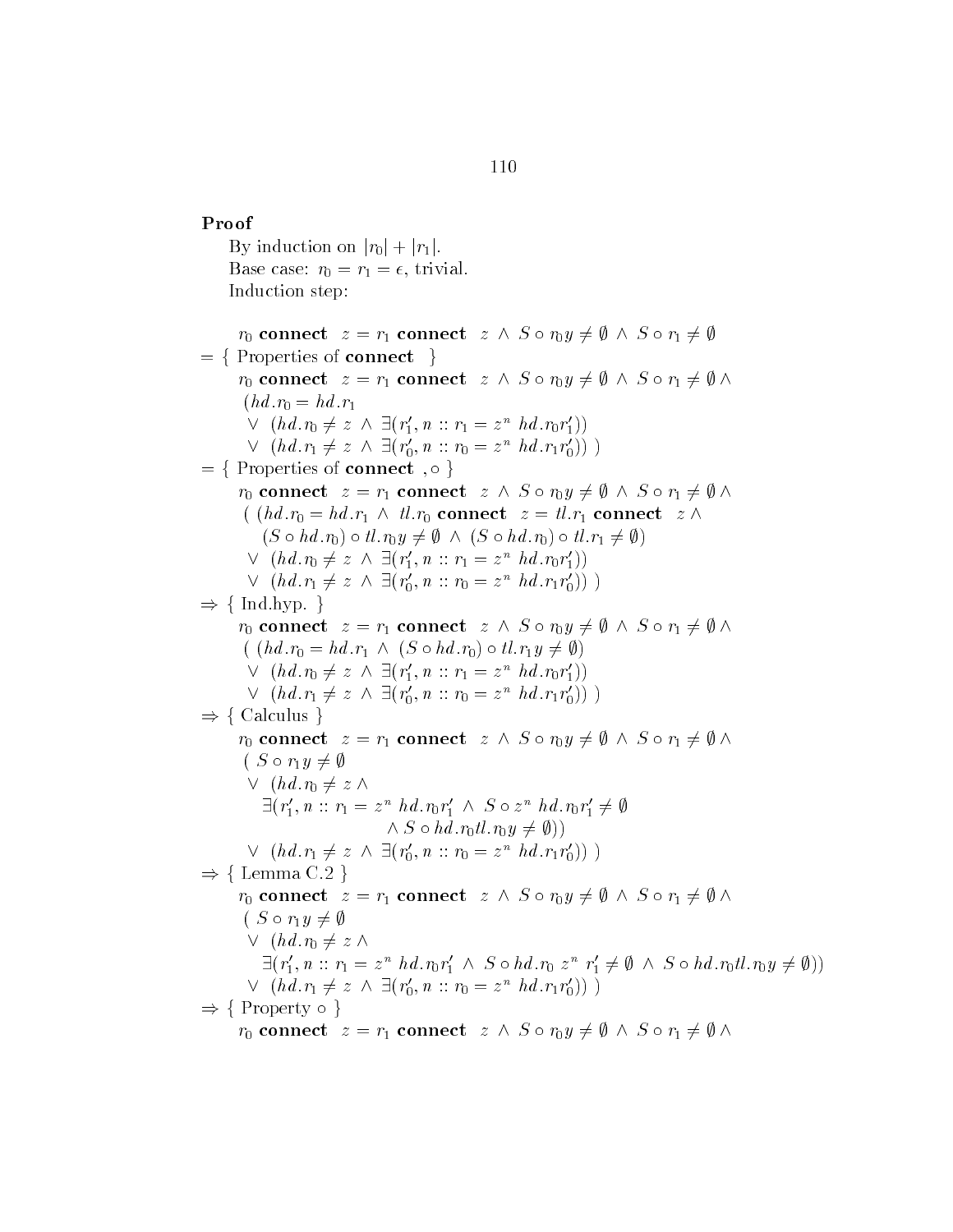$(S \circ r_1 y \neq \emptyset)$  $\vee$   $(hd.r_0 \neq z \wedge z)$  $\exists (r'_1, n :: r_1 = z^n \; hd.r_0r'_1 \,\wedge\,(z^nr') \textbf{ connect } \;\; z = tl.r_0 \textbf{ connect } \;\; z = t'.$  $\wedge (S \circ hd.r_0) \circ z^n r'_1 \neq \emptyset \wedge (S \circ hd.r_0) \circ tl.r_0y \neq \emptyset)$  $\begin{array}{l} \langle r_0 r_1' \wedge (z^n r') \in \Lambda' \neq \emptyset \wedge (S \circ hd) \end{array}$  $\wedge (S \circ hd.r_0) \circ z^n \r'_1 \neq \emptyset \wedge (S \circ hd.r_0) \circ tl.r_0 \ \vee \ (hd.r_1 \neq z \wedge \exists (r'_0, n :: r_0 = z^n hd.r_1r'_0)) )$  $\begin{array}{c} r^n \; hd.r_0r'_1 \ z^n \; r'_1 \neq \emptyset \ \exists (r'_0, n::n) \end{array}$  $\Rightarrow$  { Ind. hyp. }  $\forall$   $(hd.r_1 \neq z \land \exists (r'_0, n :: r_0 = z^n hd.r_1r'_0))$ <br>Ind. hyp. }<br> $r_0$  connect  $z = r_1$  connect  $z \land S \circ r_0y \neq \emptyset \land S \circ r_1 \neq \emptyset \land$  $(S \circ r_1 y \neq \emptyset)$  $\vee$   $(hd.r_0 \neq z \wedge z)$  $\exists (r'_1, n :: r_1 = z^n \; hd.r_0r'_1)$  $(hd.r_0 \neq z \land$ <br>  $\exists (r'_1, n :: r_1 = z^n h d.r_0 r'_1$ <br>  $\land (S \circ h d.r_0) \circ z^n r'_1 y \neq \emptyset \land S \circ z^n \neq \emptyset))$  $\wedge (S \circ hd.r_0) \circ z^n \r'_1y \neq \emptyset \wedge S \circ z^n \neq \emptyset)$ <br>  $\vee (hd.r_1 \neq z \wedge \exists (r'_0, n :: r_0 = z^n hd.r_1r'_0))$  $\begin{array}{c} r^n \; hd.r_0r'_1 \ z^n \; r'_1y \neq \ \exists (r'_0, n::r_1) \end{array}$  $\Rightarrow$  {Lemma C.4}  $\lor$   $(hd.r_1 \neq z \land \exists (r'_0, n :: r_0 = z^n hd.r_1r'_0))$ <br>
Lemma C.4 }<br>  $r_0$  connect  $z = r_1$  connect  $z \land S \circ r_0y \neq \emptyset \land S \circ r_1 \neq \emptyset \land$  $(S \circ r_1 y \neq \emptyset)$  $\vee$   $(hd.r_0 \neq z \wedge \exists (r'_1, n :: r_1 = z^n hd.r_0r'_1 \wedge S \circ z^n hd.r_0r'_1y \neq \emptyset))$  $r_1$  connec<br> $\exists (r'_1, n::n$  $\vee$   $(hd.r_1 \neq z \wedge \exists (r'_0, n :: r_0 = z^n h d.r_1 r'_0))$  $(S \circ r_1 y \neq \emptyset) \ \lor \; (hd.r_0 \neq z \ \land \ \exists (r'_1, n :: n \ \lor \; (hd.r_1 \neq z \ \land \ \exists (r'_0, n :: n \$  $\Rightarrow$  { Absorb 2nd alternative, Calculus }  $\lor$   $(hd.r_1 \neq z \land \exists (r'_0, n :: r_0 = z^n h d.r_1 r'_0))$ <br>
Absorb 2nd alternative, Calculus }<br>  $r_0$  connect  $z = r_1$  connect  $z \land S \circ r_0 y \neq \emptyset \land S \circ r_1 \neq \emptyset \land \emptyset$  $(S \circ r_1 y \neq \emptyset)$  $\vee$   $(hd.r_1 \neq z \wedge z)$  $\exists (r'_0, n :: r_0 = z^nhd.r_1r'_0 \land$ <br>  $S \circ z^n hd.r_1r'_0y \neq \emptyset \land S$  $hd.r_1 \neq z \wedge$ <br>  $r'_0, n :: r_0 = z^n hd.r_1r'_0 \wedge$ <br>  $S \circ z^n hd.r_1r'_0y \neq \emptyset \wedge S \circ hd.r_1tl.r_1 \neq \emptyset$ )))  $\Rightarrow$  {Lemma C.4}  $S \circ z^n$  hd.r<sub>1</sub>r'<sub>0</sub>y  $\neq \emptyset \land S \circ hd.r_1tl.r_1 \neq \emptyset$ )) <br>
Lemma C.4 }<br>  $r_0$  connect  $z = r_1$  connect  $z \land S \circ r_0y \neq \emptyset \land S \circ r_1 \neq \emptyset \land$  $(S \circ r_1 y \neq \emptyset)$  $\vee$   $(hd.r_1 \neq z \wedge z)$  $\exists (r'_0, n :: r_0 = z^nhd.r_1r'_0 \wedge$ <br>  $S \circ hd.r_1z^n r'_0y \neq \emptyset \wedge S$  $hd.r_1 \neq z \wedge$ <br>  $r'_0, n :: r_0 = z^n hd.r_1r'_0 \wedge$ <br>  $S \circ hd.r_1z^n r'_0y \neq \emptyset \wedge S \circ hd.r_1tl.r_1 \neq \emptyset))$  $\rm{Properties} \, \circ. \, \bf{connect} \, \, \}$  $S \circ hd.r_1 z^n r'_0 y \neq \emptyset \land S \circ hd.r_1 tl.r_1 \neq \emptyset))$ <br>
Properties  $\circ$ , connect  $\}$ <br>  $r_0$  connect  $z = r_1$  connect  $z \land S \circ r_0 y \neq \emptyset \land S \circ r_1 \neq \emptyset \land$  $(S \circ r_1 y \neq \emptyset)$  $\vee$   $(hd.r_1 \neq z \wedge z)$  $\exists (r'_0, n :: r_0 = z^n \; hd.r_1r'_0 \land z^n r'_0 \textbf{ connect } z = tl.r_1 \textbf{ connect } z \ (S \circ hd.r_1) \circ z^n r'_0 y \neq \emptyset \land (S \circ hd.r_1) \circ tl.r_1 \neq \emptyset))$  $hd.r_1 \neq z \wedge$ <br>  $r'_0, n :: r_0 = z^n hd.r_1r'_0 \wedge z^n r'_0 \textbf{ connect } z = tl.r_1 \textbf{ con}$ <br>  $(S \circ hd.r_1) \circ z^n r'_0 y \neq \emptyset \wedge (S \circ hd.r_1) \circ tl.r_1 \neq \emptyset))$  $\Rightarrow$  { Ind. hyp. }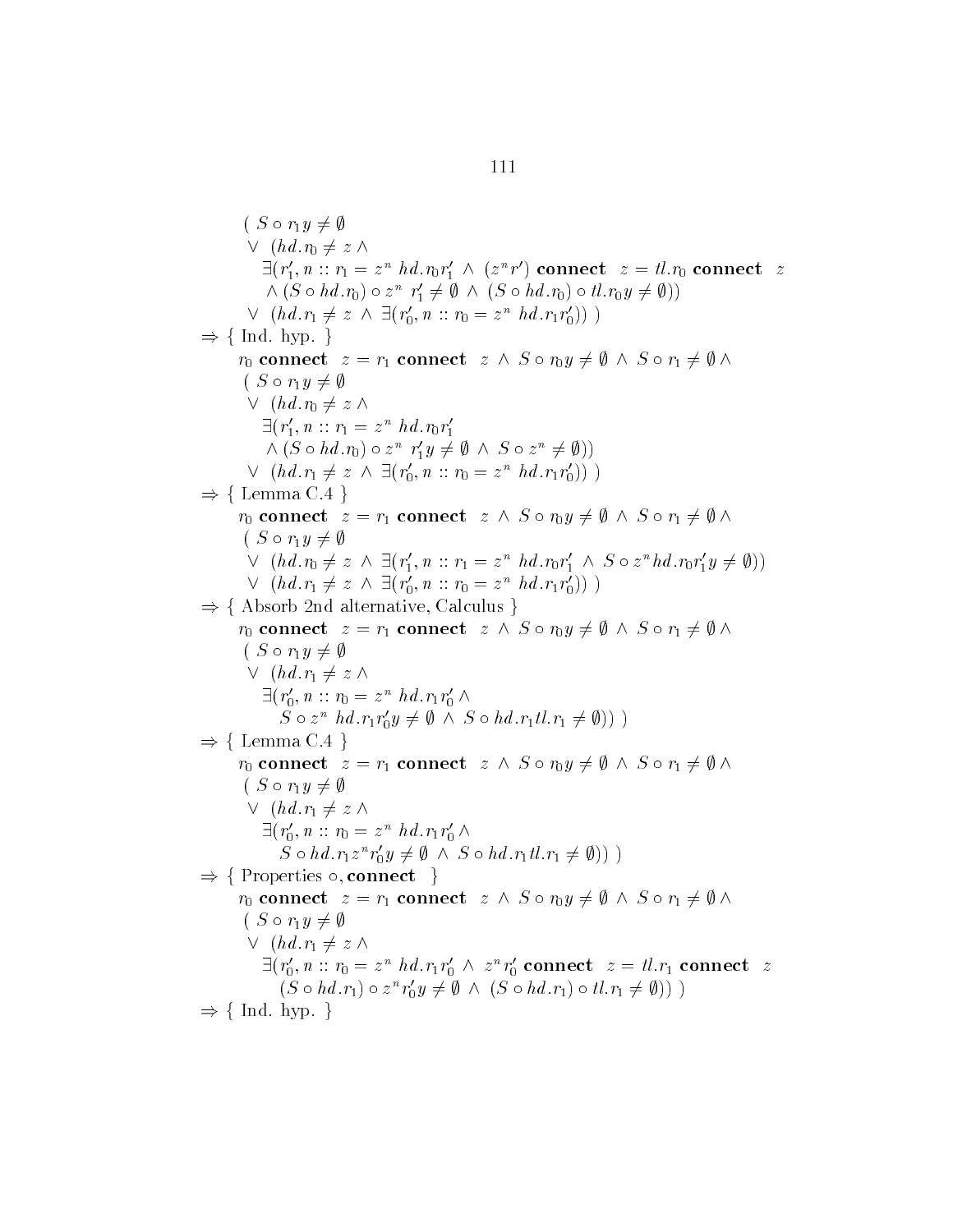$$
r_0 \text{ connect } z = r_1 \text{ connect } z \wedge S \circ r_0 y \neq \emptyset \wedge S \circ r_1 \neq \emptyset \wedge
$$
  
\n
$$
\begin{array}{l}\n(S \circ r_1 y \neq \emptyset) \\
\vee (hd.r_1 \neq z \wedge) \\
\exists (r'_0, n :: (S \circ hd.r_1) \circ tl.r_1 y \neq \emptyset))\n\end{array}
$$
  
\n
$$
\Rightarrow \{ \text{Property } \circ \}
$$
  
\n
$$
S \circ r_1 y \neq \emptyset
$$

**Lemma C.7** For fully compositional  $S, z \in \mathbf{Pairs}$ ,

emma C.7 For fully compositional  $S, z \in \mathbf{Pairs}$ ,<br>  $\alpha(x) \cap \alpha(y) = \emptyset \ \land \ (S \text{ connect } z) \circ rx \neq \emptyset \ \land \ (S \text{ connect } z) \circ ry \neq \emptyset$ 

 $\Rightarrow$ <br>(S connect z)  $\circ$  rxy  $\neq \emptyset \land (S \text{ connect } z) \circ rvx \neq \emptyset$ 

Proof

 $\begin{array}{l} \textbf{of}\ \ \alpha(x)\cap \alpha(y)=\emptyset\ \wedge\ (S\ \textbf{connect}\ \ z)\circ rx\neq \emptyset\ \wedge\ (S\ \textbf{connect}\ \ z)\circ ry\neq \emptyset\ \alpha(x)\cap \alpha(y)=\emptyset\ \wedge \end{array}$  $= \{$  Properties connect  $\}$ = { Properties connect }<br>  $\alpha(x) \cap \alpha(y) = \emptyset \land$ <br>  $\exists (r_0, r_1 : r_0 \text{ connect } z = r1 \text{ connect } z = r : S \circ r_0 x \neq \emptyset \land S \circ r_1 y \neq \emptyset)$  $\Rightarrow$  { Lemma C.6 }<br>  $\alpha(x) \cap \alpha(y) = \emptyset$  /  $\exists (r_0, r_1 : r_0 \textbf{ connect } z = r1 \textbf{ connect } z = r : S \circ r_0 x \neq \emptyset \land S \circ r_1 y \neq \emptyset)$ <br>
Lemma C.6 }<br>  $\alpha(x) \cap \alpha(y) = \emptyset \land \exists (r_0 : r_0 \textbf{ connect } z = r : S \circ r_0 x \neq \emptyset \land S \circ r_0 y \neq \emptyset)$ <br>  $cc.S$  }<br>  $\alpha(x) \cap \alpha(y) = \emptyset \land \exists (r_0 : r_0 \textbf{ connect } z = r : S \circ r_0 xy \neq \emptyset \land S \circ r_0 y x \neq \$  $\Rightarrow \{cc.S \}$ <br>  $\alpha(x) \cap \alpha(y)$  $\alpha(x) \cap \alpha(y) = \emptyset \; \wedge \; \exists (r_0 : r_0 \text{ connect } z = r : S \circ r_0xy \neq \emptyset \; \wedge \; S \circ r_0yx \neq \emptyset)$ <br>Properties connect  $\}$ <br>(S connect  $z) \circ rxu \neq \emptyset \; \wedge \; (S \text{ connect } z) \circ rux \neq \emptyset$  $\Rightarrow$  { Properties connect }  $(S \text{ connect } z) \circ rxy \neq \emptyset \land (S \text{ connect } z) \circ ryx \neq \emptyset$ 

end of proof

**Lemma C.8** For fully compositional  $S, z \in$  **Pairs**, Lemma C.8 For fully compositional  $S, z \in \mathbf{Pairs}$ ,<br>  $\alpha(x) \cap \alpha(y) = \emptyset \ \land \ (S \text{ connect } z) \circ rx \neq \emptyset \ \land \ (S \text{ connect } z) \circ ry \neq$  $\emptyset \wedge r_0 \in (S \text{ connect } z) \circ rxy$  $\Rightarrow$  $r_0 \in (S \text{ connect } z) \circ r y x$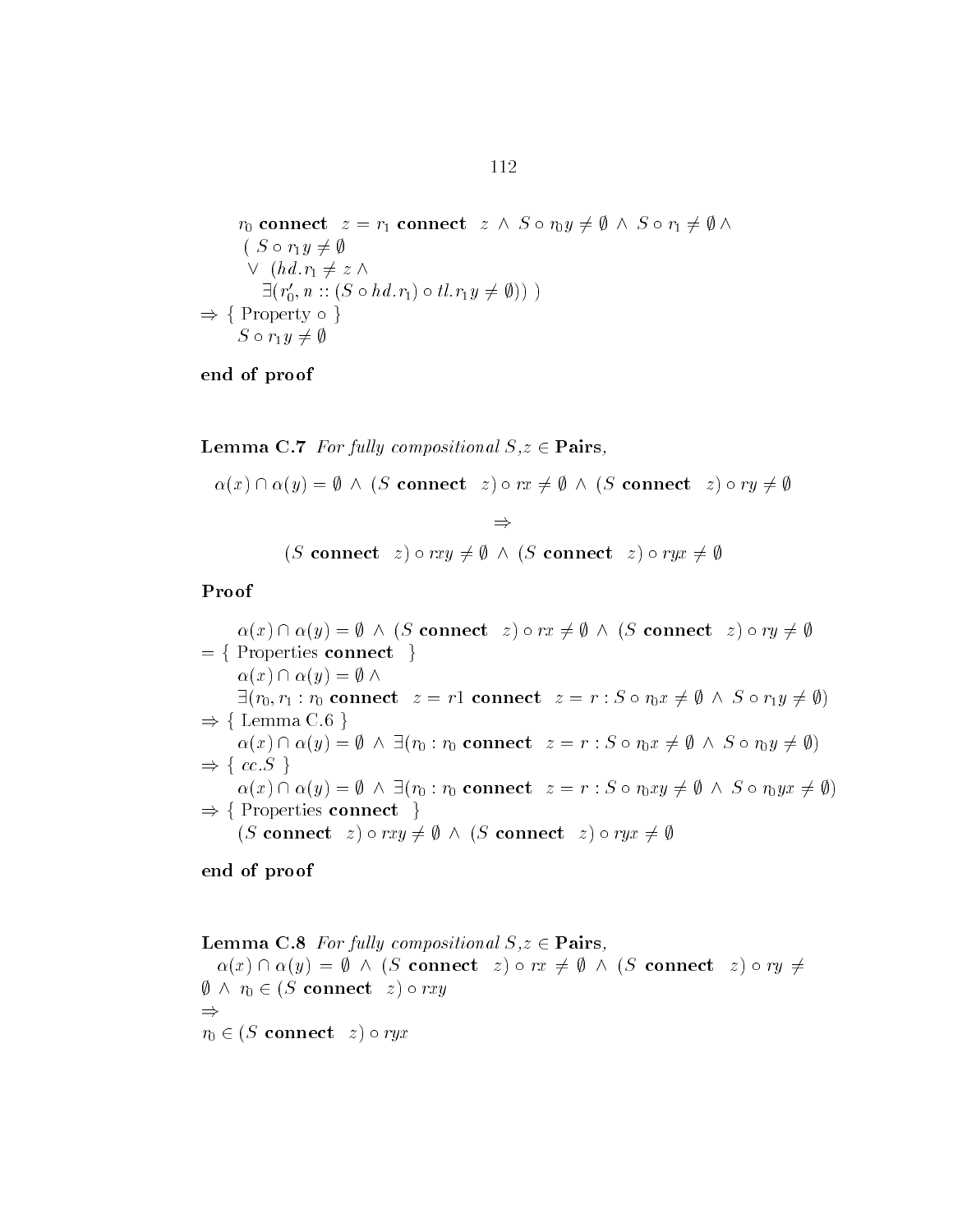#### Proof

of $\alpha(x)\cap \alpha(y)=\emptyset\ \land\ (S\ \textbf{connect}\ \ z)\circ rx\neq \emptyset\ \land\ (S\ \textbf{connect}\ \ z)\circ ry\neq \emptyset\ \land$  $r_0 \in (S \textbf{ connect } z) \circ rxy \ \text{Properties connect } \} \ \alpha(x) \cap \alpha(y) = \emptyset \land$  $=$  { Properties connect }  $\exists (r',r'',r'_0,n:r'_0 \textbf{ connect } z=r_0 \,\wedge\, r' \textbf{ connect } z=r'' \textbf{ connect } z=r:$  $r'xz^n yr'_0 \in S \land S \circ r''y \neq \emptyset$ <br>Theorem C.6 }<br> $\alpha(x) \cap \alpha(y) = \emptyset \land$  $\exists (r',r'',\ r''_{xz''})$  $\Rightarrow$  { Theorem C.6 }  $\exists (r', r'_0, n : r'_0 \text{ connect } z = r_0 \land r' \text{ connect } z = r:$  $r'xz^n yr'_0 \in S \land S \circ r' y \neq \emptyset$ <br>cc.S }<br> $\alpha(x) \cap \alpha(y) = \emptyset \land$  $= \{ cc.S \}$  $\exists (r', r'_0, n : r'_0 \textbf{ connect } z = r_0 \, \wedge \, r' \textbf{ connect } z = r:$  $r'xx^n yr'_0 \in S \land S \circ r'xy \neq \emptyset \land S \circ r'yx \neq \emptyset$ <br>= { Theorem C.5, r'x for r }  $z = r_0 \wedge r'$  cont<br>  $'xy \neq \emptyset \wedge S \circ r'$ 'x for  $r \}$  $r'xx^nyr'_0 \in S \land S \circ r'x_1$ <br>Theorem C.5,  $r'x$  for  $r \ \}$ <br> $\alpha(x) \cap \alpha(y) = \emptyset \land$  $\exists (r', r'_0, n : r'_0 \textbf{ connect } z = r_0 \, \wedge \, r' \textbf{ connect } z = r:$  $r'xz^n yr'_0 \in S \land r'xyz^n r'_0 \in S \land S \circ r'yx \neq \emptyset$ <br>  $cc.S \}$ <br>  $\alpha(x) \cap \alpha(y) = \emptyset \land$  $= \{ cc.S \}$  $\exists (r', r'_0, n : r'_0 \textbf{ connect } z = r_0 \ \land \ r' \textbf{ connect } z = r : r' y x z^n r'_0 \in$  $\alpha(x) \cap \alpha(y) = \emptyset \land$ <br>  $\exists (r', r'_0, n : r'_0 \text{ connect } z = r_0 \land r' \text{ connect } z = r : r' y x z^n r'_0 \in S)$ <br>  $= \{ \text{ Properties connect } , \circ \}$  $r_0 \in (S \text{ connect } z) \circ r y x$ 

#### end of proof

With these lemmata the proof of the rst theorem is now trivial With these lemmata the proof of the first theorem is now t<br>(3.43)  $cc.S \Rightarrow \forall (z:z \in \textbf{Pairs}: cc.(S \textbf{ connect } z))$ 

#### Proof

Immediate from previous two lemmata end of proof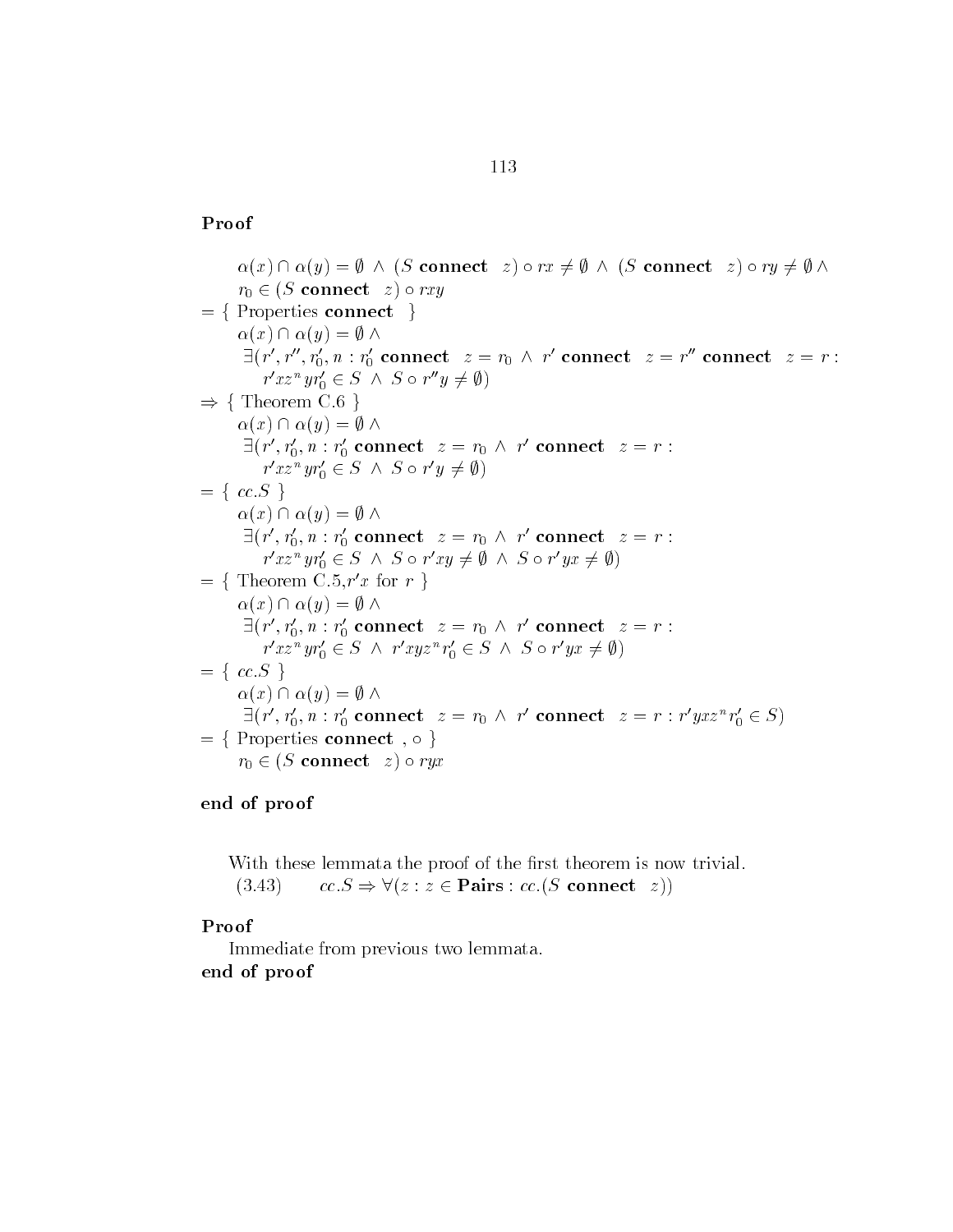Lemma C 

$$
cc.S \land cc.T \Rightarrow
$$
  

$$
(\alpha(x) \cap \alpha(y) = \emptyset \land (S||T) \circ rx \neq \emptyset \land (S||T) \circ ry \neq \emptyset \Rightarrow
$$
  

$$
(S||T) \circ rxy \neq \emptyset \land (S||T) \circ ryx \neq \emptyset)
$$

Proof  
\n
$$
\alpha(x) \cap \alpha(y) = \emptyset \land (S \parallel T) \circ rx \neq \emptyset \land (S \parallel T) \circ ry \neq \emptyset
$$
\n
$$
= \{ \text{ Nonoverlapping alphabets } \}
$$
\n
$$
\alpha(x) \cap \alpha(y) = \emptyset
$$
\n
$$
\land S \circ (rx \Downarrow \alpha(S)) \neq \emptyset \land S \circ (ry \Downarrow \alpha(S)) \neq \emptyset
$$
\n
$$
\land T \circ (rx \Downarrow \alpha(T)) \neq \emptyset \land T \circ (ry \Downarrow \alpha(T)) \neq \emptyset
$$
\n
$$
= \{ \text{ Properties of } \circ \}
$$
\n
$$
\alpha(x) \cap \alpha(y) = \emptyset
$$
\n
$$
\land (S \circ (r \Downarrow \alpha(T))) \circ (x \Downarrow \alpha(S)) \neq \emptyset \land (S \circ (r \Downarrow \alpha(S))) \circ (y \Downarrow \alpha(S)) \neq \emptyset
$$
\n
$$
\land (T \circ (r \Downarrow \alpha(T))) \circ (x \Downarrow \alpha(T)) \neq \emptyset \land (T \circ (r \Downarrow \alpha(T))) \circ (y \Downarrow \alpha(T)) \neq \emptyset
$$
\n
$$
= \{ \text{ Define } S' \subseteq S \circ r \Downarrow \alpha(S)) , x_S = x \Downarrow \alpha(S) \text{ idem } T', x_T, y_S, y_T \}
$$
\n
$$
\alpha(x) \cap \alpha(y) = \emptyset \land S' \circ x_S \neq \emptyset \land T' \circ y_T \neq \emptyset
$$
\n
$$
= \{ \begin{array}{ll} [0](x_S = x \land x_T = \epsilon \land y_S = y \land y_T = \epsilon) \lor \\ [1](x_S = x \land x_T = \epsilon \land y_S = y \land y_T = \epsilon) \lor \\ [3](x_S = \epsilon \land x_T = x \land y_S = \epsilon \land y_T = y) \lor \\ [4](x = a, b \land x_S = a \land x_T = b \land y_S = y \land y_T = \epsilon) \lor \\ [5](x = a, b \land x_S = a \land x_T = b \land y_S = \epsilon \land y_T = y) \lor \\ [6](x_S = x \land x_T = \epsilon \land y_S = \epsilon \land y_T = \emptyset) \lor \\ [7](x_S = \epsilon \land x_T = \epsilon \land y_S = \epsilon \land y_S = \epsilon \land y_T = \emptyset) \
$$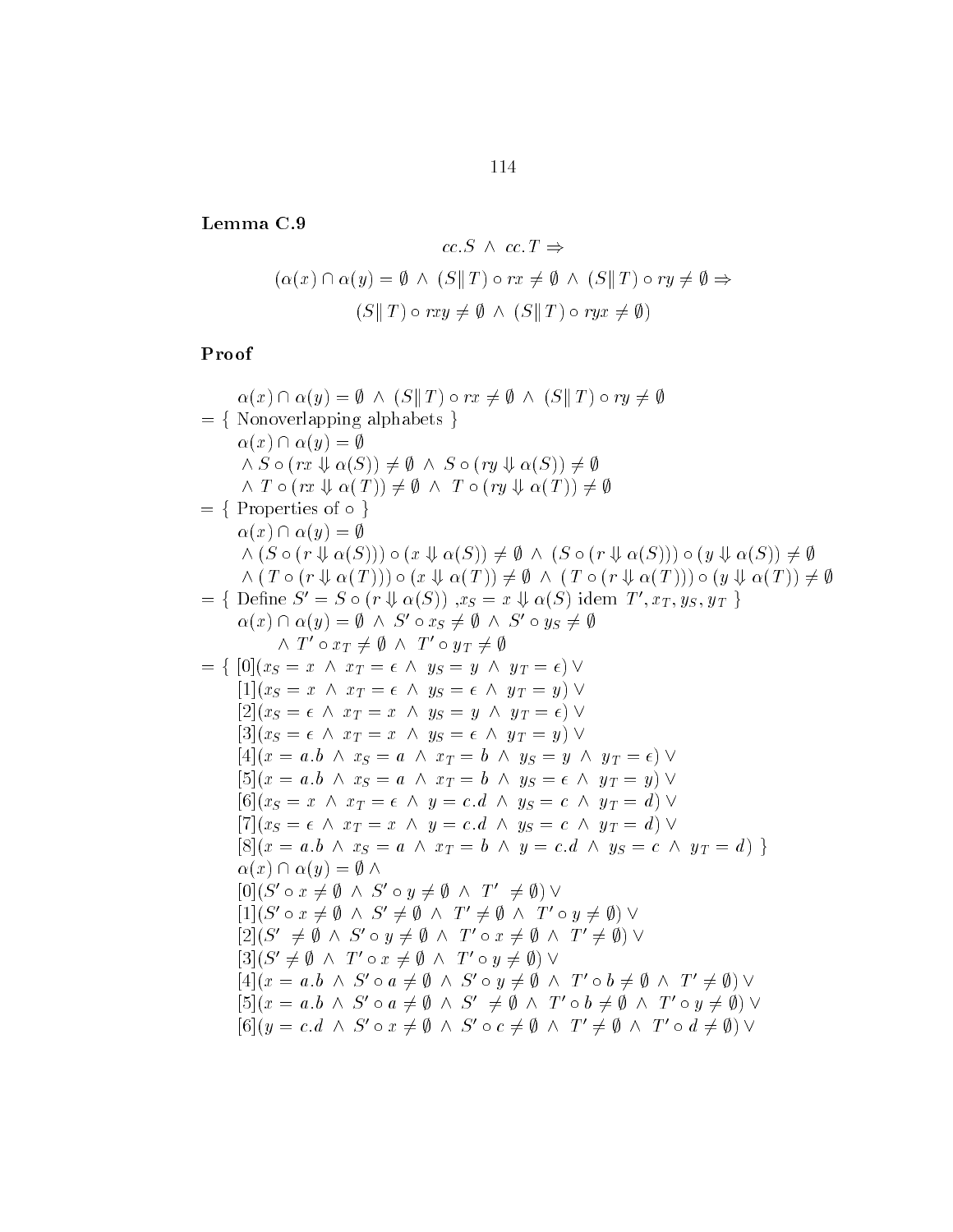$$
[7](y = c.d \land S' \neq \emptyset \land S' \circ c \neq \emptyset \land T' \circ x \neq \emptyset \land T' \circ d \neq \emptyset) \lor
$$
  

$$
[8](x = a.b \land y = c.d \land S' \circ a \neq \emptyset \land S' \circ c \neq \emptyset
$$
  

$$
\land T' \circ b \neq \emptyset \land T' \circ d \neq \emptyset)
$$

we prove the theorem for cases and the other cases and cases for the other cases for the other cases  $\sim$ by symmetry

#### Proof [0]

Proof [0]  
\n
$$
\alpha(x) \cap \alpha(y) = \emptyset \land S' \circ x \neq \emptyset \land S' \circ y \neq \emptyset \land T' \neq \emptyset
$$
\n
$$
\Rightarrow \{ \text{ Theorem C.1 } \}
$$
\n
$$
\alpha(x) \cap \alpha(y) = \emptyset \land S' \circ xy \neq \emptyset \land S' \circ yx \neq \emptyset \land T' \neq \emptyset
$$
\n
$$
\Rightarrow \{ \text{ BIG step } \}
$$
\n
$$
(S||T) \circ rxy \neq \emptyset \land (S||T) \circ ryx \neq \emptyset
$$

Proof -

Proof [1]  
\n
$$
\alpha(x) \cap \alpha(y) = \emptyset \land S' \circ x \neq \emptyset \land T' \circ y \neq \emptyset
$$
\n
$$
\Rightarrow \{ \text{BIG step } \}
$$
\n
$$
(S||T) \circ rxy \neq \emptyset \land (S||T) \circ ryx \neq \emptyset
$$

Proof [4]

**Proof** [4]<br>  $\alpha(x) \cap \alpha(y) = \emptyset \ \land \ x = a.b \ \land \ S' \circ a \neq \emptyset \ \land \ S' \circ y \neq \emptyset \ \land \ T' \circ b \neq \emptyset$  $\Rightarrow$  { Theorem C.1,  $y \neq a$ }<br>  $\alpha(x) \cap \alpha(y) = \emptyset \land x = a$ .  $\alpha(x) \cap \alpha(y) = \emptyset \land x = a.b \land S' \circ a \neq \emptyset \land S' \circ y \neq \emptyset \land T' \circ b \neq \emptyset$ <br>
Theorem C.1,  $y \neq a$  }<br>  $\alpha(x) \cap \alpha(y) = \emptyset \land x = a.b \land S' \circ ay \neq \emptyset \land S' \circ ya \neq \emptyset \land T' \circ b \neq \emptyset$  $\Rightarrow$  { BIG step }  $\alpha(x) \cap \alpha(y) = \emptyset \land x = a.b \land S' \circ ay \neq$ <br>BIG step }<br>(S\|| T )  $\circ rxu \neq \emptyset \land (S\|T) \circ rux \neq \emptyset$ 

#### Proof [5]

**Proof** [5]<br>  $\alpha(x) \cap \alpha(y) = \emptyset \land x = a.b \land S' \circ a \neq \emptyset \land T' \circ b \neq \emptyset \land T' \circ y \neq \emptyset$  $\Rightarrow$  { Theorem C.1 }<br>  $\alpha(x) \cap \alpha(y) = \emptyset \land$  $\alpha(x) \cap \alpha(y) = \emptyset \land x = a.b \land S' \circ a \neq \emptyset \land T' \circ b \neq \emptyset \land T' \circ y \neq \emptyset$ <br>
Theorem C.1 }<br>  $\alpha(x) \cap \alpha(y) = \emptyset \land x = a.b \land S' \circ a \neq \emptyset \land T' \circ by \neq \emptyset \land T' \circ yb \neq \emptyset$ <br>
BIG step }<br>  $(S \parallel T) \circ rxy \neq \emptyset \land (S \parallel T) \circ ryx \neq \emptyset$  $\Rightarrow$  { BIG step }  $(S||T) \circ rxy \neq \emptyset \land (S||T) \circ ryx \neq \emptyset$ 

#### Proof<sup>[8]</sup>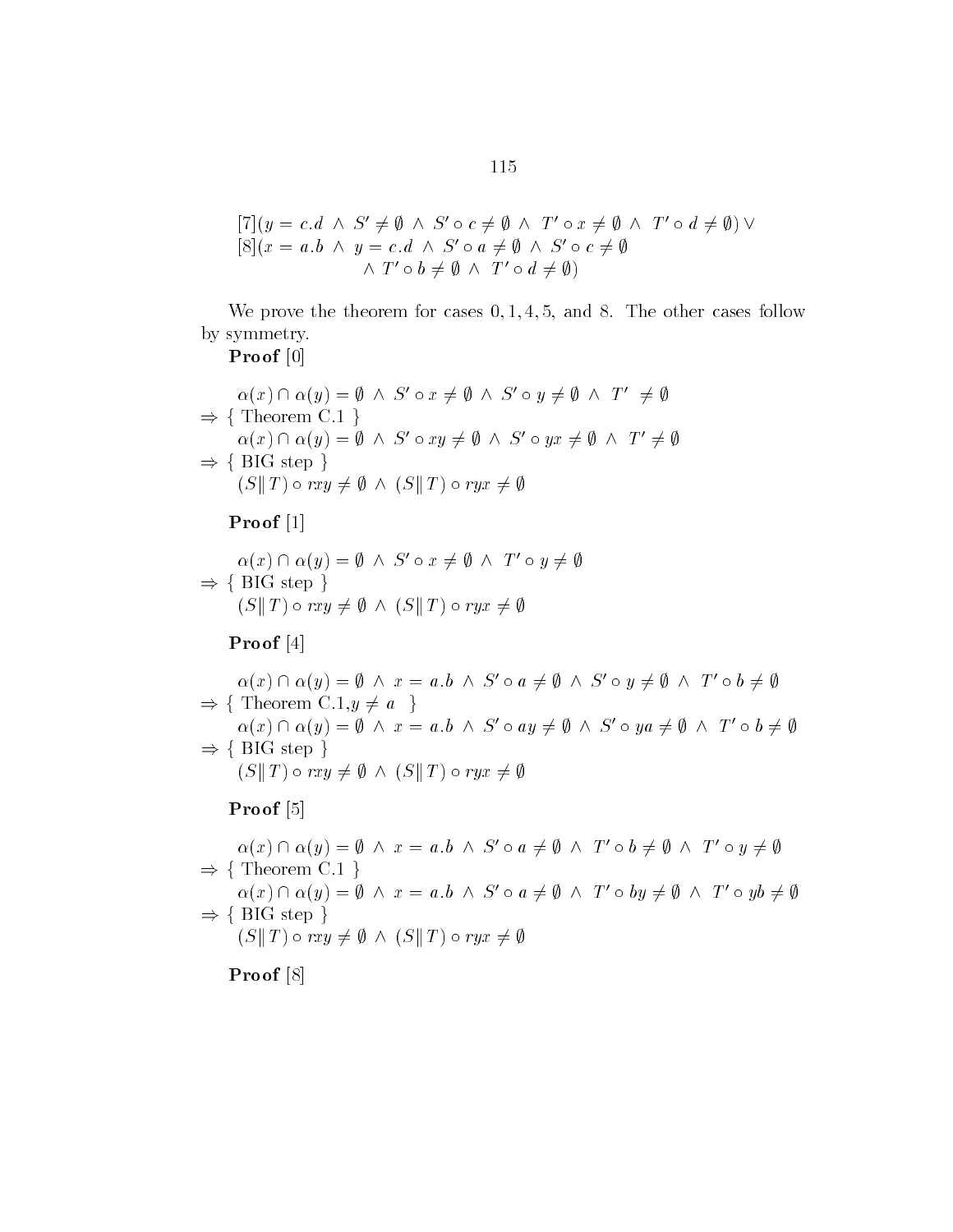$$
\alpha(x) \cap \alpha(y) = \emptyset \quad \lambda \quad x = a.b \quad \lambda \quad y = c.d \quad \lambda \quad S' \circ a \neq \emptyset \quad \lambda \quad S' \circ c \neq \emptyset
$$
  
\n
$$
\land \quad T' \circ b \neq \emptyset \quad \lambda \quad T' \circ d \neq \emptyset
$$
  
\n
$$
\Rightarrow \{ \text{ Theorem C.1, twice } \}
$$
  
\n
$$
\alpha(x) \cap \alpha(y) = \emptyset \quad \lambda \quad x = a.b \quad \lambda \quad y = c.d \quad \lambda \quad S' \circ ac \neq \emptyset \quad \lambda \quad S' \circ ca \neq \emptyset
$$
  
\n
$$
\land \quad T' \circ bd \neq \emptyset \quad \lambda \quad T' \circ db \neq \emptyset
$$
  
\n
$$
\Rightarrow \{ \text{ BIG step } \}
$$
  
\n
$$
(S \parallel T) \circ rxy \neq \emptyset \quad \lambda \quad (S \parallel T) \circ ryx \neq \emptyset
$$

#### Lemma C

$$
(cc.S \land cc.T) \Rightarrow
$$

Lemma C.10<br>  $(cc.S \land cc.T) \Rightarrow$ <br>  $(\alpha(x) \cap \alpha(y) = \emptyset \land r_0 \in (S||T) \circ rxy \land (S||T) \circ ryx \neq \emptyset \Rightarrow r_0 \in (S||T) \circ ryx)$ 

#### Proof

$$
r_0 \in (S \parallel T) \circ rxy \land (S \parallel T) \circ ryx \neq \emptyset
$$
  
\n⇒ {Disjunct alphabets, define  $r_S = r \Downarrow \alpha(S)$  etc.. }  
\nS \circ r\_Sx\_Sy\_S \neq \emptyset \land S \circ r\_Sy\_Sx\_S \neq \emptyset \land T \circ r\_Tx\_Ty\_T \neq \emptyset \land T \circ r\_Ty\_Tx\_T \neq \emptyset  
\n $\land r_0 \in ((S \circ r_Sx_Sy_S) || (T \circ r_Tx_Ty_T))$   
\n⇒ { Theorem C.1, twice }  
\nS \circ r\_Sx\_Sy\_S \neq \emptyset \land S \circ r\_Sy\_Sx\_S \neq \emptyset \land T \circ r\_Tx\_Ty\_T \neq \emptyset \land T \circ r\_Ty\_Tx\_T \neq \emptyset  
\n $\land r_0 \in ((S \circ r_Sy_Sx_S) || (T \circ r_Ty_Tx_T))$   
\n⇒ { Properties || }  
\n $r_0 \in (S \parallel T) \circ ryx$ 

#### end of proof

These lemmata enable us to prove the second theorem  $(c.3.44)$  cc.  $S \wedge cc \cdot T \Rightarrow cc \cdot (S \parallel T)$ 

#### Proof

Immediate from previous two lemmata end of proof

 $(3.46)$   $(pr.S \wedge pr,T) \Rightarrow pr(S;T)$ 

Proof by contraposition.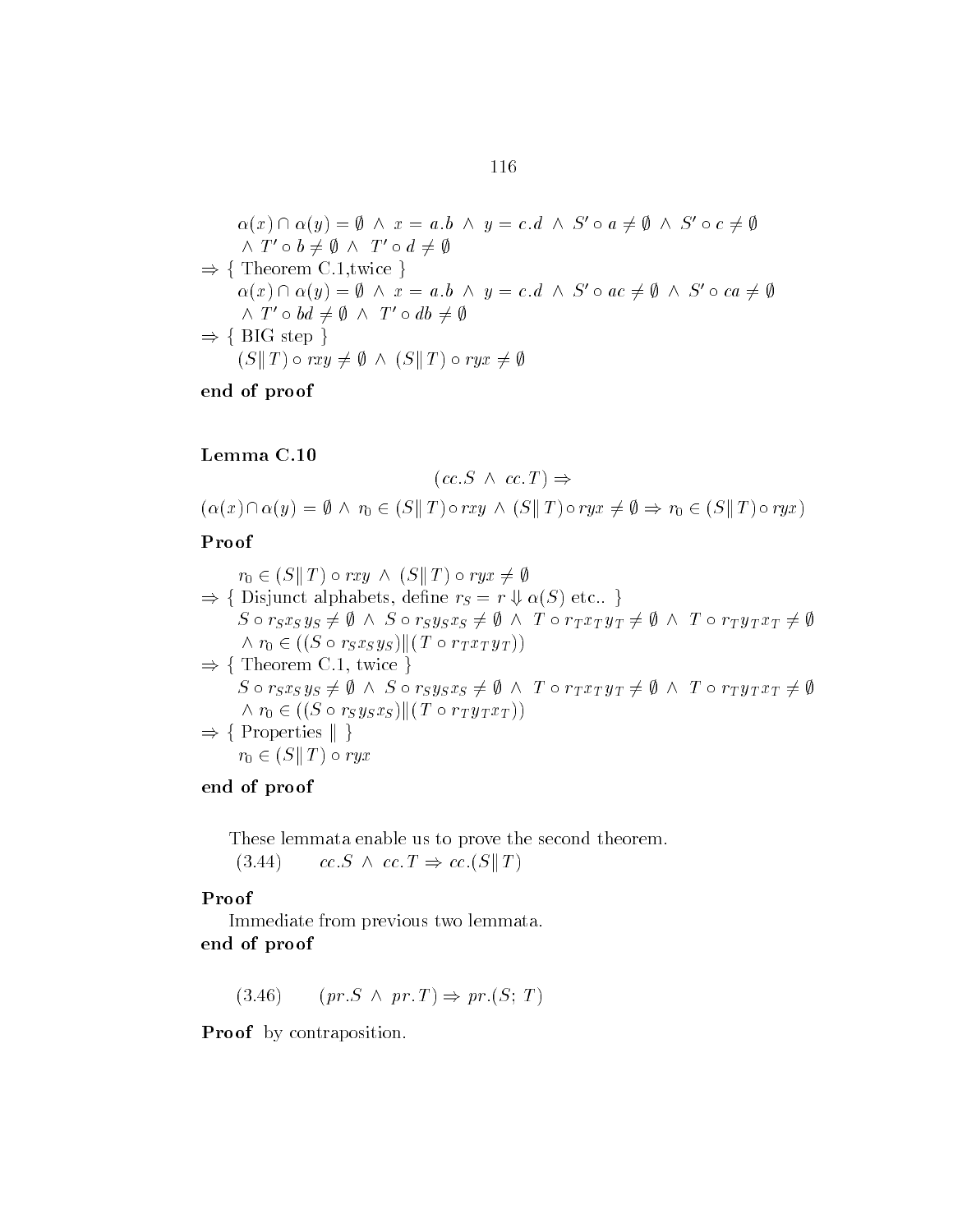$$
\neg pr.(S; T)
$$
\n=\n{ Definition pr }\n
$$
\exists (s_0, s_1, t_0, t_1 : s_0, s_1 \in S \land t_0, t_1 \in T : s_0 t_0 < s_1 t_1)
$$
\n=\n
$$
\{ \text{ Cases } \}
$$
\n
$$
\exists (s_0, s_1, t_0, t_1 : s_0, s_1 \in S \land t_0, t_1 \in T : (s_0 < s_1 t_1) \land s_0 t_0 < s_1 t_1)
$$
\n
$$
\Rightarrow \{ \text{Definition pr } \}
$$
\n
$$
\exists (s_0, s_1, t_0, t_1 : s_0, s_1 \in S \land t_0, t_1 \in T : \neg pr.S \lor (s_0 = s_1 \land s_0 t_0 < s_1 t_1))
$$
\n
$$
\Rightarrow \{ \text{Definition pr,} \text{calculus } \}
$$
\n
$$
\neg pr.S \lor \neg pr.T
$$

$$
(3.47) \qquad (pr.S \ \land \ pr.T) \Rightarrow pr.(S||T)
$$

Proof by contraposition.

 $\neg pr(S \mid T)$  $= \{$  Definition pr  $\}$  $\exists (s_0, s_1, t_0, t_1, r_0, r_1 : s_0, s_1 \in S \land t_0, t_1 \in T : r_0 \in s_0 || t_0 \land r_1 \in s_1 || t_1 \land r_0 < r_1)$  $= \{ \text{Case } \}$  $\exists (s_0, s_1, t_0, t_1, r_0, r_1 : s_0, s_1 \in S \land t_0, t_1 \in T$ :  $r_0 \in s_0 || t_0 \wedge r_1 \in s_1 || t_1 \wedge r_0 < r_1 \wedge$  $r_0 \in s_0 || t_0 \wedge r_1 \in s_1 || t_1 \wedge r_0 < r_1 \wedge$ <br>  $(s_0 < s_1 \vee s_0 > s_1 \vee s_0 \nless f \nless s_1 \vee s_0 = s_1))$  $\Rightarrow$  { Disjoint alphabets, hence  $s_0 \nless \nless s_1 \Rightarrow r_0 \nless \nless r_1$  }  $\exists (s_0, s_1, t_0, t_1, r_0, r_1 : s_0, s_1 \in S \land t_0, t_1 \in T$ :  $r_0 \in s_0 \parallel t_0 \;\wedge\; r_1 \in s_1 \parallel t_1 \;\wedge\; r_0 < r_1 \;\wedge\;$  $r_0 \in s_0 || t_0 \wedge r_1 \in s_1 || t_0$ <br>  $(\neg pr.S \vee s_0 = s_1))$  $Disjoint$  alphabets, hidden inductive argument }  $(\neg pr.S \lor s_0 = s_1))$ <br>Disjoint alphabets, h<br> $\neg pr.S \lor \neg pr.T$ 

end of proof

Lemma C  $cc \, S \land \textit{pr} \, S \land \textit{cc} \, T \Rightarrow$ nma C.11<br>  $S \land pr.S \land cc.T \Rightarrow$ <br>  $(x \neq y \land rxr_0 \in (S; T) \land ryr_1 \in (S; T) \Rightarrow (S; T) \circ rxy \neq \emptyset \land (S; T) \circ$  $ryx \neq \emptyset$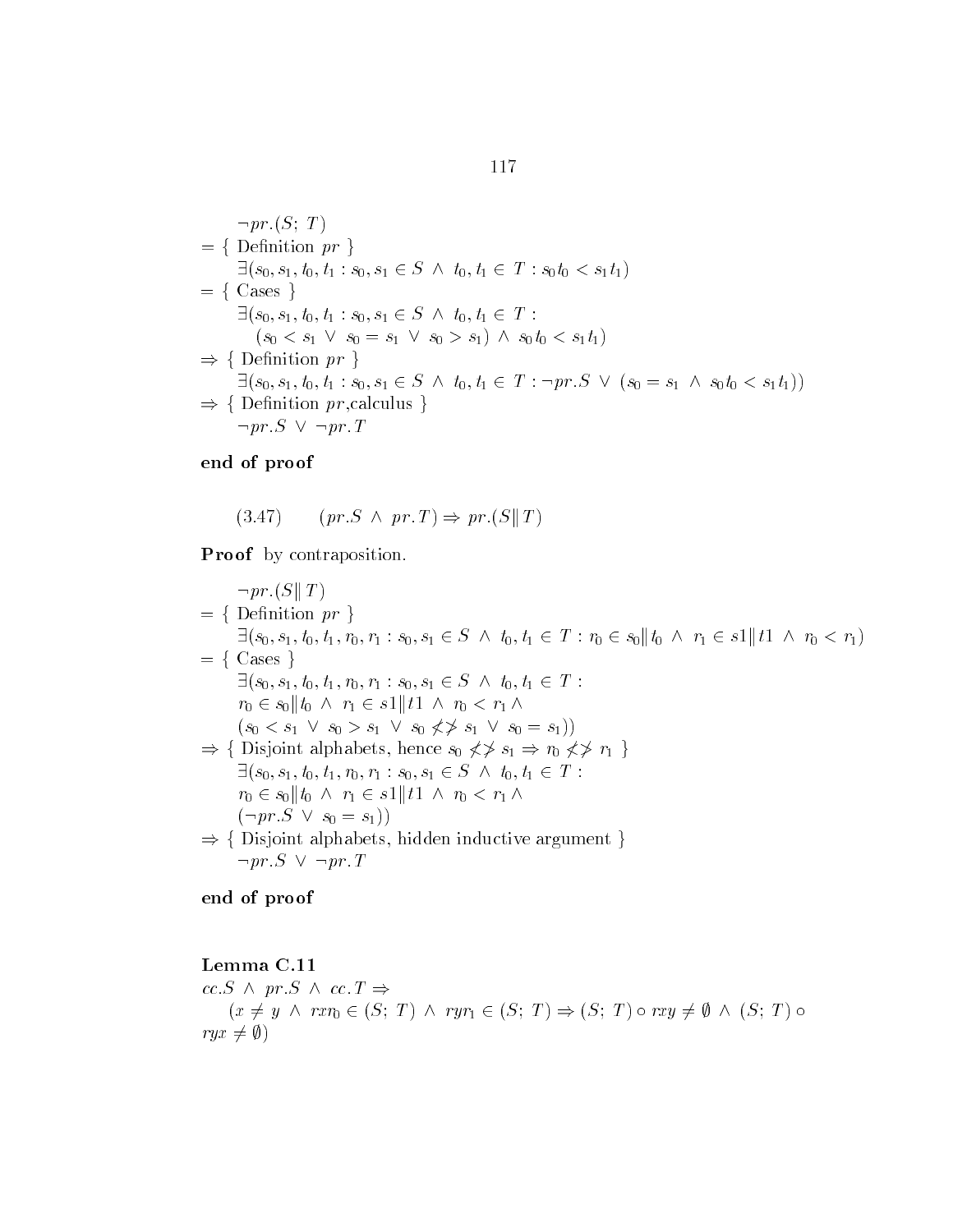#### Proof

 $x \neq y \land rxr_0 \in (S; T) \land ryr_1 \in (S; T)$  $= \{$  Definition  $; \}$  $x \neq y \land rxr_0 \in (S; T) \land ryr_1 \in (S; T)$ <br>Definition ; }<br> $x \neq y \land \exists (r_{0S}, r_{0T} : r_{0S} \in S \land r_{0T} \in T : rxr_0 = r_{0S}r_{0T})$  $\wedge \exists (r_{1S}, r_{1T} : r_{1S} \in S \ \wedge \ r_{1T} \in T : ryr_1 = r_{1S}r_{1T})$ on ; }<br> $\frac{\exists (r_{0S}, r_0)}{\exists (r_{1S}, r_{1T})}$  $= \{$  Calculus, cases  $\}$  $x \neq y \wedge$  $\exists (r_{0S}, r_{0T}, r_{1S}, r_{1T} : r_{0S} \in S \land r_{0T} \in T \land r_{1S} \in S \land r_{1T} \in T$ :  $(r_{0S} < rx \lor rx \leq r_{0S}) \land (r_{1S} < ry \lor ry \leq r_{1S}) \land$  $rrr_0 = r_{0S} r_{0T} \wedge ryr_1 = r_{1S} r_{1T}$  $= \{$  Calculus  $\}$  $x \neq y \wedge$  $\exists (r_{0S}, r_{0T}, r_{1S}, r_{1T} : r_{0S} \in S \land r_{0T} \in T \land r_{1S} \in S \land r_{1T} \in T$ :  $\left( (r_{0S} < rx \land r_{1S} < ry) \lor (r_{0S} < rx \land r_{1S} \geq ry) \lor \right)$  $(rx \leq r_{0S} \land r_{1S} < ry) \lor (rx \leq r_{0S} \land ry \leq r_{1S})) \land$  $(rx \leq r_{0S} \land r_{1S} < ry) \lor (rx \leq$ <br>  $rxr_0 = r_{0S}r_{0T} \land ryr_1 = r_{1S}r_{1T})$  $\Rightarrow$  { pr. S }  $x \neq y \wedge$  $\exists (r_{0S}, r_{0T}, r_{1S}, r_{1T} : r_{0S} \in S \land r_{0T} \in T \land r_{1S} \in S \land r_{1T} \in T$ :  $((r_{0S} < rx \land r_{1S} < ry \land r_{0S} = r_{1S}) \lor (rx \leq r_{0S} \land ry \leq r_{1S})) \land$ <br>  $rxr_0 = r_{0S}r_{0T} \land ryr_1 = r_{1S}r_{1T}$  $rrr_0 = r_{0S} r_{0T} \wedge ryr_1 = r_{1S} r_{1T}$  $\Rightarrow$  { Calculus }  $rxr_0 = r_0sr_0r \wedge ryr_1 = r_1sr_1r$ <br>
Calculus }<br>  $\exists (r', r'': r'r'' = r \wedge r' \in S : T \circ r''x \neq \emptyset \wedge T \circ r''y \neq \emptyset) \vee$ Calculus }<br> $\exists (r', r'': r'r'' = r \land r$ <br> $(S \circ rx \neq \emptyset \land S \circ ru =$  $\exists (r', r'': r'r'' = r \land r' \in S :$ <br>  $(S \circ rx \neq \emptyset \land S \circ ry \neq \emptyset)$  $cc.S \wedge cc.T$  $(S \circ rx \neq \emptyset \land S \circ ry \neq \emptyset)$ <br>  $cc.S \land cc.T$  }<br>  $\exists (r', r'': r'r'' = r \land r' \in S : T \circ r''xy \neq \emptyset \land T \circ r''yx \neq \emptyset) \lor$  $\begin{array}{l} cc.S \;\wedge\; cc.T \; \} \ \exists (r', r'': r'r'' = r \;\wedge\; r') \ (S \circ r x y \neq \emptyset \;\wedge\; S \circ r y x \end{array}$  $\exists (r', r'': r'r'' = r \land r' \in S : T$ <br>  $(S \circ rxy \neq \emptyset \land S \circ ryx \neq \emptyset)$  $\Rightarrow \{ ; \}$  $(S \circ rxy \neq \emptyset \land S \circ ryx \neq \emptyset)$ <br>
; }<br>  $(S: T) \circ rxy \neq \emptyset \land (S: T) \circ ryx \neq \emptyset$ 

end of proof

Lemma C.12  $cc \, S \land \textit{pr} \, S \land \textit{cc} \, T \Rightarrow$  $(x \neq y \land rxyr_0 \in (S; T) \land ryxr_1 \in (S; T) \Rightarrow ryxr_0 \in (S; T) \land rxyr_1 \in$  $(S; T)$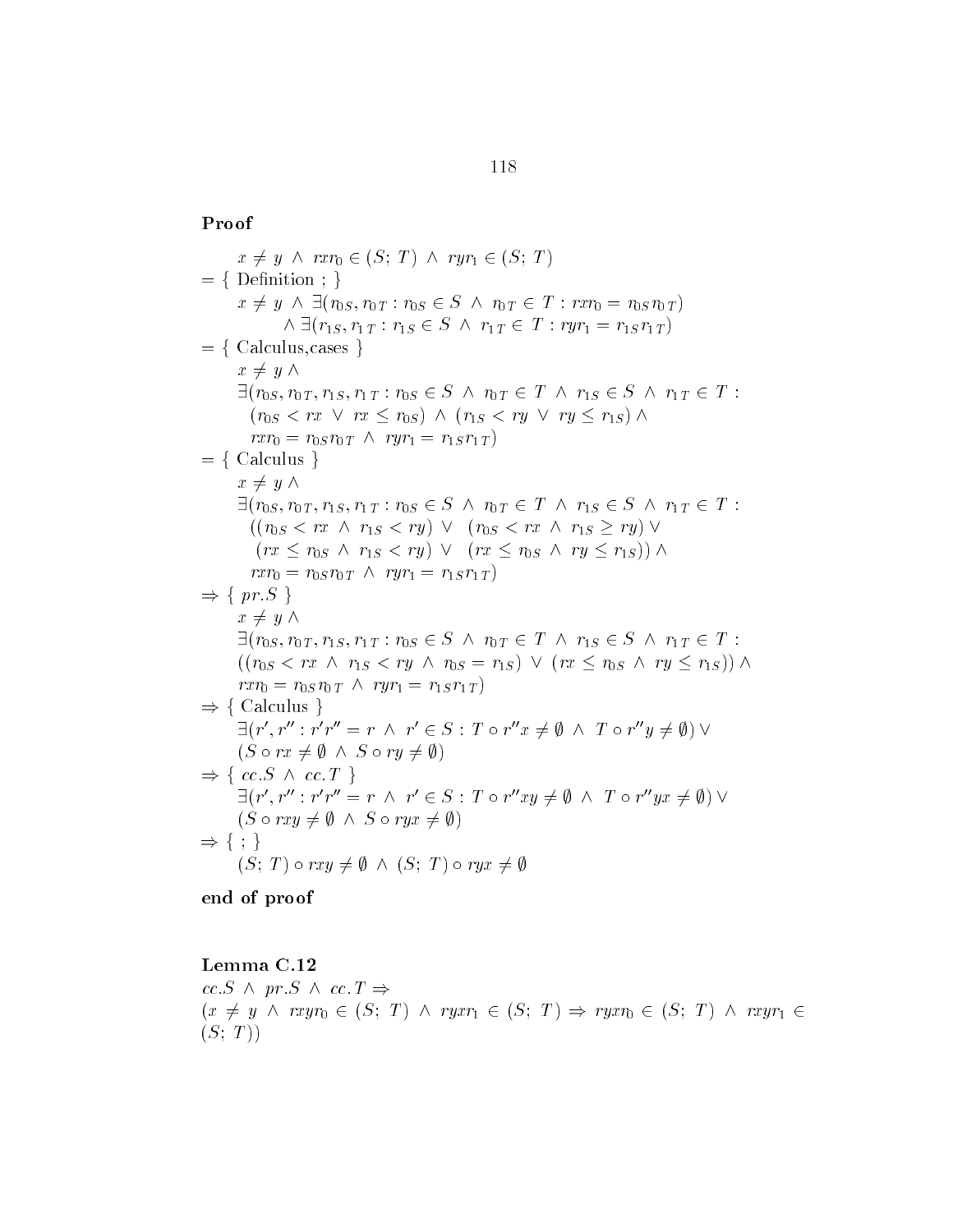$$
x \neq y \land \text{rxyr_0} \in (S; T) \land \text{ryxr_1} \in (S; T)
$$
\n
$$
= \{ \text{Case } s \}
$$
\n
$$
x \neq y \land \exists (r_{0S}, r_{0T}, r_{1S}, r_{1T} : r_{0S} \in S \land r_{0T} \in T \land r_{1S} \in S \land r_{1T} \in T : (r_{0S} < r x \lor r_{0S} = r x \lor r_{0S} > r x) \land (r_{1S} < r y \lor r_{1S} = r y \lor r_{0S} > r y) \land \text{rxyr_0} = r_{0S} r_{0T} \land r y x r_1 = r_1 s r_{1T} \land \text{r} \}
$$
\n
$$
= \{ \text{Calculus } s \neq y \land \exists (r_{0S}, r_{0T}, r_{1S}, r_{1T} : r_{0S} \in S \land r_{0T} \in T \land r_{1S} \in S \land r_{1T} \in T : ((r_{0S} < r x \land r_{1S} < r y) \lor \text{r} \lor s < r x \land r_{1S} < r y) \lor \text{r} \}
$$
\n
$$
= \{ r x \land r_{1S} = r y \lor \text{r} \lor s < r x \land r_{1S} = r y \lor \text{r} \lor s < r x \land r_{1S} = r y \lor \text{r} \lor s > r x \land r_{1S} = r y \lor \text{r} \lor s > r x \land r_{1S} = r y \lor \text{r} \lor s > r x \land r_{1S} = r y \lor \text{r} \lor s > r x \land r_{1S} = r y \lor \text{r} \lor s > r x \land r_{1S} = r y \lor \text{r} \lor s > r x \land r_{1S} < r y \land r y \lor r = r \land r_{1S} \in S \land r_{1T} \in T : ((r_{0S} < r x \land r_{1S} < r y \land r_{0S} = r_{1S}) \lor \text{r} \lor s > r x \land r_{1S} < r y \land r y \lor \text{r} \lor s > r y \lor \text{r} \lor s >
$$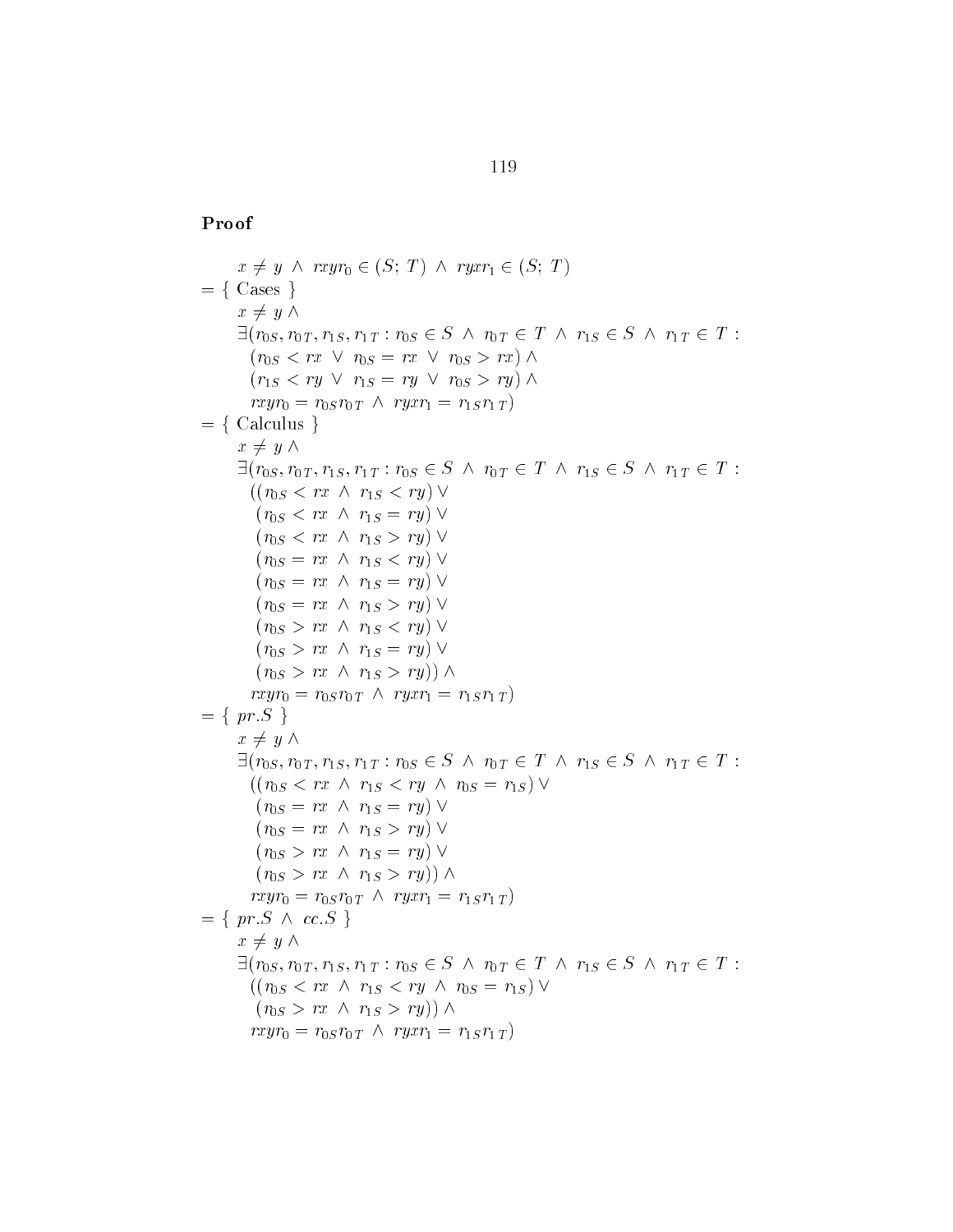$$
= \{\n\}\n\begin{aligned}\nx &\neq y \land \\
(\exists (r', r'': r'r'' = r : r' \in S \land r''xyr_0 \in T \land r''yxr_1 \in T) \\
\exists (r'_0, r''_0, r'_1, r''_1 : r'_0r''_0 = r_0 \land r'_1r''_1 = r_1 : \\
rxyr'_0 \in S \land r''_0 \in T \land ryxr'_1 \in S \land r''_1 \in T)\n\end{aligned}\n\begin{aligned}\n\exists (r'_0, r''_0, r'_1, r''_1 : r'_0r''_0 = r_0 \land r'_1r''_1 = r_1 : \\
(\exists (r', r''': r'r'' = r : r' \in S \land r''yxr_0 \in T \land r''xyr_1 \in T) \\
\exists (r'_0, r''_0, r'_1, r''_1 : r'_0r''_0 = r_0 \land r'_1r''_1 = r_1 : \\
ryxr'_0 \in S \land r''_0 \in T \land rxyr'_1 \in S \land r''_1 \in T)\n\end{aligned}\n\end{aligned}
$$
\n
$$
= \{\};\n\} \tag{9.13}
$$

$$
(3.48) \qquad (cc.S \ \land \ pr.S \ \land \ cc.T) \Rightarrow cc.(S; T)
$$

#### Proof

Immediate from previous two lemmata end of proof

(3.49) 
$$
(pr.S \land cc.S) \Rightarrow \forall (z:: pr.(S \text{ connect } z))
$$

Proof by contraposition.

By induction on  $|s|$ . Base case  $|s| = 0$ , hence  $s = \epsilon$ 

 $rs\in S \;\wedge\; rt\in S \;\wedge\; rs\neq rt \;\wedge\; (rs\;\textbf{connect}\ \ z) < (rt\;\textbf{connect}\ \ z) \;\wedge\; s=\epsilon$  $\Rightarrow$  { Substitute  $\epsilon$  for  $s$  }<br>  $r \in S \land rt \in S \land r \neq 0$  $r \in S \land rt \in S \land r \neq rt$  $\Rightarrow$  { Calculus }<br>  $r \in S \land rt \in S$  $r \in S \land rt \in S \land r < rt$  $\Rightarrow$  { Definition *pr* }  $\neg pr.S$ 

Induction step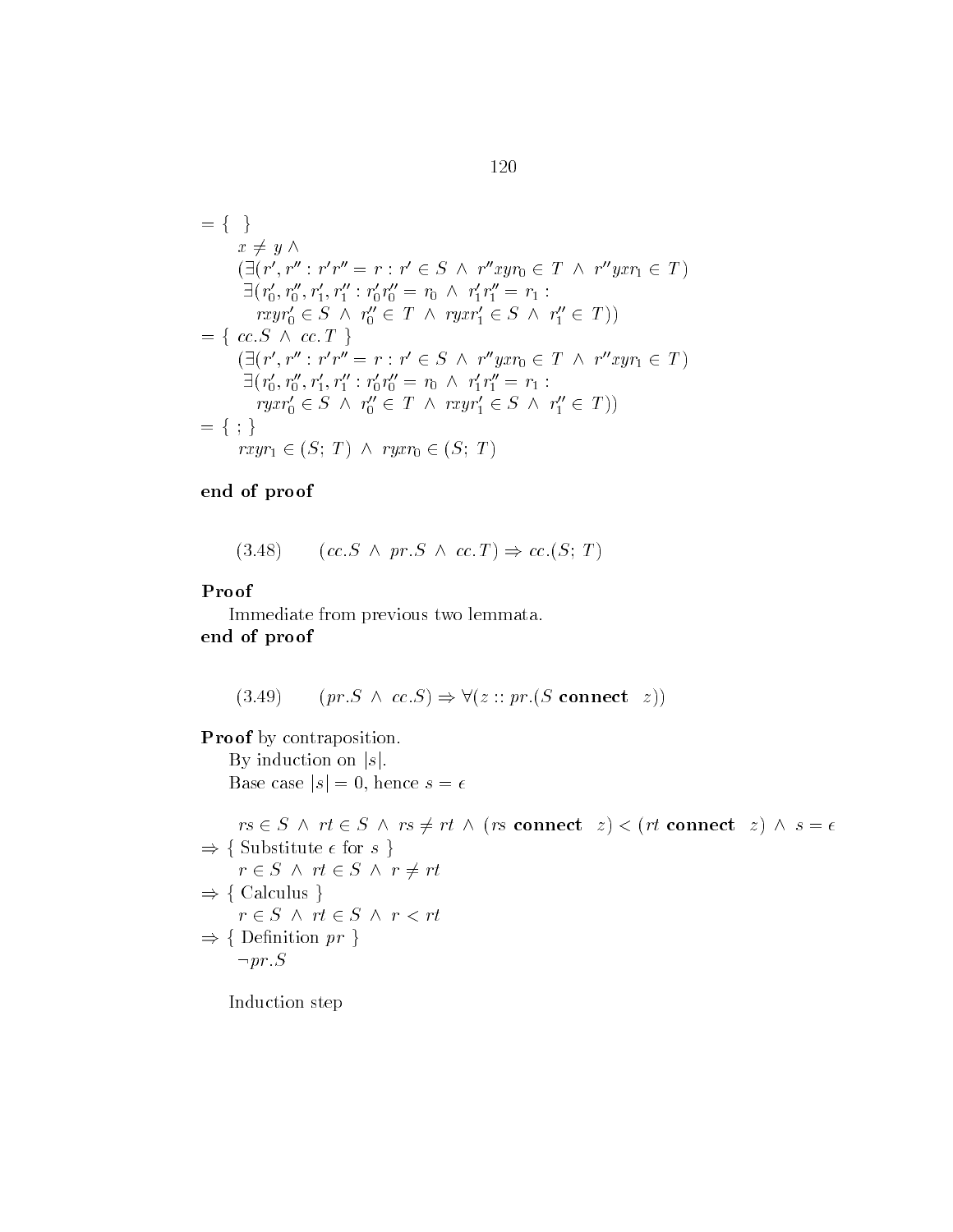$rs \in S \land rt \in S \land rs \neq rt \land (rs \text{ connect } z) < (rt \text{ connect } z)$  $= \{ \text{cases } \}$  $rs \in S \land rt \in S \land rs \neq rt \land (rs \text{ connect } z) < (rt \text{ connect } z)$  $\wedge ((hd.s = z \wedge hd.t = z) \vee (hd.s = z \wedge hd.t \neq z) \vee (hd.s \neq z \wedge hd.t = z))$  $= \{ \text{ cases } \}$  $rs \in S \land rt \in S \land rs \neq rt \land (rs \text{ connect } z) < (rt \text{ connect } z) \land$  $\left( \exists (r', s', t' :: s = zs' \land t = zt' \land r' = rz :$  $r's' \in S \land r't' \in S \land r's' \neq r't' \land (r's' \text{ connect } z) < (r't' \text{ connect } z) \lor$  $\exists (n, s', t' :: s = z^nhd \ t s' \land t = hd \ t t') \lor$  $\exists (n, s', t' :: s = z^n h d. t s' \land t = h d. t t') \lor \ \exists (n, s', t' :: s = h d. s s' \land t = z^n h d. s t'))$  $\Rightarrow$  { Ind. hyp. first case, lemma C.4 other two }  $rs \in S \land rt \in S \land rs \neq rt \land (rs \text{ connect } z) < (rt \text{ connect } z) \land$  $(\neg pr.S \vee$  $\exists (n, s', t' :: s = z^nhd.t s' \land t = hd.t t' \land r hd.t z^n s' \in S)$  $\exists (n, s', t' :: s = hd.s s' \land t = z^nhd.s t' \land rhd.s z^n t' \in S))$  $\exists (n, s', t' :: s$ <br>  $\exists (n, s', t' :: s$ <br>  $\Rightarrow \{ \}$ <br>  $\neg pr.S \vee$  $\exists (n, r', s'', t' ::$  $s = hd \t{.} t s'' \wedge t = hd \t{.} t t' \wedge r' = r hd \t{.} t \wedge r's'' \in S \wedge r't' \in S \wedge r'$  $s'' \neq t' \wedge (r's'' \textbf{connect} \mid z) < (r't' \textbf{ connect} \mid z)) \vee$  $\exists (n, r', s', t'':$  $s = hd$ .  $s' \wedge t = hd$ .  $t'' \wedge r' = r hd$ .  $t \wedge r's' \in S \wedge r't'' \in S \wedge$  $s' \neq t'' \wedge (r's' \text{ connect } z) < (r't'' \text{ connect } z)$  $= \{Ind.hyp.\}$  $\neg pr.S$ 

end of proof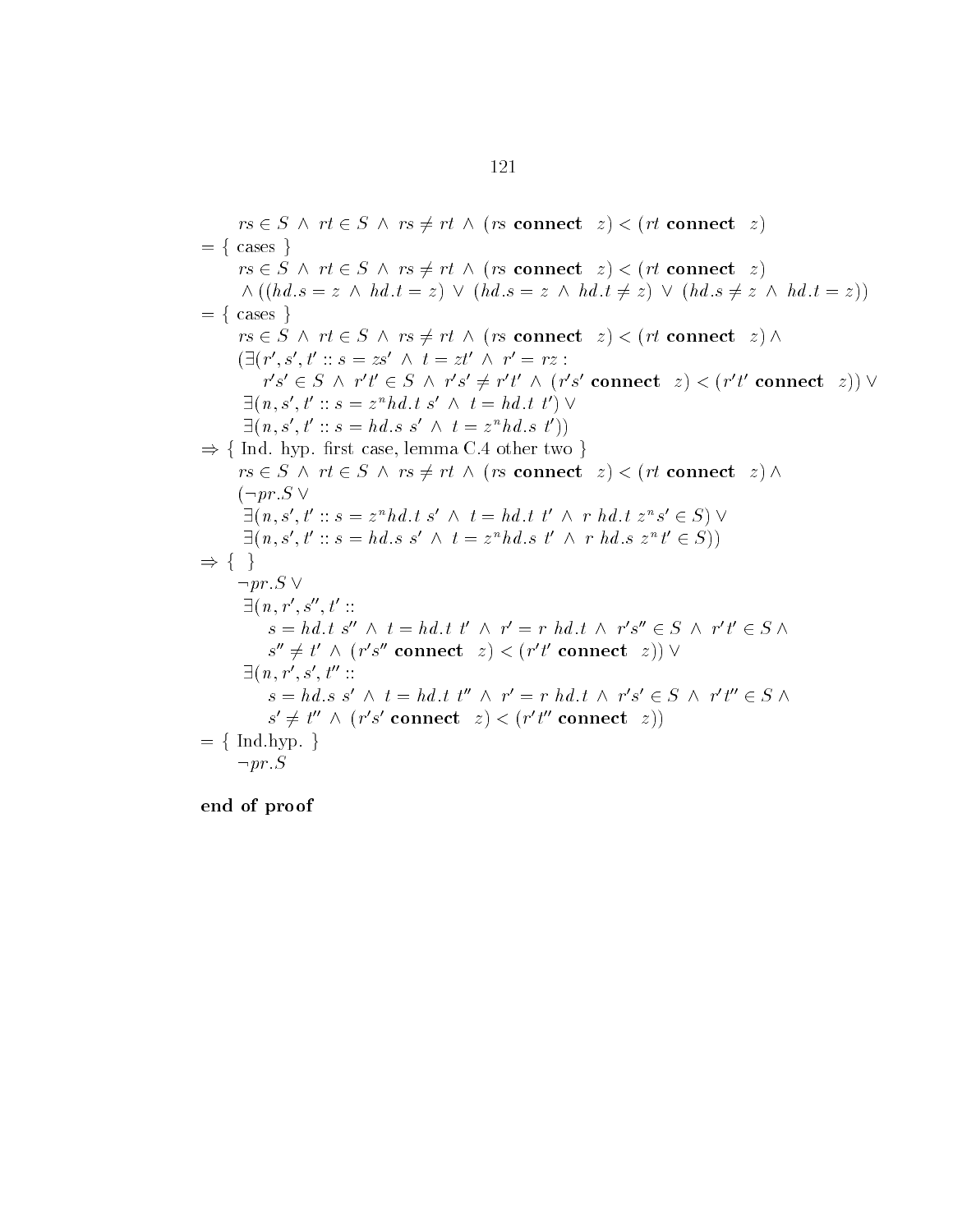# Appendix D

# Proofs for Section 4.2

$$
(4.3) \qquad \mathcal{S} \sqsupseteq \mathcal{S}
$$

#### Proof

 $S \sqsupseteq S$  $= \{$  Definition  $\}$  $\forall (S: S \in \mathcal{S} : \exists (T: T \in \mathcal{S} : S \supseteq T))$  $= \{ \text{Choose } T \text{ equal to } S \}$ true

end of proof

or proof<br>  $R \sqsupset S \wedge S \sqsupset T \Rightarrow R \sqsupset T$ 

Proof  $\mathbf{R}$ 

$$
\mathcal{R} \sqsupseteq \mathcal{S} \land \mathcal{S} \sqsupseteq \mathcal{T}
$$
\n
$$
= \{ \text{Definition } \sqsupseteq \} \}
$$
\n
$$
\forall (R: R \in \mathcal{R}: \exists (S: S \in \mathcal{S}: R \supseteq S)) \land
$$
\n
$$
\forall (S: S \in \mathcal{S}: \exists (T: T \in \mathcal{T}: S \supseteq T))
$$
\n
$$
= \{ \text{ Calculus } \}
$$
\n
$$
\forall (R: R \in \mathcal{R}: \exists (S, T: S \in \mathcal{S} \land T \in \mathcal{T}: R \supseteq S \land S \supseteq T))
$$
\n
$$
\Rightarrow \{ \text{ Calculus, transitivity set inclusion } \}
$$
\n
$$
\forall (R: R \in \mathcal{R}: \exists (T: T \in \mathcal{T}: R \supseteq T))
$$
\n
$$
= \{ \text{Definition } \sqsupseteq \} \}
$$
\n
$$
\mathcal{R} \sqsupseteq \mathcal{T}
$$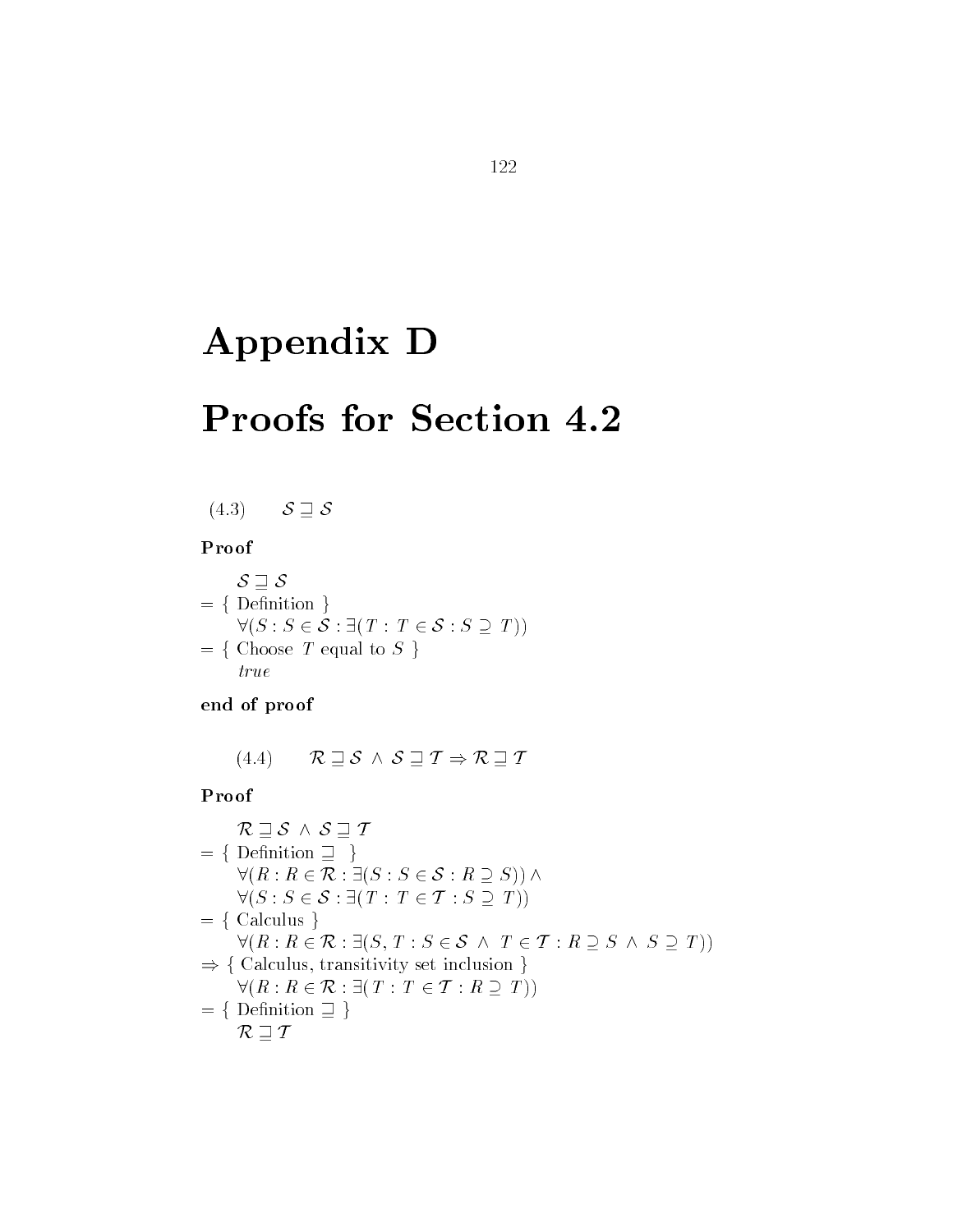$$
(4.5) \quad \mathcal{S} \sqsupseteq \mathcal{T} \land \mathcal{T} \sqsupseteq \mathcal{S} =
$$
  
\n
$$
\forall (S: S \in \mathcal{S} \land \forall (S0: S0 \in \mathcal{S} \land S0 \subseteq S: S0 = S) : S \in \mathcal{T}) \land
$$
  
\n
$$
\forall (T: T \in \mathcal{T} \land \forall (T0: T0 \in \mathcal{T} \land T0 \subseteq T: T0 = T) : T \in \mathcal{S})
$$

| $S \sqsupseteq T \wedge T \sqsupseteq S$                                                                                                                             |
|----------------------------------------------------------------------------------------------------------------------------------------------------------------------|
| $= \{$ Definition $\}$                                                                                                                                               |
| $\forall (S: S \in \mathcal{S} : \exists (T: T \in \mathcal{T} : S \supseteq T)) \land$                                                                              |
| $\forall (T : T \in \mathcal{T} : \exists (S : S \in \mathcal{S} : T \supseteq S))$                                                                                  |
| $=$ {Duplicate, add conjunct equivalent to <i>true</i> , then split. }                                                                                               |
| $\forall (S: S \in \mathcal{S} \land \forall (S0: S0 \in \mathcal{S} \land S0 \subseteq S: S0 = S): \exists (T: T \in \mathcal{T} : S \supseteq T)) \land$           |
| $\forall (S: S \in \mathcal{S} \land \neg \forall (S0: S0 \in \mathcal{S} \land S0 \subseteq S: S0 = S): \exists (T: T \in \mathcal{T}: S \supseteq T)) \land$       |
| $\forall (T : T \in \mathcal{T} \land \forall (T0 : T0 \in \mathcal{T} \land T0 \subseteq T : T0 = T) : \exists (S : S \in \mathcal{S} : T \supseteq S)) \land$      |
| $\forall (T : T \in \mathcal{T} \land \neg \forall (T0 : T0 \in \mathcal{T} \land T0 \subseteq T : T0 = T) : \exists (S : S \in \mathcal{S} : T \supseteq S)) \land$ |
| $\forall (S: S \in \mathcal{S} : \exists (T: T \in \mathcal{T} : S \supseteq T)) \land$                                                                              |
| $\forall (T : T \in \mathcal{T} : \exists (S : S \in \mathcal{S} : T \supseteq S))$                                                                                  |
| $= \{$ Calculus $\}$                                                                                                                                                 |
| $\forall (S: S \in \mathcal{S} \land \forall (S0: S0 \in \mathcal{S} \land S0 \subseteq S: S0 = S)$                                                                  |
| : $\exists (T, S0 : T \in T \land S0 \in S : S \supseteq T \land T \supseteq S0))$ $\land$                                                                           |
| $\forall (S: S \in \mathcal{S} \land \exists (S0: S0 \in \mathcal{S} \land S0 \subseteq S: S0 \neq S): \exists (T: T \in \mathcal{T}: S \supseteq T)) \land$         |
| $\forall (T : T \in \mathcal{T} \land \forall (T0 : T0 \in \mathcal{T} \land T0 \subseteq T : T0 = T))$                                                              |
| : $\exists (S, T0: S \in \mathcal{S} \land T \in \mathcal{T} : T \supseteq S)) \land$                                                                                |
| $\forall (T : T \in \mathcal{T} \land \exists (T0 : T0 \in \mathcal{T} \land T0 \subseteq T : T0 \neq T) : \exists (S : S \in \mathcal{S} : T \supseteq S))$         |
| $=$ { Assume if there exists one, there exists a smallest. }                                                                                                         |
| $\forall (S: S \in \mathcal{S} \land \forall (S0: S0 \in \mathcal{S} \land S0 \subseteq S: S0 = S): S \in \mathcal{T}) \land$                                        |
| $\forall (S: S \in \mathcal{S} \land \exists (S0: S0 \in \mathcal{S} \land S0 \subseteq S \land S0 \in \mathcal{S})$                                                 |
| $\forall (S1: S1 \in S \land S1 \subseteq S0: S1 = S0): S0 \neq S): \exists (T: T \in T: S \supseteq T)) \land$                                                      |
| $\forall (T : T \in \mathcal{T} \land \forall (T0 : T0 \in \mathcal{T} \land T0 \subseteq T : T0 = T) : T \in \mathcal{S}) \land$                                    |
| $\forall (T : T \in \mathcal{T} \land \exists (T0 : T0 \in \mathcal{T} \land T0 \subseteq T \land T0 \subseteq T))$                                                  |
| $\forall (T1: T1 \in \mathcal{T} \land T1 \subseteq T0: T1 = T0): T0 \neq T): \exists (S: S \in \mathcal{S} : T \supseteq S))$                                       |
| $= \{$ Calculus $\}$                                                                                                                                                 |
| $\forall (S: S \in \mathcal{S} \land \forall (S0: S0 \in \mathcal{S} \land S0 \subseteq S: S0 = S): S \in \mathcal{T}) \land$                                        |
| $\forall (S: S \in \mathcal{S} \land \exists (S0: S0 \in \mathcal{S} \land S0 \subseteq S \land S0 \in \mathcal{T} : S1 = S0) : S0 \neq S)$                          |
| : $\exists (T : T \in \mathcal{T} : S \supseteq T)) \wedge$                                                                                                          |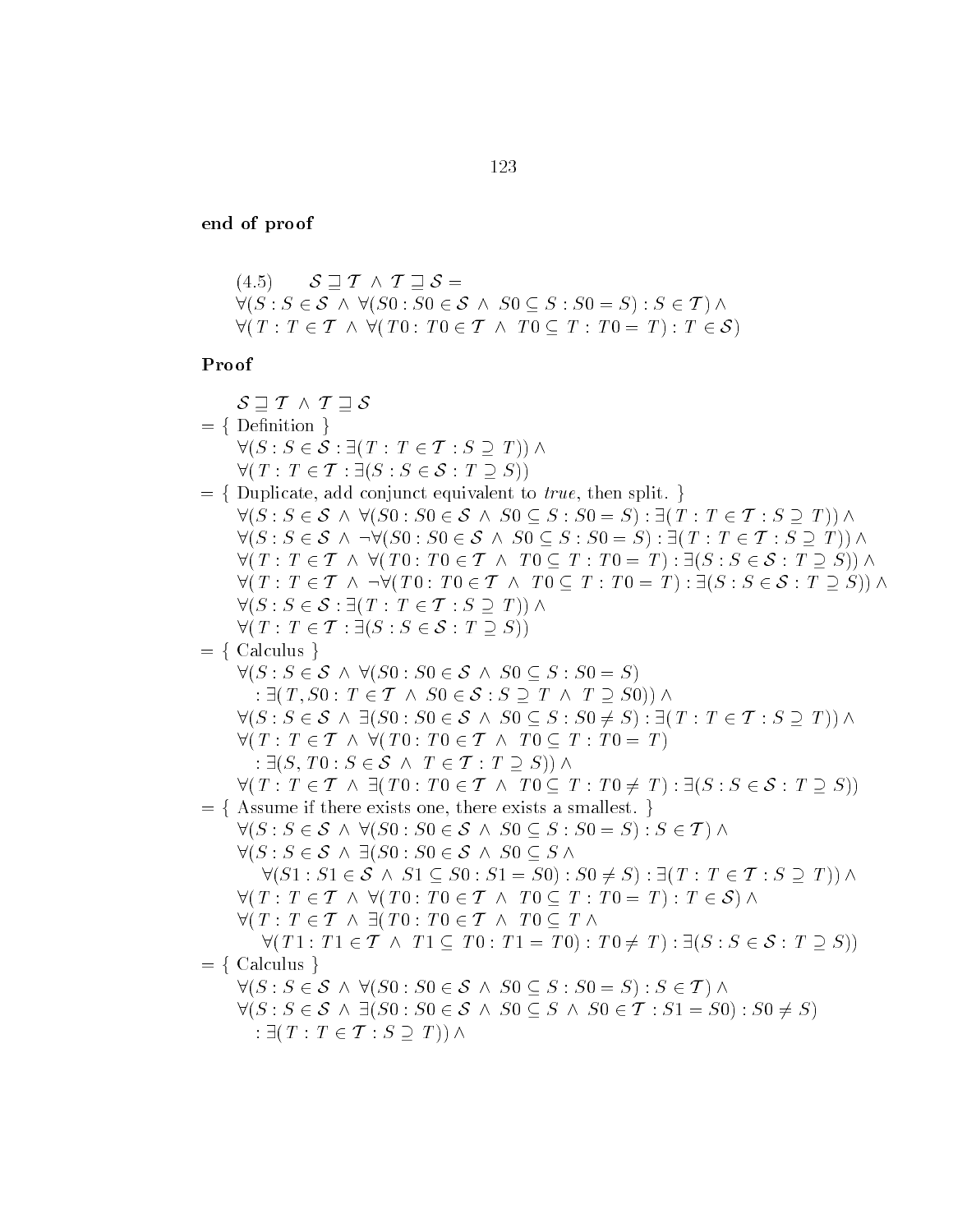$$
\forall (T : T \in \mathcal{T} \land \forall (T0 : T0 \in \mathcal{T} \land T0 \subseteq T : T0 = T) : T \in \mathcal{S}) \land \n\forall (T : T \in \mathcal{T} \land \exists (T0 : T0 \in \mathcal{T} \land T0 \subseteq T \land T0 \in \mathcal{S} : T1 = T0) : T0 \neq T) \n: \exists (S : S \in \mathcal{S} : T \supseteq S)) \n\forall (S : S \in \mathcal{S} \land \forall (S0 : S0 \in \mathcal{S} \land S0 \subseteq S : S0 = S) : S \in \mathcal{T}) \land \n\forall (T : T \in \mathcal{T} \land \forall (T0 : T0 \in \mathcal{T} \land T0 \subseteq T : T0 = T) : T \in \mathcal{S})
$$

$$
(4.7) \t S \simeq S
$$

#### Proof

$$
\mathcal{S} \simeq \mathcal{S}
$$
\n
$$
= \{ \text{Definition } \simeq \}
$$
\n
$$
\mathcal{S} \supseteq \mathcal{S} \quad \land \quad \mathcal{S} \supseteq \mathcal{S}
$$
\n
$$
= \{ \text{Reflexivity of } \supseteq \}
$$
\n
$$
true
$$

end of proof

(4.8) 
$$
(\mathcal{S} \simeq \mathcal{T}) = (\mathcal{T} \simeq \mathcal{S})
$$

### Proof

$$
\begin{aligned}\n\mathcal{S} &\cong \mathcal{T} \\
&= \{ \text{Definition } \simeq \} \\
\mathcal{S} &\cong \mathcal{T} \quad \land \quad \mathcal{T} \supseteq \mathcal{S} \\
&= \{ \text{Symmetry of } \land \text{, definition } \simeq \} \\
\mathcal{T} &\simeq \mathcal{S}\n\end{aligned}
$$

end of proof

(4.9) 
$$
\mathcal{R} \simeq \mathcal{S} \wedge \mathcal{S} \simeq \mathcal{T} \Rightarrow \mathcal{R} \simeq \mathcal{T}
$$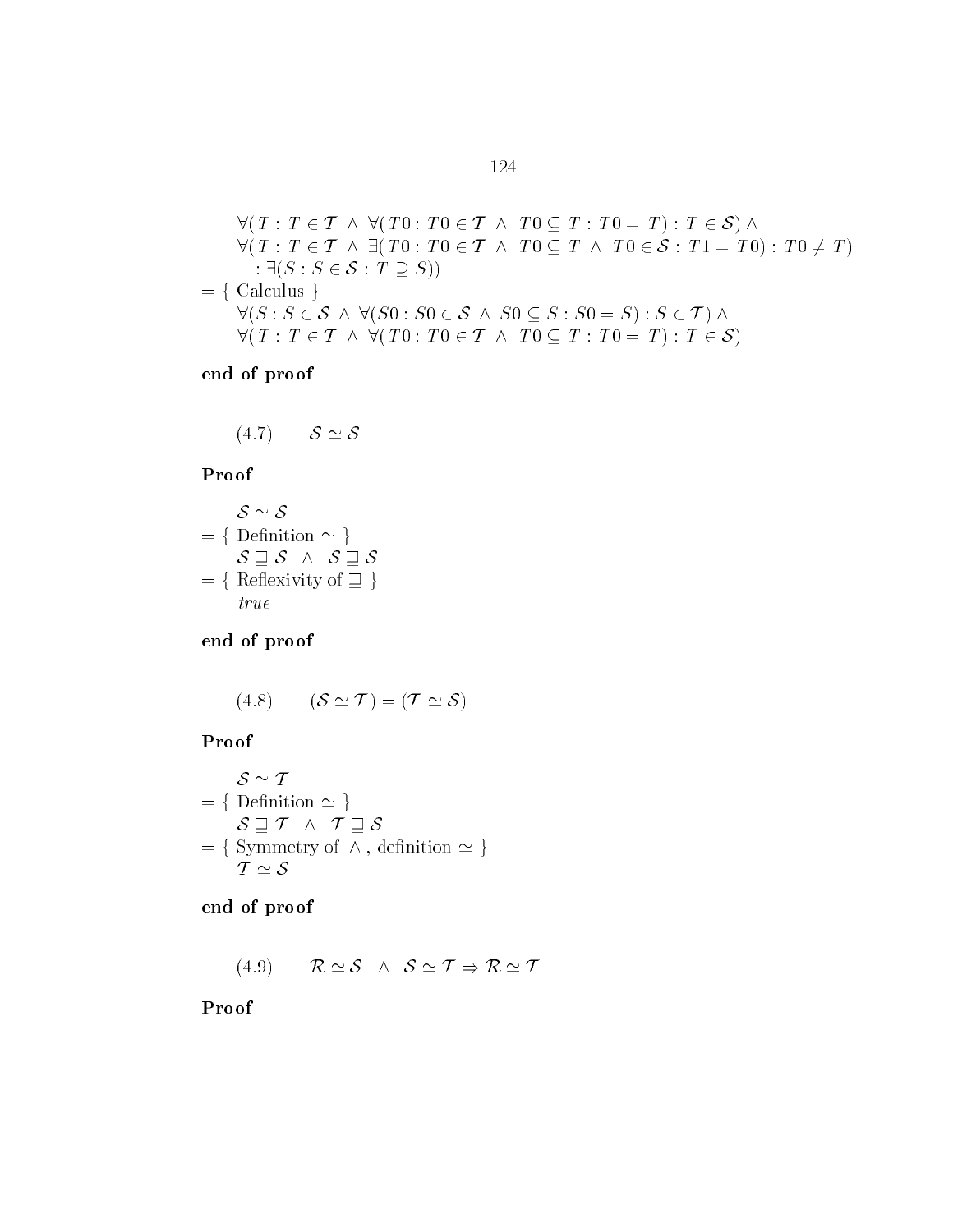$$
\mathcal{R} \simeq \mathcal{S} \wedge \mathcal{S} \simeq \mathcal{T}
$$
\n
$$
= \{ \text{Definition } \simeq \}
$$
\n
$$
\mathcal{R} \sqsupseteq \mathcal{S} \wedge \mathcal{S} \sqsupseteq \mathcal{T} \wedge \mathcal{T} \sqsupseteq \mathcal{S} \wedge \mathcal{S} \sqsupseteq \mathcal{R}
$$
\n
$$
\Rightarrow \{ \text{Transitivity } \sqsupseteq \}
$$
\n
$$
\mathcal{R} \sqsupseteq \mathcal{T} \wedge \mathcal{T} \sqsupseteq \mathcal{R}
$$
\n
$$
= \{ \text{Definition } \simeq \}
$$
\n
$$
\mathcal{R} \simeq \mathcal{T}
$$

$$
\begin{aligned} \n(4.10) \quad & S \\ \n& \simeq \\ \n\{S: S \in \mathcal{S} \land \forall (S0: S0 \in \mathcal{S} \land S0 \subseteq S: S0 = S) : S\} \n\end{aligned}
$$

Proof

 $\mathsf{of} \ \neg(\mathcal{S} \sqsupset \{S : S \in \mathcal{S} \ \land \ \forall (S0 : S0 \in \mathcal{S} \ \land \ S0 \subseteq S : S0 = S) : S\})$  $\lnot(\mathcal{S} \sqsupseteq \{S : S \in \mathcal{S} \land \forall$ <br>= { Definition  $\sqsupset$  }  $\neg(\forall (S1: S1 \in$  $S \in S \wedge \forall (S$ <br>}<br> $\in S$ : value  $\exists$   $S$  :<br>  $S1 : S1 \in S$  :<br>  $\exists (S2 : S2 \in \{S : S \in S \land \forall (S0 : S0 \in S \land S0 \subseteq S : S0 = S) : S \}$  :  $S1 \supseteq S2$ )))<br>  $S1 \in S$ :  $= \{$  Calculus  $\}$  $\neg(\forall (S1: S1 \in$ ulus }<br>  $S1: S1 \in S$ :<br>  $\exists (S2: S2 \in S \land \forall (S0: S0 \in S \land S0 \subseteq S2: S0 = S2): S1 \supseteq S2)))$ <br>  $S1: S1 \in S$ :  $= \{$  Shunting  $\}$  $\neg(\forall (S1: S1 \in$ ting }<br>  $S1: S1 \in S$ :<br>  $\exists (S2: S2 \in S : S1 \supseteq S2 \land \forall (S0: S0 \in S \land S0 \subseteq S2 : S0 = S2))))$ <br>
ulus }<br>  $\therefore S1 \in S$ :  $= \{$  Calculus  $\}$  $\exists (S1 : S1 \in$ ulus }<br>  $: S1 \in S :$ <br>  $\forall (S2 : S2 \in S : \neg(S1 \supseteq S2) \lor \exists (S0 : S0 \in S \land S0 \subseteq S2 : S0 \neq S2)))$ <br>
nd term independent of  $S1$  }<br>  $: S1 \in S : \forall (S2 : S2 \in S : \neg(S1 \supseteq S2))) \lor$  $= \{$  Second term independent of  $S1$  $\exists (S1: S1 \in \mathcal{S} : \forall (S2: S2 \in \mathcal{S} : \neg(S1 \supseteq S2))) \vee$ Second term independent of  $S1$  }<br> $\exists (S1 : S1 \in S : \forall (S2 : S2 \in S : \neg (S1 \supseteq S2))) \vee$ <br> $\exists (S1 : S1 \in S : \forall (S2 : S2 \in S : \exists (S0 : S0 \in S \land S0 \subseteq S2 : S0 \neq S2)))$  $= \{$  Calculus, first disjunct is *false*; shunting  $\}$  $S1: S1 \in \mathcal{S}: \forall (S2: S2 \in \mathcal{S}: \exists (S0: S0 \in \mathcal{S} \land S0 \subseteq S2: S0 \neq S2$ <br>
ilculus, first disjunct is *false*; shunting }<br>  $= \{\} \lor \forall (S2: S2 \in \mathcal{S}: \exists (S0: S0 \in \mathcal{S}: S0 \subseteq S2 \land S0 \neq S2))$ <br>
ilculus }<br>  $= \{\} \lor \forall (S2: S2 \in \mathcal{S}: \exists (S0: S0 \in \mathcal{S}:$  $= \{$  Calculus  $\}$  $\mathcal{S} = \{\}\ \vee \ \forall (S2 : S2 \in \mathcal{S} : \exists (S0 : S0 \in \mathcal{S} : S0 \subset S2))$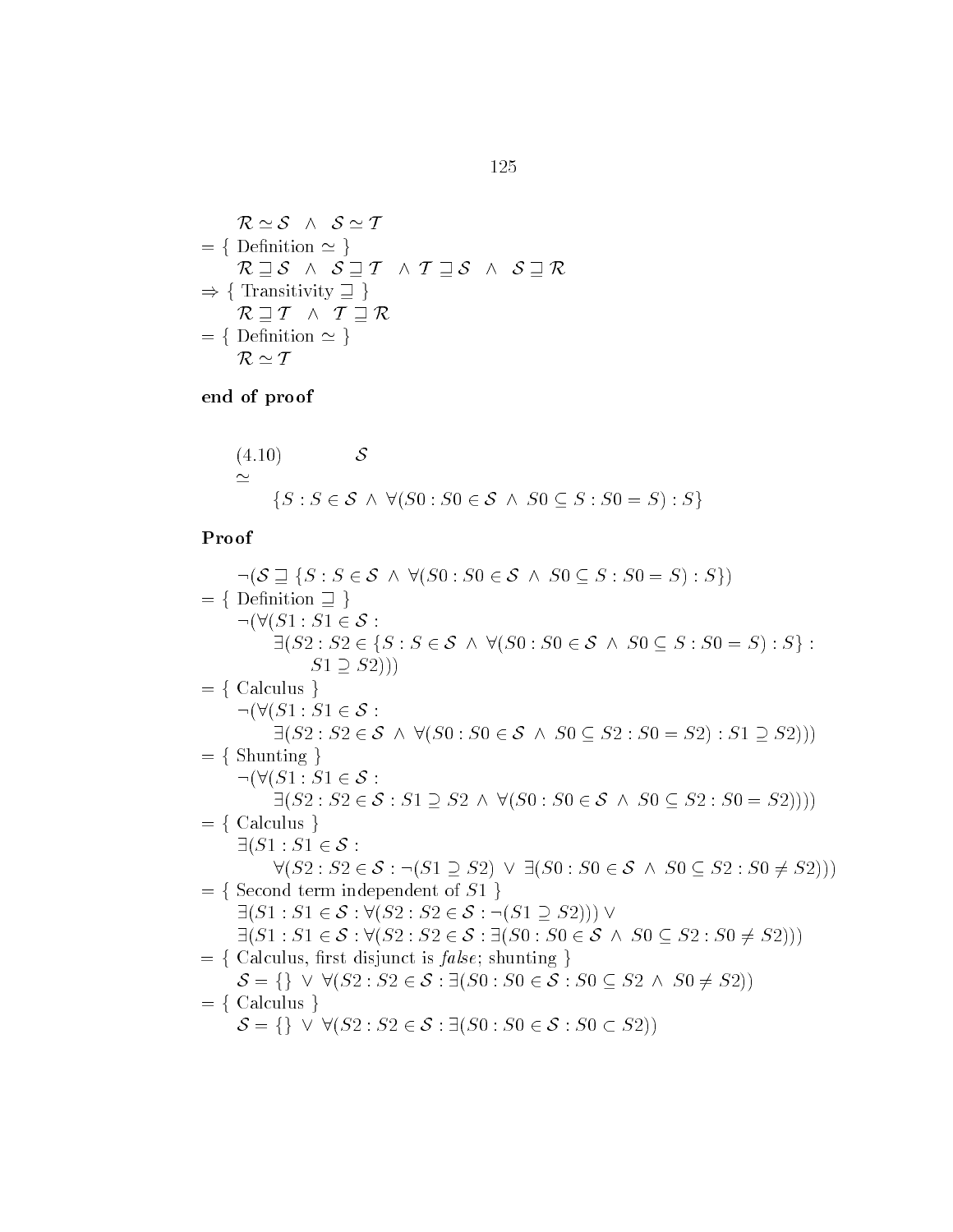$$
= \{ \}
$$
  

$$
false
$$

Also

Also,  
\n
$$
\{S : S \in \mathcal{S} \land \forall (S0 : S0 \in S \land S0 \subseteq S : S0 = S) : S\} \supseteq \mathcal{S}
$$
\n
$$
= \{ \text{Definition } \supseteq \} \quad \forall (S0 : S0 \in \{S : S \in \mathcal{S} \land \forall (S0 : S0 \in S \land S0 \subseteq S : S0 = S) : S\} : \exists (S1 : S1 \in \mathcal{S} : S0 \subseteq S1))
$$
\n
$$
\Leftarrow \{ \text{Calculus } \} \quad \forall (S0 : S0 \in \{S : S \in \mathcal{S} : S\} : \exists (S1 : S1 \in \mathcal{S} : S0 \subseteq S1))
$$
\n
$$
= \{ \text{Calculus, definition } \supseteq \} \quad \mathcal{S} \supseteq \mathcal{S}
$$
\n
$$
= \{ \text{Theorem (4.3)} \}
$$
\n
$$
true
$$

end of proof

$$
(4.11) \qquad (\mathcal{S} \simeq \mathcal{T})
$$
  
=\n
$$
(\{S : S \in \mathcal{S} \land \forall (S0 : S0 \in \mathcal{S} \land S0 \subseteq S : S0 = S) : S\}
$$
  
=\n
$$
\{T : T \in \mathcal{T} \land \forall (T0 : T0 \in \mathcal{T} \land T0 \subseteq T : T0 = T) : T\})
$$

#### Proof

We first prove  $\Rightarrow$ :

Ve first prove  $\Rightarrow$ :<br>  $S1 \in \{S : S \in \mathcal{S} \land \forall (S0 : S0 \in \mathcal{S} \land S0 \subseteq S : S0 = S) : S\} \land \mathcal{S} \simeq \mathcal{T}$  $S1 \in \{S : S \in \mathcal{S} \land \forall (S0 : S0 \in \mathcal{S} \text{ Calculus, definition } \exists \}$  $S1 \in S \land \forall (S0 : S0 \in S \land S0 \subseteq S1 : S0 = S1) \land$  $\in \{S : S \in \mathcal{S} \;\wedge\; \forall (S0 : S0 \in \mathcal{S} \;\wedge \;\; \forall (S0 : S0 \in \mathcal{S} \;\wedge\; S0 \subseteq S \;\; \wedge\; S0 \subseteq S$ Calculus, definition  $\supseteq$  }<br>  $S1 \in S \land \forall (S0 : S0 \in S \land S0 \subseteq S1 : S0 = S$ <br>  $\forall (S2 : S2 \in S : \exists (T2 : T2 \in T : S2 \supseteq T2)) \land$  $\forall (S2 : S2 \in \mathcal{S} : \exists (T2 : T2 \in \mathcal{T} : S2 \supseteq T2)) \land$  $\forall (T3: T3 \in \mathcal{T} : \exists (S3: S3 \in \mathcal{S} : T3 \supseteq S3))$ Choose  $S1$  for  $S2$  }  $\forall (T3 : T3 \in \mathcal{T} : \exists (S3 : S3 \in \mathcal{S} : T3 \supseteq S3))$ <br>Choose S1 for S2 }<br> $S1 \in \mathcal{S} \land \forall (S0 : S0 \in \mathcal{S} \land S0 \subseteq S1 : S0 = S1) \land$  $T3:\,T3\in\mathcal{T}:\Xi\ \text{coose }S1\text{ for }S2\ \in\mathcal{S}\;\wedge\;\forall (S0:.)$ Choose  $S1$  for  $S2$  }<br>  $S1 \in S \land \forall (S0 : S0 \in \exists (T2 : T2 \in \mathcal{T} : S1 \supset$  $\exists (T2: T2 \in \mathcal{T} : S1 \supseteq T2) \land$  $S1 \in \mathcal{S} \land \forall (S0: S0 \in \mathcal{S} \land S0 \subseteq S1: S0 = S$ <br> $\exists (T2: T2 \in \mathcal{T}: S1 \supseteq T2) \land$ <br> $\forall (T3: T3 \in \mathcal{T}: \exists (S3: S3 \in \mathcal{S}: T3 \supseteq S3))$  $=$  { If there exists one, there exists a smallest }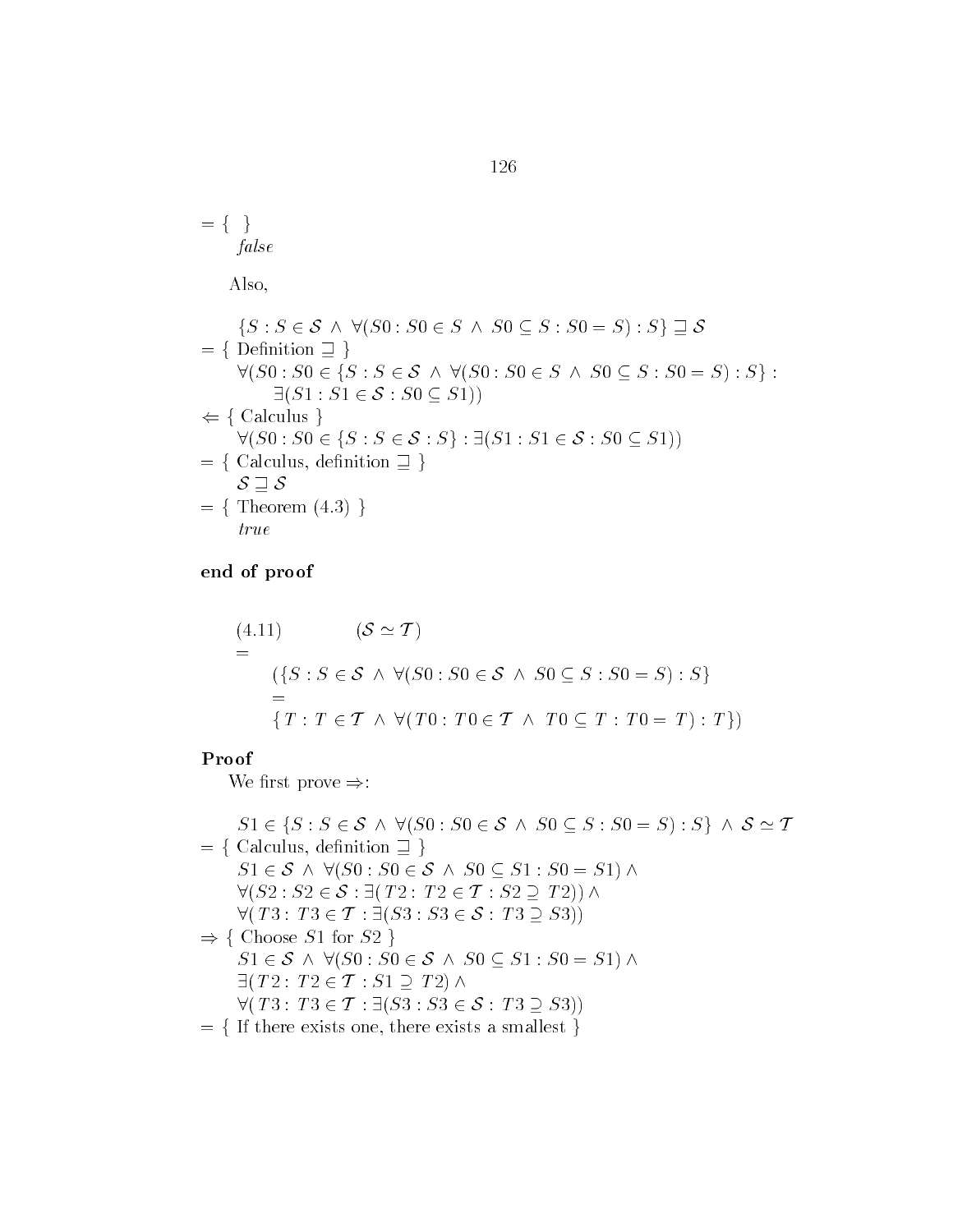S - <sup>S</sup> S S <sup>S</sup> S S - S S - T T T T T T T T T T  S - T  <sup>T</sup> T T S S S T S  f Use last conjunct choose T for T <sup>g</sup> S - <sup>S</sup> S S <sup>S</sup> S S - S S - T T T T T T T T T T  T S S S T S fCalculus <sup>g</sup> S - <sup>S</sup> S S <sup>S</sup> S S - S S - T - S T T T T T T T T T  T T S  f Use second conjunct <sup>g</sup> S - <sup>S</sup>T - S T T T T T T T T T  T T S - fSet inclusion is antisymmetric <sup>g</sup> S - <sup>S</sup>T T T T T T T T T T  S - T  f Calculus <sup>g</sup> S - fT T T T T T T <sup>T</sup> <sup>T</sup> <sup>T</sup> <sup>T</sup> <sup>g</sup> The other half of the proof for follows by symmetry Proof of SwT fDenition <sup>w</sup> g <sup>S</sup> S S T T T S T  f Calculus <sup>g</sup> <sup>S</sup> S S T T T T T T T T T T  S T  f Calculus <sup>g</sup> <sup>S</sup> S <sup>S</sup> S S <sup>S</sup> S S S S  T T T T T T T T T T  S T  f Calculus <sup>g</sup> fS S <sup>S</sup> S S <sup>S</sup> S S S S  S <sup>g</sup> fT T T T T T T T T T  T <sup>g</sup> T wS

follows by symmetry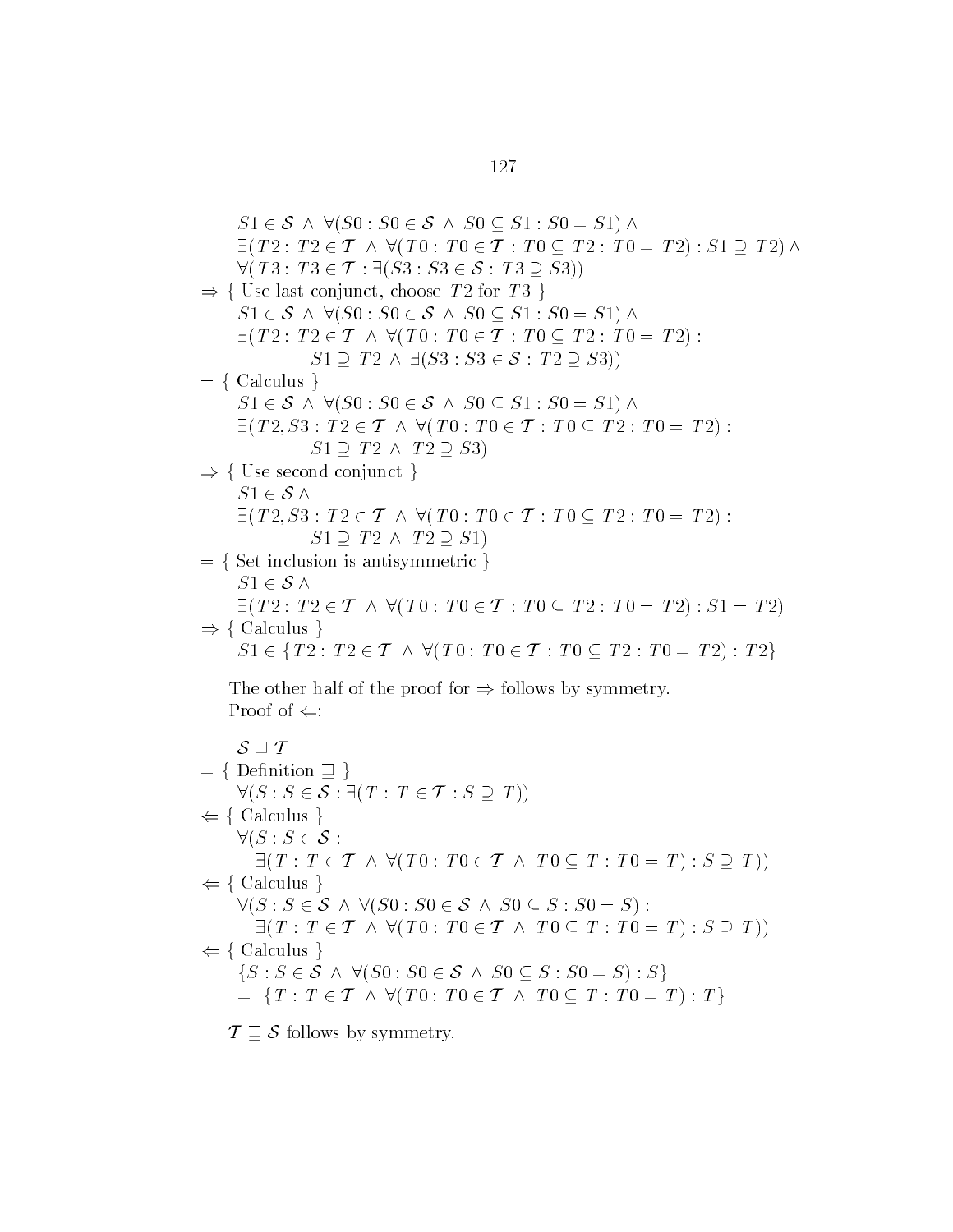(4.14) 
$$
\mathcal{S} = \sqcap (S : S \in \mathcal{S} : \sqcup (s : s \in S : \{\{s\}\}))
$$

Proof

Proof  
\n
$$
\begin{aligned}\n\Box(S: S \in \mathcal{S}: \Box(s: s \in S: \{\{s\}\})) \\
&= \{\text{ Definition } \Box \} \\
\Box(S: S \in \mathcal{S}: \{\cup(s: s \in S: \{s\})\}) \\
&= \{\text{ Calculus } \} \\
\Box(S: S \in \mathcal{S}: \{S\}) \\
&= \{\text{ Definition } \Box \} \\
\Box(S: S \in \mathcal{S}: \{S\}) \\
&= \{\text{ Calculus } \} \\
\mathcal{S}\n\end{aligned}
$$

end of proof

$$
(4.15) \qquad \forall (\mathcal{S}, \mathcal{T} :: \mathcal{S} \sqsupseteq \mathcal{S} \sqcap \mathcal{T})
$$

Proof

$$
\mathcal{S} \supseteq \mathcal{S} \cap \mathcal{T}
$$
\n
$$
= \{ \text{Definition } \supseteq, \cap \}
$$
\n
$$
\forall (S : S \in \mathcal{S} : \exists (T : T \in \mathcal{S} \cup \mathcal{T} : S \supseteq T))
$$
\n
$$
\Leftarrow \{ \text{Calculus } \}
$$
\n
$$
\forall (S : S \in \mathcal{S} : \exists (T : T \in \mathcal{S} \cup \mathcal{T} : S \supseteq T))
$$
\n
$$
\Leftarrow \{ \text{Choose } S \text{ for } T \}
$$
\n
$$
true
$$

end of proof

(4.16) 
$$
\forall (\mathcal{R}, \mathcal{S}, \mathcal{T} : \mathcal{S} \sqsupseteq \mathcal{R} \land \mathcal{T} \sqsupseteq \mathcal{R} \Rightarrow \mathcal{S} \sqcap \mathcal{T} \sqsupseteq \mathcal{R})
$$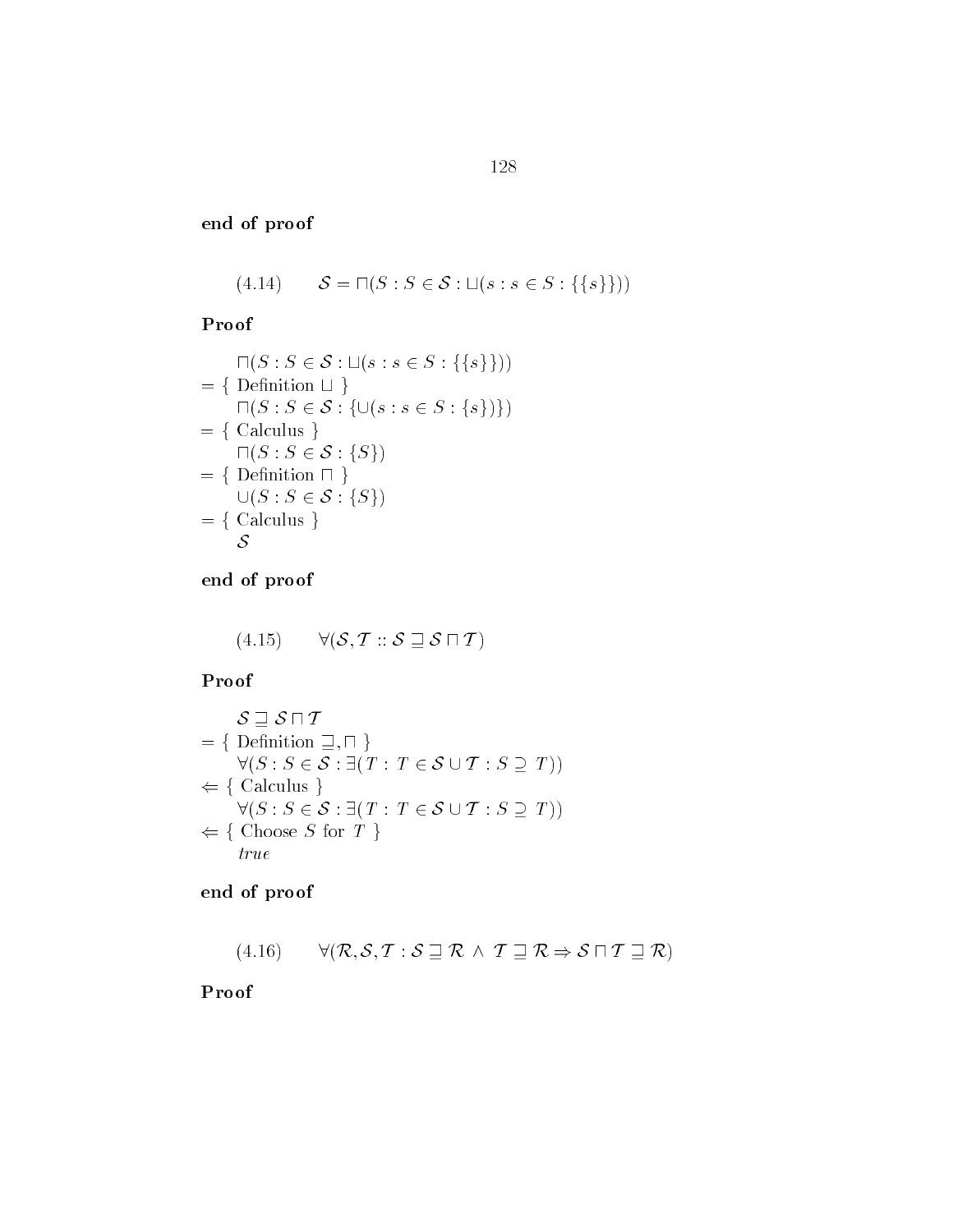$$
\mathcal{S} \sqsupseteq \mathcal{R} \land \mathcal{T} \sqsupseteq \mathcal{R}
$$
\n
$$
= \{ \text{Definition } \sqsupseteq \}
$$
\n
$$
\forall (S : S \in \mathcal{S} : \exists (R : R \in \mathcal{R} : S \supseteq R)) \land
$$
\n
$$
\forall (T : T \in \mathcal{T} : \exists (R : R \in \mathcal{R} : T \supseteq R))
$$
\n
$$
= \{ \text{ Calculus } \}
$$
\n
$$
\forall (S : S \in \mathcal{S} \cup \mathcal{T} : \exists (R : R \in \mathcal{R} : S \supseteq R))
$$
\n
$$
= \{ \text{Definition } \sqcap \}
$$
\n
$$
\forall (S : S \in \mathcal{S} \sqcap \mathcal{T} : \exists (R : R \in \mathcal{R} : S \supseteq R))
$$
\n
$$
= \{ \text{Definition } \sqsupseteq \} \}
$$
\n
$$
(\mathcal{S} \sqcap \mathcal{T}) \sqsupseteq \mathcal{R}
$$

(4.17) 
$$
\forall (\mathcal{S}, \mathcal{T} :: \mathcal{S} \sqcup \mathcal{T} \sqsupseteq \mathcal{S})
$$

Proof  $\int$  of which we set

$$
\mathcal{S} \sqcup \mathcal{T} \sqsupseteq \mathcal{S}
$$
\n
$$
= \{ \text{Definition } \sqsupseteq, \sqcap \}
$$
\n
$$
\forall (S : S \in \{S', T' : S' \in \mathcal{S} \land T' \in \mathcal{T} : S' \cup T' \} : \exists (S'' : S'' \in \mathcal{S} : S \supseteq S''))
$$
\n
$$
= \{ \text{Calculus } \}
$$
\n
$$
\forall (S, T : S \in \mathcal{S} \land T \in \mathcal{T} : \exists (S'' : S'' \in (\mathcal{S} \cup \mathcal{T} : S \cup T \supseteq S''))
$$
\n
$$
\Leftarrow \{ \text{Choose } S \text{ for } S'' \}
$$
\n
$$
true
$$

end of proof

(4.18) 
$$
\forall (\mathcal{R}, \mathcal{S}, \mathcal{T} : \mathcal{R} \sqsupseteq \mathcal{S} \land \mathcal{R} \sqsupseteq \mathcal{T} \Rightarrow \mathcal{R} \sqsupseteq \mathcal{S} \sqcup \mathcal{T})
$$

Proof  $\int$ 

$$
\mathcal{R} \sqsupseteq \mathcal{S} \land \mathcal{R} \sqsupseteq \mathcal{T}
$$
\n
$$
= \{ \text{Definition } \sqsupseteq, \text{Calculus } \}
$$
\n
$$
\forall (R: R \in \mathcal{R}: \exists (S: S \in \mathcal{S}: R \supseteq S)) \land
$$
\n
$$
\forall (R: R \in \mathcal{R}: \exists (T: T \in \mathcal{T}: R \supseteq T))
$$
\n
$$
\Rightarrow \{ \text{Calculus } \}
$$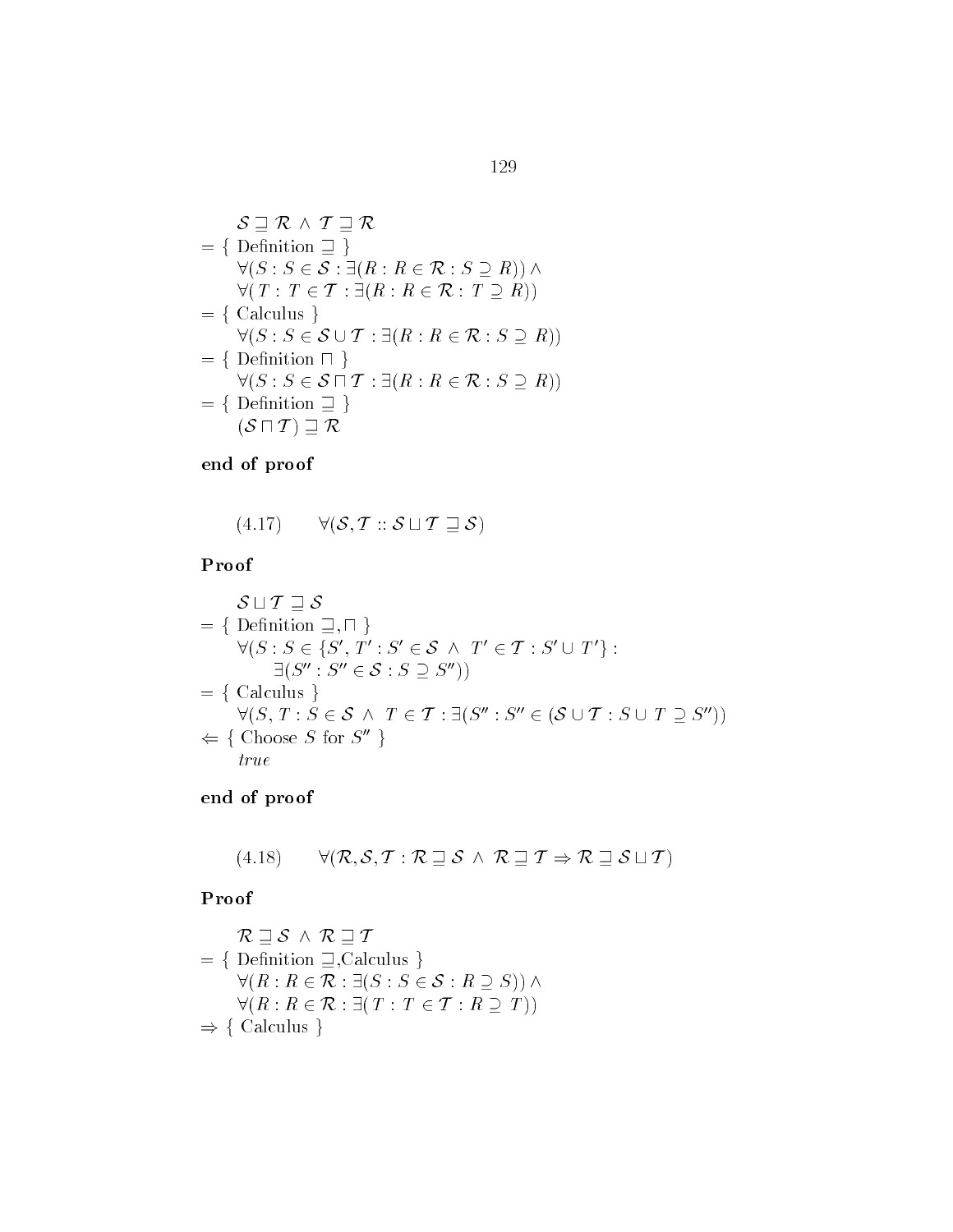$$
\forall (R: R \in \mathcal{R}: \exists (S, T: S \in \mathcal{S} \land T \in \mathcal{T}: R \supseteq S \land R \supseteq T))
$$
\n
$$
= \{ \text{ Calculus } \}
$$
\n
$$
\forall (R: R \in \mathcal{R}: \exists (S, T: S \in \mathcal{S} \land T \in \mathcal{T}: R \supseteq S \cup T))
$$
\n
$$
= \{ \text{ Calculus } \}
$$
\n
$$
\forall (R: R \in \mathcal{R}: \exists (S': S' \in \{S, T: S \in \mathcal{S} \land T \in \mathcal{T}: S \cup T\}: R \supseteq S'))
$$
\n
$$
= \{ \text{Definition } \sqsupseteq, \sqcup \}
$$
\n
$$
\mathcal{R} \supseteq (\mathcal{S} \sqcup \mathcal{T})
$$

(4.19) 
$$
\mathcal{S} \sqcap \mathcal{S} \simeq \mathcal{S} \wedge \mathcal{S} \sqcup \mathcal{S} \simeq S
$$

## Proof

$$
S \cap S
$$
  
= { Definition  $\cap$  }  
 $S \cup S$   
= { Calculus }  
 $S$   
= { Definition  $\sqcup$  }  
{ $S, T : S \in S \land T \in S : S \cup T$ }  
 $\simeq { S \neq T \Rightarrow S \cup T \supseteq S, \text{ theorem (4.10) } }{ $S : S \in S : S$ }  
= { Calculus }  
 $S$$ 

end of proof

$$
(4.20) \qquad \mathcal{S} \sqcap \mathcal{T} \simeq \mathcal{T} \sqcap \mathcal{S} \ \wedge \ \mathcal{S} \sqcup \mathcal{T} \simeq \mathcal{T} \sqcup \mathcal{S}
$$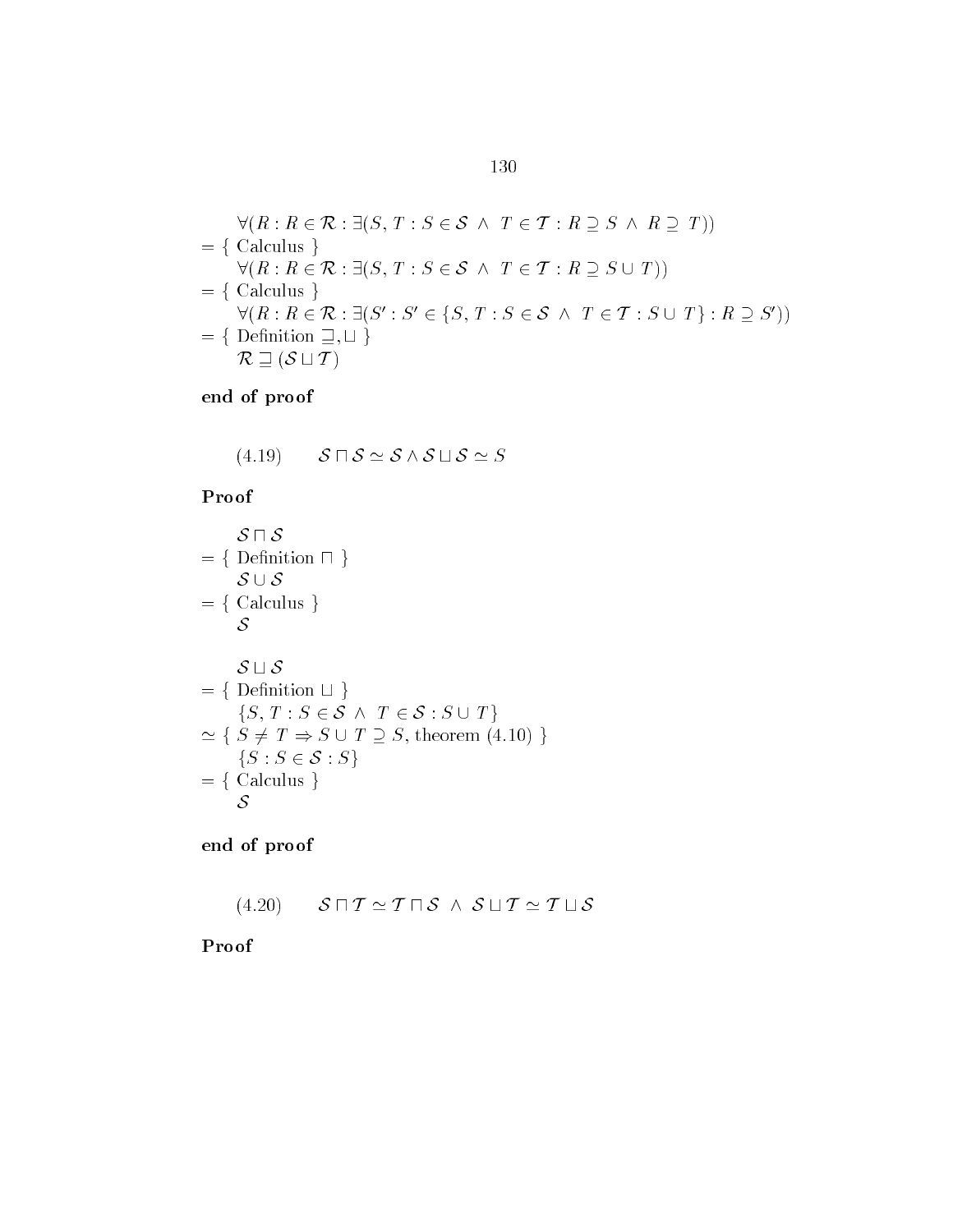$$
\begin{aligned}\n\mathcal{S} \sqcap \mathcal{T} &= \{ \text{ Definition } \sqcap \} \\
\mathcal{S} \cup \mathcal{T} &= \{ \text{ Definition } \sqcup \} \\
\mathcal{S} \cup \mathcal{T} &= \{ \text{ Symmetry set union} \} \\
&= \{ \text{ Symmetry set union} \} \\
\mathcal{T} \cup \mathcal{S} &= \{ \text{ Definition } \sqcap \} \\
\mathcal{T} \sqcap \mathcal{S} &= \{ \text{ Definition } \sqcup \} \\
\mathcal{T} \sqcup \mathcal{S} &= \{ \text{ Definition } \sqcup \} \\
\mathcal{T} \sqcup \mathcal{S} &= \{ \text{ Definition } \sqcup \} \\
\end{aligned}
$$

(4.21) 
$$
(\mathcal{S} \sqcup \mathcal{T}) \sqcup \mathcal{R} \simeq \mathcal{S} \sqcup (\mathcal{T} \sqcup \mathcal{R})
$$

#### Proof

$$
(\mathcal{S} \sqcup \mathcal{T}) \sqcup \mathcal{R}
$$
\n
$$
= \{ \text{Definition } \sqcup, \text{ twice } \}
$$
\n
$$
\{S, R : S \in \{S', T : S' \in \mathcal{S} \land T \in \mathcal{T} : S' \cup T\} \land R \in \mathcal{R} : S \cup R \}
$$
\n
$$
= \{ \text{Calculus, renaming dummy } S' \text{ to } S \}
$$
\n
$$
\{S, T, R : S \in \mathcal{S} \land T \in \mathcal{T} \land R \in \mathcal{R} : S \cup T \cup R \}
$$
\n
$$
= \{ \text{Symmetry, associativity of set union } \}
$$
\n
$$
\mathcal{S} \sqcup (\mathcal{T} \sqcup \mathcal{R})
$$

end of proof

(4.22) 
$$
\mathcal{S} \sqcup (\mathcal{S} \sqcap \mathcal{T}) \simeq \mathcal{S} \wedge \mathcal{S} \sqcap (\mathcal{S} \sqcup \mathcal{T}) \simeq \mathcal{S}
$$

# Proof

 $(S \sqcap T) \sqsupseteq S$  follows from theorem  $(4.17)$ .  $S \rightharpoonup S \sqcap (S \sqcup T)$  follows from theorem (4.15). We prove the two other directions.

$$
\begin{aligned}\n\mathcal{S} &\supseteq \mathcal{S} \sqcup (\mathcal{S} \sqcap \mathcal{T}) \\
&= \{ \begin{array}{l} \text{Definition } \sqsupseteq, \sqcup, \sqcap \\ \forall (S : S \in \mathcal{S} : \\ \exists (T : T \in \{S0, T0 : S0 \in \mathcal{S} \land T0 \in (\mathcal{S} \cup \mathcal{T}) : S0 \cup T0 \} : S \supseteq T)) \end{array} \\
&= \{ \text{ Calculus } \}\n\end{aligned}
$$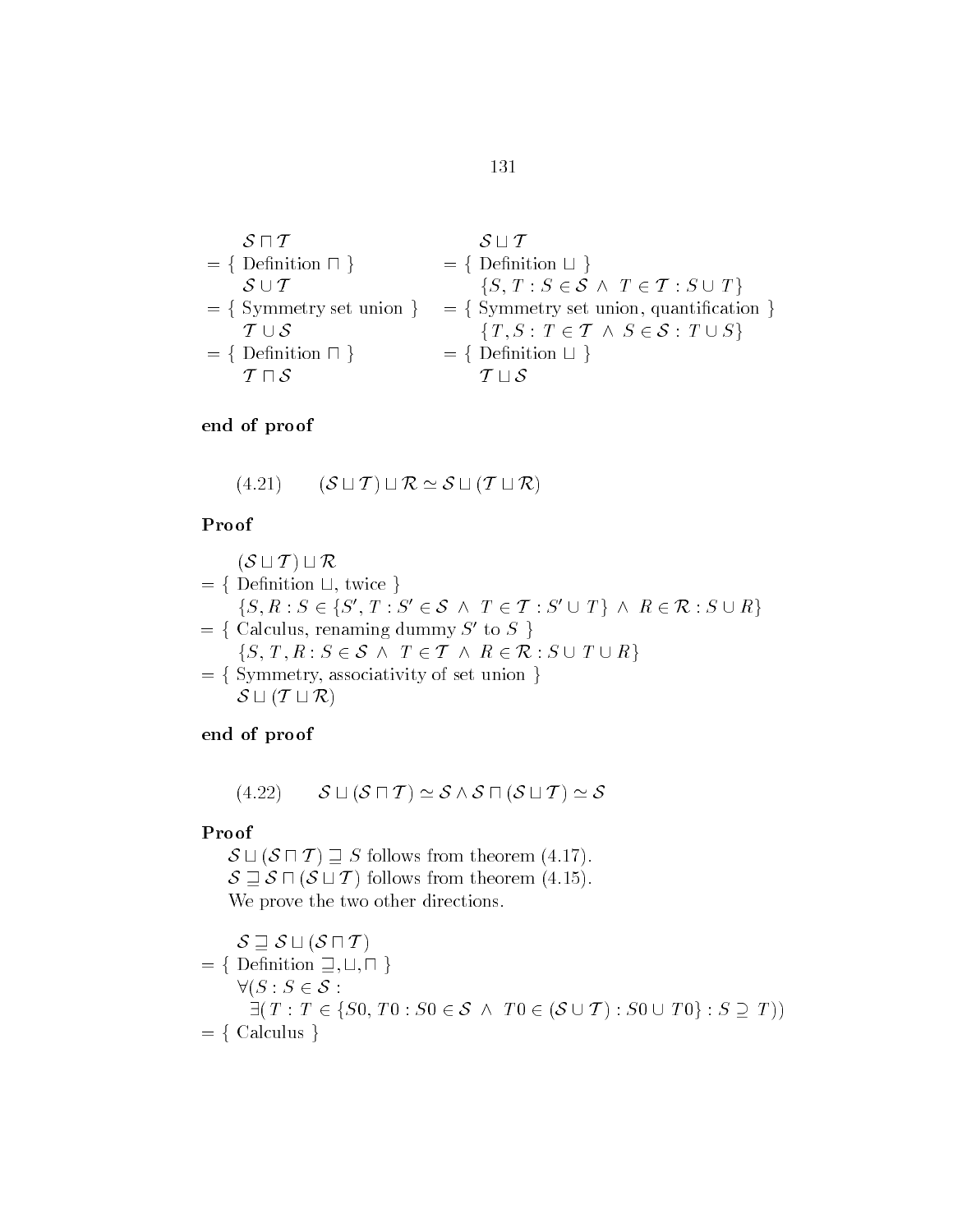$$
\forall (S: S \in \mathcal{S} : \exists (S0, T0: S0 \in \mathcal{S} \land (T0 \in \mathcal{S} \lor T0 \in \mathcal{T}) : S \supseteq (S0 \cup T0)))
$$
\n
$$
\Leftarrow \{ \text{Choose } S0, T0 \text{ equal to } S \}
$$
\n
$$
\forall (S: S \in \mathcal{S} : S \supseteq (S \cup S))
$$
\n
$$
= \{ \text{Calculus } \}
$$
\n
$$
true
$$
\n
$$
\mathcal{S} \sqcap (\mathcal{S} \sqcup \mathcal{T}) \supseteq \mathcal{S}
$$
\n
$$
= \{ \text{Definition } \sqsupseteq, \sqcup, \sqcap \}
$$
\n
$$
\forall (S: S \in \mathcal{S} \cup \{S0, T0 : S0 \in \mathcal{S} \land T0 \in \mathcal{T} : S0 \cup T0 \} : \exists (S1: S1 \in \mathcal{S} : S \supseteq S1))
$$
\n
$$
= \{ \text{Calculus } \}
$$
\n
$$
\forall (S: S \in \mathcal{S} : \exists (S1: S1 \in \mathcal{S} : S \supseteq S1)) \land \forall (S: S \in \{S0, T0 : S0 \in \mathcal{S} \land T0 \in \mathcal{T} : S0 \cup T0 \} : \exists (S1: S1 \in \mathcal{S} : S \supseteq S1))
$$
\n
$$
\Leftarrow \{ \text{Choose } S1 \text{ equal to } S \text{ in first conjunct } \}
$$
\n
$$
\forall (S: S \in \mathcal{S} : S \supseteq S) \land \forall (S0, T0: S0 \in \mathcal{S} \land T0 \in \mathcal{T} : \exists (S1: S1 \in \mathcal{S} : (S0 \cup T0) \supseteq S1))
$$
\n
$$
\Leftarrow \{ \text{Choose } S1 \text{ equal to } S0 \}
$$
\n
$$
true
$$

(4.23) 
$$
(\mathcal{S} \simeq \mathcal{S} \sqcap \mathcal{T}) = (\mathcal{T} \sqsupseteq \mathcal{S}) = (\mathcal{S} \sqcup \mathcal{T} = \mathcal{T})
$$

$$
S \simeq S \sqcap T
$$
\n
$$
= \{ \text{Definition } \simeq \}
$$
\n
$$
(S \sqsupseteq S \sqcap T) \land (S \sqcap T \sqsupseteq S)
$$
\n
$$
= \{ \text{Theorem (4.15), definition } \sqsupseteq, \sqcap \}
$$
\n
$$
true \land \forall (S : S \in S \cup T : \exists (S0 : S0 \in S : S \supseteq S0))
$$
\n
$$
= \{ \text{Calculus } \}
$$
\n
$$
\forall (S : S \in S : \exists (S0 : S0 \in S : S \supseteq S0)) \land
$$
\n
$$
\forall (T : T \in T : \exists (S0 : S0 \in S : T \supseteq S0))
$$
\n
$$
= \{ \text{First conjunct true, definition } \sqsupseteq \}
$$
\n
$$
T \sqsupseteq S
$$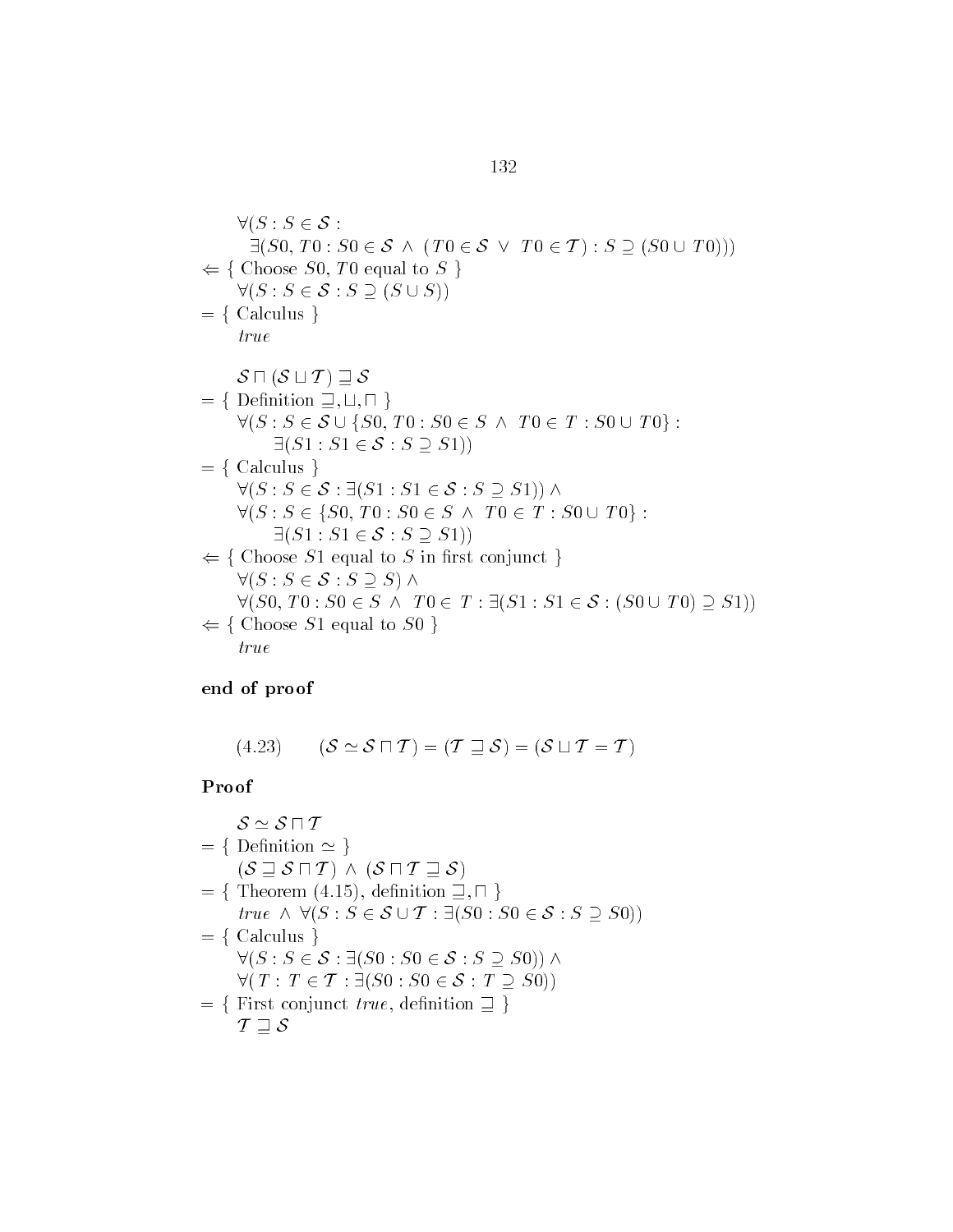$$
\mathcal{S} \sqcup \mathcal{T} \simeq \mathcal{T}
$$
\n
$$
= \{ \text{Definition } \simeq \}
$$
\n
$$
(\mathcal{S} \sqcup \mathcal{T} \sqsupseteq \mathcal{T}) \land (\mathcal{T} \sqsupseteq \mathcal{S} \sqcup \mathcal{T})
$$
\n
$$
= \{ \text{Theorem (4.17), definition } \sqsupseteq, \sqcup \}
$$
\n
$$
\text{true } \land \forall (\mathcal{T} : \mathcal{T} \in \mathcal{T} : \exists (\mathcal{S}0, \mathcal{T}0 : \mathcal{S}0 \in \mathcal{S} \land \mathcal{T}0 \in \mathcal{T} : \mathcal{T} \supseteq \mathcal{S}0 \cup \mathcal{T}0))
$$
\n
$$
= \{ \text{Choose } \mathcal{T} \text{ for } \mathcal{T}0, \text{ calculus } \}
$$
\n
$$
\forall (\mathcal{T} : \mathcal{T} \in \mathcal{T} : \exists (\mathcal{S}0 : \mathcal{S}0 \in \mathcal{S} : \mathcal{T} \supseteq \mathcal{S}0))
$$
\n
$$
= \{ \text{Definition } \sqsupseteq \}
$$
\n
$$
\mathcal{T} \supseteq \mathcal{S}
$$

(4.24) 
$$
\forall (\mathcal{S} :: \{\} \sqsupseteq \mathcal{S})
$$

#### Proof  $\int$

$$
\{\} \sqsupseteq S
$$
\n
$$
= \{ \text{Definition } \sqsupseteq \} \}
$$
\n
$$
\forall (T : T \in \{\} : \exists (S : S \in S : T \supseteq S))
$$
\n
$$
= \{ \text{Empty range } \}
$$
\n
$$
true
$$

end of proof

$$
(4.25) \qquad \forall (\mathcal{S} :: \mathcal{S} \sqsupseteq \{\{\}\})
$$

Proof  
\n
$$
S \supseteq \{\{\}\}\n= \{ \text{Definition } \supseteq \}\n\forall (S : S \in S : \exists (T : T \in \{\{\}\} : S \supseteq T))\n= \{ \text{Calculus } \}\n\forall (S : S \in S : S \supseteq \{\})\n= \{ \text{Calculus } \}\ntrue
$$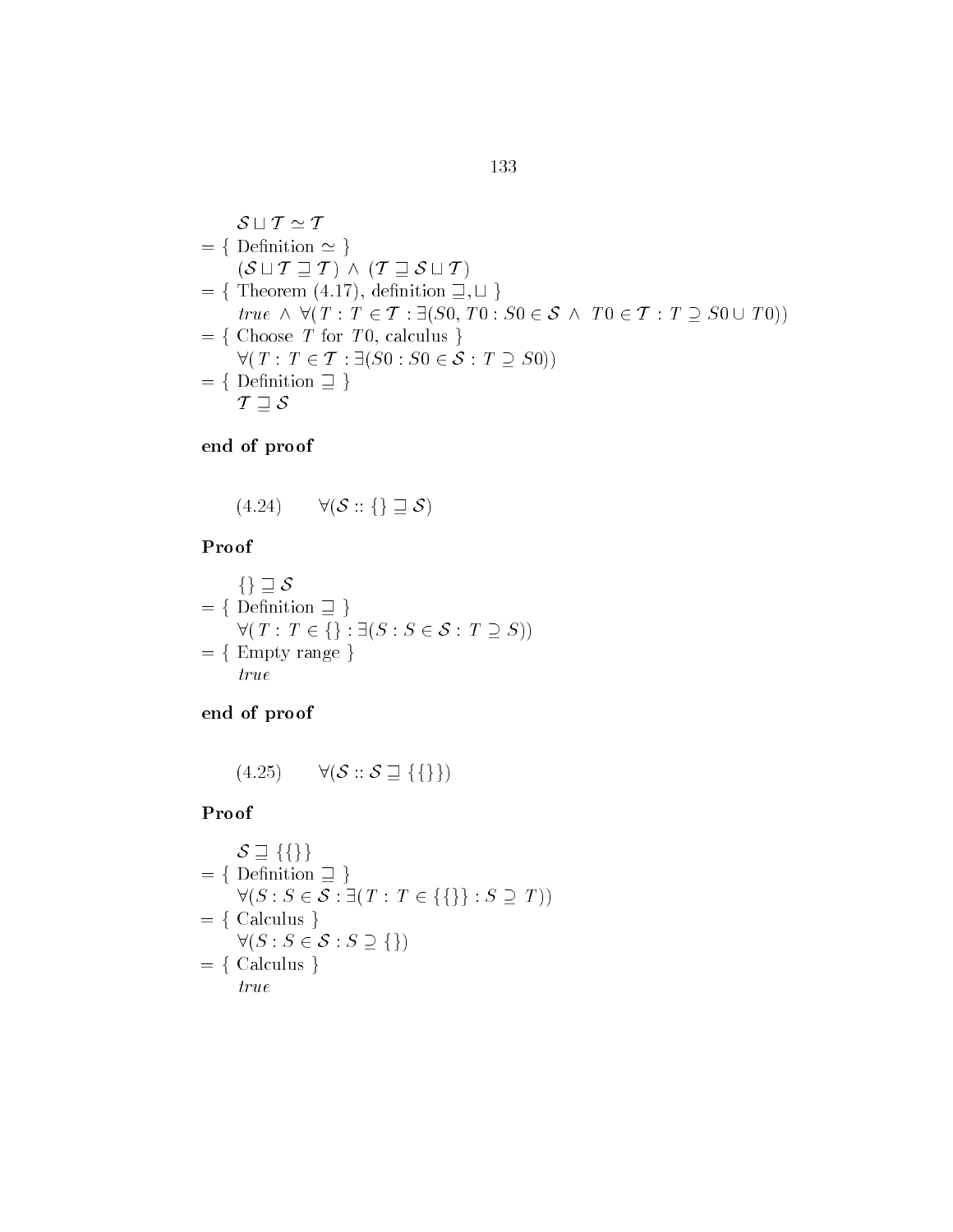(4.26) Proof of distributivity:

# $\int$  up to  $\int$  up to  $\int$  up to  $\int$  up to  $\int$  up to  $\int$  up to  $\int$  up to  $\int$  up to  $\int$  up to  $\int$  up to  $\int$  up to  $\int$  up to  $\int$  up to  $\int$  up to  $\int$  up to  $\int$  up to  $\int$  up to  $\int$  up to  $\int$  up to  $\int$  up to

| Proof                                                                                                                                   |
|-----------------------------------------------------------------------------------------------------------------------------------------|
| $S \sqcap (T \sqcup R)$                                                                                                                 |
| $= \{$ Definition $\sqcap \}$                                                                                                           |
| $S \cup (T \sqcup R)$                                                                                                                   |
| $\simeq \{ S \sqcup S \simeq S, S \sqcap (S \sqcup T) \simeq S \}$                                                                      |
| $(S \sqcup S) \cup (S \sqcup T) \cup (S \sqcup R) \cup (T \sqcup R)$                                                                    |
| $= \{$ Definition $\sqcup \}$                                                                                                           |
| $\{T, R: T \in \mathcal{S} \land R \in \mathcal{S}: T \cup R\} \cup \{T, R: T \in \mathcal{T} \land R \in \mathcal{S}: T \cup R\} \cup$ |
| $\{T, R: T \in \mathcal{S} \land R \in \mathcal{R}: T \cup R\} \cup \{T, R: T \in \mathcal{T} \land R \in \mathcal{R}: T \cup R\}$      |
| $= \{$ Calculus $\}$                                                                                                                    |
| $\{T, R: T \in \mathcal{S} \cup \mathcal{T} \wedge R \in \mathcal{S} \cup \mathcal{R}: T \cup R\}$                                      |
| $= \{$ Definition $\sqcup, \sqcap \}$                                                                                                   |
| $(S \sqcap T) \sqcup (S \sqcap R)$                                                                                                      |
| $S \sqcup (T \sqcap R)$                                                                                                                 |
| $= \{$ Definition $\sqcap \}$                                                                                                           |
| $S \sqcup (T \cup R)$                                                                                                                   |
| $= \{$ Definition $\sqcup \}$                                                                                                           |
| $\{S, T : S \in \mathcal{S} \wedge T \in \mathcal{S} \cup \mathcal{R} : S \cup T\}$                                                     |
| $= \{$ Calculus $\}$                                                                                                                    |
| $\{S, T: S \in \mathcal{S} \land T \in \mathcal{T}: S \cup T\} \cup \{S, R: S \in \mathcal{S} \land R \in \mathcal{R}: S \cup R\}$      |
|                                                                                                                                         |
| $= \{$ Definition $\sqcup, \sqcap \}$<br>$(S \sqcup T) \sqcap (S \sqcup R)$                                                             |
|                                                                                                                                         |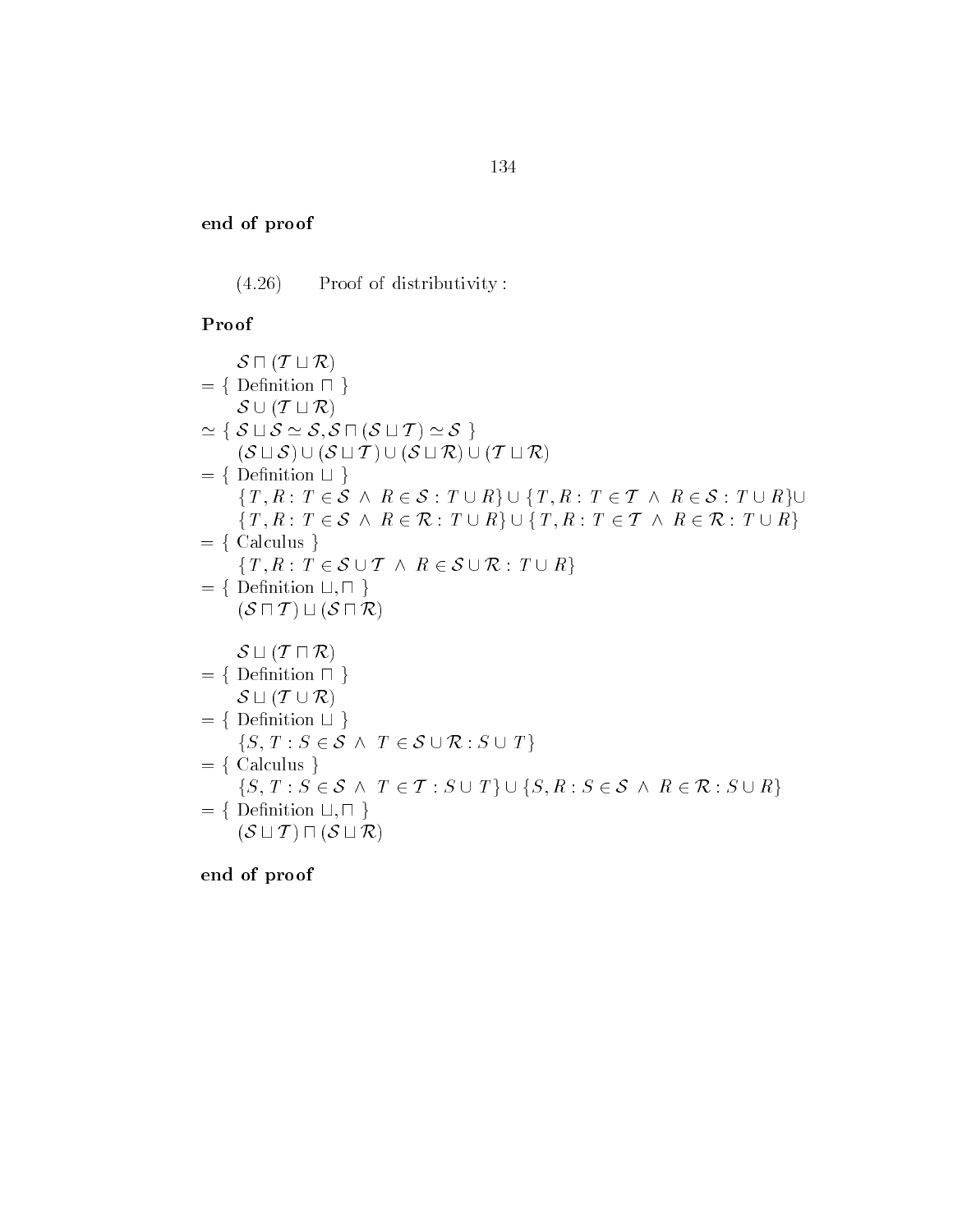# Appendix E

# Proofs for Section 4.3

 $(4.32)$   $S \sqsupseteq T \Rightarrow S \sqcap \mathcal{R} \sqsupseteq T \sqcap \mathcal{R}$ 

### Proof

Proof  
\n
$$
(\mathcal{S} \sqcap \mathcal{R}) \sqsupseteq (\mathcal{T} \sqcap \mathcal{R})
$$
\n
$$
= \{ \text{ Definition } \sqsupseteq \}
$$
\n
$$
\forall (S : S \in (\mathcal{S} \sqcap \mathcal{R}) : \exists (T : T \in (\mathcal{T} \sqcap \mathcal{R}) : S \sqsupseteq T))
$$
\n
$$
= \{ \text{ Definition } \sqcap \}
$$
\n
$$
\forall (S : S \in (\mathcal{S} \cup \mathcal{R}) : \exists (T : T \in (\mathcal{T} \cup \mathcal{R}) : S \sqsupseteq T))
$$
\n
$$
\Leftarrow \{ \text{ Calculus } \}
$$
\n
$$
\forall (S : S \in \mathcal{S} : \exists (T : T \in \mathcal{T} : S \supseteq \mathcal{T}))
$$
\n
$$
= \{ \text{ Definition } \sqsupseteq \}
$$
\n
$$
\mathcal{S} \sqsupseteq \mathcal{T}
$$

end of proof

(4.33) 
$$
S \sqsupseteq T \Rightarrow S \sqcup \mathcal{R} \sqsupseteq T \sqcup \mathcal{R}
$$

### Proof  $\int \mathrm{d}x \, dx$

$$
\mathcal{S} \sqcup \mathcal{R} \sqsupseteq \mathcal{T} \sqcup \mathcal{R}
$$
\n
$$
= \{ \text{Definitions } \sqsupseteq, \sqcup \}
$$
\n
$$
\forall (S : S \in \{S', R : S' \in \mathcal{S} \land R \in \mathcal{R} : S' \cup R \} : \sqcup \{T : T \in \{T', R : T' \in \mathcal{T} \land R \in \mathcal{R} : T' \cup R\} : S \supseteq T) \}
$$
\n
$$
= \{ \text{ Calculus } \}
$$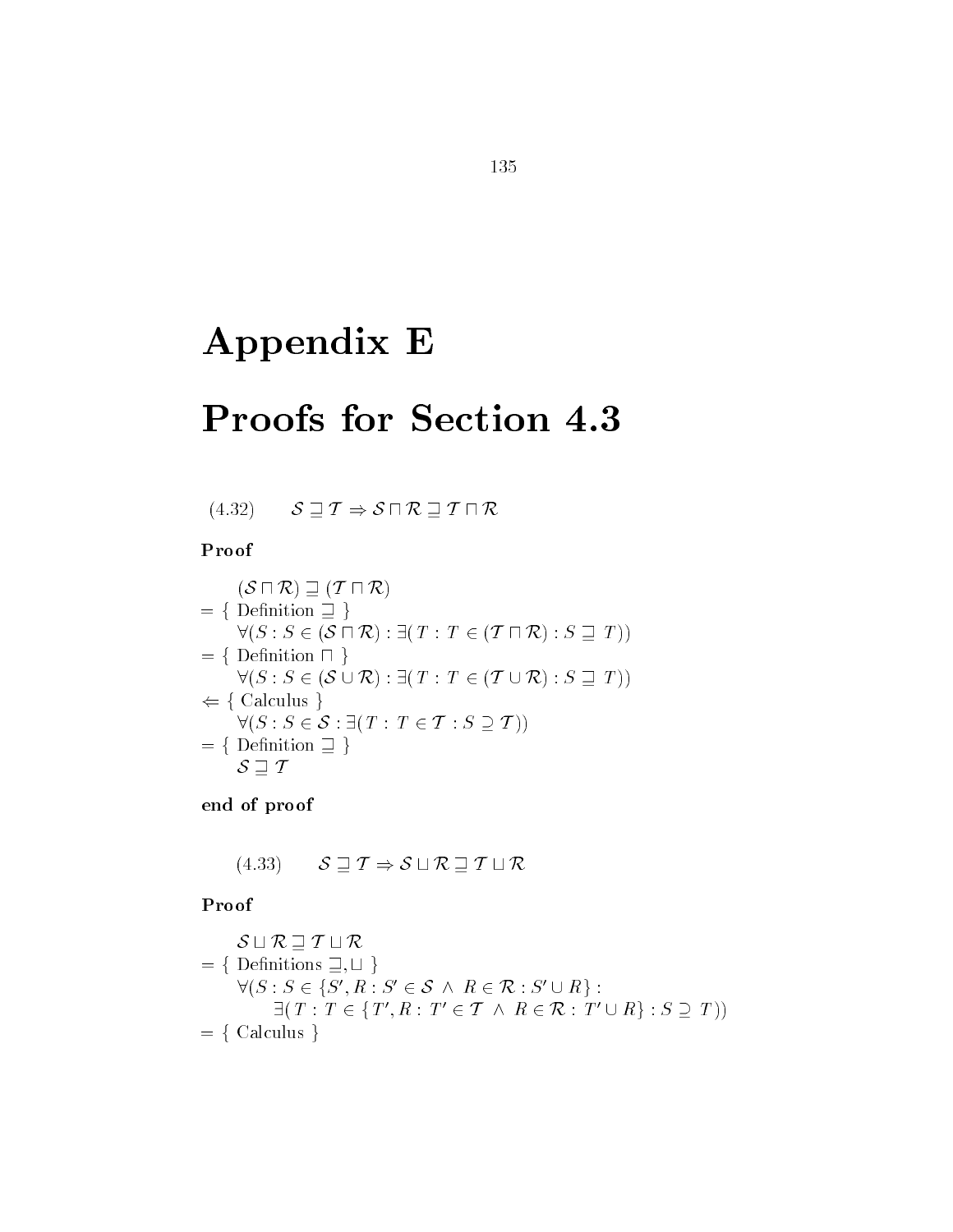$$
\forall (S, R: S \in S \land R \in \mathcal{R} : \exists (T, R': T \in \mathcal{T} \land R' \in \mathcal{R}': S \cup R \supseteq T \cup R'))
$$
  
\n
$$
\Leftarrow \{\text{Calculus } \}\n\quad \forall (S: S \in S: \exists (T: T \in \mathcal{T}: S \supseteq \mathcal{T}))\n= \{\text{Definition } \exists \}
$$
  
\n
$$
\mathcal{S} \supseteq \mathcal{T}
$$

(4.34) 
$$
\mathcal{S} \sqsupseteq \mathcal{T} \Rightarrow \mathcal{S} \parallel \mathcal{R} \sqsupseteq \mathcal{T} \parallel \mathcal{R}
$$

Proof

Proof  
\n
$$
\mathcal{S} \| \mathcal{R} \supseteq \mathcal{T} \| \mathcal{R}
$$
\n
$$
= \{ \text{Definitions } \supseteq, \| \}
$$
\n
$$
\forall (S : S \in \{S', R : S' \in \mathcal{S} \land R \in \mathcal{R} : S' \| R \} : \exists (T : T \in \{T', R : T' \in \mathcal{T} \land R \in \mathcal{R} : T' \| R \} : S \supseteq T))
$$
\n
$$
= \{ \text{ Calculus } \}
$$
\n
$$
\forall (S, R : S \in \mathcal{S} \land R \in \mathcal{R} : \exists (T, R' : T \in \mathcal{T} \land R' \in \mathcal{R}' : S \| R \supseteq T \| R'))
$$
\n
$$
\Leftarrow \{ \text{Monotonicity } \| \text{ on tracesets } \}
$$
\n
$$
\forall (S : S \in \mathcal{S} : \exists (T : T \in \mathcal{T} : S \supseteq T))
$$
\n
$$
= \{ \text{Definition } \supseteq \}
$$
\n
$$
\mathcal{S} \supseteq \mathcal{T}
$$

end of proof

(4.35) 
$$
\mathcal{R} \sqsupseteq \mathcal{S} \wedge \mathcal{T} \sqsupseteq \mathcal{U} \Rightarrow \mathcal{R}; \mathcal{T} \sqsupseteq \mathcal{S}; \mathcal{U}
$$

Proof  
\n
$$
\mathcal{R}; \mathcal{T} \supseteq \mathcal{S}; \mathcal{U}
$$
\n
$$
= \{ \text{Definition } \supseteq \}
$$
\n
$$
\forall (R: R \in \mathcal{R}; \mathcal{T}: \exists (S: S \in \mathcal{S}; \mathcal{U}: R \supseteq S))
$$
\n
$$
= \{ \text{Definition } ; \}
$$
\n
$$
\forall (R: R \in \Pi(R': R' \in \mathcal{R}: \sqcup (r: r \in R': \Pi(T \in \mathcal{T}: \sqcup (t \in T: \{\{rt\}\})))) : \}
$$
\n
$$
\exists (S: S \in \Pi(S': S' \in \mathcal{S}: \sqcup (s: s \in S: \Pi(U \in \mathcal{U}: \sqcup (u \in U: \{\{su\}\}))))))
$$
\n
$$
\Leftarrow \{\}
$$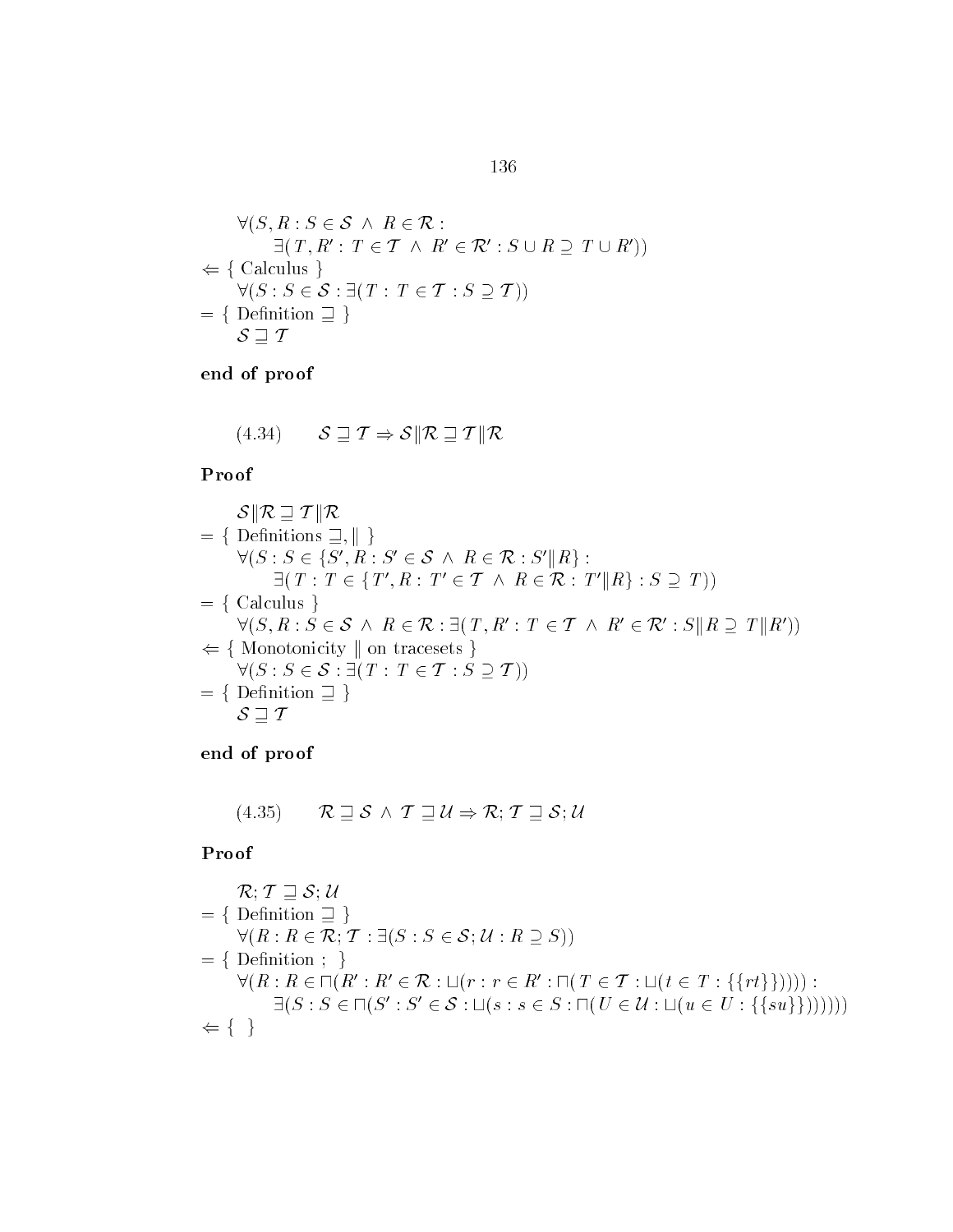$$
\forall (R: R \in \mathcal{R}: \exists (S: S \in \mathcal{S}: R \supseteq S)) \land \forall (T: T \in \mathcal{T}: \exists (T: T \in \mathcal{T}: T \supseteq U)) = \{ \text{ Definition } \sqsupseteq \} \mathcal{R} \sqsupseteq \mathcal{S} \land \mathcal{T} \sqsupseteq \mathcal{U}
$$

$$
\begin{array}{l} \mathcal{L} \\ (4.36) \qquad \mathcal{S} \sqsupseteq \mathcal{T} \Rightarrow \mathcal{S} \text{ connect } X \sqsupseteq \mathcal{T} \text{ connect } X \end{array}
$$

### Proof

Proof  
\n
$$
\mathcal{S} \text{ connect } X \sqsupseteq \mathcal{T} \text{ connect } X
$$
\n
$$
= \{ \text{Definition } \sqsupseteq \}
$$
\n
$$
\forall (S : S \in \mathcal{S} \text{ connect } X : \exists (T : T \in \mathcal{T} \text{ connect } X : S \supseteq T))
$$
\n
$$
\Leftarrow \{ \text{Monotonicity \text{ connect on tracesets }} \}
$$
\n
$$
\forall (S : S \in \mathcal{S} : \exists (T : T \in \mathcal{T} : S \supseteq T))
$$
\n
$$
= \{ \text{Definition } \sqsupseteq \} \}
$$
\n
$$
\mathcal{S} \sqsupseteq \mathcal{T}
$$

end of proof

(4.43) **magic** 
$$
\Box
$$
  $\mathcal{T} = \mathcal{T}$ 

### Proof

Proof  
\n
$$
magic \cap T
$$
\n
$$
= \{ \text{Definitions magic, } \cap \}
$$
\n
$$
\{ \} \cup T
$$
\n
$$
= \{ \text{Calculus} \}
$$
\n
$$
T
$$

end of proof

$$
(4.44) \qquad \text{demon} \ \sqcap \mathcal{T} \simeq \text{demon}
$$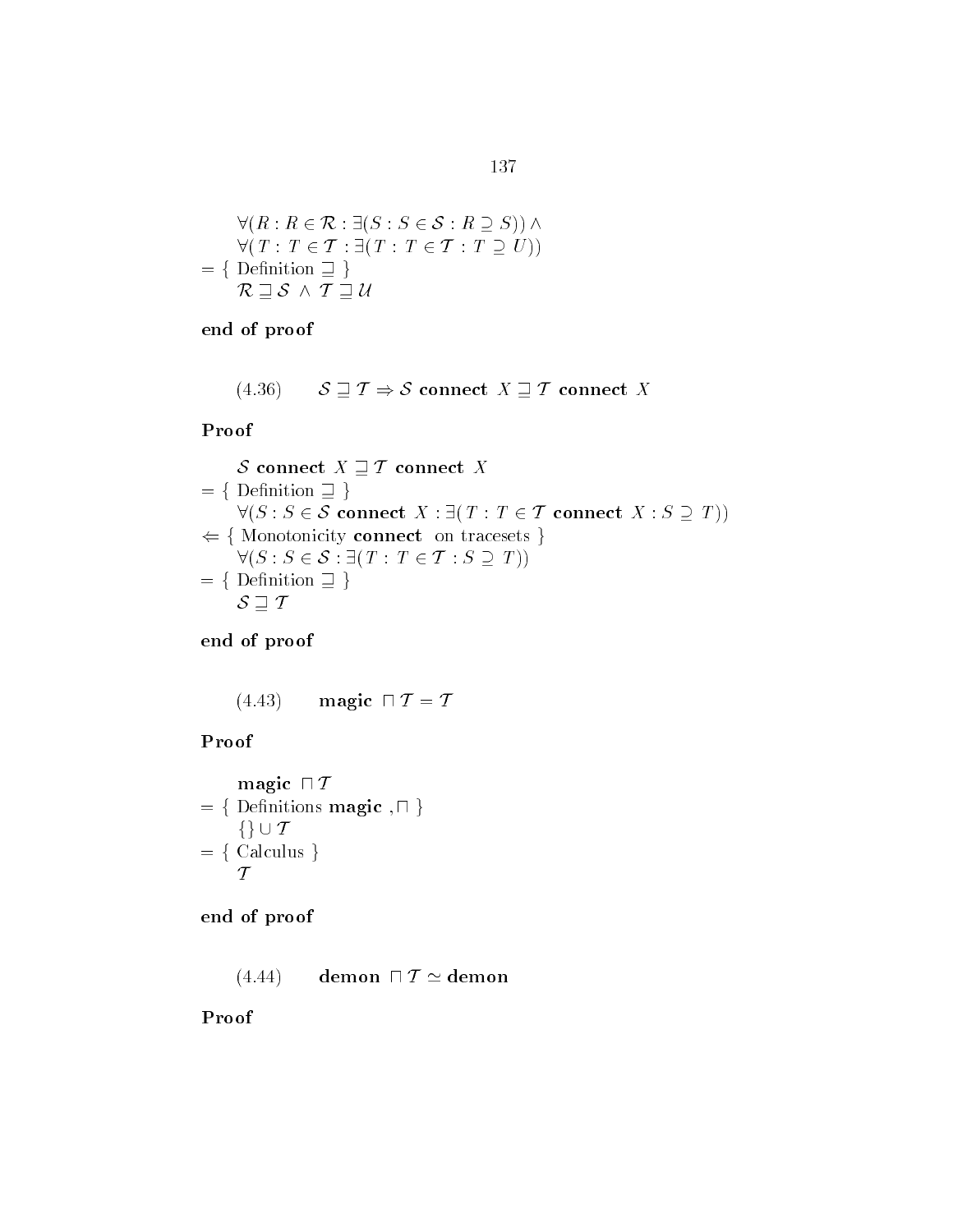$$
155
$$
\n
$$
= \{ \text{ Demon } \sqcap \mathcal{T} \}
$$
\n
$$
= \{ \text{Definition } \sqcap \}
$$
\n
$$
\{ \} \} \cup \mathcal{T}
$$
\n
$$
\simeq \{ \text{Process equiv. to set of minimal elements, thm. (4.10) } \}
$$

 $(4.45)$   $\mathcal{T} \sqcap \mathcal{S} = \mathcal{S} \sqcap \mathcal{T}$ 

Proof Set union is commutative. end of proof

 $(4.46)$   $(\mathcal{R} \sqcap \mathcal{S}) \sqcap \mathcal{T} = \mathcal{R} \sqcap (\mathcal{S} \sqcap \mathcal{T})$ 

Proof Set union is associative. end of proof

 $(4.47)$  demon  $\sqcup$   $\mathcal{S} = \mathcal{S}$ 

Proof

Proof  
\n
$$
\begin{aligned}\n&= \{ \text{ Definitions } \sqcup, \text{demon } \} \\
&= \{ \text{ Definitions } \sqcup, \text{demon } \} \\
&= \{ G_{\text{alculus}} \} \\
&= \{ \text{Calculus } \} \\
&= \{ G_{\text{alculus}} \} \\
&= \{ G_{\text{alculus}} \} \\
&= \{ S : S \in \mathcal{S} : S \} \\
&= \{ \text{Calculus } \} \\
&= \{ \text{Calculus } \} \\
&= \{ \text{Calculus } \} \\
&= \{ \text{Calculus } \} \\
&= \{ \text{Calculus } \} \\
&= \{ \text{Calculus } \} \\
&= \{ \text{Calculus } \} \\
&= \{ \text{Calculus } \} \\
&= \{ \text{Calculus } \} \\
&= \{ \text{Calculus } \} \\
&= \{ \text{Calculus } \} \\
&= \{ \text{Calculus } \} \\
&= \{ \text{Calculus } \} \\
&= \{ \text{Calculus } \} \\
&= \{ \text{Calculus } \} \\
&= \{ \text{Calculus } \} \\
&= \{ \text{Calculus } \} \\
&= \{ \text{Calculus } \} \\
&= \{ \text{Calculus } \} \\
&= \{ \text{Calculus } \} \\
&= \{ \text{Calculus } \} \\
&= \{ \text{Calculus } \} \\
&= \{ \text{Calculus } \} \\
&= \{ \text{Calculus } \} \\
&= \{ \text{Calculus } \} \\
&= \{ \text{Calculus } \} \\
&= \{ \text{Calculus } \} \\
&= \{ \text{Calculus } \} \\
&= \{ \text{Calculus } \} \\
&= \{ \text{Calculus } \} \\
&= \{ \text{Calculus } \} \\
&= \{ \text{Calculus } \} \\
&= \{ \text{Calculus } \} \\
&= \{ \text{Calculus } \} \\
&= \{ \text{Calculus } \} \\
&= \{ \text{Calculus } \} \\
&= \{ \text{Calculus } \} \\
&= \{ \text{Calculus } \} \\
&= \{ \text{Calculus } \} \\
&= \{ \text{Calculus } \} \\
&= \{ \text{Calculus } \} \\
&= \{ \text{Calculus } \} \\
&= \{ \text{Calculus } \} \\
&= \{ \text{Calculus } \} \\
&= \{ \text{Calculus } \} \\
&= \{ \text{Calculus } \} \\
&= \{ \text{Calculus } \} \\
&= \{ \text{Calculus } \} \\
&= \{
$$

end of proof

 $(4.48)$  magic  $\Box S$  = magic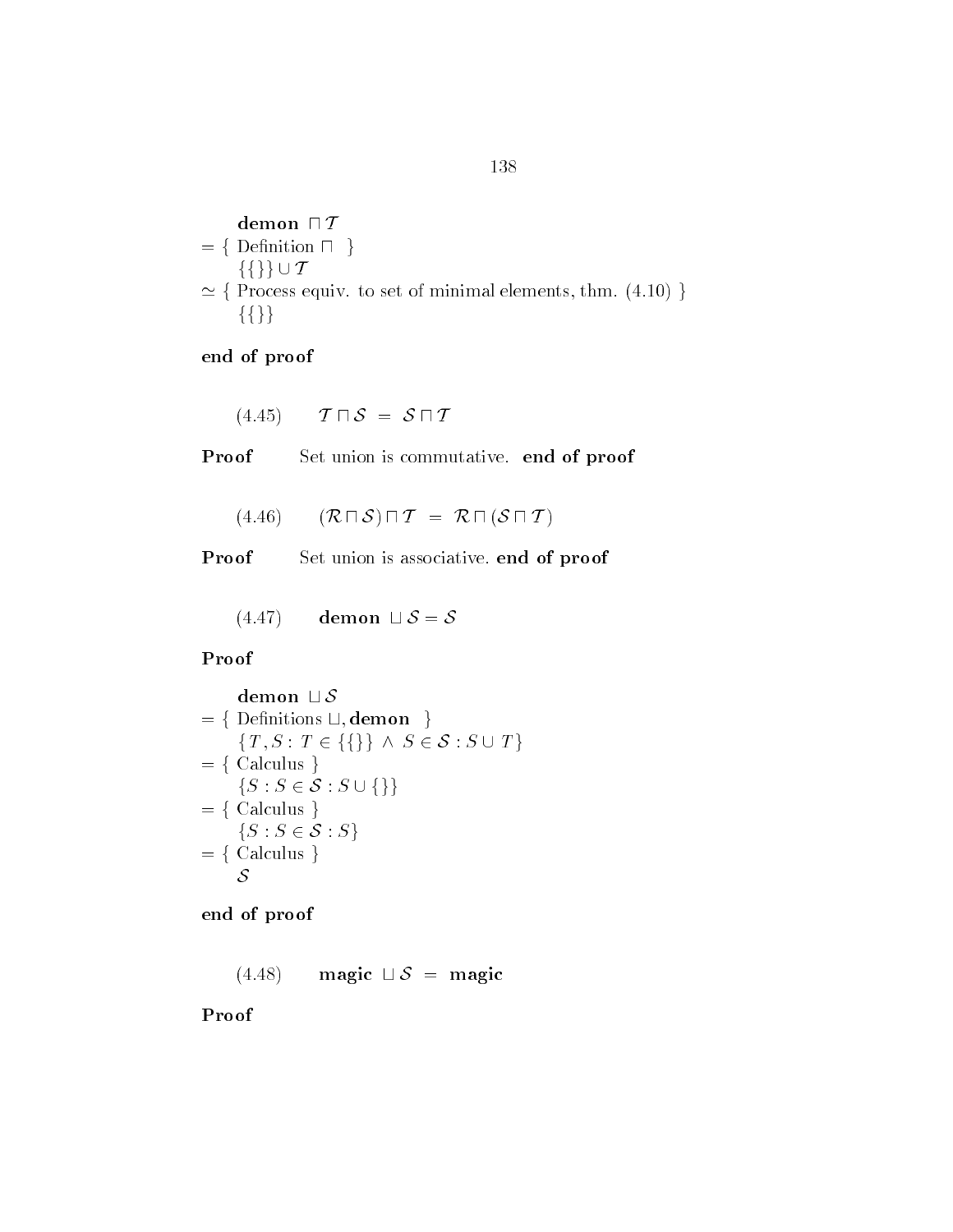$$
\text{magic } \sqcup \mathcal{S} = \{ \text{Definition } \sqcup, \text{magic } \} \\
 \{T, S : T \in \{ \} \land S \in \mathcal{S} : T \cup S \} \\
 = \{ \text{Calculus } \} \\
 \{ \} \\
 = \{ \text{Definition magic } \} \\
 \text{magic}
$$

$$
(4.49) \qquad \mathcal{T} \sqcup \mathcal{S} \ = \ \mathcal{S} \sqcup \mathcal{T}
$$

#### Proof

Immediate from the symmetry of the denition and commutativity of set union

### end of proof

$$
(4.50) \qquad (\mathcal{R} \sqcup \mathcal{S}) \sqcup \mathcal{T} \ = \ \mathcal{R} \sqcup (\mathcal{S} \sqcup \mathcal{T})
$$

### Proof

Proof  
\n
$$
(\mathcal{R} \sqcup \mathcal{S}) \sqcup \mathcal{T}
$$
\n
$$
= \{ \text{Definition } \sqcup, \text{ twice.} \}
$$
\n
$$
\{S, T : S \in \{R, S' : R \in \mathcal{R} \land S' \in \mathcal{S} : R \cup S' \} \land T \in \mathcal{T} : S \cup T \}
$$
\n
$$
= \{ \text{Calculus, renaming dummy } S' \text{ to } S \}
$$
\n
$$
\{R, S, T : R \in \mathcal{R} \land S \in \mathcal{S} \land T \in \mathcal{T} : R \cup S \cup T \}
$$
\n
$$
= \{ \text{Symmetry, associativity of set union.} \}
$$

end of proof

4.51)  $\textbf{skip} \|\mathcal{S} \simeq S \simeq S\|\textbf{skip}$ 

Proof (left unit element)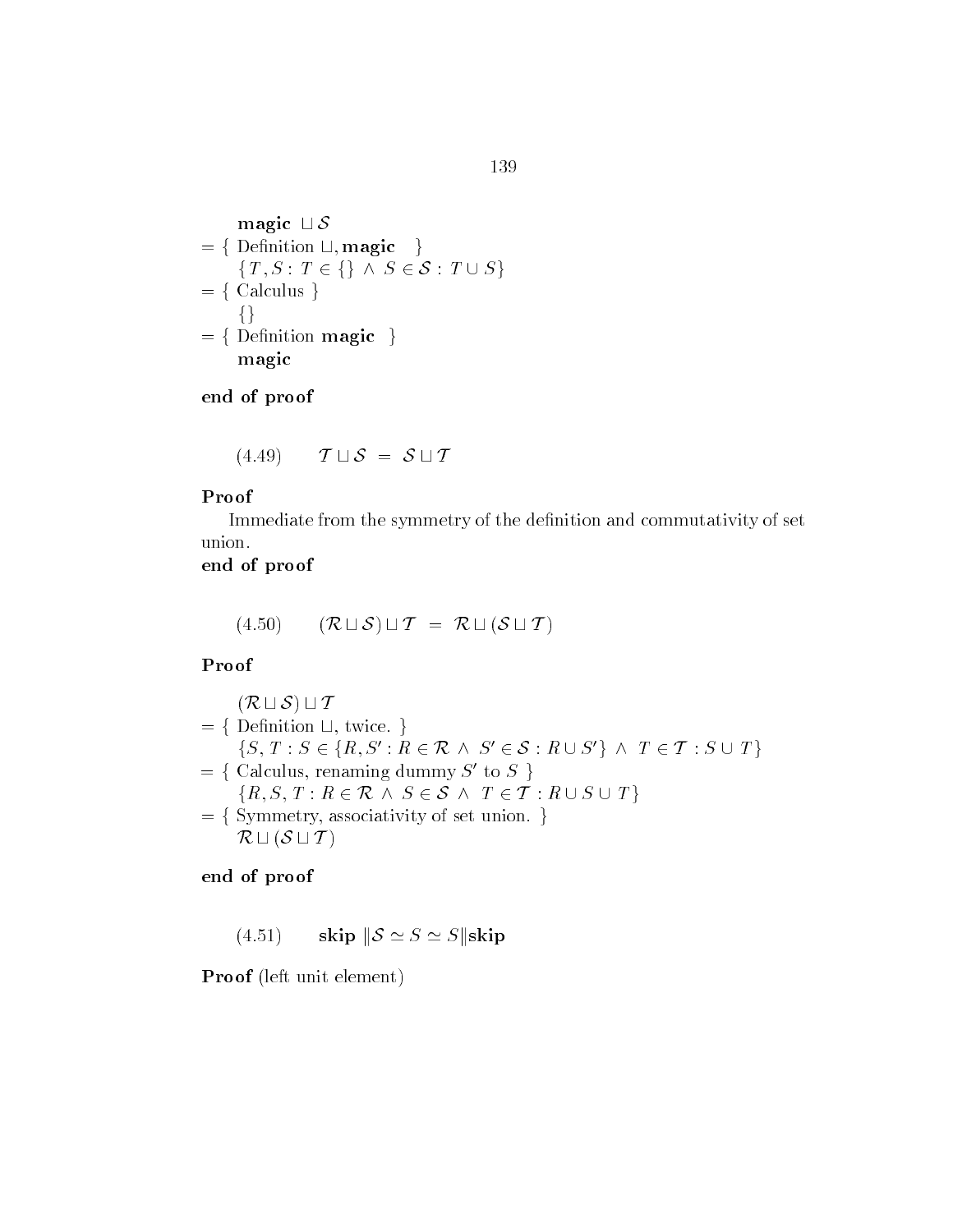$$
\{\{\epsilon\}\} \| T
$$
\n
$$
= \{ \text{Definition } \}
$$
\n
$$
\{S, T : S \in \{\{\epsilon\}\}, T \in T : S \| T \}
$$
\n
$$
= \{ \text{Calculus } \}
$$
\n
$$
\{T : T \in T : \{\epsilon\} \| T \}
$$
\n
$$
= \{ \text{Theorem 3.29 } \}
$$
\n
$$
\{T : T \in T : T \}
$$
\n
$$
= \{ \text{Calculus } \}
$$
\n
$$
T
$$

$$
(4.52) \qquad \text{magic} \|\mathcal{S} = \text{magic}
$$

Proof (left zero element)

$$
\begin{aligned}\n\text{magic} & \| \mathcal{T} \\
&= \{ \text{ Definitions magic, } \| \} \\
& \{ S, T : S \in \{ \} \land T \in \mathcal{T} : S \| T \} \\
&= \{ \text{Calculus } \} \\
& = \{ \text{Definition magic } \} \\
\text{magic}\n\end{aligned}
$$

end of proof

$$
(4.53) \qquad \mathcal{T} \|\mathcal{S} = \mathcal{S} \|\mathcal{T}
$$

### Proof

end of proof

(4.54)  $(\mathcal{R} \|\mathcal{S}) \|\mathcal{T} = \mathcal{R} \|(\mathcal{S} \|\mathcal{T})$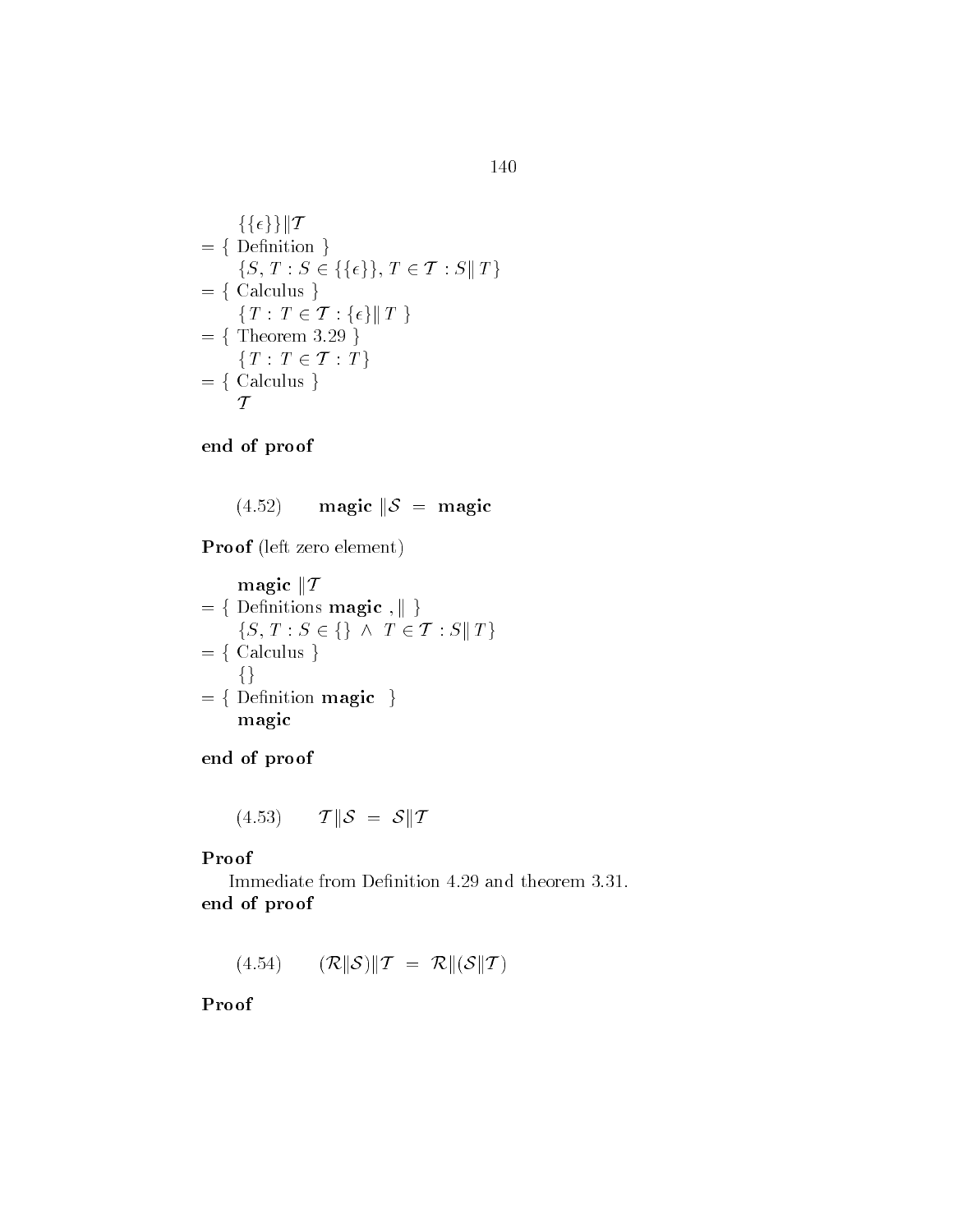$$
(\mathcal{R}||\mathcal{S})||\mathcal{T}
$$
\n
$$
= \{ \text{Definition } \}
$$
\n
$$
\{R, S : R \in \mathcal{R}, S \in \mathcal{S} : R||S\}||\mathcal{T}
$$
\n
$$
= \{ \text{Definition } \}
$$
\n
$$
\{P, T : P \in \{R, S : R \in \mathcal{R}, S \in \mathcal{S} : R||S\}, T \in \mathcal{T} : P||\mathcal{T}\}
$$
\n
$$
= \{ \text{Calculus } \}
$$
\n
$$
\{R, S, T : R \in \mathcal{R}, S \in \mathcal{S}, T \in \mathcal{T} : (R||S)||\mathcal{T}\}
$$
\n
$$
= \{ \text{Symmetry, Theorem 3.32 } \}
$$

(4.55) skip  $S \simeq S = S$ ; skip

Proof (left unit element)

$$
\begin{aligned}\n&\textbf{skip }; \mathcal{T} \\
&= \{ \text{ Definitions } \textbf{skip },; \} \\
&\text{ } \Pi(S : S \in \{\{ \epsilon \} \} : \sqcup (s : s \in S : \\
&\text{ } \Pi(T : T \in \mathcal{T} : \sqcup (t : t \in T : \{\{ st \} \})))) \\
&= \{ \text{ Calculus } \} \\
&\text{ } \Pi(T : T \in \mathcal{T} : \sqcup (t : t \in T : \{\{ \epsilon t \} \})))) \\
&= \{ \epsilon t = t \} \\
&\text{ } \Pi(T : T \in \mathcal{T} : \sqcup (t : t \in T : \{\{ t \} \})))) \\
&= \{ \text{ Theorem (4.14)} \} \\
&\text{ } \mathcal{T}\n\end{aligned}
$$

end of proof

 $(4.56)$  demon ;  $S =$  demon

Proof (left zero element)

$$
\begin{aligned}\n\mathbf{demon} & \mathcal{T} \\
&= \{ \text{ Definitions } \mathbf{demon} \text{ } , ; \text{ } \} \\
\Box(S: S \in \{ \{ \} \} : \Box(s: s \in S : \\
\Box(T: T \in \mathcal{T} : \Box(t: t \in T : \{\{ st \} \}))))\n\end{aligned}
$$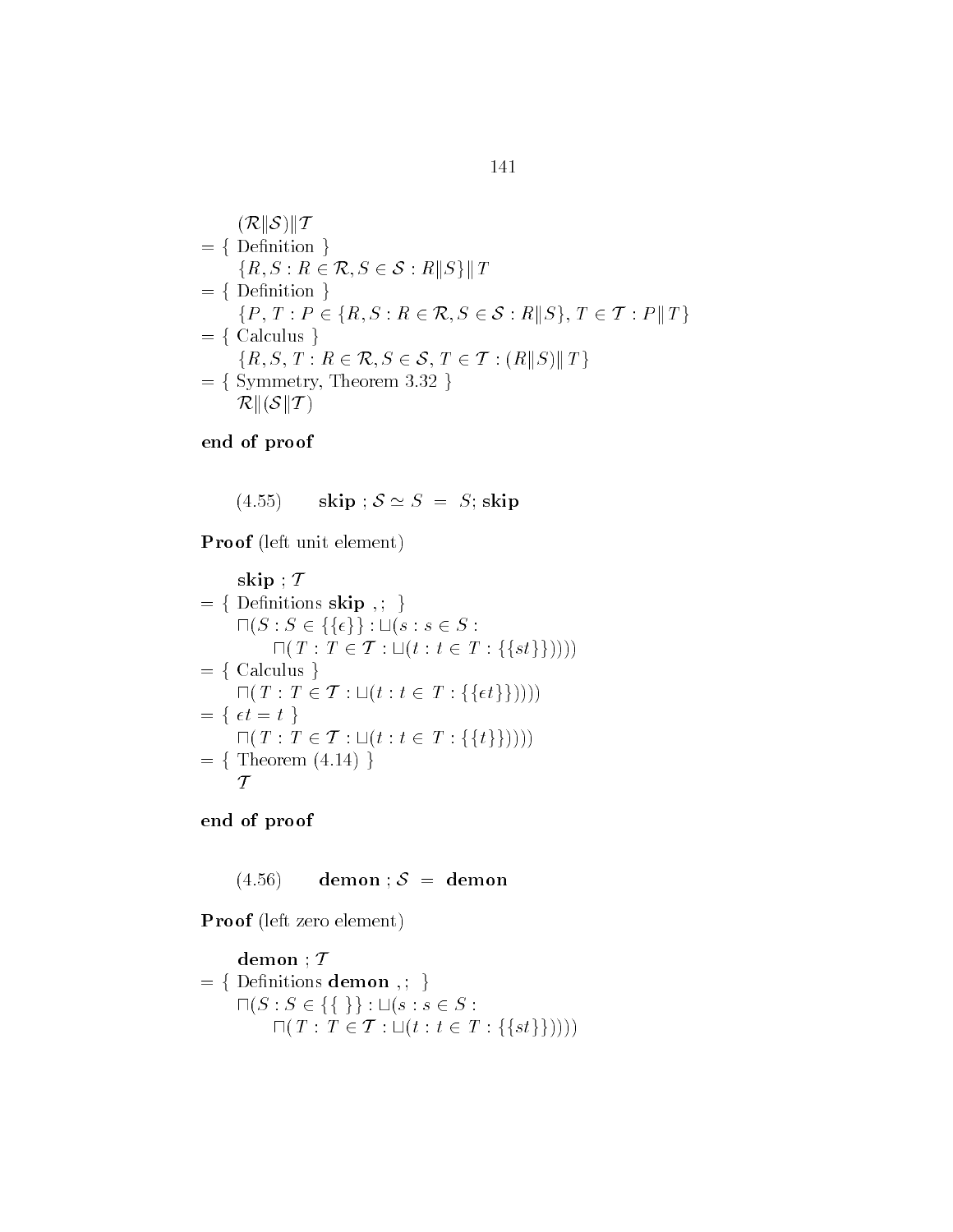$= \{$  Calculus  $\}$ Calculus }<br> $\bigcup(s : s \in \{\}: \sqcap(T : T \in \mathcal{T} : \sqcup(t : t \in T : \{\{st\}\}))\big)$ = { Calculus }<br> $\sqcup (s : s \in \{\} : \sqcap (T : T \in \mathcal{T} : \sqcup (t : t \in \mathcal{F})\cup \text{over empty range is } d\textbf{emon} \ \}$ demon

### end of proof

 $(4.57)$  magic;  $S =$  magic

Proof (left zero element)

$$
\begin{aligned}\n& \text{magic } ; \mathcal{T} \\
&= \{ \text{ Definitions magic } ; \} \\
& \Pi(S : S \in \{\} : \sqcup(s : s \in S : \Pi(T : T \in \mathcal{T} : \sqcup(t : t \in T : \{\{st\}\}))) \\
&= \{\Pi \text{ over empty range is magic } \} \\
& \text{magic}\n\end{aligned}
$$

end of proof

**Lemma E.1**  $\{\{s\}\}; \mathcal{T} = \Pi(T : T \in \mathcal{T} : \Box(t : t \in T : \{\{st\}\}))$ 

### Proof

$$
\{ \{s\} \}; \mathcal{T}
$$
\n
$$
= \{ \text{Definition } ; \}
$$
\n
$$
\Pi(S : S \in \{ \{s\} \} : \sqcup (r : r \in S : \Pi(T : T \in \mathcal{T} : \sqcup (t : t \in T : \{\{rt\}\}))))
$$
\n
$$
= \{ \text{ Calculus } \}
$$
\n
$$
\Pi(T : T \in \mathcal{T} : \sqcup (t : t \in T : \{\{st\}\})))
$$

#### end of proof

 $(4.58)$   $(\mathcal{R} \sqcup \mathcal{S}); \mathcal{T} = (\mathcal{R}; \mathcal{T}) \sqcup (\mathcal{S}; \mathcal{T})$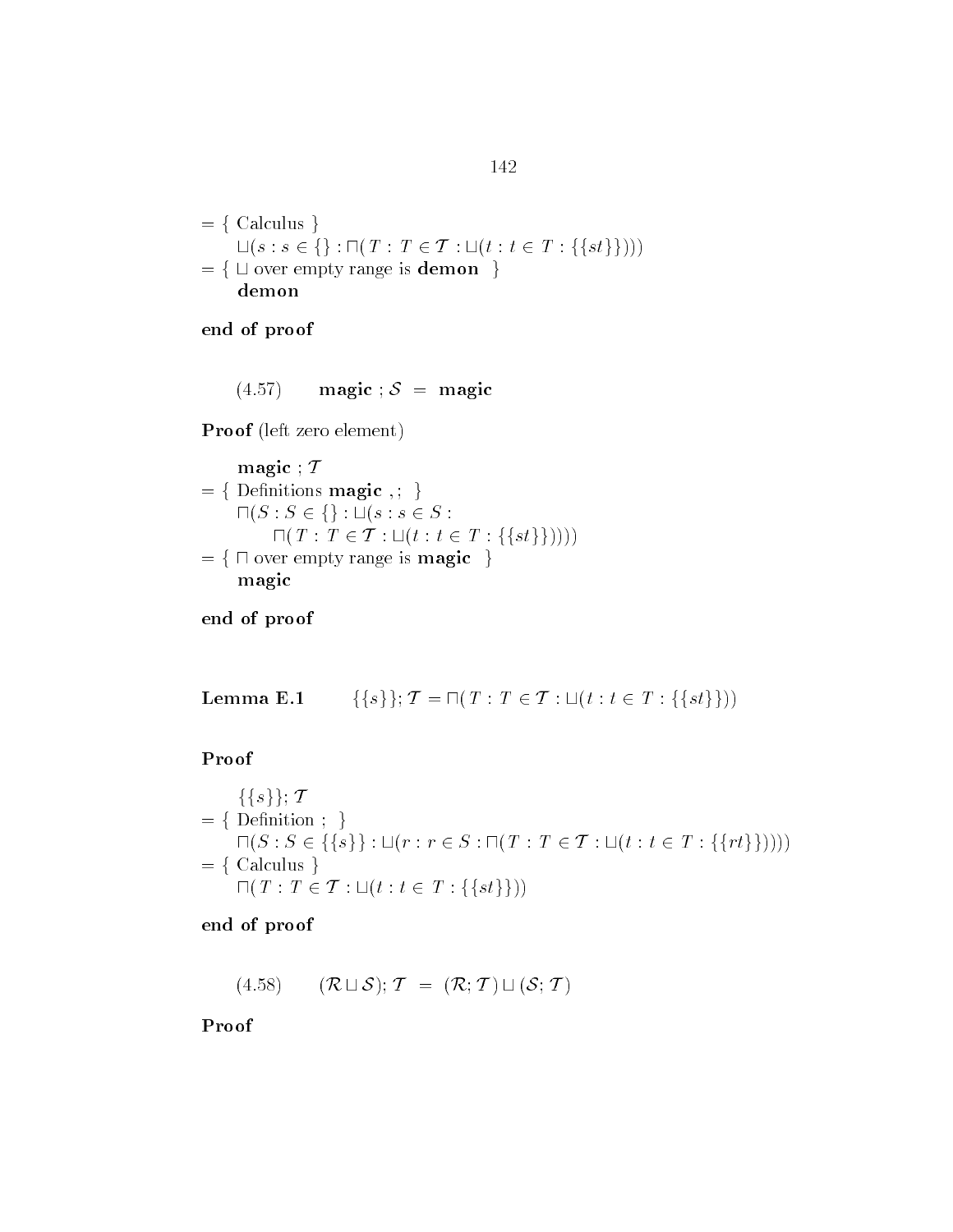$$
(\mathcal{R} \sqcup \mathcal{S}); \mathcal{T}
$$
\n
$$
= \{ \text{Definition } \sqcup, ; \} \qquad \qquad \sqcap (R0 : R0 \in \{R, S : R \in \mathcal{R} \land S \in \mathcal{S} : R \cup S \} : \sqcup (r : r \in R0 : \{\{r\}; \mathcal{T}) \})
$$
\n
$$
= \{ \text{ Calculus } \} \qquad \qquad \sqcap (R, S : R \in \mathcal{R} \land S \in \mathcal{S} : \sqcup (r : r \in R \cup S : \{\{r\}; \mathcal{T}) \})
$$
\n
$$
= \{ \text{Definition } ; \} \qquad \qquad \sqcap (R, S : R \in \mathcal{R} \land S \in \mathcal{S} : \sqcup (r : r \in R : \{\{r\}; \mathcal{T}) \sqcup \sqcup (r : r \in S : \{\{r\}; \mathcal{T}) \})
$$
\n
$$
= \{ \text{Definition } ; \} \qquad \qquad \sqcap (R, S : R \in \mathcal{R} \land S \in \mathcal{S} : \{R\}; \mathcal{T} \sqcup \{S\}; \mathcal{T})
$$
\n
$$
= \{ \text{Distributivity } \} \qquad \sqcap (R : R \in \mathcal{R} : \{R\}; \mathcal{T}) \sqcup \sqcap (S : S \in \mathcal{S} : \{S\}; \mathcal{T})
$$
\n
$$
= \{ \text{Definition } ; \} \qquad \qquad (\mathcal{R}; \mathcal{T}) \sqcup (\mathcal{S}; \mathcal{T})
$$

$$
(4.59) \qquad (\mathcal{R} \sqcap \mathcal{S}); \mathcal{T}) = (\mathcal{R}; \mathcal{T}) \sqcap (\mathcal{S}; \mathcal{T})
$$

Proof

$$
(\mathcal{R} \sqcap \mathcal{S}); \mathcal{T}
$$
\n
$$
= \{ \text{ Definition } ; , \sqcap, \text{ lemma } (E.1) \}
$$
\n
$$
\sqcap (R : R \in \mathcal{R} \cup \mathcal{S} : \sqcup (r : r \in R : \{\{r\}\}; \mathcal{T}))
$$
\n
$$
= \{ \text{ Calculus } \}
$$
\n
$$
\sqcap (R : R \in \mathcal{R} : \sqcup (r : r \in R : \{\{r\}\}; \mathcal{T}))
$$
\n
$$
\sqcap \sqcap (S : S \in \mathcal{S} : \sqcup (s : s \in S : \{\{s\}\}; \mathcal{T}))
$$
\n
$$
= \{ \text{ Definition } ; , \sqcap \}
$$
\n
$$
(\mathcal{R}; \mathcal{T}) \sqcap (\mathcal{S}; \mathcal{T})
$$

end of proof

 $(4.60)$   $(\mathcal{T}; \mathcal{S}); \mathcal{R} = \mathcal{T}; (\mathcal{S}; \mathcal{R})$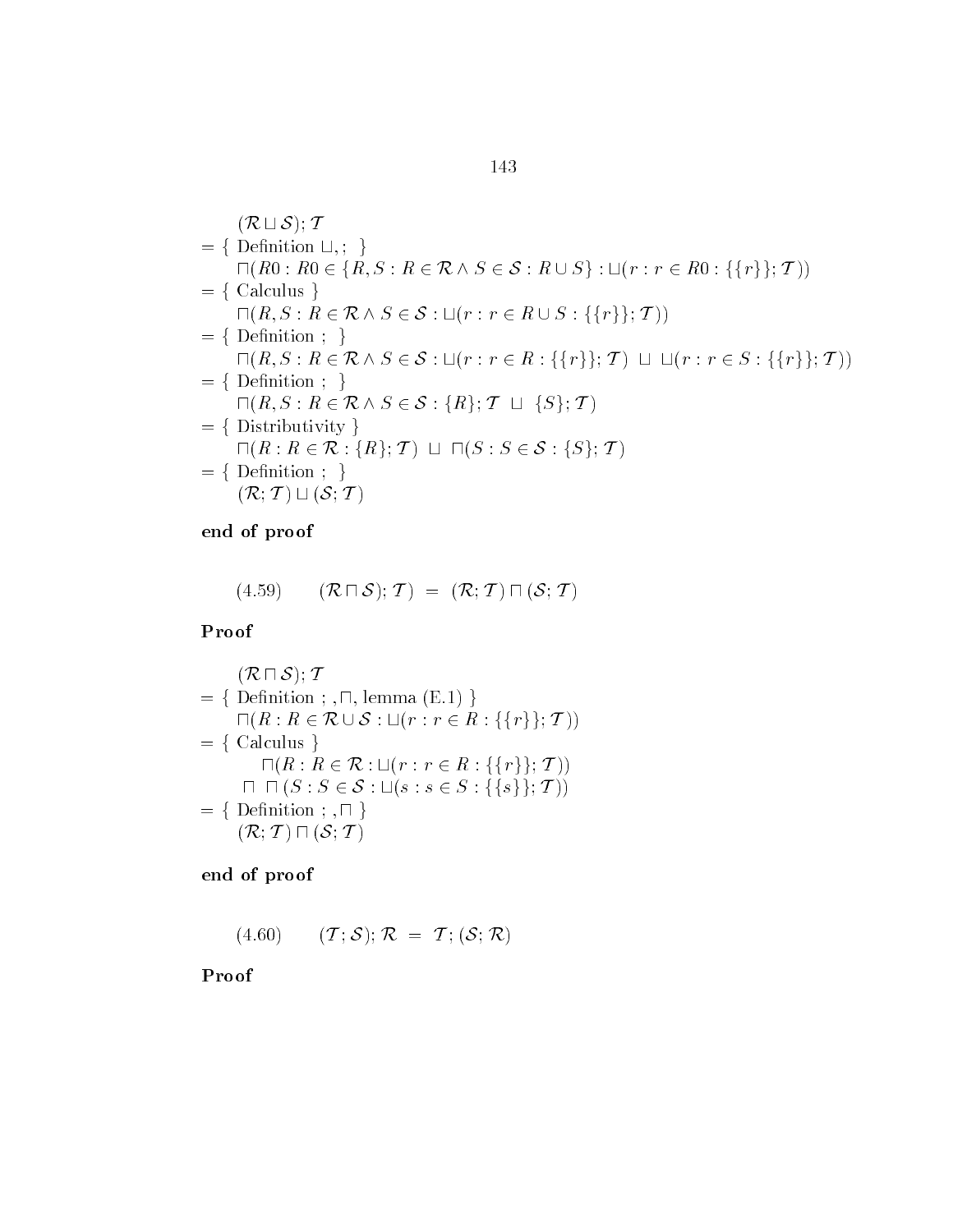$$
\mathcal{R}; (\mathcal{S}; \mathcal{T})
$$
\n= { Definition ; , lemma (E.1)}\n
$$
\Pi(R : R \in \mathcal{R} : \mathcal{U}(r : r \in R : \{\{r\}; (\mathcal{S}; \mathcal{T}))\})
$$
\n= { Definition ; }\n
$$
\Pi(R : R \in \mathcal{R} : \mathcal{U}(r : r \in R : \{\{r\}; \mathcal{T}; (\mathcal{S}; \mathcal{S}; \mathcal{L}; \mathcal{S}; \mathcal{S}; \{\{s\}\}; \mathcal{T}))\})
$$
\n= { Definition ; , lemma (E.1)}\n
$$
\Pi(R : R \in \mathcal{R} : \mathcal{U}(r : r \in R : \Pi(\mathcal{S} : \mathcal{S} \in \mathcal{S} : \mathcal{U}(\mathcal{S} : \mathcal{S}; \mathcal{S}; \{\{r\}\}; (\{\{s\}\}; \mathcal{T}))))
$$
\n= { Definition ; , associativity of concatenation }\n
$$
\Pi(R : R \in \mathcal{R} : \mathcal{U}(r : r \in R : \Pi(\mathcal{S} : \mathcal{S} \in \mathcal{S} : \mathcal{U}(\mathcal{S} : \mathcal{S} \in \mathcal{S} : (\{\{r\}\}; \{\{s\}\})); \mathcal{T}))))
$$
\n= { Let distribution of ; over  $\sqcup$ }\n
$$
\Pi(R : R \in \mathcal{R} : \mathcal{U}(r : r \in R : \Pi(\mathcal{S} : \mathcal{S} \in \mathcal{S} : \mathcal{U}(\mathcal{S} : \mathcal{S} \in \mathcal{S} : (\{\{r\}\}; \{\{s\}\})); \mathcal{T})))
$$
\n= { Let distribution of ; over  $\sqcup$ }\n
$$
\Pi(R : R \in \mathcal{R} : \mathcal{U}(r : r \in R : \Pi(\mathcal{S} : \mathcal{S} \in \mathcal{S} : (\{\{r\}\}; \{\mathcal{S}\})); \mathcal{T}))
$$
\n= { Let distribution of ; over  $\sqcap$ }\n
$$
\Pi(R : R \in \mathcal{R} : \mathcal{U}(r : r \in R : \Pi(\mathcal{S} : \mathcal{S} \in \mathcal{S} : (\{\{r\}\}; \{\mathcal{S}\})); \mathcal{T}) )
$$
\n=

(4.61) 
$$
\alpha(X) \cap \alpha(Y) = \emptyset \Rightarrow
$$
  
(*S* connect *X*) connect *Y* = *S* connect (*X*  $\cup$  *Y*)

$$
(\mathcal{S} \text{ connect } X) \text{ connect } Y
$$
\n
$$
= \{ \text{Definition connect } \}
$$
\n
$$
\{S : S \in \mathcal{S} : S \text{ connect } X \} \text{ connect } Y
$$
\n
$$
= \{ \text{Definition connect } \}
$$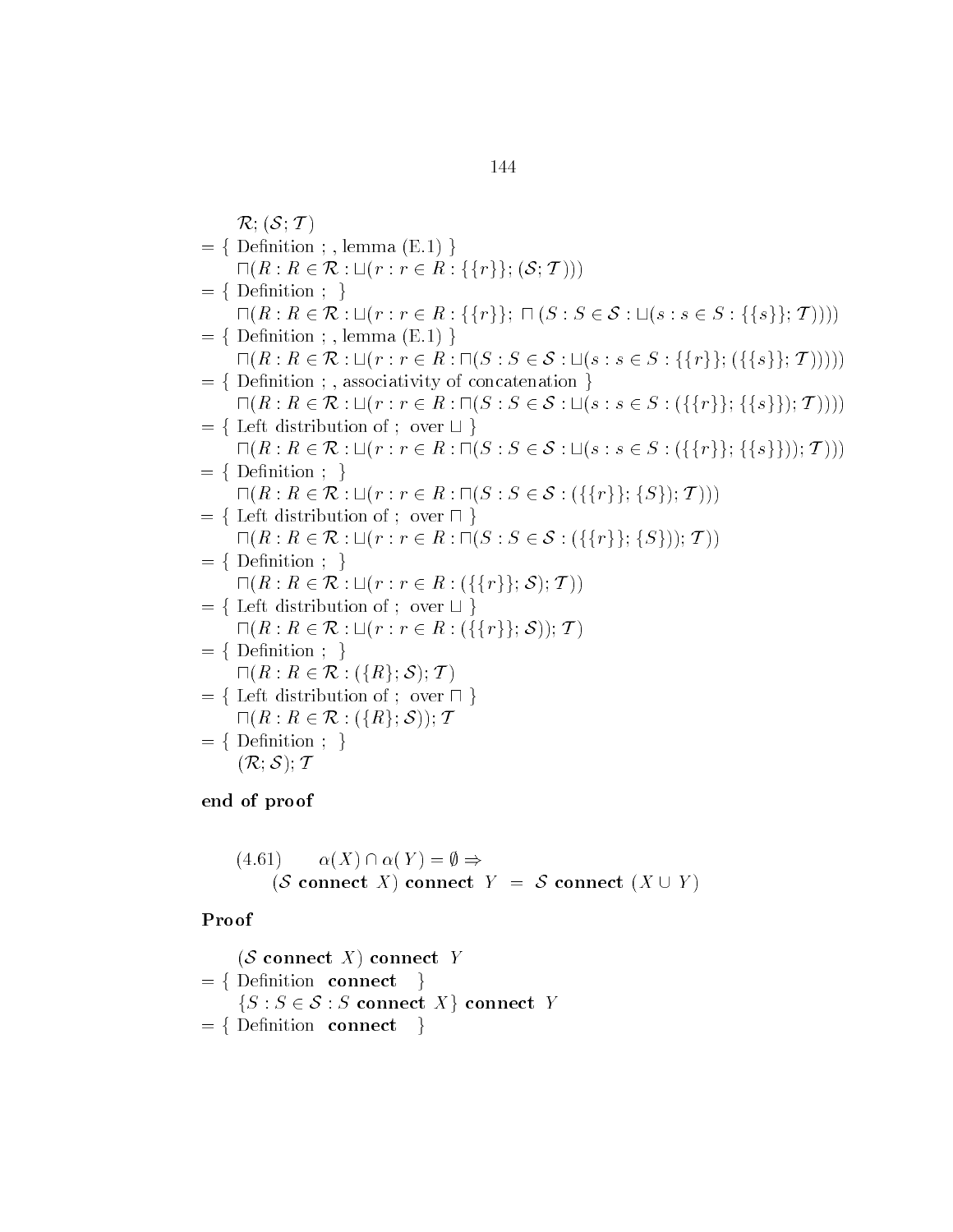$\{S' : S' \in \{S : S \in \mathcal{S} : S \text{ connect } X\} : S' \text{ connect } Y\}$ <br>= { Calculus }  $\{S': S' \in \{S: S \in \mathcal{S} : S \text{ connect } X\} : S' \text{ con} \}$ <br>  $= \{ \text{ Calculus } \}$ <br>  $\{S: S \in \mathcal{S} : (S \text{ connect } X) \text{ connect } Y \}$ <br>  $= \{ \text{ Theorem 3.38 } \}$  $\{S : S \in \mathcal{S} : (S \text{ connect } X) \text{ connect} \$ <br>Theorem 3.38 }<br> $\{S : S \in \mathcal{S} : S \text{ connect } (X \cup Y) \}$  $=$  {Definition connect }  $\mathcal S$  connect  $(X \cup Y)$ 

end of proof

 $(4.62)$   $(S;T)$  connect  $X = (S \text{ connect } X); (T \text{ connect } X)$ 

Proof

 $(S; \mathcal{T})$  connect X  $=$  {Definition connect }  $\{R: R \in (\mathcal{S}; \mathcal{T}): R \text{ connect } X\} = \{ \text{Definition }; \quad \}$ <br> $\{R: R \in \{S, T: S \in \mathcal{S} \land T \in \mathcal{T}: S \in \mathcal{T} \}$ : ct  $X$ } $T \in \mathcal{T} : S{:}~ T} : R \text{ connect } X$  }  $= \{$  Calculus  $\}$  $\{S, T\}$ :  $R \in \{S, T : S \in \mathcal{S} \mid \mathcal{S} \text{ values }\}$ <br>T:  $S \in \mathcal{S} \land T \in \mathcal{T}$  $\{R: R \in \{S, T: S \in \mathcal{S} \land T \in \mathcal{T}: S; T\} : R \text{ con}$ <br>= { Calculus }<br> $\{S, T: S \in \mathcal{S} \land T \in \mathcal{T}: (S; T) \text{ connect } X\}$ <br>= { Theorem 3.39 }  $\{S, T : S \in \mathcal{S} \land T \in \mathcal{T} : (S; T) \text{ connect } X\}$ <br>Theorem 3.39 }<br> $\{S, T : S \in \mathcal{S} \land T \in \mathcal{T} : (S \text{ connect } X); (T \text{ connect } X)\}$  $T : S \in \mathcal{S} \land T \in \mathcal{T}$ <br>orem 3.39 }<br> $T : S \in \mathcal{S} \land T \in \mathcal{T}$  $f = \{Definition \text{ connect } , twice }\}$ (S connect X); (T connect X)

end of proof

 $(4.63)$   $(S \sqcup T)$  connect  $X = (S \text{ connect } X); (T \text{ connect } X)$ 

$$
(\mathcal{S} \sqcup \mathcal{T}) \text{ connect } X
$$
\n
$$
= \{ \text{Definition connect } \}
$$
\n
$$
\{R : R \in (\mathcal{S} \sqcup \mathcal{T}) : R \text{ connect } X \}
$$
\n
$$
= \{ \text{Definition } \sqcup \}
$$
\n
$$
\{R : R \in \{S, T : S \in \mathcal{S} \land T \in \mathcal{T} : S \cup T \} : R \text{ connect } X \}
$$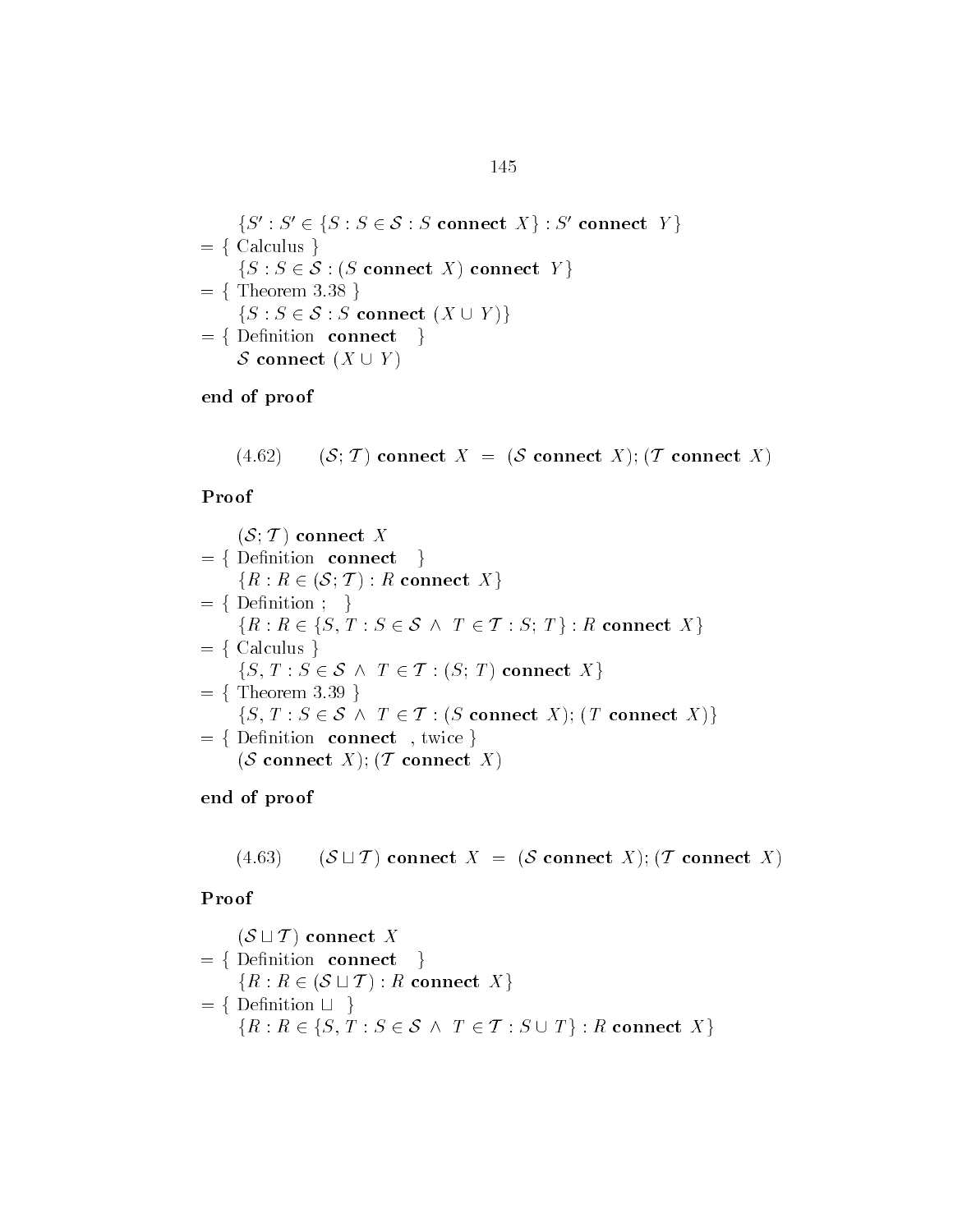$$
= \{ \text{ Calculus } \}
$$
  
\n
$$
\{S, T : S \in S \land T \in T : (S \cup T) \text{ connect } X \}
$$
  
\n
$$
= \{ \text{ Theorem 3.37 } \}
$$
  
\n
$$
\{S, T : S \in S \land T \in T : (S \text{ connect } X) \cup (T \text{ connect } X) \}
$$
  
\n
$$
= \{ \text{ Two steps } \}
$$
  
\n
$$
(S \text{ connect } X) \sqcup (T \text{ connect } X)
$$

 $(4.64)$   $(S \sqcap \mathcal{T})$  connect  $X = (S \text{ connect } X) \sqcap (\mathcal{T} \text{ connect } X)$ 

Proof

$$
(\mathcal{S} \sqcap \mathcal{T}) \text{ connect } X
$$
\n
$$
= \{ \text{Definition connect } \}
$$
\n
$$
\{R : R \in (\mathcal{S} \cup \mathcal{T}) : R \text{ connect } X \}
$$
\n
$$
= \{ \text{Definition } \sqcap \}
$$
\n
$$
\{R : R \in \mathcal{S} : R \text{ connect } X \} \cup \{R : R \in \mathcal{T} : R \text{ connect } X \}
$$
\n
$$
= \{ \text{Definition } \sqcap \}
$$
\n
$$
(\mathcal{S} \text{ connect } X) \sqcap (\mathcal{T} \text{ connect } X)
$$

end of proof

(4.65) 
$$
\alpha(X) \cap \sigma(S) = \emptyset \land \alpha(X) \cap \sigma(T) = \emptyset \Rightarrow
$$
  
 $(S||T) \text{ connect } X = (S \text{ connect } X) || (T \text{ connect } X)$ 

Proof

 $(S||T)$  connect X  $=$  {Definition connect }  $=\{ \text{ Definition } \textbf{connect } \} \$ <br>  $\{R: R \in (\mathcal{S} \Vert \mathcal{T}): R \textbf{ connect } X \}$ <br>  $=\{ \text{ Definition } \Vert \}$  ${R : R \in (S||T) : R \textbf{ connect } X}$ <br>Definition  $|| \n}$ <br> ${R : R \in {S, T : S \in S \land T \in T}}$  $\{R: R \in (\mathcal{S} \| \mathcal{T}): R \text{ connect } X\}$ <br>= { Definition || }<br> $\{R: R \in \{S, T: S \in \mathcal{S} \land T \in \mathcal{T}: S \| T\} : R \text{ connect } X\}$ <br>= { Calculus } { $S, T : S \in S \land T \in T$ <br>Theorem 3.40 }<br>{ $S, T : S \in S \land T \in T$  $\{S, T: S \in \mathcal{S} \;\wedge\; T \in \mathcal{T}: S \| \:T\}: R \textbf{ con}\colon \ \{S \text{ un}\}\ \{T: S \in \mathcal{S} \;\wedge\; T \in \mathcal{T}: (S \| \:T) \textbf{ connect } X\}\ \{T: S \in \mathcal{S} \;\wedge\; T \in \mathcal{T}: (S \| \:T) \textbf{ connect } X\}\$  $=$  {Theorem 3.40}  $\{S, T : S \in \mathcal{S} \land T \in \mathcal{T} : (S \Vert T) \text{ connect } X \}$ <br>Theorem 3.40 }<br> $\{S, T : S \in \mathcal{S} \land T \in \mathcal{T} : (S \text{ connect } X) || (T \text{ connect } X) \}$  $= \{$  Two steps  $\}$  $(S \text{ connect } X) || (T \text{ connect } X)$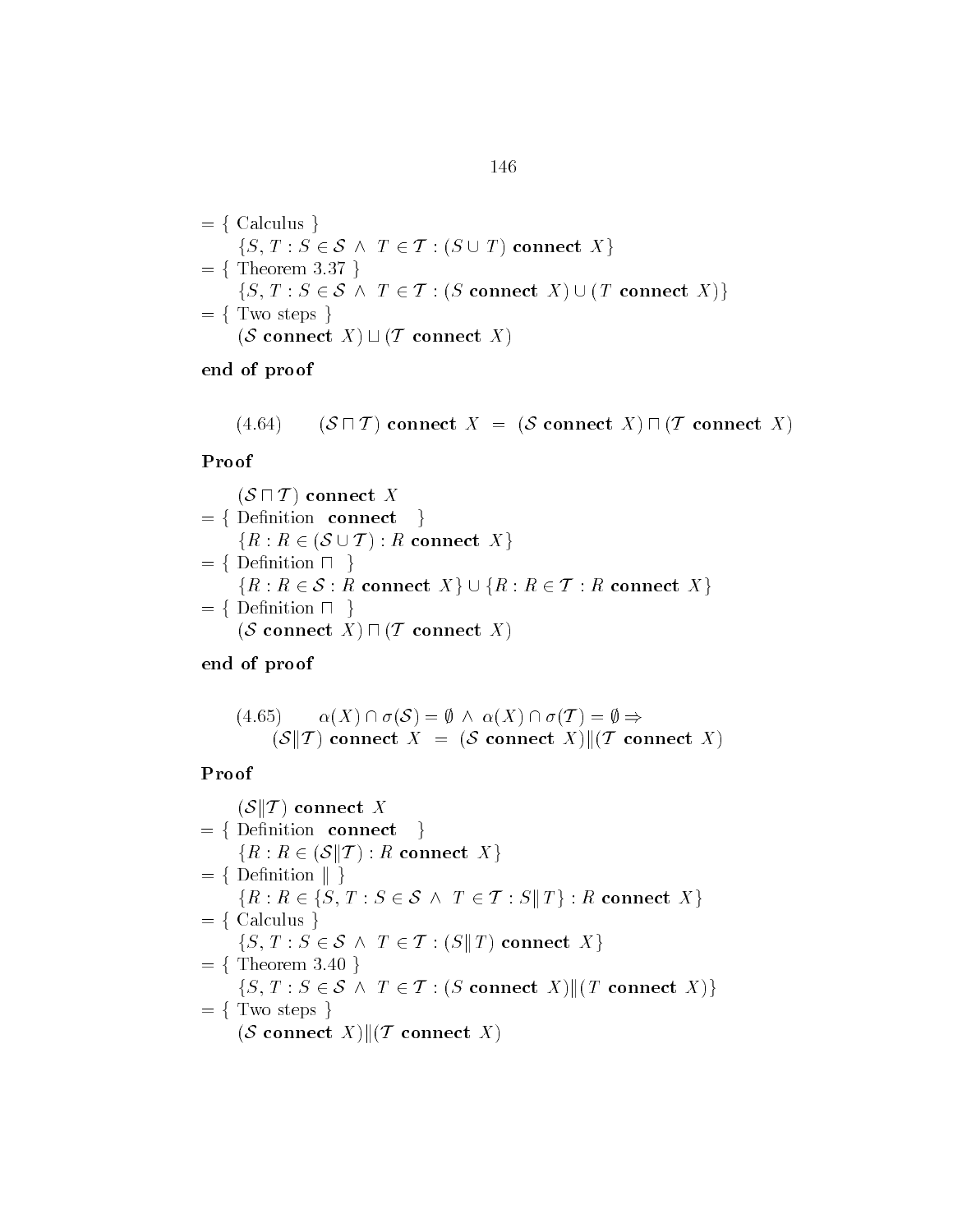(4.66) 
$$
\{a, b\} \cap (\alpha(\mathcal{S}_0) \cup \alpha(\mathcal{S}_1) \cup \alpha(\mathcal{T}_0) \cup \alpha(\mathcal{T}_1)) = \emptyset \Rightarrow
$$

$$
((\mathcal{S}_0; a; \mathcal{S}_1) || (\mathcal{T}_0; b; \mathcal{T}_1)) \text{ connect } \{a, b\} = (\mathcal{S}_0 || \mathcal{T}_0); (\mathcal{S}_1 || \mathcal{T}_1))
$$

### Proof

 $\textbf{pos} \ \mathbf{pos} \ \mathbf{blue} \ \{a,b\} \cap (\alpha(\mathcal{S}_0) \cup \alpha(\mathcal{S}_1) \cup \alpha(\mathcal{T}_0) \cup \alpha(\mathcal{T}_1)) = \emptyset$ 

$$
((\mathcal{S}_0; a; \mathcal{S}_1) \| (T_0; b; T_1)) \text{ connect } \{a.b\}
$$
\n
$$
= \{ \text{ Definitions } \| \text{ and } ; \}
$$
\n
$$
\Pi(\mathcal{S}_0, \mathcal{S}_1, T_0, T_1 : \mathcal{S}_0 \in \mathcal{S}_0 \land \mathcal{S}_1 \in \mathcal{S}_1 \land T_0 \in T_0 \land T_1 \in T_1 : ((\mathcal{S}_0; a; \mathcal{S}_1) \| (T_0; b; T_1))) \text{ connect } \{a.b\}
$$
\n
$$
= \{ \text{ Theorem 4.64 } \}
$$
\n
$$
\Pi(\mathcal{S}_0, \mathcal{S}_1, T_0, T_1 : \mathcal{S}_0 \in \mathcal{S}_0 \land \mathcal{S}_1 \in \mathcal{S}_1 \land T_0 \in T_0 \land T_1 \in T_1 : ((\mathcal{S}_0; a; \mathcal{S}_1) \| (T_0; b; T_1)) \text{ connect } \{a.b\})
$$
\n
$$
= \{ \text{ Theorem 3.39 } \}
$$
\n
$$
\Pi(\mathcal{S}_0, \mathcal{S}_1, T_0, T_1 : \mathcal{S}_0 \in \mathcal{S}_0 \land \mathcal{S}_1 \in \mathcal{S}_1 \land T_0 \in T_0 \land T_1 \in T_1 : ((\mathcal{S}_0 \| T_0); (\mathcal{S}_1 \| T_1)))
$$
\n
$$
= \{ \text{ Definitions } \| \text{ and } ; \}
$$
\n
$$
(\mathcal{S}_0 \| T_0); (\mathcal{S}_1 \| T_1)
$$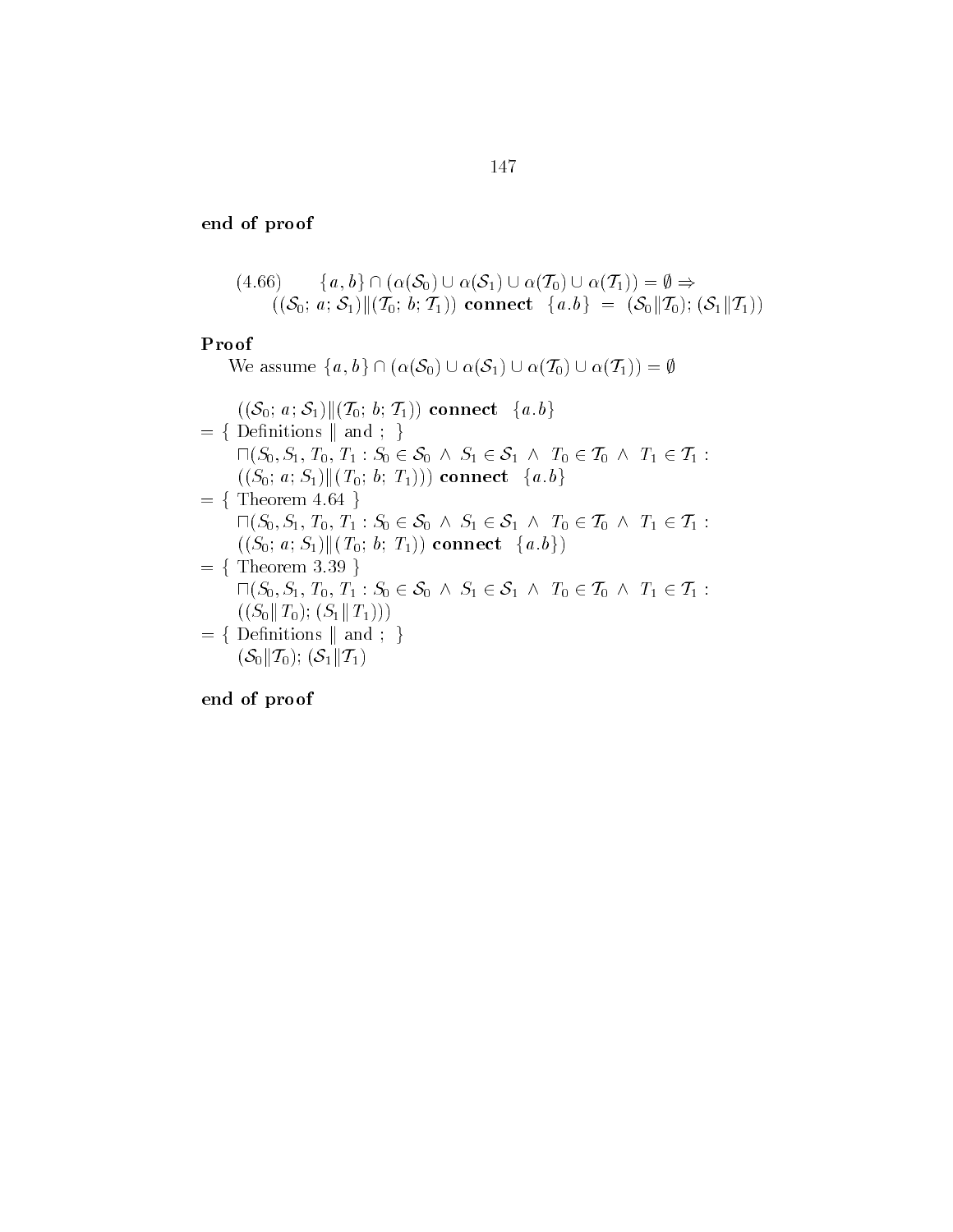# Appendix F

## Proofs for Section 4.4

 $(4.70)$   $S \sqsupseteq T \Rightarrow S^* \sqsupseteq T^*$ 

### Proof

 $\mathcal{S}^*$  $= \{$  Definition  $*$  }  $=\Set{\text{Definition }^*\} \{\{\epsilon\}\}\ \textbf{alt}(\mathcal{S};\mathcal{S}^*)$  $\sqsupseteq \{$  Monotonicity of  $\sqcup$  and ;  $\mathcal{S} \sqsupseteq \mathcal{T}$  }  $\{\{\epsilon\}\}\,\,{\rm alt}({\cal T};\,{\cal S}^*)$ 

hence

$$
true
$$
\n
$$
= \{ \text{ Previous proof } \}
$$
\n
$$
S^* \sqsupseteq \{ \{ \epsilon \} \} \text{alt}(T; S^*)
$$
\n
$$
= \{ \text{Calculus } \}
$$
\n
$$
S^* \in \{ \mathcal{R} :: \mathcal{R} \sqsupseteq \{ \{ \epsilon \} \} \text{alt}(T; \mathcal{R}) \}
$$
\n
$$
= \{ \text{Lattice properties } \}
$$
\n
$$
S^* \sqsupseteq \Pi(\mathcal{R} :: \mathcal{R} \sqsupseteq \{ \{ \epsilon \} \} \text{alt}(T; \mathcal{R}) : \mathcal{R})
$$
\n
$$
= \{ \text{Knaster-Tarski } \}
$$
\n
$$
S^* \sqsupseteq \mu(\mathcal{R} :: \mathcal{R} = \{ \{ \epsilon \} \} \text{alt}(T; \mathcal{R}) : \mathcal{R})
$$
\n
$$
= \{ \text{Definition } ^* \}
$$
\n
$$
S^* \sqsupseteq T^*
$$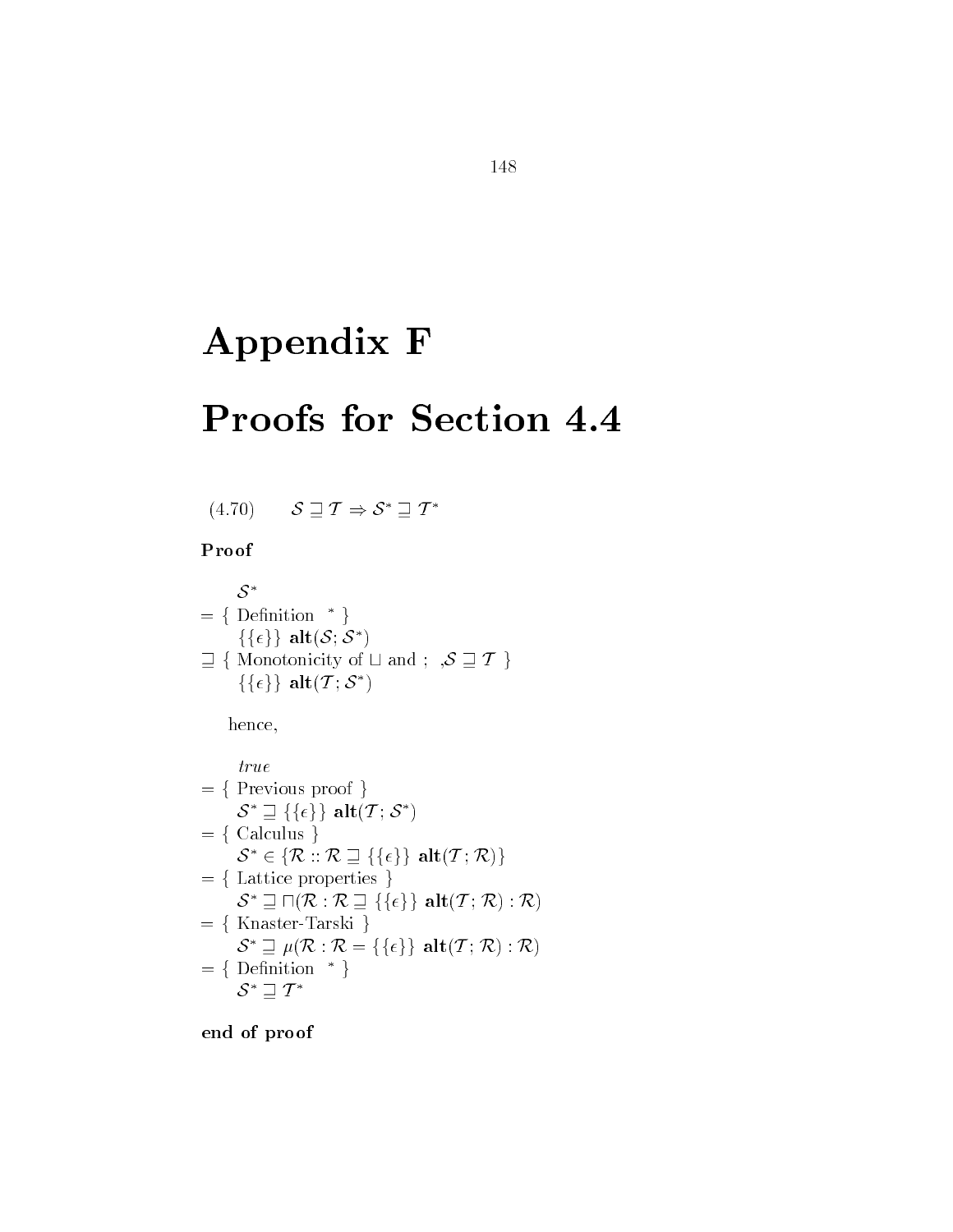$(4.71)$  $\mathcal{S} \sqsupset \mathcal{T} \Rightarrow \mathcal{S}^\dagger \sqsupset \mathcal{T}^\dagger$ 

Proof Similar to previous proof. end of proof

$$
(4.72) \qquad \mathcal{S}^* \| T^* \sqsupseteq (\mathcal{S} \| T)^*
$$

Proof

 $\mathcal{S}^* \| T^*$  $= \{$  Property of  $*$  }  $\mathcal{S}^* \| T^*$ <br>Property of \* }<br>({{ $\epsilon$ }}  $\sqcup$   $\mathcal{S}$ :  $\mathcal{S}^*$ )||({{ $\{\epsilon\}$ }  $\sqcup$   $\mathcal{T}$ :  $\mathcal{T}^*$ )  $= \{$  Definition  $\sqcup \}$  $\{S_0, S_1 : S_0 \in \{\{\epsilon\}\}\ \land\ S_1 \in (\mathcal{S}; \mathcal{S}^*) : S_0 \cup S_1\}\|$  $\begin{split} &\|\mathcal{S};\mathcal{S}^*)\|(\{\{\epsilon\}\}\sqcup\mathcal{T};\mathcal{T}^*)\ &\|\sqcup\ \} \ &\;\;\colon S0\in\{\{\epsilon\}\}\ \land\ S1\in\mathcal{S}. \end{split}$  $\{T0, T1 : T0 \in \{\{\epsilon\}\} \wedge T1 \in (T; T^*) : T0 \cup T1\}$ <br>Calculus }<br> $\{S1 : S1 \in (\mathcal{S}; \mathcal{S}^*) : \{\epsilon\} \cup S1\}$ ||  $S0 \in \{\{\epsilon\}\} \wedge S1 \in (\mathcal{S}_3)$ <br>  $: T0 \in \{\{\epsilon\}\} \wedge T1 \in (\mathcal{S}_3)$  $= \{$  Calculus  $\}$  $\{S1 : S1 \in$ general control in the control of the control in the control of the control in the control in the control in the control in the control in the control in the control in the control in the control in the control in the cont  $\{T1: T1 \in ($ :<br> $\in (\mathcal{S};\,\mathcal{S}^*) : \{\epsilon\} \cup S1\}\| \ \in (\mathcal{T};\,\mathcal{T}^*) : \{\epsilon\} \cup \,T1\}$ :  $T1 \in (T; T^*) : {\epsilon} \cup T1$ <br>ition ; <br> $S3 : S2 \in S \wedge S3 \in S^* : {\epsilon}$  $= \{$  Definition  $; \}$  $\{T1: T1 \in (T; T^*): \{\epsilon\} \cup T1\}$ <br>Definition ; }<br> $\{S2, S3: S2 \in \mathcal{S} \land S3 \in \mathcal{S}^* : \{\epsilon\} \cup S2; S3\}$ || Definition ; }<br>{ $S2, S3: S2 \in S \wedge S3 \in S^* : \{\epsilon\} \cup S2; S3\}$ ||<br>{ $T2, T3: T2 \in T \wedge T3 \in T^* : \{\epsilon\} \cup T2; T3\}$ ition ; }<br>  $S3: S2 \in \mathcal{S} \wedge S3 \in \mathcal{S}^* : \{\epsilon\} \cup S$ <br>  $T3: T2 \in \mathcal{T} \wedge T3 \in \mathcal{T}^* : \{\epsilon\} \cup S$ { $S2, S3 : S2 \in S \wedge S$ :<br>{ $T2, T3 : T2 \in T \wedge$ <br>= {Definition || }  $\{T2, T3 : T2 \in \mathcal{T} \land T3 \in \mathcal{T}^* : \{\epsilon\} \cup T2; T3\}$ <br>Definition  $\parallel \}$ <br> $\{S2, S3, T2, T3 : S2 \in \mathcal{S} \land S3 \in \mathcal{S}^* \land T2 \in \mathcal{T} \land T3 \in \mathcal{T}^* :$ = { Definition || }<br>
{S2, S3, T2, T3 :  $S2 \in S \wedge S3 \in S^* \wedge T2$  (<br>
{ $\{\epsilon\} \cup S2$ ; S3)||( $\{\epsilon\} \cup T2$ ; T3)}  $\supseteq \{$  Lemma  $\}$  $\{\{\epsilon\} \cup S2; S3\} \| (\{\epsilon\} \cup T2; T3) \}$ <br>Lemma }<br> $\{S2, S3, T2, T3: S2 \in \mathcal{S} \land S3 \in \mathcal{S}^* \land T2 \in \mathcal{T} \land T3 \in \mathcal{T}^* :$  $T2, T3: S2 \in S \land S3 \in S^* \land \{ \epsilon \} \cup (S2 \| T2); (S3 \| T3) \}$  $= \{$  Definitions  $\sqcup$  and  $\}$  $\{\epsilon\} \cup (S2 \| T2); (S3 \| T3)\}$ <br>Definitions  $\sqcup$  and ; }<br> $\{\{\epsilon\}\}\sqcup(S \| T); (S^* \| T^*)$ hence  $true$  $\Rightarrow$  { Previous proof }<br>  $(S^* \| T^*) \in \{ \mathcal{R} : : \mathcal{R} \equiv$  $(\mathcal{S}^*\Vert \mathcal{T}^*) \in \{\mathcal{R} \ :: \mathcal{R} \sqsupseteq \{\{\epsilon\}\}\sqcup ((\mathcal{S}\Vert \mathcal{T});\mathcal{R})\}$  $\Rightarrow$  { Lattice properties }  $(\mathcal{S}^*\Vert \mathcal{T}^*) \sqsupseteq \sqcap (\mathcal{R}:\mathcal{R}\sqsupseteq {\{\epsilon\}} \sqcup ((\mathcal{S}\Vert \mathcal{T});\mathcal{R}):\mathcal{R})$  $= \{$  Knaster-Tarski  $\}$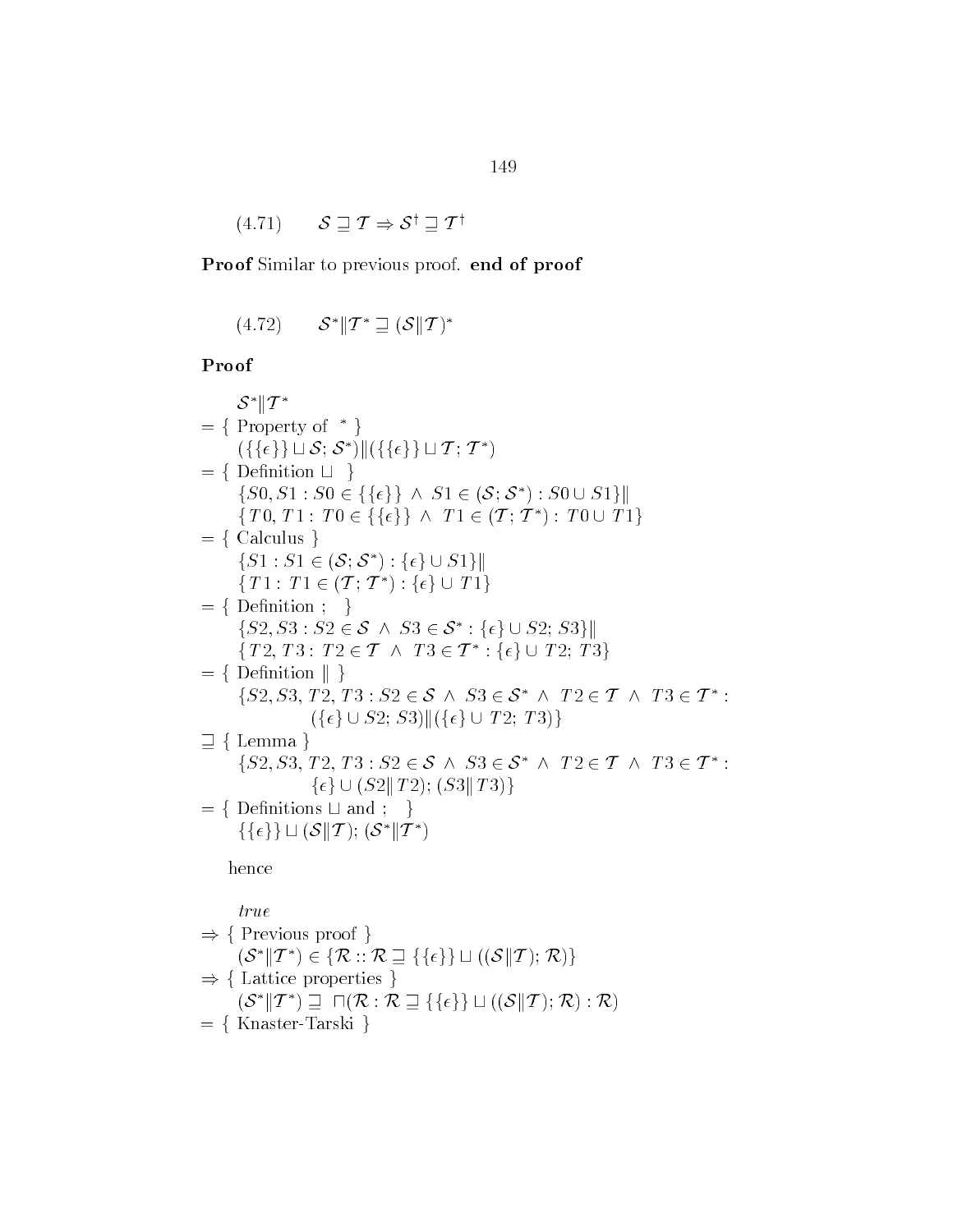$$
(\mathcal{S}^* \| T^*) \sqsupseteq \sqcap(\mathcal{R} : \mathcal{R} = \{\{\epsilon\}\} \sqcup ((\mathcal{S} \| T) : \mathcal{R}) : \mathcal{R})
$$

$$
= \{\text{Definition }^* \}
$$

$$
(\mathcal{S}^* \| T^*) \sqsupseteq (\mathcal{S} \| T)^*
$$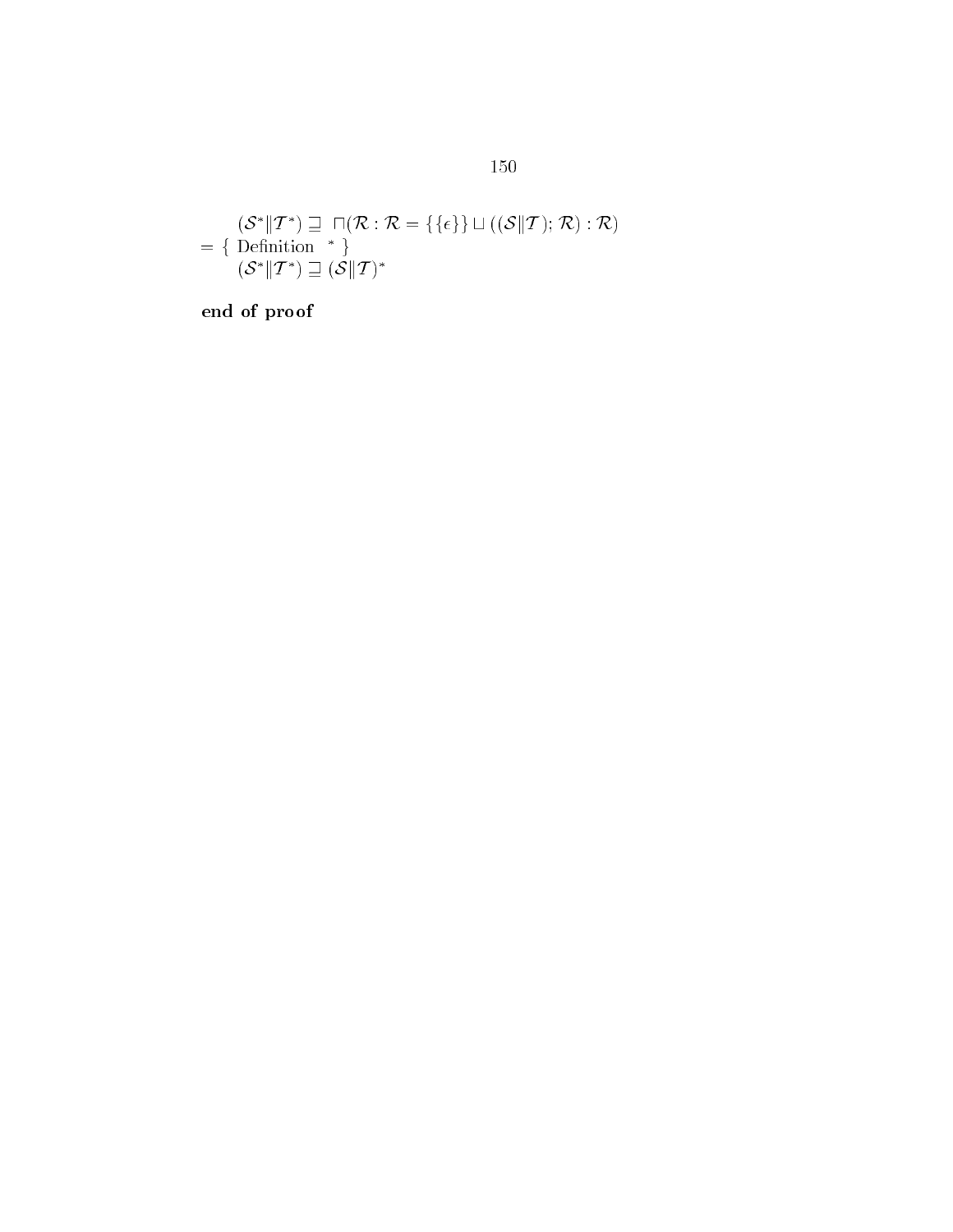# Appendix G

## Proofs for Section 4.5

 $(4.74)$  Dual(magic)  $\simeq$  demon

Proof

 $Dual(magic)$  $=$  { Definition Dual, magic }  $\textbf{Dual}(\textbf{magic })\ \text{Definition }\textbf{Dual},\, \textbf{magic }\;\} \ \sqcup (S: S \in \{\}: \sqcap (s: s \in S: \{\{s\}\}))$  $f = \{ \text{ Definition } \mathbf{Dual}, \text{ magic } \}$ <br>  $\sqcup (S : S \in \{\} : \sqcap (s : s \in S : \{\{s\}\})$ <br>  $\sqsubseteq \{ \sqcup \text{ over empty set is } \mathbf{demon } \}$ demon

end of proof

 $(4.75)$  Dual(demon)  $\simeq$  magic

Proof

 $= \{$  Definition **Dual** demon  $\}$ **Dual(demon** )<br>Definition **Dual, demon** }<br> $\sqcup(S : S \in \{\{\}\} : \sqcap(s : s \in S : \{\{s\}\}))$  $f\in\{$  Calculus,  $\sqcap$  over empty set is **magic** magic

end of proof

 $(4.76)$  Dual(pick)  $\simeq$  chaos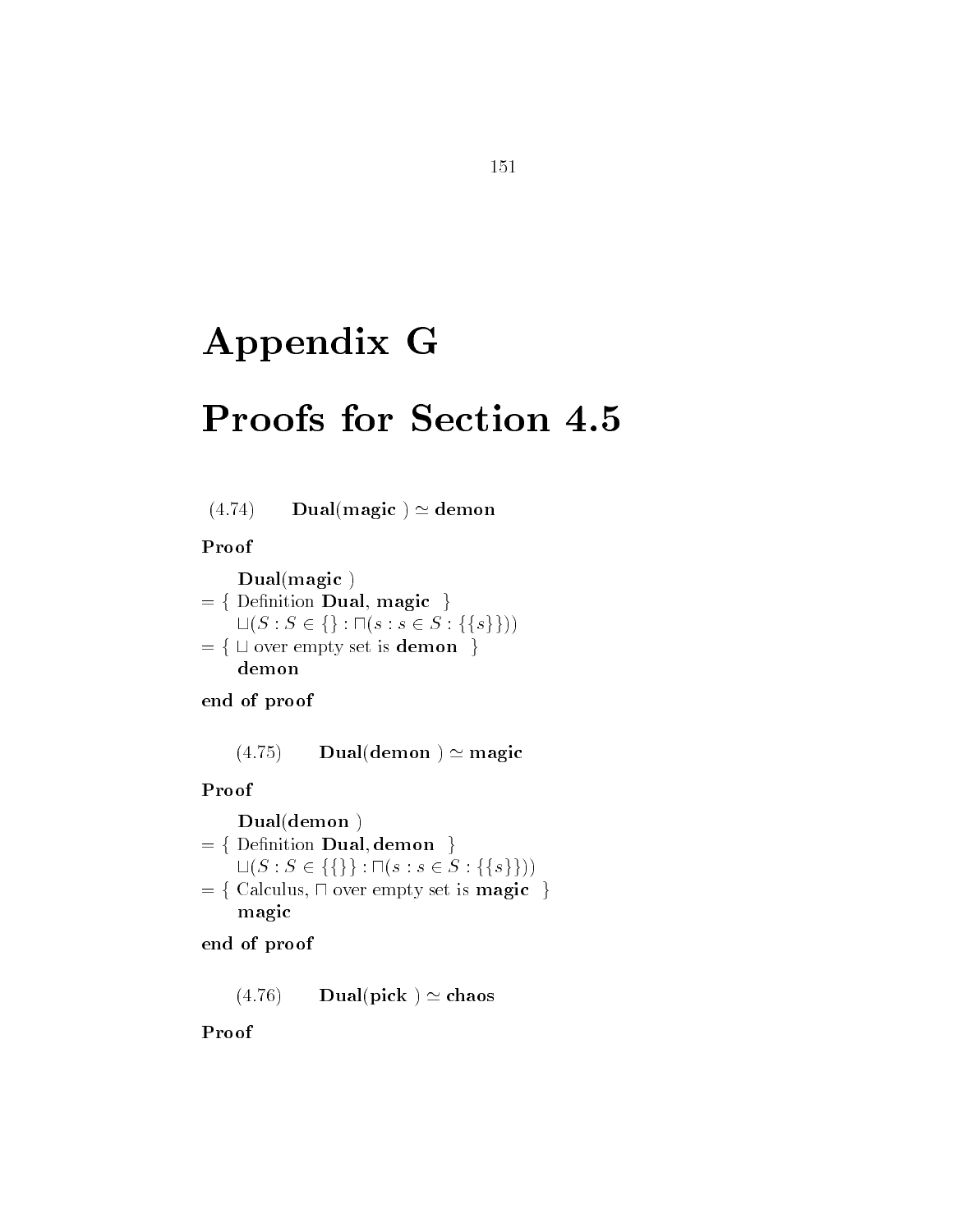$Dual(pick)$  $=$  { Definition **Dual** pick }  $\sqcup (S : S \in \{\{t : t \in \textbf{Traces} : t\}\} : \sqcap (s : s \in S : \{\{s\}\}))$  $= \{$  Calculus  $\}$  $\square (s : s \in {\bf Traces} : \{\{s\}\})$  $= \{$  Definition chaos  $\}$ chaos

end of proof

$$
(4.77) \qquad \mathbf{Dual}(\mathbf{chaos}) \simeq \mathbf{pick}
$$

Proof

$$
\begin{aligned}\n\textbf{Dual}(\textbf{chaos}) \\
&= \{ \text{ Definition Dual}, \textbf{chaos } \} \\
& \sqcup (S : S \in \{t : t \in \text{Traces} : \{t\} \} : \sqcap (s : s \in S : \{\{s\}\})) \\
&= \{ \text{ Calculus } \} \\
& \sqcup (t : t \in \text{Traces} : \{\{t\}\}) \\
&= \{ \text{ Definition pick } \} \\
& \text{pick}\n\end{aligned}
$$

end of proof

 $(4.78)$  Dual(skip)  $\simeq$  skip

Proof See next proof. end of proof

$$
(4.79) \quad \mathbf{Dual}(\{\{s\}\}) \simeq \{\{s\}\}\
$$

$$
\begin{aligned}\n&\textbf{Dual}(\{\{s\}\}) \\
&= \{\text{ Definition }\mathbf{Dual} \} \\
&\text{L}(S: S \in \{\{s\}\} : \sqcap (s': s' \in S : \{\{s'\}\})) \\
&= \{\text{ Calculus } \} \\
&\{\{s\}\}\n\end{aligned}
$$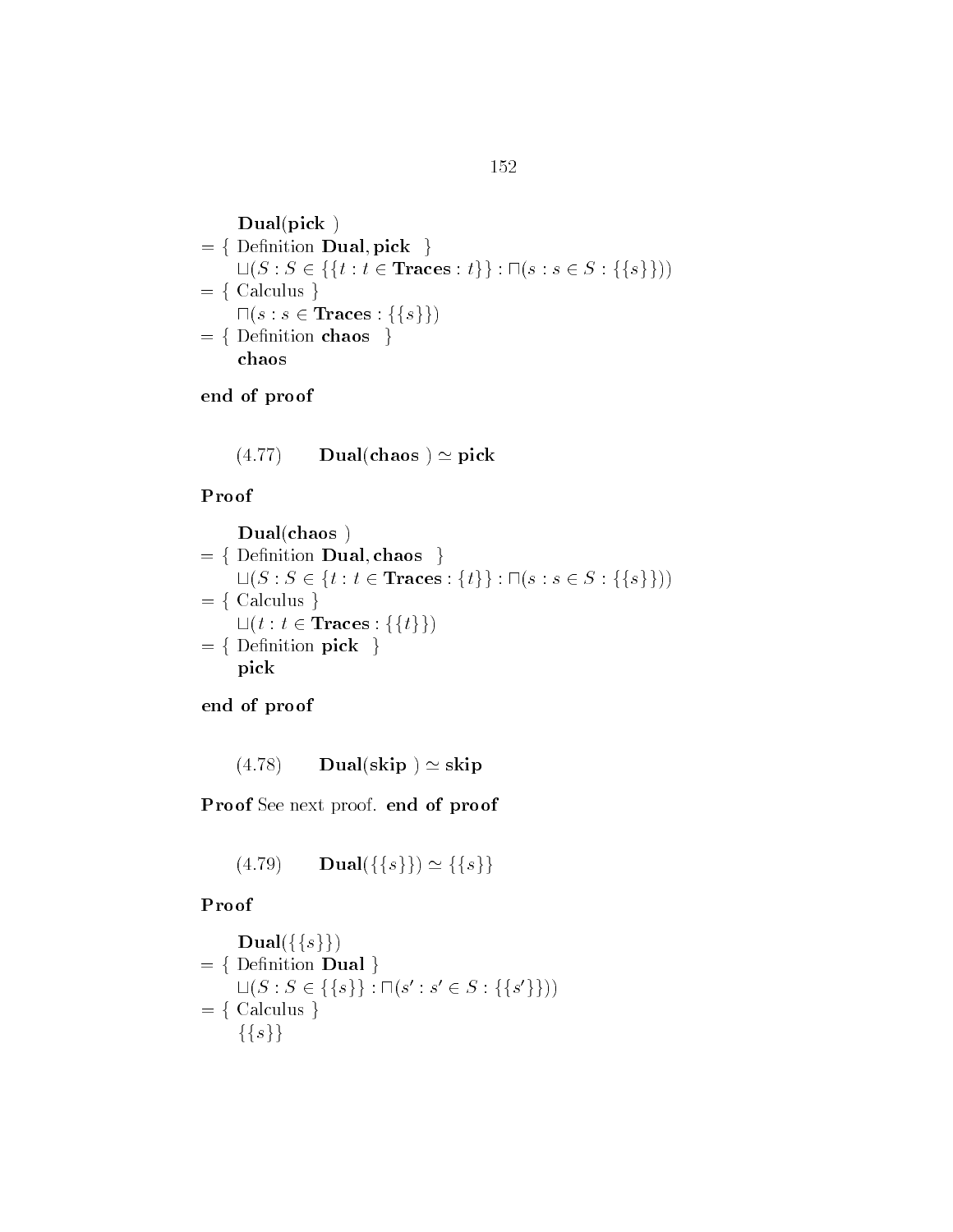$$
(4.80) \qquad \mathbf{Dual}(\mathcal{S} \sqcap \mathcal{T}) \simeq \mathbf{Dual}(\mathcal{S}) \sqcup \mathbf{Dual}(\mathcal{T})
$$

Proof

$$
\begin{aligned}\n\textbf{Dual}(\mathcal{S} \sqcap \mathcal{T}) \\
&= \{ \text{ Definition } \mathbf{Dual}, \sqcap \} \\
\sqcup (S : S \in (\mathcal{S} \cup \mathcal{T}) : \sqcap (s : s \in S : \{\{s\}\})) \\
&= \{ \text{ Calculus } \} \\
\sqcup (S : S \in \mathcal{S} : \sqcap (s : s \in S : \{\{s\}\})) \sqcup \\
\sqcup (S : S \in \mathcal{T} : \sqcap (s : s \in S : \{\{s\}\})) \\
&= \{ \text{ Definition } \mathbf{Dual} \} \\
(\mathbf{Dual}(\mathcal{S})) \sqcup (\mathbf{Dual}(\mathcal{T}))\n\end{aligned}
$$

end of proof

 $(4.81)$  $\text{Dual}(\mathcal{S} \sqcup \mathcal{T}) \simeq \text{Dual}(\mathcal{S}) \sqcap \text{Dual}(\mathcal{T})$ 

Proof

| $Dual(S \sqcup T)$ | = { Definition Dual, ∪ }<br>∟( <i>S</i> : <i>S</i> ∈ { <i>S'</i> , <i>T</i> : <i>S'</i> ∈ <i>S</i> ∧ <i>T</i> ∈ <i>T</i> : <i>S'</i> ∪ <i>T</i> } : ∩( <i>s</i> : <i>s</i> ∈ <i>S</i> : { <i>s</i> }]))<br>= { Calculus }\n      ∪( <i>S</i> , <i>T</i> : <i>S</i> ∈ <i>S</i> ∧ <i>T</i> ∈ <i>T</i> : ∎( <i>s</i> : <i>s</i> ∈ ( <i>S</i> ∪ <i>T</i> ) : { <i>s</i> }]))<br>= { Calculus }\n      ∪( <i>S</i> , <i>T</i> : <i>S</i> ∈ <i>S</i> ∧ <i>T</i> ∈ <i>T</i> : ∎( <i>s</i> : <i>s</i> ∈ <i>S</i> : { <i>s</i> }) ∩ ∩ ( <i>t</i> : <i>t</i> ∈ <i>T</i> : { <i>t</i> }]))<br>= { Calculus (Generalized De Morgan)}<br>∪( <i>S</i> : <i>S</i> ∈ <i>S</i> : ∩( <i>s</i> : <i>s</i> ∈ <i>S</i> : { <i>s</i> }])) ∩ ∪( <i>T</i> : <i>T</i> ∈ <i>T</i> : ∩( <i>t</i> : <i>t</i> ∈ <i>T</i> : { <i>t</i> }]))<br>= { Definition Dual }\n      ( <b>Dual</b> ( <i>S</i> )) ∩ ( <b>Dual</b> ( <i>T</i> ))) |
|--------------------|----------------------------------------------------------------------------------------------------------------------------------------------------------------------------------------------------------------------------------------------------------------------------------------------------------------------------------------------------------------------------------------------------------------------------------------------------------------------------------------------------------------------------------------------------------------------------------------------------------------------------------------------------------------------------------------------------------------------------------------------------------------------------------------------------------------------------------------------------------------------------------------------------------|
|--------------------|----------------------------------------------------------------------------------------------------------------------------------------------------------------------------------------------------------------------------------------------------------------------------------------------------------------------------------------------------------------------------------------------------------------------------------------------------------------------------------------------------------------------------------------------------------------------------------------------------------------------------------------------------------------------------------------------------------------------------------------------------------------------------------------------------------------------------------------------------------------------------------------------------------|

end of proof

 $(4.82)$  Dual(Dual(S))  $\simeq$  S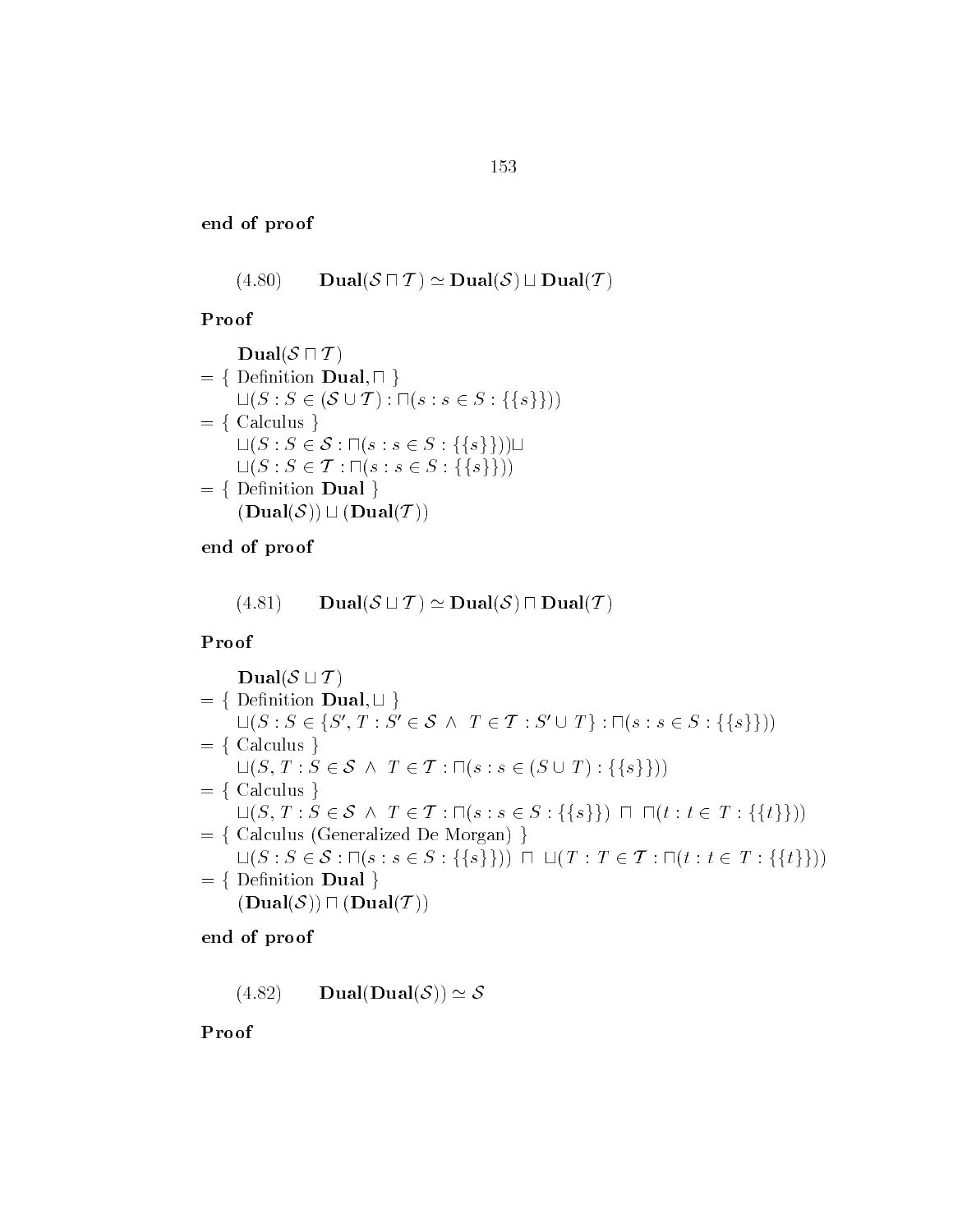$$
= \{ \text{ Theorem } (4.14) \}
$$
\n
$$
= \{ \text{ Theorem } (4.14) \}
$$
\n
$$
Dual(Dual(\Box(S : S \in S : \Box(s : s \in S : \{\{s\}\}))))
$$
\n
$$
\simeq \{ \text{ Theorem } (4.80) \}
$$
\n
$$
Dual(\Box(S : S \in S : Dual(\Box(s : s \in S : \{\{s\}\}))))
$$
\n
$$
\simeq \{ \text{ Theorem } (4.81) \}
$$
\n
$$
Dual(\Box(S : S \in S : \Box(s : s \in S : Dual(\{\{s\}\}))))
$$
\n
$$
= \{ \text{ Theorem } (4.79) \}
$$
\n
$$
Dual(\Box(S : S \in S : \Box(s : s \in S : \{\{s\}\})))
$$
\n
$$
\simeq \{ \text{ Theorem } (4.81) \}
$$
\n
$$
\Box(S : S \in S : Dual(\Box(s : s \in S : \{\{s\}\})))
$$
\n
$$
\simeq \{ \text{ Theorem } (4.80) \}
$$
\n
$$
\Box(S : S \in S : \Box(s : s \in S : Dual(\{\{s\}\})))
$$
\n
$$
\simeq \{ \text{ Theorem } (4.79) \}
$$
\n
$$
\Box(S : S \in S : \Box(s : s \in S : \{\{s\}\})))
$$
\n
$$
\simeq \{ \text{ Theorem } (4.14) \}
$$
\n
$$
S
$$

(4.84) 
$$
\mathcal{S} \supseteq Dual(\mathcal{T}) = \mathcal{T} \supseteq Dual(\mathcal{S})
$$

# $\int$  where  $\int$  we have  $\int$  we have  $\int$  we have  $\int$  we have  $\int$  we have  $\int$  we have  $\int$  we have  $\int$  we have  $\int$  we have  $\int$  we have  $\int$  we have  $\int$  we have  $\int$  we have  $\int$  we have  $\int$  we have  $\int$  we have  $\$

$$
\mathcal{S} \supseteq \text{Dual}(\mathcal{T})
$$
\n
$$
= \{ \text{Definition } \supseteq \} \quad \forall (S : S \in \mathcal{S} : \exists (T : T \in \text{Dual}(T) : S \supseteq T))
$$
\n
$$
= \{ \text{Definition } \text{Dual} \} \quad \forall (S : S \in \mathcal{S} : \exists (T : \forall (T' : T' \in \mathcal{T} : \exists (t : t \in T' : t \in T)) : S \supseteq T))
$$
\n
$$
= \{ \text{Calculus } \} \quad \forall (S : S \in \mathcal{S} : \exists (T : \forall (T' : T' \in \mathcal{T} : \exists (t : t \in T' : t \in T)) \land S \supseteq T : true))
$$
\n
$$
= \{ \text{Ping pang argument } \} \quad \forall (S : S \in \mathcal{S} : \exists (T : \forall (T' : T' \in \mathcal{T} : \exists (t : t \in T' : t \in S)) : true))
$$
\n
$$
= \{ \text{Calculus } \} \quad \forall (S : S \in \mathcal{S} : \forall (T' : T' \in \mathcal{T} : \exists (t : t \in T' : t \in S)))
$$
\n
$$
= \{ \text{Calculus } \} \quad \forall (S, T' : S \in \mathcal{S} \land T' \in \mathcal{T} : \exists (t : t \in T' \land t \in S))
$$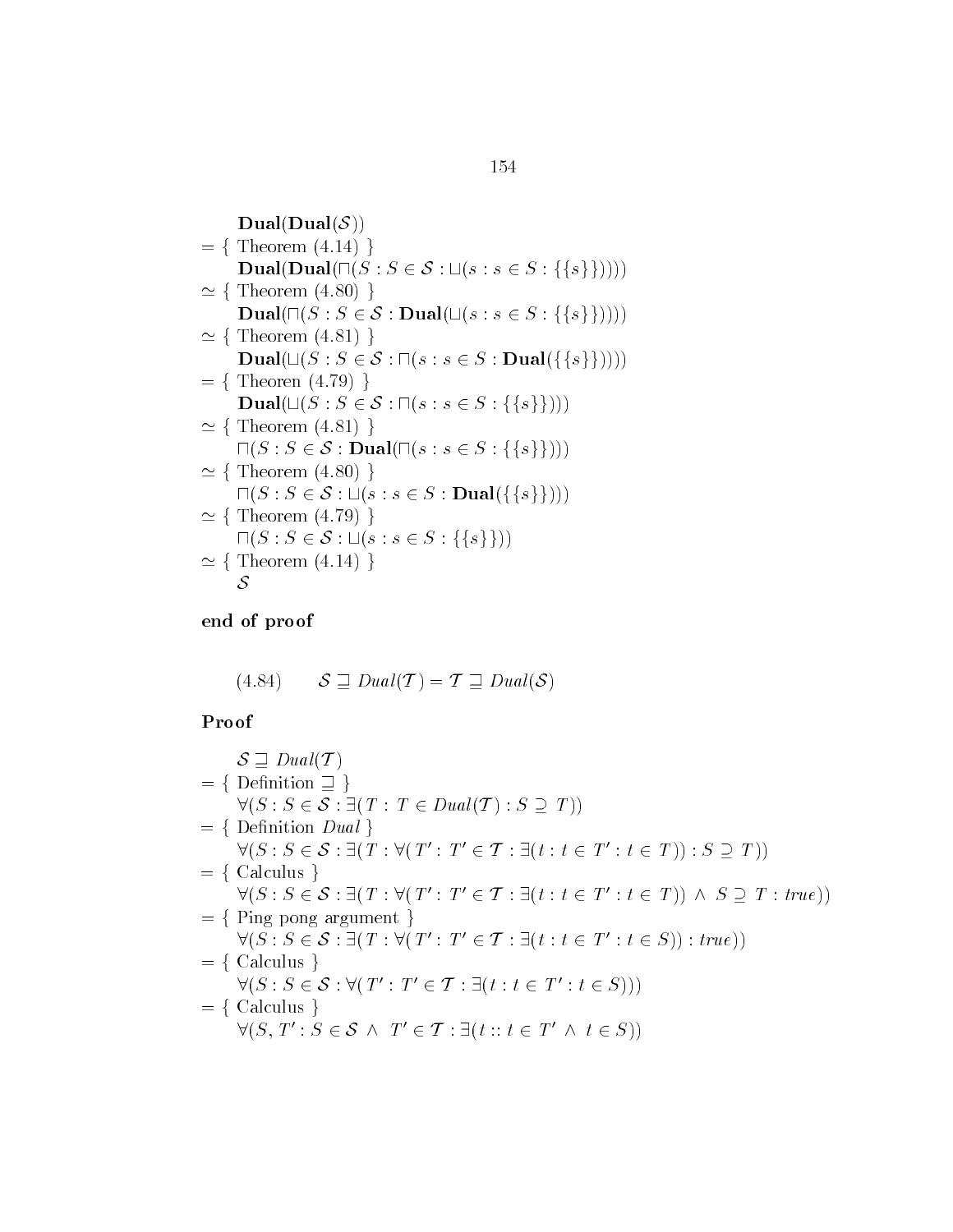$= \{ Symmetry \}$  $\mathcal{T} \supseteq Dual(\mathcal{S})$ 

### end of proof

(4.85) 
$$
Dual(\mathcal{S}) \supseteq \mathcal{T} = Dual(\mathcal{T}) \supseteq \mathcal{S}
$$

#### Proof

Proof  
\n
$$
Dual(S) \sqsupseteq T
$$
\n
$$
= \{ Definition \sqsupseteq \}
$$
\n
$$
\forall (S : S \in Dual(S) : \exists (T : T \in T : S \supseteq T))
$$
\n
$$
= \{ Big \text{ step } \}
$$
\n
$$
\forall (S : S \in Dual(S) : \forall (T' : \forall (T : T \in T' : \exists (t : t \in T' : t \in T))
$$
\n
$$
: \exists (t : t \in T' : t \in S)))
$$
\n
$$
= \{ Definition \text{ Dual} \}
$$
\n
$$
\forall (S, T' : S \in Dual(S) \land T' \in Dual(T) : \exists (t :: t \in T' \land t \in S))
$$
\n
$$
= \{ Symmetry \}
$$
\n
$$
Dual(T) \sqsupseteq S
$$

### end of proof

 $(4.86)$  Dual $S \simeq DualS$ 

#### Proof

The following two properties are direct consequences of the fact that Dual is a Galois connection

 $Dual(S \sqcap T) \simeq Dual(S) \sqcup Dual(T)$  $Dual(S \sqcup T) \simeq Dual(S) \sqcap Dual(T)$ We also have

$$
Dual({s})
$$
  
= { Definition Dual }  
{ T :  $\forall$  (S : S  $\in$  {s}} :  $\exists$  (t : t  $\in$  S : t  $\in$  T)) : T }  
= { Calculus }  
{ T :  $\exists$  (t : t  $\in$  T : t  $\in$  {s}}): T }  
\simeq { Theorem (4.10)}  
{s}}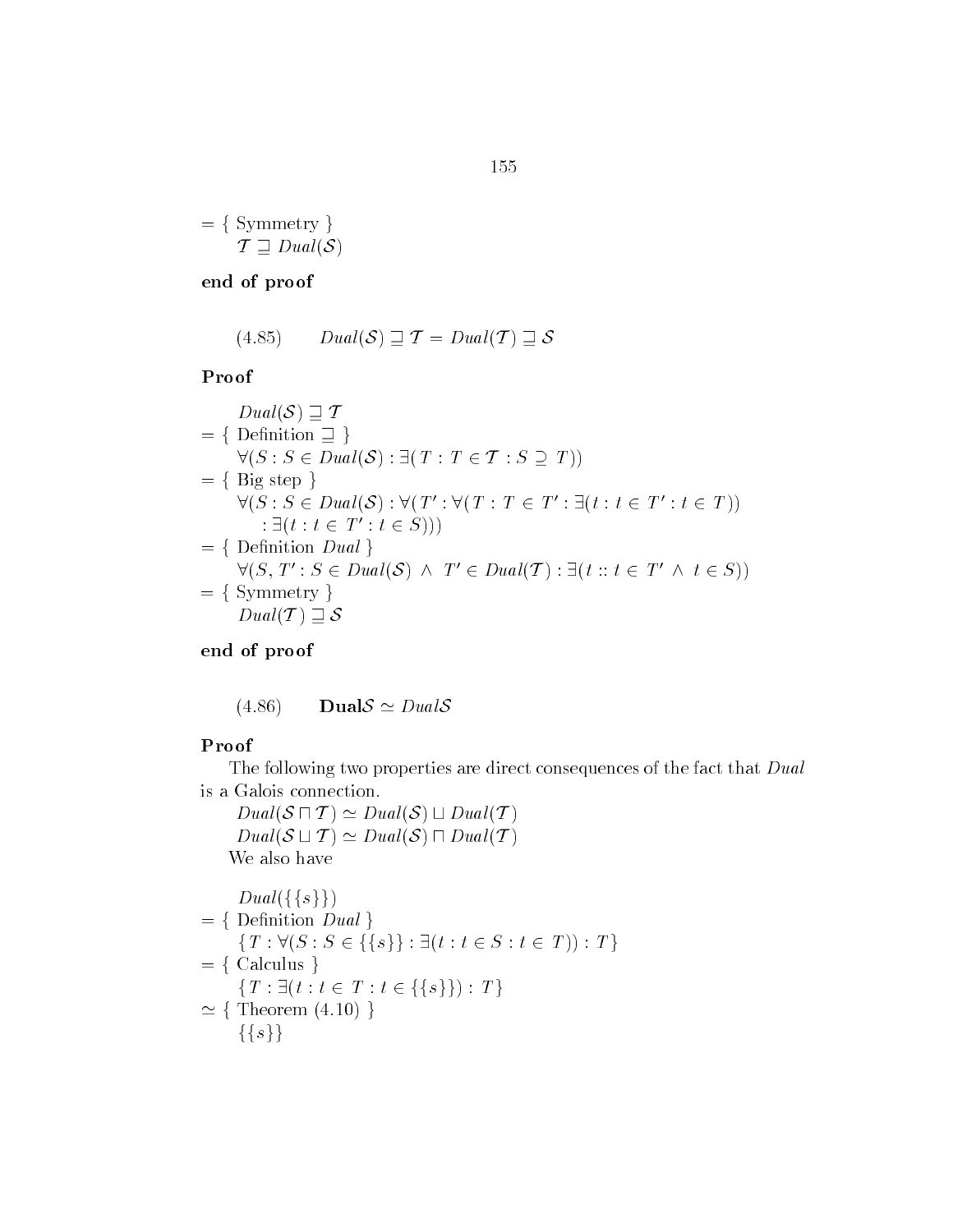These three properties define  $Dual$  up to process equivalence, as the following calculation shows

 $Dual(S)$  $= \{$  Theorem  $(4.14)$ }  $Dual(S)$ <br>= { Theorem (4.14) }<br> $Dual(\bigcap (S : S \in S : \sqcup (s : s \in S : \{\{s\}\}))$ Use the three properties  $\}$  $Dual(\sqcap (S : S \in \mathcal{S} : \sqcup (s : s \in S : \{\{s\})\$ <br>Use the three properties  $\}$ <br> $\sqcup (S : S \in \mathcal{S} : \sqcap (s : s \in S : \{\{s\}\}))$  $=$  { Definition Dual } Dual $(\mathcal{S})$ 

end of proof

$$
(4.87) \qquad \mathcal{S} \sqsupseteq \mathcal{T} = \mathbf{Dual}(\mathcal{T}) \sqsupseteq \mathbf{Dual}(\mathcal{S})
$$

#### Proof

Take **Dual**(S) for S in Theorem 4.84 and use Theorem 4.82. end of proof

$$
(4.88) \qquad \mathcal{S} \simeq \mathcal{T} = \mathbf{Dual}(\mathcal{S}) \simeq \mathbf{Dual}(\mathcal{T})
$$

Proof Immediate from above. end of proof

(4.89) Dual $(S; \mathcal{T}) \simeq$  Dual $(S)$ ; Dual $(\mathcal{T})$ 

$$
\begin{aligned}\n\mathbf{Dual}(\mathcal{S}; \mathcal{T}) \\
&= \{ \text{ Definition } ; \} \\
\mathbf{Dual}(\Box(S : S \in \mathcal{S} : \Box(s : s \in S : \Box(T : T \in \mathcal{T} : \Box(t : t \in T : \{\{st\}\})))))) \\
&= \{ \text{ Dual over } \Box, \Box \} \\
\Box(S : S \in \mathcal{S} : \Box(s : s \in S : \Box(T : T \in \mathcal{T} : \Box(t : t \in T : \mathbf{Dual}(\{\{st\}\})))))) \\
&= \{ \text{ Dual}\{\{s\}\} = \{\{s\}\} \} \\
\Box(S : S \in \mathcal{S} : \Box(s : s \in S : \Box(T : T \in \mathcal{T} : \Box(t : t \in T : \{\{st\}\})))) \\
&= \{ \text{ Left distribution of } \Box, \Box \text{ over } ; \} \\
\Box(S : S \in \mathcal{S} : \Box(s : s \in S : \{\{s\}\}; \Box(T : T \in \mathcal{T} : \Box(t : t \in T : \{\{t\}\}))))\n\end{aligned}
$$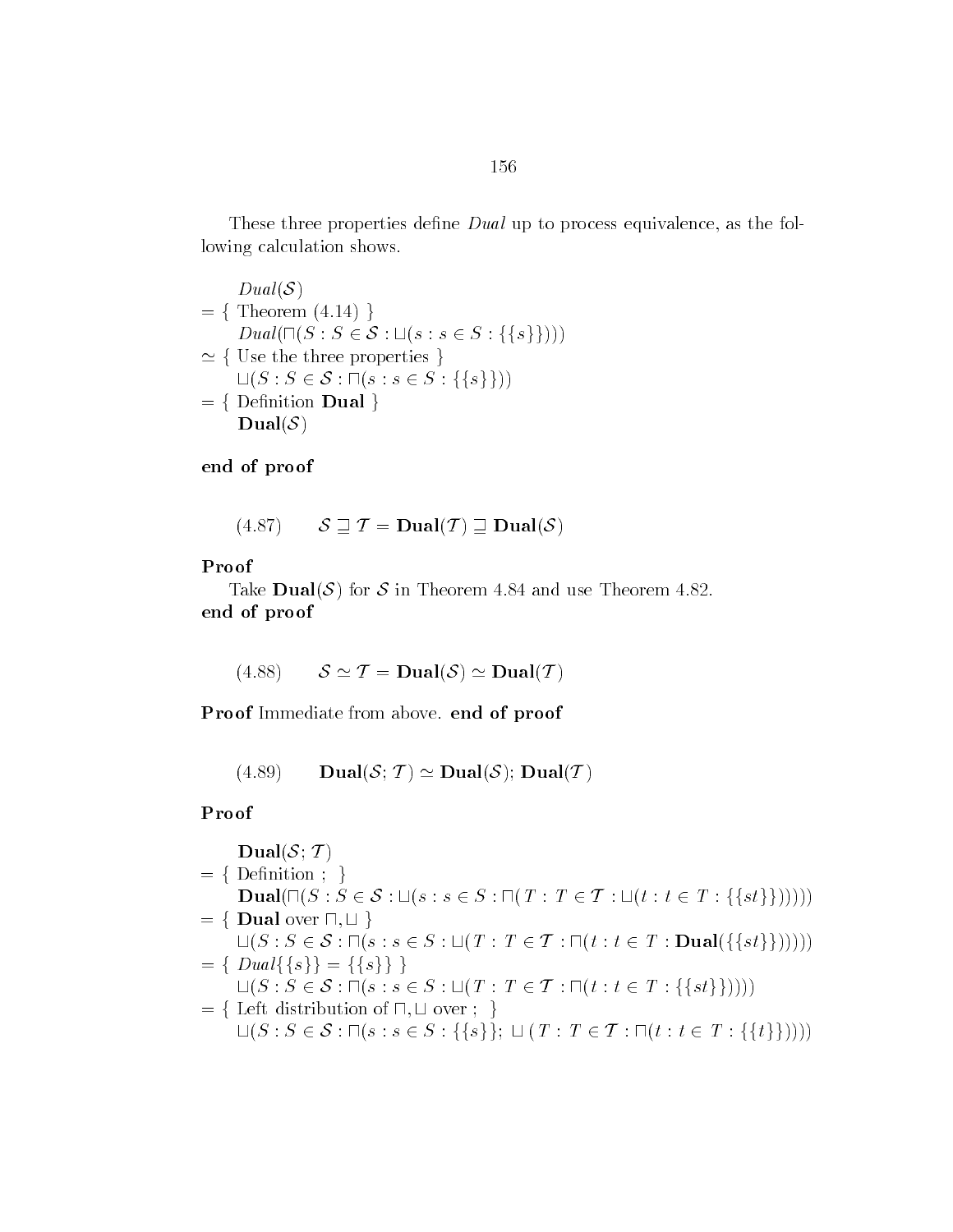$$
= \{ \text{ Definition } \mathbf{Dual} \}
$$
  
\n
$$
\sqcup (S : S \in \mathcal{S} : \sqcap (s : s \in S : \{\{s\}\}; \mathbf{Dual}(T)))
$$
  
\n
$$
= \{ \text{ Left distribution of } \sqcap, \sqcup \text{ over } ; \}
$$
  
\n
$$
\sqcup (S : S \in \mathcal{S} : \sqcap (s : s \in S : \{\{s\}\})); \mathbf{Dual}(T)
$$
  
\n
$$
= \{ \text{ Definition } \mathbf{Dual} \}
$$
  
\n
$$
\mathbf{Dual}(\mathcal{S}); \mathbf{Dual}(T)
$$

(4.90) 
$$
\mathbf{Dual}(\mathcal{S}^*) \simeq \mathcal{S}^{\dagger}
$$

#### Proof

Dual $(\mathcal{S}^*)$  $= \{$  Definition  $S^*$ } Dual $(\mu(\mathcal{T} : \mathcal{T} \simeq \text{skip} \sqcup \mathcal{S}; \mathcal{T} : \mathcal{T}))$ = { Definition  $S^*$  }<br>
Dual( $\mu(T : T \simeq \text{skip } \sqcup S; T : T)$ )<br>
= {  $\sqcup$  and ; are monotonic hence fixed points form complete lattice }  $\begin{aligned} \mathbf{Dual}(\mu(\mathcal{T}:\mathcal{T}\simeq\mathbf{skip}\,\sqcup\,\mathcal{S};\,\mathcal{T}:\mathcal{T}))\ \sqcup\ \mathbf{and}\ \mathbf{;}\ \ \mathbf{are}\ \mathbf{monotonic}\ \mathbf{hence}\ \mathbf{fixed}\ \mathbf{pois}\ \mathbf{Dual}(\sqcap(\mathcal{T}:\mathcal{T}\simeq\mathbf{skip}\,\sqcup\,\mathcal{S};\,\mathcal{T}:\mathcal{T}))\ \end{aligned}$  $f=\{\ \sqcup \text{ and };\ \text{are monotonic}\ \mathbf{Dual}(\sqcap(\mathcal{T}:\mathcal{T}\simeq \textbf{skip})\ =\ \{\ \mathbf{Dual over}\ \sqcap\ \}$  $\text{Dual}(\Pi(\mathcal{T} : \mathcal{T} \simeq \text{skip} \sqcup \mathcal{S}; \mathcal{T} : \mathcal{T}))$ <br>= { Dual over  $\Pi$  }<br> $\sqcup(\mathcal{T} : \mathcal{T} \simeq \text{skip} \sqcup \mathcal{S}; \mathcal{T} : \text{Dual}(\mathcal{T}))$  $= \{$  Calculus  $\}$  $L(T : T \simeq$  skip  $L(S; T : Dual(skip L S; T))$  $f = \{$  Dual over  $\sqcup$ , : . Dual(skip) = skip  $\}$  $L(T : T \simeq$  skip  $L(S; T : skip \cap Dual(S); Dual(T))$  $= \{$  Theorem  $(4.88)$ }  $\begin{array}{l} \sqcup (\mathcal{T}: \mathcal{T} \simeq \mathbf{skip} \ \sqcup \mathcal{S}; \, \mathcal{T}: \mathbf{skip} \ \sqcap \mathbf{Dual}(\mathcal{S}); \, \mathbf{Dual}(\mathcal{T}))\ \ \text{Theorem (4.88) }\} \ \sqcup (\mathcal{T}: \mathbf{Dual}(\mathcal{T} \simeq \mathbf{skip} \ \sqcap \mathbf{Dual}(\mathcal{S}); \, \mathbf{Dual}(\mathcal{T}): \mathbf{skip} \ \sqcap \mathbf{Dual}(\mathcal{S}); \, \mathbf{Dual}(\mathcal{T}))\ \end{array}$  $= \{$  Calculus  $\}$  $\begin{align} \sqcup(\mathcal{T}: \mathbf{Dual}\mathcal{T} &\simeq \mathbf{skip} \;\sqcap \mathbf{Dual}(\mathcal{S}); \mathbf{Du}\mathbf{a} \ \sqcup(\mathcal{T}: \mathcal{T} &\simeq \mathbf{skip} \;\sqcap \mathbf{Dual}(\mathcal{S}); \mathcal{T}: \mathcal{T} \end{align}$  $f = \{ DEM \text{ and } \}$  are monotonic hence fixed points form complete lattice  $\}$  $\Box(\mathcal{T}:\mathcal{T}\simeq{\rm skip}\;\;\Box\,{\rm Dual}(\mathcal{S});\,\mathcal{T}:\mathcal{T})\ \textit{DEM}\;\;{\rm and}\;;\;\;{\rm are\; monotonic\;hence\;fixed}\ \nu(\mathcal{T}:\mathcal{T}\simeq{\rm skip}\;\;\Box\,{\rm Dual}(\mathcal{S});\,\mathcal{T}:\mathcal{T})$  $= \{$  Definition  $S^{\dagger}$  }  $S^{\dagger}$ 

(4.91) 
$$
\mathbf{Dual}(\mathcal{S}^{\dagger}) \simeq \mathcal{S}^*
$$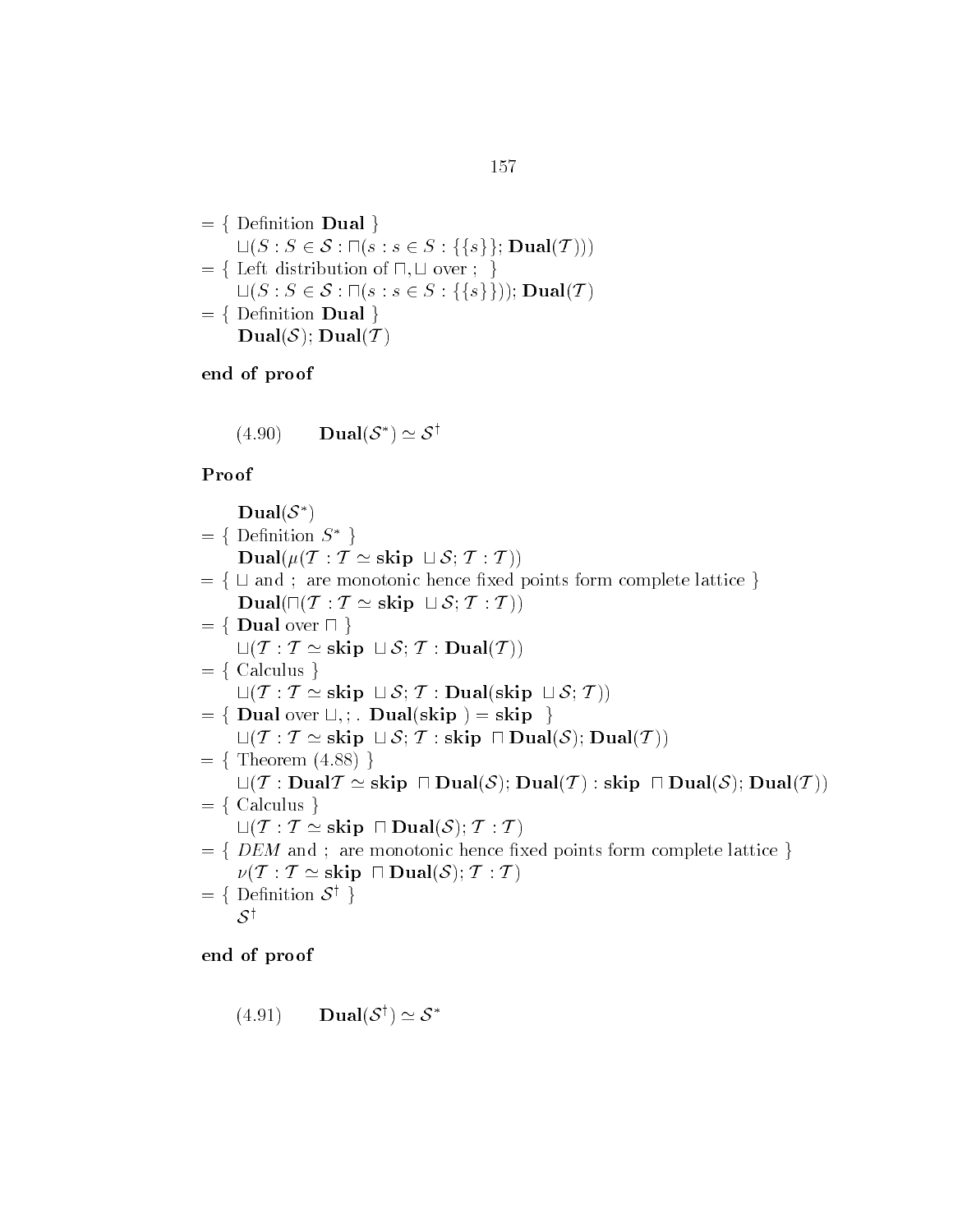**Proof** Immediate from previous theorem and Theorem 4.82, end of proof

 $(4.92)$   $\alpha(\mathcal{S}) = \sigma(\mathcal{S}) \Rightarrow$  $(4.92) \qquad \alpha(\mathcal{S}) = \sigma(\mathcal{S}) \Rightarrow \ (\mathcal{S} \| \textbf{Dual}(\mathcal{S}')) \textbf{ connect } \{x: x \in \alpha(\mathcal{S}): x.x'\} \simeq \textbf{skip}$ where  $S'$  is S with all actions replaced by their primed counterparts.

Proof

 $\mathcal{S}\Vert\mathbf{Dual}(\mathcal{S}')$ connect  $\{x:x\in \alpha(S):x.x'\}$  $= \{$  Definition **Dual**  $\}$  $S \leq S' \leq S' : \forall (S'' : S' \in \mathcal{S} : \exists (s : s \in S'': S \in S')) : S'$ connect  $\{x : x \in \alpha(S) : x.x'\}$  $\mathcal{S} \parallel \{S': \forall (S'': S' \in \mathcal{S} : \text{connect } \{x : x \in \alpha(S)\}\}$ <br>= { Definition  $\parallel$  } connect  $\{x : x \in \alpha(S) : x.x'\}$ <br>Definition  $\|\}$ <br> $\{S, T : S \in \mathcal{S} \land T \in \{S' : \forall (S'': S' \in \mathcal{S} : \exists (s : s \in S'': S \in S')) : S'\} : S\|T\}$  $\begin{array}{l} \texttt{nrect} \ \{x: x \in \alpha(S)\} \ \text{mition} \parallel \ \} \ T : S \in \mathcal{S} \ \land \ T \in \{S\} \end{array}$ connect  $\{x : x \in \alpha(S) : x.x'\}$ <br>Calculus }<br> $[S, S' : S \in \mathcal{S} \wedge \forall (S'': S' \in \mathcal{S} : S \in \mathcal{S} \wedge \forall (S'': S' \in \mathcal{S} : S \in \mathcal{S} \wedge \forall (S'': S' \in \mathcal{S} \wedge \forall (S'': S' \in \mathcal{S} \wedge \forall (S'': S' \in \mathcal{S} \wedge \forall (S'': S' \in \mathcal{S} \wedge \forall (S'': S' \in \mathcal{S} \wedge \forall (S'': S' \in \math$  $= \{Calculus \}$ connect  $\{x : x \in \alpha(S) : x.x'\}$ <br>Calculus }<br> $\{S, S' : S \in \mathcal{S} \land \forall (S'': S' \in \mathcal{S} : \exists (s : s \in S'': S \in S')) : S||S'\}$ connect  $\{x : x \in \alpha(S) : x.x'\}$ <br>Property of connect  $\}$ <br> $[S, S' : S \in \mathcal{S} \wedge \forall (S'': S' \in \mathcal{S} : S \in \mathcal{S} \wedge \forall S'']$  $= \{$  Property of connect  $\}$ connect  $\{x : x \in \alpha(S) : x.x'\}$ <br>Property of connect  $\}$ <br> $\{S, S' : S \in \mathcal{S} \land \forall (S'': S' \in \mathcal{S} : \exists (s : s \in S'': S \in S'))$ :  $(S \parallel S')$  connect  $\{x : x \in \alpha(S) : x.x'\}\}$  fDenition u <sup>k</sup> g  $(S \| S')$  connect  $\{x : x \in \alpha(S) : x.x'\}\$ <br>Definition  $\sqcap$ ,  $\|\}$ <br> $\Pi(S, S' : S \in S \ \land \ \forall (S'' : S' \in S : \exists (s : s \in S'': S \in S'))$ :  $\Box(s, s' : s \in S \land s' \in S' : \{\{s\}\}\]\{\{s'\}\}\)$  connect  $\{x : x \in \alpha(S) : x.x'\}$  $= \{$  Property connect  $\}$  $\Box(s, s' : s \in S \land s' \in S' : \{\{s\}\} \| \{\{s'\}\}\)$  connect  $\{x : x \in$ <br>Property connect  $\}$ <br> $\Box(S, S' : S \in S \land \forall (S'' : S' \in S : \exists (s : s \in S'': S \in S'))$ :  $\Box(s, s': s \in S \ \land \ s' \in S': (\{\{s\}\} \| \{\{s'\}\})$  connect  $\{x : x \in \alpha(S) : x.x'\})$ )<br>Properties of connect ,  $\alpha(S) = \sigma(S)$  }<br> $\Box(S, S': S \in S \ \land \ \forall (S'': S' \in S : \exists (s : s \in S'': S \in S'))$  :  $= \{$  Properties of connect,  $\alpha(S) = \sigma(S)$ }  $\Box(S, S': S \in \mathcal{S} \land \forall (S'': S' \in \mathcal{S} : \exists (s : s \in S'': S \in S'))$  $\Box(s, s' : s \in S \land s' \in S' \land s' = primed(s) : \textbf{skip} )$  $= \{$  Calculus  $\}$ skip

(4.93) 
$$
\alpha(S) = \sigma(S) \Rightarrow
$$
  
\n $\mathcal{T} \sqsubset \text{Dual}(\mathcal{S}') \Rightarrow (\mathcal{S} \parallel \mathcal{T}) \text{ connect } \{x : x \in \alpha(S) : x.x'\} \simeq \text{demon}$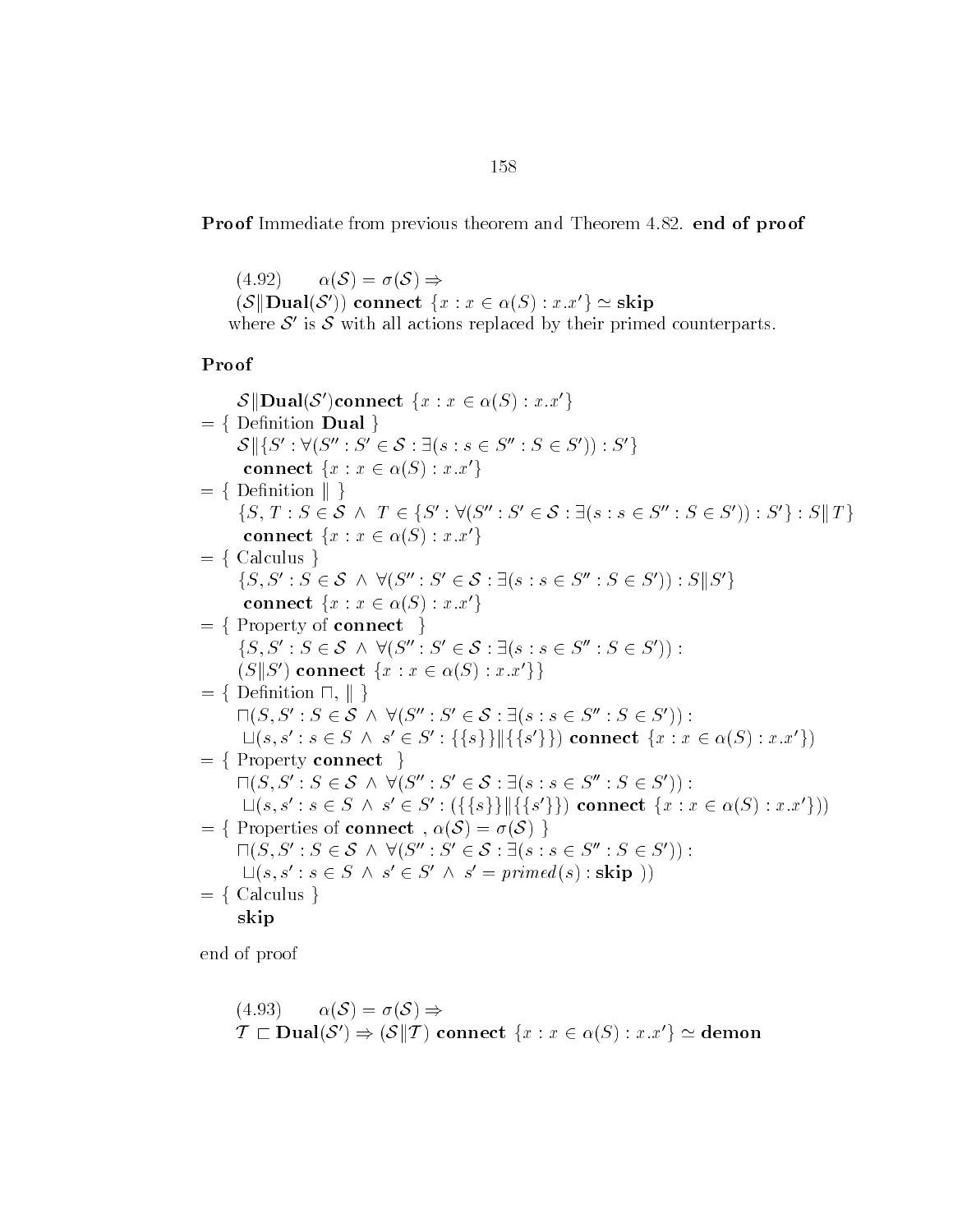#### Proof

We have

f<br>e have<br>⊏ **Dual**(S') ⇒ ∃( T, S : T ∈ T ∧ S ∈ S' : ∀(⊔ : ⊔ ∈ T : ⊔ ∉ S))

The theorem then follows from a calculation similar to the one for the previous theorem, using the fact that **demon** is the unit of  $\sqcup$  and the zero of  $\sqcap.$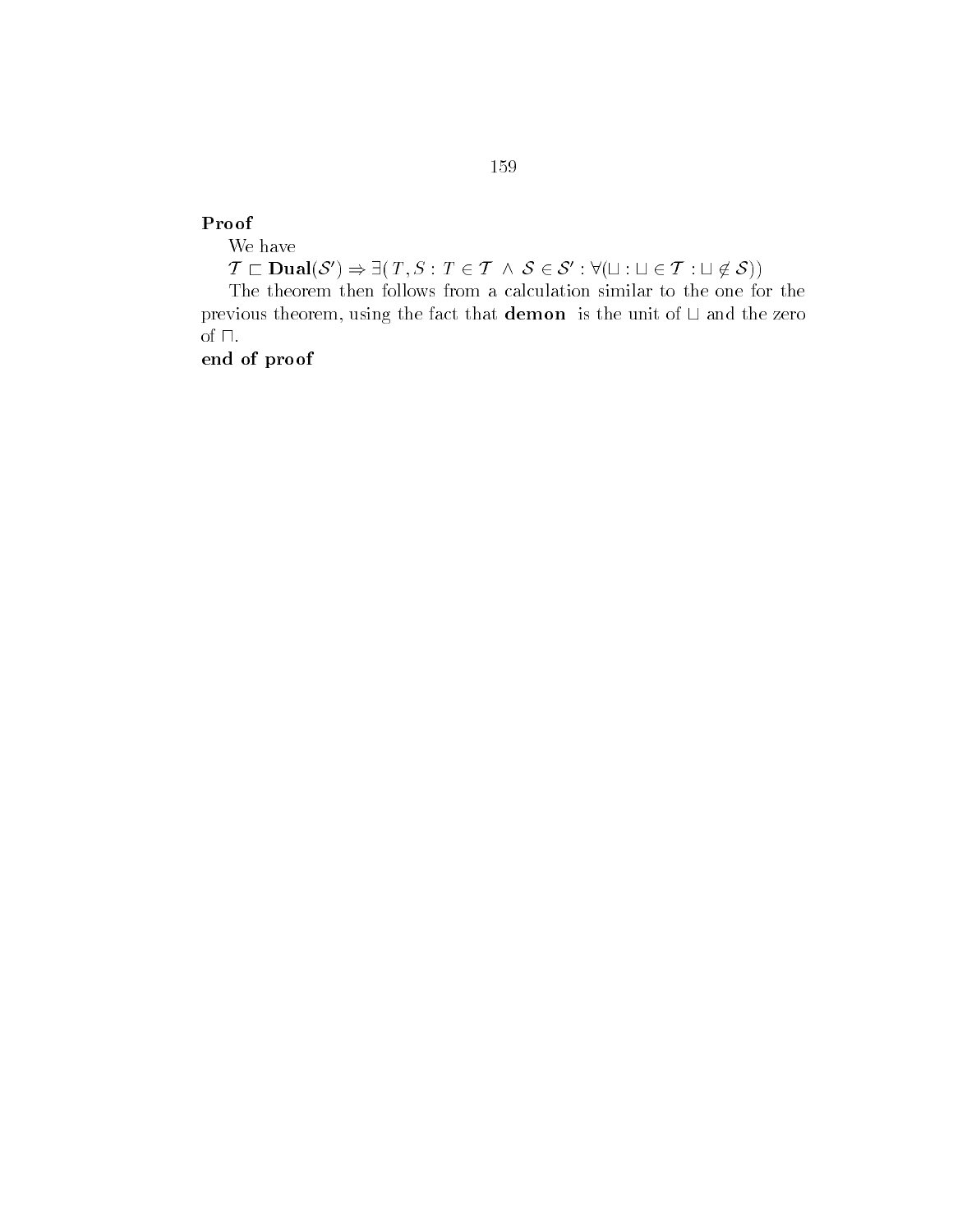## Bibliography

- $\mathcal{S}$  , we are set to an order of the set of  $\mathcal{S}$  , and the set of the set of  $\mathcal{S}$  and  $\mathcal{S}$  are set of  $\mathcal{S}$ Aarhus University -
- [2] R.-J.R. Back and J. von Wright. A lattice-theoretical basis for a specification language. In J.L.A. van de Snepscheut, editor, *Proceedings of the* -rst Mathematics of Program Construction Conference pages -"-
- [3] R.-J.R. Back and J. von Wright. Duality in specification languages: A lattice theoretical approach Acta Informatica " -
- $[4]$  R.-J.R. Back and J. von Wright. Combining, angels, demons, and miraccess in programs specifications Theoretical Computer Science - Science - Science - Science - Science - Scien 1992.
- RJR Back On the Correctness of Re-nement Steps in Program De velopment Photos Internet and these parameters are the theory of  $\mathbb{R}^n$
- [6] J.A. Bergstra and J.W. Klop. Process algebra for synchronous commuanistration and control in the control of the control and control and control and control and control and control and control and control and control and control and control and control and control and control and control
- [7] G. Birkhoff. Lattice Theory. Colloquium Publications, Volume  $25$ . American Mathematical Society - Mathematical Society - Mathematical Society - Mathematical Society - Mathematical S
- [8] S.D. Brookes, C.A.R. Hoare, and A.W. Roscoe. A theory of communicating sequential processes J ACM -" -
- [9] S.M. Burns and A.J. Martin. Syntax-directed translation of concurrent programs into self-timed circuits. In Proceedings of the Fifth MIT Conference on Advanced Research in VLSI pages " MIT press -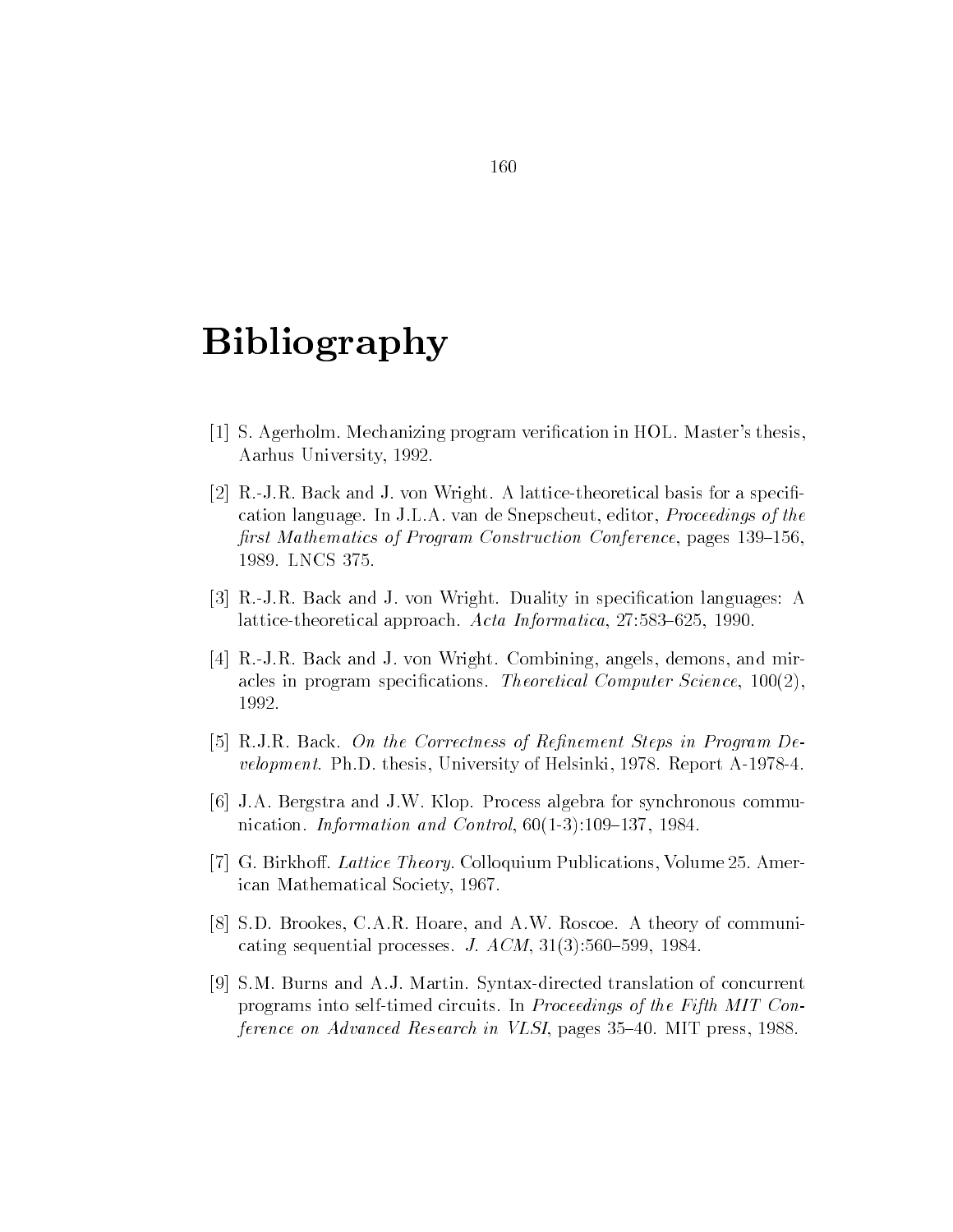- , al concurrent program archetypes de la conceptuale de la conceptuale de la conceptuale de la concept Scalable Parallel Libraries Conference
- -- KM Chandy and J Misra Parallel Program Design a foundation Addison to the contract of the contract of the contract of the contract of the contract of the contract of the
- EW Dijkstra A Discipline of Programming Prentice Hall -
- EW Dijkstra On the unication of three calculi In Marktoberdorf Proceedings -
- EW Dijkstra and CS Scholten Predicate Calculus and Program Se mantics Springer and Springer and Springer and Springer and Springer and Springer and Springer and Springer and
- , and the extra and all the simple simple simple simple simple simple simple simple simple simple  $\mathcal{A}$  simple and with the restriction to continuity  $\mathbf{A}$  acta Informatica -  $\mathbf{A}$  acta Informatica -  $\mathbf{A}$
- RM Dijkstra Relational calculus and relational program semantics - masters thesis Univ of Aachen
- $[17]$  R.M. Dijkstra. DUALITY: a simple formalism for the analysis of UNITY. Technical report, Department of Mathematics and Computing striking the Science University of Gronometers, and the Groningen -  $\sim$
- DL Dill Trace Theory for Automatic Hierarchical Veri-cation of Speed Independent Circuits. Ph.D. thesis, Computer Science Department, Contract the contract of the contract of the contract of the contract of the contract of the contract of the contract of the contract of the contract of the contract of the contract of the contract of the contract of the c
- P Gardiner and C Morgan Data Renement of Predicate Transformers where the computer of the computer of the state of the second state of the second state of the second state of
- [20] M. Gordon. HOL: A Machine Oriented Formulation of Higher-Order Logic. Technical Report 68, Computer Laboratory, University of Cambridge England - revised version
- $\mathcal{I}$  J  $\mathcal{I}$  J  $\mathcal{I}$  and  $\mathcal{I}$  and  $\mathcal{I}$  and  $\mathcal{I}$  and  $\mathcal{I}$  and  $\mathcal{I}$  and  $\mathcal{I}$  and  $\mathcal{I}$  and  $\mathcal{I}$  and  $\mathcal{I}$  and  $\mathcal{I}$  and  $\mathcal{I}$  and  $\mathcal{I}$  and  $\mathcal{I}$  and  $\mathcal{I}$  and  $\mathcal$ Speci-cation Springer Verlag New York New York -
- [22] C.A.R. Hoare. Proof of correctness and data representations. Acta Information of the contract of the contract of the contract of the contract of the contract of the contract of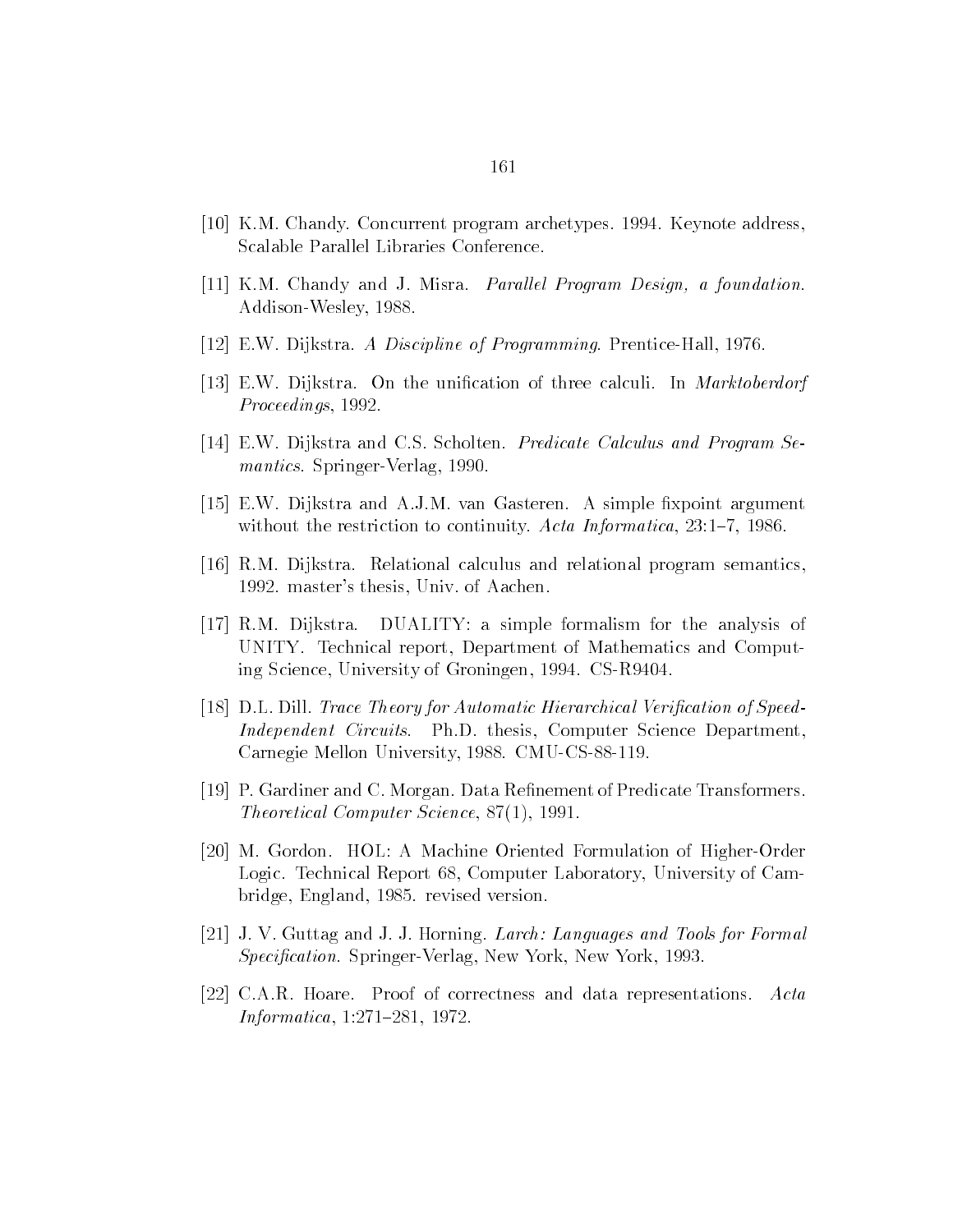- [23] C.A.R. Hoare. *Communicating Sequential Processes*. Series in Computer science (science prentice) interpreticement and the present interest of  $\sim$
- [24] H.P. Hofstee. Distributing a class of sequential programs. Science of Computer Programming " -
- [25] L. Jategaonkar and A.R. Meyer. Self-synchronization of concurrent processes preliminary report - Proceedings - LICS conference
- , a communication property of the communication provision communication -
- [27] INMOS Ltd. occam<sup>TM</sup> Programming Manual. Prentice Hall International and the control of the control of the control of the control of the control of the control of the control of the control of the control of the control of the control of the control of the control of the control of t
- [28] J.J. Lukkien. An operational semantics for the guarded command language. In R.S.Bird, C.C. Morgan, and J.C.P. Woodcock, editors, Mathematics of Program Construction, number 669 in Lecture Notes in Computer Science pages Seit Springer (Springer Science)
- [29] A.J. Martin. An axiomatic definition of synchronization primitives.  $Acta$ Informatica --" --
- [30] A.J. Martin. Distributed mutual exclusion on a ring of processes. Science of Computer Programming " -
- , and the problems are problems in the problems in the problems in the problems in the set of the problems in the set of the problems in the problems of the problems of the problems of the problems of the problems of the p formation Processing Letters -"- - and --
- $|32|$  A.J. Martin. Compiling communicating processes into delay-insensitive was the computer of the computation of the computation of the computation of the computation of the computation
- [33] R. Milner. *Communication and Concurrency*. Series in Computer Science  $\mathcal{L}$  is a set  $\mathcal{L}$  international -  $\mathcal{L}$  is a set of  $\mathcal{L}$  international -  $\mathcal{L}$
- C Morgan The specication statement ACM TOPLAS -"-
- cations in Computer Series in Computer Series in Computer Series in Computer Science Science Science Science S ence careful and the careful international contracts and the present  $\mathbb{R}^n$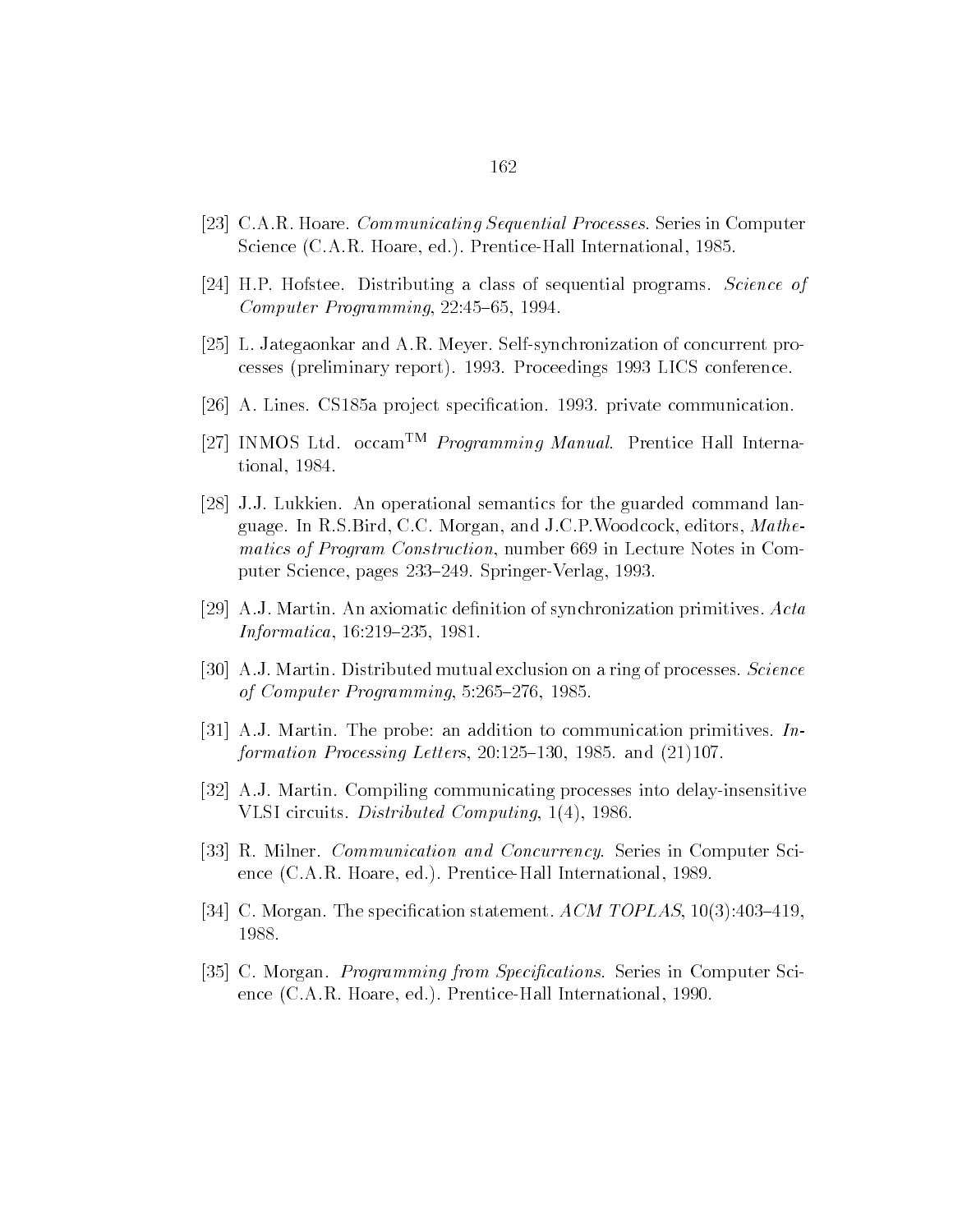- [36] G. Nelson. A Generalization of Dijkstra's Calculus. ACM Transactions on en gramming early stages and systems are experienced as a series of the second
- [37] C.A. Petri. *Communikation mit Automaten*. Schriften des Institutes für Instrumentelle Mathematik Bonn - In German - In German - In German - In German - In German - In German - In Ge
- [38] C.L. Seitz. System timing. In C.A. Mead and L.A. Conway, editors, Introduction to VLSI Systems chapter Addison Wesley -
- [39] J. Staunstrup and M.R. Greenstreet. Synchronized transitions. -In J Staunstrup editor Formal Methods for VLSI Design pages -"- Northern Hollander - Andrea Hollander - Andrea Hollander - Andrea Hollander - Andrea Hollander - Andrea Holland
- JT Udding Classi-cation and Composition of DelayInsensitive Cir cuits PhD thesis Technische Hogeschool Eindhoven -
- , ee jie berkel Jaar Berkel J Kessels M Rocken Rwyd Saeij aan de Federaal In Steaten Rocken Rocken (h The VLSI-programming language tangram and its translation into handshake circuits. In Proceedings of the 1991 European Design Automation Conference, pages 384–389. IEEE Computer Society, Los Alamitos, California --
- [42] A. van de Mortel-Fronczak. *Models of Trace Theory Systems*. Ph.D. thesis Technische Universiteit Einstellung is Technische Universiteit Einstellung is Technische Universiteit E
- [43] J.L.A. van de Snepscheut. *Trace Theory and VLSI Design*, volume 200 of  $\mathcal{L}$  letters in  $\mathcal{L}$  and  $\mathcal{L}$  and  $\mathcal{L}$  -  $\mathcal{L}$  -  $\mathcal{L}$  -  $\mathcal{L}$  -  $\mathcal{L}$  -  $\mathcal{L}$  -  $\mathcal{L}$  -  $\mathcal{L}$  -  $\mathcal{L}$  -  $\mathcal{L}$  -  $\mathcal{L}$  -  $\mathcal{L}$  -  $\mathcal{L}$  -  $\mathcal{L}$  -  $\mathcal{L}$  -  $\mathcal{L}$
- , a constant de Snepscheut Jan Santa Barrier Bander Barrier, mand Bander Bander semantics Technical Report CS is the Technology of Technology and Technology and Technology of Technology ogy and a set of the set of the set of the set of the set of the set of the set of the set of the set of the s
- je je ste ste state de Stephense de Stephense Support for Stephense Support for Stephense Support for Stephense wise received and the report comparison and  $\mathcal{L}_\mathcal{S}$  are  $\mathcal{L}_\mathcal{S}$  . The properties in the comparison of Technology - Technology - Technology - Technology - Technology - Technology - Technology - Technology - Technology
- [46] J.L.A. van de Snepscheut and J.T. Udding. An alternative implementation of communication primitives Information Processing Letters -" -